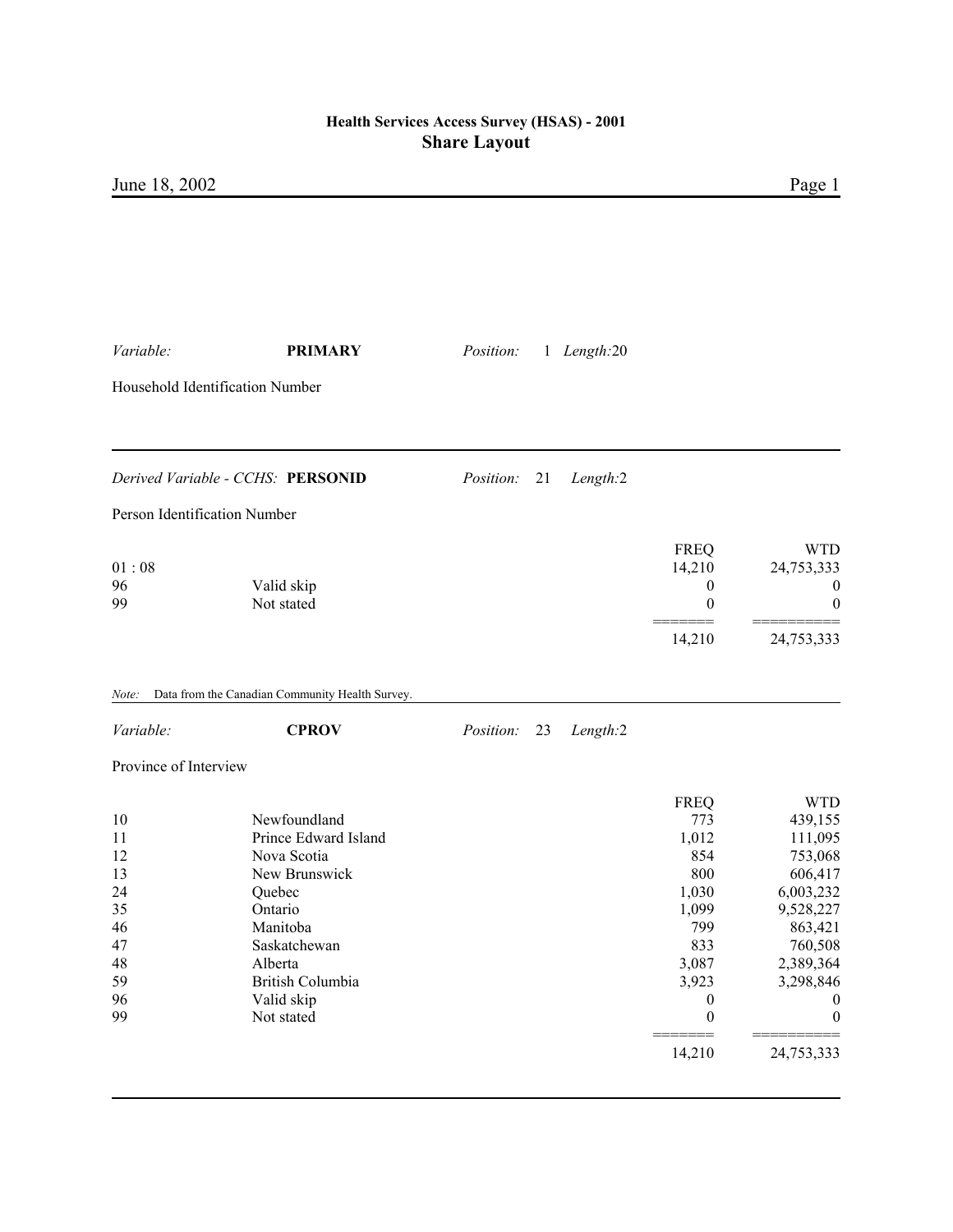| June 18, 2002                                                                                                                                                                                      |                                                                                    | Page 2                                                                                              |
|----------------------------------------------------------------------------------------------------------------------------------------------------------------------------------------------------|------------------------------------------------------------------------------------|-----------------------------------------------------------------------------------------------------|
| Derived Variable - CCHS: GEOADUR1<br><i>Position:</i><br>25<br>Length:1                                                                                                                            |                                                                                    |                                                                                                     |
| Urban/Rural ---- Alphanumeric field - Processing variable                                                                                                                                          |                                                                                    |                                                                                                     |
| Urban Core<br>$\mathbf{1}$<br>$\overline{c}$<br>Urban Fringe<br>3<br><b>Rural Fringe</b><br>Urban Area outside CMA/CA<br>4<br>5<br>Rural Area outside CMA/CA<br>Valid skip<br>6<br>9<br>Not stated | <b>FREQ</b><br>7,746<br>371<br>923<br>2,325<br>2,845<br>$\overline{0}$<br>$\theta$ | <b>WTD</b><br>17,443,281<br>572,515<br>1,761,544<br>2,120,293<br>2,855,699<br>$\boldsymbol{0}$<br>0 |
|                                                                                                                                                                                                    | 14,210                                                                             | 24,753,333                                                                                          |
| Data from the Canadian Community Health Survey.<br>Note:                                                                                                                                           |                                                                                    |                                                                                                     |
| Derived Variable - CCHS: GEOADFED<br>Position:26 Length:3                                                                                                                                          |                                                                                    |                                                                                                     |
| Federal Electoral District                                                                                                                                                                         |                                                                                    |                                                                                                     |
| 000:099<br>996<br>Valid skip<br>Not stated<br>999                                                                                                                                                  | <b>FREQ</b><br>14,210<br>$\boldsymbol{0}$<br>$\theta$<br>14,210                    | <b>WTD</b><br>24,753,333<br>0<br>0<br>24,753,333                                                    |
| Data from the Canadian Community Health Survey.<br>Note:                                                                                                                                           |                                                                                    |                                                                                                     |
| Derived Variable - CCHS: GEOADEA<br>Position:29 Length:3                                                                                                                                           |                                                                                    |                                                                                                     |
| <b>Enumeration Area</b>                                                                                                                                                                            |                                                                                    |                                                                                                     |
| 000:992<br>996<br>Valid skip<br>999<br>Not stated                                                                                                                                                  | <b>FREQ</b><br>14,210<br>$\boldsymbol{0}$<br>$\boldsymbol{0}$                      | <b>WTD</b><br>24,753,333<br>0<br>0                                                                  |
|                                                                                                                                                                                                    | 14,210                                                                             | 24,753,333                                                                                          |
| Data from the Canadian Community Health Survey.<br>Note:                                                                                                                                           |                                                                                    |                                                                                                     |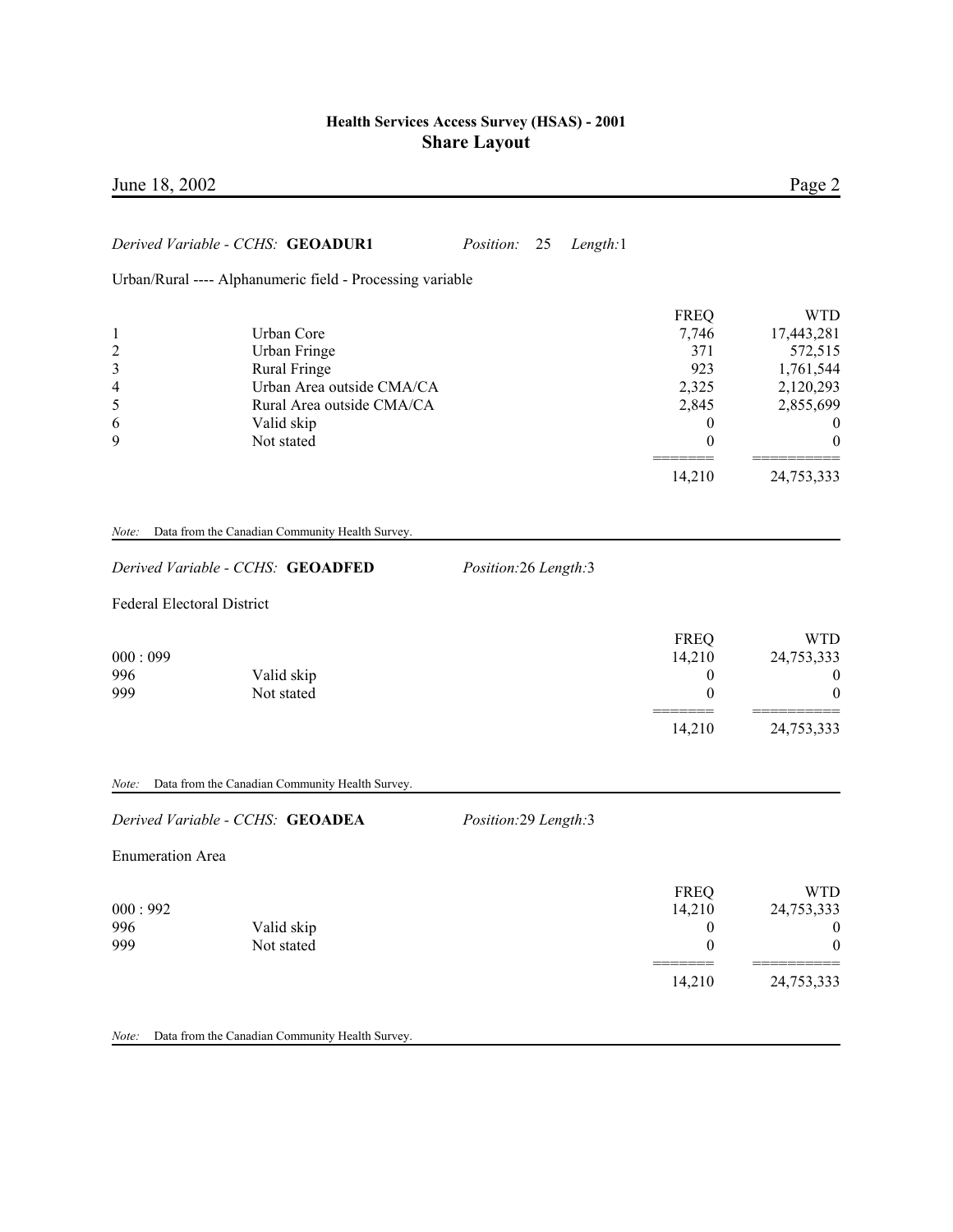| June 18, 2002                  |                                                                            |                                    |                  | Page 3                   |
|--------------------------------|----------------------------------------------------------------------------|------------------------------------|------------------|--------------------------|
| Variable:                      | <b>SEX</b>                                                                 | Position:<br>32<br>Length:1        |                  |                          |
| Sex of respondent.             |                                                                            |                                    |                  |                          |
|                                |                                                                            |                                    | <b>FREQ</b>      | <b>WTD</b>               |
| $\mathbf{1}$<br>$\overline{c}$ | Male<br>Female                                                             |                                    | 6,368<br>7,842   | 12,166,316<br>12,587,017 |
| 6                              | Valid skip                                                                 |                                    | $\boldsymbol{0}$ | $\boldsymbol{0}$         |
| 9                              | Not stated                                                                 |                                    | $\boldsymbol{0}$ | 0                        |
|                                |                                                                            |                                    | 14,210           | 24,753,333               |
|                                | Derived Variable - CCHS: DHHA MS                                           | Position:33 Length:1               |                  |                          |
|                                | What is your current marital status?                                       |                                    |                  |                          |
|                                |                                                                            |                                    | <b>FREQ</b>      | <b>WTD</b>               |
| $\mathbf{1}$                   | Married                                                                    |                                    | 7,320            | 12,950,556               |
| $\overline{\mathbf{c}}$        | Common-law                                                                 |                                    | 960              | 2,127,054                |
| 3                              | Widowed                                                                    |                                    | 1,357            | 1,166,847                |
| 4                              | Separated                                                                  |                                    | 482              | 555,405                  |
| 5                              | Divorced                                                                   |                                    | 984              | 1,203,494                |
| 6<br>9                         | Single<br>Not stated                                                       |                                    | 3,097<br>10      | 6,739,444<br>10,533      |
|                                |                                                                            |                                    | 14,210           | 24,753,333               |
| Note:                          | Data from the Canadian Community Health Survey.                            |                                    |                  |                          |
|                                | Derived Variable - CCHS: EDUA_1                                            | 34<br>Length:2<br><i>Position:</i> |                  |                          |
|                                | What is the highest grade of Elementary or High School you ever completed? |                                    |                  |                          |
|                                |                                                                            |                                    | <b>FREQ</b>      | <b>WTD</b>               |
| 01                             | Grade 8 or lower (qué.:sec ii or lower)                                    |                                    | 1,604            | 2,560,321                |
| 02                             | Gr 9-10 (qué:sec iii, iv; nfld: 1st sec)                                   |                                    | 2,118            | 3,287,383                |
| 03                             | Gr 11-13 (qué:sec v; nfld 2 or 4 sec)                                      |                                    | 10,430           | 18,858,399               |
| 96                             | Valid skip                                                                 |                                    | $\boldsymbol{0}$ | $\boldsymbol{0}$         |
| 97                             | Don't know                                                                 |                                    | 42               | 34,598                   |
| 98                             | Refusal                                                                    |                                    | 16               | 12,632                   |
| 99                             | Not stated                                                                 |                                    | $\boldsymbol{0}$ | $\boldsymbol{0}$         |
|                                |                                                                            |                                    | 14,210           | 24,753,333               |
|                                |                                                                            |                                    |                  |                          |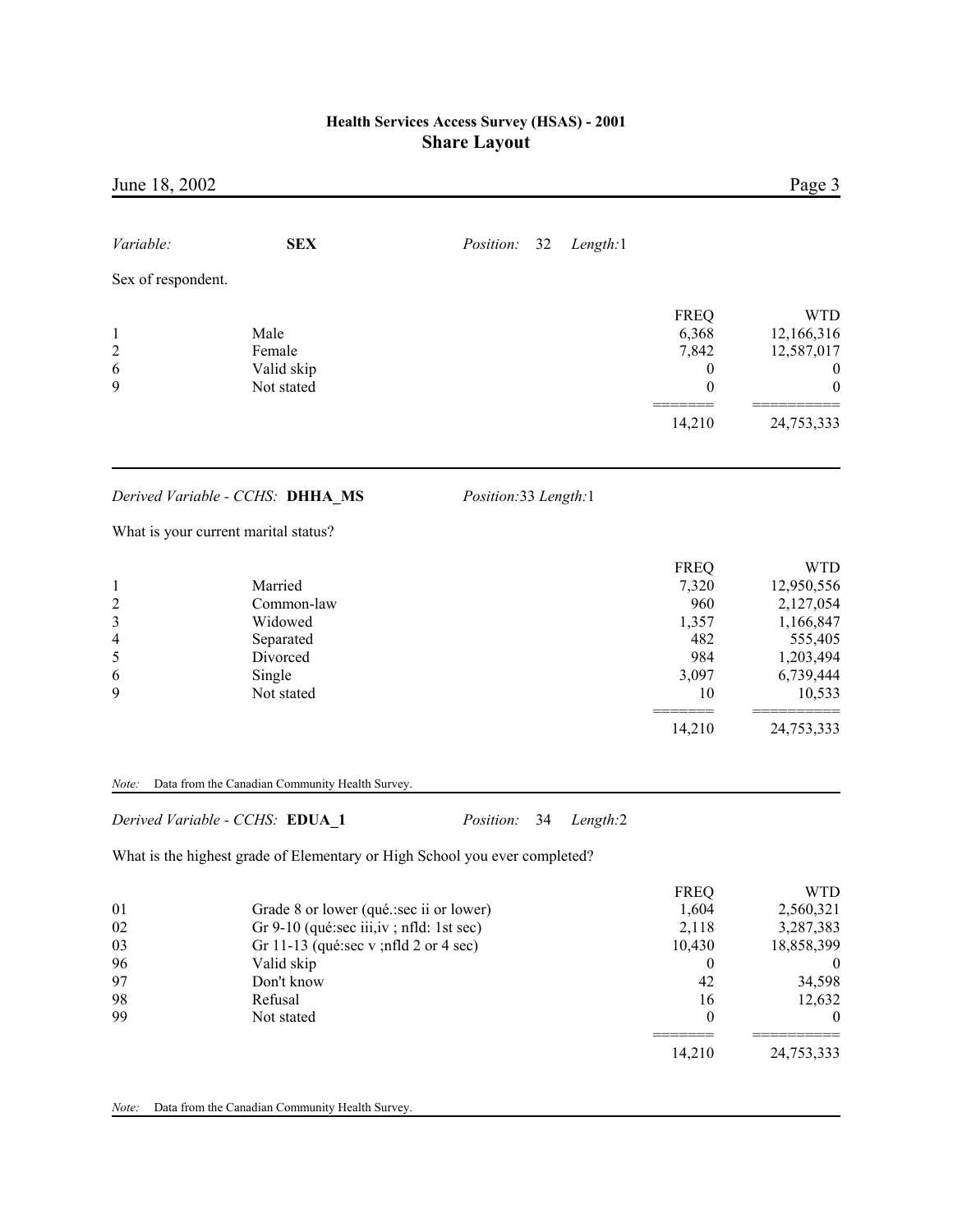|       | June 18, 2002                                                         |                  | Page 4     |
|-------|-----------------------------------------------------------------------|------------------|------------|
|       | Derived Variable - CCHS: EDUA 4<br><i>Position:</i><br>36<br>Length:2 |                  |            |
|       |                                                                       |                  |            |
|       | What is the highest degree, certificate or diploma you have obtained? |                  |            |
|       |                                                                       | <b>FREQ</b>      | <b>WTD</b> |
| 01    | No post-secondary degree, cert. or dipl.                              | 1,162            | 1,816,725  |
| 02    | Trades certificate or diploma                                         | 1,903            | 2,487,113  |
| 03    | Diploma / certificate - college / cegep                               | 2,202            | 4,225,428  |
| 04    | Univ. certificate below bachelor's level                              | 433              | 674,252    |
| 05    | Bachelor's degree                                                     | 1,319            | 2,733,079  |
| 06    | Univ. degree or cert. above bac. level                                | 533              | 1,087,914  |
| 96    | Valid skip                                                            | 6,594            | 11,645,234 |
| 97    | Don't know                                                            | 12               | 10,036     |
| 98    | Refusal                                                               | $\boldsymbol{0}$ | $\theta$   |
| 99    | Not stated                                                            | 52               | 73,552     |
|       |                                                                       | 14,210           | 24,753,333 |
| Note: | Data from the Canadian Community Health Survey.                       |                  |            |
|       | Derived Variable - CCHS: LBFADJSY<br>Position:38 Length:2             |                  |            |
|       | Job status over past year.                                            |                  |            |
|       |                                                                       | <b>FREQ</b>      | <b>WTD</b> |
| 01    | Resp. has had a job through past yr.                                  | 6,498            | 12,632,682 |
| 02    | Resp. was w/o job - looking/past yr.                                  | 49               | 66,441     |
| 03    | Resp. was w/o job - not looking/past yr.                              | 3,236            | 5,071,730  |
| 04    | Resp. had job prt/yr -w/o/look part yr.                               | 623              | 903,584    |
| 05    | Resp. had job prt/yr -w/o/n-look prt yr.                              | 1,913            | 3,489,707  |
| 06    | Resp. no job&look prt yr. - w/o/n-look                                | 243              | 616,726    |
| 07    | Resp. had job-w/0&look-not look prt yr.                               | 248              | 465,083    |

96 Valid skip 1,330 1,425,131 99 Not stated 70 82,248

======= ==========

14,210 24,753,333

*Note:* Data from the Canadian Community Health Survey.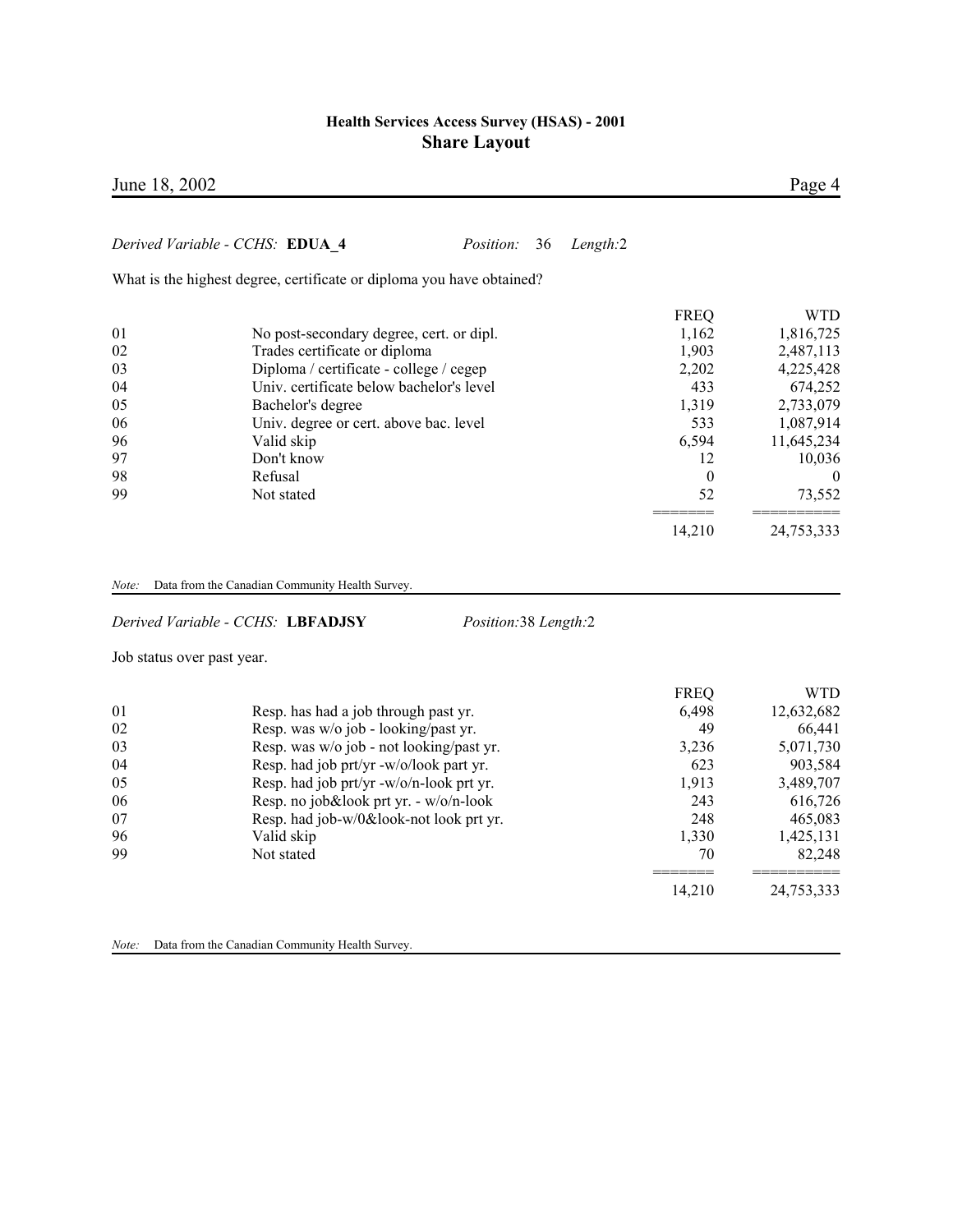| June 18, 2002                      |                                                                          |                             |                                                                         | Page 5                                                                 |
|------------------------------------|--------------------------------------------------------------------------|-----------------------------|-------------------------------------------------------------------------|------------------------------------------------------------------------|
|                                    |                                                                          |                             |                                                                         |                                                                        |
| Variable:                          | <b>AGE</b>                                                               | Position:<br>Length:3<br>40 |                                                                         |                                                                        |
| Age of respondent.<br>Allowed Min: | 015                                                                      | Allowed Max:103             |                                                                         |                                                                        |
| 015:103<br>996<br>999              | Valid skip<br>Not stated                                                 |                             | <b>FREQ</b><br>14,210<br>$\boldsymbol{0}$<br>$\boldsymbol{0}$<br>14,210 | <b>WTD</b><br>24,753,333<br>$\bf{0}$<br>$\boldsymbol{0}$<br>24,753,333 |
|                                    | Derived Variable - CCHS: DHHADHSZ                                        | Position:43 Length:2        |                                                                         |                                                                        |
| Household size<br>Allowed Min:     | 01 Allowed Max:                                                          | 22                          |                                                                         |                                                                        |
| 01:12<br>96<br>99                  | Valid skip<br>Not stated                                                 |                             | <b>FREQ</b><br>14,210<br>$\boldsymbol{0}$<br>0                          | <b>WTD</b><br>24,753,333<br>$\boldsymbol{0}$<br>$\theta$               |
|                                    |                                                                          |                             | 14,210                                                                  | 24,753,333                                                             |
| Note:                              | Data from the Canadian Community Health Survey.                          |                             |                                                                         |                                                                        |
|                                    | Derived Variable - CCHS: DHHADL12                                        | Position:45 Length:2        |                                                                         |                                                                        |
| Allowed Min:                       | Number of persons less than 12 years old in household<br>00 Allowed Max: | 08                          |                                                                         |                                                                        |
| 00:07<br>96<br>99                  | Valid skip<br>Not stated                                                 |                             | <b>FREQ</b><br>14,210<br>$\boldsymbol{0}$<br>$\boldsymbol{0}$           | <b>WTD</b><br>24,753,333<br>0<br>$\boldsymbol{0}$                      |
|                                    |                                                                          |                             | 14,210                                                                  | 24,753,333                                                             |
| Note:                              | Data from the Canadian Community Health Survey.                          |                             |                                                                         |                                                                        |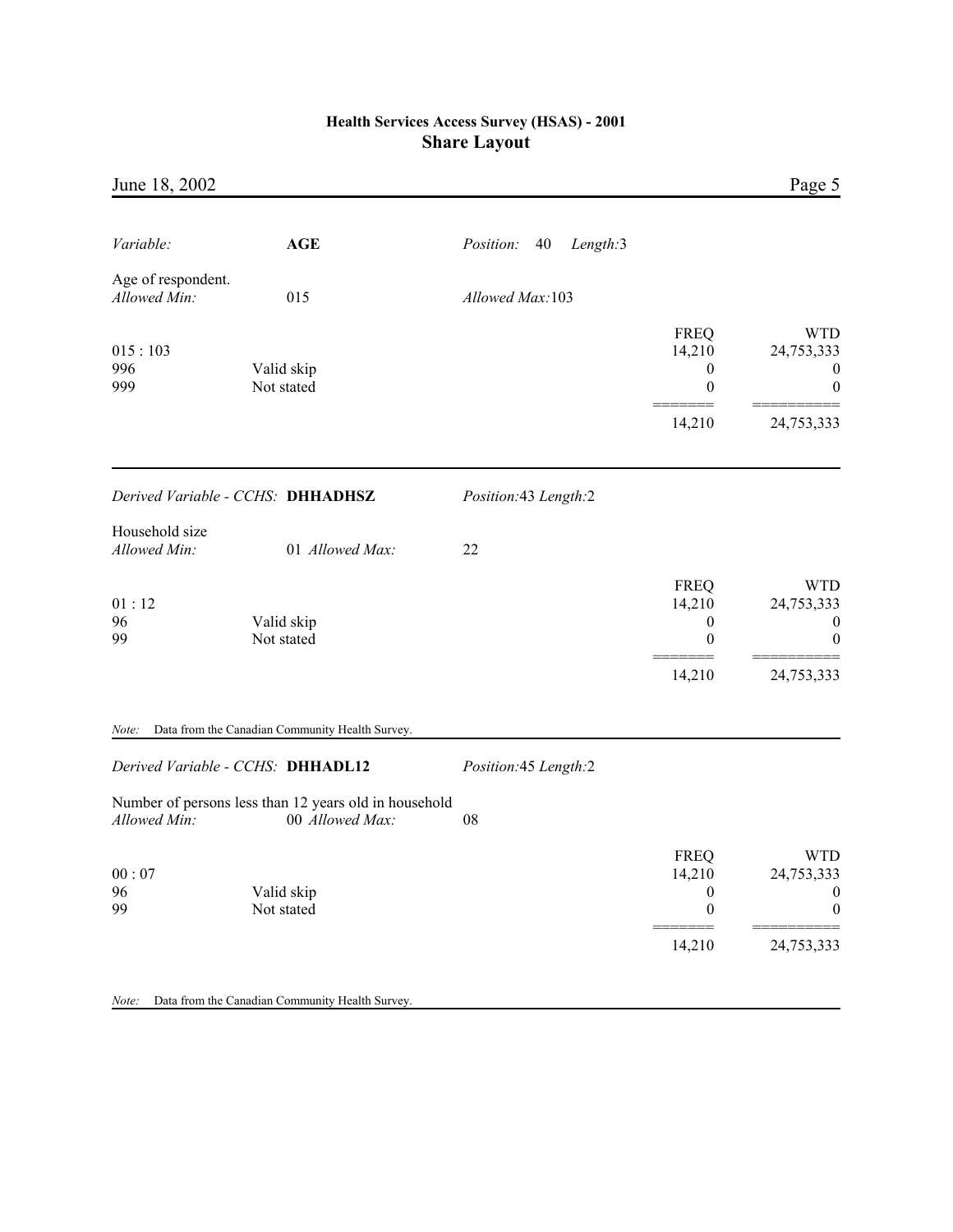| June 18, 2002                                                                                      |                             |                                                     | Page 6                                                                |
|----------------------------------------------------------------------------------------------------|-----------------------------|-----------------------------------------------------|-----------------------------------------------------------------------|
|                                                                                                    |                             |                                                     |                                                                       |
| Derived Variable - CCHS: DHHADLE5                                                                  | Position: 47 Length: 1      |                                                     |                                                                       |
| Number of persons 5 years old or less in household<br>Allowed Min:<br>0 Allowed Max:               | 5                           |                                                     |                                                                       |
| 0:4<br>Valid skip<br>6<br>9<br>Not stated                                                          |                             | <b>FREQ</b><br>14,210<br>$\boldsymbol{0}$<br>0      | <b>WTD</b><br>24,753,333<br>$\bf{0}$<br>$\boldsymbol{0}$              |
|                                                                                                    |                             | 14,210                                              | 24,753,333                                                            |
| Data from the Canadian Community Health Survey.<br>Note:                                           |                             |                                                     |                                                                       |
| Derived Variable - CCHS: DHHAD611                                                                  | Position:48 Length:1        |                                                     |                                                                       |
| Number of persons 6 to 11 years old in household<br>Allowed Min:<br>0 Allowed Max:                 | 7                           |                                                     |                                                                       |
| 0:4<br>Valid skip<br>6<br>9<br>Not stated                                                          |                             | <b>FREQ</b><br>14,210<br>$\boldsymbol{0}$<br>0      | <b>WTD</b><br>24,753,333<br>$\boldsymbol{0}$<br>$\boldsymbol{0}$      |
|                                                                                                    |                             | 14,210                                              | 24,753,333                                                            |
| Data from the Canadian Community Health Survey.<br>Note:                                           |                             |                                                     |                                                                       |
| Derived Variable - CCHS: SDCA 2                                                                    | Position:<br>49<br>Length:1 |                                                     |                                                                       |
| Were you born a Canadian citizen?                                                                  |                             |                                                     |                                                                       |
| 1<br>Yes<br>$\overline{c}$<br>No<br>6<br>Not applicable<br>9<br>Not stated                         |                             | <b>FREQ</b><br>77<br>1,838<br>12,293<br>2<br>14,210 | <b>WTD</b><br>129,228<br>5,099,270<br>19,523,895<br>940<br>24,753,333 |
| Coverage:<br>People not born in Canada<br>Data from the Canadian Community Health Survey.<br>Note: |                             |                                                     |                                                                       |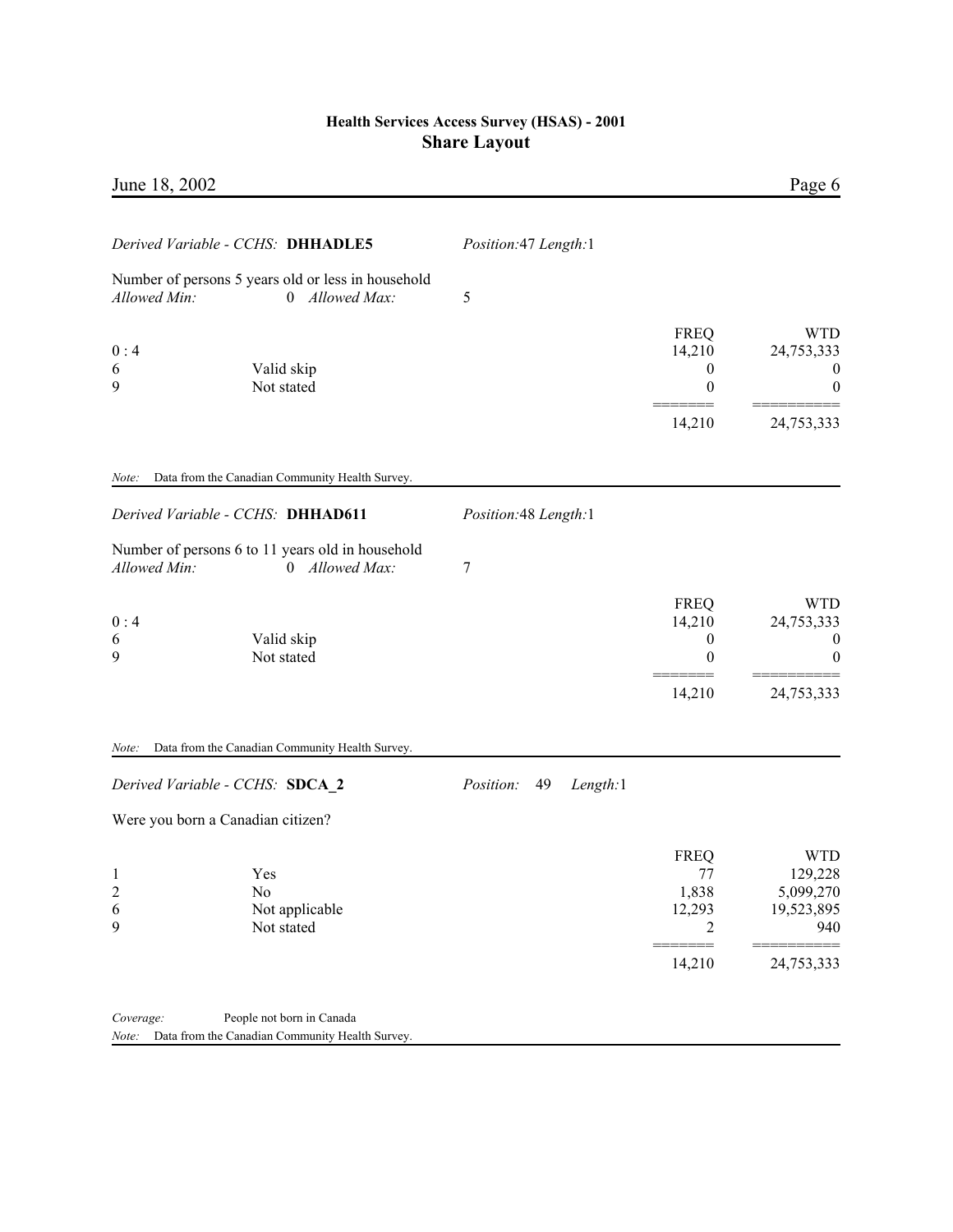| June 18, 2002 |                                               |                      |                  | Page 7     |
|---------------|-----------------------------------------------|----------------------|------------------|------------|
|               | Derived Variable - CCHS: INCADHH              | Position:50 Length:2 |                  |            |
|               | Total household income from all sources - (D) |                      |                  |            |
|               |                                               |                      | <b>FREQ</b>      | <b>WTD</b> |
| 01            | No income                                     |                      | 52               | 199,868    |
| 02            | Less than $$5,000$                            |                      | 87               | 179,123    |
| 03            | \$5,000 to \$9,999                            |                      | 341              | 363,009    |
| 04            | \$10,000 to \$14,999                          |                      | 999              | 1,011,785  |
| 05            | \$15,000 to \$19,999                          |                      | 840              | 1,009,834  |
| 06            | \$20,000 to \$29,999                          |                      | 1,820            | 2,536,297  |
| 07            | \$30,000 to \$39,999                          |                      | 1,712            | 2,743,454  |
| 08            | \$40,000 to \$49,999                          |                      | 1,536            | 2,591,491  |
| 09            | \$50,000 to \$59,999                          |                      | 1,361            | 2,429,259  |
| 10            | \$60,000 to \$79,999                          |                      | 1,877            | 3,579,400  |
| 11            | \$80,000 or more                              |                      | 2,371            | 6,239,074  |
| 96            | Valid skip                                    |                      | $\boldsymbol{0}$ |            |
| 99            | Not stated                                    |                      | 1,214            | 1,870,740  |
|               |                                               |                      | 14,210           | 24,753,333 |
|               |                                               |                      |                  |            |

*Note:* Data from the Canadian Community Health Survey.

*Derived Variable - CCHS:* **INCADPER** *Position:*52 *Length:*2

Total personal income from all sources - (D)

|    |                      | <b>FREQ</b> | <b>WTD</b> |
|----|----------------------|-------------|------------|
| 01 | No income            | 539         | 1,283,256  |
| 02 | Less than $$5,000$   | 888         | 1,927,792  |
| 03 | \$5,000 to \$9,999   | 1,175       | 1,853,063  |
| 04 | \$10,000 to \$14,999 | 1,832       | 2,349,797  |
| 05 | \$15,000 to \$19,999 | 1,222       | 1,856,681  |
| 06 | \$20,000 to \$29,999 | 2,220       | 3,621,729  |
| 07 | \$30,000 to \$39,999 | 1,724       | 3,087,516  |
| 08 | \$40,000 to \$49,999 | 1,138       | 2,309,398  |
| 09 | \$50,000 to \$59,999 | 818         | 1,572,247  |
| 10 | \$60,000 to \$79,999 | 813         | 1,603,935  |
| 11 | \$80,000 or more     | 513         | 1,090,753  |
| 96 | Valid skip           | 162         | 447,369    |
| 99 | Not stated           | 1,166       | 1,749,796  |
|    |                      | 14.210      | 24,753,333 |

*Note:* Data from the Canadian Community Health Survey.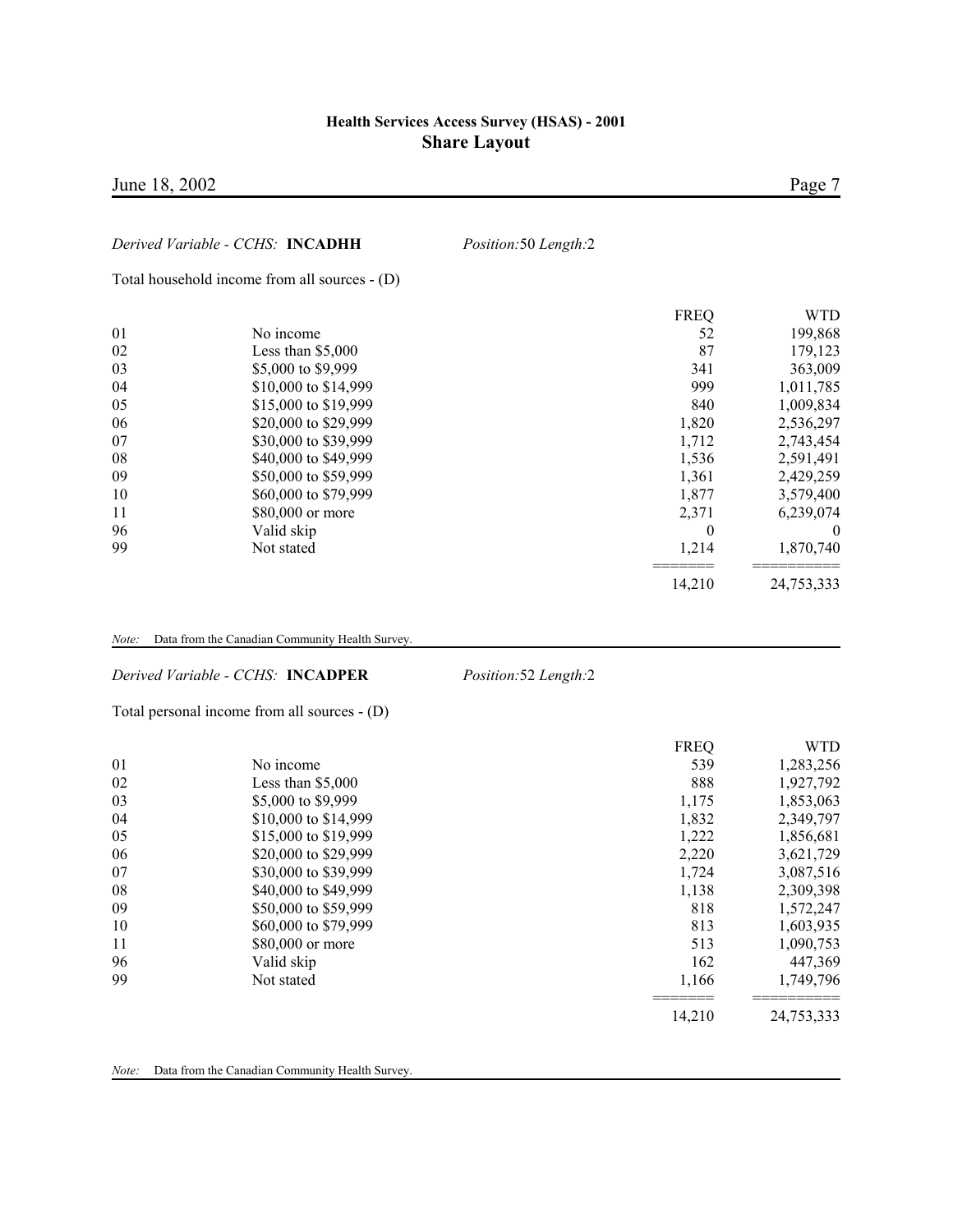| June 18, 2002               |                                                                                                                            |                  |    |          |                          | Page 8           |
|-----------------------------|----------------------------------------------------------------------------------------------------------------------------|------------------|----|----------|--------------------------|------------------|
| <b>Waiting Times:</b>       | WT_Q02                                                                                                                     | Position:        | 54 | Length:1 |                          |                  |
| or condition?               | In the past 12 months, did you require a visit to a medical specialist for a diagnosis or a consultation for a new illness |                  |    |          |                          |                  |
|                             |                                                                                                                            |                  |    |          | <b>FREQ</b>              | <b>WTD</b>       |
| $\mathbf{1}$                | Yes                                                                                                                        |                  |    |          | 3,278                    | 5,559,472        |
| $\overline{\mathbf{c}}$     | N <sub>o</sub>                                                                                                             |                  |    |          | 10,930                   | 19,189,898       |
| 6                           | Valid skip                                                                                                                 |                  |    |          | $\boldsymbol{0}$         | $\boldsymbol{0}$ |
| 7                           | Don't know                                                                                                                 |                  |    |          | $\overline{c}$           | 3,963            |
| 8                           | Refusal                                                                                                                    |                  |    |          | $\boldsymbol{0}$         | $\boldsymbol{0}$ |
| 9                           | Not stated                                                                                                                 |                  |    |          | 0                        | $\boldsymbol{0}$ |
|                             |                                                                                                                            |                  |    |          | 14,210                   | 24,753,333       |
| Coverage:                   | All respondents.                                                                                                           |                  |    |          |                          |                  |
| <b>Waiting Times:</b>       | WT_Q03                                                                                                                     | <i>Position:</i> | 55 | Length:2 |                          |                  |
| For what type of condition? |                                                                                                                            |                  |    |          |                          |                  |
|                             |                                                                                                                            |                  |    |          | <b>FREQ</b>              | <b>WTD</b>       |
| 01                          | Heart condition or stroke                                                                                                  |                  |    |          | 390                      | 608,351          |
| 02                          | Cancer                                                                                                                     |                  |    |          | 194                      | 260,355          |
| 03                          | Asthma or other breathing conditions                                                                                       |                  |    |          | 84                       | 245,820          |
| 04                          | Arthritis or other joint conditions                                                                                        |                  |    |          | 307                      | 420,518          |
| 05                          | Cataract or other eye conditions                                                                                           |                  |    |          | 214                      | 260,414          |
| 06                          | Mental health                                                                                                              |                  |    |          | 118                      | 198,306          |
| 07                          | Skin conditions                                                                                                            |                  |    |          | 189                      | 337,702          |
| 08                          | Gynecological Prob                                                                                                         |                  |    |          | 336                      | 610,630          |
| 09                          | Do not recall                                                                                                              |                  |    |          | 29                       | 23,779           |
| 10                          | Other - Specify                                                                                                            |                  |    |          | 1,413                    | 2,581,605        |
| 96                          | Valid skip                                                                                                                 |                  |    |          | 10,930                   | 19,189,898       |
| 97                          | Don't know                                                                                                                 |                  |    |          | $\boldsymbol{0}$         | $\boldsymbol{0}$ |
| 98                          | Refusal                                                                                                                    |                  |    |          | $\overline{\mathcal{A}}$ | 11,993           |
| 99                          | Not stated                                                                                                                 |                  |    |          | $\overline{c}$           | 3,963            |
|                             |                                                                                                                            |                  |    |          | 14,210                   | 24,753,333       |
| Coverage:                   | Respondents who required a visit to a medical specialist for a diagnosis or a consultation for a new illness or condition. |                  |    |          |                          |                  |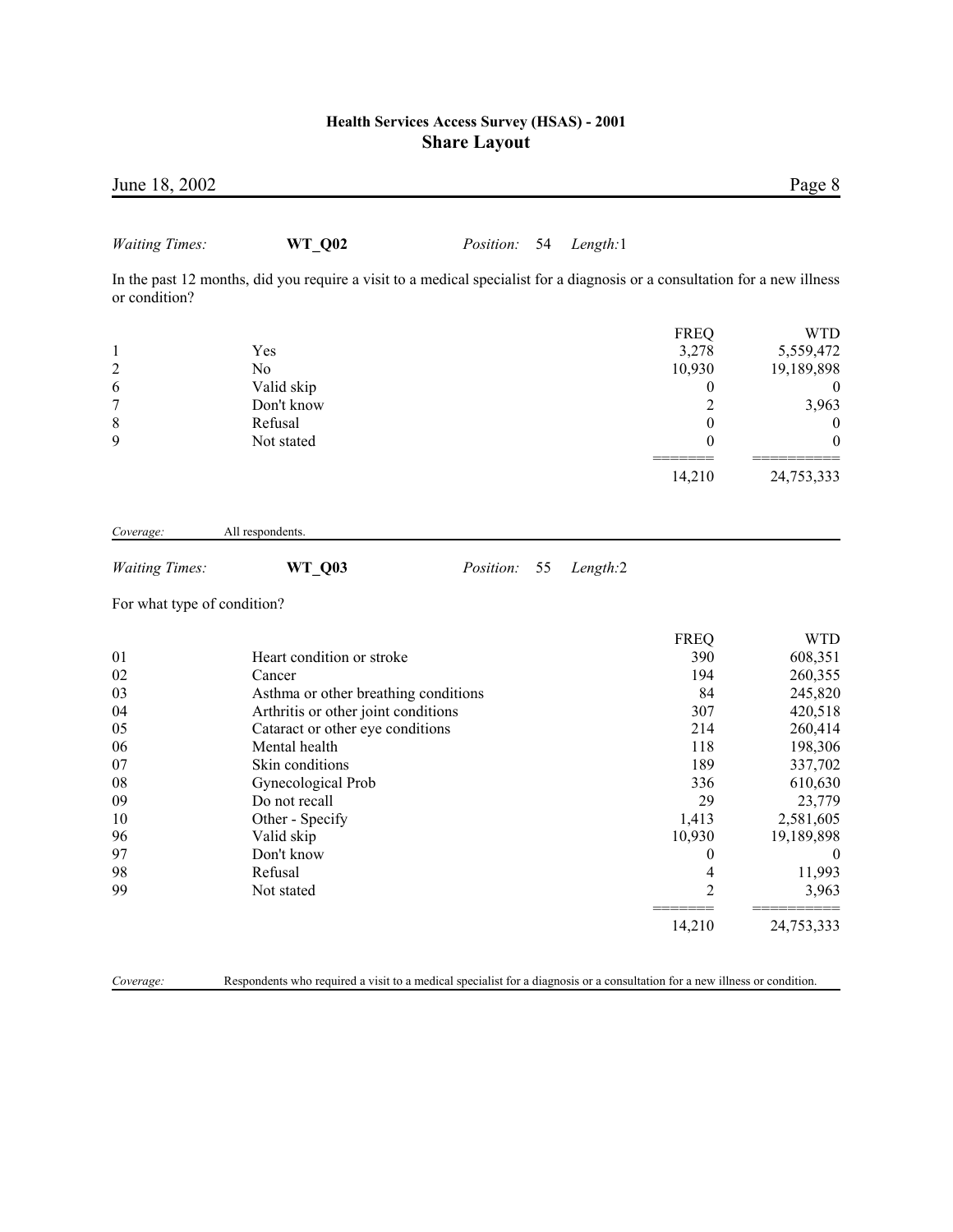| June 18, 2002                                                                      |                                                                                                                                             |                  |    |          |                                                                | Page 9                                                                        |
|------------------------------------------------------------------------------------|---------------------------------------------------------------------------------------------------------------------------------------------|------------------|----|----------|----------------------------------------------------------------|-------------------------------------------------------------------------------|
| <b>Waiting Times:</b>                                                              | WT_Q04                                                                                                                                      | Position:        | 57 | Length:1 |                                                                |                                                                               |
| Were you referred by                                                               |                                                                                                                                             |                  |    |          |                                                                |                                                                               |
| $\mathbf{1}$<br>$\overline{\mathbf{c}}$<br>3<br>$\overline{\mathcal{A}}$<br>6<br>7 | a family doctor?<br>another specialist?<br>another health care provider?<br>did not require a referral?<br>Valid skip<br>Don't know         |                  |    |          | <b>FREQ</b><br>2,678<br>230<br>174<br>194<br>10,930<br>1       | <b>WTD</b><br>4,154,324<br>465,136<br>334,110<br>605,157<br>19,189,898<br>422 |
| $\,$ $\,$<br>9                                                                     | Refusal<br>Not stated                                                                                                                       |                  |    |          | $\mathbf{1}$<br>2                                              | 323<br>3,963                                                                  |
|                                                                                    |                                                                                                                                             |                  |    |          | 14,210                                                         | 24,753,333                                                                    |
| Coverage:                                                                          | Respondents who required a visit to a medical specialist for a diagnosis or a consultation for a new illness or condition.                  |                  |    |          |                                                                |                                                                               |
| <b>Waiting Times:</b>                                                              | <b>WT_Q05</b>                                                                                                                               | <i>Position:</i> | 58 | Length:1 |                                                                |                                                                               |
|                                                                                    | Have you already visited the specialist?                                                                                                    |                  |    |          |                                                                |                                                                               |
| $\mathbf{1}$<br>$\overline{c}$<br>6<br>$\,$ 8 $\,$<br>9                            | Yes<br>N <sub>0</sub><br>Valid skip<br>Refusal<br>Not stated                                                                                |                  |    |          | <b>FREQ</b><br>2,945<br>333<br>10,930<br>$\boldsymbol{0}$<br>2 | <b>WTD</b><br>5,062,875<br>496,597<br>19,189,898<br>$\boldsymbol{0}$<br>3,963 |
|                                                                                    |                                                                                                                                             |                  |    |          | 14,210                                                         | 24,753,333                                                                    |
| Coverage:<br><b>Waiting Times:</b>                                                 | Respondents who required a visit to a medical specialist for a diagnosis or a consultation for a new illness or condition.<br><b>WT_Q06</b> | Position:        | 59 | Length:1 |                                                                |                                                                               |
|                                                                                    | Thinking about this visit, did you experience any difficulties seeing the specialist?                                                       |                  |    |          |                                                                |                                                                               |
| $\mathbf{1}$<br>$\overline{c}$<br>6<br>9                                           | Yes<br>No<br>Valid skip<br>Not stated                                                                                                       |                  |    |          | <b>FREQ</b><br>647<br>2,298<br>11,263<br>2                     | <b>WTD</b><br>1,109,700<br>3,953,175<br>19,686,494<br>3,963                   |
|                                                                                    |                                                                                                                                             |                  |    |          | 14,210                                                         | 24,753,333                                                                    |
| Coverage:                                                                          | Respondents who have already visited the specialist.                                                                                        |                  |    |          |                                                                |                                                                               |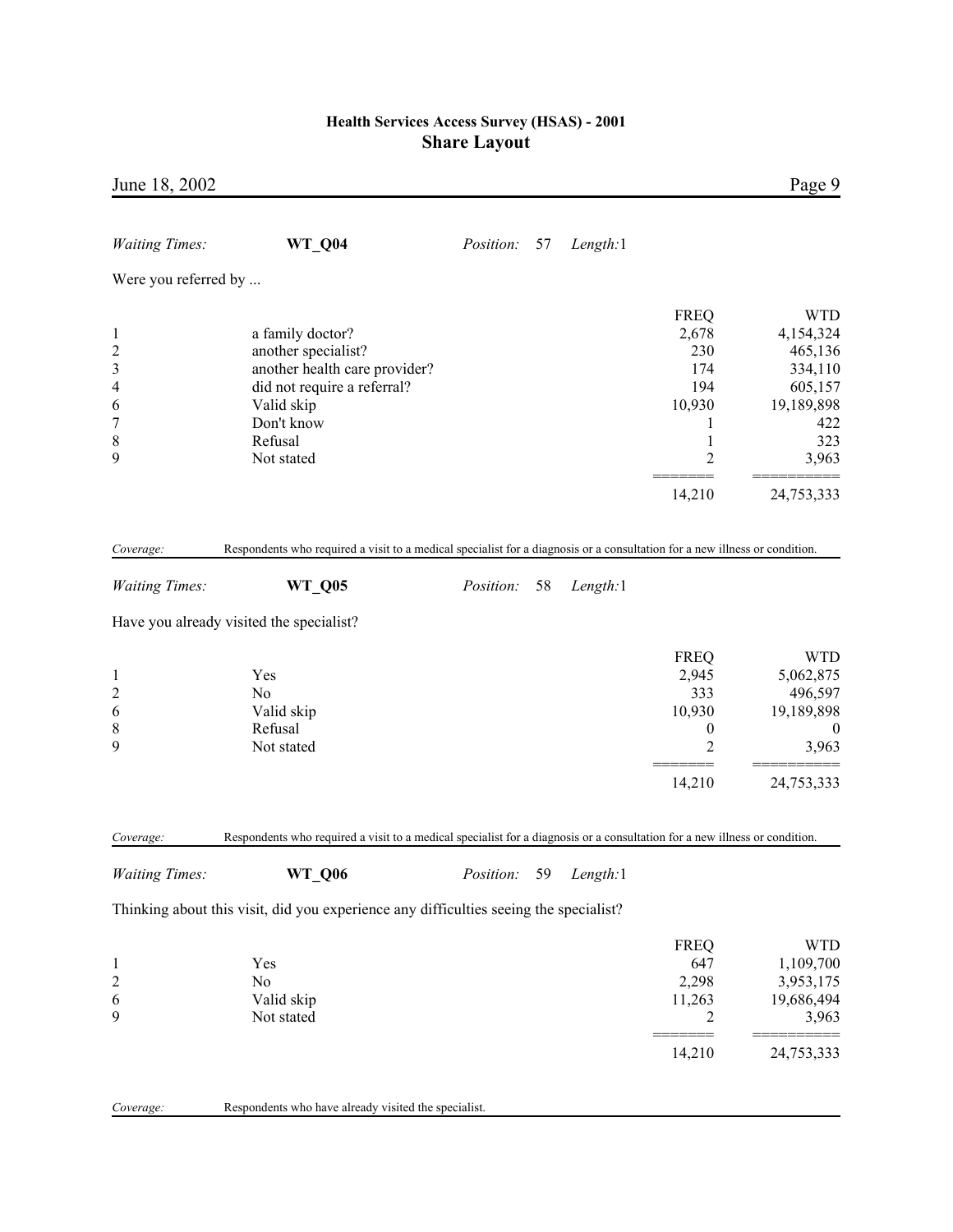| June 18, 2002                                                             |                                                                            |                 |          |                                                                                         | Page 10                                                                                                        |
|---------------------------------------------------------------------------|----------------------------------------------------------------------------|-----------------|----------|-----------------------------------------------------------------------------------------|----------------------------------------------------------------------------------------------------------------|
| <b>Waiting Times:</b>                                                     | WT_Q07A                                                                    | Position:<br>60 | Length:1 |                                                                                         |                                                                                                                |
|                                                                           | What type of difficulties did you experience?Getting a referral            |                 |          |                                                                                         |                                                                                                                |
| $\mathbf{1}$<br>$\overline{c}$<br>6<br>$\overline{7}$<br>$\,$ 8 $\,$<br>9 | Yes<br>N <sub>0</sub><br>Valid skip<br>Don't know<br>Refused<br>Not stated |                 |          | <b>FREQ</b><br>29<br>618<br>13,561<br>0<br>$\boldsymbol{0}$<br>$\overline{2}$<br>14,210 | <b>WTD</b><br>46,405<br>1,063,296<br>23,639,669<br>$\boldsymbol{0}$<br>$\boldsymbol{0}$<br>3,963<br>24,753,333 |
| Coverage:                                                                 | Respondents who experienced difficulties in seeing the specialist.         |                 |          |                                                                                         |                                                                                                                |
| <b>Waiting Times:</b>                                                     | WT Q07B                                                                    | Position:<br>61 | Length:1 |                                                                                         |                                                                                                                |
|                                                                           | What type of difficulties did you experience?Getting an appointment        |                 |          |                                                                                         |                                                                                                                |
| $\mathbf{1}$<br>$\overline{c}$<br>6<br>$\overline{7}$<br>8<br>9           | Yes<br>No<br>Valid skip<br>Don't know<br>Refused<br>Not stated             |                 |          | <b>FREQ</b><br>208<br>439<br>13,561<br>0<br>$\boldsymbol{0}$<br>2<br>14,210             | <b>WTD</b><br>366,010<br>743,690<br>23,639,669<br>$\bf{0}$<br>$\boldsymbol{0}$<br>3,963<br>24,753,333          |
| Coverage:                                                                 | Respondents who experienced difficulties in seeing the specialist.         |                 |          |                                                                                         |                                                                                                                |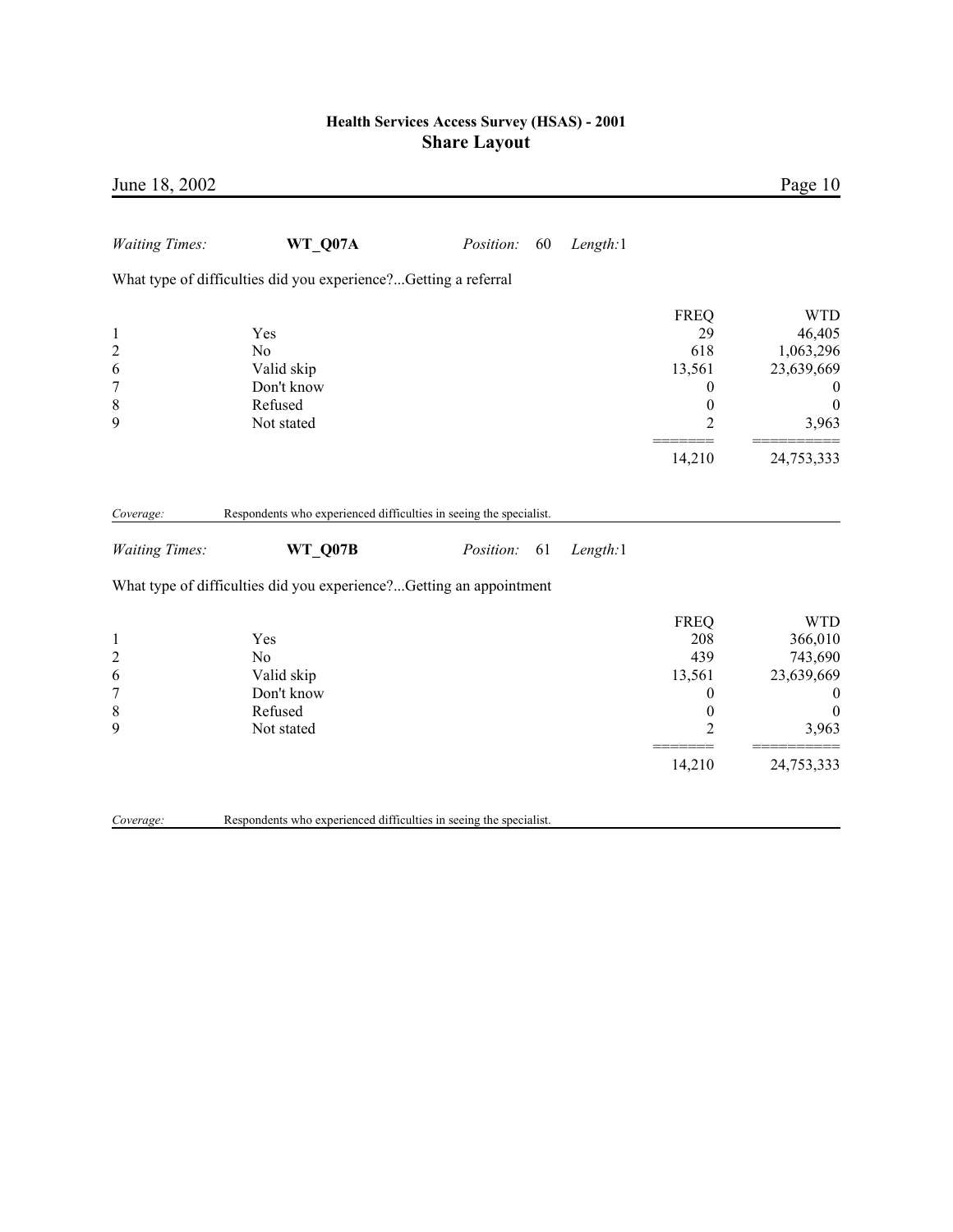| June 18, 2002                  |                                                                                                           |           |    |          |                                                | Page 11                            |
|--------------------------------|-----------------------------------------------------------------------------------------------------------|-----------|----|----------|------------------------------------------------|------------------------------------|
| <b>Waiting Times:</b>          | WT Q07C                                                                                                   | Position: | 62 | Length:1 |                                                |                                    |
|                                | What type of difficulties did you experience?No specialists in the area                                   |           |    |          |                                                |                                    |
| $\mathbf{1}$<br>$\overline{c}$ | Yes<br>No                                                                                                 |           |    |          | <b>FREQ</b><br>55<br>592                       | <b>WTD</b><br>45,873<br>1,063,828  |
| 6<br>$\overline{7}$<br>8       | Valid skip<br>Don't know<br>Refused                                                                       |           |    |          | 13,561<br>$\boldsymbol{0}$<br>$\boldsymbol{0}$ | 23,639,669<br>$\bf{0}$<br>$\theta$ |
| 9                              | Not stated                                                                                                |           |    |          | $\overline{2}$                                 | 3,963                              |
|                                |                                                                                                           |           |    |          | 14,210                                         | 24,753,333                         |
| Coverage:                      | Respondents who experienced difficulties in seeing the specialist.                                        |           |    |          |                                                |                                    |
| <b>Waiting Times:</b>          | WT_Q07D                                                                                                   | Position: | 63 | Length:1 |                                                |                                    |
| visited specialist             | What type of difficulties did you experience?Waited too long between when appointment was booked and when |           |    |          |                                                |                                    |
| $\mathbf{1}$                   | Yes                                                                                                       |           |    |          | <b>FREQ</b><br>422                             | <b>WTD</b><br>731,941              |
| $\overline{c}$                 | No                                                                                                        |           |    |          | 225                                            | 377,759                            |
| 6                              | Valid skip                                                                                                |           |    |          | 13,561                                         | 23,639,669                         |
| 7                              | Don't know                                                                                                |           |    |          | $\boldsymbol{0}$                               | $\boldsymbol{0}$                   |
| 8<br>9                         | Refused<br>Not stated                                                                                     |           |    |          | $\boldsymbol{0}$<br>2                          | $\boldsymbol{0}$<br>3,963          |
|                                |                                                                                                           |           |    |          | 14,210                                         | 24,753,333                         |
|                                |                                                                                                           |           |    |          |                                                |                                    |

*Coverage:* Respondents who experienced difficulties in seeing the specialist.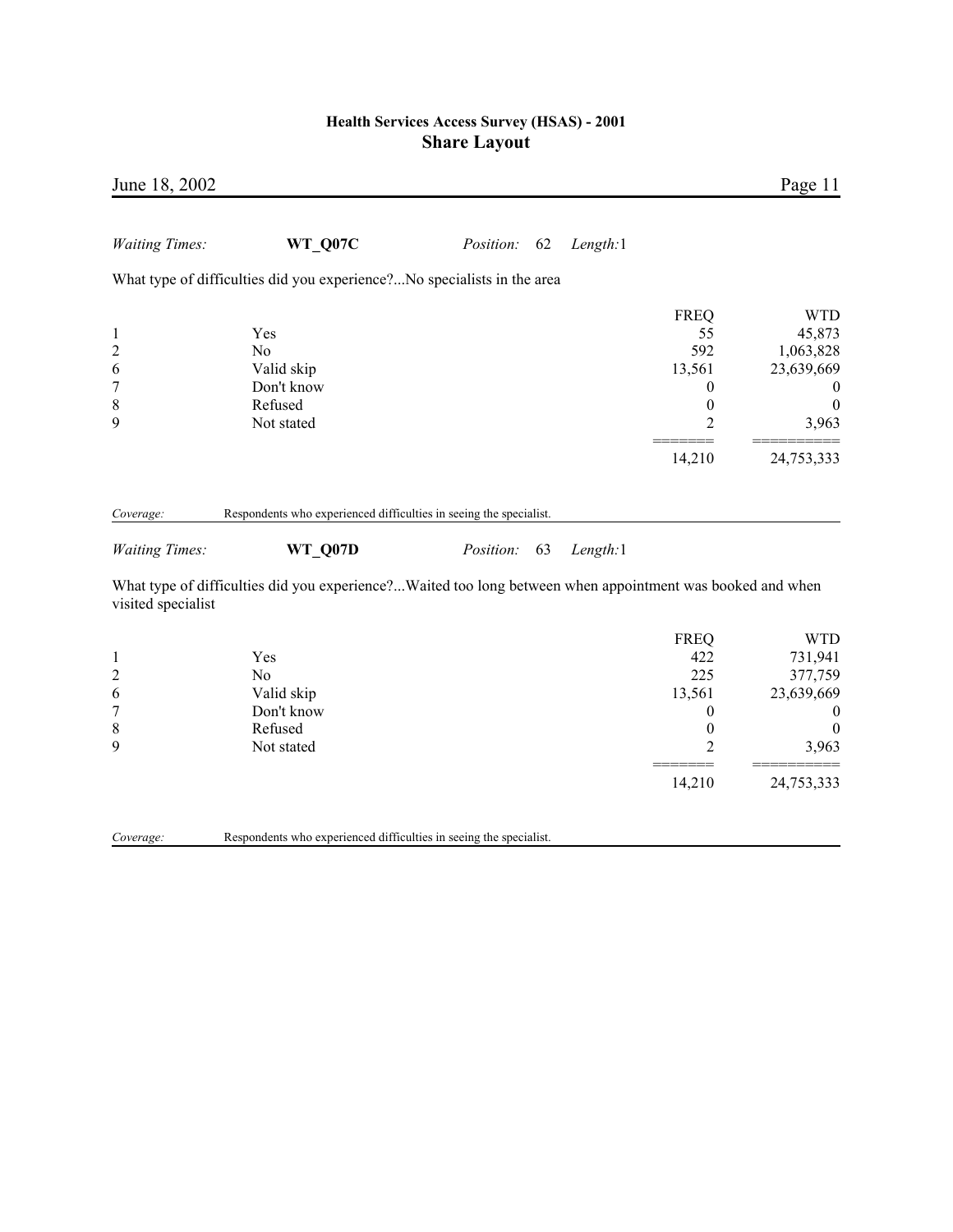| June 18, 2002                                                           |                                                                                                                 |              |    |          |                                                                                              | Page 12                                                                                          |
|-------------------------------------------------------------------------|-----------------------------------------------------------------------------------------------------------------|--------------|----|----------|----------------------------------------------------------------------------------------------|--------------------------------------------------------------------------------------------------|
| <b>Waiting Times:</b>                                                   | WT Q07E                                                                                                         | Position: 64 |    | Length:1 |                                                                                              |                                                                                                  |
|                                                                         | What type of difficulties did you experience?Once arrived at the office, had to wait too long to see the doctor |              |    |          |                                                                                              |                                                                                                  |
| $\mathbf{1}$<br>$\overline{c}$<br>6<br>$\overline{7}$<br>$\,$ $\,$<br>9 | Yes<br>N <sub>0</sub><br>Valid skip<br>Don't know<br>Refused<br>Not stated                                      |              |    |          | <b>FREQ</b><br>51<br>596<br>13,561<br>$\boldsymbol{0}$<br>$\boldsymbol{0}$<br>$\overline{2}$ | <b>WTD</b><br>65,039<br>1,044,661<br>23,639,669<br>$\boldsymbol{0}$<br>$\boldsymbol{0}$<br>3,963 |
|                                                                         |                                                                                                                 |              |    |          | 14,210                                                                                       | 24,753,333                                                                                       |
| Coverage:                                                               | Respondents who experienced difficulties in seeing the specialist.                                              |              |    |          |                                                                                              |                                                                                                  |
| <b>Waiting Times:</b>                                                   | WT_Q07F                                                                                                         | Position:    | 65 | Length:1 |                                                                                              |                                                                                                  |
|                                                                         | What type of difficulties did you experience?Transportation problems                                            |              |    |          |                                                                                              |                                                                                                  |
| $\mathbf{1}$<br>$\overline{c}$<br>6<br>$\overline{7}$<br>$\,$ $\,$<br>9 | Yes<br>No<br>Valid skip<br>Don't know<br>Refused<br>Not stated                                                  |              |    |          | <b>FREQ</b><br>38<br>609<br>13,561<br>$\boldsymbol{0}$<br>$\boldsymbol{0}$<br>$\overline{2}$ | <b>WTD</b><br>35,837<br>1,073,864<br>23,639,669<br>$\boldsymbol{0}$<br>$\overline{0}$<br>3,963   |
|                                                                         |                                                                                                                 |              |    |          | 14,210                                                                                       | 24,753,333                                                                                       |
| Coverage:                                                               | Respondents who experienced difficulties in seeing the specialist.                                              |              |    |          |                                                                                              |                                                                                                  |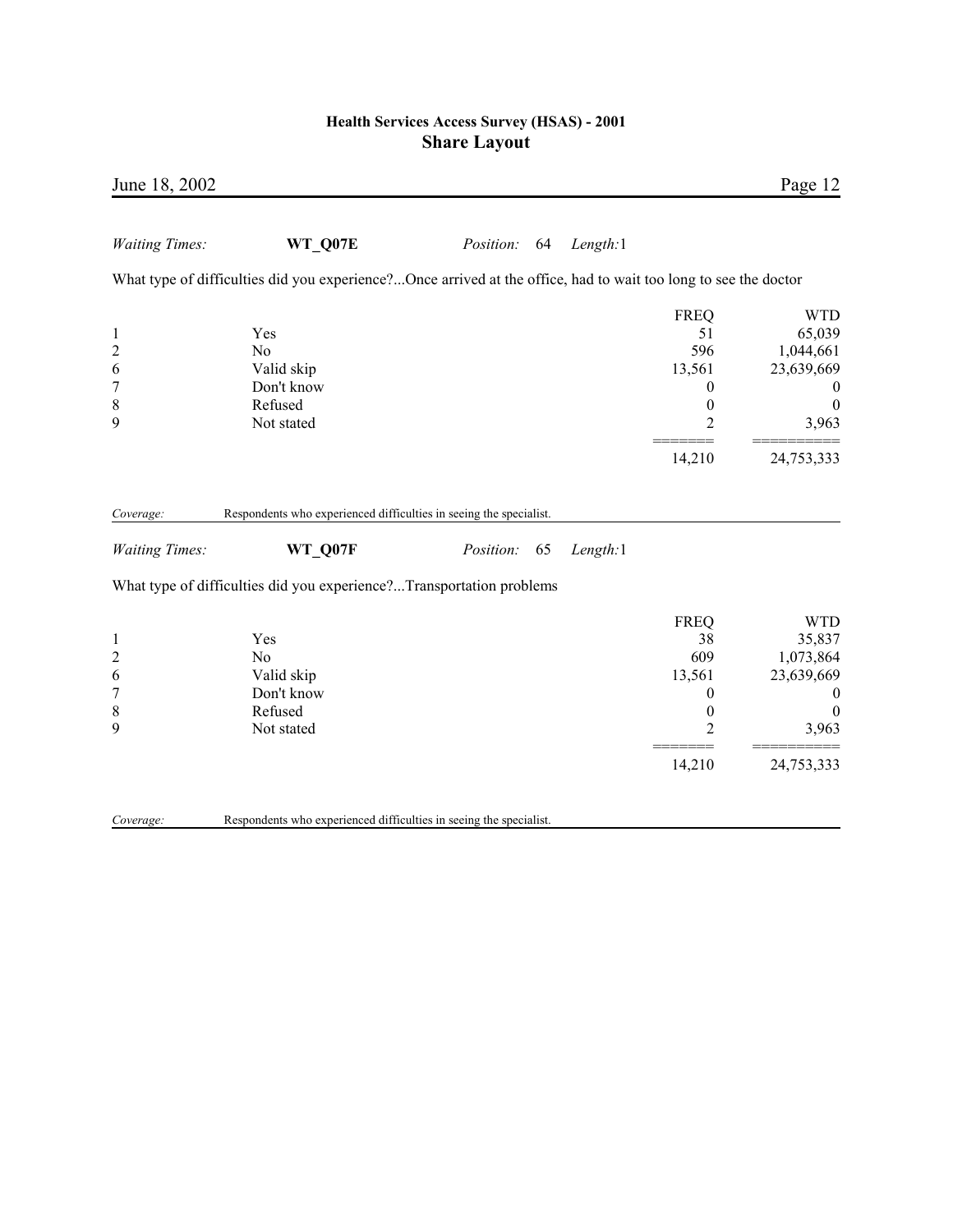| June 18, 2002                                                             |                                                                              |           |    |          |                                                                                                       | Page 13                                                                                                        |
|---------------------------------------------------------------------------|------------------------------------------------------------------------------|-----------|----|----------|-------------------------------------------------------------------------------------------------------|----------------------------------------------------------------------------------------------------------------|
| <b>Waiting Times:</b>                                                     | WT_Q07G                                                                      | Position: | 66 | Length:1 |                                                                                                       |                                                                                                                |
|                                                                           | What type of difficulties did you experience?Language problems               |           |    |          |                                                                                                       |                                                                                                                |
| $\mathbf{1}$<br>$\overline{c}$<br>6<br>$\overline{7}$<br>$\,$ 8 $\,$<br>9 | Yes<br>N <sub>o</sub><br>Valid skip<br>Don't know<br>Refused<br>Not stated   |           |    |          | <b>FREQ</b><br>5<br>642<br>13,561<br>$\boldsymbol{0}$<br>$\boldsymbol{0}$<br>$\overline{2}$<br>14,210 | <b>WTD</b><br>11,005<br>1,098,695<br>23,639,669<br>$\boldsymbol{0}$<br>$\boldsymbol{0}$<br>3,963<br>24,753,333 |
| Coverage:                                                                 | Respondents who experienced difficulties in seeing the specialist.           |           |    |          |                                                                                                       |                                                                                                                |
| <b>Waiting Times:</b>                                                     | WT_Q07H                                                                      | Position: | 67 | Length:1 |                                                                                                       |                                                                                                                |
|                                                                           | What type of difficulties did you experience?General deterioration of health |           |    |          |                                                                                                       |                                                                                                                |
| $\mathbf{1}$<br>$\overline{c}$<br>6<br>$\overline{7}$<br>$\,$ $\,$<br>9   | Yes<br>N <sub>o</sub><br>Valid skip<br>Don't know<br>Refused<br>Not stated   |           |    |          | <b>FREQ</b><br>28<br>619<br>13,561<br>$\boldsymbol{0}$<br>$\boldsymbol{0}$<br>2                       | <b>WTD</b><br>23,306<br>1,086,394<br>23,639,669<br>$\boldsymbol{0}$<br>$\boldsymbol{0}$<br>3,963               |
|                                                                           |                                                                              |           |    |          | 14,210                                                                                                | 24,753,333                                                                                                     |
| Coverage:                                                                 | Respondents who experienced difficulties in seeing the specialist.           |           |    |          |                                                                                                       |                                                                                                                |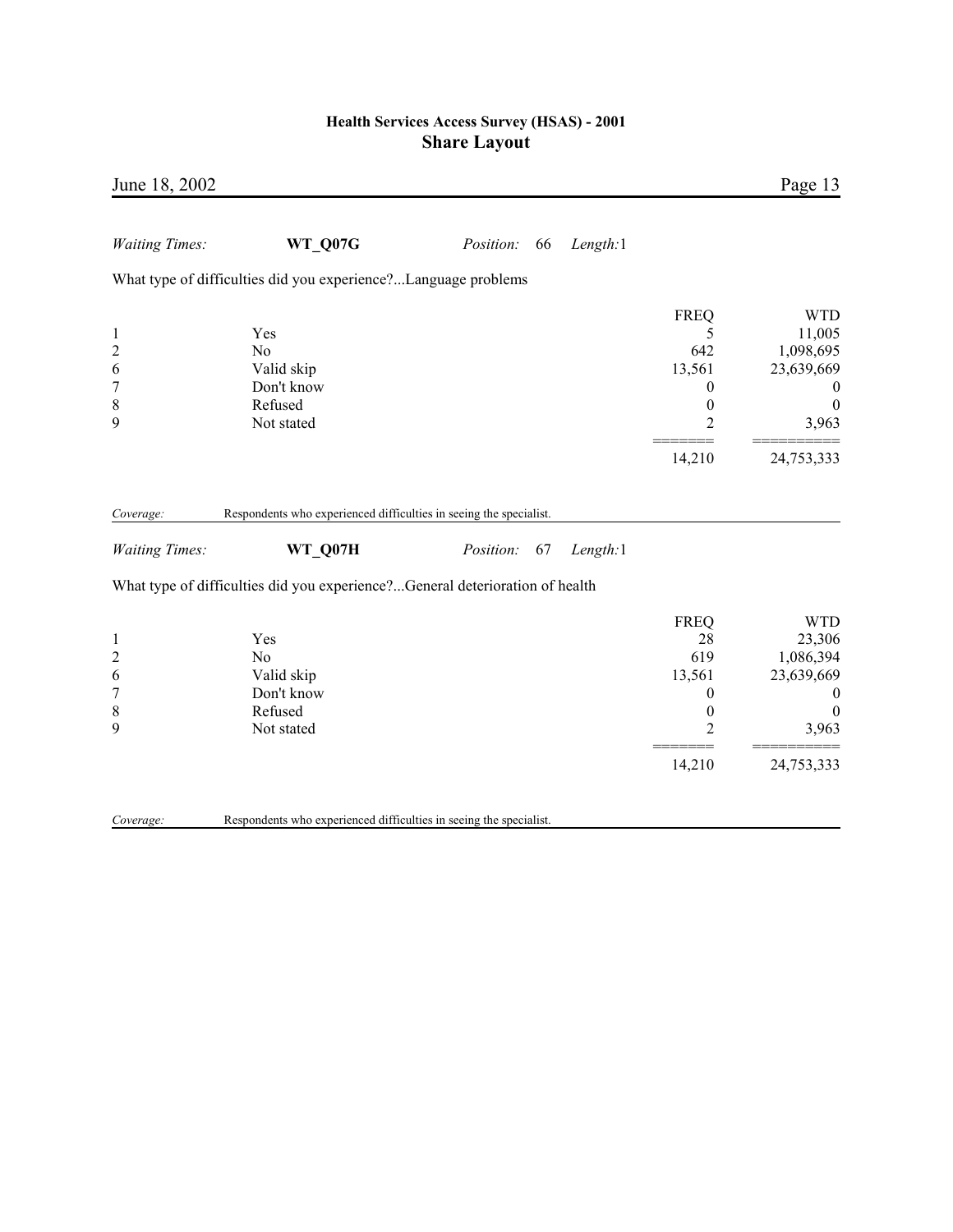| June 18, 2002                                                |                                                                                              |                  |    |          |                                                                                           | Page 14                                                                                                        |
|--------------------------------------------------------------|----------------------------------------------------------------------------------------------|------------------|----|----------|-------------------------------------------------------------------------------------------|----------------------------------------------------------------------------------------------------------------|
| <b>Waiting Times:</b>                                        | WT_Q07I                                                                                      | <i>Position:</i> | 68 | Length:1 |                                                                                           |                                                                                                                |
|                                                              | What type of difficulties did you experience?Appointment cancelled or deferred by specialist |                  |    |          |                                                                                           |                                                                                                                |
| $\mathbf{1}$<br>$\overline{c}$<br>6<br>7<br>$\,$ 8 $\,$<br>9 | Yes<br>N <sub>0</sub><br>Valid skip<br>Don't know<br>Refused<br>Not stated                   |                  |    |          | <b>FREQ</b><br>21<br>626<br>13,561<br>$\boldsymbol{0}$<br>$\boldsymbol{0}$<br>2           | <b>WTD</b><br>16,754<br>1,092,947<br>23,639,669<br>$\boldsymbol{0}$<br>$\boldsymbol{0}$<br>3,963               |
|                                                              |                                                                                              |                  |    |          | 14,210                                                                                    | 24,753,333                                                                                                     |
| Coverage:                                                    | Respondents who experienced difficulties in seeing the specialist.                           |                  |    |          |                                                                                           |                                                                                                                |
| <b>Waiting Times:</b>                                        | <b>WT Q07J</b>                                                                               | Position:        | 69 | Length:1 |                                                                                           |                                                                                                                |
|                                                              | What type of difficulties did you experience?Other - Specify                                 |                  |    |          |                                                                                           |                                                                                                                |
| $\mathbf{1}$<br>$\overline{c}$<br>6<br>7<br>8<br>9           | Yes<br>N <sub>o</sub><br>Valid skip<br>Don't know<br>Refused<br>Not stated                   |                  |    |          | <b>FREQ</b><br>47<br>600<br>13,561<br>$\boldsymbol{0}$<br>$\boldsymbol{0}$<br>2<br>14,210 | <b>WTD</b><br>40,935<br>1,068,765<br>23,639,669<br>$\boldsymbol{0}$<br>$\boldsymbol{0}$<br>3,963<br>24,753,333 |
| Coverage:                                                    | Respondents who experienced difficulties in seeing the specialist.                           |                  |    |          |                                                                                           |                                                                                                                |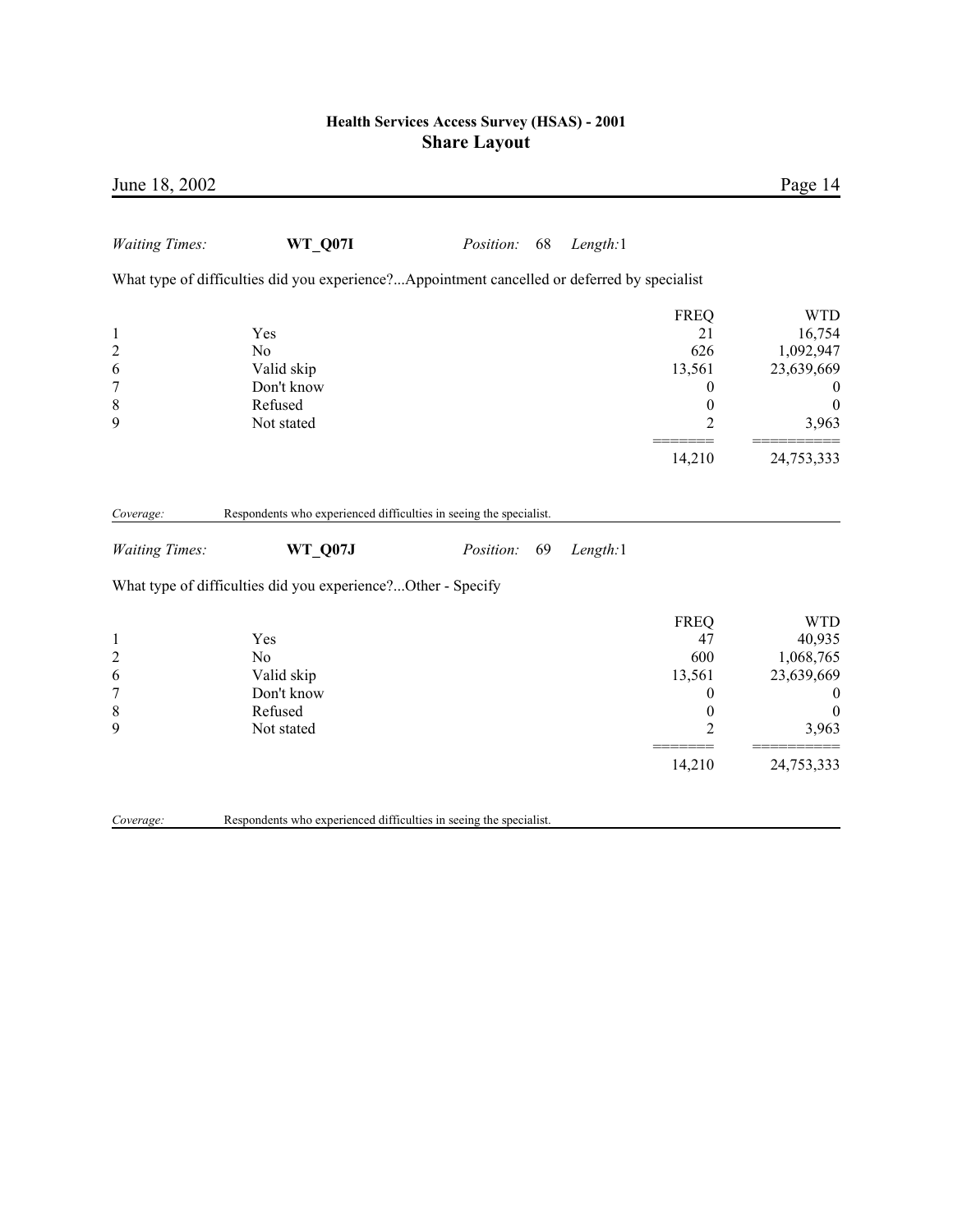| June 18, 2002                                          |                                                                               |                                    |                                                                                   | Page 15                                                                               |
|--------------------------------------------------------|-------------------------------------------------------------------------------|------------------------------------|-----------------------------------------------------------------------------------|---------------------------------------------------------------------------------------|
| <b>Waiting Times:</b>                                  | WT_Q08A                                                                       | Position:<br>70<br>Length:3        |                                                                                   |                                                                                       |
| How long did you have to wait?                         |                                                                               |                                    |                                                                                   |                                                                                       |
| Allowed Min:                                           | 001                                                                           | Allowed Max:365                    |                                                                                   |                                                                                       |
| 001:365<br>996<br>997<br>998<br>999                    | Valid skip<br>Don't know<br>Refusal<br>Not stated                             |                                    | <b>FREQ</b><br>2,900<br>11,263<br>40<br>5<br>$\overline{c}$                       | <b>WTD</b><br>4,997,601<br>19,686,494<br>61,781<br>3,493<br>3,963                     |
|                                                        |                                                                               |                                    | 14,210                                                                            | 24,753,333                                                                            |
| Coverage:<br><b>Waiting Times:</b>                     | Respondents who experienced difficulties in seeing the specialist.<br>WT_Q08B | 73<br>Length:1<br><i>Position:</i> |                                                                                   |                                                                                       |
| Enter unit of time.                                    |                                                                               |                                    |                                                                                   |                                                                                       |
| $\mathbf{1}$<br>$\overline{\mathbf{c}}$<br>3<br>6<br>9 | days<br>weeks<br>months<br>Valid skip<br>Not stated                           |                                    | <b>FREQ</b><br>530<br>1,166<br>1,204<br>11,263<br>47                              | <b>WTD</b><br>1,040,410<br>1,883,763<br>2,073,428<br>19,686,494<br>69,238             |
|                                                        |                                                                               |                                    | 14,210                                                                            | 24,753,333                                                                            |
| Coverage:                                              | Respondents who experienced difficulties in seeing the specialist.            |                                    |                                                                                   |                                                                                       |
| <b>Waiting Times:</b>                                  | WT_Q09A                                                                       | <i>Position:</i><br>74<br>Length:3 |                                                                                   |                                                                                       |
| How long have you been waiting?<br>Allowed Min:        | 001                                                                           | Allowed Max:365                    |                                                                                   |                                                                                       |
| 001:115<br>996<br>997<br>998<br>999                    | Valid skip<br>Don't know<br>Refusal<br>Not stated                             |                                    | <b>FREQ</b><br>330<br>13,875<br>3<br>$\boldsymbol{0}$<br>$\overline{2}$<br>14,210 | <b>WTD</b><br>495,923<br>24,252,773<br>673<br>$\boldsymbol{0}$<br>3,963<br>24,753,333 |
| Coverage:                                              | Respondents who have not already visited the specialist.                      |                                    |                                                                                   |                                                                                       |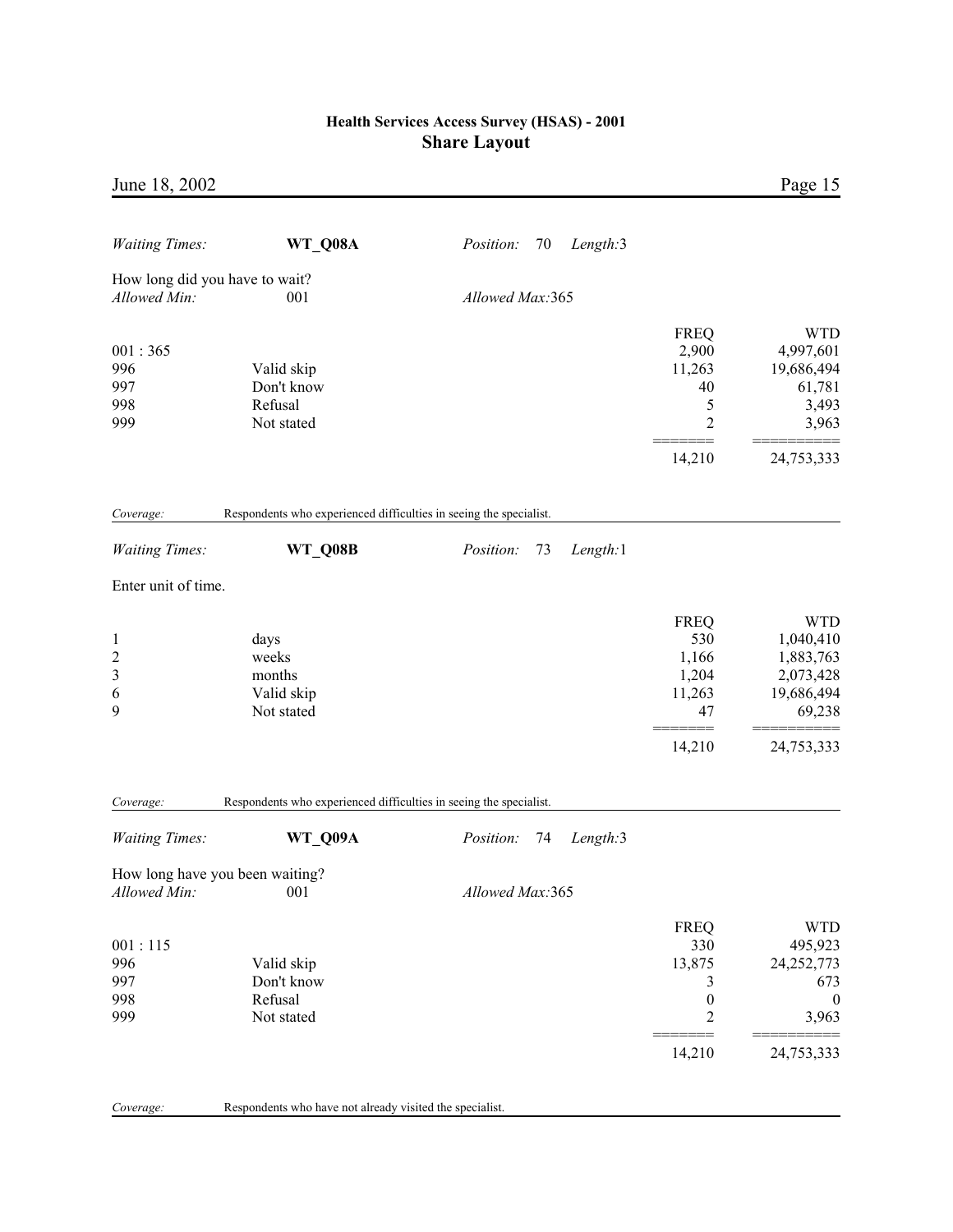|            |                                                                                                                                                                 |                                                          |          |                                                                                                  | Page 16                                                                                                  |
|------------|-----------------------------------------------------------------------------------------------------------------------------------------------------------------|----------------------------------------------------------|----------|--------------------------------------------------------------------------------------------------|----------------------------------------------------------------------------------------------------------|
| WT Q09B    | Position:                                                                                                                                                       | 77                                                       | Length:1 |                                                                                                  |                                                                                                          |
|            |                                                                                                                                                                 |                                                          |          |                                                                                                  |                                                                                                          |
| Valid skip |                                                                                                                                                                 |                                                          |          | <b>FREQ</b><br>36<br>88<br>206<br>13,875<br>5                                                    | <b>WTD</b><br>98,248<br>100,429<br>297,246<br>24,252,773<br>4,637                                        |
|            |                                                                                                                                                                 |                                                          |          | 14,210                                                                                           | 24,753,333                                                                                               |
| WT_Q10     | Position:                                                                                                                                                       | 78                                                       | Length:1 |                                                                                                  |                                                                                                          |
| Valid skip |                                                                                                                                                                 |                                                          |          | <b>FREQ</b><br>2,257<br>982<br>36<br>10,930<br>3<br>$\boldsymbol{0}$<br>$\overline{2}$<br>14,210 | <b>WTD</b><br>3,884,231<br>1,627,792<br>46,428<br>19,189,898<br>1,020<br>$\theta$<br>3,963<br>24,753,333 |
|            | days<br>weeks<br>months<br>Not stated<br>In your view, was the waiting time<br>acceptable?<br>not acceptable?<br>no view<br>Don't know<br>Refusal<br>Not stated | Respondents who have not already visited the specialist. |          |                                                                                                  |                                                                                                          |

*Coverage:* Respondents who required a visit to a medical specialist for a diagnosis or a consultation for a new illness or condition.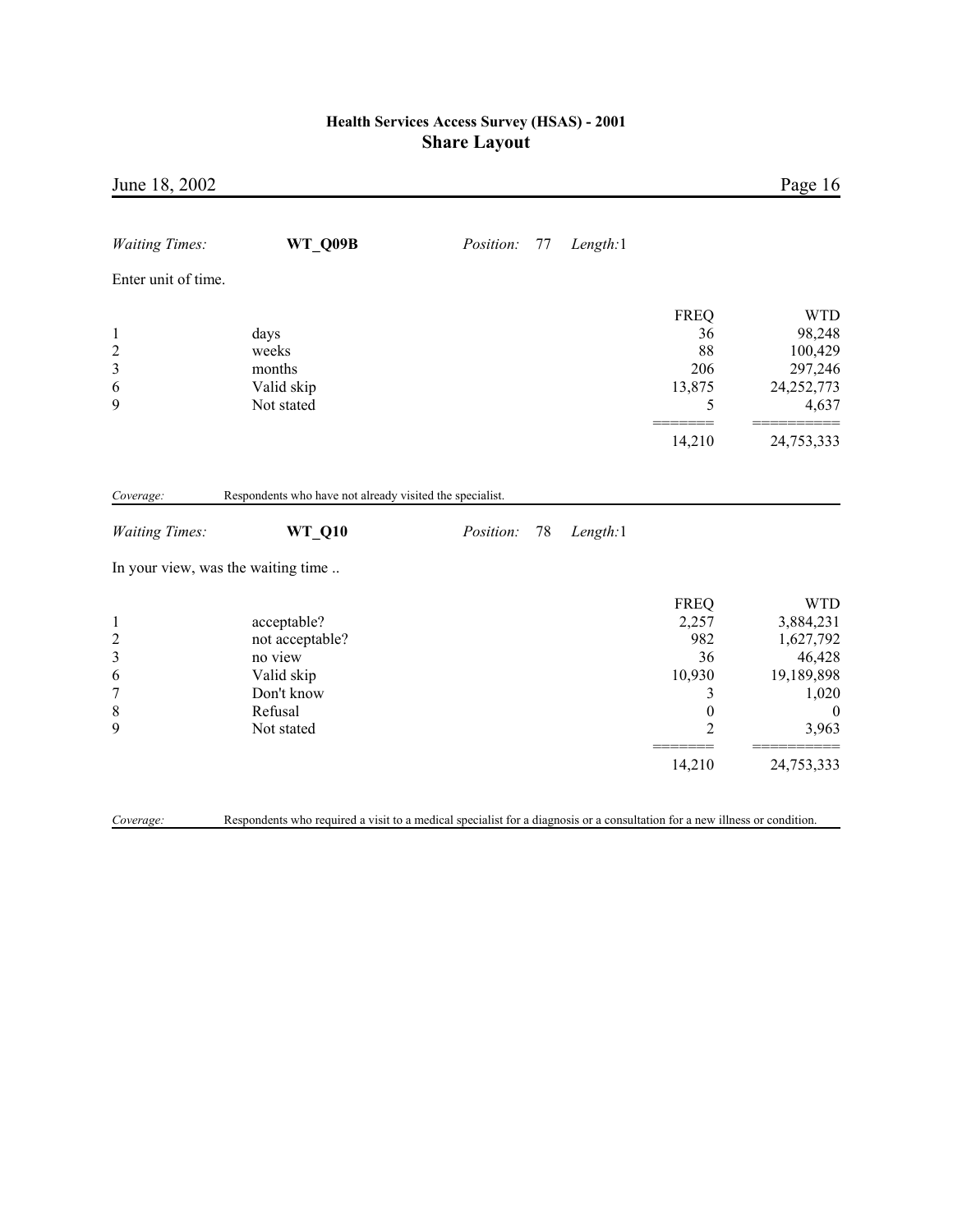| June 18, 2002                                      |                                                                                                                            |                  |    |          |                                                                                            | Page 17                                                                                          |
|----------------------------------------------------|----------------------------------------------------------------------------------------------------------------------------|------------------|----|----------|--------------------------------------------------------------------------------------------|--------------------------------------------------------------------------------------------------|
| <b>Waiting Times:</b>                              | WT_Q11A                                                                                                                    | Position:        | 79 | Length:3 |                                                                                            |                                                                                                  |
| Allowed Min:                                       | In your particular case, what do you think is an acceptable waiting time?<br>001                                           | Allowed Max:365  |    |          |                                                                                            |                                                                                                  |
| 001:060<br>996<br>997<br>998<br>999                | Valid skip<br>Don't know<br>Refusal<br>Not stated                                                                          |                  |    |          | <b>FREQ</b><br>996<br>13,187<br>23<br>2<br>2                                               | <b>WTD</b><br>1,642,958<br>23,074,129<br>30,564<br>1,719<br>3,963                                |
|                                                    |                                                                                                                            |                  |    |          | 14,210                                                                                     | 24,753,333                                                                                       |
| Coverage:                                          | Respondents who felt the waiting time for visiting a specialist was not acceptable.                                        |                  |    |          |                                                                                            |                                                                                                  |
| <b>Waiting Times:</b>                              | WT_Q11B                                                                                                                    | <i>Position:</i> | 82 | Length:1 |                                                                                            |                                                                                                  |
| Enter unit of time.                                |                                                                                                                            |                  |    |          |                                                                                            |                                                                                                  |
| $\mathbf{1}$<br>$\overline{c}$<br>3<br>6<br>9      | days<br>weeks<br>months<br>Valid skip<br>Not stated                                                                        |                  |    |          | <b>FREQ</b><br>111<br>517<br>368<br>13,187<br>27<br>------<br>14,210                       | <b>WTD</b><br>157,154<br>973,345<br>512,459<br>23,074,129<br>36,246<br>24,753,333                |
| Coverage:                                          | Respondents who felt the waiting time for visiting a specialist was not acceptable.                                        |                  |    |          |                                                                                            |                                                                                                  |
| <b>Waiting Times:</b>                              | <b>WT_Q12</b>                                                                                                              | Position:        | 83 | Length:1 |                                                                                            |                                                                                                  |
|                                                    | Was your visit cancelled or postponed at any time?                                                                         |                  |    |          |                                                                                            |                                                                                                  |
| $\mathbf{1}$<br>$\overline{c}$<br>6<br>7<br>8<br>9 | Yes<br>N <sub>o</sub><br>Valid skip<br>Don't know<br>Refusal<br>Not stated                                                 |                  |    |          | <b>FREQ</b><br>286<br>2,991<br>10,930<br>1<br>$\boldsymbol{0}$<br>$\overline{2}$<br>14,210 | <b>WTD</b><br>465,375<br>5,093,269<br>19,189,898<br>828<br>$\overline{0}$<br>3,963<br>24,753,333 |
| Coverage:                                          | Respondents who required a visit to a medical specialist for a diagnosis or a consultation for a new illness or condition. |                  |    |          |                                                                                            |                                                                                                  |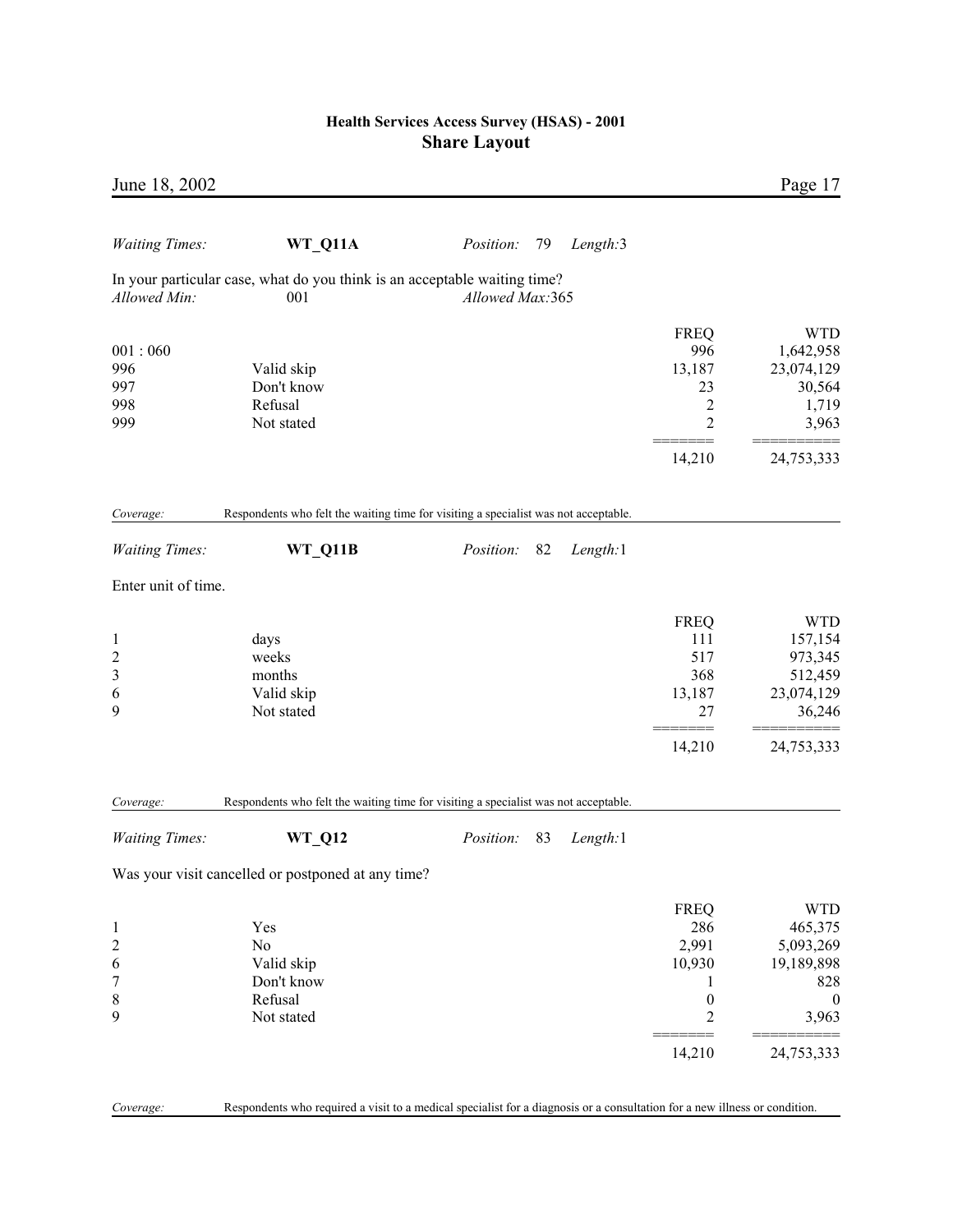| June 18, 2002                                                                      |                                                                            |           |    |          |                                                                                           | Page 18                                                                                                        |
|------------------------------------------------------------------------------------|----------------------------------------------------------------------------|-----------|----|----------|-------------------------------------------------------------------------------------------|----------------------------------------------------------------------------------------------------------------|
| <b>Waiting Times:</b>                                                              | WT_Q13A                                                                    | Position: | 84 | Length:1 |                                                                                           |                                                                                                                |
|                                                                                    | Was it cancelled or postponed by yourself?                                 |           |    |          |                                                                                           |                                                                                                                |
| $\mathbf{1}$<br>$\overline{c}$<br>6<br>$\overline{7}$<br>8<br>9                    | Yes<br>No<br>Valid skip<br>Don't know<br>Refused<br>Not stated             |           |    |          | <b>FREQ</b><br>71<br>215<br>13,921<br>0<br>$\boldsymbol{0}$<br>3                          | <b>WTD</b><br>68,379<br>396,996<br>24, 283, 167<br>0<br>$\boldsymbol{0}$<br>4,792                              |
|                                                                                    |                                                                            |           |    |          | 14,210                                                                                    | 24,753,333                                                                                                     |
| Coverage:                                                                          | Respondents who had their appointment cancelled or deferred by specialist. |           |    |          |                                                                                           |                                                                                                                |
| <b>Waiting Times:</b>                                                              | WT Q13B                                                                    | Position: | 85 | Length:1 |                                                                                           |                                                                                                                |
|                                                                                    | Was it cancelled or postponed by the specialist?                           |           |    |          |                                                                                           |                                                                                                                |
| $\mathbf{1}$<br>$\overline{\mathbf{c}}$<br>6<br>$\overline{7}$<br>$\,$ 8 $\,$<br>9 | Yes<br>No<br>Valid skip<br>Don't know<br>Refused<br>Not stated             |           |    |          | <b>FREQ</b><br>206<br>80<br>13,921<br>$\boldsymbol{0}$<br>$\boldsymbol{0}$<br>3<br>14,210 | <b>WTD</b><br>374,304<br>91,071<br>24, 283, 167<br>$\boldsymbol{0}$<br>$\boldsymbol{0}$<br>4,792<br>24,753,333 |
| Coverage:                                                                          | Respondents who had their appointment cancelled or deferred by specialist. |           |    |          |                                                                                           |                                                                                                                |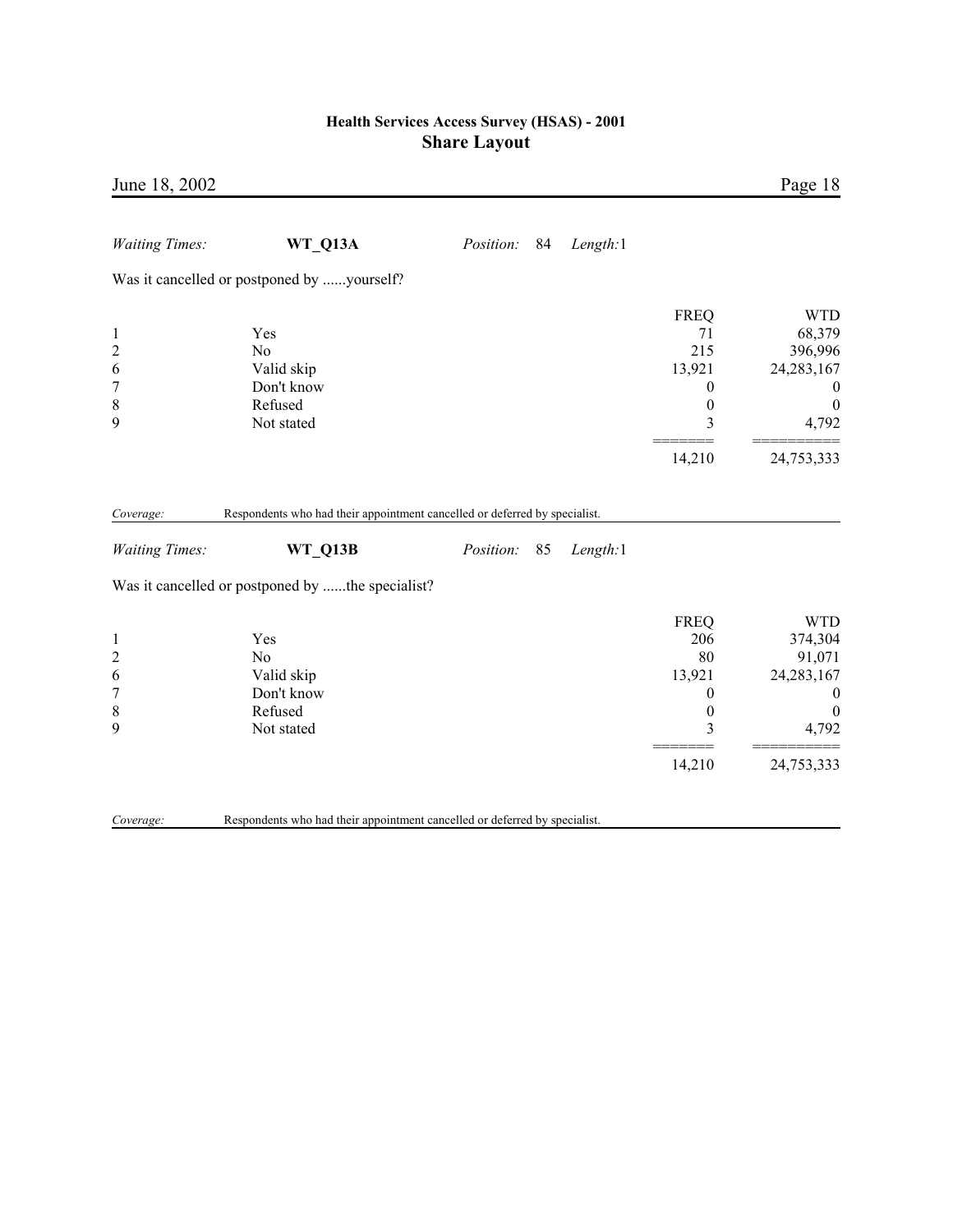| June 18, 2002                                                               |                                                                                                                            |           |    |          |                                                                                            | Page 19                                                                                                |
|-----------------------------------------------------------------------------|----------------------------------------------------------------------------------------------------------------------------|-----------|----|----------|--------------------------------------------------------------------------------------------|--------------------------------------------------------------------------------------------------------|
| <b>Waiting Times:</b>                                                       | WT Q13C                                                                                                                    | Position: | 86 | Length:1 |                                                                                            |                                                                                                        |
|                                                                             | Was it cancelled or postponed by Other - Specify                                                                           |           |    |          |                                                                                            |                                                                                                        |
| $\mathbf{1}$<br>$\overline{c}$<br>6<br>$\boldsymbol{7}$<br>$\,$ 8 $\,$<br>9 | Yes<br>No<br>Valid skip<br>Don't know<br>Refused<br>Not stated                                                             |           |    |          | <b>FREQ</b><br>13<br>273<br>13,921<br>0<br>$\boldsymbol{0}$<br>3<br>14,210                 | <b>WTD</b><br>25,283<br>440,092<br>24, 283, 167<br>$\boldsymbol{0}$<br>$\theta$<br>4,792<br>24,753,333 |
| Coverage:                                                                   | Respondents who had their appointment cancelled or deferred by specialist.                                                 |           |    |          |                                                                                            |                                                                                                        |
| <b>Waiting Times:</b>                                                       | <b>WT_Q14</b>                                                                                                              | Position: | 87 | Length:1 |                                                                                            |                                                                                                        |
| for this visit?                                                             | Do you think that your health, or other aspects of your life, have been affected in any way because you had to wait        |           |    |          |                                                                                            |                                                                                                        |
| $\mathbf{1}$<br>$\overline{c}$<br>6<br>$\sqrt{ }$<br>$\,$ $\,$<br>9         | Yes<br>N <sub>0</sub><br>Valid skip<br>Don't know<br>Refusal<br>Not stated                                                 |           |    |          | <b>FREQ</b><br>722<br>2,551<br>10,930<br>5<br>$\boldsymbol{0}$<br>$\overline{2}$<br>14,210 | <b>WTD</b><br>1,163,920<br>4,391,426<br>19,189,898<br>4,126<br>$\overline{0}$<br>3,963<br>24,753,333   |
| Coverage:                                                                   | Respondents who required a visit to a medical specialist for a diagnosis or a consultation for a new illness or condition. |           |    |          |                                                                                            |                                                                                                        |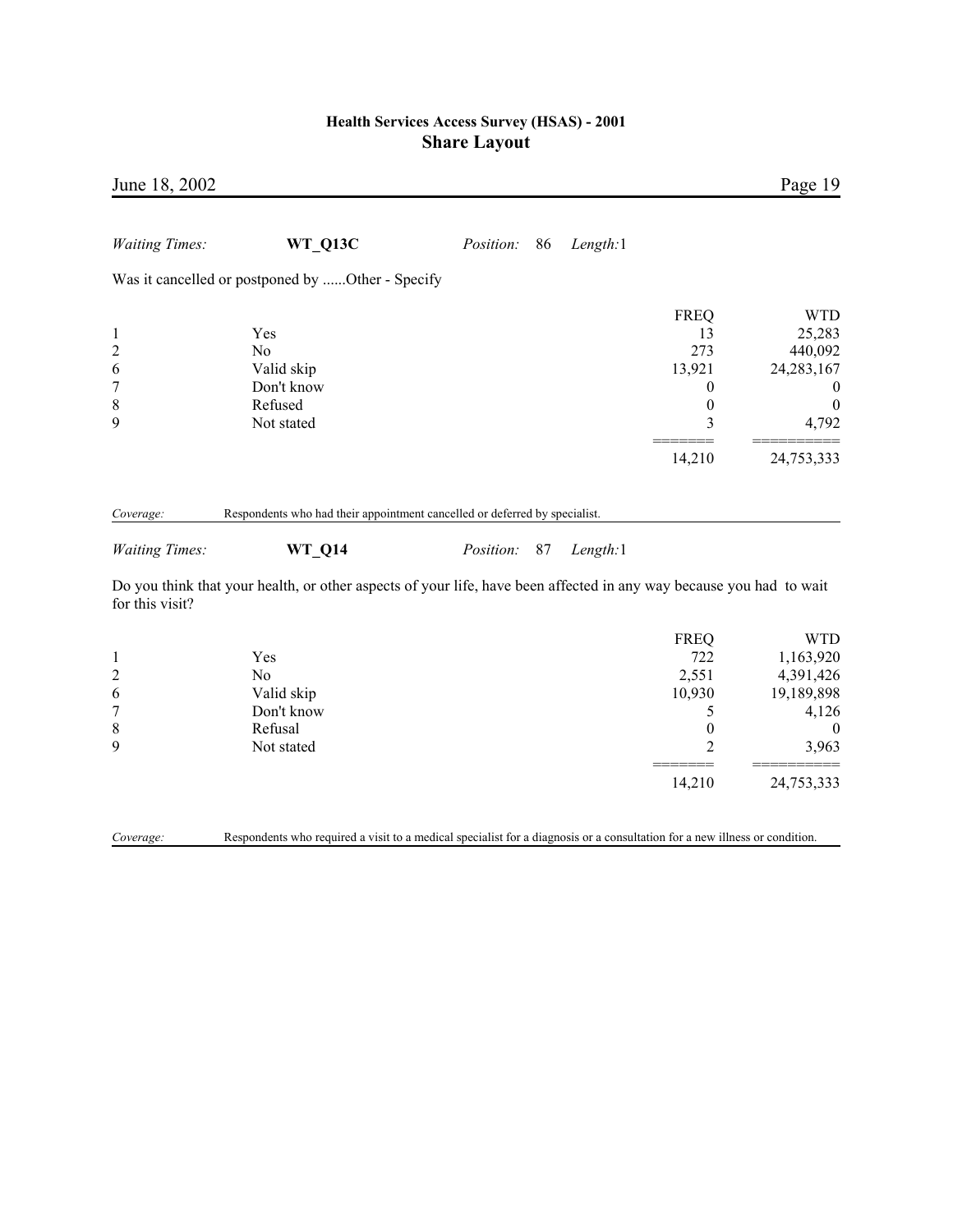| June 18, 2002                                                            |                                                                                                                                                                                                                                             |                  |    |          |                                                                                  | Page 20                                                                                         |
|--------------------------------------------------------------------------|---------------------------------------------------------------------------------------------------------------------------------------------------------------------------------------------------------------------------------------------|------------------|----|----------|----------------------------------------------------------------------------------|-------------------------------------------------------------------------------------------------|
| <b>Waiting Times:</b>                                                    | WT_Q15A                                                                                                                                                                                                                                     | <i>Position:</i> | 88 | Length:1 |                                                                                  |                                                                                                 |
|                                                                          | How was your life affected as a result of waiting for this visit? Worry, anxiety, stress                                                                                                                                                    |                  |    |          |                                                                                  |                                                                                                 |
| $\mathbf{1}$<br>$\overline{c}$<br>6<br>7<br>8<br>9                       | Yes<br>No<br>Valid skip<br>Don't know<br>Refused<br>Not stated                                                                                                                                                                              |                  |    |          | <b>FREQ</b><br>480<br>242<br>13,481<br>0<br>$\boldsymbol{0}$<br>7                | <b>WTD</b><br>709,387<br>454,533<br>23,581,323<br>$\overline{0}$<br>$\boldsymbol{0}$<br>8,090   |
|                                                                          |                                                                                                                                                                                                                                             |                  |    |          | 14,210                                                                           | 24,753,333                                                                                      |
| Coverage:<br><b>Waiting Times:</b>                                       | Respondents who felt the waiting for a visit with the specialist affected their health or other aspect of life.<br><b>WT Q15B</b><br>How was your life affected as a result of waiting for this visit?Worry or stress for family or friends | <i>Position:</i> | 89 | Length:1 |                                                                                  |                                                                                                 |
| $\mathbf{1}$<br>$\overline{\mathbf{c}}$<br>6<br>$\overline{7}$<br>8<br>9 | Yes<br>N <sub>o</sub><br>Valid skip<br>Don't know<br>Refused<br>Not stated                                                                                                                                                                  |                  |    |          | <b>FREQ</b><br>174<br>548<br>13,481<br>$\boldsymbol{0}$<br>$\boldsymbol{0}$<br>7 | <b>WTD</b><br>277,708<br>886,212<br>23,581,323<br>$\boldsymbol{0}$<br>$\boldsymbol{0}$<br>8,090 |
|                                                                          |                                                                                                                                                                                                                                             |                  |    |          | 14,210                                                                           | 24,753,333                                                                                      |
| Coverage:                                                                | Respondents who felt the waiting for a visit with the specialist affected their health or other aspect of life.                                                                                                                             |                  |    |          |                                                                                  |                                                                                                 |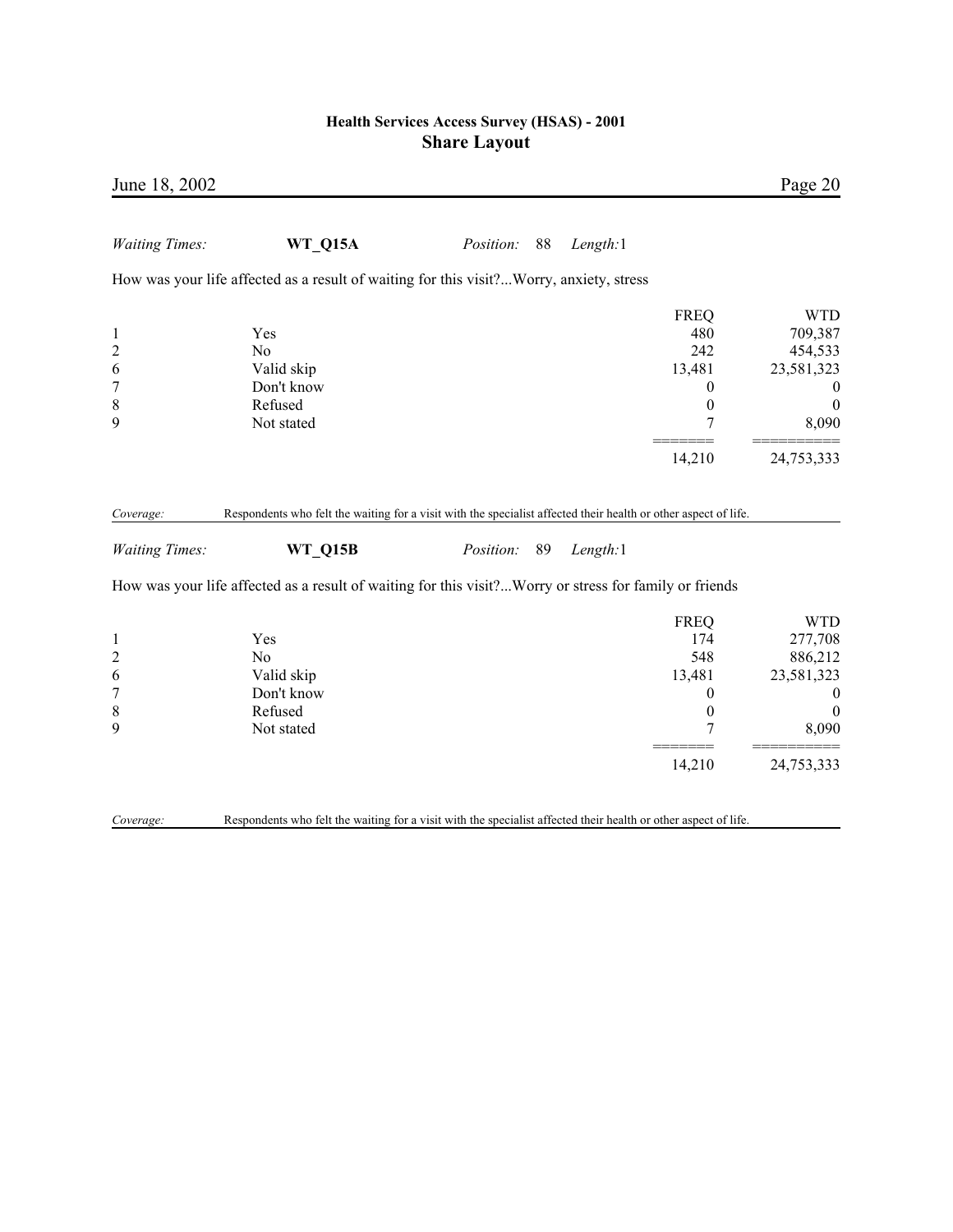| June 18, 2002                      |                                                                                                                                   |           |    |          |                  | Page 21          |
|------------------------------------|-----------------------------------------------------------------------------------------------------------------------------------|-----------|----|----------|------------------|------------------|
| <b>Waiting Times:</b>              | <b>WT Q15C</b>                                                                                                                    | Position: | 90 | Length:1 |                  |                  |
|                                    | How was your life affected as a result of waiting for this visit?Pain                                                             |           |    |          |                  |                  |
|                                    |                                                                                                                                   |           |    |          | <b>FREQ</b>      | <b>WTD</b>       |
| $\mathbf{1}$                       | Yes                                                                                                                               |           |    |          | 291              | 424,738          |
| $\overline{c}$                     | N <sub>0</sub>                                                                                                                    |           |    |          | 431              | 739,183          |
| 6                                  | Valid skip                                                                                                                        |           |    |          | 13,481           | 23,581,323       |
| $\boldsymbol{7}$                   | Don't know                                                                                                                        |           |    |          | 0                | $\boldsymbol{0}$ |
| $\,$ $\,$                          | Refused                                                                                                                           |           |    |          | $\boldsymbol{0}$ | $\boldsymbol{0}$ |
| 9                                  | Not stated                                                                                                                        |           |    |          | 7                | 8,090            |
|                                    |                                                                                                                                   |           |    |          | 14,210           | 24,753,333       |
| Coverage:<br><b>Waiting Times:</b> | Respondents who felt the waiting for a visit with the specialist affected their health or other aspect of life.<br><b>WT Q15D</b> | Position: | 91 | Length:1 |                  |                  |
| dressing, driving etc.)            | How was your life affected as a result of waiting for this visit?Problems with activities of daily living (e.g.                   |           |    |          |                  |                  |
|                                    |                                                                                                                                   |           |    |          | <b>FREQ</b>      | <b>WTD</b>       |
| $\mathbf{1}$                       | Yes                                                                                                                               |           |    |          | 237              | 286,947          |
| $\overline{c}$                     | N <sub>0</sub>                                                                                                                    |           |    |          | 485              | 876,973          |
| 6                                  | Valid skip                                                                                                                        |           |    |          | 13,481           | 23,581,323       |
| $\boldsymbol{7}$                   | Don't know                                                                                                                        |           |    |          | 0                | $\mathbf{0}$     |
| $\,$ 8 $\,$                        | Refused                                                                                                                           |           |    |          | $\mathbf{0}$     | $\mathbf{0}$     |
| 9                                  | Not stated                                                                                                                        |           |    |          | 7                | 8,090            |
|                                    |                                                                                                                                   |           |    |          | 14,210           | 24,753,333       |
| Coverage:                          | Respondents who felt the waiting for a visit with the specialist affected their health or other aspect of life.                   |           |    |          |                  |                  |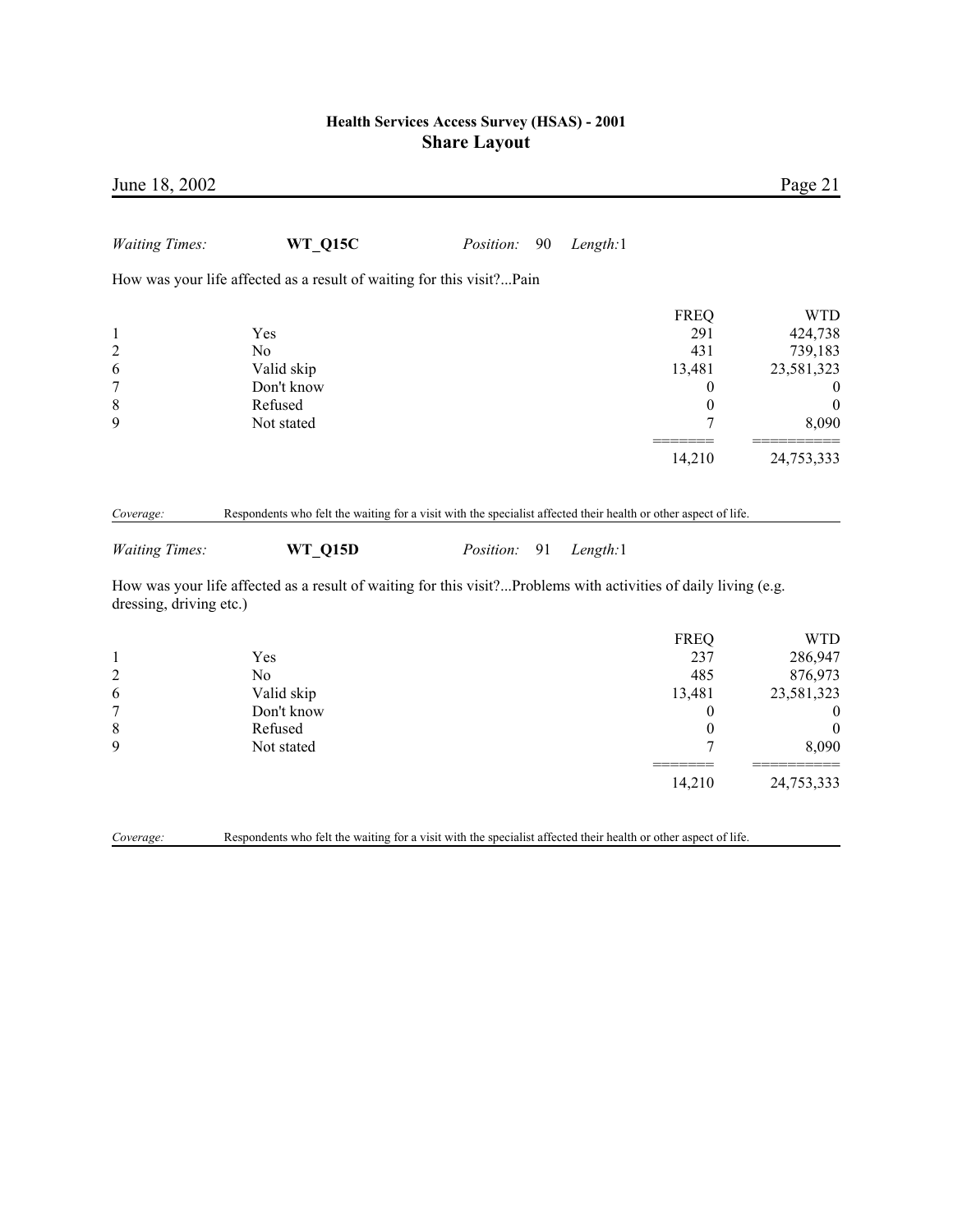| June 18, 2002                                                   |                                                                                                                                                                                                               |                  |    |          |                                                                                  | Page 22                                                                                   |
|-----------------------------------------------------------------|---------------------------------------------------------------------------------------------------------------------------------------------------------------------------------------------------------------|------------------|----|----------|----------------------------------------------------------------------------------|-------------------------------------------------------------------------------------------|
| <b>Waiting Times:</b>                                           | WT_Q15E                                                                                                                                                                                                       | <i>Position:</i> | 92 | Length:1 |                                                                                  |                                                                                           |
|                                                                 | How was your life affected as a result of waiting for this visit?Loss of work                                                                                                                                 |                  |    |          |                                                                                  |                                                                                           |
| $\mathbf{1}$<br>$\overline{c}$<br>6<br>$\overline{7}$<br>8<br>9 | Yes<br>No<br>Valid skip<br>Don't know<br>Refused<br>Not stated                                                                                                                                                |                  |    |          | <b>FREQ</b><br>103<br>619<br>13,481<br>$\boldsymbol{0}$<br>$\boldsymbol{0}$<br>7 | <b>WTD</b><br>157,450<br>1,006,470<br>23,581,323<br>$\theta$<br>$\boldsymbol{0}$<br>8,090 |
|                                                                 |                                                                                                                                                                                                               |                  |    |          | 14,210                                                                           | 24,753,333                                                                                |
| Coverage:<br><b>Waiting Times:</b>                              | Respondents who felt the waiting for a visit with the specialist affected their health or other aspect of life.<br>WT_Q15F<br>How was your life affected as a result of waiting for this visit?Loss of income | Position:        | 93 | Length:1 |                                                                                  |                                                                                           |
|                                                                 |                                                                                                                                                                                                               |                  |    |          |                                                                                  | <b>WTD</b>                                                                                |
| $\mathbf{1}$<br>$\overline{c}$<br>6<br>$\overline{7}$<br>8<br>9 | Yes<br>N <sub>0</sub><br>Valid skip<br>Don't know<br>Refused<br>Not stated                                                                                                                                    |                  |    |          | <b>FREQ</b><br>72<br>650<br>13,481<br>$\boldsymbol{0}$<br>$\boldsymbol{0}$<br>7  | 89,990<br>1,073,930<br>23,581,323<br>$\boldsymbol{0}$<br>$\boldsymbol{0}$<br>8,090        |
|                                                                 |                                                                                                                                                                                                               |                  |    |          | 14,210                                                                           | 24,753,333                                                                                |
| Coverage:                                                       | Respondents who felt the waiting for a visit with the specialist affected their health or other aspect of life.                                                                                               |                  |    |          |                                                                                  |                                                                                           |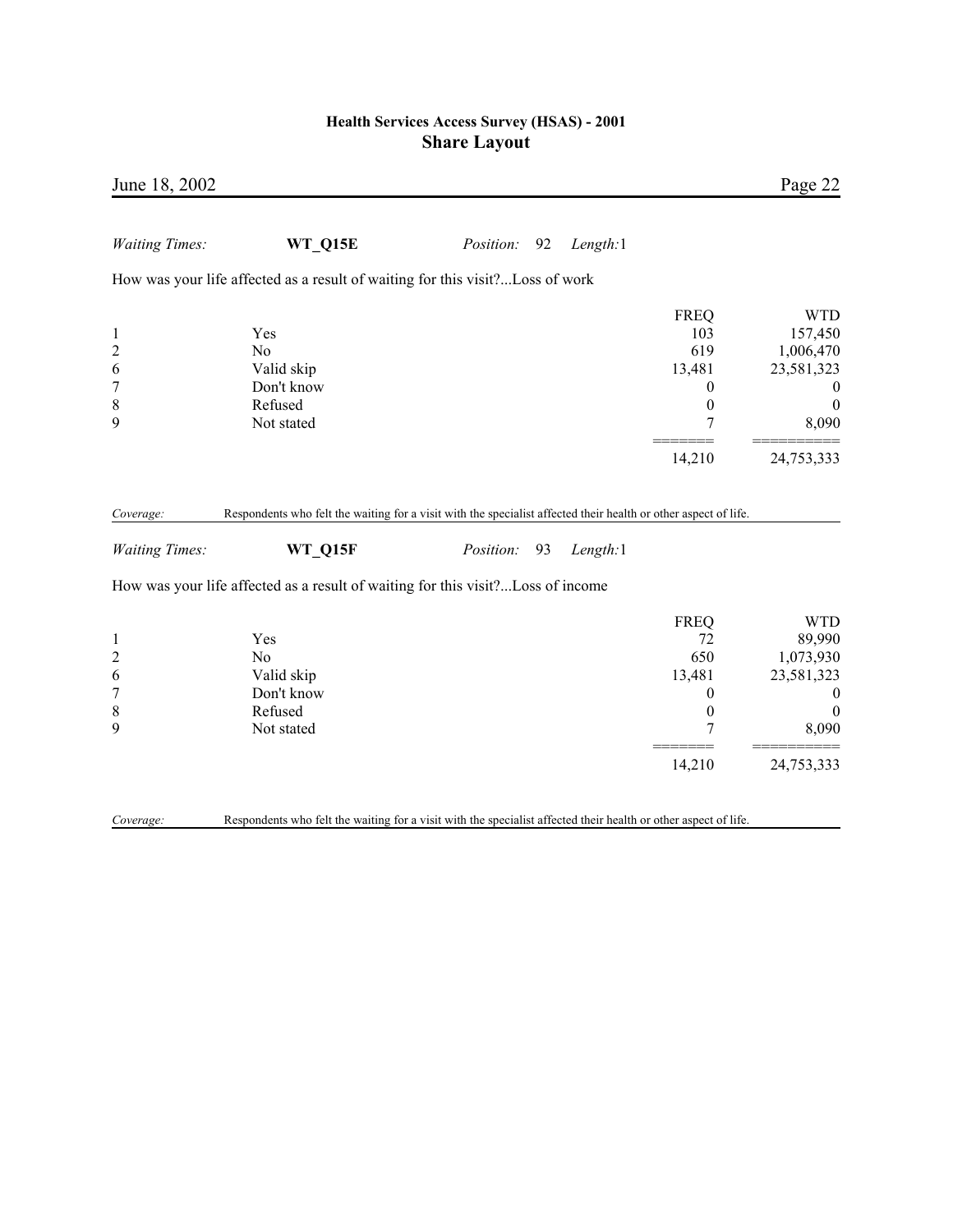| Page 23          |                  |          |                 |                                                                                                                 | June 18, 2002                  |
|------------------|------------------|----------|-----------------|-----------------------------------------------------------------------------------------------------------------|--------------------------------|
|                  |                  | Length:1 | Position:<br>94 | <b>WT_Q15G</b>                                                                                                  | <b>Waiting Times:</b>          |
|                  |                  |          |                 | How was your life affected as a result of waiting for this visit?Increased dependence on relatives/friends      |                                |
| <b>WTD</b>       | <b>FREQ</b>      |          |                 |                                                                                                                 |                                |
| 77,329           | 83               |          |                 | Yes                                                                                                             | $\mathbf{1}$                   |
| 1,086,591        | 639              |          |                 | No                                                                                                              | $\overline{c}$                 |
| 23,581,323       | 13,481           |          |                 | Valid skip                                                                                                      | 6                              |
| $\bf{0}$         | $\boldsymbol{0}$ |          |                 | Don't know                                                                                                      | 7                              |
| $\boldsymbol{0}$ | $\boldsymbol{0}$ |          |                 | Refused                                                                                                         | $\,$ 8 $\,$                    |
| 8,090            | 7                |          |                 | Not stated                                                                                                      | 9                              |
| 24,753,333       | 14,210           |          |                 |                                                                                                                 |                                |
|                  |                  |          |                 | Respondents who felt the waiting for a visit with the specialist affected their health or other aspect of life. |                                |
|                  |                  | Length:1 | Position:<br>95 | WT_Q15H                                                                                                         | <b>Waiting Times:</b>          |
|                  |                  |          |                 | How was your life affected as a result of waiting for this visit?Increased use of over-the-counter drugs        |                                |
| <b>WTD</b>       | <b>FREQ</b>      |          |                 |                                                                                                                 | Coverage:                      |
| 109,379          | 89               |          |                 | Yes                                                                                                             |                                |
| 1,054,541        | 633              |          |                 | No                                                                                                              | $\mathbf{1}$<br>$\overline{c}$ |
| 23,581,323       | 13,481           |          |                 | Valid skip                                                                                                      | 6                              |
| $\boldsymbol{0}$ | $\theta$         |          |                 | Don't know                                                                                                      | $\overline{7}$                 |
| $\mathbf{0}$     | $\boldsymbol{0}$ |          |                 | Refused                                                                                                         |                                |
| 8,090            | 7                |          |                 | Not stated                                                                                                      |                                |
| 24,753,333       | 14,210           |          |                 |                                                                                                                 | $\,$ 8 $\,$<br>9               |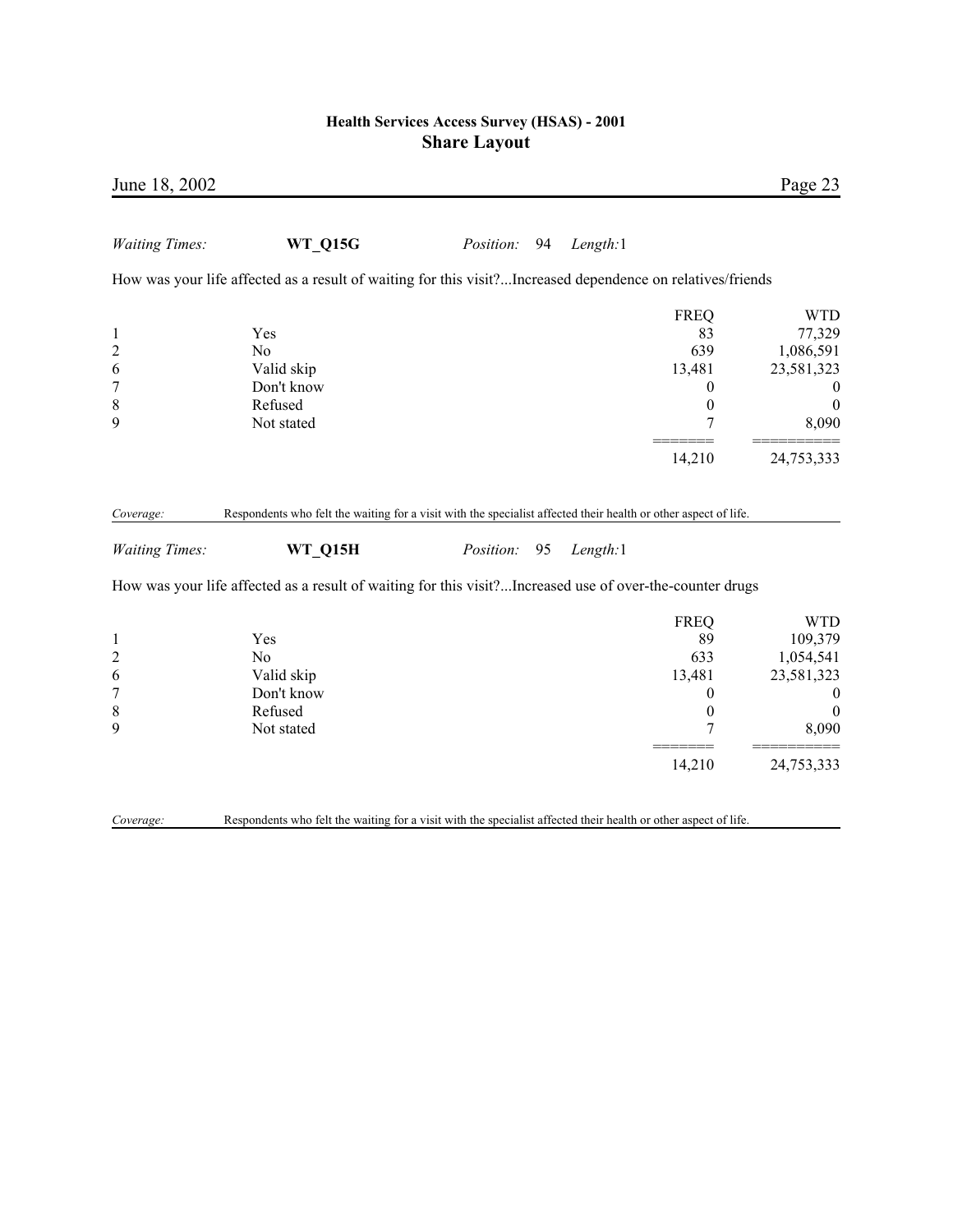| June 18, 2002                                                   |                                                                                                                                   |                  |    |          |                                                                                | Page 24                                                                                         |
|-----------------------------------------------------------------|-----------------------------------------------------------------------------------------------------------------------------------|------------------|----|----------|--------------------------------------------------------------------------------|-------------------------------------------------------------------------------------------------|
| <b>Waiting Times:</b>                                           | <b>WT_Q15I</b>                                                                                                                    | <i>Position:</i> | 96 | Length:1 |                                                                                |                                                                                                 |
|                                                                 | How was your life affected as a result of waiting for this visit?Overall health deteriorated; condition got worse                 |                  |    |          |                                                                                |                                                                                                 |
| $\mathbf{1}$<br>$\overline{c}$<br>6<br>$\overline{7}$<br>8<br>9 | Yes<br>No<br>Valid skip<br>Don't know<br>Refused<br>Not stated                                                                    |                  |    |          | <b>FREQ</b><br>201<br>521<br>13,481<br>$\theta$<br>$\boldsymbol{0}$<br>7       | <b>WTD</b><br>336,978<br>826,942<br>23,581,323<br>$\boldsymbol{0}$<br>$\boldsymbol{0}$<br>8,090 |
|                                                                 |                                                                                                                                   |                  |    |          | 14,210                                                                         | 24,753,333                                                                                      |
| Coverage:<br><b>Waiting Times:</b>                              | Respondents who felt the waiting for a visit with the specialist affected their health or other aspect of life.<br><b>WT_Q15J</b> | Position:        | 97 | Length:1 |                                                                                |                                                                                                 |
|                                                                 | How was your life affected as a result of waiting for this visit?Health problem improved                                          |                  |    |          |                                                                                |                                                                                                 |
| $\mathbf{1}$<br>$\overline{\mathbf{c}}$<br>6<br>7<br>8<br>9     | Yes<br>No<br>Valid skip<br>Don't know<br>Refused<br>Not stated                                                                    |                  |    |          | <b>FREQ</b><br>7<br>715<br>13,481<br>$\boldsymbol{0}$<br>$\boldsymbol{0}$<br>7 | <b>WTD</b><br>9,126<br>1,154,794<br>23,581,323<br>$\boldsymbol{0}$<br>$\theta$<br>8,090         |
|                                                                 |                                                                                                                                   |                  |    |          | 14,210                                                                         | 24,753,333                                                                                      |
| Coverage:                                                       | Respondents who felt the waiting for a visit with the specialist affected their health or other aspect of life.                   |                  |    |          |                                                                                |                                                                                                 |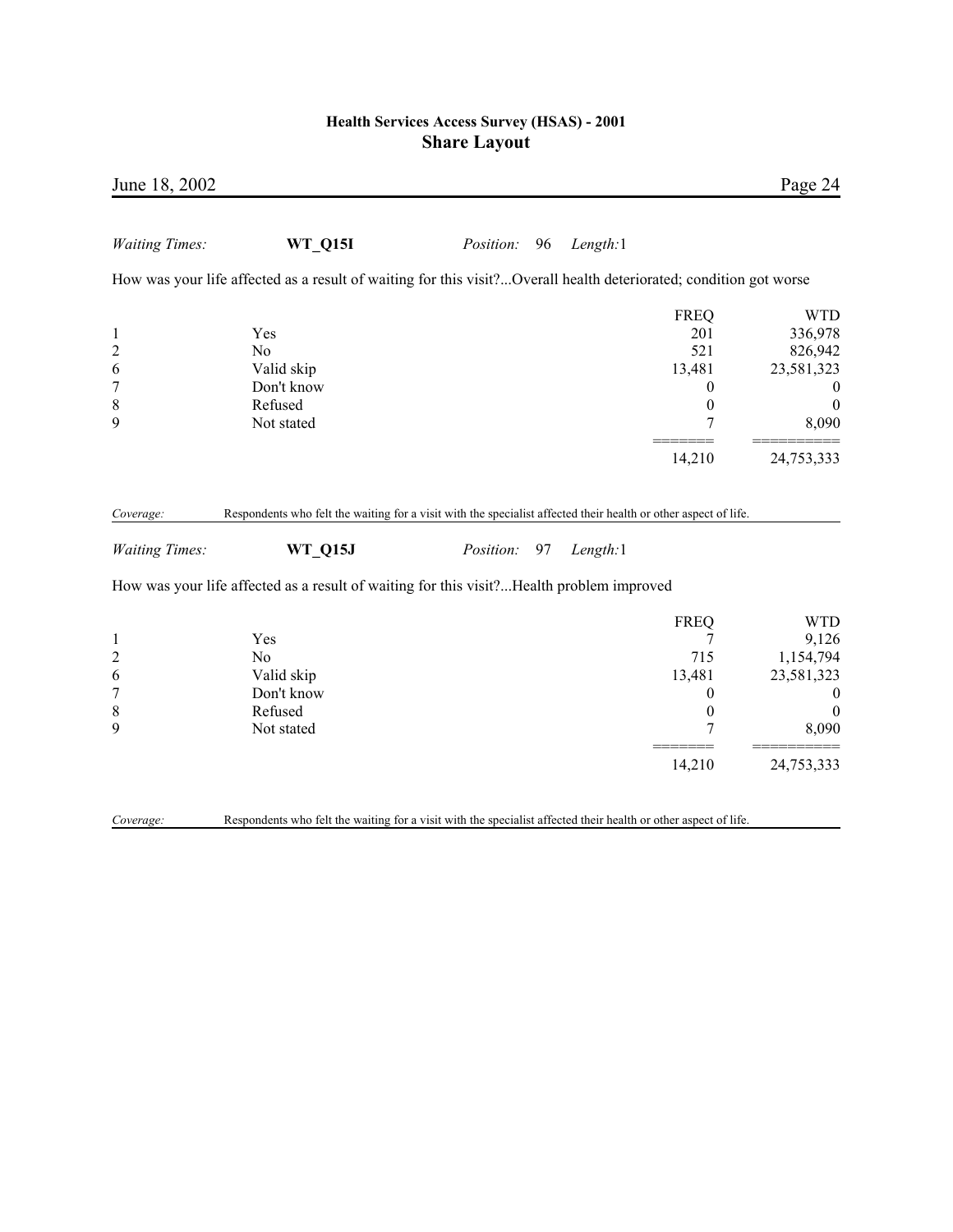| June 18, 2002                    |                                                                                                                 |           |    |          |                   | Page 25             |
|----------------------------------|-----------------------------------------------------------------------------------------------------------------|-----------|----|----------|-------------------|---------------------|
| <b>Waiting Times:</b>            | WT_Q15K                                                                                                         | Position: | 98 | Length:1 |                   |                     |
|                                  | How was your life affected as a result of waiting for this visit?Personal relationships suffered                |           |    |          |                   |                     |
|                                  |                                                                                                                 |           |    |          | <b>FREQ</b>       | <b>WTD</b>          |
| $\mathbf{1}$                     | Yes                                                                                                             |           |    |          | 54                | 56,079              |
| $\overline{c}$                   | No                                                                                                              |           |    |          | 668               | 1,107,841           |
| 6                                | Valid skip                                                                                                      |           |    |          | 13,481            | 23,581,323          |
| $\boldsymbol{7}$                 | Don't know                                                                                                      |           |    |          | 0                 | $\boldsymbol{0}$    |
| 8                                | Refused                                                                                                         |           |    |          | $\boldsymbol{0}$  | $\boldsymbol{0}$    |
| 9                                | Not stated                                                                                                      |           |    |          | 7                 | 8,090               |
|                                  |                                                                                                                 |           |    |          | 14,210            | 24,753,333          |
| <b>Waiting Times:</b>            | WT Q15L<br>How was your life affected as a result of waiting for this visit?Other - Specify                     | Position: | 99 | Length:1 |                   |                     |
|                                  |                                                                                                                 |           |    |          |                   |                     |
|                                  | Yes                                                                                                             |           |    |          | <b>FREQ</b><br>47 | <b>WTD</b>          |
| $\mathbf{1}$<br>$\boldsymbol{2}$ | No                                                                                                              |           |    |          | 675               | 70,843<br>1,093,077 |
| 6                                | Valid skip                                                                                                      |           |    |          | 13,481            | 23,581,323          |
| $\boldsymbol{7}$                 | Don't know                                                                                                      |           |    |          | 0                 | $\boldsymbol{0}$    |
| $\,$ 8 $\,$                      | Refused                                                                                                         |           |    |          | $\boldsymbol{0}$  | $\theta$            |
| 9                                | Not stated                                                                                                      |           |    |          | 7                 | 8,090               |
|                                  |                                                                                                                 |           |    |          | 14,210            | 24,753,333          |
| Coverage:                        | Respondents who felt the waiting for a visit with the specialist affected their health or other aspect of life. |           |    |          |                   |                     |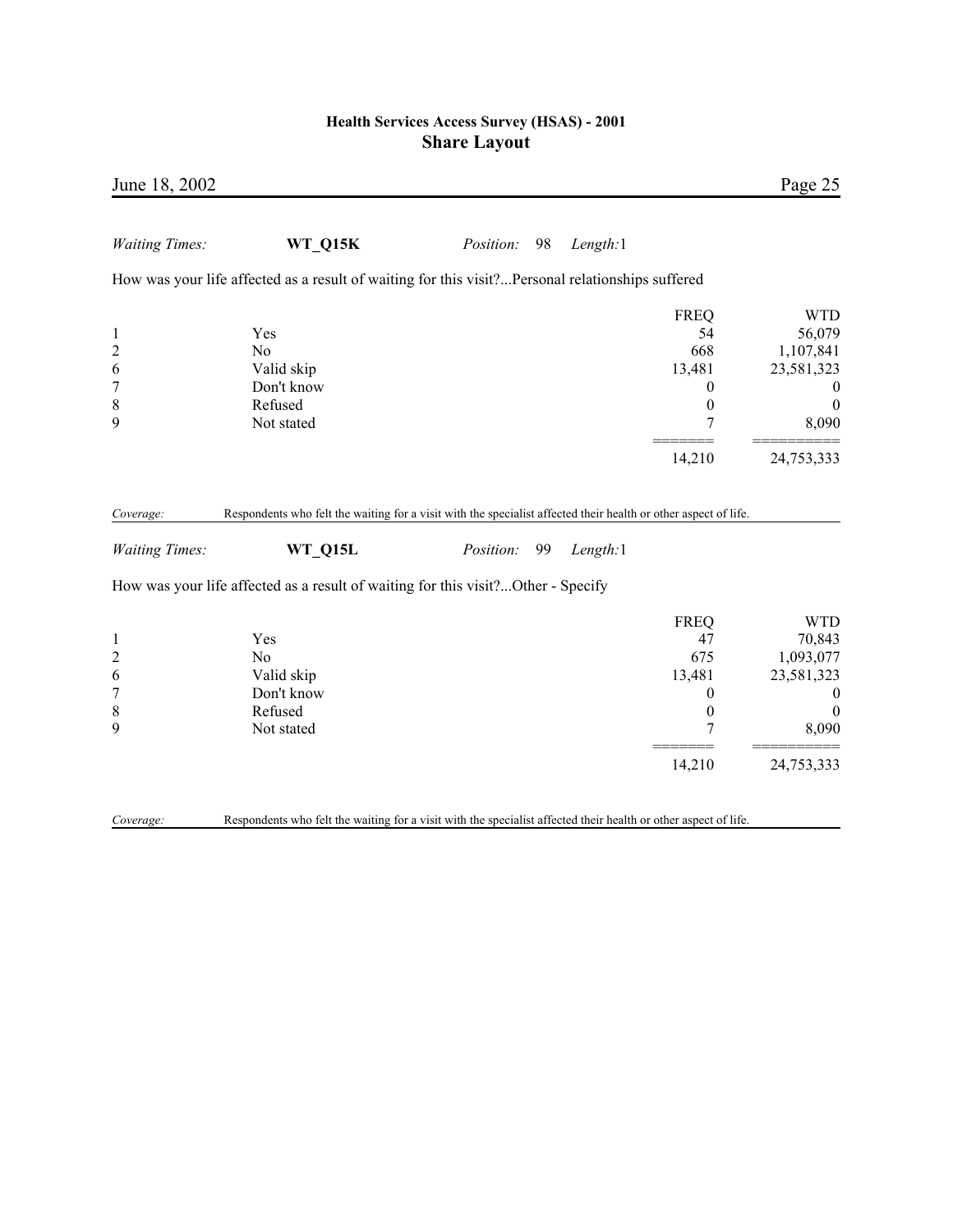| June 18, 2002                                                |                                                                   |                                                   |          |                                                                                        | Page 26                                                                        |
|--------------------------------------------------------------|-------------------------------------------------------------------|---------------------------------------------------|----------|----------------------------------------------------------------------------------------|--------------------------------------------------------------------------------|
| <b>Waiting Times:</b>                                        | <b>WT_Q17</b>                                                     | Position: 100                                     | Length:1 |                                                                                        |                                                                                |
|                                                              | In the past 12 months, did you require any non emergency surgery? |                                                   |          |                                                                                        |                                                                                |
| $\mathbf{1}$<br>$\overline{c}$<br>6<br>$\boldsymbol{7}$<br>8 | Yes<br>N <sub>o</sub><br>Valid skip<br>Don't know<br>Refusal      |                                                   |          | <b>FREQ</b><br>1,009<br>13,200<br>$\boldsymbol{0}$<br>$\boldsymbol{0}$<br>$\mathbf{1}$ | <b>WTD</b><br>1,388,106<br>23,362,592<br>$\bf{0}$<br>$\boldsymbol{0}$<br>2,636 |
| 9                                                            | Not stated                                                        |                                                   |          | $\theta$                                                                               | $\theta$                                                                       |
|                                                              |                                                                   |                                                   |          | 14,210                                                                                 | 24,753,333                                                                     |
| Coverage:                                                    | All respondents.                                                  |                                                   |          |                                                                                        |                                                                                |
| <b>Waiting Times:</b>                                        | <b>WT_Q18</b>                                                     | Position: 101                                     | Length:2 |                                                                                        |                                                                                |
| What type of surgery?                                        |                                                                   |                                                   |          |                                                                                        |                                                                                |
| 01                                                           | Cardiac surgery                                                   |                                                   |          | <b>FREQ</b><br>52                                                                      | <b>WTD</b><br>46,087                                                           |
| 02<br>03<br>04                                               | Cancer related surgery<br>Cataract or other eye surgery           | Hip or knee replacement surgery (or other joints) |          | 73<br>126<br>102                                                                       | 69,338<br>147,918<br>115,802                                                   |
| 05<br>06<br>07                                               | Hysterectomy<br>Removal of gall bladder<br>Other - Specify        |                                                   |          | 45<br>32<br>578                                                                        | 63,917<br>39,194<br>905,317                                                    |
| 96<br>98<br>99                                               | Valid skip<br>Refusal<br>Not stated                               |                                                   |          | 13,200<br>1<br>1                                                                       | 23,362,592<br>533<br>2,636                                                     |
|                                                              |                                                                   |                                                   |          | 14,210                                                                                 | 24,753,333                                                                     |
|                                                              |                                                                   |                                                   |          |                                                                                        |                                                                                |

*Coverage:* Respondents who required any non emergency surgery.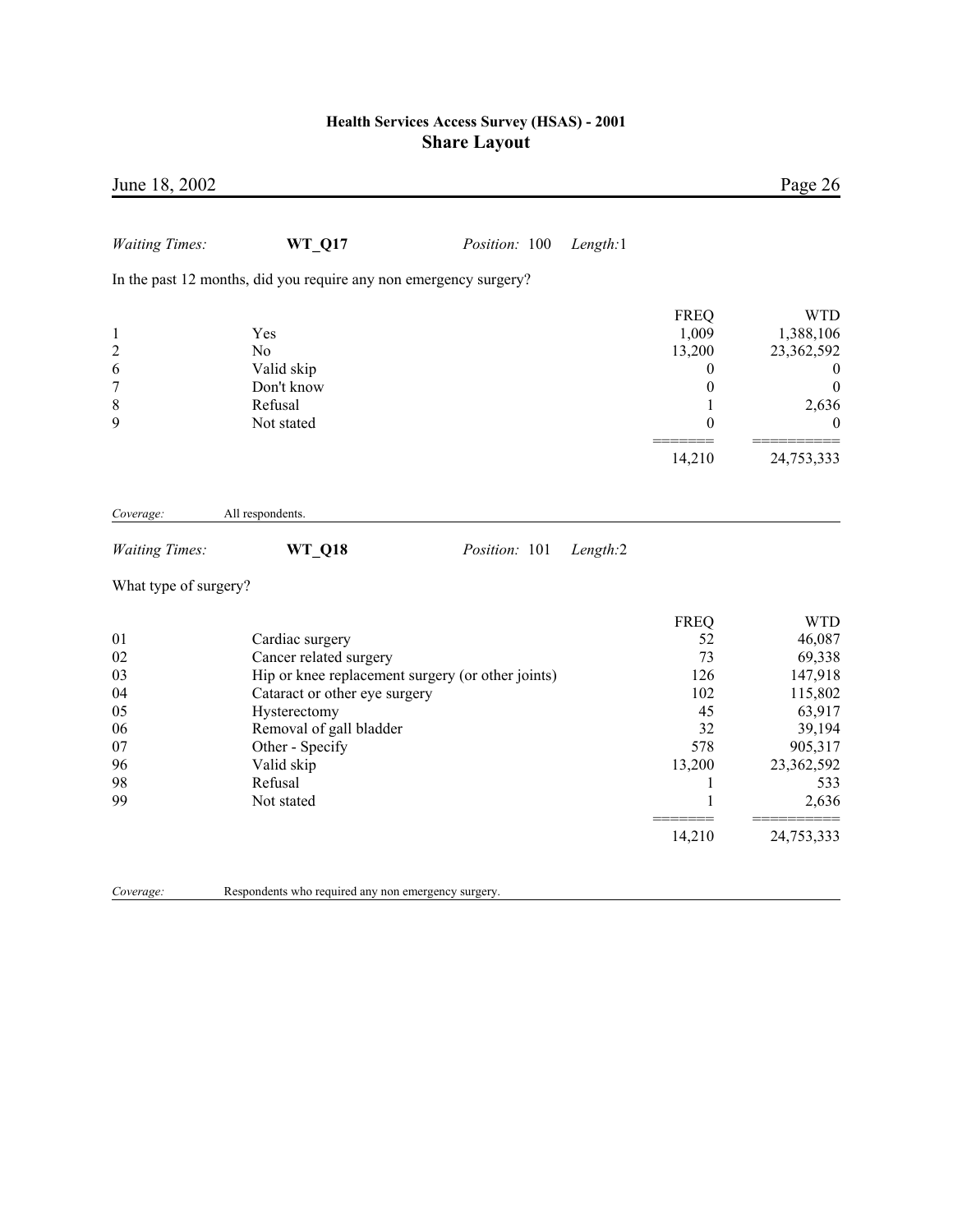| June 18, 2002                                              |                                                                                   |                           |                                                              | Page 27                                                                 |
|------------------------------------------------------------|-----------------------------------------------------------------------------------|---------------------------|--------------------------------------------------------------|-------------------------------------------------------------------------|
| <b>Waiting Times:</b>                                      | <b>WT_Q19</b>                                                                     | Position: 103<br>Length:1 |                                                              |                                                                         |
|                                                            | Did you already have this surgery?                                                |                           |                                                              |                                                                         |
| $\mathbf{1}$<br>$\overline{c}$<br>6<br>9                   | Yes<br>No<br>Valid skip<br>Not stated                                             |                           | <b>FREQ</b><br>914<br>95<br>13,200<br>1                      | <b>WTD</b><br>1,259,968<br>128,138<br>23,362,592<br>2,636               |
|                                                            |                                                                                   |                           | 14,210                                                       | 24,753,333                                                              |
| Coverage:                                                  | Respondents who required non emergency surgery.                                   |                           |                                                              |                                                                         |
| <b>Waiting Times:</b>                                      | <b>WT_Q20</b>                                                                     | Position: 104<br>Length:1 |                                                              |                                                                         |
|                                                            | Did the surgery require an overnight hospital stay?                               |                           |                                                              |                                                                         |
| $\mathbf{1}$<br>$\overline{c}$<br>6<br>$\overline{7}$<br>9 | Yes<br>No<br>Valid skip<br>Don't know<br>Not stated                               |                           | <b>FREQ</b><br>325<br>588<br>13,295<br>1<br>1                | <b>WTD</b><br>410,124<br>848,215<br>23,490,729<br>1,629<br>2,636        |
|                                                            |                                                                                   |                           | 14,210                                                       | 24,753,333                                                              |
| Coverage:<br><b>Waiting Times:</b>                         | Respondents who had non emergency surgery in the last 12 months.<br><b>WT_Q21</b> | Position: 105<br>Length:1 |                                                              |                                                                         |
|                                                            | Thinking about this surgery, did you experience any difficulties getting it?      |                           |                                                              |                                                                         |
| $\mathbf{1}$<br>$\overline{c}$<br>6<br>9                   | Yes<br>No<br>Valid skip<br>Not stated                                             |                           | <b>FREQ</b><br>168<br>746<br>13,295<br>1<br>======<br>14,210 | <b>WTD</b><br>242,778<br>1,017,190<br>23,490,729<br>2,636<br>24,753,333 |
| Coverage:                                                  | Respondents who had non emergency surgery in the last 12 months.                  |                           |                                                              |                                                                         |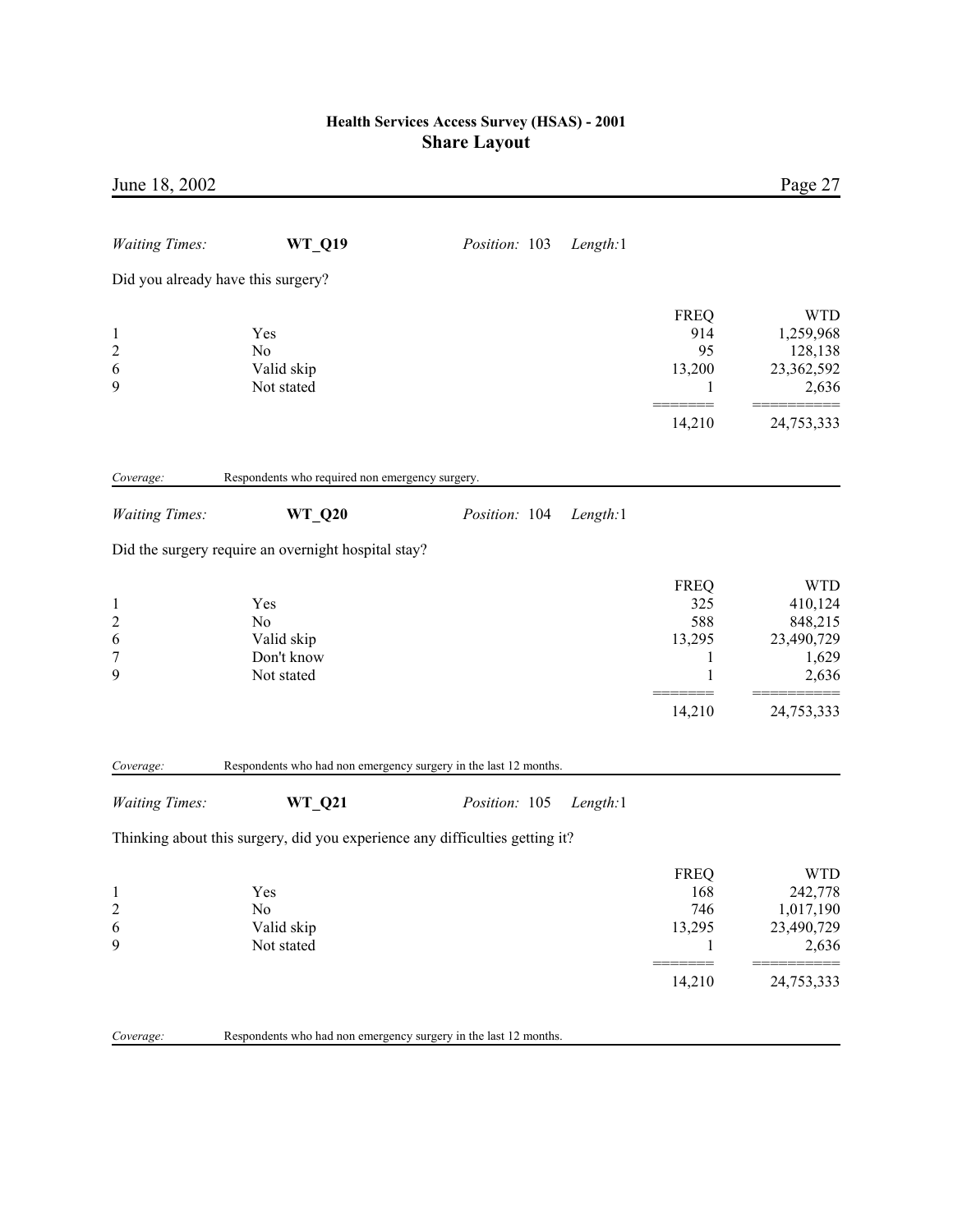| June 18, 2002                                                   |                                                                                      |               |          |                                                                                      | Page 28                                                                                              |
|-----------------------------------------------------------------|--------------------------------------------------------------------------------------|---------------|----------|--------------------------------------------------------------------------------------|------------------------------------------------------------------------------------------------------|
| <b>Waiting Times:</b>                                           | WT Q22A                                                                              | Position: 106 | Length:1 |                                                                                      |                                                                                                      |
|                                                                 | What type of difficulties did you experience?Getting an appointment with the surgeon |               |          |                                                                                      |                                                                                                      |
| $\mathbf{1}$<br>$\overline{c}$<br>6<br>$\overline{7}$<br>8<br>9 | Yes<br>N <sub>0</sub><br>Valid skip<br>Don't know<br>Refused<br>Not stated           |               |          | <b>FREQ</b><br>39<br>129<br>14,041<br>$\overline{0}$<br>$\boldsymbol{0}$             | <b>WTD</b><br>73,341<br>169,438<br>24,507,919<br>$\boldsymbol{0}$<br>$\boldsymbol{0}$<br>2,636       |
|                                                                 |                                                                                      |               |          | 14,210                                                                               | 24,753,333                                                                                           |
| Coverage:                                                       | Respondents who had difficulties getting non emergency surgery.                      |               |          |                                                                                      |                                                                                                      |
| <b>Waiting Times:</b>                                           | <b>WT Q22B</b>                                                                       | Position: 107 | Length:1 |                                                                                      |                                                                                                      |
|                                                                 | What type of difficulties did you experience?Getting a diagnosis                     |               |          |                                                                                      |                                                                                                      |
| $\mathbf{1}$<br>$\overline{c}$<br>6<br>$\overline{7}$<br>8<br>9 | Yes<br>N <sub>o</sub><br>Valid skip<br>Don't know<br>Refused<br>Not stated           |               |          | <b>FREQ</b><br>10<br>158<br>14,041<br>$\boldsymbol{0}$<br>$\boldsymbol{0}$<br>14,210 | <b>WTD</b><br>11,980<br>230,798<br>24,507,919<br>$\theta$<br>$\boldsymbol{0}$<br>2,636<br>24,753,333 |
| Coverage:                                                       | Respondents who had difficulties getting non emergency surgery.                      |               |          |                                                                                      |                                                                                                      |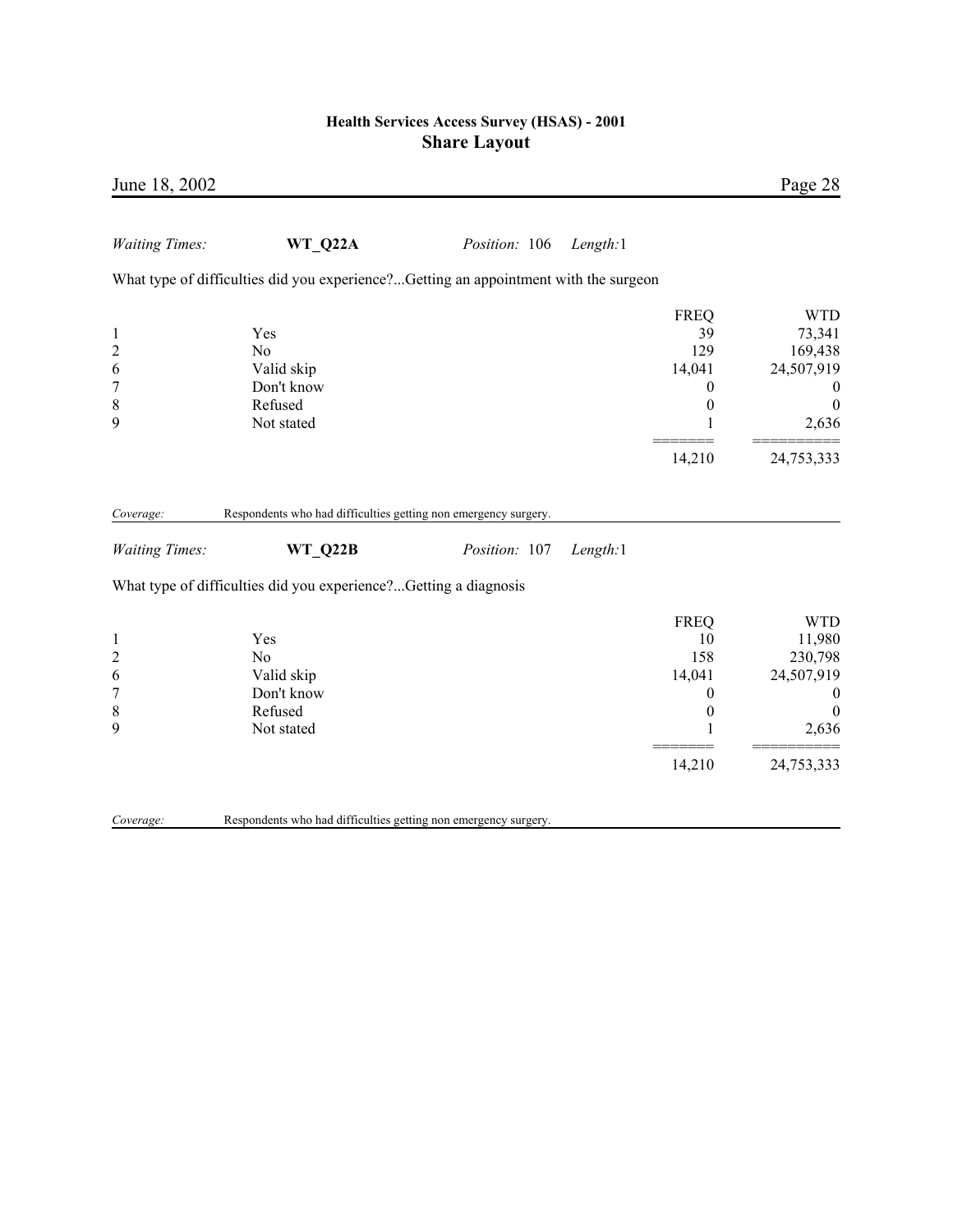| June 18, 2002                                                             |                                                                                             |               |          |                                                                                 | Page 29                                                                                        |
|---------------------------------------------------------------------------|---------------------------------------------------------------------------------------------|---------------|----------|---------------------------------------------------------------------------------|------------------------------------------------------------------------------------------------|
| <b>Waiting Times:</b>                                                     | <b>WT Q22C</b>                                                                              | Position: 108 | Length:1 |                                                                                 |                                                                                                |
|                                                                           | What type of difficulties did you experience? Waiting for a diagnostic test                 |               |          |                                                                                 |                                                                                                |
| $\mathbf{1}$<br>$\overline{c}$<br>6<br>$\overline{7}$<br>$\,$ $\,$<br>9   | Yes<br>N <sub>0</sub><br>Valid skip<br>Don't know<br>Refused<br>Not stated                  |               |          | <b>FREQ</b><br>18<br>150<br>14,041<br>$\boldsymbol{0}$<br>$\boldsymbol{0}$<br>1 | <b>WTD</b><br>32,151<br>210,628<br>24,507,919<br>$\boldsymbol{0}$<br>$\boldsymbol{0}$<br>2,636 |
|                                                                           |                                                                                             |               |          | 14,210                                                                          | 24,753,333                                                                                     |
| Coverage:                                                                 | Respondents who had difficulties getting non emergency surgery.                             |               |          |                                                                                 |                                                                                                |
| <b>Waiting Times:</b>                                                     | WT_Q22D                                                                                     | Position: 109 | Length:1 |                                                                                 |                                                                                                |
|                                                                           | What type of difficulties did you experience?Waiting for a hospital bed to become available |               |          |                                                                                 |                                                                                                |
| $\mathbf{1}$<br>$\overline{c}$<br>6<br>$\overline{7}$<br>$\,$ 8 $\,$<br>9 | Yes<br>N <sub>o</sub><br>Valid skip<br>Don't know<br>Refused<br>Not stated                  |               |          | <b>FREQ</b><br>31<br>137<br>14,041<br>$\boldsymbol{0}$<br>$\boldsymbol{0}$<br>1 | <b>WTD</b><br>24,820<br>217,958<br>24,507,919<br>$\overline{0}$<br>$\theta$<br>2,636           |
|                                                                           |                                                                                             |               |          | 14,210                                                                          | 24,753,333                                                                                     |
| Coverage:                                                                 | Respondents who had difficulties getting non emergency surgery.                             |               |          |                                                                                 |                                                                                                |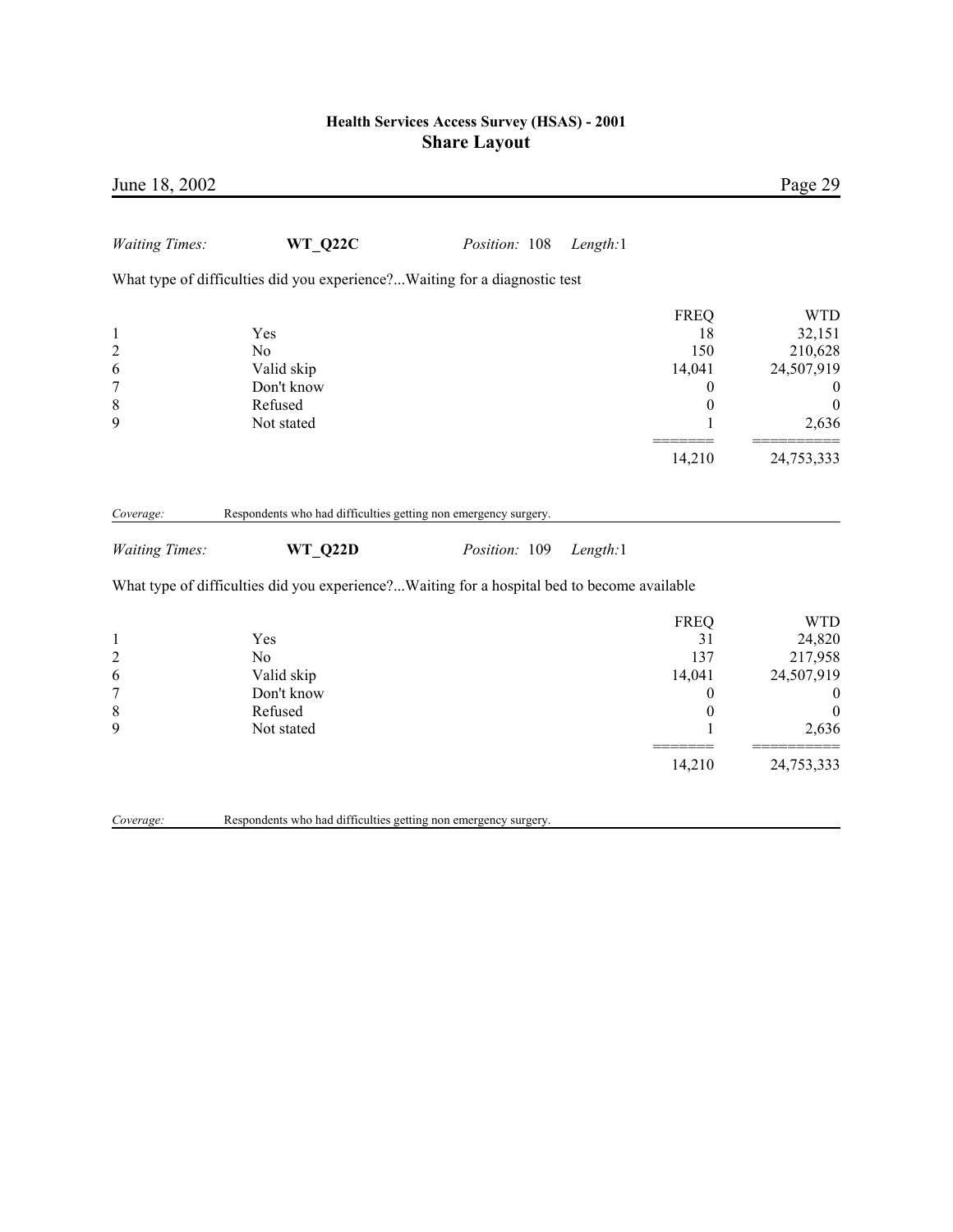| June 18, 2002                                                           |                                                                                |               |          |                                                                            | Page 30                                                                                                      |
|-------------------------------------------------------------------------|--------------------------------------------------------------------------------|---------------|----------|----------------------------------------------------------------------------|--------------------------------------------------------------------------------------------------------------|
| <b>Waiting Times:</b>                                                   | WT Q22E                                                                        | Position: 110 | Length:1 |                                                                            |                                                                                                              |
|                                                                         | What type of difficulties did you experience?Waited too long for surgery       |               |          |                                                                            |                                                                                                              |
| $\mathbf{1}$<br>$\overline{c}$<br>6<br>$\overline{7}$<br>$\,$ $\,$<br>9 | Yes<br>N <sub>0</sub><br>Valid skip<br>Don't know<br>Refused<br>Not stated     |               |          | <b>FREQ</b><br>101<br>67<br>14,041<br>0<br>$\boldsymbol{0}$<br>1           | <b>WTD</b><br>133,419<br>109,360<br>24,507,919<br>$\boldsymbol{0}$<br>$\boldsymbol{0}$<br>2,636              |
|                                                                         |                                                                                |               |          | 14,210                                                                     | 24,753,333                                                                                                   |
| Coverage:                                                               | Respondents who had difficulties getting non emergency surgery.                |               |          |                                                                            |                                                                                                              |
| <b>Waiting Times:</b>                                                   | WT_Q22F                                                                        | Position: 111 | Length:1 |                                                                            |                                                                                                              |
|                                                                         | What type of difficulties did you experience?Service not available in the area |               |          |                                                                            |                                                                                                              |
| $\mathbf{1}$<br>$\overline{c}$<br>6<br>$\overline{7}$<br>$\,$ $\,$<br>9 | Yes<br>N <sub>0</sub><br>Valid skip<br>Don't know<br>Refused<br>Not stated     |               |          | <b>FREQ</b><br>15<br>153<br>14,041<br>0<br>$\boldsymbol{0}$<br>1<br>14,210 | <b>WTD</b><br>19,159<br>223,619<br>24,507,919<br>$\boldsymbol{0}$<br>$\boldsymbol{0}$<br>2,636<br>24,753,333 |
| Coverage:                                                               | Respondents who had difficulties getting non emergency surgery.                |               |          |                                                                            |                                                                                                              |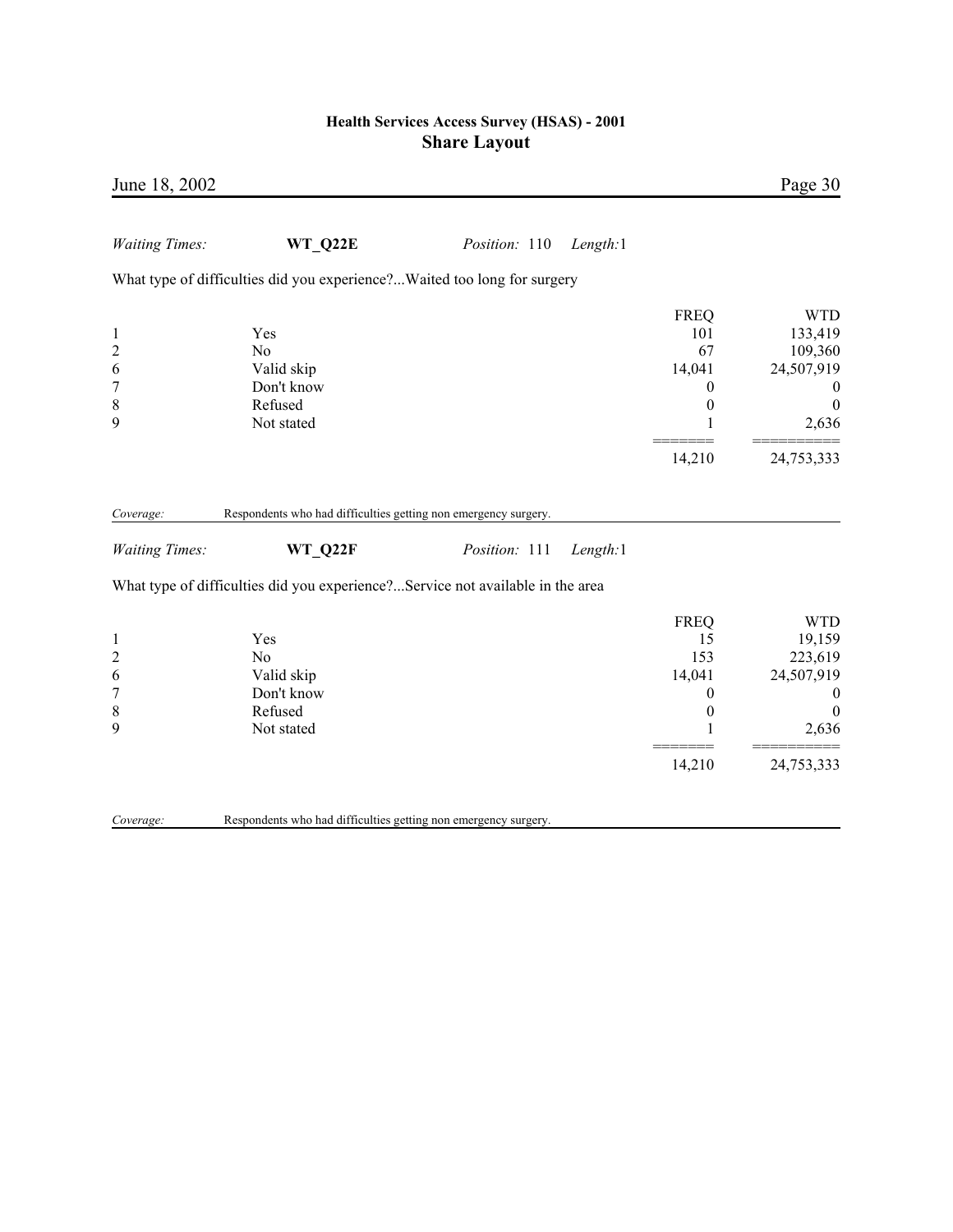| June 18, 2002                                                             |                                                                            |               |          |                                                                                 | Page 31                                                                                                      |
|---------------------------------------------------------------------------|----------------------------------------------------------------------------|---------------|----------|---------------------------------------------------------------------------------|--------------------------------------------------------------------------------------------------------------|
| <b>Waiting Times:</b>                                                     | <b>WT Q22G</b>                                                             | Position: 112 | Length:1 |                                                                                 |                                                                                                              |
|                                                                           | What type of difficulties did you experience?Transportation problems       |               |          |                                                                                 |                                                                                                              |
| $\mathbf{1}$<br>$\overline{c}$<br>6<br>$\boldsymbol{7}$<br>$\,$ $\,$<br>9 | Yes<br>N <sub>o</sub><br>Valid skip<br>Don't know<br>Refused<br>Not stated |               |          | <b>FREQ</b><br>6<br>162<br>14,041<br>0<br>$\boldsymbol{0}$<br>1                 | <b>WTD</b><br>3,793<br>238,985<br>24,507,919<br>$\bf{0}$<br>$\overline{0}$<br>2,636                          |
|                                                                           |                                                                            |               |          | 14,210                                                                          | 24,753,333                                                                                                   |
| Coverage:                                                                 | Respondents who had difficulties getting non emergency surgery.            |               |          |                                                                                 |                                                                                                              |
| <b>Waiting Times:</b>                                                     | WT Q22H                                                                    | Position: 113 | Length:1 |                                                                                 |                                                                                                              |
|                                                                           | What type of difficulties did you experience?Language problems             |               |          |                                                                                 |                                                                                                              |
| $\mathbf{1}$<br>$\overline{c}$<br>6<br>$\overline{7}$<br>$\,$ 8 $\,$<br>9 | Yes<br>N <sub>o</sub><br>Valid skip<br>Don't know<br>Refused<br>Not stated |               |          | <b>FREQ</b><br>$\mathbf{0}$<br>168<br>14,041<br>0<br>$\boldsymbol{0}$<br>14,210 | <b>WTD</b><br>$\boldsymbol{0}$<br>242,778<br>24,507,919<br>$\bf{0}$<br>$\overline{0}$<br>2,636<br>24,753,333 |
| Coverage:                                                                 | Respondents who had difficulties getting non emergency surgery.            |               |          |                                                                                 |                                                                                                              |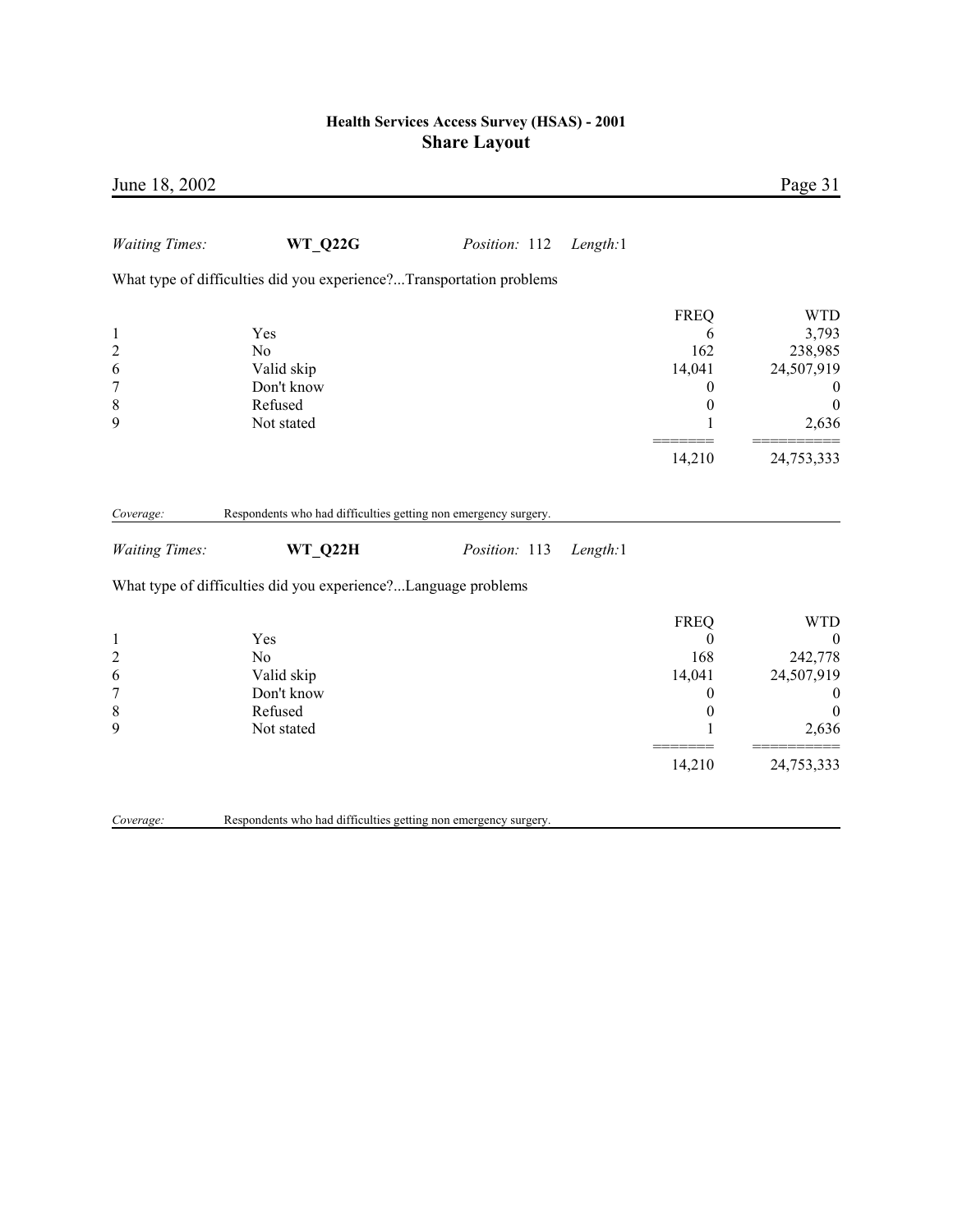| June 18, 2002                                                     |                                                                                                    |               |          |                                                                                 | Page 32                                                                                                     |
|-------------------------------------------------------------------|----------------------------------------------------------------------------------------------------|---------------|----------|---------------------------------------------------------------------------------|-------------------------------------------------------------------------------------------------------------|
| <b>Waiting Times:</b>                                             | <b>WT Q22I</b>                                                                                     | Position: 114 | Length:1 |                                                                                 |                                                                                                             |
|                                                                   | What type of difficulties did you experience?Personal or family responsibilities                   |               |          |                                                                                 |                                                                                                             |
| $\mathbf{1}$<br>$\overline{c}$<br>6<br>$\overline{7}$<br>8<br>9   | Yes<br>N <sub>o</sub><br>Valid skip<br>Don't know<br>Refused<br>Not stated                         |               |          | <b>FREQ</b><br>5<br>163<br>14,041<br>0<br>$\boldsymbol{0}$<br>1<br>14,210       | <b>WTD</b><br>6,139<br>236,639<br>24,507,919<br>$\boldsymbol{0}$<br>$\boldsymbol{0}$<br>2,636<br>24,753,333 |
| Coverage:                                                         | Respondents who had difficulties getting non emergency surgery.                                    |               |          |                                                                                 |                                                                                                             |
| <b>Waiting Times:</b>                                             | <b>WT Q22J</b>                                                                                     | Position: 115 | Length:1 |                                                                                 |                                                                                                             |
|                                                                   | What type of difficulties did you experience?Surgery cancelled or postponed by surgeon or hospital |               |          |                                                                                 |                                                                                                             |
| $\mathbf{1}$<br>$\overline{c}$<br>6<br>$\boldsymbol{7}$<br>8<br>9 | Yes<br>N <sub>o</sub><br>Valid skip<br>Don't know<br>Refused<br>Not stated                         |               |          | <b>FREQ</b><br>27<br>141<br>14,041<br>$\boldsymbol{0}$<br>$\boldsymbol{0}$<br>1 | <b>WTD</b><br>27,431<br>215,347<br>24,507,919<br>$\boldsymbol{0}$<br>$\theta$<br>2,636                      |
|                                                                   |                                                                                                    |               |          | 14,210                                                                          | 24,753,333                                                                                                  |
| Coverage:                                                         | Respondents who had difficulties getting non emergency surgery.                                    |               |          |                                                                                 |                                                                                                             |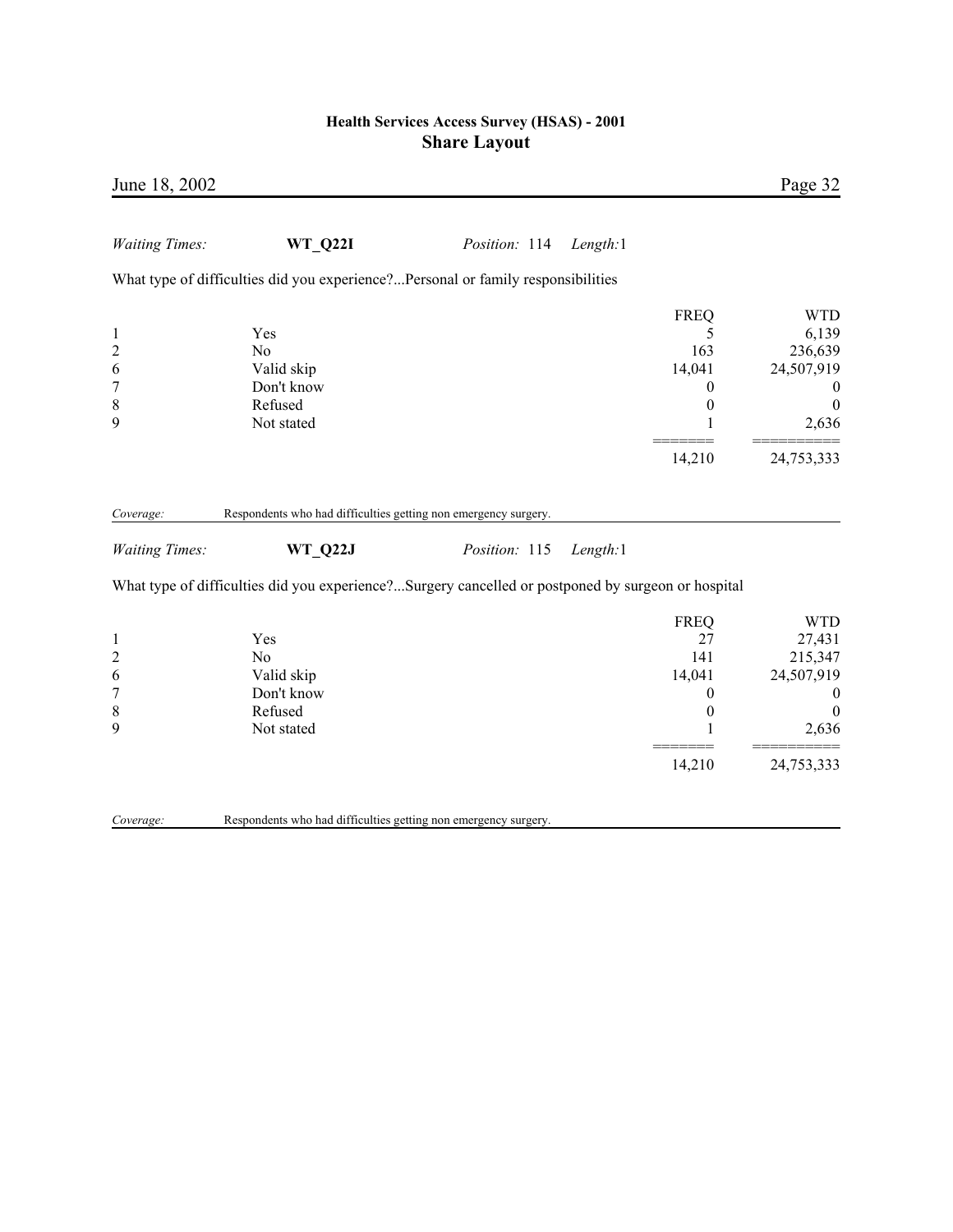| June 18, 2002                                                           |                                                                                                                                                                                              |                 |                                        | Page 33                                                                                                                                   |
|-------------------------------------------------------------------------|----------------------------------------------------------------------------------------------------------------------------------------------------------------------------------------------|-----------------|----------------------------------------|-------------------------------------------------------------------------------------------------------------------------------------------|
| <b>Waiting Times:</b>                                                   | WT Q22K                                                                                                                                                                                      | Position: 116   | Length:1                               |                                                                                                                                           |
|                                                                         | What type of difficulties did you experience?Other - Specify                                                                                                                                 |                 |                                        |                                                                                                                                           |
| $\mathbf{1}$<br>$\overline{c}$<br>6<br>$\overline{7}$<br>$\,$ $\,$<br>9 | Yes<br>N <sub>0</sub><br>Valid skip<br>Don't know<br>Refused<br>Not stated                                                                                                                   |                 | <b>FREQ</b><br>149<br>14,041           | <b>WTD</b><br>19<br>26,687<br>216,092<br>24,507,919<br>$\boldsymbol{0}$<br>$\theta$<br>$\boldsymbol{0}$<br>$\boldsymbol{0}$<br>1<br>2,636 |
|                                                                         |                                                                                                                                                                                              |                 | 14,210                                 | 24,753,333                                                                                                                                |
| Coverage:<br><b>Waiting Times:</b>                                      | Respondents who had difficulties getting non emergency surgery.<br>WT Q23A<br>How long did you have to wait between when you and the surgeon decided to go ahead with surgery and the day of | Position: 117   | Length:3                               |                                                                                                                                           |
| surgery?<br>Allowed Min:                                                | 001                                                                                                                                                                                          | Allowed Max:365 |                                        |                                                                                                                                           |
| 001:210<br>996<br>997<br>998<br>999                                     | Valid skip<br>Don't know<br>Refusal<br>Not stated                                                                                                                                            |                 | <b>FREQ</b><br>900<br>13,295<br>14,210 | <b>WTD</b><br>1,252,218<br>23,490,729<br>12<br>6,841<br>439<br>1<br>$\overline{2}$<br>3,105<br>24,753,333                                 |
|                                                                         |                                                                                                                                                                                              |                 |                                        |                                                                                                                                           |
| Coverage:                                                               | Respondents who had non emergency in the past 12 months.                                                                                                                                     |                 |                                        |                                                                                                                                           |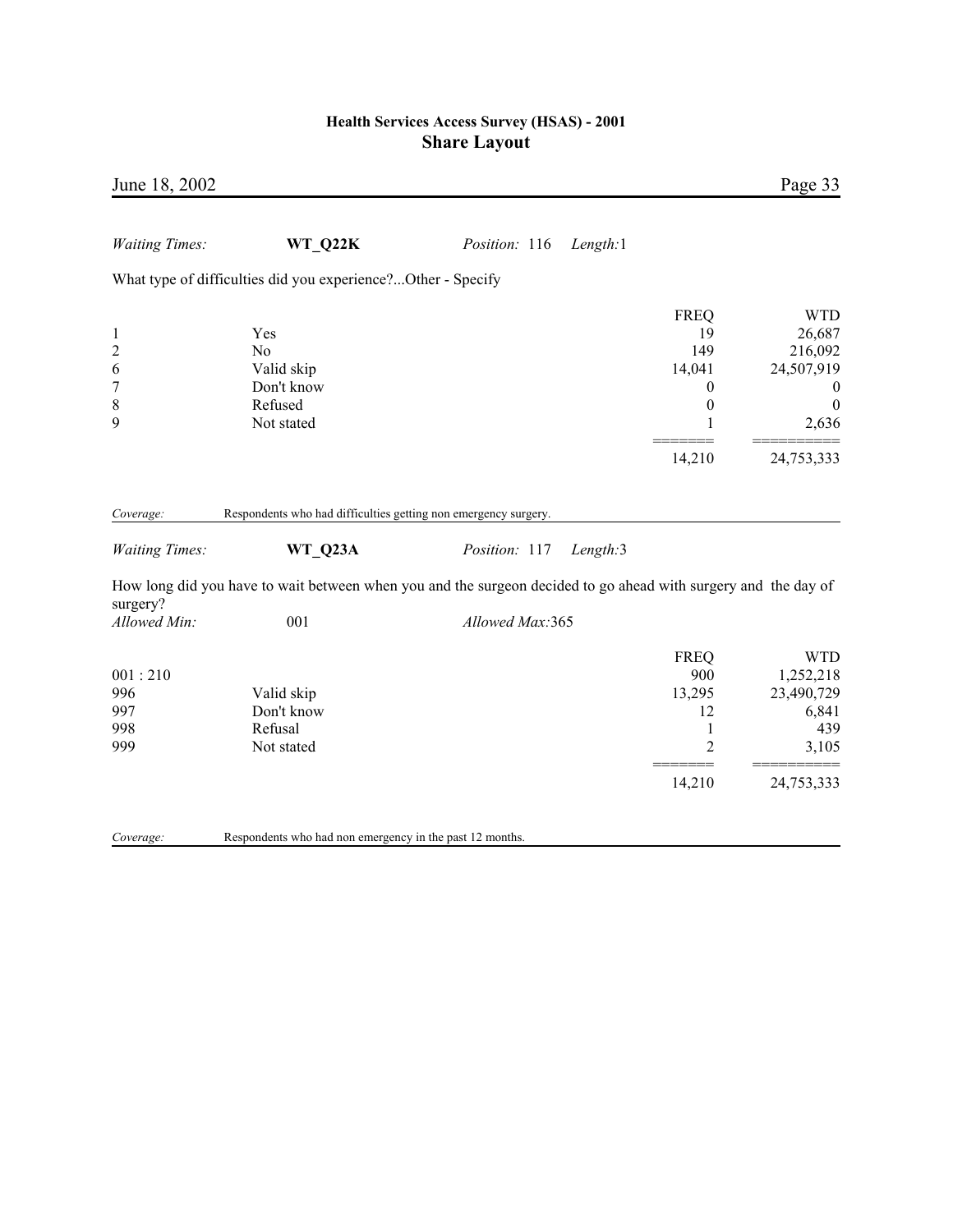| June 18, 2002                                      |                                                                                                                                                                                                                                                    |                 |          |                                                  | Page 34                                                               |
|----------------------------------------------------|----------------------------------------------------------------------------------------------------------------------------------------------------------------------------------------------------------------------------------------------------|-----------------|----------|--------------------------------------------------|-----------------------------------------------------------------------|
| <b>Waiting Times:</b>                              | WT_Q23B                                                                                                                                                                                                                                            | Position: 120   | Length:1 |                                                  |                                                                       |
| Enter unit of time.                                |                                                                                                                                                                                                                                                    |                 |          |                                                  |                                                                       |
| $\mathbf{1}$<br>$\overline{c}$<br>3<br>6<br>9      | days<br>weeks<br>months<br>Valid skip<br>Not stated                                                                                                                                                                                                |                 |          | <b>FREQ</b><br>146<br>336<br>418<br>13,295<br>15 | <b>WTD</b><br>198,263<br>448,495<br>605,460<br>23,490,729<br>10,386   |
|                                                    |                                                                                                                                                                                                                                                    |                 |          | 14,210                                           | 24,753,333                                                            |
| Coverage:                                          | Respondents who had non emergency in the past 12 months.                                                                                                                                                                                           |                 |          |                                                  |                                                                       |
| <b>Waiting Times:</b>                              | $WT_Q24$                                                                                                                                                                                                                                           | Position: 121   | Length:1 |                                                  |                                                                       |
|                                                    | Will the surgery require an overnight hospital stay?                                                                                                                                                                                               |                 |          |                                                  |                                                                       |
| $\mathbf{1}$<br>$\overline{c}$<br>6<br>7<br>8<br>9 | Yes<br>N <sub>0</sub><br>Valid skip<br>Don't know<br>Refusal<br>Not stated                                                                                                                                                                         |                 |          | <b>FREQ</b><br>47<br>42<br>14,114<br>5<br>1<br>1 | <b>WTD</b><br>60,541<br>60,759<br>24,622,560<br>6,624<br>213<br>2,636 |
|                                                    |                                                                                                                                                                                                                                                    |                 |          | 14,210                                           | 24,753,333                                                            |
| Coverage:                                          | Respondents who did not have their non emergency surgery yet.                                                                                                                                                                                      |                 |          |                                                  |                                                                       |
| <b>Waiting Times:</b>                              | WT_Q25A                                                                                                                                                                                                                                            | Position: 122   | Length:3 |                                                  |                                                                       |
| Allowed Min:                                       | How long have you been waiting since you and the surgeon decided to go ahead with the surgery?<br>001                                                                                                                                              | Allowed Max:365 |          |                                                  |                                                                       |
| 001:052<br>996<br>999                              | Valid skip<br>Not stated                                                                                                                                                                                                                           |                 |          | <b>FREQ</b><br>47<br>14,156<br>7                 | <b>WTD</b><br>60,541<br>24,683,319<br>9,473                           |
|                                                    |                                                                                                                                                                                                                                                    |                 |          | 14,210                                           | 24,753,333                                                            |
| Coverage:<br>Note:                                 | Respondents who did not have their non emergency surgery yet but will require an overnight hospital stay<br>Respondents who answered that they hadn't had their surgery yet and that the surgery would not require an overnight hospital stay were |                 |          |                                                  |                                                                       |

excluded from this question due to a flow error in the specifications and in the application. In total, 49 records were exluded.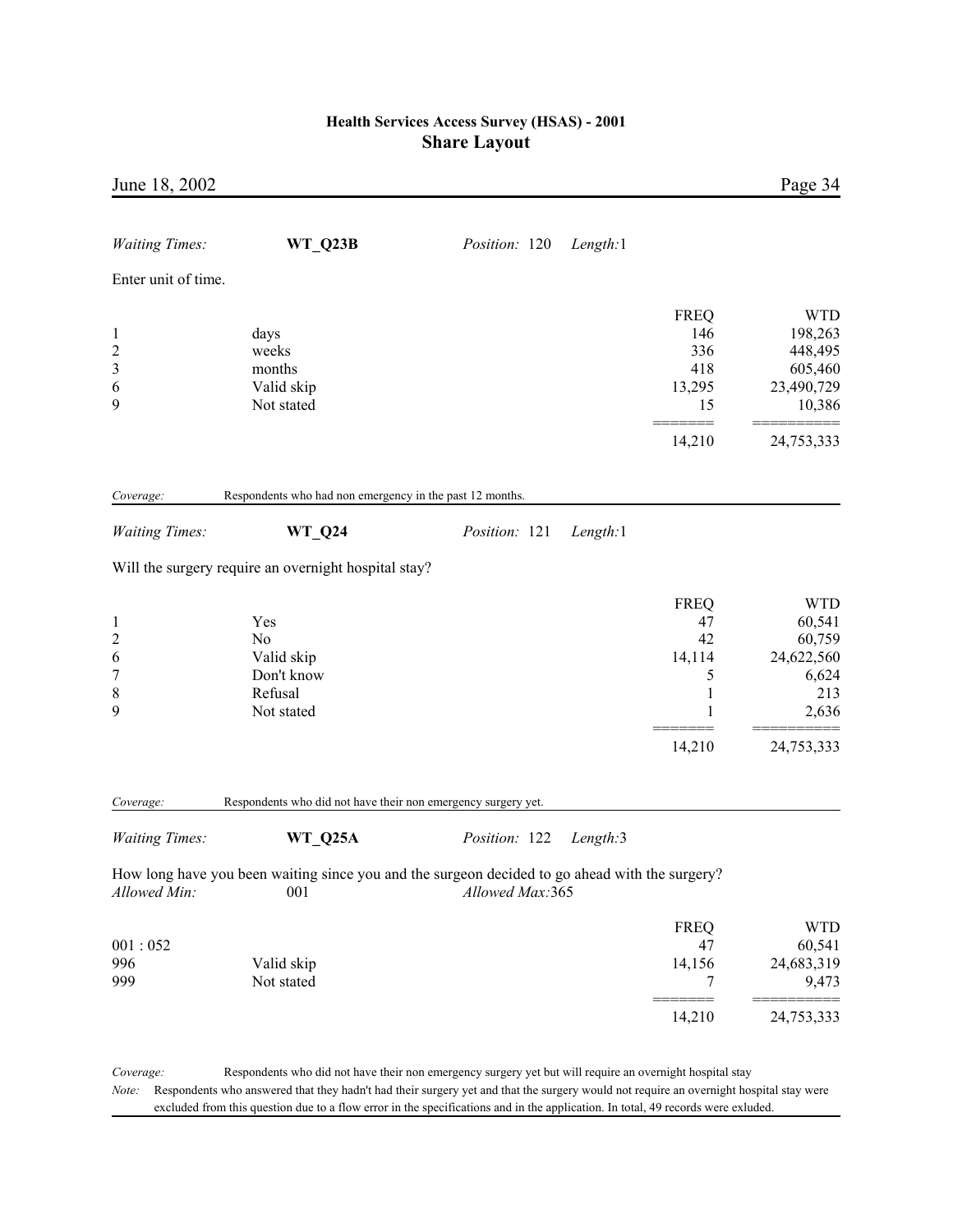| June 18, 2002                                          |                                                                                  |                                                                                                                                                                                                                                                                                                                                                                                                               |                                                     | Page 35                                                             |
|--------------------------------------------------------|----------------------------------------------------------------------------------|---------------------------------------------------------------------------------------------------------------------------------------------------------------------------------------------------------------------------------------------------------------------------------------------------------------------------------------------------------------------------------------------------------------|-----------------------------------------------------|---------------------------------------------------------------------|
| <b>Waiting Times:</b>                                  | WT_Q25B                                                                          | Position: 125<br>Length:1                                                                                                                                                                                                                                                                                                                                                                                     |                                                     |                                                                     |
| Enter unit of time.                                    |                                                                                  |                                                                                                                                                                                                                                                                                                                                                                                                               |                                                     |                                                                     |
| $\mathbf{1}$<br>$\overline{\mathbf{c}}$<br>3<br>6<br>9 | days<br>weeks<br>months<br>Valid skip<br>Not stated                              |                                                                                                                                                                                                                                                                                                                                                                                                               | <b>FREQ</b><br>2<br>7<br>38<br>14,156<br>7          | <b>WTD</b><br>1,157<br>10,723<br>48,661<br>24,683,319<br>9,473      |
|                                                        |                                                                                  |                                                                                                                                                                                                                                                                                                                                                                                                               | 14,210                                              | 24,753,333                                                          |
| Note:<br><b>Waiting Times:</b>                         | <b>WT_Q26</b><br>In your view, was the waiting time                              | Respondents who did not have their surgery yet but will require an overnight hospital stay.<br>Respondents who answered that they hadn't had their surgery yet and that the surgery would not require an overnight hospital stay were<br>excluded from this question due to a flow error in the specifications and in the application. In total, 49 records were exluded.<br><i>Position:</i> 126<br>Length:1 |                                                     |                                                                     |
|                                                        |                                                                                  |                                                                                                                                                                                                                                                                                                                                                                                                               |                                                     |                                                                     |
| $\mathbf{1}$<br>$\overline{c}$<br>3<br>6<br>9          | acceptable?<br>not acceptable?<br>no view<br>Valid skip<br>Not stated            |                                                                                                                                                                                                                                                                                                                                                                                                               | <b>FREQ</b><br>761<br>234<br>13<br>13,200<br>2      | <b>WTD</b><br>1,035,941<br>340,453<br>11,242<br>23,362,592<br>3,105 |
|                                                        |                                                                                  |                                                                                                                                                                                                                                                                                                                                                                                                               | 14,210                                              | 24,753,333                                                          |
| Coverage:                                              | Respondents who required non emergency surgery.                                  |                                                                                                                                                                                                                                                                                                                                                                                                               |                                                     |                                                                     |
| <b>Waiting Times:</b>                                  | WT Q27A                                                                          | Position: 127<br>Length:3                                                                                                                                                                                                                                                                                                                                                                                     |                                                     |                                                                     |
| Allowed Min:                                           | In your particular case, what do you think is an acceptable waiting time?<br>001 | Allowed Max:365                                                                                                                                                                                                                                                                                                                                                                                               |                                                     |                                                                     |
| 001:060<br>996<br>997<br>999                           | Valid skip<br>Don't know<br>Not stated                                           |                                                                                                                                                                                                                                                                                                                                                                                                               | <b>FREQ</b><br>241<br>13,961<br>6<br>$\overline{c}$ | <b>WTD</b><br>347,688<br>24,398,533<br>4,007<br>3,105               |
|                                                        |                                                                                  |                                                                                                                                                                                                                                                                                                                                                                                                               | 14,210                                              | 24,753,333                                                          |
| Coverage:                                              | Respondents who felt the waiting time for non emergency not acceptable.          |                                                                                                                                                                                                                                                                                                                                                                                                               |                                                     |                                                                     |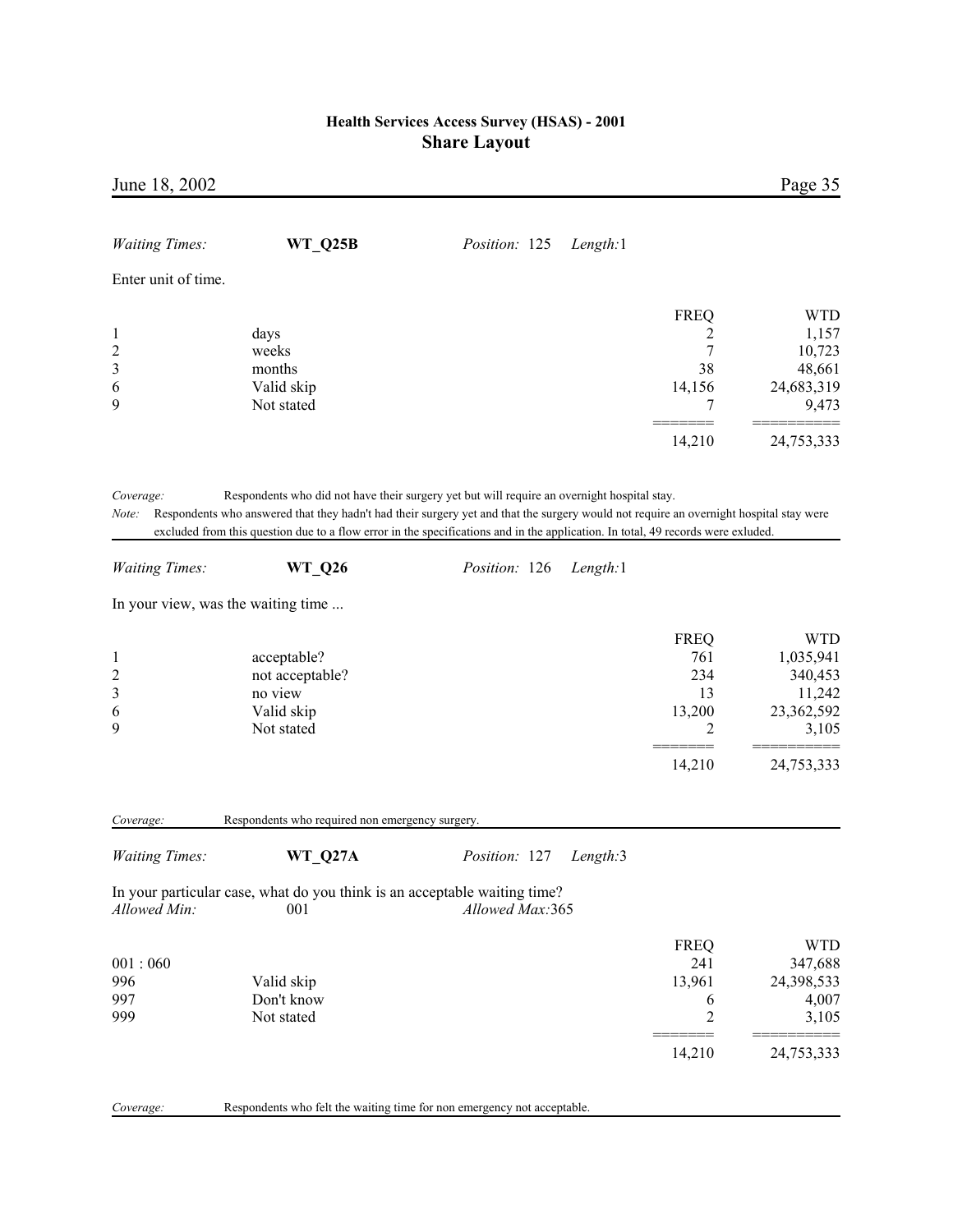| June 18, 2002           |                                                                         |                      |          |                       | Page 36                   |
|-------------------------|-------------------------------------------------------------------------|----------------------|----------|-----------------------|---------------------------|
| <b>Waiting Times:</b>   | WT_Q27B                                                                 | <i>Position:</i> 130 | Length:1 |                       |                           |
| Enter unit of time.     |                                                                         |                      |          |                       |                           |
|                         |                                                                         |                      |          |                       |                           |
|                         |                                                                         |                      |          | <b>FREQ</b>           | <b>WTD</b>                |
| $\mathbf{1}$            | days                                                                    |                      |          | 24                    | 20,782                    |
| $\overline{\mathbf{c}}$ | weeks                                                                   |                      |          | 90                    | 160,106                   |
| 3                       | months                                                                  |                      |          | 127                   | 166,800                   |
| 6                       | Valid skip                                                              |                      |          | 13,961                | 24,398,533                |
| 9                       | Not stated                                                              |                      |          | 8                     | 7,112                     |
|                         |                                                                         |                      |          | 14,210                | 24,753,333                |
| Coverage:               | Respondents who felt the waiting time for non emergency not acceptable. |                      |          |                       |                           |
| <b>Waiting Times:</b>   | <b>WT_Q28</b>                                                           | Position: 131        | Length:1 |                       |                           |
|                         | Was your surgery cancelled or postponed at any time?                    |                      |          |                       |                           |
|                         |                                                                         |                      |          |                       |                           |
|                         |                                                                         |                      |          | <b>FREQ</b>           | <b>WTD</b>                |
| $\mathbf{1}$            | Yes                                                                     |                      |          | 140                   | 189,011                   |
| $\overline{\mathbf{c}}$ | No                                                                      |                      |          | 868                   | 1,198,625                 |
| 6                       | Valid skip                                                              |                      |          | 13,200                | 23,362,592                |
| 9                       | Not stated                                                              |                      |          | 2<br>=====            | 3,105                     |
|                         |                                                                         |                      |          | 14,210                | 24,753,333                |
| Coverage:               | Respondents who required non emergency surgery.                         |                      |          |                       |                           |
| <b>Waiting Times:</b>   | WT_Q29A                                                                 | Position: 132        | Length:1 |                       |                           |
|                         | Was it cancelled or postponed by yourself?                              |                      |          |                       |                           |
|                         |                                                                         |                      |          |                       |                           |
|                         |                                                                         |                      |          | FREQ                  | <b>WTD</b>                |
| $\mathbf{1}$            | Yes                                                                     |                      |          | 32                    | 43,658                    |
| $\overline{c}$          | No                                                                      |                      |          | 106                   | 143,864                   |
| 6                       | Valid skip                                                              |                      |          | 14,068                | 24,561,217                |
| 7                       | Don't know<br>Refused                                                   |                      |          | 2<br>$\boldsymbol{0}$ | 1,489                     |
| 8<br>9                  | Not stated                                                              |                      |          | $\overline{2}$        | $\boldsymbol{0}$<br>3,105 |
|                         |                                                                         |                      |          | 14,210                | 24,753,333                |
|                         |                                                                         |                      |          |                       |                           |
| Coverage:               | Respondents who had surgery cancelled.                                  |                      |          |                       |                           |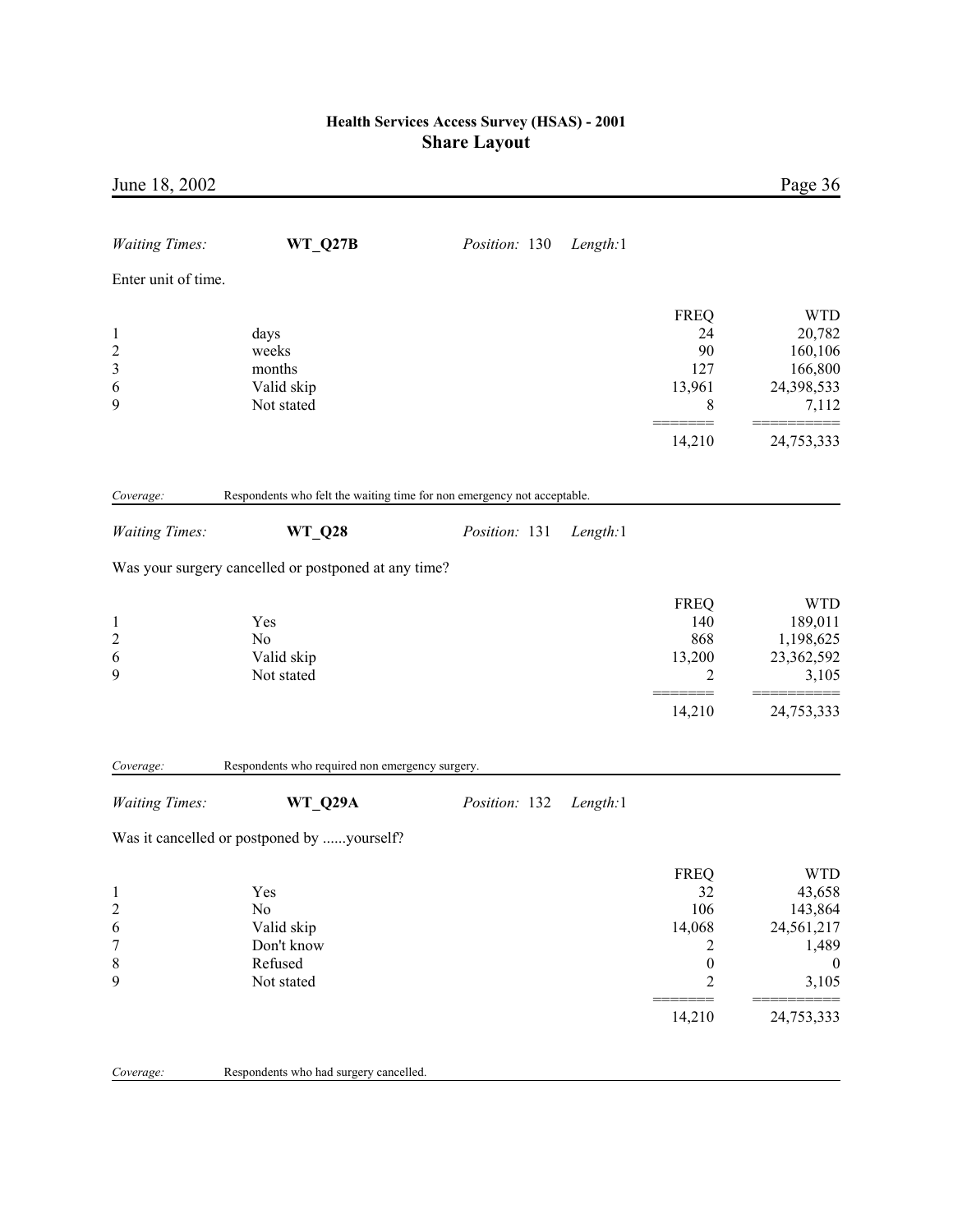| June 18, 2002                                                               |                                                                            |               |          |                                                                                        | Page 37                                                                                         |
|-----------------------------------------------------------------------------|----------------------------------------------------------------------------|---------------|----------|----------------------------------------------------------------------------------------|-------------------------------------------------------------------------------------------------|
| <b>Waiting Times:</b>                                                       | <b>WT Q29B</b>                                                             | Position: 133 | Length:1 |                                                                                        |                                                                                                 |
|                                                                             | Was it cancelled or postponed by the surgeon?                              |               |          |                                                                                        |                                                                                                 |
| $\mathbf{1}$<br>$\overline{c}$<br>6<br>$\overline{7}$<br>8<br>9             | Yes<br>N <sub>o</sub><br>Valid skip<br>Don't know<br>Refused<br>Not stated |               |          | <b>FREQ</b><br>52<br>86<br>14,068<br>2<br>$\boldsymbol{0}$<br>$\overline{2}$           | <b>WTD</b><br>73,668<br>113,854<br>24,561,217<br>1,489<br>$\boldsymbol{0}$<br>3,105             |
|                                                                             |                                                                            |               |          | 14,210                                                                                 | 24,753,333                                                                                      |
| Coverage:                                                                   | Respondents who had surgery cancelled.                                     |               |          |                                                                                        |                                                                                                 |
| <b>Waiting Times:</b>                                                       | WT_Q29C                                                                    | Position: 134 | Length:1 |                                                                                        |                                                                                                 |
|                                                                             | Was it cancelled or postponed by the hospital?                             |               |          |                                                                                        |                                                                                                 |
| $\mathbf{1}$<br>$\overline{c}$<br>6<br>$\boldsymbol{7}$<br>$\,$ 8 $\,$<br>9 | Yes<br>No<br>Valid skip<br>Don't know<br>Refused<br>Not stated             |               |          | <b>FREQ</b><br>50<br>88<br>14,068<br>2<br>$\boldsymbol{0}$<br>$\overline{2}$<br>14,210 | <b>WTD</b><br>70,993<br>116,530<br>24,561,217<br>1,489<br>$\overline{0}$<br>3,105<br>24,753,333 |
| Coverage:                                                                   | Respondents who had surgery cancelled.                                     |               |          |                                                                                        |                                                                                                 |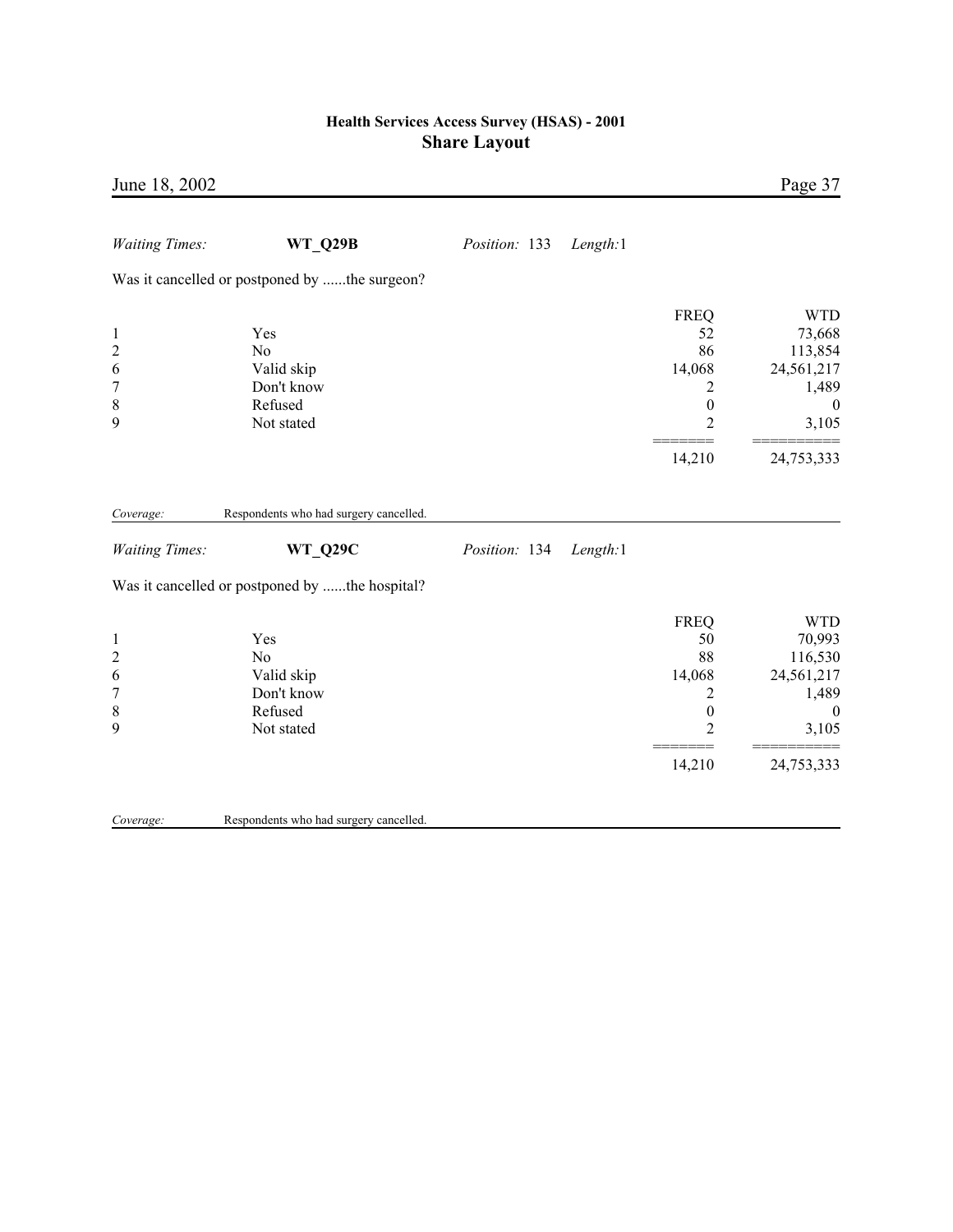| June 18, 2002         |                                                                                                                   |               |          |                  | Page 38        |
|-----------------------|-------------------------------------------------------------------------------------------------------------------|---------------|----------|------------------|----------------|
| <b>Waiting Times:</b> | <b>WT Q29D</b>                                                                                                    | Position: 135 | Length:1 |                  |                |
|                       | Was it cancelled or postponed by Other - Specify                                                                  |               |          |                  |                |
|                       |                                                                                                                   |               |          | <b>FREQ</b>      | <b>WTD</b>     |
| $\mathbf{1}$          | Yes                                                                                                               |               |          | 8                | 5,947          |
| $\overline{c}$        | N <sub>o</sub>                                                                                                    |               |          | 130              | 181,576        |
| 6                     | Valid skip                                                                                                        |               |          | 14,068           | 24,561,217     |
| 7                     | Don't know                                                                                                        |               |          | 2                | 1,489          |
| $\,$ $\,$             | Refused                                                                                                           |               |          | $\boldsymbol{0}$ | $\overline{0}$ |
| 9                     | Not stated                                                                                                        |               |          | $\overline{2}$   | 3,105          |
|                       |                                                                                                                   |               |          | 14,210           | 24,753,333     |
| Coverage:             | Respondents who had surgery cancelled.                                                                            |               |          |                  |                |
| <b>Waiting Times:</b> | <b>WT Q30</b>                                                                                                     | Position: 136 | Length:1 |                  |                |
| surgery?              | Do you think that your health or other aspects of your life have been affected in any way due to waiting for this |               |          |                  |                |
|                       |                                                                                                                   |               |          | <b>FREQ</b>      | <b>WTD</b>     |
| $\mathbf{1}$          | Yes                                                                                                               |               |          | 220              | 267,468        |
| $\overline{c}$        | N <sub>0</sub>                                                                                                    |               |          | 787              | 1,119,823      |
| $\sqrt{6}$            | Valid skip                                                                                                        |               |          | 13,200           | 23,362,592     |
| $\sqrt{ }$            | Don't know                                                                                                        |               |          | 1                | 345            |
| 9                     | Not stated                                                                                                        |               |          | $\overline{c}$   | 3,105          |
|                       |                                                                                                                   |               |          | 14,210           | 24,753,333     |
| Coverage:             | Respondents who required non emergency surgery.                                                                   |               |          |                  |                |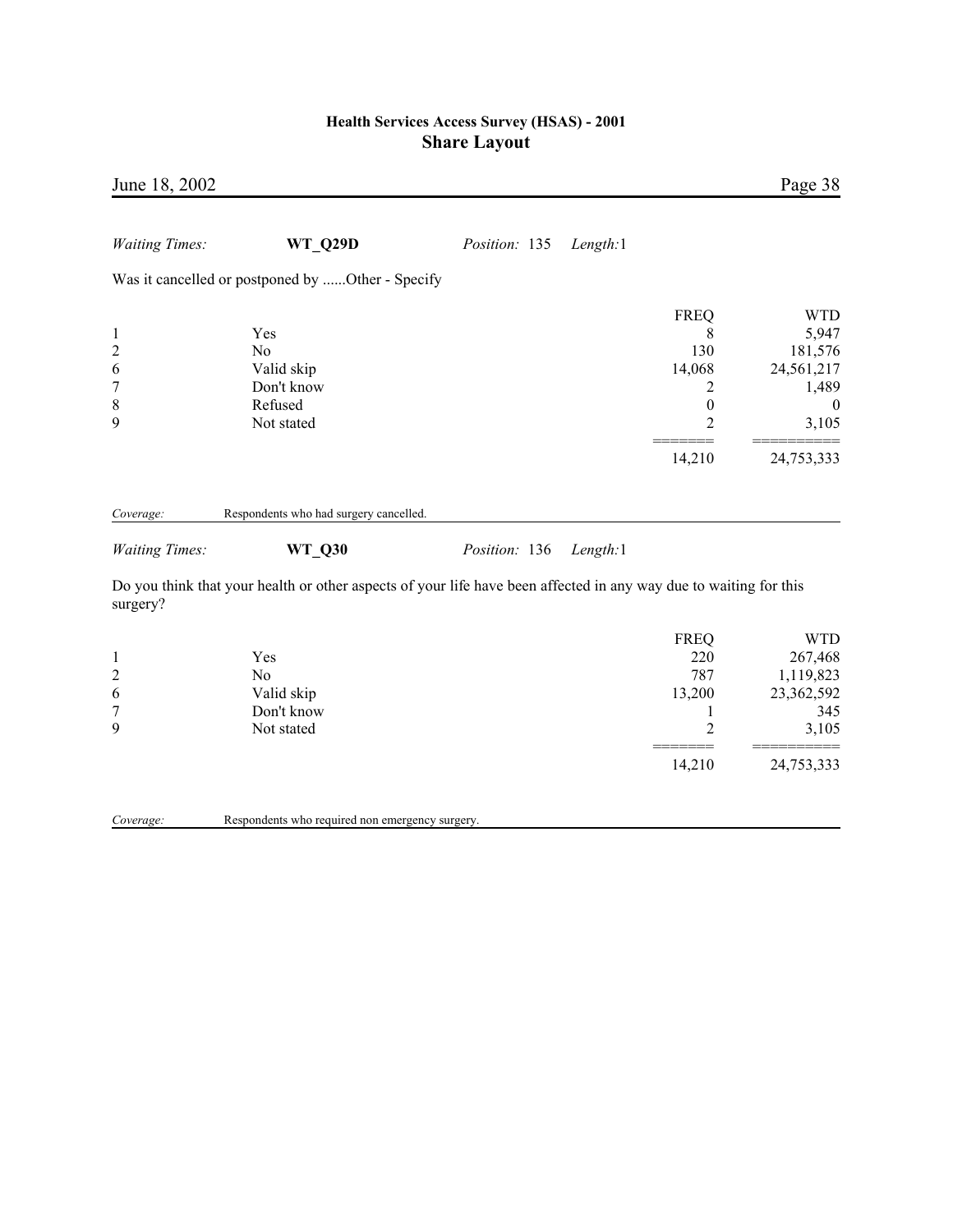|                                                                                                                                             |          |               |            | June 18, 2002         |
|---------------------------------------------------------------------------------------------------------------------------------------------|----------|---------------|------------|-----------------------|
|                                                                                                                                             | Length:1 | Position: 137 | WT Q31A    | <b>Waiting Times:</b> |
| How was your life affected as a result of waiting for surgery?Worry, anxiety, stress                                                        |          |               |            |                       |
| <b>WTD</b><br><b>FREQ</b><br>125<br>108,210<br>Yes                                                                                          |          |               |            | $\mathbf{1}$          |
| 95<br>159,258<br>N <sub>o</sub>                                                                                                             |          |               |            | $\overline{c}$        |
| 13,987<br>24,482,414<br>Valid skip                                                                                                          |          |               |            | 6                     |
| Don't know<br>0                                                                                                                             |          |               |            | $\overline{7}$        |
| Refused<br>$\boldsymbol{0}$<br>$\boldsymbol{0}$                                                                                             |          |               |            | 8                     |
| Not stated<br>3<br>3,451                                                                                                                    |          |               |            | 9                     |
| 14,210<br>24,753,333                                                                                                                        |          |               |            |                       |
| WT Q31B<br>Position: 138<br>Length:1<br>How was your life affected as a result of waiting for surgery?Worry or stress for family or friends |          |               |            | <b>Waiting Times:</b> |
| <b>WTD</b>                                                                                                                                  |          |               |            |                       |
| <b>FREQ</b><br>54<br>62,029<br>Yes                                                                                                          |          |               |            | $\mathbf{1}$          |
| 166<br>205,439<br>N <sub>0</sub>                                                                                                            |          |               |            | $\overline{c}$        |
|                                                                                                                                             | 13,987   |               | Valid skip | 6                     |
|                                                                                                                                             |          |               | Don't know | $\boldsymbol{7}$      |
| 24,482,414                                                                                                                                  |          |               |            |                       |
| $\boldsymbol{0}$<br>$\boldsymbol{0}$<br>Refused<br>$\boldsymbol{0}$<br>$\boldsymbol{0}$                                                     |          |               |            | $\,$ 8 $\,$           |
| 3<br>Not stated<br>3,451                                                                                                                    |          |               |            | 9                     |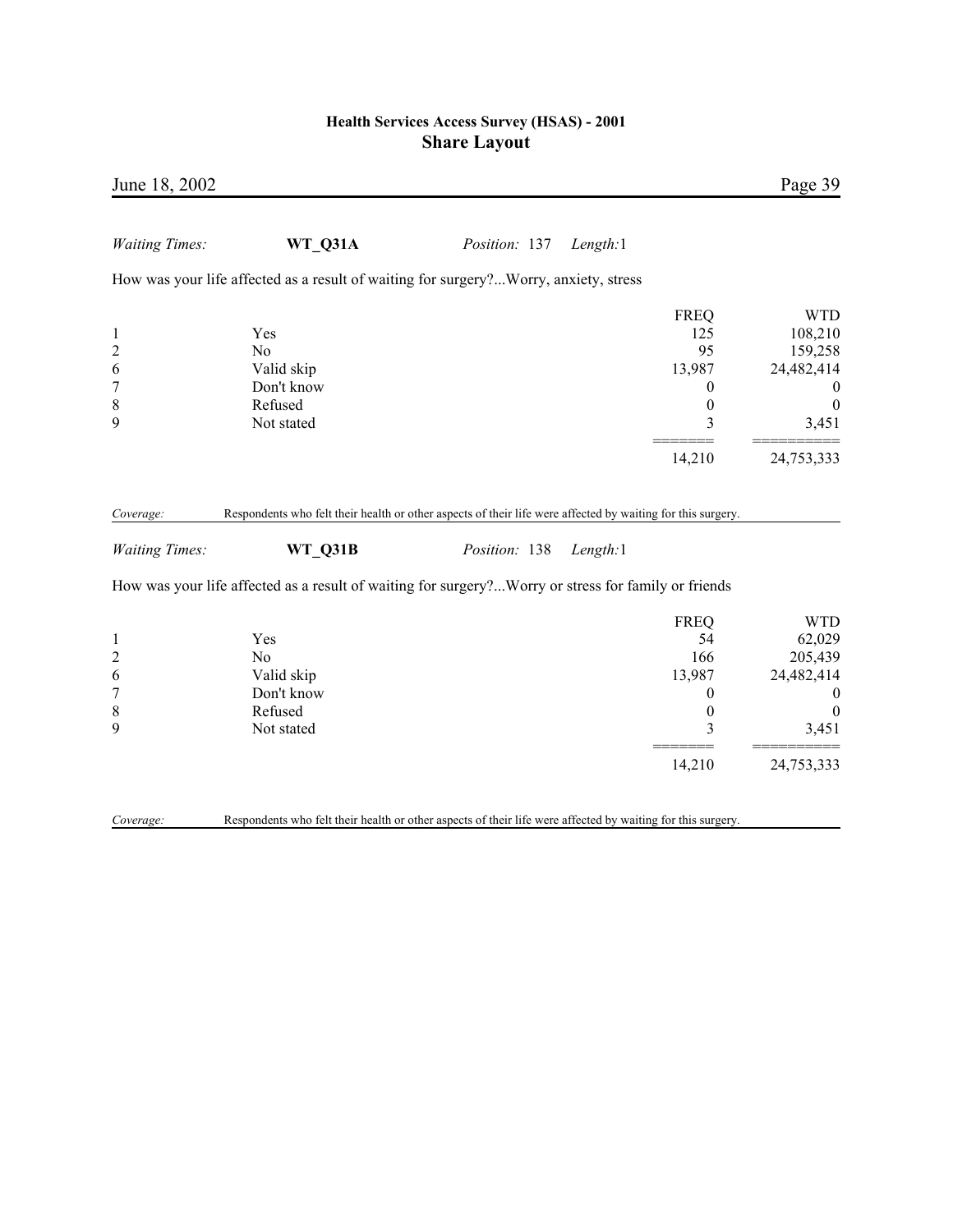| June 18, 2002                                                           |                                                                                                                                                                                                                                                  |               |                                                                                 | Page 40                                                                                         |
|-------------------------------------------------------------------------|--------------------------------------------------------------------------------------------------------------------------------------------------------------------------------------------------------------------------------------------------|---------------|---------------------------------------------------------------------------------|-------------------------------------------------------------------------------------------------|
| <b>Waiting Times:</b>                                                   | WT_Q31C                                                                                                                                                                                                                                          | Position: 139 | Length:1                                                                        |                                                                                                 |
|                                                                         | How was your life affected as a result of waiting for surgery?Pain                                                                                                                                                                               |               |                                                                                 |                                                                                                 |
| $\mathbf{1}$<br>$\overline{c}$<br>6<br>$\overline{7}$<br>$\,$ $\,$<br>9 | Yes<br>N <sub>0</sub><br>Valid skip<br>Don't know<br>Refused<br>Not stated                                                                                                                                                                       |               | <b>FREQ</b><br>98<br>122<br>13,987<br>$\boldsymbol{0}$<br>$\boldsymbol{0}$<br>3 | <b>WTD</b><br>112,090<br>155,379<br>24,482,414<br>$\boldsymbol{0}$<br>$\boldsymbol{0}$<br>3,451 |
|                                                                         |                                                                                                                                                                                                                                                  |               | 14,210                                                                          | 24,753,333                                                                                      |
| Coverage:<br><b>Waiting Times:</b><br>driving etc.)                     | Respondents who felt their health or other aspects of their life were affected by waiting for this surgery.<br>WT_Q31D<br>How was your life affected as a result of waiting for surgery?Problems with activities of daily living (e.g. dressing, | Position: 140 | Length:1                                                                        |                                                                                                 |
| $\mathbf{1}$<br>$\overline{c}$<br>6<br>$\sqrt{ }$<br>$\,8\,$<br>9       | Yes<br>No<br>Valid skip<br>Don't know<br>Refused<br>Not stated                                                                                                                                                                                   |               | <b>FREQ</b><br>98<br>122<br>13,987<br>$\boldsymbol{0}$<br>$\boldsymbol{0}$<br>3 | <b>WTD</b><br>113,808<br>153,660<br>24,482,414<br>$\boldsymbol{0}$<br>$\boldsymbol{0}$<br>3,451 |
| Coverage:                                                               | Respondents who felt their health or other aspects of their life were affected by waiting for this surgery.                                                                                                                                      |               | 14,210                                                                          | 24,753,333                                                                                      |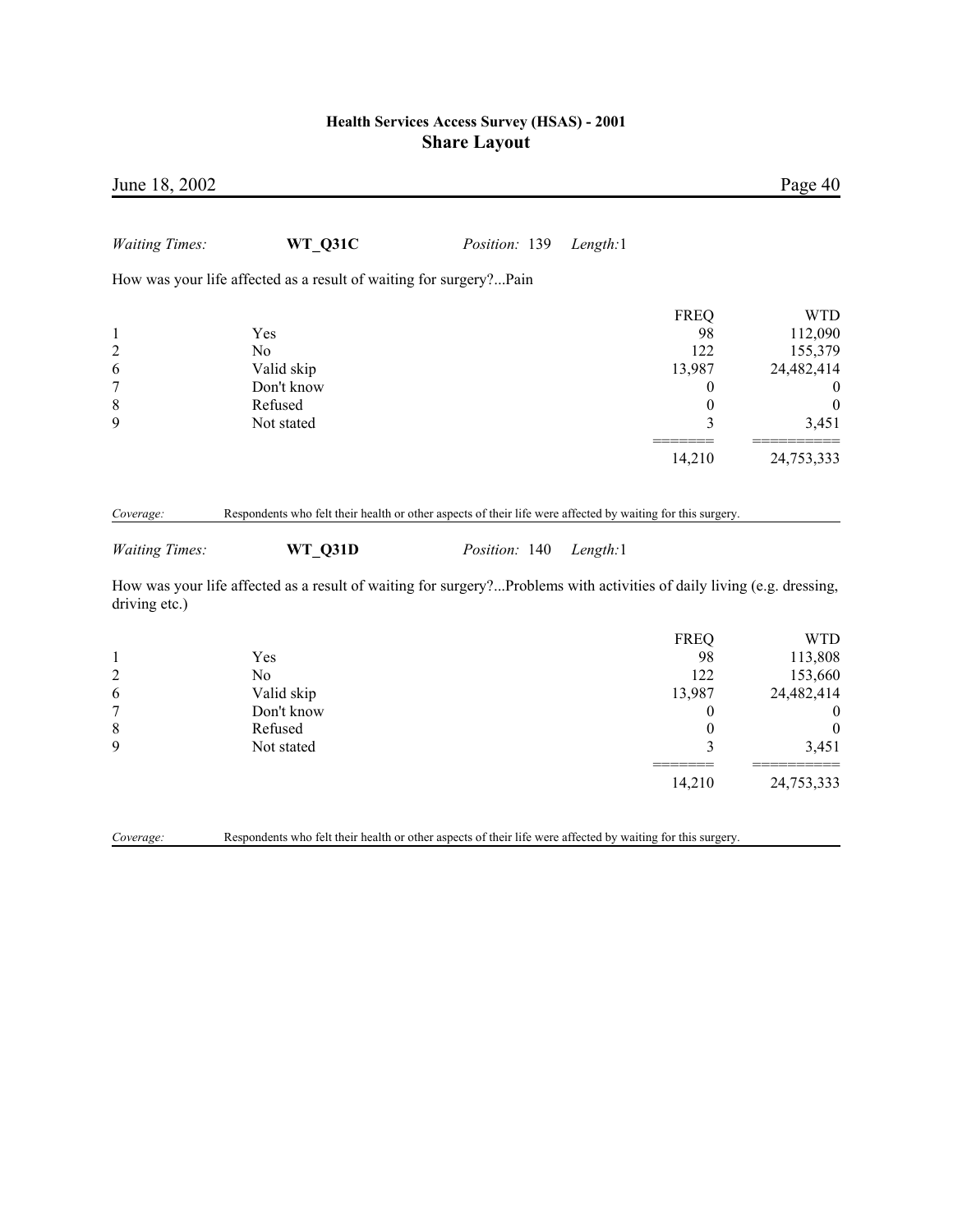| June 18, 2002                                                               |                                                                                                                                                                                                        |               |          |                                                                               | Page 41                                                                                        |
|-----------------------------------------------------------------------------|--------------------------------------------------------------------------------------------------------------------------------------------------------------------------------------------------------|---------------|----------|-------------------------------------------------------------------------------|------------------------------------------------------------------------------------------------|
| <b>Waiting Times:</b>                                                       | WT_Q31E                                                                                                                                                                                                | Position: 141 | Length:1 |                                                                               |                                                                                                |
|                                                                             | How was your life affected as a result of waiting for surgery?Loss of work                                                                                                                             |               |          |                                                                               |                                                                                                |
| $\mathbf{1}$<br>$\overline{c}$<br>6<br>$\boldsymbol{7}$<br>$\,$ 8 $\,$<br>9 | Yes<br>N <sub>0</sub><br>Valid skip<br>Don't know<br>Refused<br>Not stated                                                                                                                             |               |          | <b>FREQ</b><br>31<br>189<br>13,987<br>$\overline{0}$<br>$\boldsymbol{0}$<br>3 | <b>WTD</b><br>27,134<br>240,334<br>24,482,414<br>$\bf{0}$<br>$\boldsymbol{0}$<br>3,451         |
|                                                                             |                                                                                                                                                                                                        |               |          | 14,210                                                                        | 24,753,333                                                                                     |
| Coverage:<br><b>Waiting Times:</b>                                          | Respondents who felt their health or other aspects of their life were affected by waiting for this surgery.<br>WT Q31F<br>How was your life affected as a result of waiting for surgery?Loss of income | Position: 142 | Length:1 |                                                                               |                                                                                                |
|                                                                             |                                                                                                                                                                                                        |               |          | <b>FREQ</b>                                                                   | <b>WTD</b>                                                                                     |
| $\mathbf{1}$<br>$\overline{c}$<br>6<br>$\overline{7}$<br>$\,$ $\,$<br>9     | Yes<br>N <sub>o</sub><br>Valid skip<br>Don't know<br>Refused<br>Not stated                                                                                                                             |               |          | 24<br>196<br>13,987<br>$\theta$<br>$\boldsymbol{0}$<br>3<br>14,210            | 26,347<br>241,121<br>24,482,414<br>$\boldsymbol{0}$<br>$\boldsymbol{0}$<br>3,451<br>24,753,333 |
| Coverage:                                                                   | Respondents who felt their health or other aspects of their life were affected by waiting for this surgery.                                                                                            |               |          |                                                                               |                                                                                                |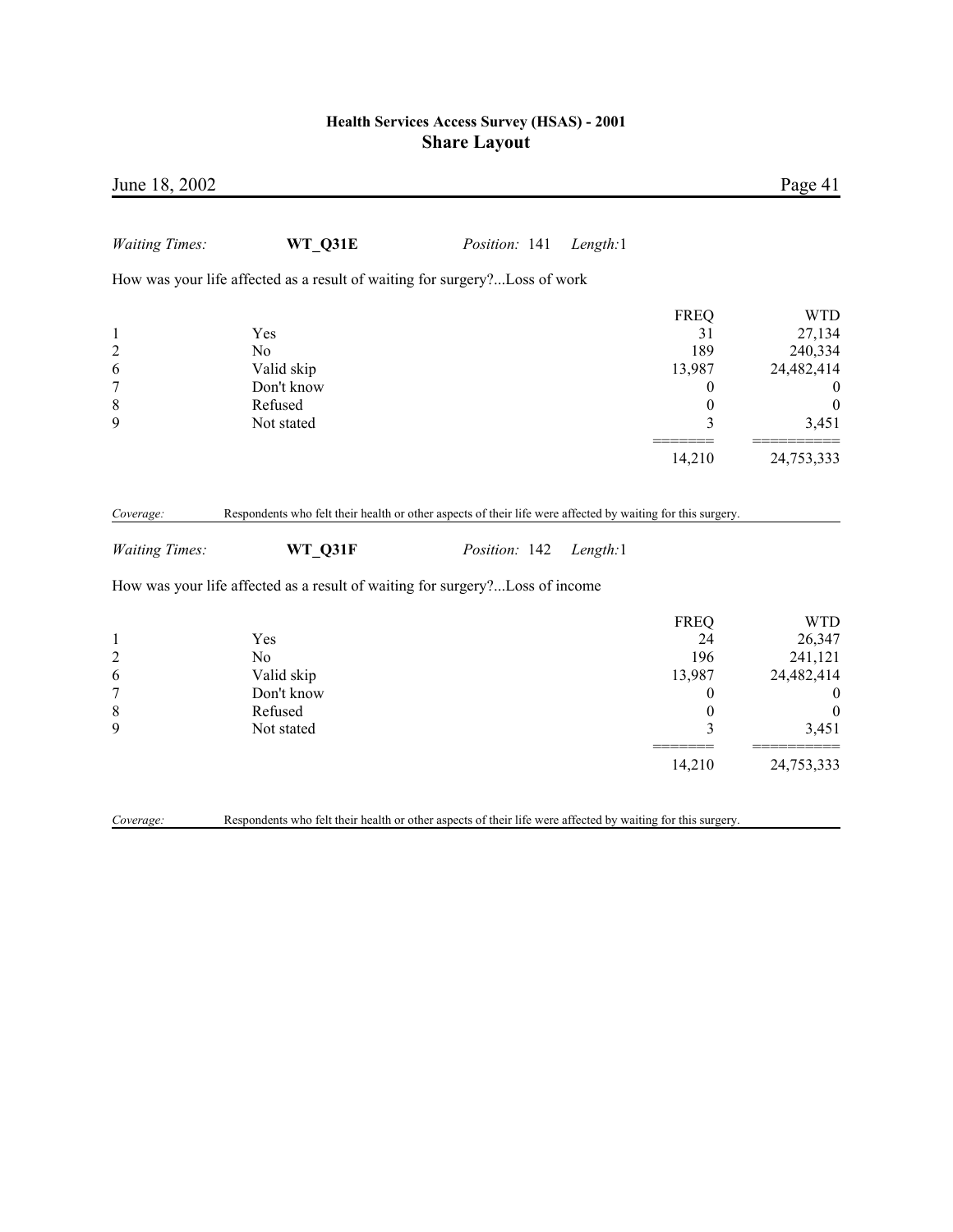| June 18, 2002         |                                                                                                         |               |                  | Page 42                                                                                                      |
|-----------------------|---------------------------------------------------------------------------------------------------------|---------------|------------------|--------------------------------------------------------------------------------------------------------------|
| <b>Waiting Times:</b> | WT_Q31G                                                                                                 | Position: 143 | Length:1         |                                                                                                              |
|                       | How was your life affected as a result of waiting for surgery?Increased dependence on relatives/friends |               |                  |                                                                                                              |
|                       |                                                                                                         |               | <b>FREQ</b>      | <b>WTD</b>                                                                                                   |
| $\mathbf{1}$          | Yes                                                                                                     |               | 44               | 34,099                                                                                                       |
| $\overline{c}$        | N <sub>o</sub>                                                                                          |               | 176              | 233,369                                                                                                      |
| 6                     | Valid skip                                                                                              |               | 13,987           | 24,482,414                                                                                                   |
| 7                     | Don't know                                                                                              |               | $\boldsymbol{0}$ | $\boldsymbol{0}$                                                                                             |
| 8                     | Refused                                                                                                 |               | $\boldsymbol{0}$ | $\boldsymbol{0}$                                                                                             |
| 9                     | Not stated                                                                                              |               | 3                | 3,451                                                                                                        |
|                       |                                                                                                         |               | 14,210           | 24,753,333                                                                                                   |
|                       |                                                                                                         |               |                  | Respondents who felt their health or other aspects of their life were affected by waiting for this surgery.  |
| <b>Waiting Times:</b> | WT Q31H                                                                                                 | Position: 144 | Length:1         |                                                                                                              |
|                       | How was your life affected as a result of waiting for surgery?Increased use of over-the-counter drugs   |               |                  |                                                                                                              |
|                       |                                                                                                         |               | <b>FREQ</b>      |                                                                                                              |
| $\mathbf{1}$          | Yes                                                                                                     |               | 22               |                                                                                                              |
| $\boldsymbol{2}$      | N <sub>o</sub>                                                                                          |               | 198              |                                                                                                              |
| 6                     | Valid skip                                                                                              |               | 13,987           |                                                                                                              |
| $\overline{7}$        | Don't know                                                                                              |               | $\boldsymbol{0}$ |                                                                                                              |
| $\,$ 8 $\,$           | Refused                                                                                                 |               | $\boldsymbol{0}$ |                                                                                                              |
| 9                     | Not stated                                                                                              |               | 3                |                                                                                                              |
|                       |                                                                                                         |               | 14,210           | <b>WTD</b><br>14,349<br>253,119<br>24,482,414<br>$\boldsymbol{0}$<br>$\boldsymbol{0}$<br>3,451<br>24,753,333 |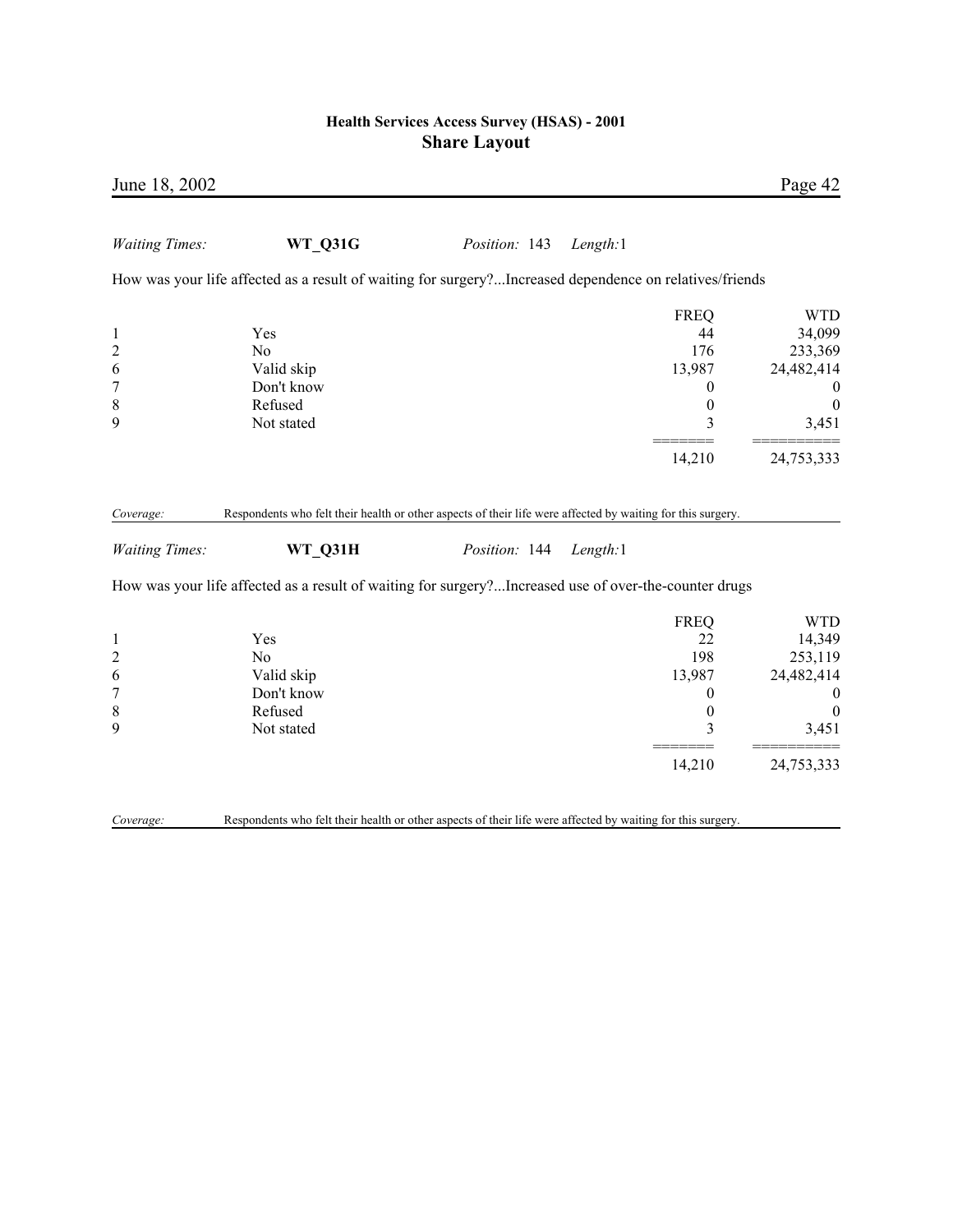| June 18, 2002                                                   |                                                                                                                        |               |          |                                                                                | Page 43                                                                                              |
|-----------------------------------------------------------------|------------------------------------------------------------------------------------------------------------------------|---------------|----------|--------------------------------------------------------------------------------|------------------------------------------------------------------------------------------------------|
| <b>Waiting Times:</b>                                           | <b>WT Q31I</b>                                                                                                         | Position: 145 | Length:1 |                                                                                |                                                                                                      |
|                                                                 | How was your life affected as a result of waiting for surgery?Overall health deteriorated; condition got worse         |               |          |                                                                                |                                                                                                      |
| $\mathbf{1}$<br>$\overline{c}$<br>6<br>$\overline{7}$<br>8<br>9 | Yes<br>No<br>Valid skip<br>Don't know<br>Refused<br>Not stated                                                         |               |          | <b>FREQ</b><br>63<br>157<br>13,987<br>0<br>$\boldsymbol{0}$<br>3<br>14,210     | <b>WTD</b><br>89,768<br>177,701<br>24,482,414<br>$\bf{0}$<br>$\boldsymbol{0}$<br>3,451<br>24,753,333 |
| Coverage:<br><b>Waiting Times:</b>                              | Respondents who felt their health or other aspects of their life were affected by waiting for this surgery.<br>WT Q31J | Position: 146 | Length:1 |                                                                                |                                                                                                      |
|                                                                 | How was your life affected as a result of waiting for surgery?Health problem improved                                  |               |          |                                                                                |                                                                                                      |
| $\mathbf{1}$<br>$\overline{\mathbf{c}}$<br>6<br>7<br>8<br>9     | Yes<br>N <sub>0</sub><br>Valid skip<br>Don't know<br>Refused<br>Not stated                                             |               |          | <b>FREQ</b><br>2<br>218<br>13,987<br>$\boldsymbol{0}$<br>$\boldsymbol{0}$<br>3 | <b>WTD</b><br>2,721<br>264,747<br>24,482,414<br>$\boldsymbol{0}$<br>$\boldsymbol{0}$<br>3,451        |
|                                                                 |                                                                                                                        |               |          | 14,210                                                                         | 24,753,333                                                                                           |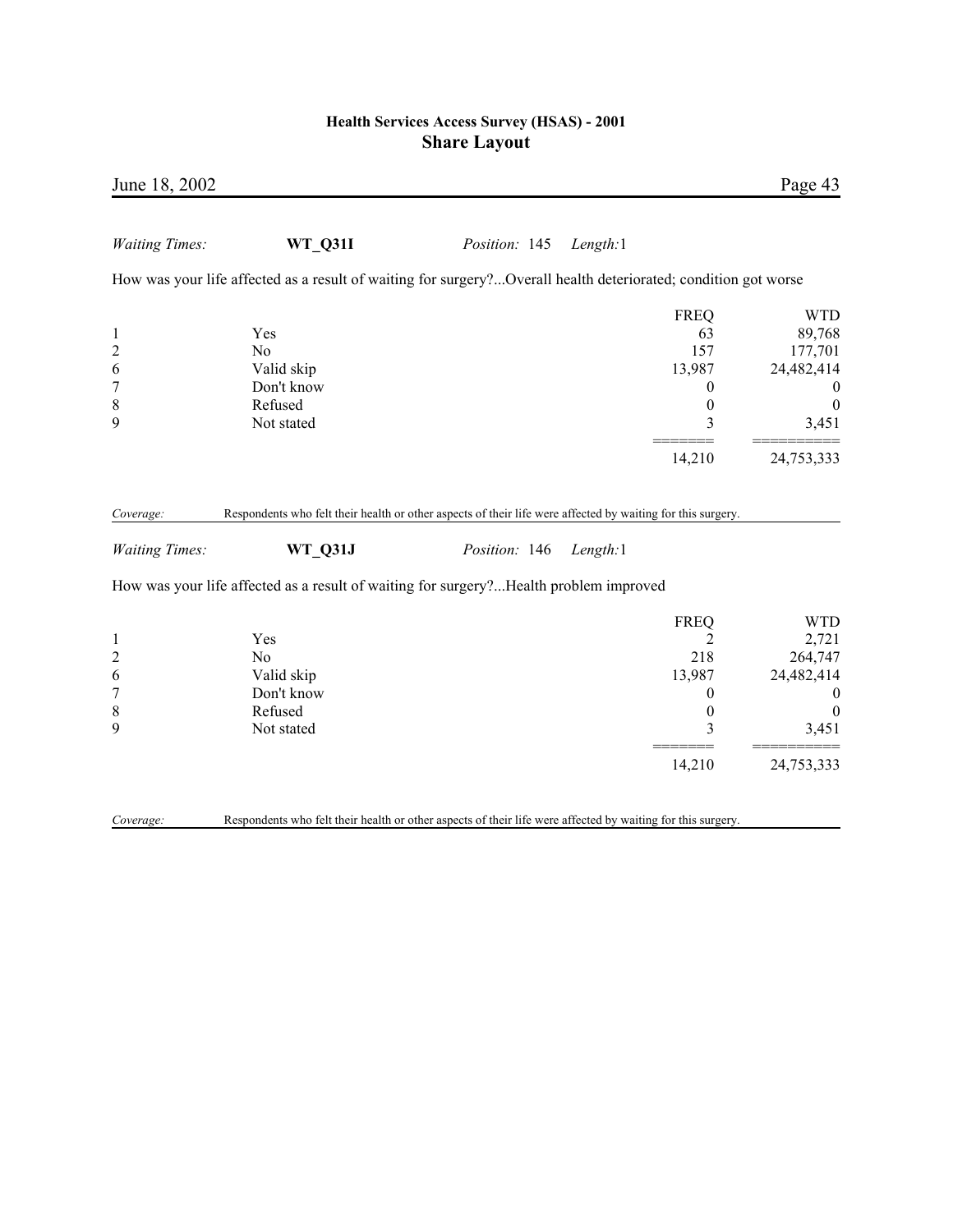| June 18, 2002                                                                 |                                                                                                                        |               |                                                                  | Page 44                                                                                        |
|-------------------------------------------------------------------------------|------------------------------------------------------------------------------------------------------------------------|---------------|------------------------------------------------------------------|------------------------------------------------------------------------------------------------|
| <b>Waiting Times:</b>                                                         | WT_Q31K                                                                                                                | Position: 147 | Length:1                                                         |                                                                                                |
|                                                                               | How was your life affected as a result of waiting for surgery?Personal relationships suffered                          |               |                                                                  |                                                                                                |
| $\mathbf{1}$<br>$\overline{\mathbf{c}}$<br>6<br>$\overline{7}$<br>$\,$ 8 $\,$ | Yes<br>N <sub>0</sub><br>Valid skip<br>Don't know<br>Refused                                                           |               | <b>FREQ</b><br>9<br>211<br>13,987<br>0<br>$\boldsymbol{0}$       | <b>WTD</b><br>6,474<br>260,994<br>24,482,414<br>$\theta$<br>$\boldsymbol{0}$                   |
| 9                                                                             | Not stated                                                                                                             |               | 3                                                                | 3,451                                                                                          |
|                                                                               |                                                                                                                        |               | 14,210                                                           | 24,753,333                                                                                     |
| Coverage:<br><b>Waiting Times:</b>                                            | Respondents who felt their health or other aspects of their life were affected by waiting for this surgery.<br>WT Q31L | Position: 148 | Length:1                                                         |                                                                                                |
|                                                                               | How was your life affected as a result of waiting for surgery?Other - Specify                                          |               |                                                                  |                                                                                                |
| $\mathbf{1}$<br>$\overline{c}$<br>6<br>$\sqrt{ }$<br>$\,$ 8 $\,$<br>9         | Yes<br>No<br>Valid skip<br>Don't know<br>Refused<br>Not stated                                                         |               | <b>FREQ</b><br>24<br>196<br>13,987<br>0<br>$\boldsymbol{0}$<br>3 | <b>WTD</b><br>27,665<br>239,803<br>24,482,414<br>$\boldsymbol{0}$<br>$\boldsymbol{0}$<br>3,451 |
|                                                                               |                                                                                                                        |               | 14,210                                                           | 24,753,333                                                                                     |
| Coverage:                                                                     | Respondents who felt their health or other aspects of their life were affected by waiting for this surgery.            |               |                                                                  |                                                                                                |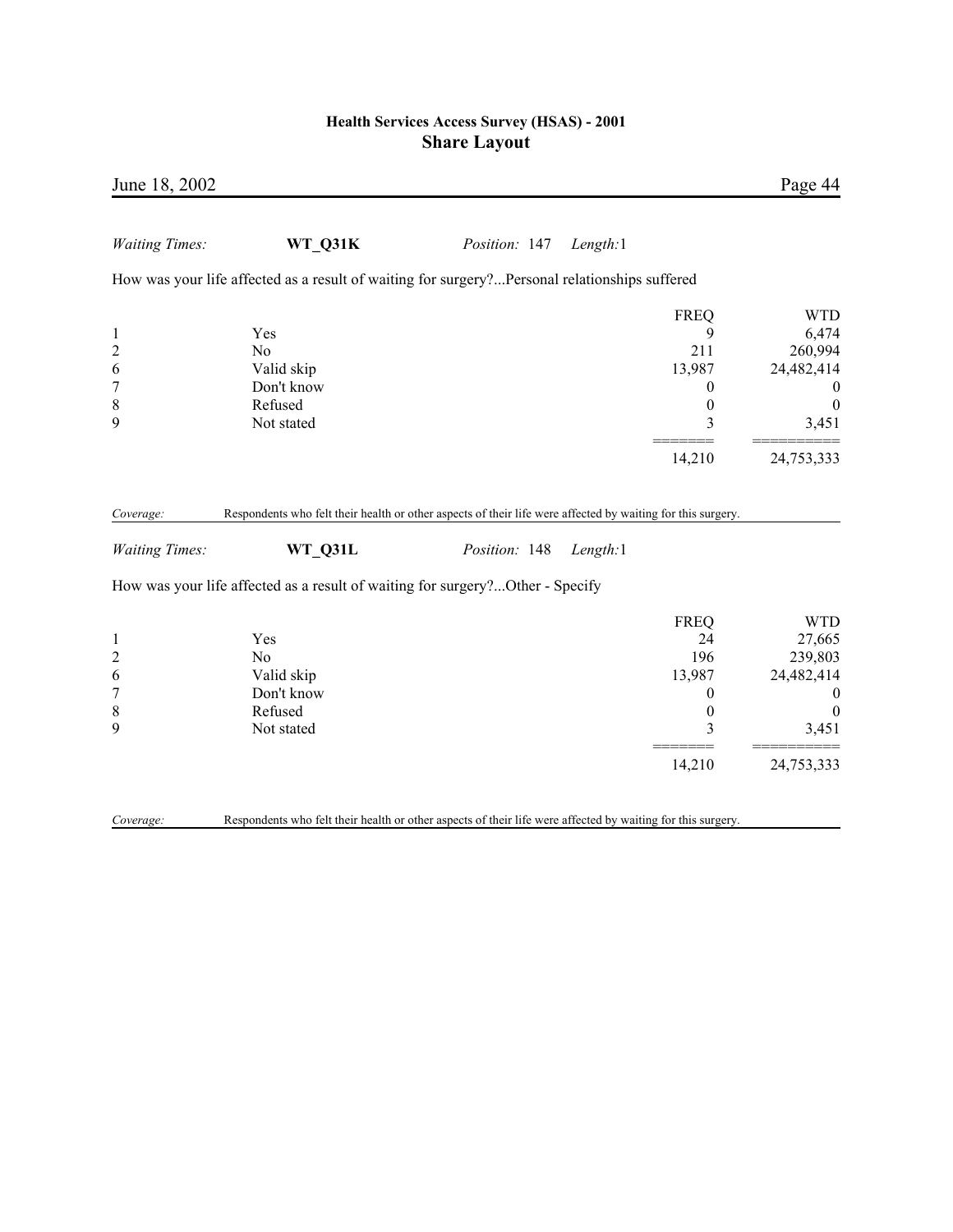| June 18, 2002                                                    |                                                                                                                     |               |          |                                                                      | Page 45                                                                            |
|------------------------------------------------------------------|---------------------------------------------------------------------------------------------------------------------|---------------|----------|----------------------------------------------------------------------|------------------------------------------------------------------------------------|
| <b>Waiting Times:</b>                                            | WT_Q33                                                                                                              | Position: 149 | Length:1 |                                                                      |                                                                                    |
|                                                                  | In the past 12 months, did you require one of these tests?                                                          |               |          |                                                                      |                                                                                    |
| $\mathbf{1}$<br>$\overline{c}$<br>6<br>$\overline{7}$<br>8       | Yes<br>No<br>Valid skip<br>Don't know<br>Refusal                                                                    |               |          | <b>FREQ</b><br>1,148<br>13,058<br>0<br>3<br>$\mathbf{1}$             | <b>WTD</b><br>1,855,213<br>22,894,683<br>$\boldsymbol{0}$<br>802<br>2,636          |
| 9                                                                | Not stated                                                                                                          |               |          | $\boldsymbol{0}$                                                     | $\theta$                                                                           |
|                                                                  |                                                                                                                     |               |          | 14,210                                                               | 24,753,333                                                                         |
| Coverage:                                                        | All respondents.                                                                                                    |               |          |                                                                      |                                                                                    |
| <b>Waiting Times:</b>                                            | WT_Q34                                                                                                              | Position: 150 | Length:1 |                                                                      |                                                                                    |
|                                                                  | What type of test? If you have had more than one in the last 12 months, please answer with the most recent in mind. |               |          |                                                                      |                                                                                    |
| $\mathbf{1}$<br>$\overline{\mathbf{c}}$<br>3<br>6<br>7<br>8<br>9 | <b>MRI</b><br>CAT Scan<br>Angiography<br>Valid skip<br>Don't know<br>Refusal<br>Not stated                          |               |          | <b>FREQ</b><br>383<br>612<br>149<br>13,058<br>3<br>$\mathbf{1}$<br>4 | <b>WTD</b><br>796,882<br>827,737<br>229,081<br>22,894,683<br>1,189<br>323<br>3,438 |
|                                                                  |                                                                                                                     |               |          | 14,210                                                               | 24,753,333                                                                         |
| Coverage:                                                        | Respondents who required a test in the past 12 months.                                                              |               |          |                                                                      |                                                                                    |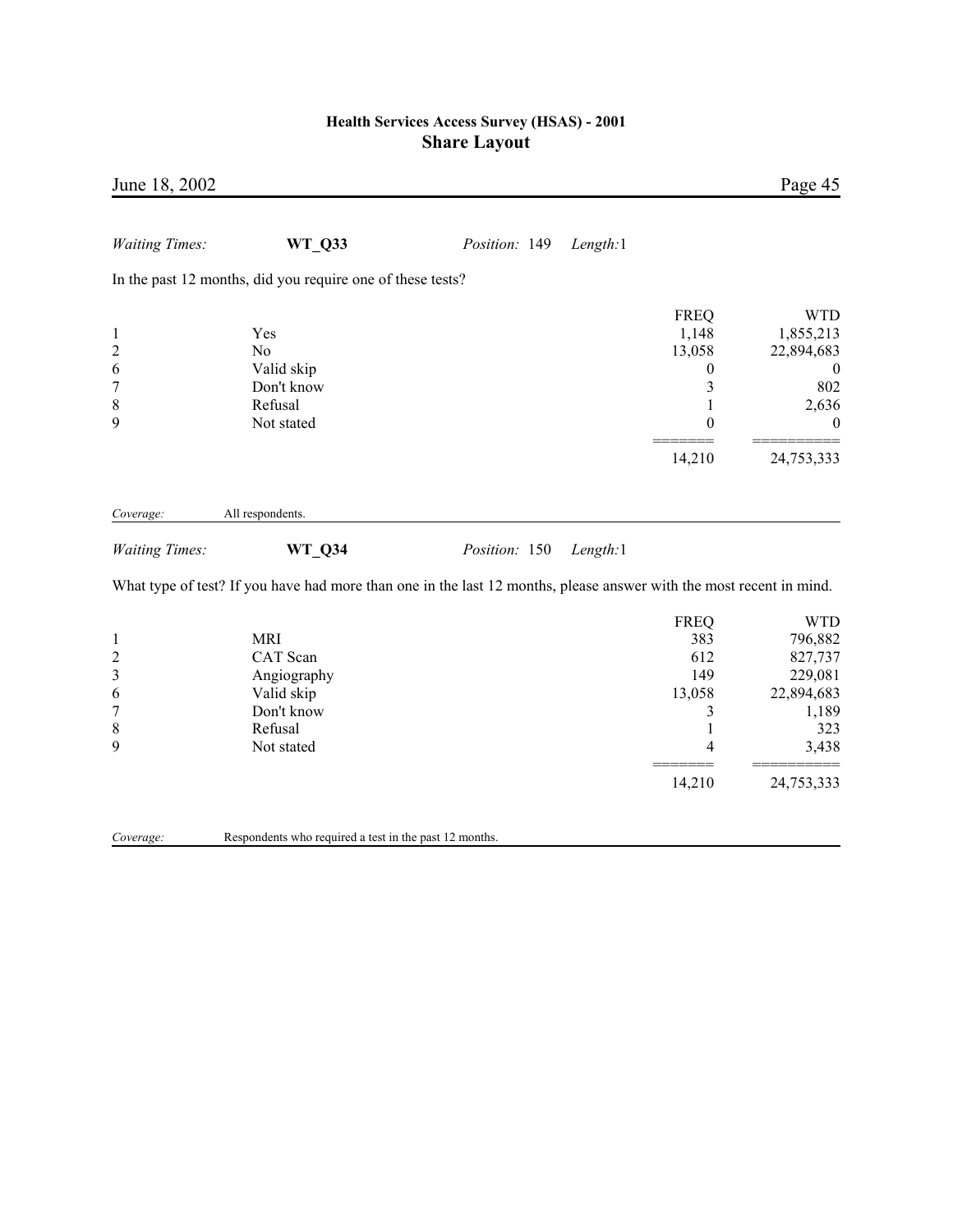| June 18, 2002                  |                                                           |               |          |             | Page 46            |
|--------------------------------|-----------------------------------------------------------|---------------|----------|-------------|--------------------|
| <b>Waiting Times:</b>          | <b>WT_Q35</b>                                             | Position: 151 | Length:1 |             |                    |
| For what type of condition?    |                                                           |               |          |             |                    |
|                                |                                                           |               |          |             |                    |
|                                |                                                           |               |          | <b>FREQ</b> | <b>WTD</b>         |
| $\mathbf{1}$                   | Heart disease or stroke<br>Cancer                         |               |          | 211<br>113  | 365,814            |
| $\overline{c}$<br>3            | Joints or fractures                                       |               |          | 182         | 144,373<br>358,777 |
| 4                              | Neurological or brain disorders (i.e. for MS, migraine or |               |          |             |                    |
|                                | headaches)                                                |               |          | 246         | 343,980            |
| 5                              | Other - Specify                                           |               |          | 391         | 639,432            |
| 6                              | Valid skip                                                |               |          | 13,058      | 22,894,683         |
| 7                              | Don't know                                                |               |          | 1           | 355                |
| 8                              | Refusal                                                   |               |          | 4           | 2,481              |
| 9                              | Not stated                                                |               |          | 4           | 3,438              |
|                                |                                                           |               |          | 14,210      | 24,753,333         |
| Coverage:                      | Respondents who required a test in the past 12 months.    |               |          |             |                    |
| <b>Waiting Times:</b>          | WT_Q36                                                    | Position: 152 | Length:1 |             |                    |
| Did you already have the test? |                                                           |               |          |             |                    |
|                                |                                                           |               |          | <b>FREQ</b> | <b>WTD</b>         |
| $\mathbf{1}$                   | Yes                                                       |               |          | 1,068       | 1,656,116          |
| $\overline{c}$                 | N <sub>o</sub>                                            |               |          | 79          | 198,920            |
| 6                              | Valid skip                                                |               |          | 13,058      | 22,894,683         |
| $\overline{7}$                 | Don't know                                                |               |          | 1           | 177                |
| 9                              | Not stated                                                |               |          | 4           | 3,438              |
|                                |                                                           |               |          | 14,210      | 24,753,333         |
| Coverage:                      | Respondents who required a test in the past 12 months.    |               |          |             |                    |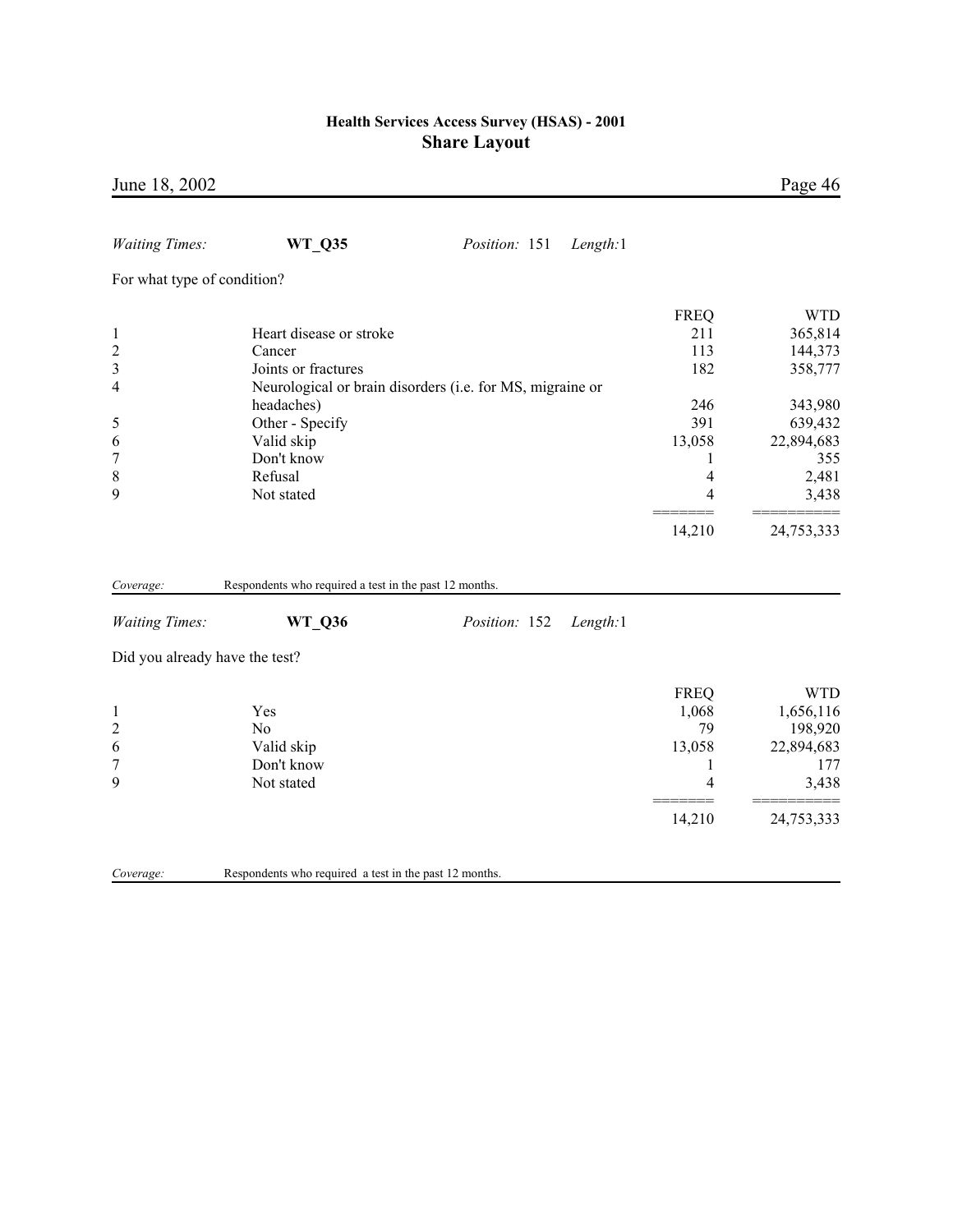| June 18, 2002                                                                 |                                                                                                       |               |          |                                                                         | Page 47                                                                               |
|-------------------------------------------------------------------------------|-------------------------------------------------------------------------------------------------------|---------------|----------|-------------------------------------------------------------------------|---------------------------------------------------------------------------------------|
| <b>Waiting Times:</b>                                                         | <b>WT_Q37</b>                                                                                         | Position: 153 | Length:1 |                                                                         |                                                                                       |
| Where was the test done?                                                      |                                                                                                       |               |          |                                                                         |                                                                                       |
| $\mathbf{1}$<br>$\overline{\mathbf{c}}$<br>3<br>$\overline{4}$<br>6<br>8<br>9 | Hospital<br>Public clinic<br>Private clinic<br>Other - Specify<br>Valid skip<br>Refusal<br>Not stated |               |          | <b>FREQ</b><br>991<br>35<br>31<br>9<br>13,137<br>2<br>5                 | <b>WTD</b><br>1,527,147<br>41,529<br>72,770<br>12,966<br>23,093,603<br>1,704<br>3,615 |
|                                                                               |                                                                                                       |               |          | 14,210                                                                  | 24,753,333                                                                            |
| Coverage:                                                                     | Respondents who already had the test.                                                                 |               |          |                                                                         |                                                                                       |
| <b>Waiting Times:</b>                                                         | <b>WT_Q38</b>                                                                                         | Position: 154 | Length:1 |                                                                         |                                                                                       |
| Was the clinic located                                                        |                                                                                                       |               |          |                                                                         |                                                                                       |
| $\mathbf{1}$<br>$\overline{\mathbf{c}}$<br>3<br>6<br>9                        | in your province?<br>in another province?<br>Other - Specify<br>Valid skip<br>Not stated              |               |          | <b>FREQ</b><br>29<br>$\overline{c}$<br>$\boldsymbol{0}$<br>14,172<br>7  | <b>WTD</b><br>70,855<br>1,915<br>$\boldsymbol{0}$<br>24,675,244<br>5,319              |
|                                                                               |                                                                                                       |               |          | 14,210                                                                  | 24,753,333                                                                            |
| Coverage:                                                                     | Respondents who had a test in a private clinic.                                                       |               |          |                                                                         |                                                                                       |
| <b>Waiting Times:</b>                                                         | <b>WT_Q39</b>                                                                                         | Position: 155 | Length:1 |                                                                         |                                                                                       |
|                                                                               | Were you a patient in a hospital at the time of the test?                                             |               |          |                                                                         |                                                                                       |
| $\mathbf{1}$<br>$\overline{c}$<br>6<br>7<br>9                                 | Yes<br>No<br>Valid skip<br>Don't know<br>Not stated                                                   |               |          | <b>FREQ</b><br>148<br>917<br>13,137<br>$\mathbf{1}$<br>$\boldsymbol{7}$ | <b>WTD</b><br>274,958<br>1,379,074<br>23,093,603<br>380<br>5,319                      |
|                                                                               |                                                                                                       |               |          | 14,210                                                                  | 24,753,333                                                                            |
| Coverage:                                                                     | Respondents who had a test in a hospital or public clinic.                                            |               |          |                                                                         |                                                                                       |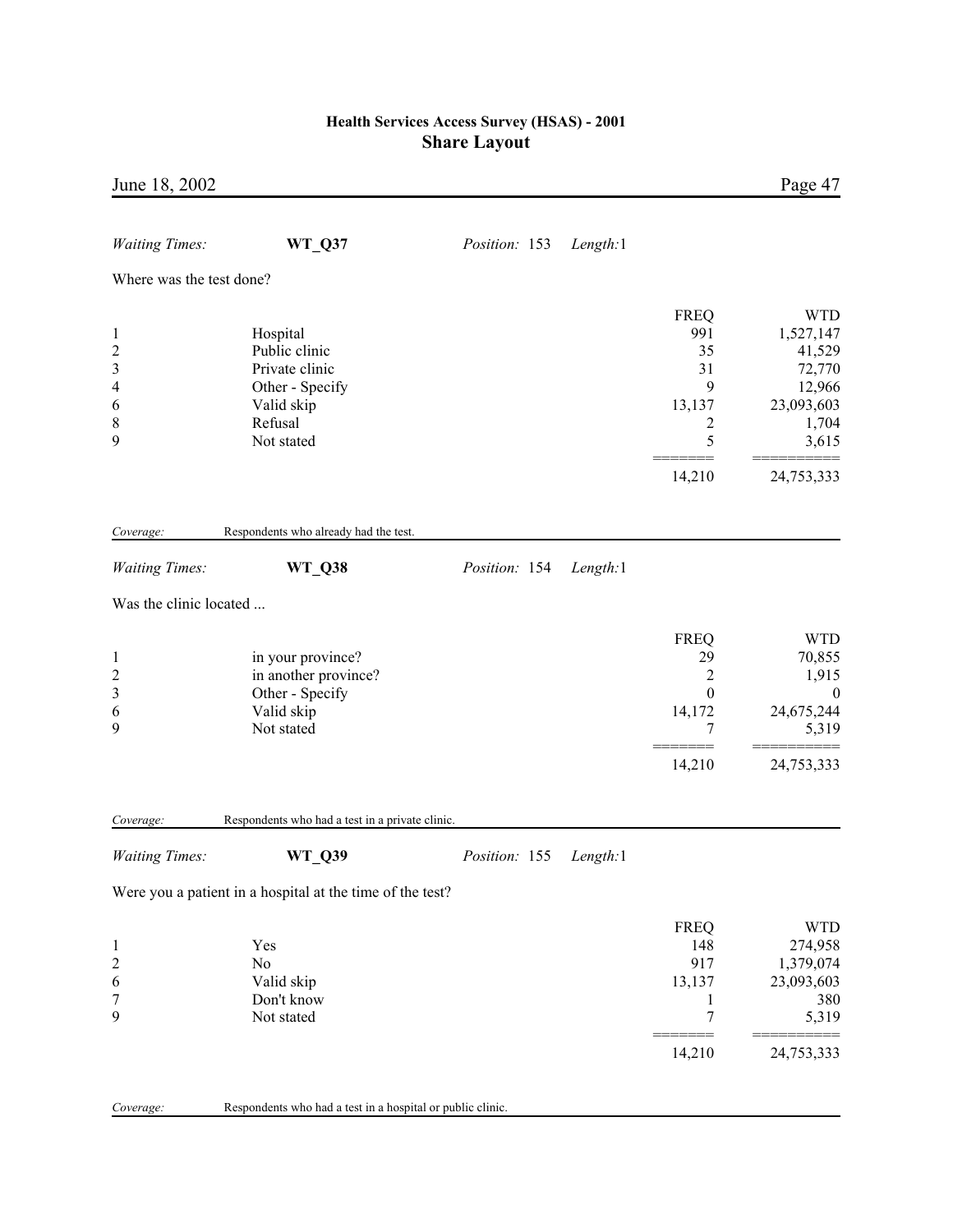| June 18, 2002                                               |                                                                           |               |          |                                                                                          | Page 48                                                                                                      |
|-------------------------------------------------------------|---------------------------------------------------------------------------|---------------|----------|------------------------------------------------------------------------------------------|--------------------------------------------------------------------------------------------------------------|
| <b>Waiting Times:</b>                                       | <b>WT_Q40</b>                                                             | Position: 156 | Length:1 |                                                                                          |                                                                                                              |
|                                                             | Thinking about this test, did you experience any difficulties getting it? |               |          |                                                                                          |                                                                                                              |
| $\mathbf{1}$<br>$\overline{c}$<br>6<br>9                    | Yes<br>No<br>Valid skip<br>Not stated                                     |               |          | <b>FREQ</b><br>201<br>867<br>13,137<br>5                                                 | <b>WTD</b><br>292,735<br>1,363,381<br>23,093,603<br>3,615                                                    |
|                                                             |                                                                           |               |          | 14,210                                                                                   | 24,753,333                                                                                                   |
| Coverage:                                                   | Respondents who already had the test.                                     |               |          |                                                                                          |                                                                                                              |
| <b>Waiting Times:</b>                                       | WT_Q41A                                                                   | Position: 157 | Length:1 |                                                                                          |                                                                                                              |
|                                                             | What type of difficulties did you experience?Getting a referral           |               |          |                                                                                          |                                                                                                              |
| $\mathbf{1}$<br>$\overline{\mathbf{c}}$<br>6<br>7<br>8<br>9 | Yes<br>No<br>Valid skip<br>Don't know<br>Refused<br>Not stated            |               |          | <b>FREQ</b><br>6<br>195<br>14,004<br>$\boldsymbol{0}$<br>$\boldsymbol{0}$<br>5<br>14,210 | <b>WTD</b><br>3,558<br>289,177<br>24,456,984<br>$\boldsymbol{0}$<br>$\boldsymbol{0}$<br>3,615<br>24,753,333  |
| Coverage:                                                   | Respondents who experienced difficulties in getting the test.             |               |          |                                                                                          |                                                                                                              |
| <b>Waiting Times:</b>                                       | <b>WT Q41B</b>                                                            | Position: 158 | Length:1 |                                                                                          |                                                                                                              |
|                                                             | What type of difficulties did you experience?Getting an appointment       |               |          |                                                                                          |                                                                                                              |
| $\mathbf{1}$<br>$\overline{\mathbf{c}}$<br>6<br>7<br>8<br>9 | Yes<br>No<br>Valid skip<br>Don't know<br>Refused<br>Not stated            |               |          | <b>FREQ</b><br>57<br>144<br>14,004<br>0<br>$\boldsymbol{0}$<br>5<br>14,210               | <b>WTD</b><br>46,573<br>246,162<br>24,456,984<br>$\boldsymbol{0}$<br>$\boldsymbol{0}$<br>3,615<br>24,753,333 |
| Coverage:                                                   | Respondents who experienced difficulties in getting the test.             |               |          |                                                                                          |                                                                                                              |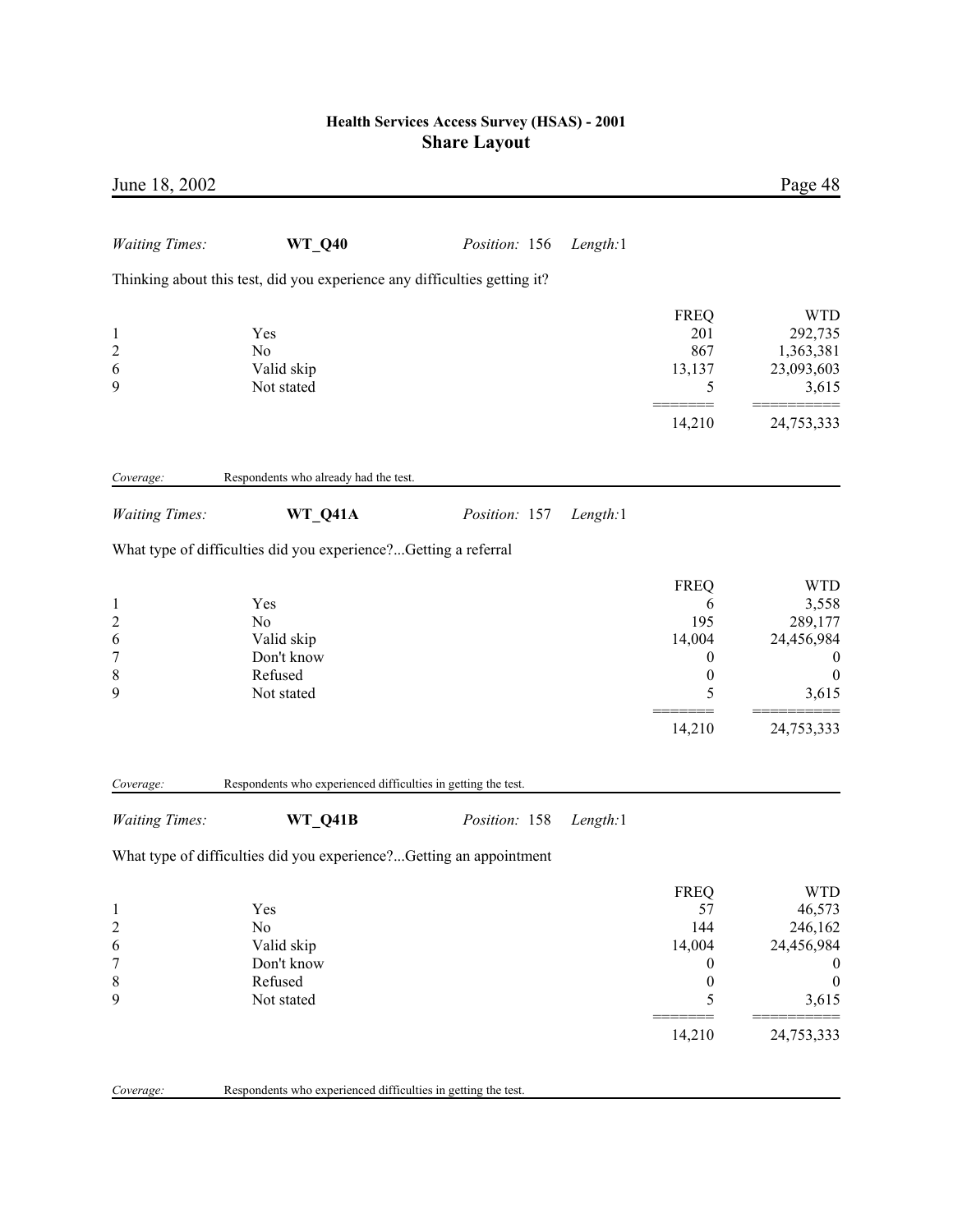| June 18, 2002           |                                                                                                                 |               |          |                  | Page 49          |
|-------------------------|-----------------------------------------------------------------------------------------------------------------|---------------|----------|------------------|------------------|
| <b>Waiting Times:</b>   | WT_Q41C                                                                                                         | Position: 159 | Length:1 |                  |                  |
| had the test            | What type of difficulties did you experience?Waited too long between when appointment was booked and when       |               |          |                  |                  |
|                         |                                                                                                                 |               |          | <b>FREQ</b>      | <b>WTD</b>       |
| 1                       | Yes                                                                                                             |               |          | 139              | 211,314          |
| $\overline{\mathbf{c}}$ | N <sub>0</sub>                                                                                                  |               |          | 62               | 81,421           |
| 6                       | Valid skip                                                                                                      |               |          | 14,004           | 24,456,984       |
| $\overline{7}$          | Don't know                                                                                                      |               |          | $\mathbf{0}$     | $\cup$           |
| 8                       | Refused                                                                                                         |               |          | 0                | $\boldsymbol{0}$ |
| 9                       | Not stated                                                                                                      |               |          | 5                | 3,615            |
|                         |                                                                                                                 |               |          | 14,210           | 24,753,333       |
| Coverage:               | Respondents who experienced difficulties in getting the test.                                                   |               |          |                  |                  |
| <b>Waiting Times:</b>   | WT Q41D                                                                                                         | Position: 160 | Length:1 |                  |                  |
|                         | What type of difficulties did you experience?Once arrived at the facility, had to wait too long to get the test |               |          |                  |                  |
|                         |                                                                                                                 |               |          | <b>FREQ</b>      | <b>WTD</b>       |
| $\mathbf{l}$            | Yes                                                                                                             |               |          | 21               | 31,930           |
| $\overline{\mathbf{c}}$ | N <sub>0</sub>                                                                                                  |               |          | 180              | 260,805          |
| 6                       | Valid skip                                                                                                      |               |          | 14,004           | 24,456,984       |
| 7                       | Don't know                                                                                                      |               |          | $\boldsymbol{0}$ | 0                |
| 8                       | Refused                                                                                                         |               |          | $\boldsymbol{0}$ | $\Omega$         |
| 9                       | Not stated                                                                                                      |               |          | 5                | 3,615            |
|                         |                                                                                                                 |               |          | 14,210           | 24,753,333       |
|                         |                                                                                                                 |               |          |                  |                  |

*Coverage:* Respondents who experienced difficulties in getting the test.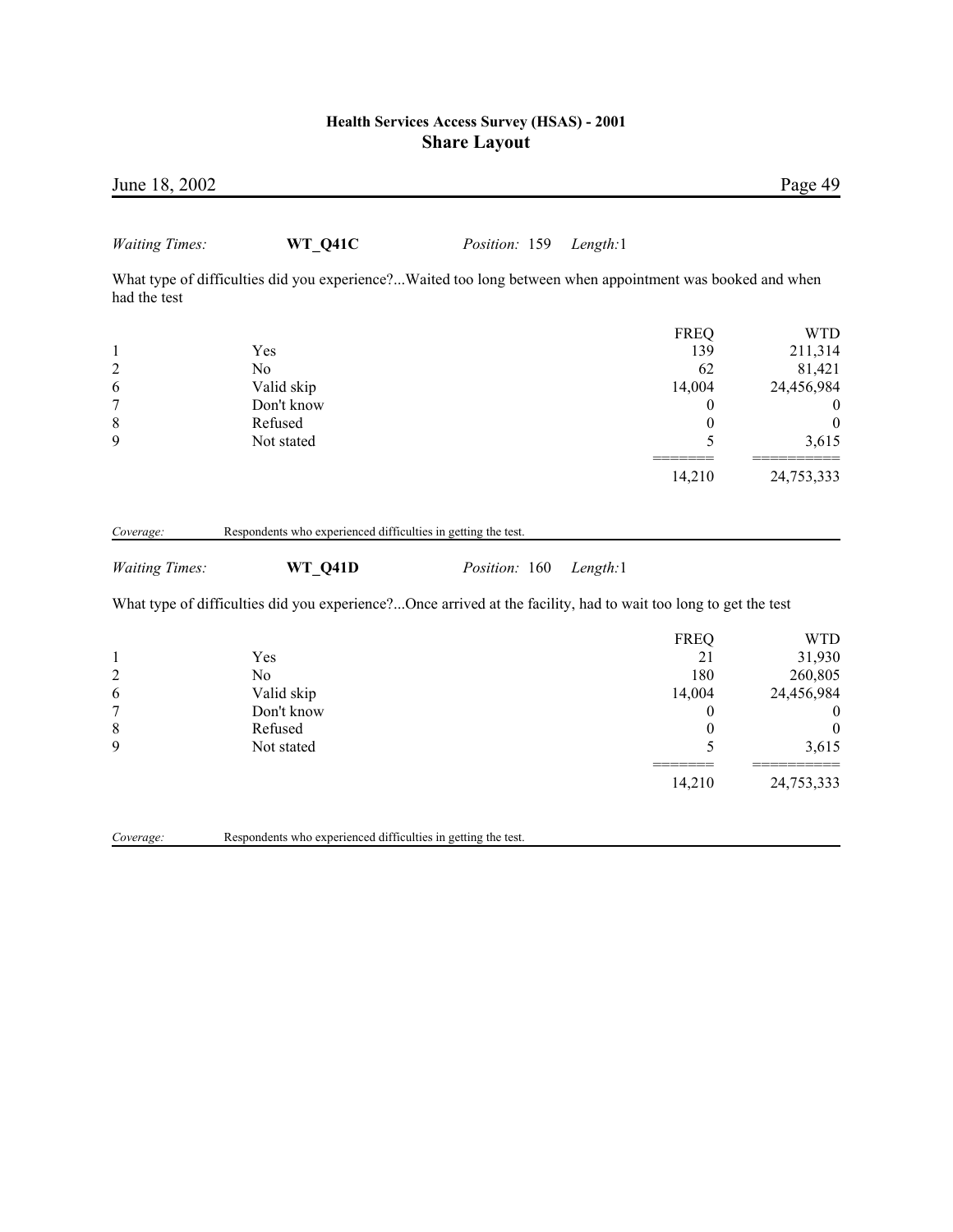| June 18, 2002                                                     |                                                                                                                                                            |               |          |                                                                                 | Page 50                                                                        |
|-------------------------------------------------------------------|------------------------------------------------------------------------------------------------------------------------------------------------------------|---------------|----------|---------------------------------------------------------------------------------|--------------------------------------------------------------------------------|
| <b>Waiting Times:</b>                                             | WT_Q41E                                                                                                                                                    | Position: 161 | Length:1 |                                                                                 |                                                                                |
|                                                                   | What type of difficulties did you experience?Service not available at time required                                                                        |               |          |                                                                                 |                                                                                |
| $\mathbf{1}$<br>$\overline{c}$<br>6<br>$\boldsymbol{7}$<br>8<br>9 | Yes<br>N <sub>o</sub><br>Valid skip<br>Don't know<br>Refused<br>Not stated                                                                                 |               |          | <b>FREQ</b><br>7<br>194<br>14,004<br>$\boldsymbol{0}$<br>$\boldsymbol{0}$<br>5  | <b>WTD</b><br>11,786<br>280,949<br>24,456,984<br>$\theta$<br>$\Omega$<br>3,615 |
|                                                                   |                                                                                                                                                            |               |          | 14,210                                                                          | 24,753,333                                                                     |
| Coverage:<br><b>Waiting Times:</b>                                | Respondents who experienced difficulties in getting the test.<br>WT_Q41F<br>What type of difficulties did you experience?Service not available in the area | Position: 162 | Length:1 |                                                                                 |                                                                                |
|                                                                   |                                                                                                                                                            |               |          |                                                                                 |                                                                                |
| $\mathbf{1}$<br>$\overline{c}$<br>6<br>$\overline{7}$<br>8<br>9   | Yes<br>No<br>Valid skip<br>Don't know<br>Refused<br>Not stated                                                                                             |               |          | <b>FREQ</b><br>17<br>184<br>14,004<br>$\boldsymbol{0}$<br>$\boldsymbol{0}$<br>5 | <b>WTD</b><br>6,894<br>285,841<br>24,456,984<br>0<br>$\theta$<br>3,615         |
|                                                                   |                                                                                                                                                            |               |          | 14,210                                                                          | 24,753,333                                                                     |
| Coverage:                                                         | Respondents who experienced difficulties in getting the test.                                                                                              |               |          |                                                                                 |                                                                                |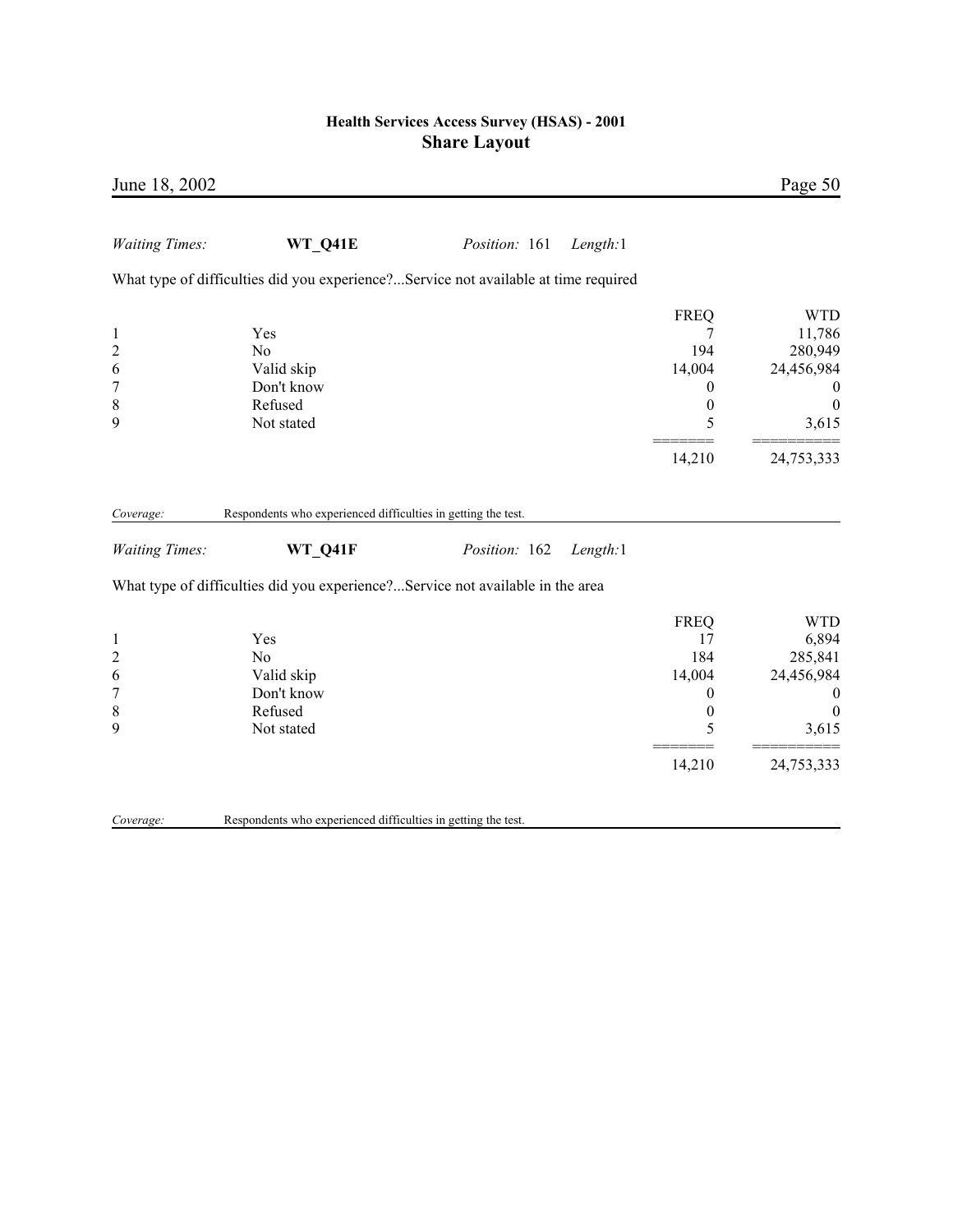| June 18, 2002                                                             |                                                                            |               |          |                                                                                          | Page 51                                                                                                 |
|---------------------------------------------------------------------------|----------------------------------------------------------------------------|---------------|----------|------------------------------------------------------------------------------------------|---------------------------------------------------------------------------------------------------------|
| <b>Waiting Times:</b>                                                     | <b>WT_Q41G</b>                                                             | Position: 163 | Length:1 |                                                                                          |                                                                                                         |
|                                                                           | What type of difficulties did you experience?Transportation problems       |               |          |                                                                                          |                                                                                                         |
| $\mathbf{1}$<br>$\overline{c}$<br>6<br>$\overline{7}$<br>$\,$ $\,$<br>9   | Yes<br>No<br>Valid skip<br>Don't know<br>Refused<br>Not stated             |               |          | <b>FREQ</b><br>9<br>192<br>14,004<br>0<br>$\boldsymbol{0}$<br>5<br>14,210                | <b>WTD</b><br>6,867<br>285,867<br>24,456,984<br>$\overline{0}$<br>$\overline{0}$<br>3,615<br>24,753,333 |
| Coverage:                                                                 | Respondents who experienced difficulties in getting the test.              |               |          |                                                                                          |                                                                                                         |
| <b>Waiting Times:</b>                                                     | WT_Q41H                                                                    | Position: 164 | Length:1 |                                                                                          |                                                                                                         |
|                                                                           | What type of difficulties did you experience?Language problems             |               |          |                                                                                          |                                                                                                         |
| $\mathbf{1}$<br>$\overline{c}$<br>6<br>$\overline{7}$<br>$\,$ 8 $\,$<br>9 | Yes<br>N <sub>0</sub><br>Valid skip<br>Don't know<br>Refused<br>Not stated |               |          | <b>FREQ</b><br>$\boldsymbol{0}$<br>201<br>14,004<br>0<br>$\boldsymbol{0}$<br>5<br>14,210 | <b>WTD</b><br>$\boldsymbol{0}$<br>292,735<br>24,456,984<br>$\theta$<br>$\theta$<br>3,615<br>24,753,333  |
| Coverage:                                                                 | Respondents who experienced difficulties in getting the test.              |               |          |                                                                                          |                                                                                                         |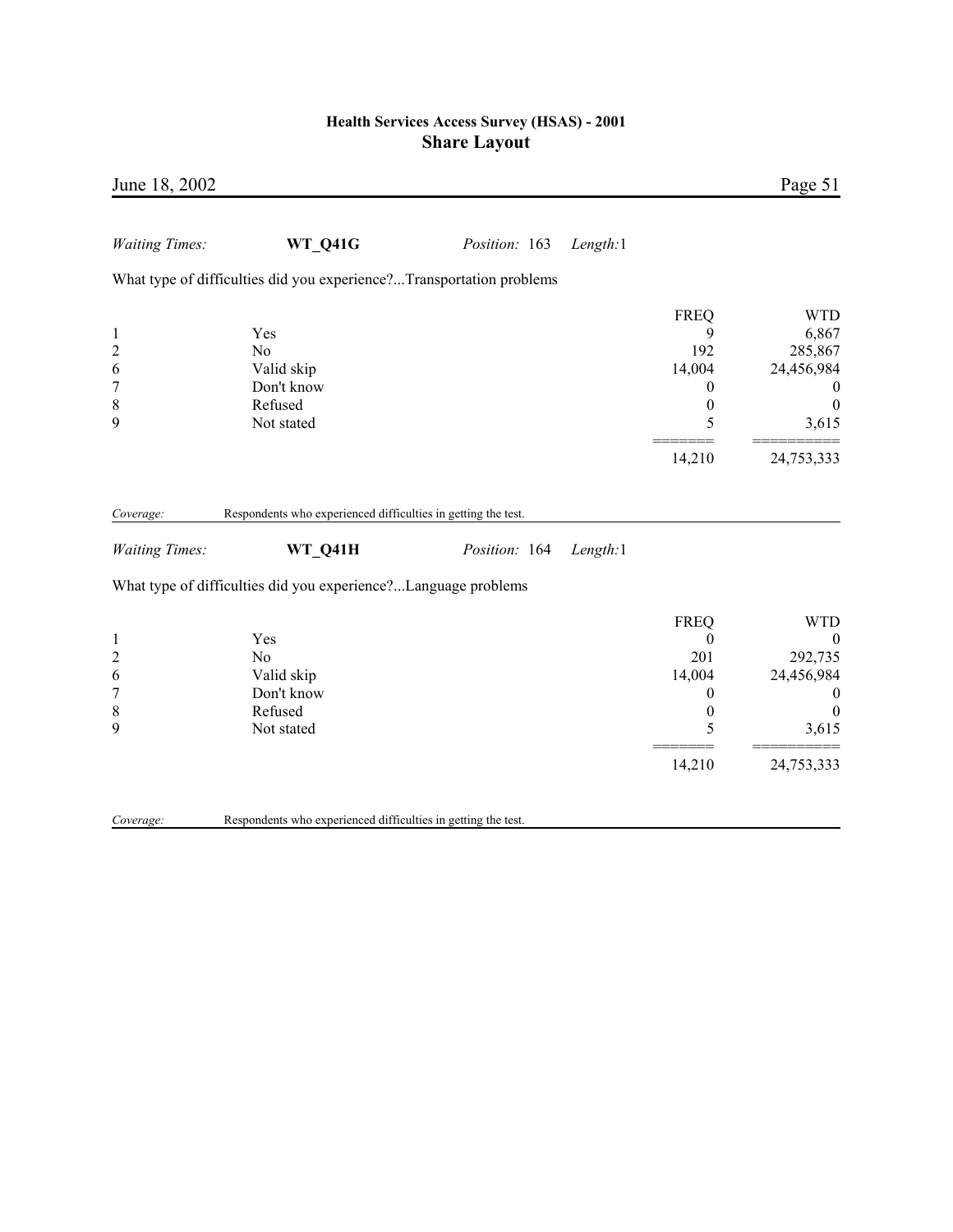| June 18, 2002                                                               |                                                                                                   |               |          |                                                                            | Page 52                                                                                                      |
|-----------------------------------------------------------------------------|---------------------------------------------------------------------------------------------------|---------------|----------|----------------------------------------------------------------------------|--------------------------------------------------------------------------------------------------------------|
| <b>Waiting Times:</b>                                                       | <b>WT Q41I</b>                                                                                    | Position: 165 | Length:1 |                                                                            |                                                                                                              |
|                                                                             | What type of difficulties did you experience?Did not know where to go (i.e. information problems) |               |          |                                                                            |                                                                                                              |
| $\mathbf{1}$<br>$\overline{c}$<br>6<br>$\boldsymbol{7}$<br>$\,$ 8 $\,$<br>9 | Yes<br>N <sub>0</sub><br>Valid skip<br>Don't know<br>Refused<br>Not stated                        |               |          | <b>FREQ</b><br>200<br>14,004<br>0<br>$\boldsymbol{0}$<br>5                 | <b>WTD</b><br>394<br>292,341<br>24,456,984<br>$\bf{0}$<br>$\boldsymbol{0}$<br>3,615                          |
|                                                                             |                                                                                                   |               |          | 14,210                                                                     | 24,753,333                                                                                                   |
| Coverage:                                                                   | Respondents who experienced difficulties in getting the test.                                     |               |          |                                                                            |                                                                                                              |
| <b>Waiting Times:</b>                                                       | WT Q41J                                                                                           | Position: 166 | Length:1 |                                                                            |                                                                                                              |
|                                                                             | What type of difficulties did you experience?Other - Specify                                      |               |          |                                                                            |                                                                                                              |
| $\mathbf{1}$<br>$\overline{c}$<br>6<br>$\boldsymbol{7}$<br>8<br>9           | Yes<br>No<br>Valid skip<br>Don't know<br>Refused<br>Not stated                                    |               |          | <b>FREQ</b><br>21<br>180<br>14,004<br>0<br>$\boldsymbol{0}$<br>5<br>14,210 | <b>WTD</b><br>28,880<br>263,855<br>24,456,984<br>$\boldsymbol{0}$<br>$\boldsymbol{0}$<br>3,615<br>24,753,333 |
| Coverage:                                                                   | Respondents who experienced difficulties in getting the test.                                     |               |          |                                                                            |                                                                                                              |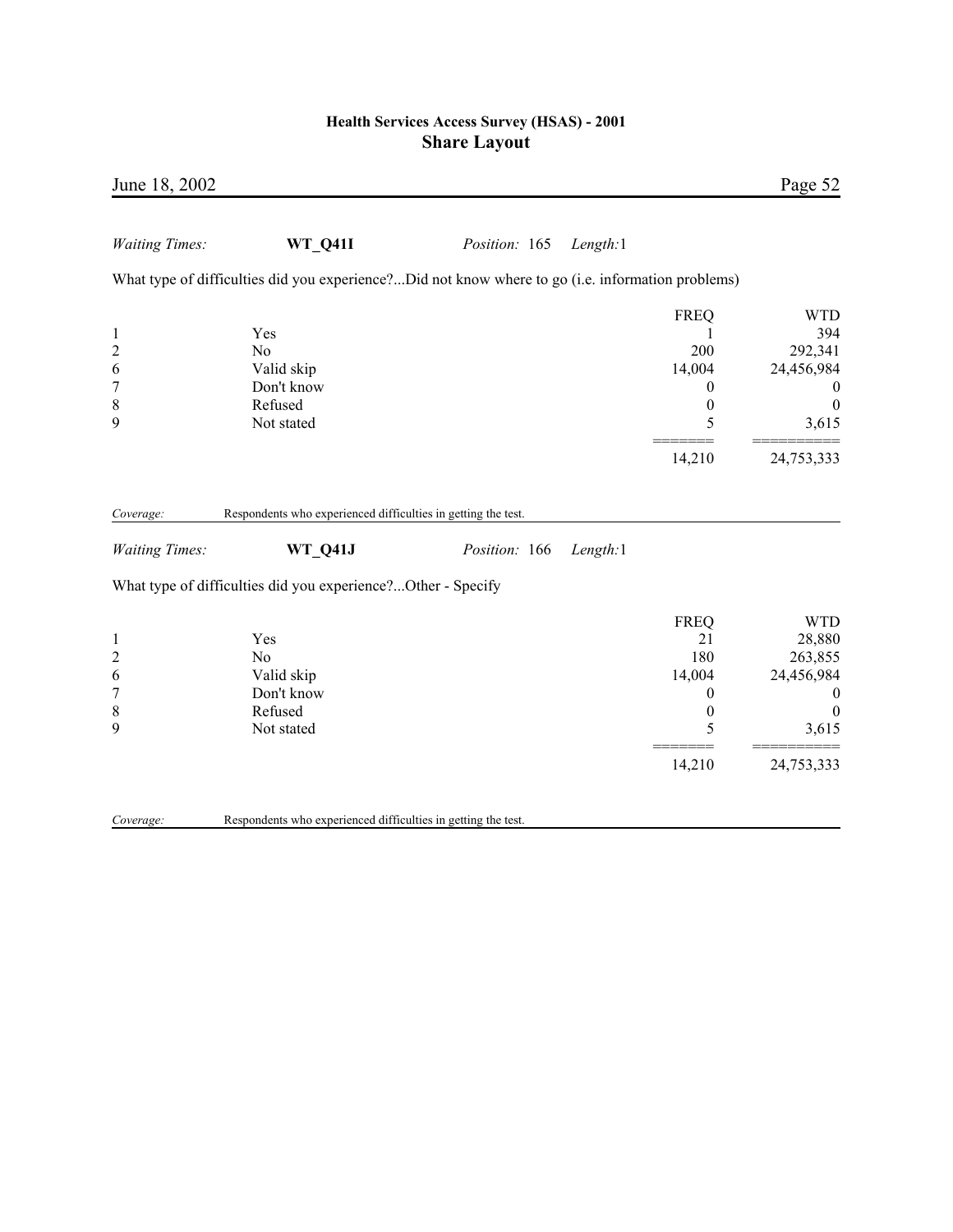| June 18, 2002                                 |                                                     |                                                                                                                             |                                                      | Page 53                                                                    |
|-----------------------------------------------|-----------------------------------------------------|-----------------------------------------------------------------------------------------------------------------------------|------------------------------------------------------|----------------------------------------------------------------------------|
| <b>Waiting Times:</b>                         | WT_Q42A                                             | Position: 167<br>Length:3                                                                                                   |                                                      |                                                                            |
|                                               |                                                     | How long did you have to wait between when you and your doctor decided to go ahead with the test and the day of             |                                                      |                                                                            |
| the test?<br>Allowed Min:                     | 001                                                 | Allowed Max:365                                                                                                             |                                                      |                                                                            |
| 001:180<br>996<br>997<br>999                  | Valid skip<br>Don't know<br>Not stated              |                                                                                                                             | <b>FREQ</b><br>1,042<br>13,137<br>26<br>5            | <b>WTD</b><br>1,640,160<br>23,093,603<br>15,955<br>3,615                   |
|                                               |                                                     |                                                                                                                             | 14,210                                               | 24,753,333                                                                 |
| Coverage:                                     | Respondents who already had the test.               |                                                                                                                             |                                                      |                                                                            |
| <b>Waiting Times:</b>                         | WT_Q42B                                             | Position: 170<br>Length:1                                                                                                   |                                                      |                                                                            |
| Enter unit of time.                           |                                                     |                                                                                                                             |                                                      |                                                                            |
| $\mathbf{1}$<br>$\overline{c}$<br>3<br>6<br>9 | days<br>weeks<br>months<br>Valid skip<br>Not stated |                                                                                                                             | <b>FREQ</b><br>296<br>388<br>358<br>13,137<br>31     | <b>WTD</b><br>513,877<br>509,796<br>616,487<br>23,093,603<br>19,570        |
|                                               |                                                     |                                                                                                                             | =====<br>14,210                                      | 24,753,333                                                                 |
| Coverage:                                     | Respondents who already had the test.               |                                                                                                                             |                                                      |                                                                            |
| <b>Waiting Times:</b>                         | WT Q43A                                             | Position: 171<br>Length:3                                                                                                   |                                                      |                                                                            |
| Allowed Min:                                  | 001                                                 | How long have you been waiting for the test since you and your doctor decided to go ahead with the test?<br>Allowed Max:365 |                                                      |                                                                            |
| 001:138<br>996<br>997<br>998<br>999           | Valid skip<br>Don't know<br>Refusal<br>Not stated   |                                                                                                                             | <b>FREQ</b><br>73<br>14,126<br>6<br>1<br>4<br>14,210 | <b>WTD</b><br>193,351<br>24,550,798<br>4,805<br>941<br>3,438<br>24,753,333 |

|  | Coverage: | Respondents who did not already have the test. |
|--|-----------|------------------------------------------------|
|--|-----------|------------------------------------------------|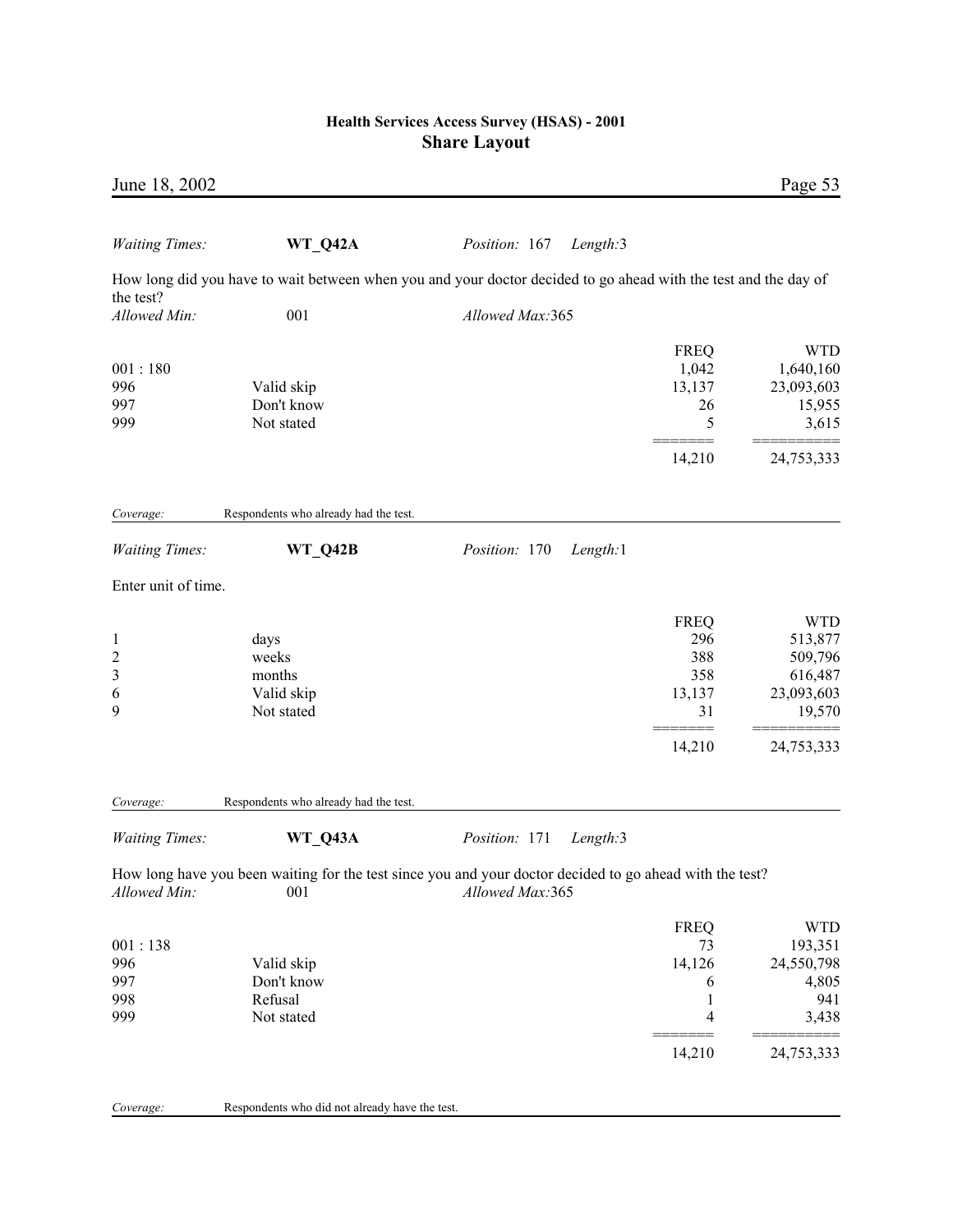| June 18, 2002                                               |                                                                                     |                                                                                                           |                                                             | Page 54                                                                    |
|-------------------------------------------------------------|-------------------------------------------------------------------------------------|-----------------------------------------------------------------------------------------------------------|-------------------------------------------------------------|----------------------------------------------------------------------------|
| <b>Waiting Times:</b>                                       | WT_Q43B                                                                             | Position: 174<br>Length:1                                                                                 |                                                             |                                                                            |
| Enter unit of time.                                         |                                                                                     |                                                                                                           |                                                             |                                                                            |
| $\mathbf{1}$<br>$\overline{c}$                              | days<br>weeks                                                                       |                                                                                                           | <b>FREQ</b><br>10<br>20                                     | <b>WTD</b><br>7,577<br>121,772                                             |
| 3<br>6<br>9                                                 | months<br>Valid skip<br>Not stated                                                  |                                                                                                           | 43<br>14,126<br>11                                          | 64,003<br>24,550,798<br>9,184                                              |
|                                                             |                                                                                     |                                                                                                           | 14,210                                                      | 24,753,333                                                                 |
| Coverage:                                                   | Respondents who did not already have the test.                                      |                                                                                                           |                                                             |                                                                            |
| <b>Waiting Times:</b>                                       | WT_Q44                                                                              | Length:1<br>Position: 175                                                                                 |                                                             |                                                                            |
|                                                             | In your view, was the waiting time                                                  |                                                                                                           |                                                             |                                                                            |
| $\mathbf{1}$<br>$\overline{\mathbf{c}}$<br>3<br>6<br>7<br>9 | acceptable?<br>not acceptable?<br>no view<br>Valid skip<br>Don't know<br>Not stated |                                                                                                           | <b>FREQ</b><br>821<br>310<br>16<br>13,058<br>1<br>4         | <b>WTD</b><br>1,253,233<br>585,069<br>16,865<br>22,894,683<br>45<br>3,438  |
|                                                             |                                                                                     |                                                                                                           | 14,210                                                      | 24,753,333                                                                 |
| Coverage:                                                   | Respondents who did not already have the test.                                      |                                                                                                           |                                                             |                                                                            |
| <b>Waiting Times:</b>                                       | WT_Q45A                                                                             | Position: 176<br>Length:3                                                                                 |                                                             |                                                                            |
| Allowed Min:                                                | 001                                                                                 | In your particular case, what do you think would have been an acceptable waiting time?<br>Allowed Max:365 |                                                             |                                                                            |
| 001:030<br>996<br>997<br>998<br>999                         | Valid skip<br>Don't know<br>Refusal<br>Not stated                                   |                                                                                                           | <b>FREQ</b><br>312<br>13,879<br>15<br>$\boldsymbol{0}$<br>4 | <b>WTD</b><br>587,847<br>24,147,916<br>14,132<br>$\boldsymbol{0}$<br>3,438 |
|                                                             |                                                                                     |                                                                                                           | 14,210                                                      | 24,753,333                                                                 |
| Coverage:                                                   | Respondents who found the waiting time for the test unacceptable.                   |                                                                                                           |                                                             |                                                                            |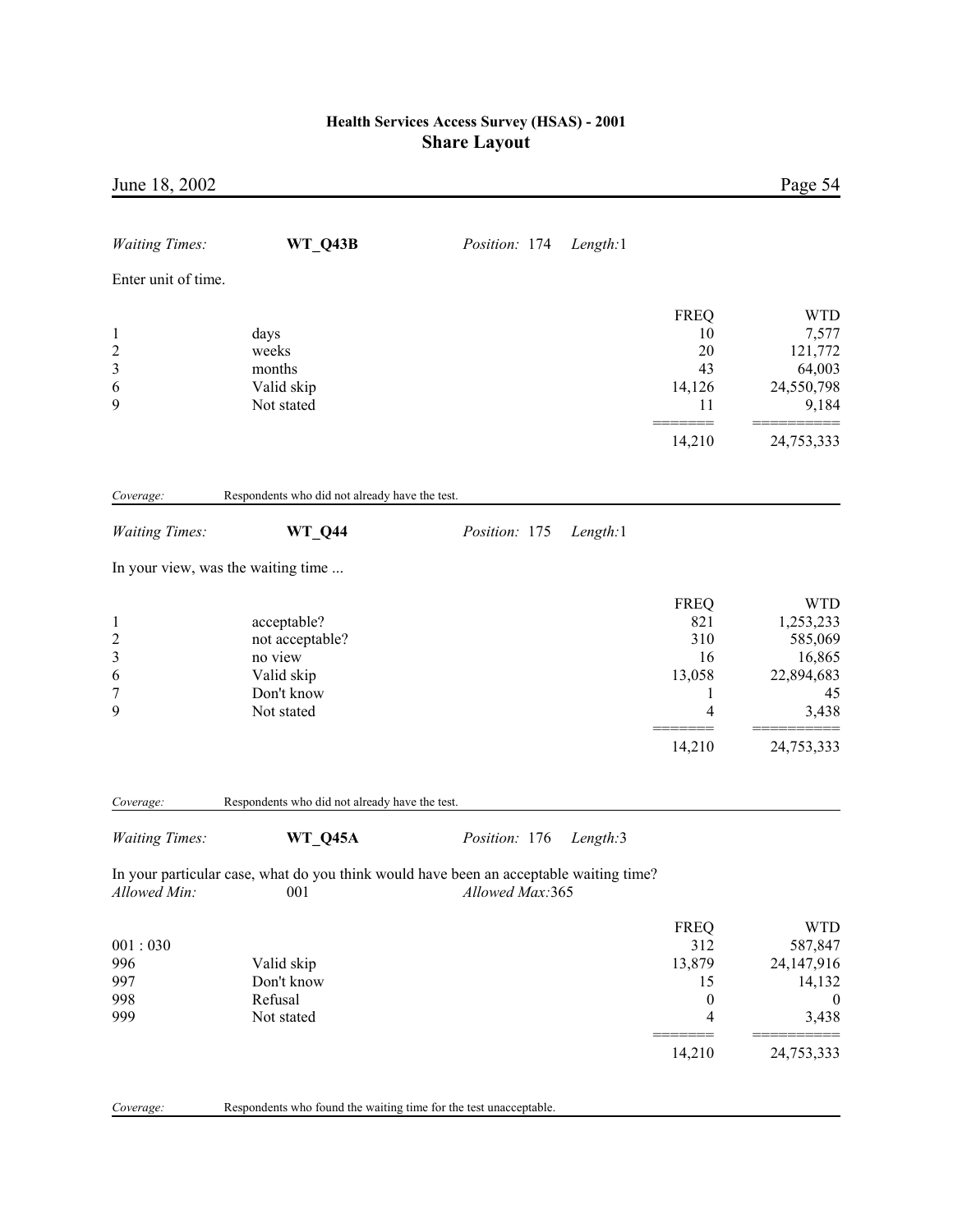| June 18, 2002                                                                  |                                                                                                             |               |          |                                                                                 | Page 55                                                                        |
|--------------------------------------------------------------------------------|-------------------------------------------------------------------------------------------------------------|---------------|----------|---------------------------------------------------------------------------------|--------------------------------------------------------------------------------|
| <b>Waiting Times:</b>                                                          | WT_Q45B                                                                                                     | Position: 179 | Length:1 |                                                                                 |                                                                                |
| Enter unit of time.                                                            |                                                                                                             |               |          |                                                                                 |                                                                                |
| $\mathbf{1}$<br>$\overline{c}$<br>3<br>6<br>9                                  | days<br>weeks<br>months<br>Valid skip<br>Not stated                                                         |               |          | <b>FREQ</b><br>49<br>165<br>98<br>13,879<br>19                                  | <b>WTD</b><br>103,215<br>352,119<br>132,513<br>24,147,916<br>17,570            |
|                                                                                |                                                                                                             |               |          | 14,210                                                                          | 24,753,333                                                                     |
| Coverage:                                                                      | Respondents who found the waiting time for the test unacceptable.                                           |               |          |                                                                                 |                                                                                |
| <b>Waiting Times:</b>                                                          | <b>WT_Q46</b>                                                                                               | Position: 180 | Length:1 |                                                                                 |                                                                                |
|                                                                                | Was your test cancelled or postponed at any time?                                                           |               |          |                                                                                 |                                                                                |
| $\mathbf{1}$<br>$\overline{c}$<br>6<br>9                                       | Yes<br>No<br>Valid skip<br>Not stated                                                                       |               |          | <b>FREQ</b><br>45<br>1,103<br>13,058<br>4                                       | <b>WTD</b><br>48,791<br>1,806,422<br>22,894,683<br>3,438                       |
|                                                                                |                                                                                                             |               |          | $=$<br>14,210                                                                   | 24,753,333                                                                     |
| Coverage:                                                                      | Respondents who did not already have the test.                                                              |               |          |                                                                                 |                                                                                |
| <b>Waiting Times:</b>                                                          | <b>WT_Q47</b>                                                                                               | Position: 181 | Length:1 |                                                                                 |                                                                                |
|                                                                                | Was it cancelled or postponed by                                                                            |               |          |                                                                                 |                                                                                |
| $\mathbf{1}$<br>$\overline{c}$<br>3<br>$\overline{\mathcal{L}}$<br>5<br>6<br>9 | yourself?<br>the specialist?<br>the hospital?<br>the clinic?<br>Other - Specify<br>Valid skip<br>Not stated |               |          | <b>FREQ</b><br>14<br>4<br>23<br>$\overline{c}$<br>$\overline{c}$<br>14,161<br>4 | <b>WTD</b><br>10,366<br>4,895<br>28,581<br>973<br>3,976<br>24,701,104<br>3,438 |
|                                                                                |                                                                                                             |               |          | 14,210                                                                          | 24,753,333                                                                     |
| Coverage:                                                                      | Respondents who had the test cancelled or postponed.                                                        |               |          |                                                                                 |                                                                                |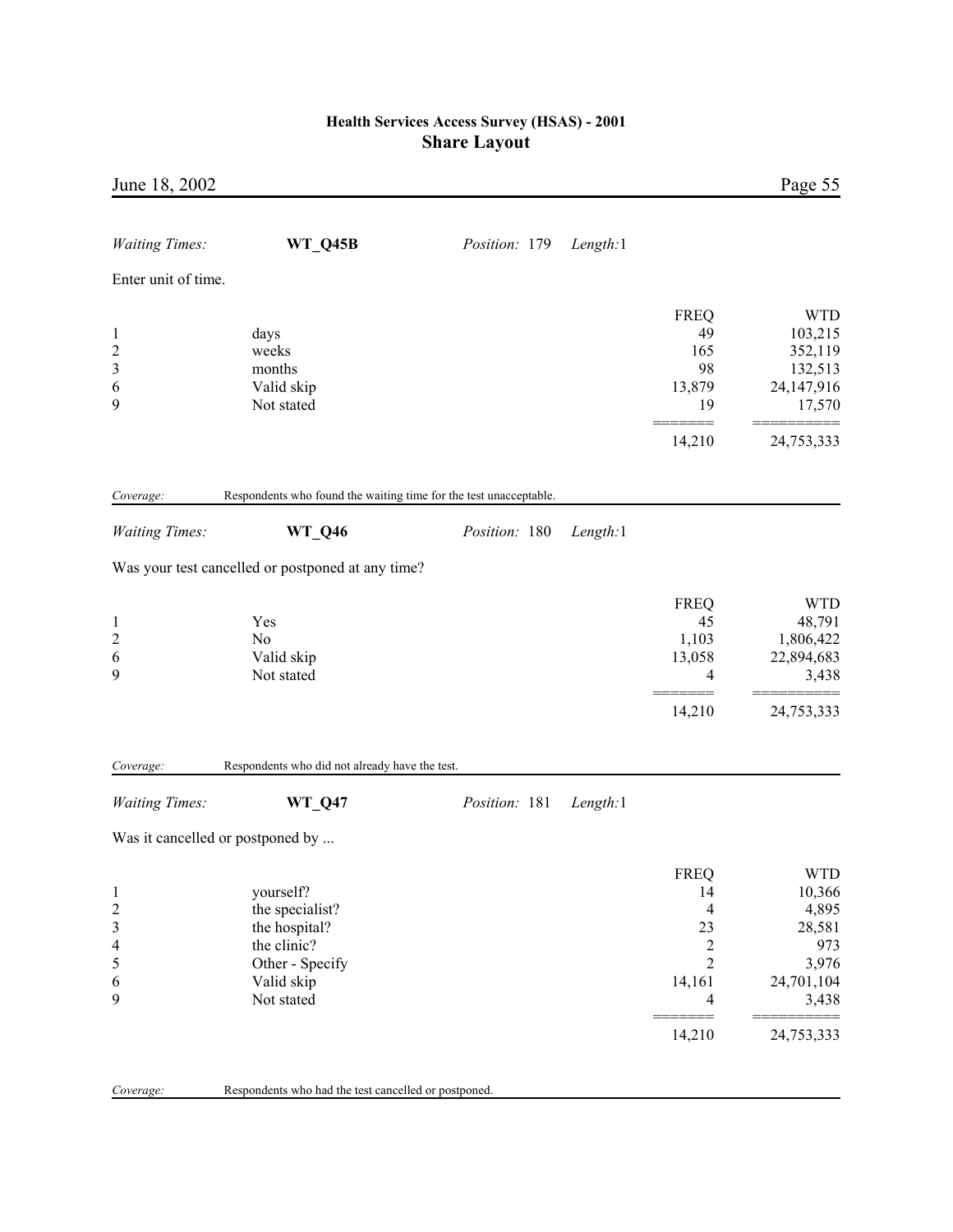| June 18, 2002                                                         |                                                                                                                     |               |          |                                                                                           | Page 56                                                                                               |
|-----------------------------------------------------------------------|---------------------------------------------------------------------------------------------------------------------|---------------|----------|-------------------------------------------------------------------------------------------|-------------------------------------------------------------------------------------------------------|
| <b>Waiting Times:</b>                                                 | <b>WT_Q48</b>                                                                                                       | Position: 182 | Length:1 |                                                                                           |                                                                                                       |
| test?                                                                 | Do you think that your health, or other aspects of your life, have been affected in any way due to waiting for this |               |          |                                                                                           |                                                                                                       |
| $\mathbf{1}$<br>$\overline{c}$<br>6<br>$\tau$                         | Yes<br>N <sub>o</sub><br>Valid skip<br>Don't know<br>Refusal                                                        |               |          | <b>FREQ</b><br>219<br>925<br>13,058<br>3<br>$\mathbf{1}$                                  | <b>WTD</b><br>420,557<br>1,429,140<br>22,894,683<br>4,279                                             |
| $\,$ $\,$<br>9                                                        | Not stated                                                                                                          |               |          | $\overline{4}$<br>14,210                                                                  | 1,236<br>3,438<br>24,753,333                                                                          |
| Coverage:<br><b>Waiting Times:</b>                                    | Respondents who did not already have the test.<br>WT_Q49A                                                           | Position: 183 | Length:1 |                                                                                           |                                                                                                       |
|                                                                       | How was your life affected as a result of waiting for this test?Worry, anxiety, stress                              |               |          |                                                                                           |                                                                                                       |
| $\mathbf{1}$<br>$\overline{c}$<br>6<br>$\overline{7}$<br>$\,8\,$<br>9 | Yes<br>N <sub>o</sub><br>Valid skip<br>Don't know<br>Refused<br>Not stated                                          |               |          | <b>FREQ</b><br>161<br>58<br>13,983<br>$\boldsymbol{0}$<br>$\boldsymbol{0}$<br>8<br>14,210 | <b>WTD</b><br>205,424<br>215,133<br>24,323,823<br>$\boldsymbol{0}$<br>$\theta$<br>8,953<br>24,753,333 |
| Coverage:                                                             | Respondents who did not already have the test.                                                                      |               |          |                                                                                           |                                                                                                       |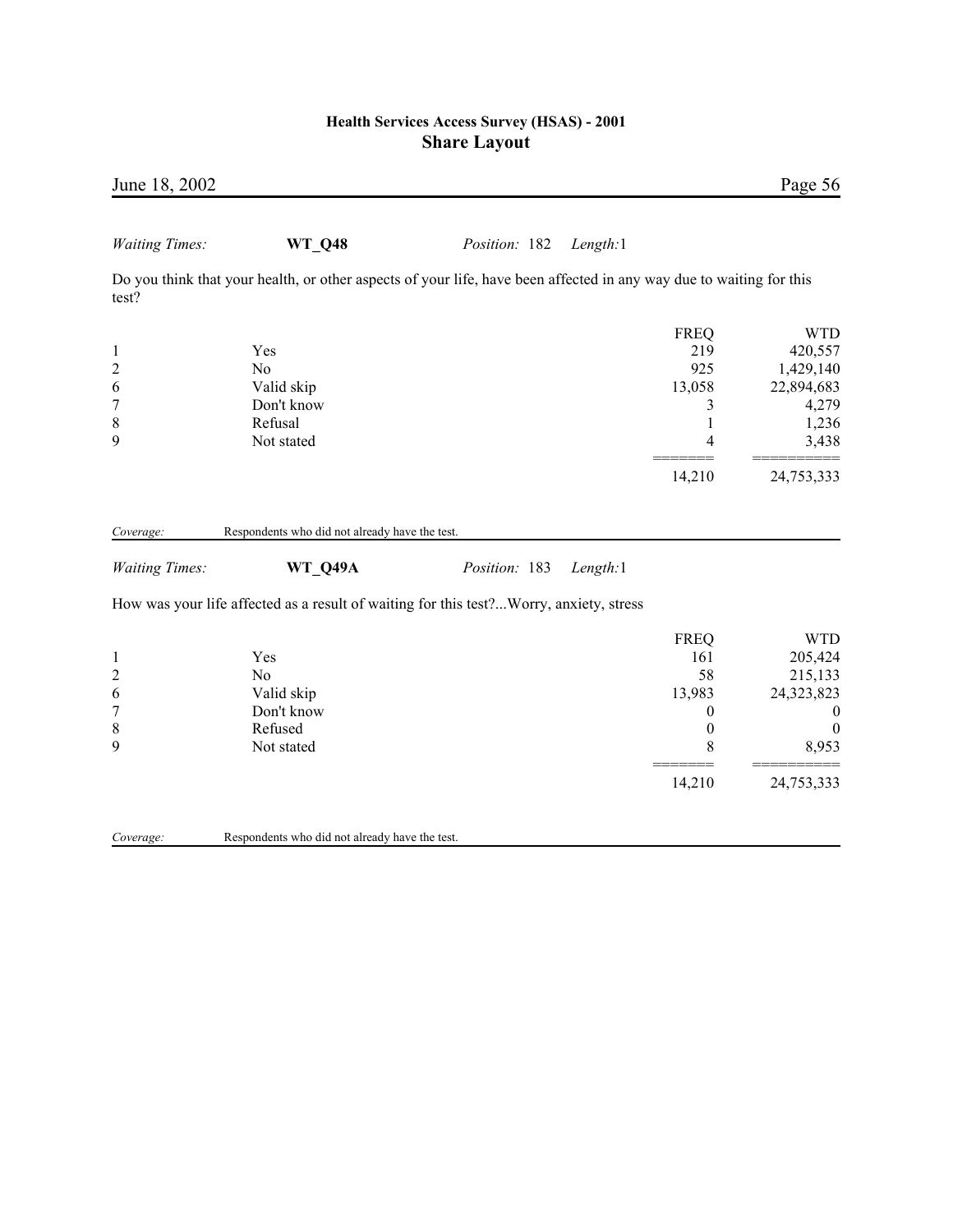| June 18, 2002                                                     |                                                                                                        |               |          |                                                                                           | Page 57                                                                                                       |
|-------------------------------------------------------------------|--------------------------------------------------------------------------------------------------------|---------------|----------|-------------------------------------------------------------------------------------------|---------------------------------------------------------------------------------------------------------------|
| <b>Waiting Times:</b>                                             | <b>WT Q49B</b>                                                                                         | Position: 184 | Length:1 |                                                                                           |                                                                                                               |
|                                                                   | How was your life affected as a result of waiting for this test? Worry or stress for family or friends |               |          |                                                                                           |                                                                                                               |
| $\mathbf{1}$<br>$\overline{\mathbf{c}}$<br>6<br>$\overline{7}$    | Yes<br>N <sub>0</sub><br>Valid skip<br>Don't know                                                      |               |          | <b>FREQ</b><br>59<br>160<br>13,983<br>$\boldsymbol{0}$                                    | <b>WTD</b><br>59,156<br>361,401<br>24,323,823<br>$\boldsymbol{0}$                                             |
| $\,$ $\,$<br>9                                                    | Refused<br>Not stated                                                                                  |               |          | $\boldsymbol{0}$<br>8                                                                     | $\boldsymbol{0}$<br>8,953                                                                                     |
|                                                                   |                                                                                                        |               |          | 14,210                                                                                    | 24,753,333                                                                                                    |
| Coverage:                                                         | Respondents who did not already have the test.                                                         |               |          |                                                                                           |                                                                                                               |
| <b>Waiting Times:</b>                                             | <b>WT Q49C</b>                                                                                         | Position: 185 | Length:1 |                                                                                           |                                                                                                               |
|                                                                   | How was your life affected as a result of waiting for this test?Pain                                   |               |          |                                                                                           |                                                                                                               |
| $\mathbf{1}$<br>$\overline{2}$<br>6<br>$\boldsymbol{7}$<br>8<br>9 | Yes<br>N <sub>o</sub><br>Valid skip<br>Don't know<br>Refused<br>Not stated                             |               |          | <b>FREQ</b><br>88<br>131<br>13,983<br>$\boldsymbol{0}$<br>$\boldsymbol{0}$<br>8<br>14,210 | <b>WTD</b><br>224,940<br>195,617<br>24,323,823<br>$\boldsymbol{0}$<br>$\boldsymbol{0}$<br>8,953<br>24,753,333 |
| Coverage:                                                         | Respondents who did not already have the test.                                                         |               |          |                                                                                           |                                                                                                               |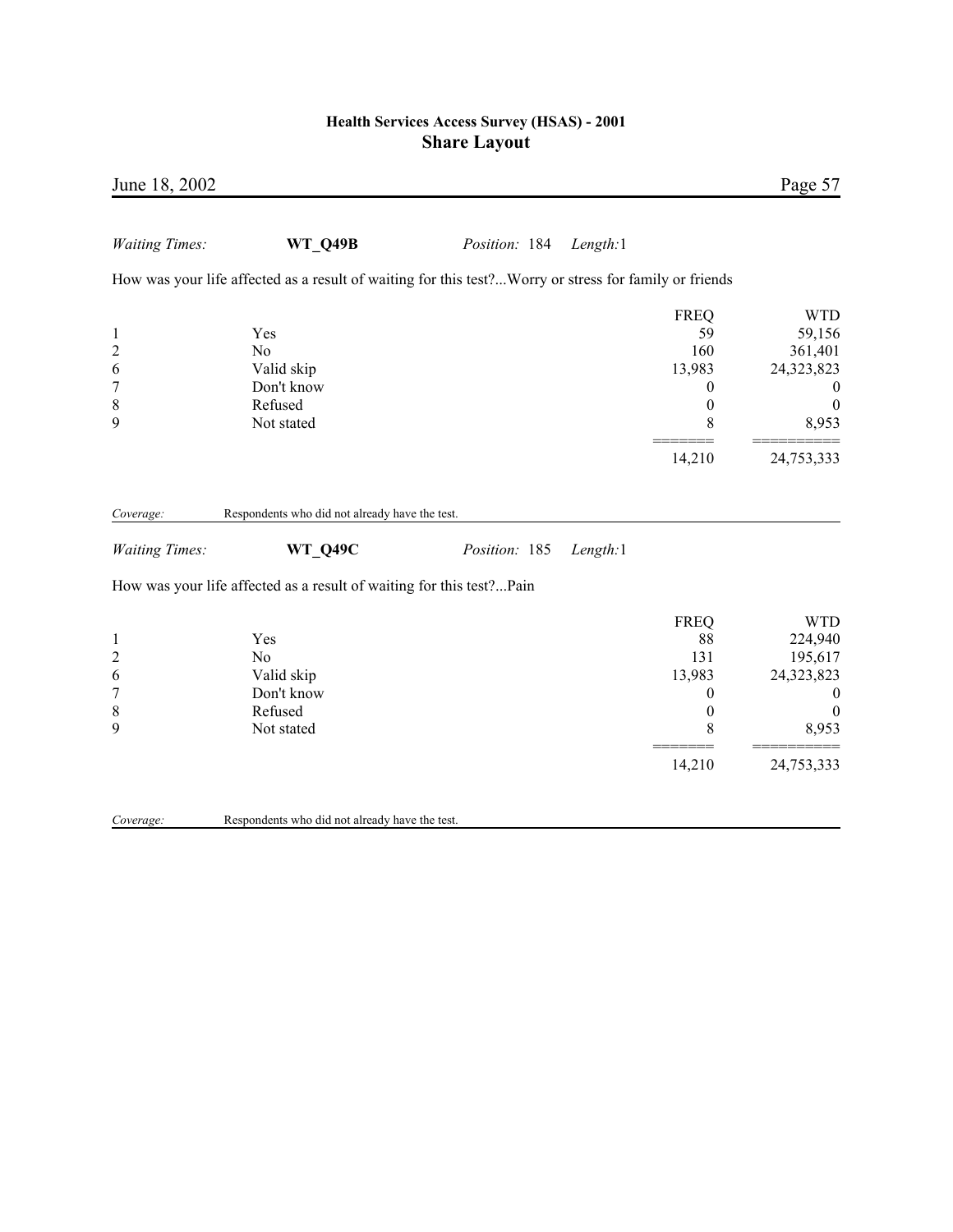| June 18, 2002                                                           |                                                                                                                          |               |                                                                                           | Page 58                                                                                                      |
|-------------------------------------------------------------------------|--------------------------------------------------------------------------------------------------------------------------|---------------|-------------------------------------------------------------------------------------------|--------------------------------------------------------------------------------------------------------------|
| <b>Waiting Times:</b>                                                   | <b>WT Q49D</b>                                                                                                           | Position: 186 | Length:1                                                                                  |                                                                                                              |
| driving etc.)                                                           | How was your life affected as a result of waiting for this test?Problems with activities of daily living (e.g. dressing, |               |                                                                                           |                                                                                                              |
| $\mathbf{1}$<br>$\overline{2}$<br>6<br>$\overline{7}$<br>$\,$ $\,$<br>9 | Yes<br>N <sub>o</sub><br>Valid skip<br>Don't know<br>Refused<br>Not stated                                               |               | <b>FREQ</b><br>56<br>163<br>13,983<br>0<br>$\boldsymbol{0}$<br>8                          | <b>WTD</b><br>50,859<br>369,699<br>24,323,823<br>$\boldsymbol{0}$<br>$\boldsymbol{0}$<br>8,953               |
|                                                                         |                                                                                                                          |               | 14,210                                                                                    | 24,753,333                                                                                                   |
| Coverage:                                                               | Respondents who did not already have the test.                                                                           |               |                                                                                           |                                                                                                              |
| <b>Waiting Times:</b>                                                   | <b>WT Q49E</b><br>How was your life affected as a result of waiting for this test?Loss of work                           | Position: 187 | Length:1                                                                                  |                                                                                                              |
| $\mathbf{1}$<br>$\boldsymbol{2}$<br>6<br>$\boldsymbol{7}$<br>8<br>9     | Yes<br>N <sub>o</sub><br>Valid skip<br>Don't know<br>Refused<br>Not stated                                               |               | <b>FREQ</b><br>27<br>192<br>13,983<br>$\boldsymbol{0}$<br>$\boldsymbol{0}$<br>8<br>14,210 | <b>WTD</b><br>30,815<br>389,742<br>24,323,823<br>$\boldsymbol{0}$<br>$\boldsymbol{0}$<br>8,953<br>24,753,333 |
| Coverage:                                                               | Respondents who did not already have the test.                                                                           |               |                                                                                           |                                                                                                              |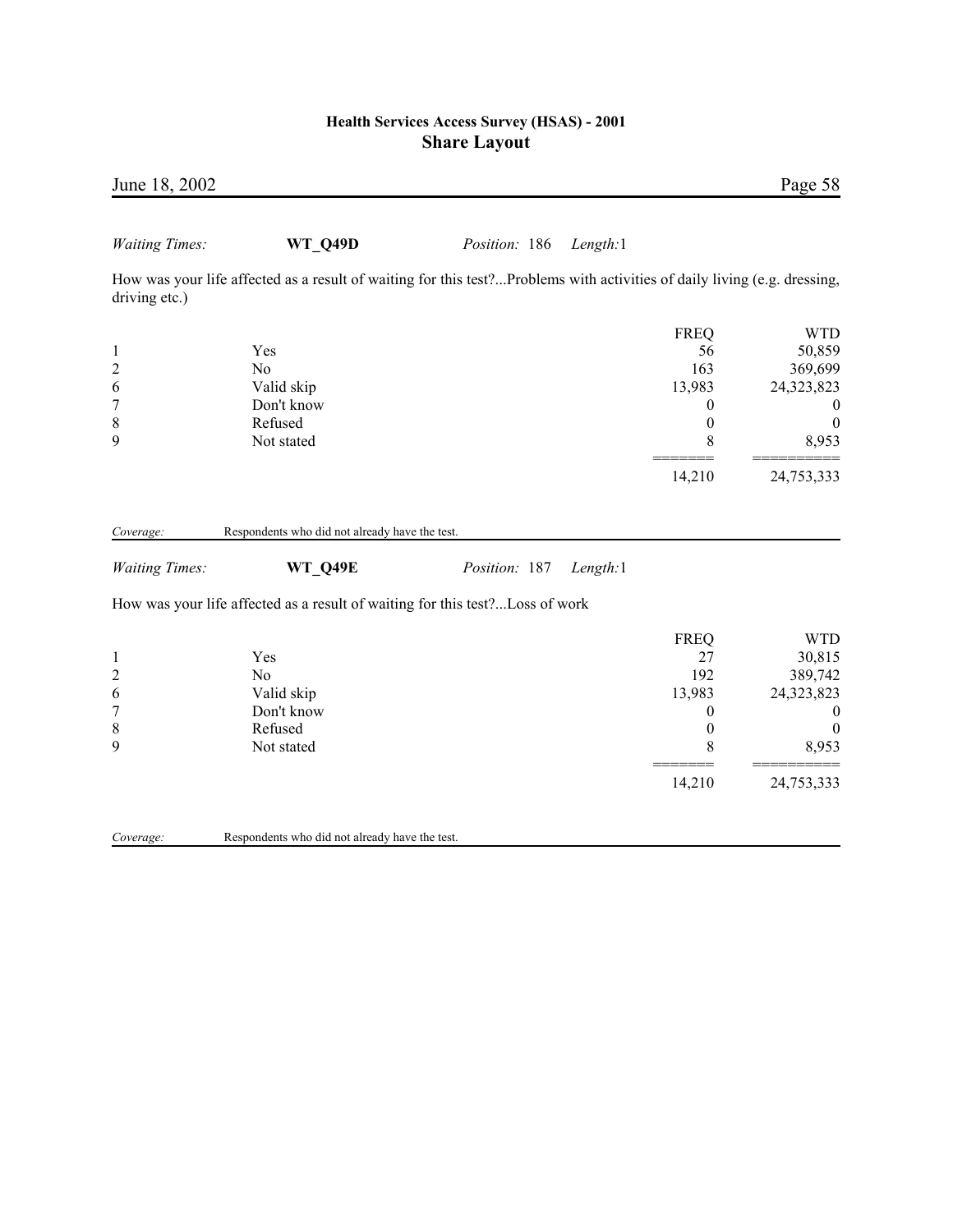| June 18, 2002                                                             |                                                                                                                             |               |          |                                                                  | Page 59                                                                                        |
|---------------------------------------------------------------------------|-----------------------------------------------------------------------------------------------------------------------------|---------------|----------|------------------------------------------------------------------|------------------------------------------------------------------------------------------------|
| <b>Waiting Times:</b>                                                     | <b>WT Q49F</b>                                                                                                              | Position: 188 | Length:1 |                                                                  |                                                                                                |
|                                                                           | How was your life affected as a result of waiting for this test?Loss of income                                              |               |          |                                                                  |                                                                                                |
| $\mathbf{1}$<br>$\overline{c}$<br>6<br>$\overline{7}$<br>$\,$ 8 $\,$<br>9 | Yes<br>N <sub>0</sub><br>Valid skip<br>Don't know<br>Refused<br>Not stated                                                  |               |          | <b>FREQ</b><br>17<br>202<br>13,983<br>0<br>$\boldsymbol{0}$<br>8 | <b>WTD</b><br>15,548<br>405,009<br>24,323,823<br>$\boldsymbol{0}$<br>$\theta$<br>8,953         |
|                                                                           |                                                                                                                             |               |          | 14,210                                                           | 24,753,333                                                                                     |
| Coverage:                                                                 | Respondents who did not already have the test.                                                                              |               |          |                                                                  |                                                                                                |
| <b>Waiting Times:</b>                                                     | <b>WT_Q49G</b><br>How was your life affected as a result of waiting for this test?Increased dependence on relatives/friends | Position: 189 | Length:1 |                                                                  |                                                                                                |
| $\mathbf{1}$<br>$\overline{c}$<br>6<br>$\overline{7}$<br>8<br>9           | Yes<br>N <sub>0</sub><br>Valid skip<br>Don't know<br>Refused<br>Not stated                                                  |               |          | <b>FREQ</b><br>22<br>197<br>13,983<br>0<br>$\overline{0}$<br>8   | <b>WTD</b><br>14,061<br>406,497<br>24,323,823<br>$\boldsymbol{0}$<br>$\boldsymbol{0}$<br>8,953 |
|                                                                           |                                                                                                                             |               |          | 14,210                                                           | 24,753,333                                                                                     |
| Coverage:                                                                 | Respondents who did not already have the test.                                                                              |               |          |                                                                  |                                                                                                |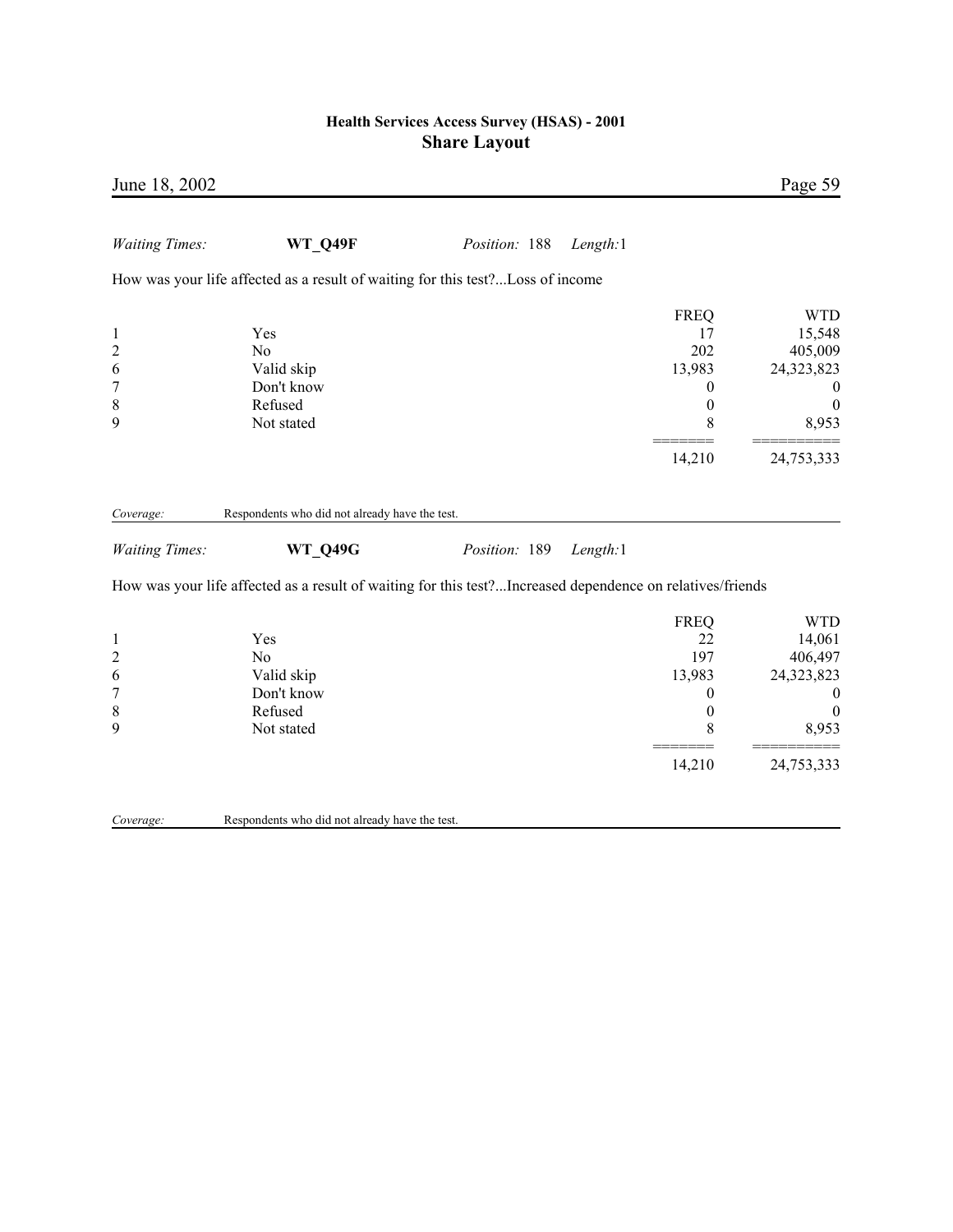| June 18, 2002                                                |                                                                                                                  |               |          |                                                                                 | Page 60                                                                                      |
|--------------------------------------------------------------|------------------------------------------------------------------------------------------------------------------|---------------|----------|---------------------------------------------------------------------------------|----------------------------------------------------------------------------------------------|
| <b>Waiting Times:</b>                                        | <b>WT Q49H</b>                                                                                                   | Position: 190 | Length:1 |                                                                                 |                                                                                              |
|                                                              | How was your life affected as a result of waiting for this test?Increased use of over-the-counter drugs          |               |          |                                                                                 |                                                                                              |
| $\mathbf{1}$<br>$\overline{c}$<br>6<br>7<br>$\,$ 8 $\,$<br>9 | Yes<br>N <sub>0</sub><br>Valid skip<br>Don't know<br>Refused<br>Not stated                                       |               |          | <b>FREQ</b><br>20<br>199<br>13,983<br>0<br>$\boldsymbol{0}$<br>8                | <b>WTD</b><br>16,072<br>404,485<br>24,323,823<br>$\boldsymbol{0}$<br>$\overline{0}$<br>8,953 |
|                                                              |                                                                                                                  |               |          | 14,210                                                                          | 24,753,333                                                                                   |
| Coverage:<br><b>Waiting Times:</b>                           | Respondents who did not already have the test.<br><b>WT_Q49I</b>                                                 | Position: 191 | Length:1 |                                                                                 |                                                                                              |
|                                                              | How was your life affected as a result of waiting for this test?Overall health deteriorated; condition got worse |               |          |                                                                                 |                                                                                              |
| $\mathbf{1}$<br>$\overline{\mathbf{c}}$<br>6<br>7<br>8<br>9  | Yes<br>N <sub>0</sub><br>Valid skip<br>Don't know<br>Refused<br>Not stated                                       |               |          | <b>FREQ</b><br>48<br>171<br>13,983<br>$\boldsymbol{0}$<br>$\boldsymbol{0}$<br>8 | <b>WTD</b><br>73,458<br>347,099<br>24,323,823<br>$\boldsymbol{0}$<br>$\overline{0}$<br>8,953 |
|                                                              |                                                                                                                  |               |          | 14,210                                                                          | 24,753,333                                                                                   |
| Coverage:                                                    | Respondents who did not already have the test.                                                                   |               |          |                                                                                 |                                                                                              |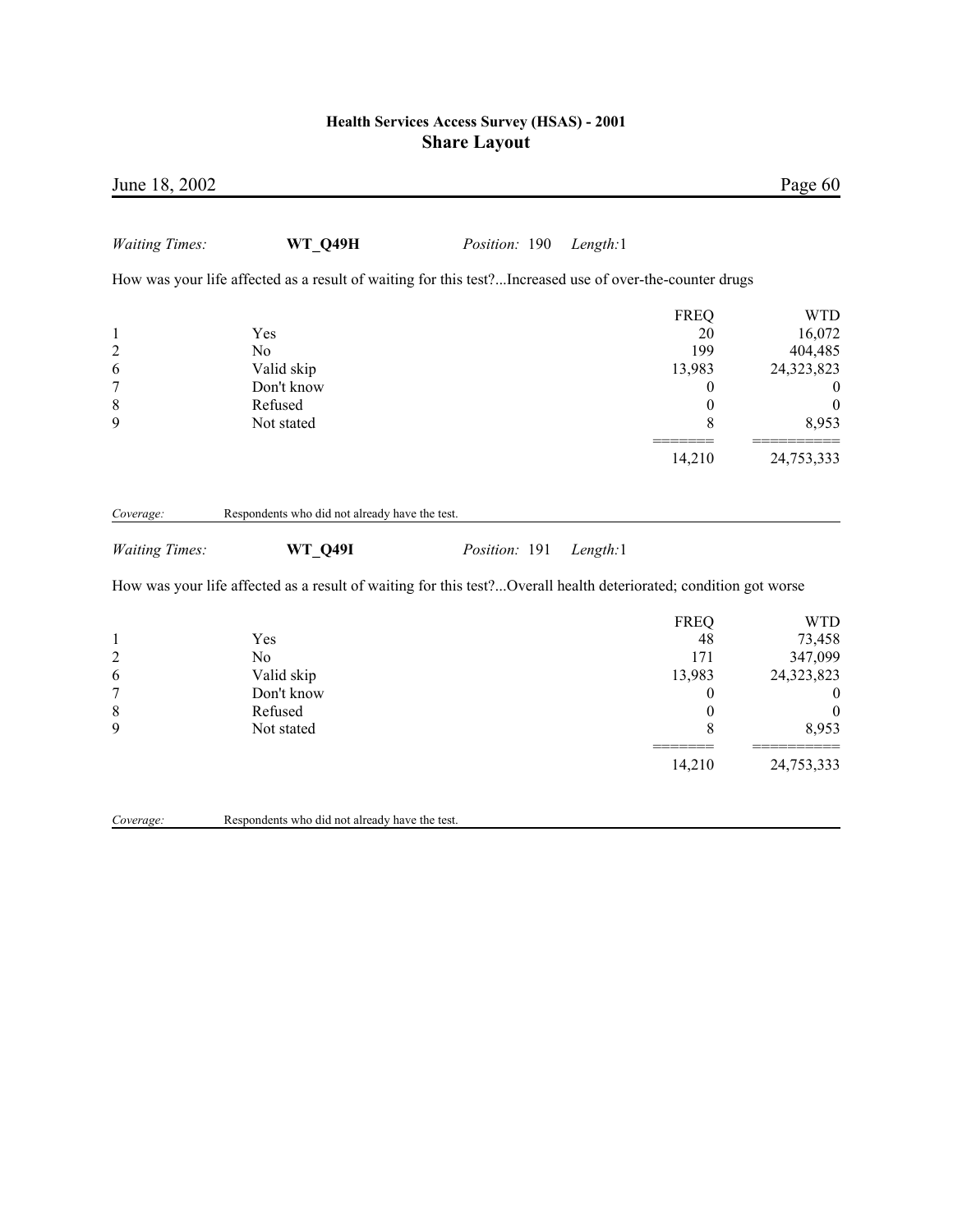| June 18, 2002                                               |                                                                                                                   |               |          |                                                                                 | Page 61                                                                                       |
|-------------------------------------------------------------|-------------------------------------------------------------------------------------------------------------------|---------------|----------|---------------------------------------------------------------------------------|-----------------------------------------------------------------------------------------------|
| <b>Waiting Times:</b>                                       | <b>WT Q49J</b>                                                                                                    | Position: 192 | Length:1 |                                                                                 |                                                                                               |
|                                                             | How was your life affected as a result of waiting for this test?Health problem improved                           |               |          |                                                                                 |                                                                                               |
| $\mathbf{1}$<br>$\overline{c}$<br>6<br>7<br>8<br>9          | Yes<br>N <sub>o</sub><br>Valid skip<br>Don't know<br>Refused<br>Not stated                                        |               |          | <b>FREQ</b><br>4<br>215<br>13,983<br>$\boldsymbol{0}$<br>$\boldsymbol{0}$<br>8  | <b>WTD</b><br>4,004<br>416,553<br>24,323,823<br>$\boldsymbol{0}$<br>$\boldsymbol{0}$<br>8,953 |
|                                                             |                                                                                                                   |               |          | 14,210                                                                          | 24,753,333                                                                                    |
| Coverage:                                                   | Respondents who did not already have the test.                                                                    |               |          |                                                                                 |                                                                                               |
| <b>Waiting Times:</b>                                       | <b>WT_Q49K</b><br>How was your life affected as a result of waiting for this test?Personal relationships suffered | Position: 193 | Length:1 |                                                                                 |                                                                                               |
| $\mathbf{1}$<br>$\overline{\mathbf{c}}$<br>6<br>7<br>8<br>9 | Yes<br>No<br>Valid skip<br>Don't know<br>Refused<br>Not stated                                                    |               |          | <b>FREQ</b><br>10<br>209<br>13,983<br>$\boldsymbol{0}$<br>$\boldsymbol{0}$<br>8 | <b>WTD</b><br>17,470<br>403,088<br>24,323,823<br>$\boldsymbol{0}$<br>$\overline{0}$<br>8,953  |
|                                                             |                                                                                                                   |               |          | 14,210                                                                          | 24,753,333                                                                                    |
| Coverage:                                                   | Respondents who did not already have the test.                                                                    |               |          |                                                                                 |                                                                                               |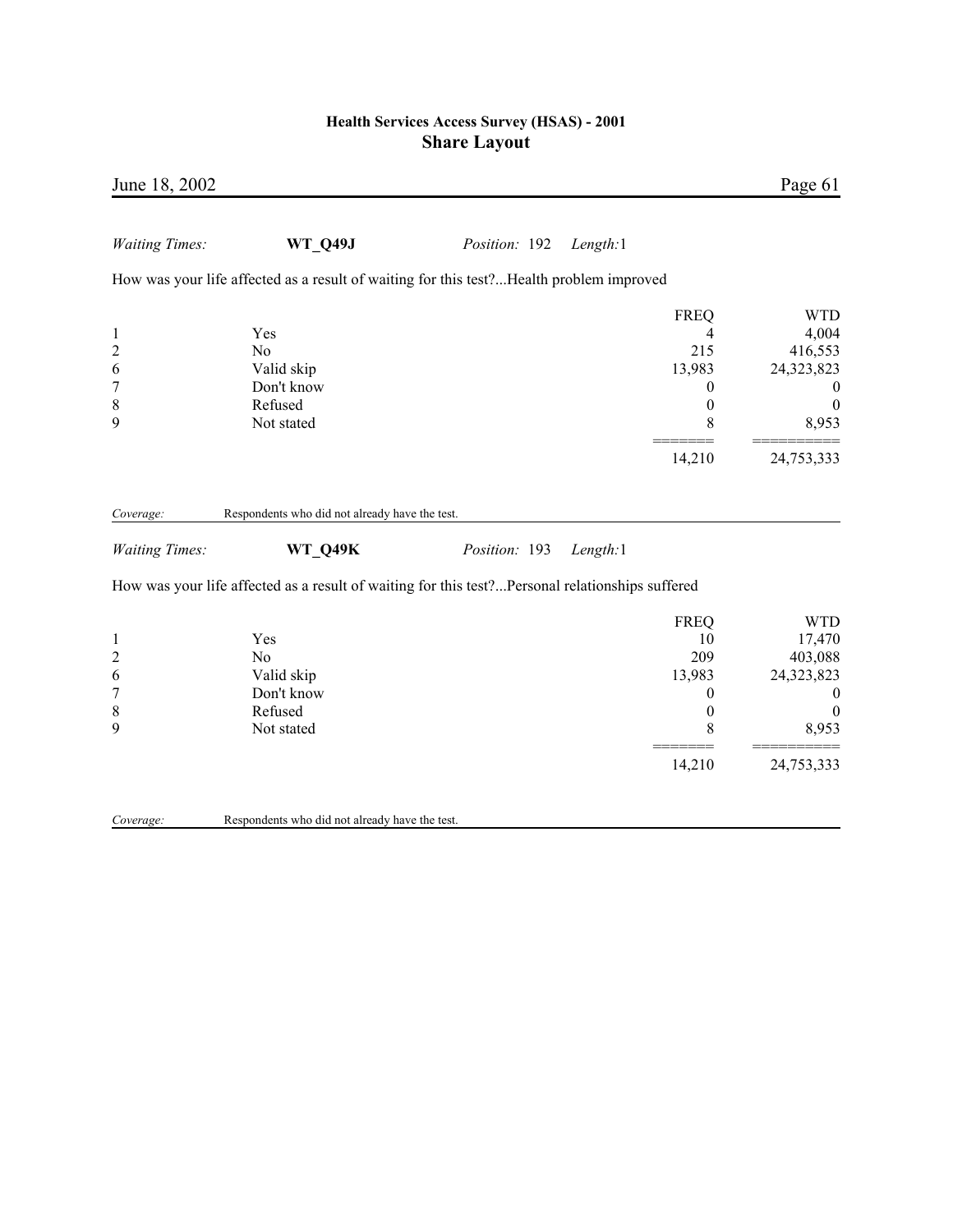| June 18, 2002                                                           |                                                                                                        |               |          |                                                                                              | Page 62                                                                                                   |
|-------------------------------------------------------------------------|--------------------------------------------------------------------------------------------------------|---------------|----------|----------------------------------------------------------------------------------------------|-----------------------------------------------------------------------------------------------------------|
| <b>Waiting Times:</b>                                                   | <b>WT Q49L</b>                                                                                         | Position: 194 | Length:1 |                                                                                              |                                                                                                           |
|                                                                         | How was your life affected as a result of waiting for this test?Other - Specify                        |               |          |                                                                                              |                                                                                                           |
| $\mathbf{1}$<br>$\overline{c}$<br>6<br>7<br>$\,$ 8 $\,$                 | Yes<br>N <sub>0</sub><br>Valid skip<br>Don't know<br>Refused                                           |               |          | <b>FREQ</b><br>17<br>202<br>13,983<br>$\boldsymbol{0}$<br>$\boldsymbol{0}$                   | <b>WTD</b><br>22,217<br>398,340<br>24,323,823<br>$\boldsymbol{0}$<br>$\boldsymbol{0}$                     |
| 9                                                                       | Not stated                                                                                             |               |          | 8                                                                                            | 8,953                                                                                                     |
|                                                                         |                                                                                                        |               |          | 14,210                                                                                       | 24,753,333                                                                                                |
| Coverage:                                                               | Respondents who did not already have the test.                                                         |               |          |                                                                                              |                                                                                                           |
| 24/7 Access:                                                            | $AC_Q02$                                                                                               | Position: 195 | Length:1 |                                                                                              |                                                                                                           |
|                                                                         | In the past 12 months, have you required health information or advice for yourself or a family member? |               |          |                                                                                              |                                                                                                           |
| $\mathbf{1}$<br>$\overline{c}$<br>6<br>$\overline{7}$<br>$\,$ $\,$<br>9 | Yes<br>N <sub>o</sub><br>Valid skip<br>Don't know<br>Refusal<br>Not stated                             |               |          | <b>FREQ</b><br>6,579<br>7,629<br>$\boldsymbol{0}$<br>$\overline{c}$<br>$\boldsymbol{0}$<br>0 | <b>WTD</b><br>11,301,196<br>13,451,648<br>$\boldsymbol{0}$<br>489<br>$\boldsymbol{0}$<br>$\boldsymbol{0}$ |
|                                                                         |                                                                                                        |               |          | 14,210                                                                                       | 24,753,333                                                                                                |
| Coverage:                                                               | All respondents.                                                                                       |               |          |                                                                                              |                                                                                                           |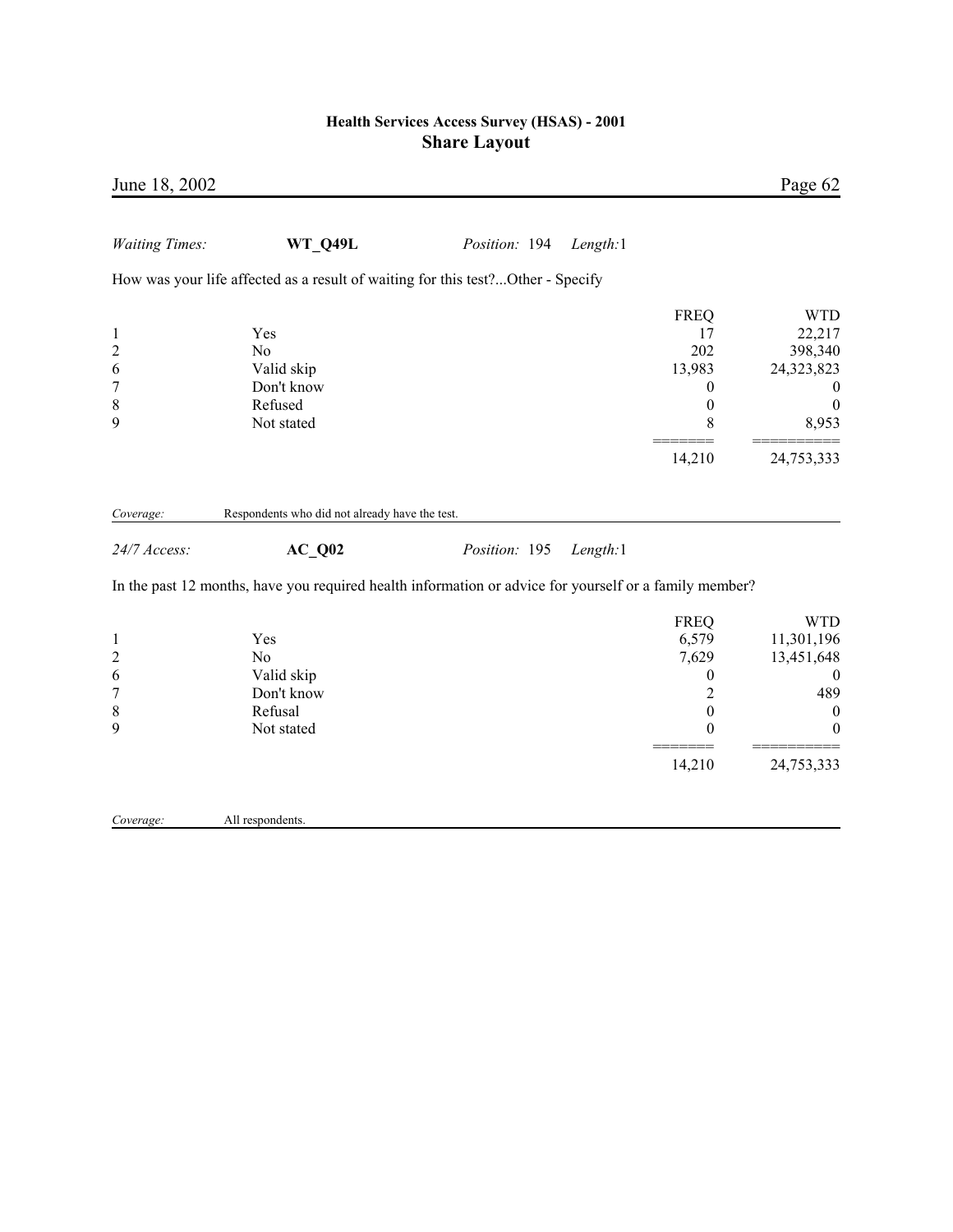| $24/7$ Access: | AC Q03                                                                                                                                                                          | <i>Position:</i> 196 | Length:2 |                |            |
|----------------|---------------------------------------------------------------------------------------------------------------------------------------------------------------------------------|----------------------|----------|----------------|------------|
|                | Who did you contact most often when you needed health information or advice for yourself or a family member<br>during 'regular' office hours (i.e. 9:00 am to 5:00 pm Mon-Fri)? |                      |          |                |            |
|                |                                                                                                                                                                                 |                      |          | <b>FREQ</b>    | <b>WTD</b> |
| 01             | Doctor's office                                                                                                                                                                 |                      |          | 5,181          | 8,215,023  |
| 02             | Community health centre (CLSC in Quebec)                                                                                                                                        |                      |          | 185            | 431,653    |
| 03             | Walk-in clinic                                                                                                                                                                  |                      |          | 322            | 845,848    |
| 04             | Telephone health-line (e.g. Info-Sante, TeleCare,                                                                                                                               |                      |          |                |            |
|                | Health-Line)                                                                                                                                                                    |                      |          | 118            | 338,294    |
| 05             | Hospital                                                                                                                                                                        |                      |          | 174            | 296,031    |
| 06             | Emergency room                                                                                                                                                                  |                      |          | 97             | 232,499    |
| 07             | Have not required health info or advice during regular                                                                                                                          |                      |          |                |            |
|                | office hours                                                                                                                                                                    |                      |          | 140            | 389,591    |
| 08             | Other - Specify                                                                                                                                                                 |                      |          | 361            | 551,643    |
| 96             | Valid skip                                                                                                                                                                      |                      |          | 7,629          | 13,451,648 |
| 97             | Don't know                                                                                                                                                                      |                      |          |                | 614        |
| 99             | Not stated                                                                                                                                                                      |                      |          | $\overline{2}$ | 489        |
|                |                                                                                                                                                                                 |                      |          | 14,210         | 24,753,333 |
|                |                                                                                                                                                                                 |                      |          |                |            |

*Coverage:* Respondents who required health information or advice.

**June 18, 2002** Page 63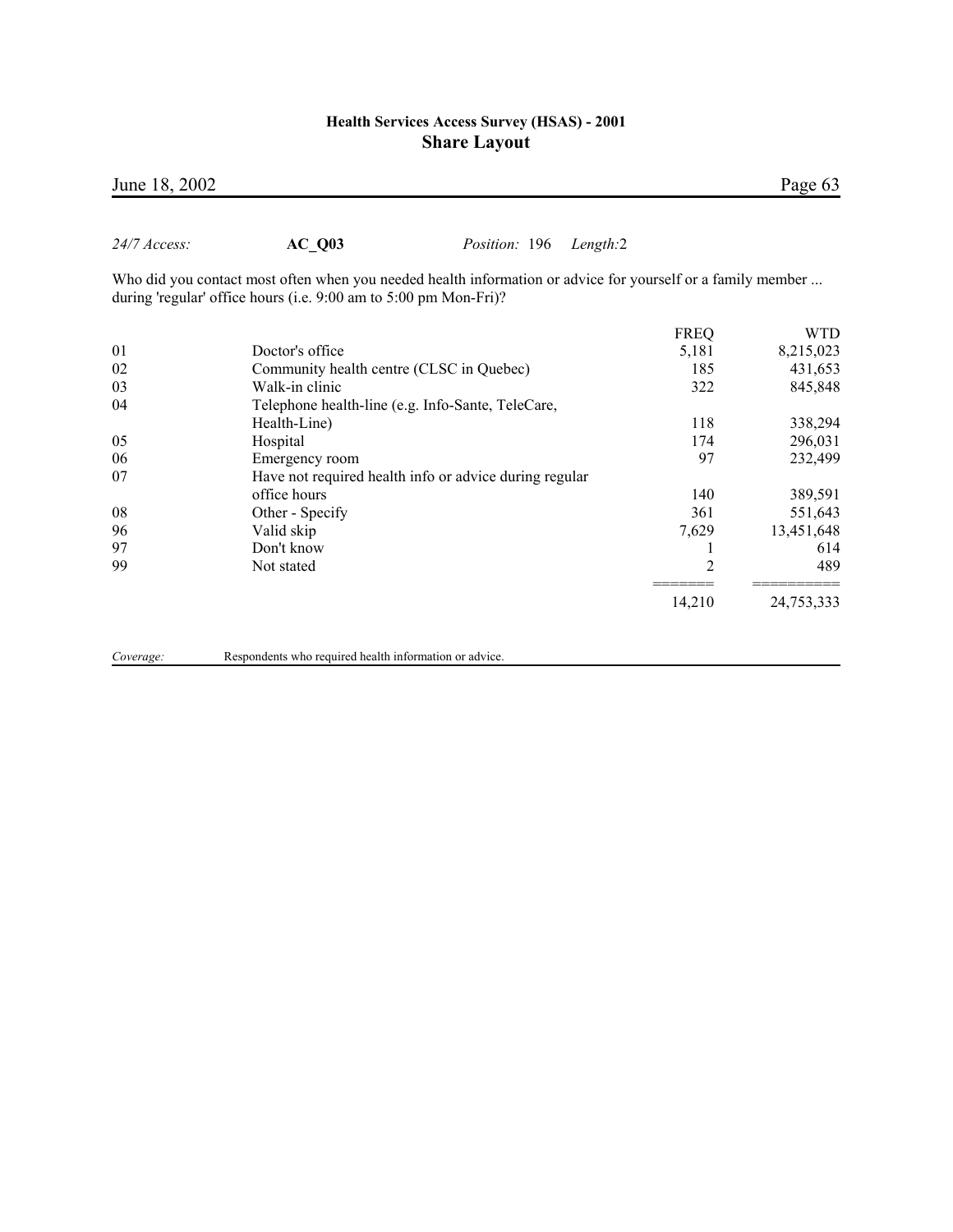| to 9:00 pm Mon-Fri or 9:00 am to 5:00 pm Sat-Sun)?      |             |            |
|---------------------------------------------------------|-------------|------------|
|                                                         | <b>FREQ</b> | <b>WTD</b> |
| Doctor's office                                         | 315         | 649,314    |
| Community health centre (CLSC in Quebec)                | 75          | 233,106    |
| Walk-in clinic                                          | 714         | 1,269,769  |
| Telephone health-line (e.g. Info-Sante, TeleCare,       |             |            |
| Health-Line)                                            | 172         | 506,811    |
| Hospital                                                | 392         | 572,265    |
| Emergency room                                          | 865         | 1,088,153  |
| Have not required health info or advice during evenings |             |            |
| and weekends                                            | 3,772       | 6,524,604  |
| Other - Specify                                         | 267         | 446,713    |
| Valid skip                                              | 7,629       | 13,451,648 |
| Don't know                                              |             | 10,460     |
| Not stated                                              | 2           | 489        |
|                                                         | 14,210      | 24,753,333 |
|                                                         |             |            |

*24/7 Access:* **AC\_Q04** *Position:* 198 *Length:*2

Thinking about the past 12 months and about the health services in your area, who did you contact most often when you needed health information or advice for yourself or a family member ... during evenings and weekends (i.e. 5:00<br>to 9:00 pm Mon-Eri or 9:00 pm to 5:00 pm Sat-Sun)? to  $9:00$  pm Mon-Fri or  $9:00$  am

*Coverage:* Respondents who required health information or advice.

June 18, 2002 Page 64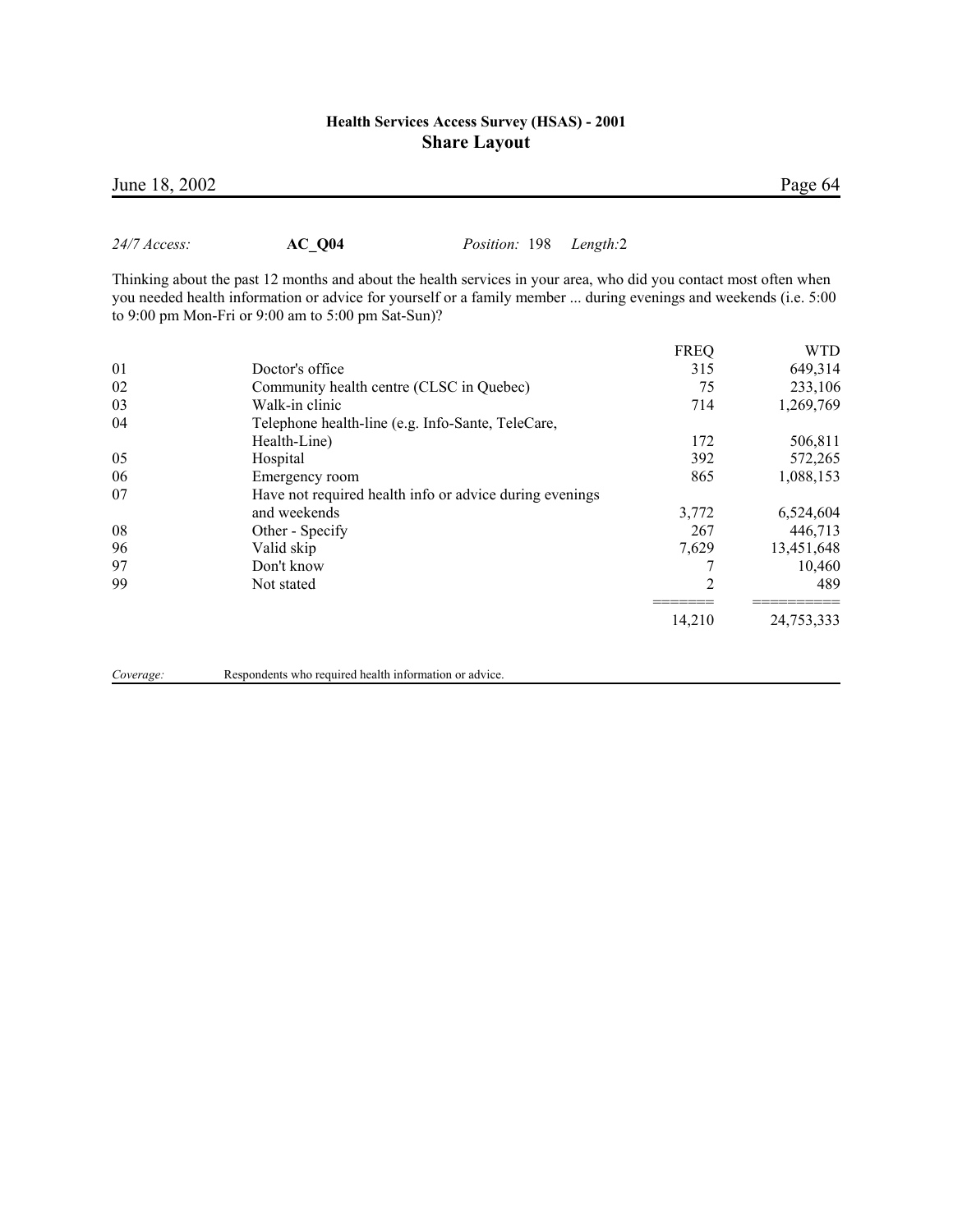Thinking about the past 12 months and about the health services in your area, who did you contact most often when

you needed health information or advice for yourself or a family member ... during the middle of the night?

|                                                    | <b>FREQ</b> | <b>WTD</b> |
|----------------------------------------------------|-------------|------------|
| Doctor's office                                    | 55          | 140,345    |
| Community health centre (CLSC in Quebec)           | 28          | 65,879     |
| Walk-in clinic                                     | 31          | 36,568     |
| Telephone health-line (e.g. Info-Sante, TeleCare,  |             |            |
| Health-Line)                                       | 86          | 244,409    |
| Hospital                                           | 261         | 409,457    |
| Emergency room                                     | 743         | 1,135,942  |
| Have not required health info or advice during the |             |            |
| middle of the night                                | 5,304       | 9,160,716  |
| Other - Specify                                    | 67          | 103,896    |
| Valid skip                                         | 7,629       | 13,451,648 |
| Don't know                                         |             | 3,164      |
| Refusal                                            |             | 819        |
| Not stated                                         | 2           | 489        |
|                                                    |             | 24,753,333 |
|                                                    |             | 14,210     |

| Coverage: | Respondents who required health information or advice. |
|-----------|--------------------------------------------------------|

*24/7 Access:* **AC\_Q06** *Position:* 202 *Length:*1

*24/7 Access:* **AC\_Q05** *Position:* 200 *Length:*2

In the past 12 months, did you ever experience any difficulties getting the health information or advice you needed for you or a family member?

|                | Yes        | <b>FREQ</b><br>1,017 | WTD<br>1,483,589 |
|----------------|------------|----------------------|------------------|
| $\overline{2}$ | No         | 5,561                | 9,816,994        |
| 6              | Valid skip | 7,629                | 13,451,648       |
| 7              | Don't know |                      | 614              |
| 9              | Not stated | ◠                    | 489              |
|                |            | 14,210               | 24,753,333       |

*Coverage:* Respondents who required health information or advice.

June 18, 2002 Page 65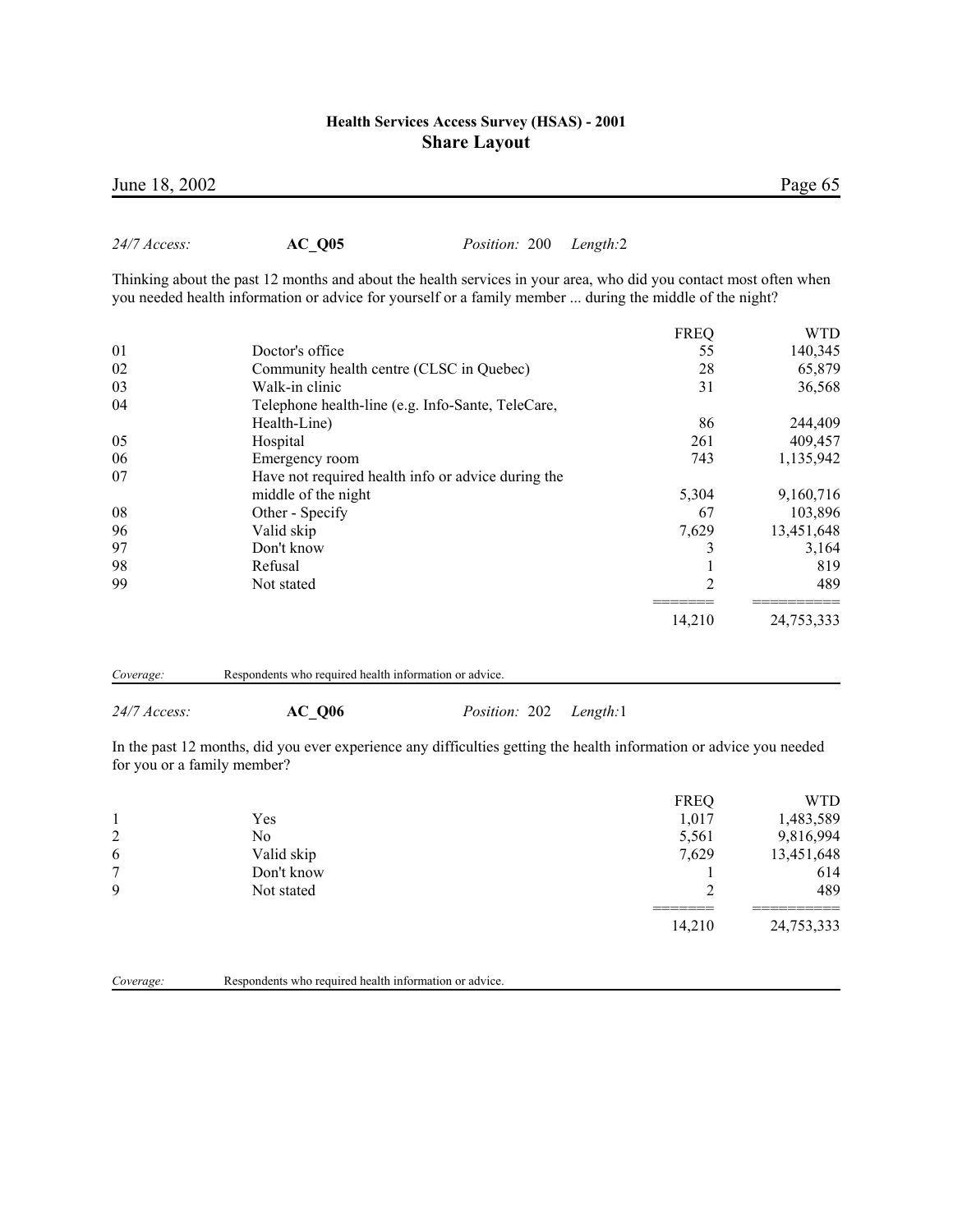| June 18, 2002                                                             |                                                                                                  |               |          |                                                                                          | Page 66                                                                                               |
|---------------------------------------------------------------------------|--------------------------------------------------------------------------------------------------|---------------|----------|------------------------------------------------------------------------------------------|-------------------------------------------------------------------------------------------------------|
| 24/7 Access:                                                              | $AC_Q07$                                                                                         | Position: 203 | Length:1 |                                                                                          |                                                                                                       |
|                                                                           | Did you experience difficulties during regular office hours (i.e. 9:00 am to 5:00 pm Mon-Fri)?   |               |          |                                                                                          |                                                                                                       |
| $\mathbf{1}$<br>$\overline{c}$<br>6<br>9                                  | Yes<br>N <sub>0</sub><br>Valid skip<br>Not stated                                                |               |          | <b>FREQ</b><br>785<br>206<br>13,216<br>3                                                 | <b>WTD</b><br>1,097,039<br>341,709<br>23,313,482<br>1,103                                             |
|                                                                           |                                                                                                  |               |          | 14,210                                                                                   | 24,753,333                                                                                            |
| Coverage:                                                                 | Respondents who experienced difficulties in getting health information.                          |               |          |                                                                                          |                                                                                                       |
| 24/7 Access:                                                              | $AC_Q08A$                                                                                        | Position: 204 | Length:1 |                                                                                          |                                                                                                       |
|                                                                           | What type of difficulties did you experience?Contacting a physician or nurse                     |               |          |                                                                                          |                                                                                                       |
| $\mathbf{1}$<br>$\overline{c}$<br>6<br>$\boldsymbol{7}$<br>$\,$ $\,$<br>9 | Yes<br>N <sub>0</sub><br>Valid skip<br>Don't know<br>Refused<br>Not stated                       |               |          | <b>FREQ</b><br>226<br>559<br>13,422<br>0<br>$\boldsymbol{0}$<br>3<br>14,210              | <b>WTD</b><br>373,022<br>724,017<br>23,655,191<br>$\boldsymbol{0}$<br>$\theta$<br>1,103<br>24,753,333 |
| Coverage:                                                                 | Respondents who experienced difficulties getting health information during regular office hours. |               |          |                                                                                          |                                                                                                       |
| 24/7 Access:                                                              | AC Q08B                                                                                          | Position: 205 | Length:1 |                                                                                          |                                                                                                       |
|                                                                           | What type of difficulties did you experience?Did not have a phone number                         |               |          |                                                                                          |                                                                                                       |
| 1<br>$\overline{c}$<br>6<br>7<br>8<br>9                                   | Yes<br>N <sub>0</sub><br>Valid skip<br>Don't know<br>Refused<br>Not stated                       |               |          | <b>FREQ</b><br>5<br>780<br>13,422<br>$\boldsymbol{0}$<br>$\boldsymbol{0}$<br>3<br>14,210 | <b>WTD</b><br>3,635<br>1,093,405<br>23,655,191<br>$\theta$<br>$\boldsymbol{0}$<br>1,103<br>24,753,333 |
| Coverage:                                                                 | Respondents who experienced difficulties getting health information during regular office hours. |               |          |                                                                                          |                                                                                                       |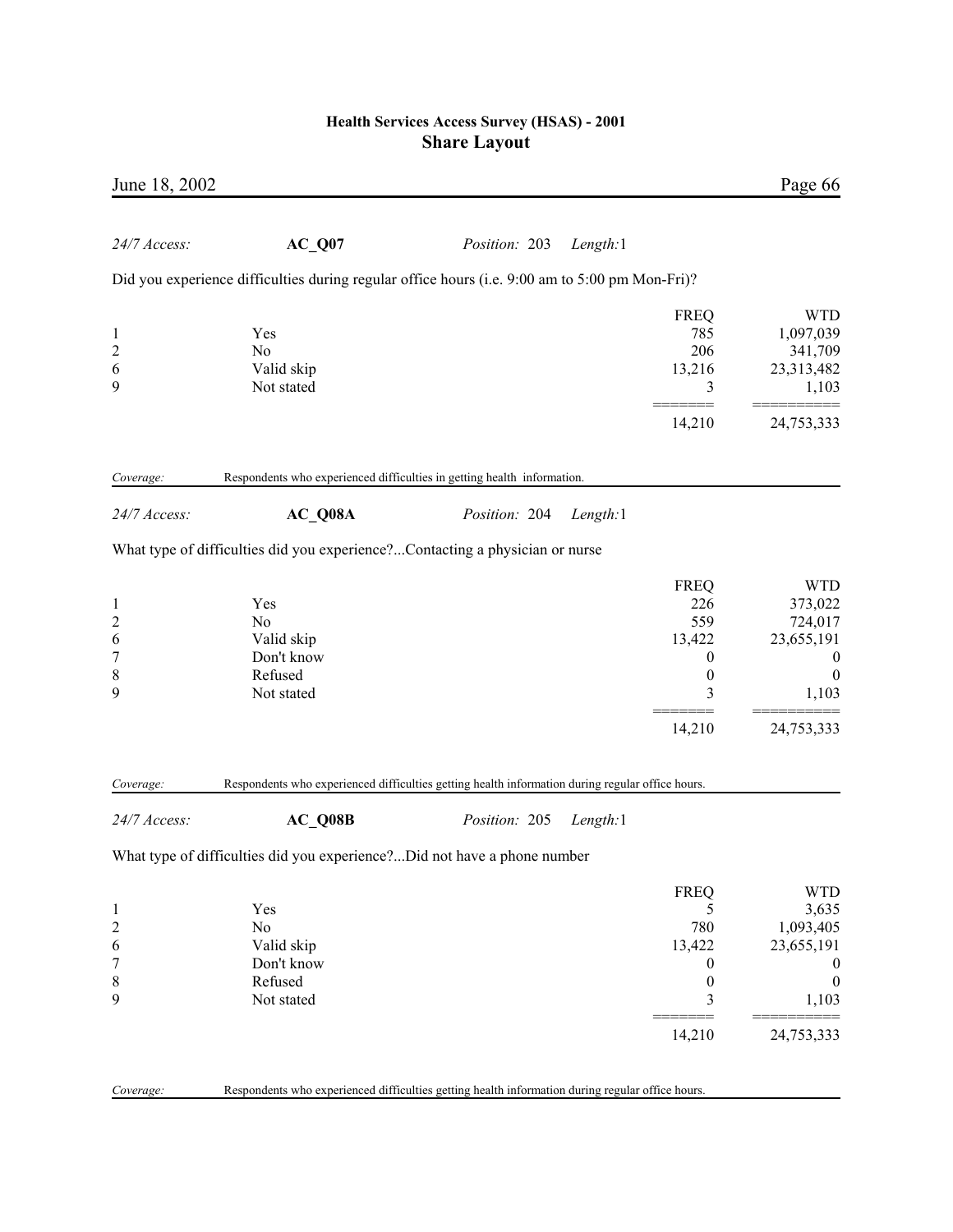|                                                                                            |          |               |                                                                            | June 18, 2002                                                                                                                                                                                                                                                                                                                                                                                                                                                         |
|--------------------------------------------------------------------------------------------|----------|---------------|----------------------------------------------------------------------------|-----------------------------------------------------------------------------------------------------------------------------------------------------------------------------------------------------------------------------------------------------------------------------------------------------------------------------------------------------------------------------------------------------------------------------------------------------------------------|
|                                                                                            | Length:1 | Position: 206 | $AC_Q08C$                                                                  | 24/7 Access:                                                                                                                                                                                                                                                                                                                                                                                                                                                          |
|                                                                                            |          |               |                                                                            |                                                                                                                                                                                                                                                                                                                                                                                                                                                                       |
| <b>FREQ</b><br>42<br>743<br>13,422<br>$\theta$<br>$\boldsymbol{0}$<br>3                    |          |               | Yes<br>N <sub>0</sub><br>Valid skip<br>Don't know<br>Refused<br>Not stated | $\mathbf{1}$<br>$\overline{\mathbf{c}}$<br>6<br>$\overline{7}$<br>8<br>9                                                                                                                                                                                                                                                                                                                                                                                              |
| 14,210                                                                                     |          |               |                                                                            |                                                                                                                                                                                                                                                                                                                                                                                                                                                                       |
|                                                                                            |          |               |                                                                            | Coverage:                                                                                                                                                                                                                                                                                                                                                                                                                                                             |
|                                                                                            | Length:1 | Position: 207 | AC Q08D                                                                    | 24/7 Access:                                                                                                                                                                                                                                                                                                                                                                                                                                                          |
|                                                                                            |          |               |                                                                            |                                                                                                                                                                                                                                                                                                                                                                                                                                                                       |
| <b>FREQ</b><br>264<br>521<br>13,422<br>$\boldsymbol{0}$<br>$\boldsymbol{0}$<br>3           |          |               | Yes<br>No<br>Valid skip<br>Don't know<br>Refused<br>Not stated             | $\mathbf{1}$<br>$\overline{c}$<br>6<br>$\overline{7}$<br>8<br>9                                                                                                                                                                                                                                                                                                                                                                                                       |
| 14,210                                                                                     |          |               |                                                                            |                                                                                                                                                                                                                                                                                                                                                                                                                                                                       |
|                                                                                            |          |               |                                                                            | Coverage:                                                                                                                                                                                                                                                                                                                                                                                                                                                             |
|                                                                                            | Length:1 | Position: 208 | AC_Q08E                                                                    | 24\7 Access:                                                                                                                                                                                                                                                                                                                                                                                                                                                          |
|                                                                                            |          |               |                                                                            |                                                                                                                                                                                                                                                                                                                                                                                                                                                                       |
| <b>FREQ</b><br>292<br>493<br>13,422<br>$\boldsymbol{0}$<br>$\boldsymbol{0}$<br>3<br>14,210 |          |               | Yes<br>No<br>Valid skip<br>Don't know<br>Refused<br>Not stated             | $\mathbf{1}$<br>$\overline{c}$<br>6<br>7<br>8<br>9                                                                                                                                                                                                                                                                                                                                                                                                                    |
|                                                                                            |          |               |                                                                            | What type of difficulties did you experience?Could not get through (i.e. no answer)<br>Respondents who experienced difficulties getting health information during regular office hours.<br>What type of difficulties did you experience? Waited too long to speak to someone<br>Respondents who experienced difficulties getting health information during regular office hours.<br>What type of difficulties did you experience? Did not get adequate info or advice |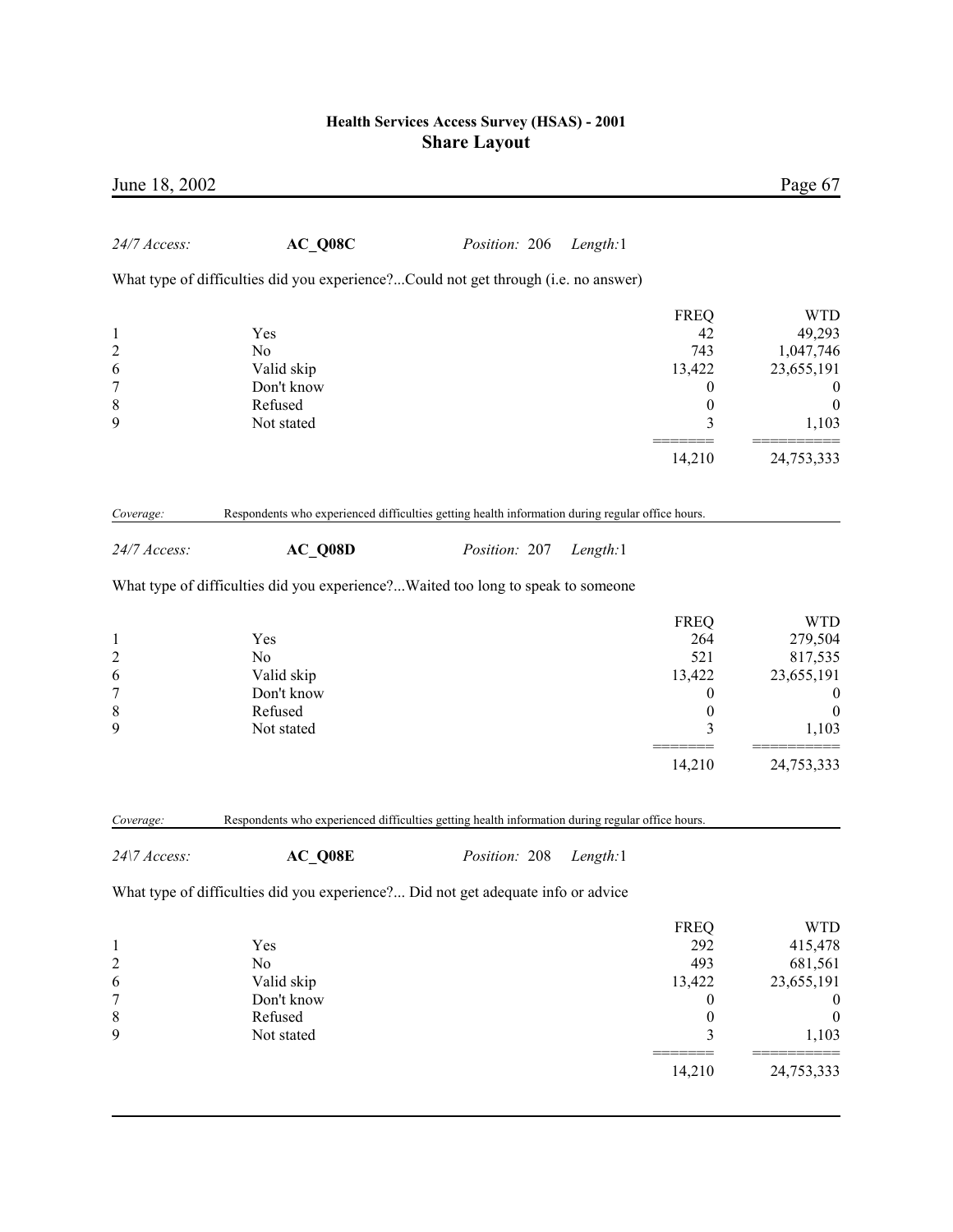| June 18, 2002                                                            |                                                                                         |                                                                                                                                                   |                                                                                                        | Page 68                                                                                   |
|--------------------------------------------------------------------------|-----------------------------------------------------------------------------------------|---------------------------------------------------------------------------------------------------------------------------------------------------|--------------------------------------------------------------------------------------------------------|-------------------------------------------------------------------------------------------|
| 24\7 Access:                                                             | AC_Q08F                                                                                 | Position: 209<br>Length:1                                                                                                                         |                                                                                                        |                                                                                           |
|                                                                          | What type of difficulties did you experience? Other - Specify                           |                                                                                                                                                   |                                                                                                        |                                                                                           |
| $\mathbf{1}$<br>$\overline{\mathbf{c}}$<br>6<br>$\overline{7}$<br>8<br>9 | Yes<br>N <sub>0</sub><br>Valid skip<br>Don't know<br>Refused<br>Not stated              |                                                                                                                                                   | <b>FREQ</b><br>172<br>613<br>13,422<br>$\boldsymbol{0}$<br>$\boldsymbol{0}$<br>3                       | <b>WTD</b><br>202,921<br>894,118<br>23,655,191<br>U<br>$\boldsymbol{0}$<br>1,103          |
|                                                                          |                                                                                         |                                                                                                                                                   | 14,210                                                                                                 | 24,753,333                                                                                |
| 24/7 Access:                                                             | $AC_Q09$<br>pm Mon-Fri or 9:00 am to 5:00 pm Sat-Sun)?                                  | Position: 210<br>Length:1<br>Did you experience difficulties getting health information or advice during evenings and weekends (i.e. 5:00 to 9:00 |                                                                                                        |                                                                                           |
| $\mathbf 1$<br>$\overline{\mathbf{c}}$<br>6<br>9                         | Yes<br>No<br>Valid skip<br>Not stated                                                   |                                                                                                                                                   | <b>FREQ</b><br>298<br>284<br>13,625<br>3                                                               | <b>WTD</b><br>502,511<br>347,856<br>23,901,863<br>1,103                                   |
|                                                                          |                                                                                         |                                                                                                                                                   | 14,210                                                                                                 | 24,753,333                                                                                |
| Coverage:                                                                | Respondents who required health information or advice.                                  |                                                                                                                                                   |                                                                                                        |                                                                                           |
| 24/7 Access:                                                             | AC Q10A<br>What type of difficulties did you experience?Contacting a physician or nurse | Position: 211<br>Length:1                                                                                                                         |                                                                                                        |                                                                                           |
| 1<br>$\overline{\mathbf{c}}$<br>6<br>7<br>8<br>9                         | Yes<br>No<br>Valid skip<br>Don't know<br>Refused<br>Not stated                          |                                                                                                                                                   | <b>FREQ</b><br>67<br>231<br>13,909<br>$\boldsymbol{0}$<br>$\boldsymbol{0}$<br>$\mathfrak{Z}$<br>14,210 | <b>WTD</b><br>139,962<br>362,549<br>24,249,720<br>$\boldsymbol{0}$<br>1,103<br>24,753,333 |

*Coverage:* Respondents who experienced difficulties getting health information during evenings and weekends.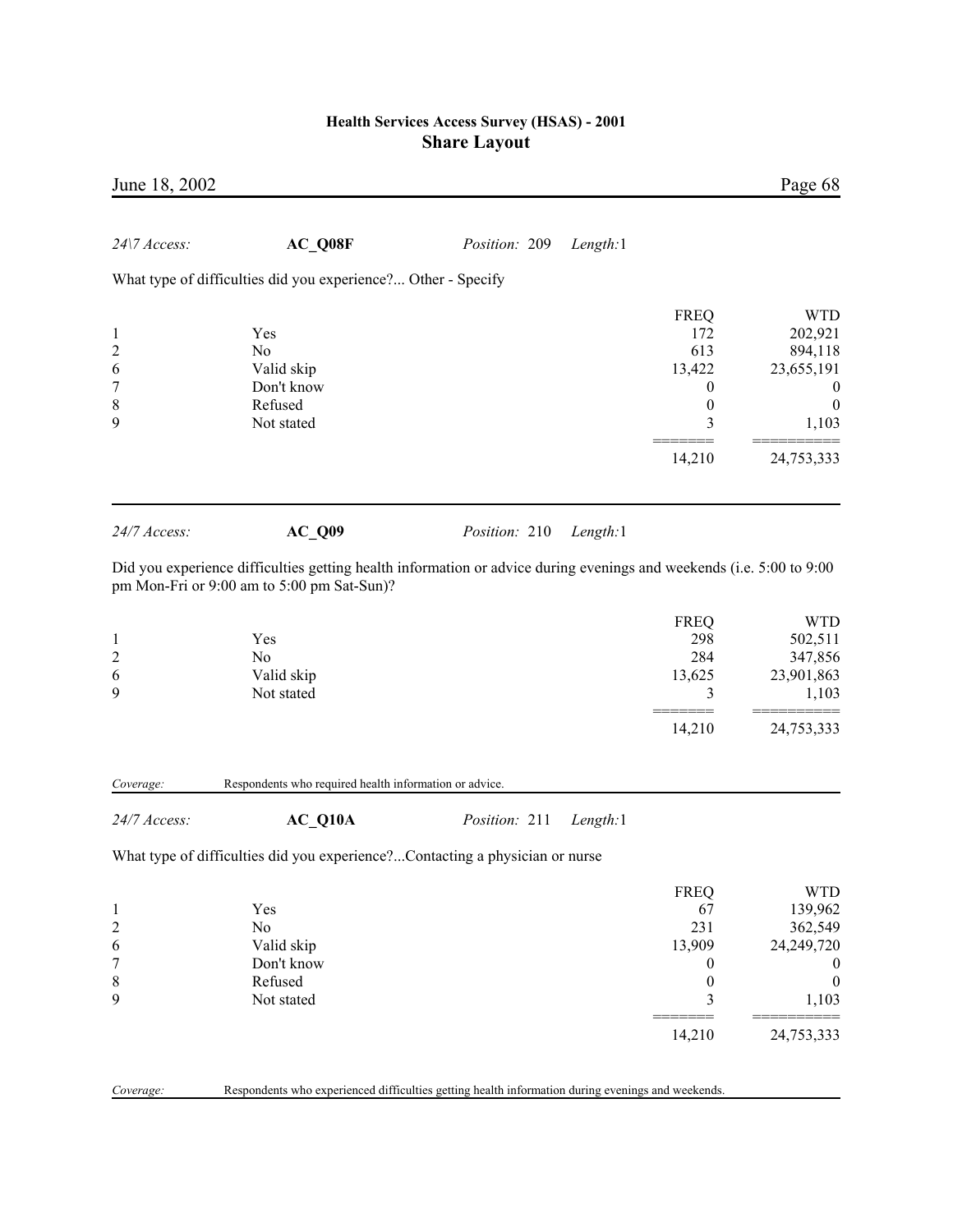| June 18, 2002             |                                                                                                                |               |                  | Page 69          |
|---------------------------|----------------------------------------------------------------------------------------------------------------|---------------|------------------|------------------|
| 24/7 Access:              | $AC_Q10B$                                                                                                      | Position: 212 | Length:1         |                  |
|                           | What type of difficulties did you experience?Did not have a phone number                                       |               |                  |                  |
|                           |                                                                                                                |               | <b>FREQ</b>      | <b>WTD</b>       |
| $\mathbf{1}$              | Yes                                                                                                            |               | 2                | 1,487            |
| $\overline{c}$            | N <sub>0</sub>                                                                                                 |               | 296              | 501,024          |
| 6                         | Valid skip                                                                                                     |               | 13,909           | 24,249,720       |
| $\overline{7}$            | Don't know                                                                                                     |               | $\theta$         | $\boldsymbol{0}$ |
| 8                         | Refused                                                                                                        |               | $\boldsymbol{0}$ | $\boldsymbol{0}$ |
| 9                         | Not stated                                                                                                     |               | 3                | 1,103            |
|                           |                                                                                                                |               | 14,210           | 24,753,333       |
| Coverage:<br>24/7 Access: | Respondents who experienced difficulties getting health information during evenings and weekends.<br>$AC_Q10C$ | Position: 213 | Length:1         |                  |
|                           | What type of difficulties did you experience?Could not get through (i.e. no answer)                            |               |                  |                  |
|                           |                                                                                                                |               | <b>FREQ</b>      | <b>WTD</b>       |
| $\mathbf{1}$              | Yes                                                                                                            |               | 10               | 17,534           |
| $\overline{c}$            | N <sub>0</sub>                                                                                                 |               | 288              | 484,977          |
| 6                         | Valid skip                                                                                                     |               | 13,909           | 24,249,720       |
| $\overline{7}$            | Don't know                                                                                                     |               | $\boldsymbol{0}$ | $\boldsymbol{0}$ |
| $\,$ $\,$                 | Refused                                                                                                        |               | $\boldsymbol{0}$ | $\boldsymbol{0}$ |
| 9                         | Not stated                                                                                                     |               | 3                | 1,103            |
|                           |                                                                                                                |               | 14,210           | 24,753,333       |
| Coverage:                 | Respondents who experienced difficulties getting health information during evenings and weekends.              |               |                  |                  |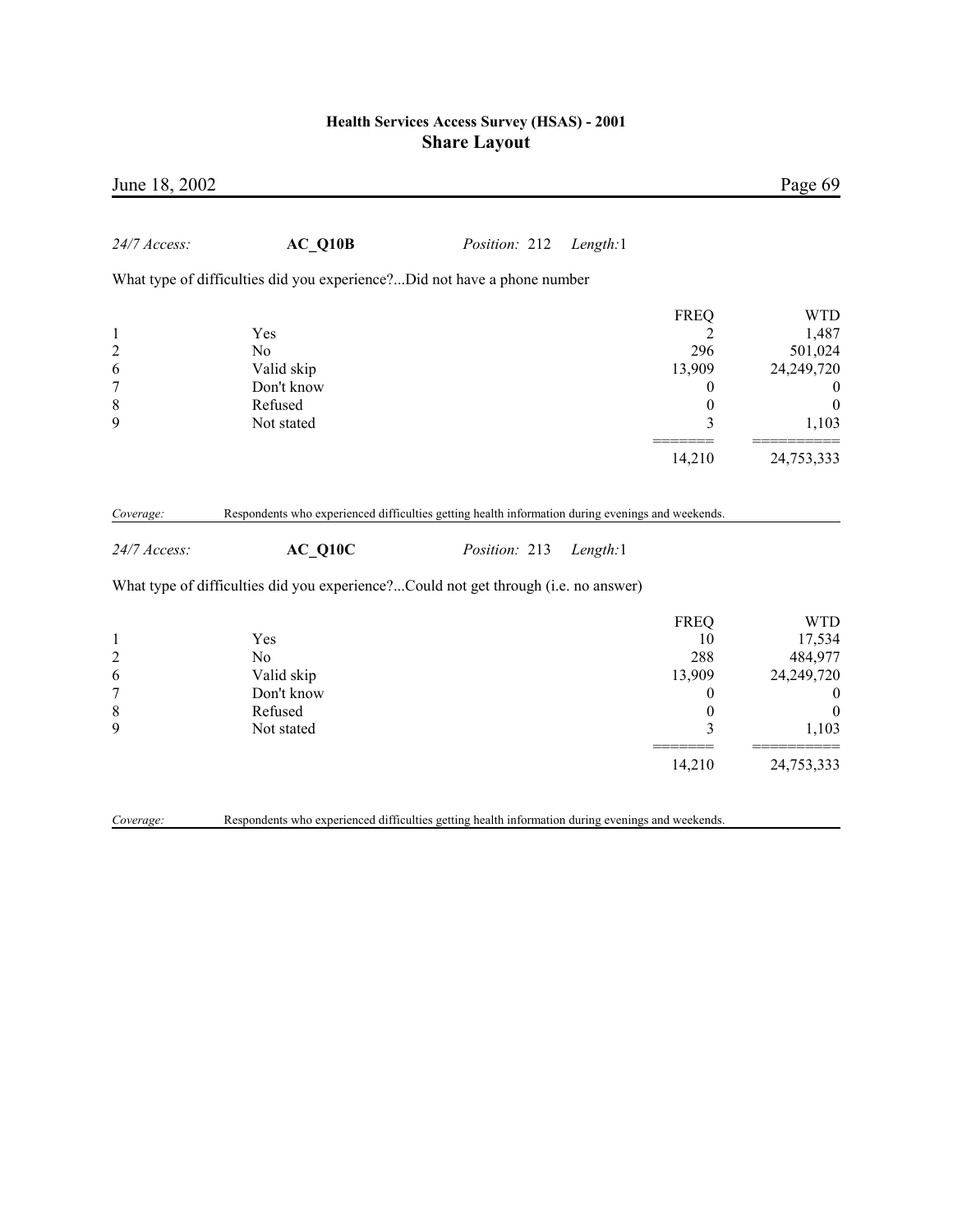| June 18, 2002                                                            |                                                                                                   |               |          |                                                                                  | Page 70                                                                                 |
|--------------------------------------------------------------------------|---------------------------------------------------------------------------------------------------|---------------|----------|----------------------------------------------------------------------------------|-----------------------------------------------------------------------------------------|
| 24/7 Access:                                                             | $AC_Q10D$                                                                                         | Position: 214 | Length:1 |                                                                                  |                                                                                         |
|                                                                          | What type of difficulties did you experience?Waited too long to speak to someone                  |               |          |                                                                                  |                                                                                         |
| $\mathbf{1}$<br>$\overline{\mathbf{c}}$<br>6<br>$\overline{7}$<br>8<br>9 | Yes<br>N <sub>0</sub><br>Valid skip<br>Don't know<br>Refused<br>Not stated                        |               |          | <b>FREQ</b><br>138<br>160<br>13,909<br>$\boldsymbol{0}$<br>$\boldsymbol{0}$<br>3 | <b>WTD</b><br>144,353<br>358,158<br>24,249,720<br>$\bf{0}$<br>$\boldsymbol{0}$<br>1,103 |
|                                                                          |                                                                                                   |               |          | 14,210                                                                           | 24,753,333                                                                              |
| Coverage:                                                                | Respondents who experienced difficulties getting health information during evenings and weekends. |               |          |                                                                                  |                                                                                         |
| 24\7 Access:                                                             | $AC_Q10E$                                                                                         | Position: 215 | Length:1 |                                                                                  |                                                                                         |
|                                                                          | What type of difficulties did you experience? Did not get adequate info or advice                 |               |          |                                                                                  |                                                                                         |
|                                                                          |                                                                                                   |               |          | <b>FREQ</b>                                                                      | <b>WTD</b>                                                                              |
| $\mathbf{1}$                                                             | Yes                                                                                               |               |          | 99                                                                               | 185,191                                                                                 |
| $\overline{\mathbf{c}}$                                                  | N <sub>0</sub>                                                                                    |               |          | 199                                                                              | 317,320                                                                                 |
| 6                                                                        | Valid skip                                                                                        |               |          | 13,909                                                                           | 24,249,720                                                                              |
| $\overline{7}$                                                           | Don't know                                                                                        |               |          | 0                                                                                | $\boldsymbol{0}$                                                                        |
| 8                                                                        | Refused                                                                                           |               |          | $\boldsymbol{0}$                                                                 | $\theta$                                                                                |
| 9                                                                        | Not stated                                                                                        |               |          | 3                                                                                | 1,103                                                                                   |
|                                                                          |                                                                                                   |               |          | 14,210                                                                           | 24,753,333                                                                              |
| 24\7 Access:                                                             | $AC_Q10F$                                                                                         | Position: 216 | Length:1 |                                                                                  |                                                                                         |
|                                                                          | What type of difficulties did you experience? Other - Specify                                     |               |          |                                                                                  |                                                                                         |
|                                                                          |                                                                                                   |               |          | <b>FREQ</b>                                                                      | <b>WTD</b>                                                                              |
| $\mathbf{1}$                                                             | Yes                                                                                               |               |          | 47                                                                               | 62,161                                                                                  |
| $\overline{\mathbf{c}}$                                                  | No                                                                                                |               |          | 251                                                                              | 440,350                                                                                 |
| 6                                                                        | Valid skip                                                                                        |               |          | 13,909                                                                           | 24,249,720                                                                              |
| 7                                                                        | Don't know                                                                                        |               |          | 0                                                                                | $\boldsymbol{0}$                                                                        |
| 8                                                                        | Refused                                                                                           |               |          | $\boldsymbol{0}$                                                                 | $\boldsymbol{0}$                                                                        |
| 9                                                                        | Not stated                                                                                        |               |          | 3                                                                                | 1,103                                                                                   |

 ======= ========== 24,753,333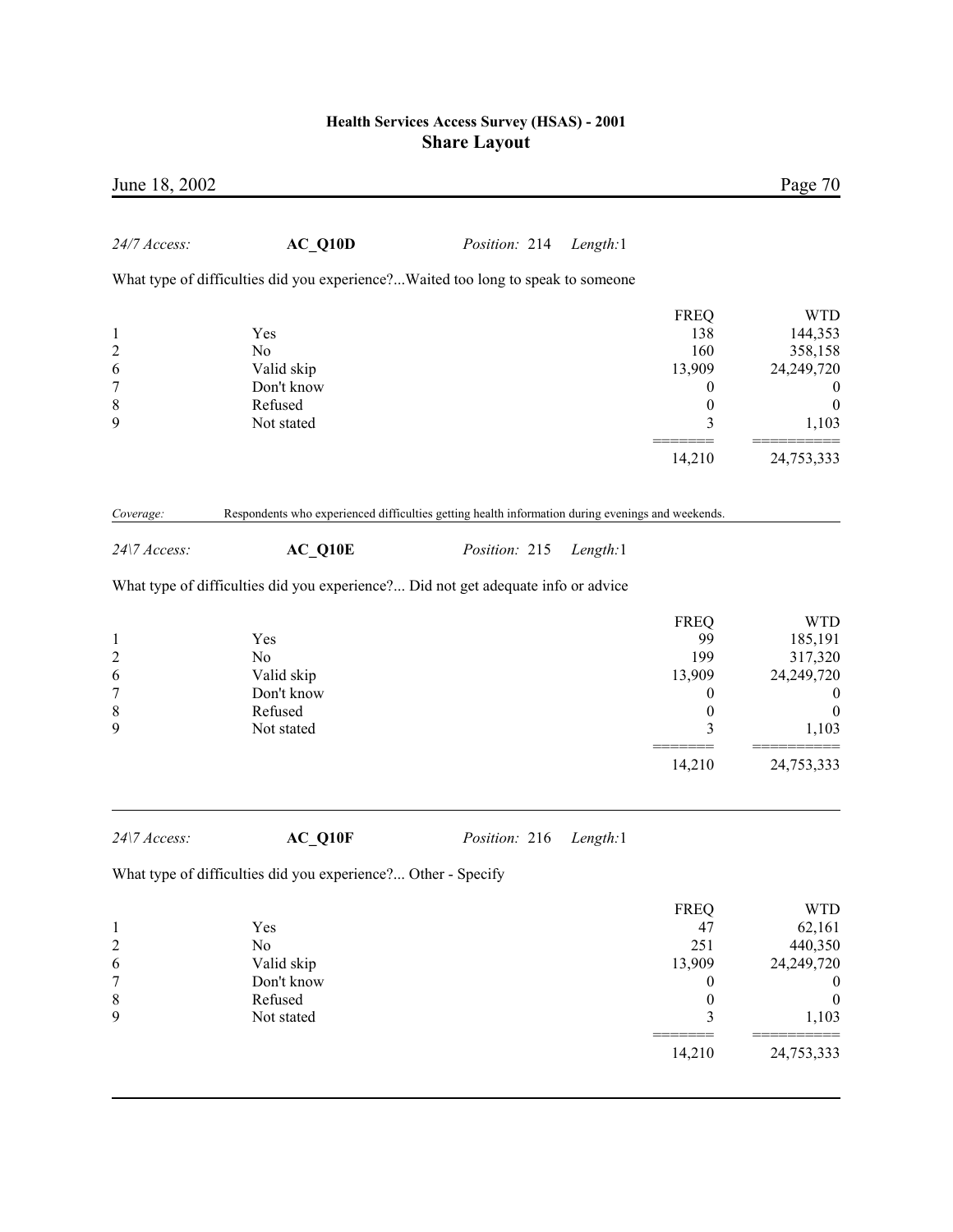| June 18, 2002                                                            |                                                                              |                                                                                                      |                                                                                                | Page 71                                                                                                        |
|--------------------------------------------------------------------------|------------------------------------------------------------------------------|------------------------------------------------------------------------------------------------------|------------------------------------------------------------------------------------------------|----------------------------------------------------------------------------------------------------------------|
| 24/7 Access:                                                             | AC Q11                                                                       | Position: 217<br>Length:1                                                                            |                                                                                                |                                                                                                                |
|                                                                          |                                                                              | Did you experience difficulties getting health information or advice during the middle of the night? |                                                                                                |                                                                                                                |
| $\mathbf{1}$<br>$\overline{c}$<br>6<br>9                                 | Yes<br>N <sub>0</sub><br>Valid skip<br>Not stated                            |                                                                                                      | <b>FREQ</b><br>99<br>194<br>13,914<br>3                                                        | <b>WTD</b><br>117,989<br>242,467<br>24,391,775<br>1,103                                                        |
|                                                                          |                                                                              |                                                                                                      | 14,210                                                                                         | 24,753,333                                                                                                     |
| Coverage:                                                                | Respondents who required health information or advice.                       |                                                                                                      |                                                                                                |                                                                                                                |
| 24/7 Access:                                                             | $AC_Q12A$                                                                    | Position: 218<br>Length:1                                                                            |                                                                                                |                                                                                                                |
|                                                                          | What type of difficulties did you experience?Contacting a physician or nurse |                                                                                                      |                                                                                                |                                                                                                                |
| $\mathbf{1}$<br>$\overline{\mathbf{c}}$<br>6<br>7<br>8<br>9<br>Coverage: | Yes<br>N <sub>0</sub><br>Valid skip<br>Don't know<br>Refused<br>Not stated   | Respondents who experienced difficulties getting health information during the middle of the night   | <b>FREQ</b><br>20<br>79<br>14,108<br>$\boldsymbol{0}$<br>$\boldsymbol{0}$<br>3<br>14,210       | <b>WTD</b><br>10,613<br>107,375<br>24,634,242<br>$\theta$<br>$\boldsymbol{0}$<br>1,103<br>24,753,333           |
| 24/7 Access:                                                             | AC Q12B                                                                      | Position: 219<br>Length:1                                                                            |                                                                                                |                                                                                                                |
|                                                                          | What type of difficulties did you experience?Did not have a phone number     |                                                                                                      |                                                                                                |                                                                                                                |
| $\mathbf{1}$<br>$\overline{c}$<br>6<br>7<br>8<br>9                       | Yes<br>No<br>Valid skip<br>Don't know<br>Refused<br>Not stated               |                                                                                                      | <b>FREQ</b><br>$\bf{0}$<br>99<br>14,108<br>$\boldsymbol{0}$<br>$\boldsymbol{0}$<br>3<br>14,210 | <b>WTD</b><br>$\boldsymbol{0}$<br>117,989<br>24,634,242<br>$\theta$<br>$\boldsymbol{0}$<br>1,103<br>24,753,333 |
| Coverage:                                                                |                                                                              | Respondents who experienced difficulties getting health information during the middle of the night   |                                                                                                |                                                                                                                |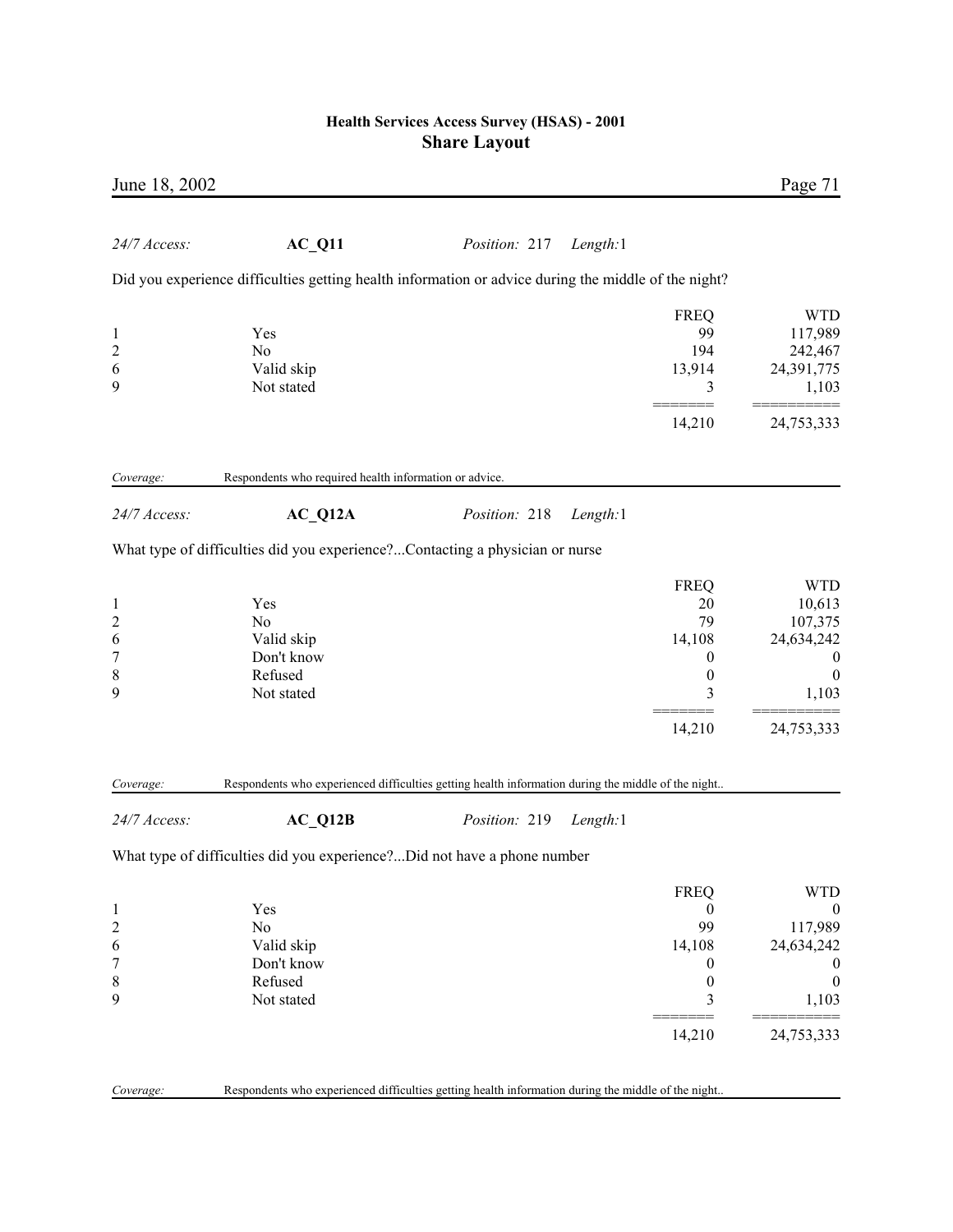| June 18, 2002                                                            |                                                                                                                 |               |          |                                                                                          | Page 72                                                                                                     |
|--------------------------------------------------------------------------|-----------------------------------------------------------------------------------------------------------------|---------------|----------|------------------------------------------------------------------------------------------|-------------------------------------------------------------------------------------------------------------|
| 24/7 Access:                                                             | $AC_Q12C$                                                                                                       | Position: 220 | Length:1 |                                                                                          |                                                                                                             |
|                                                                          | What type of difficulties did you experience?Could not get through (i.e. no answer)                             |               |          |                                                                                          |                                                                                                             |
| $\mathbf{1}$<br>$\overline{\mathbf{c}}$<br>6<br>$\overline{7}$<br>8<br>9 | Yes<br>N <sub>0</sub><br>Valid skip<br>Don't know<br>Refused<br>Not stated                                      |               |          | <b>FREQ</b><br>7<br>92<br>14,108<br>$\theta$<br>$\boldsymbol{0}$<br>3                    | <b>WTD</b><br>7,801<br>110,188<br>24,634,242<br>$\bf{0}$<br>$\boldsymbol{0}$<br>1,103                       |
|                                                                          |                                                                                                                 |               |          | 14,210                                                                                   | 24,753,333                                                                                                  |
| Coverage:                                                                | Respondents who experienced difficulties getting health information during the middle of the night              |               |          |                                                                                          |                                                                                                             |
| 24/7 Access:                                                             | $AC_Q12D$                                                                                                       | Position: 221 | Length:1 |                                                                                          |                                                                                                             |
|                                                                          | What type of difficulties did you experience?Waited too long to speak to someone                                |               |          |                                                                                          |                                                                                                             |
| $\mathbf{1}$<br>$\overline{c}$<br>6<br>$\overline{7}$<br>8<br>9          | Yes<br>No<br>Valid skip<br>Don't know<br>Refused<br>Not stated                                                  |               |          | <b>FREQ</b><br>56<br>43<br>14,108<br>$\boldsymbol{0}$<br>$\boldsymbol{0}$<br>3<br>14,210 | <b>WTD</b><br>68,859<br>49,129<br>24,634,242<br>$\boldsymbol{0}$<br>$\boldsymbol{0}$<br>1,103<br>24,753,333 |
|                                                                          |                                                                                                                 |               |          |                                                                                          |                                                                                                             |
| Coverage:<br>24\7 Access:                                                | Respondents who experienced difficulties getting health information during the middle of the night<br>$AC_Q12E$ | Position: 222 | Length:1 |                                                                                          |                                                                                                             |
|                                                                          | What type of difficulties did you experience? Did not get adequate info or advice                               |               |          |                                                                                          |                                                                                                             |
| 1<br>$\overline{\mathbf{c}}$<br>6<br>7<br>8<br>9                         | Yes<br>No<br>Valid skip<br>Don't know<br>Refused<br>Not stated                                                  |               |          | <b>FREQ</b><br>34<br>65<br>14,108<br>$\boldsymbol{0}$<br>$\boldsymbol{0}$<br>3<br>14,210 | <b>WTD</b><br>38,068<br>79,920<br>24,634,242<br>$\boldsymbol{0}$<br>$\boldsymbol{0}$<br>1,103<br>24,753,333 |
|                                                                          |                                                                                                                 |               |          |                                                                                          |                                                                                                             |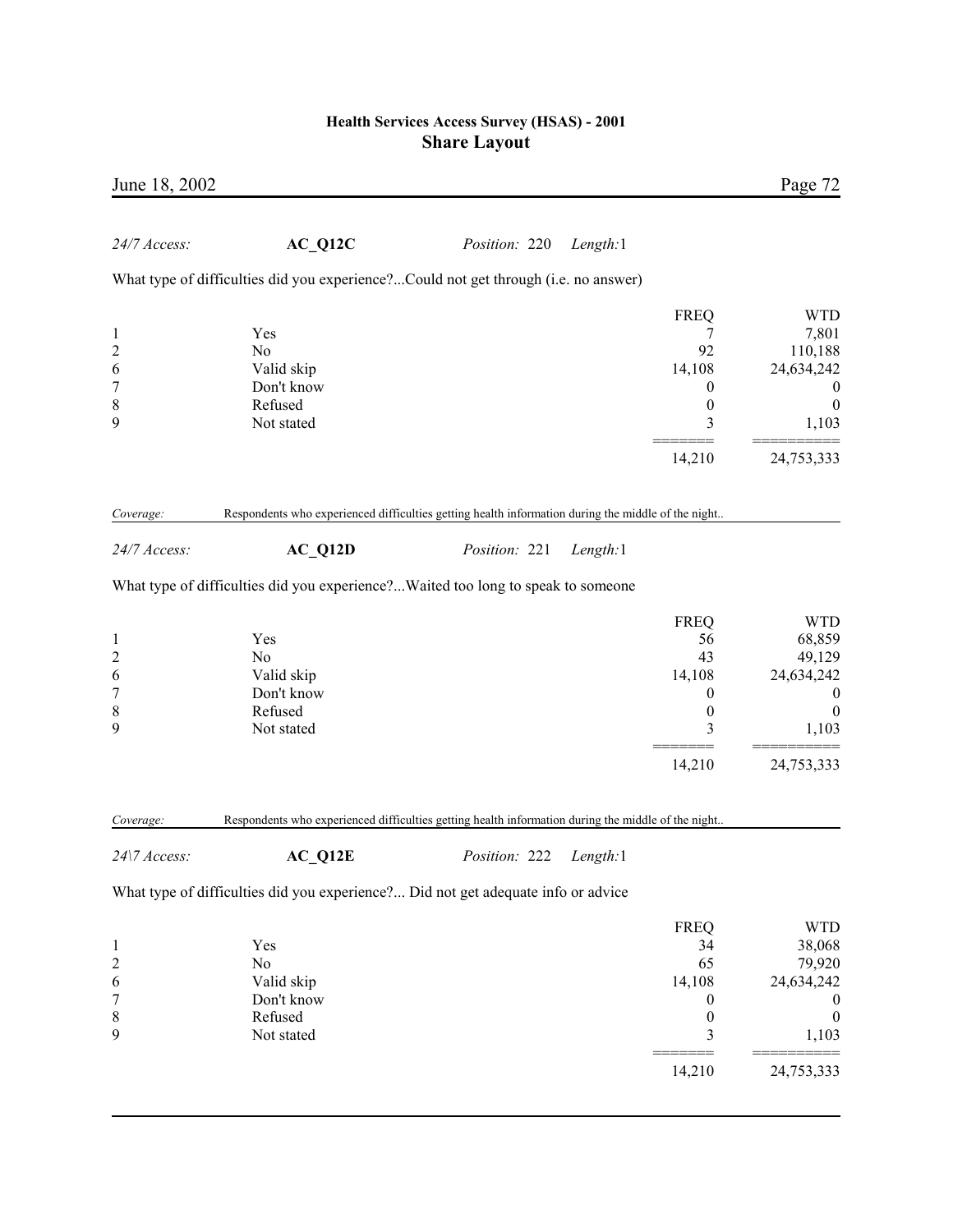| June 18, 2002                                                            |                                                                    |                                                                                                                                              |                                                                 | Page 73                                                                                        |
|--------------------------------------------------------------------------|--------------------------------------------------------------------|----------------------------------------------------------------------------------------------------------------------------------------------|-----------------------------------------------------------------|------------------------------------------------------------------------------------------------|
| 24\7 Access:                                                             | AC Q12F                                                            | Position: 223<br>Length:1                                                                                                                    |                                                                 |                                                                                                |
|                                                                          | What type of difficulties did you experience? Other - Specify      |                                                                                                                                              |                                                                 |                                                                                                |
| $\mathbf{1}$<br>$\overline{\mathbf{c}}$<br>6<br>$\overline{7}$<br>8<br>9 | Yes<br>No<br>Valid skip<br>Don't know<br>Refused<br>Not stated     |                                                                                                                                              | <b>FREQ</b><br>12<br>87<br>14,108<br>0<br>$\boldsymbol{0}$<br>3 | <b>WTD</b><br>13,882<br>104,107<br>24,634,242<br>$\boldsymbol{0}$<br>$\boldsymbol{0}$<br>1,103 |
|                                                                          |                                                                    |                                                                                                                                              | 14,210                                                          | 24,753,333                                                                                     |
| 24/7 Access:                                                             | $AC_Q13$<br>yourself or a family member but you didn't receive it? | Position: 224<br>Length:1<br>During the past 12 months, was there ever a time when you felt that you needed health information or advice for |                                                                 |                                                                                                |
| $\mathbf{1}$<br>$\overline{\mathbf{c}}$<br>6<br>7<br>9                   | Yes<br>No<br>Valid skip<br>Don't know<br>Not stated                |                                                                                                                                              | <b>FREQ</b><br>820<br>5,757<br>7,629<br>2<br>2<br>14,210        | <b>WTD</b><br>1,200,419<br>10,099,794<br>13,451,648<br>984<br>489<br>24,753,333                |
| Coverage:                                                                |                                                                    | Respondents who experienced difficulties getting health information during the middle of the night.                                          |                                                                 |                                                                                                |
| 24/7 Access:                                                             | $AC_Q14A$                                                          | Position: 225<br>Length:1                                                                                                                    |                                                                 |                                                                                                |
|                                                                          |                                                                    | Thinking of the most recent time, why didn't you get the information or advice?Did not know who to call                                      |                                                                 |                                                                                                |
| $\mathbf{1}$<br>$\overline{c}$<br>6<br>7<br>8                            | Yes<br>No<br>Valid skip<br>Don't know<br>Refused                   |                                                                                                                                              | <b>FREQ</b><br>49<br>770<br>13,386<br>1<br>$\boldsymbol{0}$     | <b>WTD</b><br>65,823<br>1,134,033<br>23,551,442<br>563<br>$\boldsymbol{0}$                     |
| 9                                                                        | Not stated                                                         |                                                                                                                                              | 4                                                               | 1,472                                                                                          |

 ======= ========== 14,210 24,753,333

| Coverage: | Respondents who needed health information and didn't get it. |  |  |
|-----------|--------------------------------------------------------------|--|--|
|           |                                                              |  |  |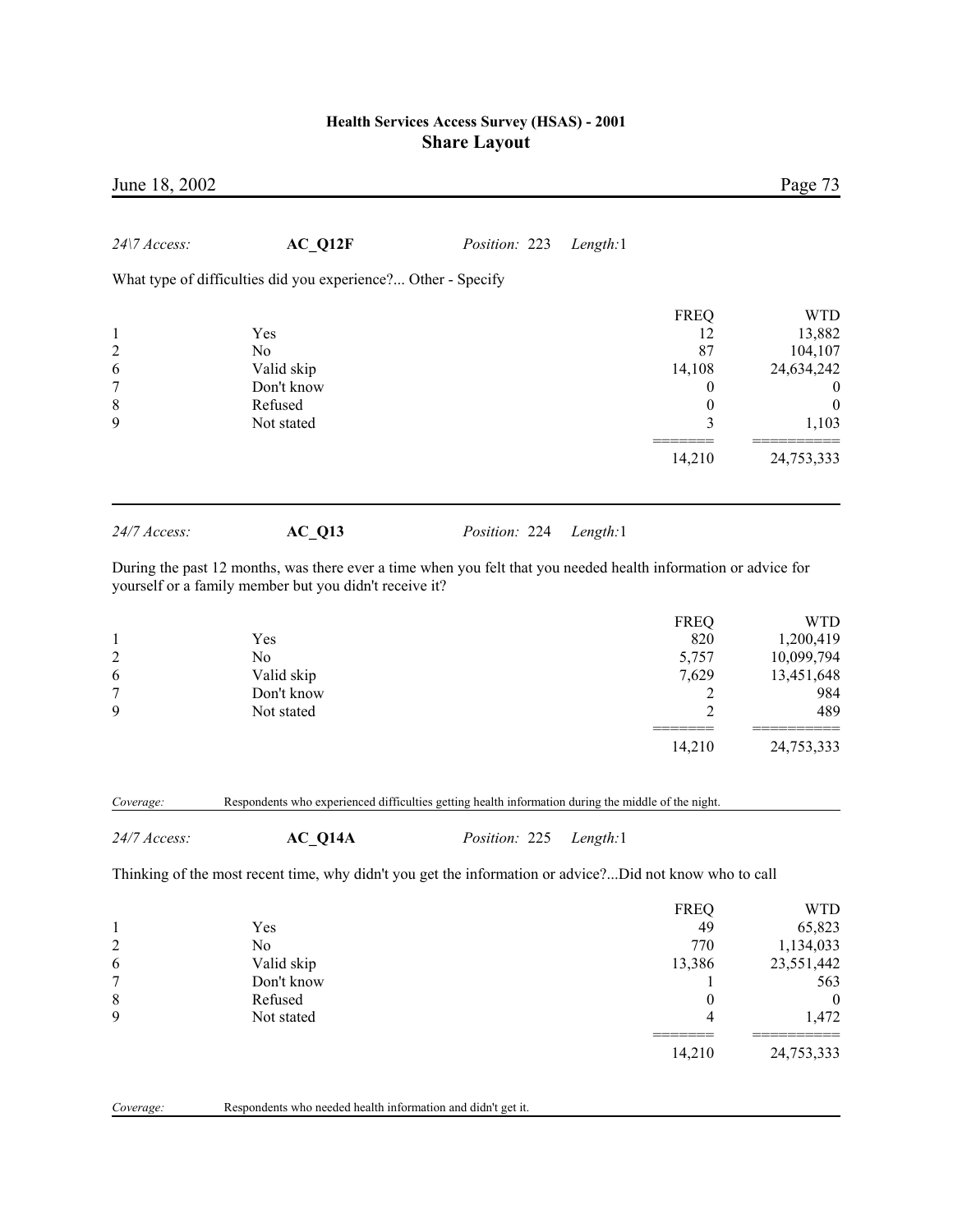| June 18, 2002             |                                                                                                                                                                  |               |          |                  | Page 74          |
|---------------------------|------------------------------------------------------------------------------------------------------------------------------------------------------------------|---------------|----------|------------------|------------------|
| 24/7 Access:              | $AC_Q14B$                                                                                                                                                        | Position: 226 | Length:1 |                  |                  |
|                           | Thinking of the most recent time, why didn't you get the information or advice?Doctor not available - at time<br>required (e.g. on holidays, inconvenient hours) |               |          |                  |                  |
|                           |                                                                                                                                                                  |               |          | <b>FREQ</b>      | <b>WTD</b>       |
| $\mathbf{1}$              | Yes                                                                                                                                                              |               |          | 247              | 423,084          |
| $\overline{c}$            | N <sub>0</sub>                                                                                                                                                   |               |          | 572              | 776,772          |
| 6                         | Valid skip                                                                                                                                                       |               |          | 13,386           | 23,551,442       |
| 7                         | Don't know                                                                                                                                                       |               |          | 1                | 563              |
| 8                         | Refused                                                                                                                                                          |               |          | $\boldsymbol{0}$ | $\boldsymbol{0}$ |
| 9                         | Not stated                                                                                                                                                       |               |          | 4                | 1,472            |
|                           |                                                                                                                                                                  |               |          | 14,210           | 24,753,333       |
| Coverage:<br>24/7 Access: | Respondents who needed health information and didn't get it.<br>$AC_Q14C$                                                                                        | Position: 227 | Length:1 |                  |                  |
|                           | Thinking of the most recent time, why didn't you get the information or advice?Felt would be inadequate                                                          |               |          |                  |                  |
|                           |                                                                                                                                                                  |               |          | <b>FREQ</b>      | <b>WTD</b>       |
| $\mathbf{1}$              | Yes                                                                                                                                                              |               |          | 33               | 35,080           |
| $\overline{c}$            | N <sub>0</sub>                                                                                                                                                   |               |          | 786              | 1,164,776        |
| 6                         | Valid skip                                                                                                                                                       |               |          | 13,386           | 23,551,442       |
| $\overline{7}$            | Don't know                                                                                                                                                       |               |          | 1                | 563              |
| $\,$ 8 $\,$               | Refused                                                                                                                                                          |               |          | $\boldsymbol{0}$ | $\theta$         |
| 9                         | Not stated                                                                                                                                                       |               |          | 4                | 1,472            |
|                           |                                                                                                                                                                  |               |          | 14,210           | 24,753,333       |
|                           |                                                                                                                                                                  |               |          |                  |                  |

*Coverage:* Respondents who needed health information and didn't get it.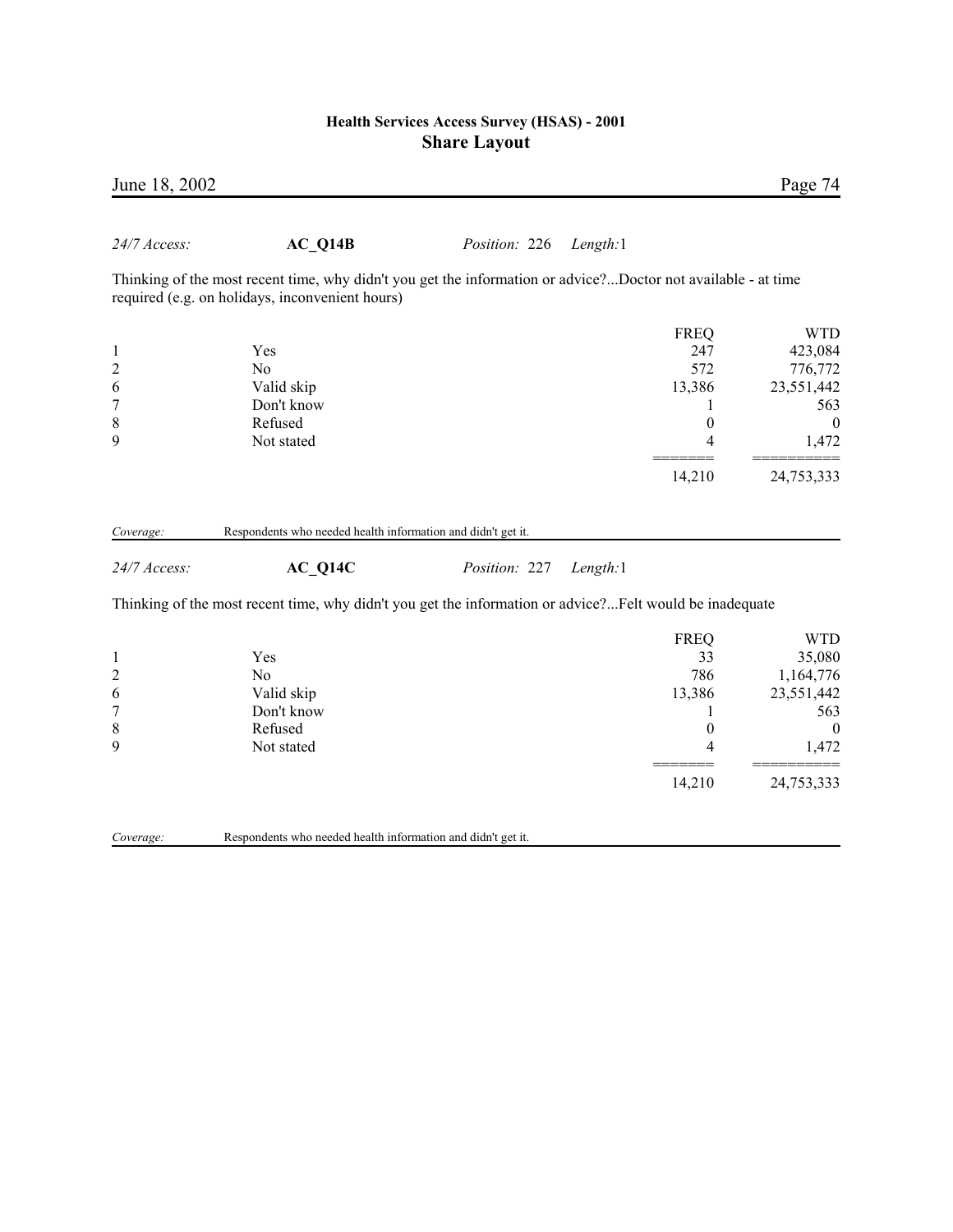| June 18, 2002                                                     |                                                                                                                 |               |          |                                                                          | Page 75                                                                                           |
|-------------------------------------------------------------------|-----------------------------------------------------------------------------------------------------------------|---------------|----------|--------------------------------------------------------------------------|---------------------------------------------------------------------------------------------------|
| 24/7 Access:                                                      | AC Q14D                                                                                                         | Position: 228 | Length:1 |                                                                          |                                                                                                   |
|                                                                   | Thinking of the most recent time, why didn't you get the information or advice?Too busy                         |               |          |                                                                          |                                                                                                   |
| $\mathbf{1}$<br>$\overline{c}$<br>6<br>$\boldsymbol{7}$<br>8<br>9 | Yes<br>N <sub>o</sub><br>Valid skip<br>Don't know<br>Refused<br>Not stated                                      |               |          | <b>FREQ</b><br>27<br>792<br>13,386<br>$\boldsymbol{0}$<br>4              | <b>WTD</b><br>39,654<br>1,160,201<br>23,551,442<br>563<br>$\boldsymbol{0}$<br>1,472               |
|                                                                   |                                                                                                                 |               |          | 14,210                                                                   | 24,753,333                                                                                        |
| Coverage:                                                         | Respondents who needed health information and didn't get it.                                                    |               |          |                                                                          |                                                                                                   |
| 24/7 Access:                                                      | AC Q14E                                                                                                         | Position: 229 | Length:1 |                                                                          |                                                                                                   |
| bother                                                            | Thinking of the most recent time, why didn't you get the information or advice?Didn't get around to it / didn't |               |          |                                                                          |                                                                                                   |
| $\mathbf{1}$<br>$\overline{c}$<br>6<br>$\overline{7}$<br>8<br>9   | Yes<br>No<br>Valid skip<br>Don't know<br>Refused<br>Not stated                                                  |               |          | <b>FREQ</b><br>16<br>803<br>13,386<br>1<br>$\overline{0}$<br>4<br>14,210 | <b>WTD</b><br>12,059<br>1,187,796<br>23,551,442<br>563<br>$\boldsymbol{0}$<br>1,472<br>24,753,333 |

*Coverage:* Respondents who needed health information and didn't get it.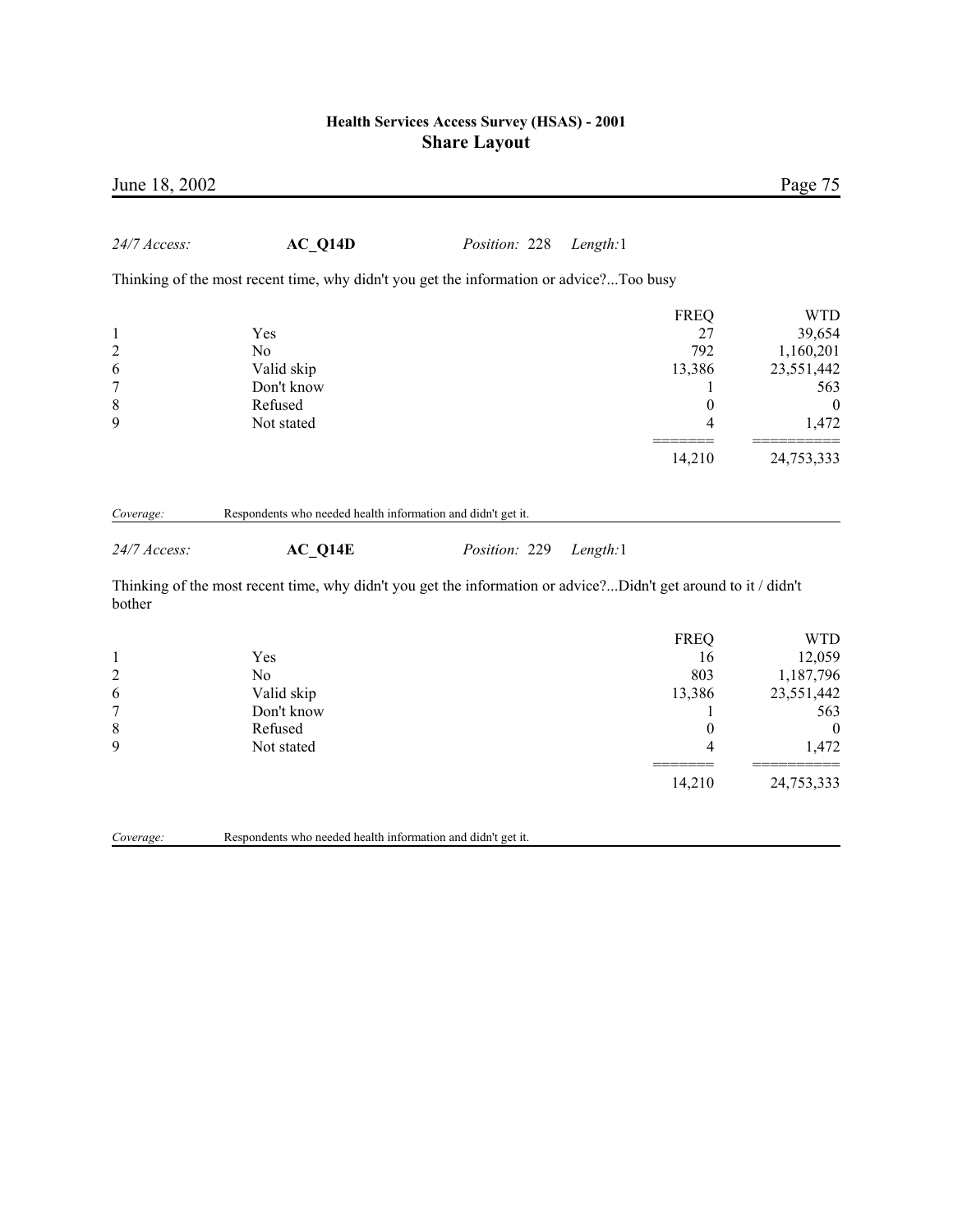| June 18, 2002             |                                                                                                                    |               |          |                  | Page 76          |
|---------------------------|--------------------------------------------------------------------------------------------------------------------|---------------|----------|------------------|------------------|
| 24/7 Access:              | AC Q14F                                                                                                            | Position: 230 | Length:1 |                  |                  |
|                           | Thinking of the most recent time, why didn't you get the information or advice?Language problems                   |               |          |                  |                  |
|                           |                                                                                                                    |               |          | <b>FREQ</b>      | <b>WTD</b>       |
| $\mathbf{1}$              | Yes                                                                                                                |               |          | 1                | 253              |
| $\overline{\mathbf{c}}$   | N <sub>0</sub>                                                                                                     |               |          | 818              | 1,199,602        |
| 6                         | Valid skip                                                                                                         |               |          | 13,386           | 23,551,442       |
| 7                         | Don't know                                                                                                         |               |          | 1                | 563              |
| 8                         | Refused                                                                                                            |               |          | $\boldsymbol{0}$ | $\boldsymbol{0}$ |
| 9                         | Not stated                                                                                                         |               |          | 4                | 1,472            |
|                           |                                                                                                                    |               |          | 14,210           | 24,753,333       |
| Coverage:<br>24/7 Access: | Respondents who needed health information and didn't get it.<br>AC Q14G                                            | Position: 231 | Length:1 |                  |                  |
|                           | Thinking of the most recent time, why didn't you get the information or advice?Personal or family responsibilities |               |          |                  |                  |
|                           |                                                                                                                    |               |          | <b>FREQ</b>      | <b>WTD</b>       |
| $\mathbf{1}$              | Yes                                                                                                                |               |          | $\overline{4}$   | 2,915            |
| $\overline{c}$            | No                                                                                                                 |               |          | 815              | 1,196,940        |
| 6                         | Valid skip                                                                                                         |               |          | 13,386           | 23,551,442       |
| 7                         | Don't know                                                                                                         |               |          | 1                | 563              |
| 8                         | Refused                                                                                                            |               |          | $\boldsymbol{0}$ | $\boldsymbol{0}$ |
| 9                         | Not stated                                                                                                         |               |          | 4                | 1,472            |
|                           |                                                                                                                    |               |          | 14,210           | 24,753,333       |
| Coverage:                 | Respondents who needed health information and didn't get it.                                                       |               |          |                  |                  |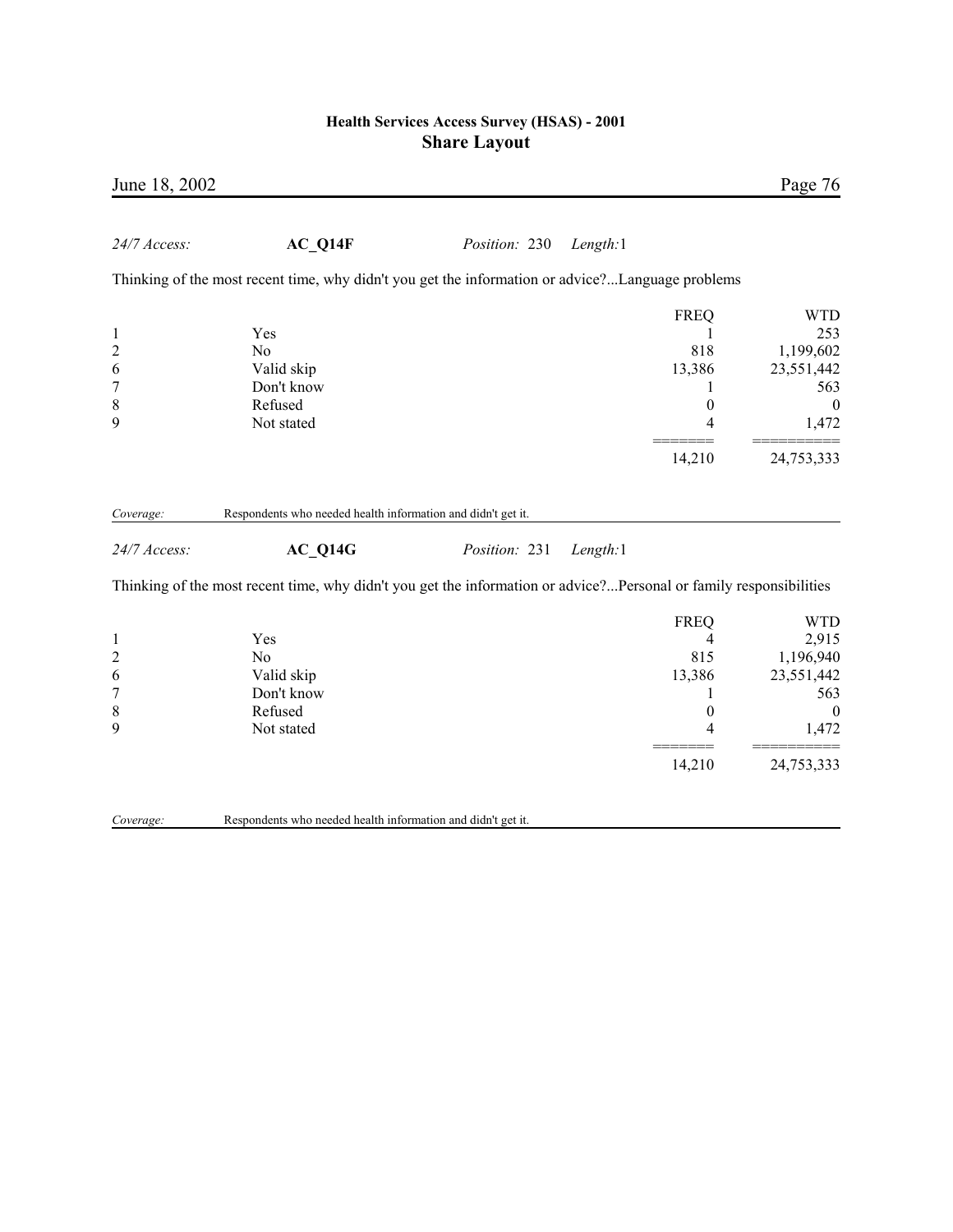| June 18, 2002                                                            |                                                                                                                                                                                      |               |          |                                                                            | Page 77                                                                                           |
|--------------------------------------------------------------------------|--------------------------------------------------------------------------------------------------------------------------------------------------------------------------------------|---------------|----------|----------------------------------------------------------------------------|---------------------------------------------------------------------------------------------------|
| 24/7 Access:                                                             | AC Q14H                                                                                                                                                                              | Position: 232 | Length:1 |                                                                            |                                                                                                   |
|                                                                          | Thinking of the most recent time, why didn't you get the information or advice?Dislikes doctors / afraid                                                                             |               |          |                                                                            |                                                                                                   |
| $\mathbf{1}$<br>$\overline{c}$<br>6<br>$\overline{7}$<br>8<br>9          | Yes<br>No<br>Valid skip<br>Don't know<br>Refused<br>Not stated                                                                                                                       |               |          | <b>FREQ</b><br>12<br>807<br>13,386<br>1<br>$\overline{0}$<br>4             | <b>WTD</b><br>20,491<br>1,179,365<br>23,551,442<br>563<br>$\boldsymbol{0}$<br>1,472               |
|                                                                          |                                                                                                                                                                                      |               |          | 14,210                                                                     | 24,753,333                                                                                        |
| Coverage:<br>24/7 Access:                                                | Respondents who needed health information and didn't get it.<br>AC Q14I<br>Thinking of the most recent time, why didn't you get the information or advice?Decided not to seek advice | Position: 233 | Length:1 |                                                                            |                                                                                                   |
| $\mathbf{1}$<br>$\overline{\mathbf{c}}$<br>6<br>$\overline{7}$<br>8<br>9 | Yes<br>No<br>Valid skip<br>Don't know<br>Refused<br>Not stated                                                                                                                       |               |          | <b>FREQ</b><br>17<br>802<br>13,386<br>1<br>$\boldsymbol{0}$<br>4<br>14,210 | <b>WTD</b><br>11,788<br>1,188,068<br>23,551,442<br>563<br>$\boldsymbol{0}$<br>1,472<br>24,753,333 |
| Coverage:                                                                | Respondents who needed health information and didn't get it.                                                                                                                         |               |          |                                                                            |                                                                                                   |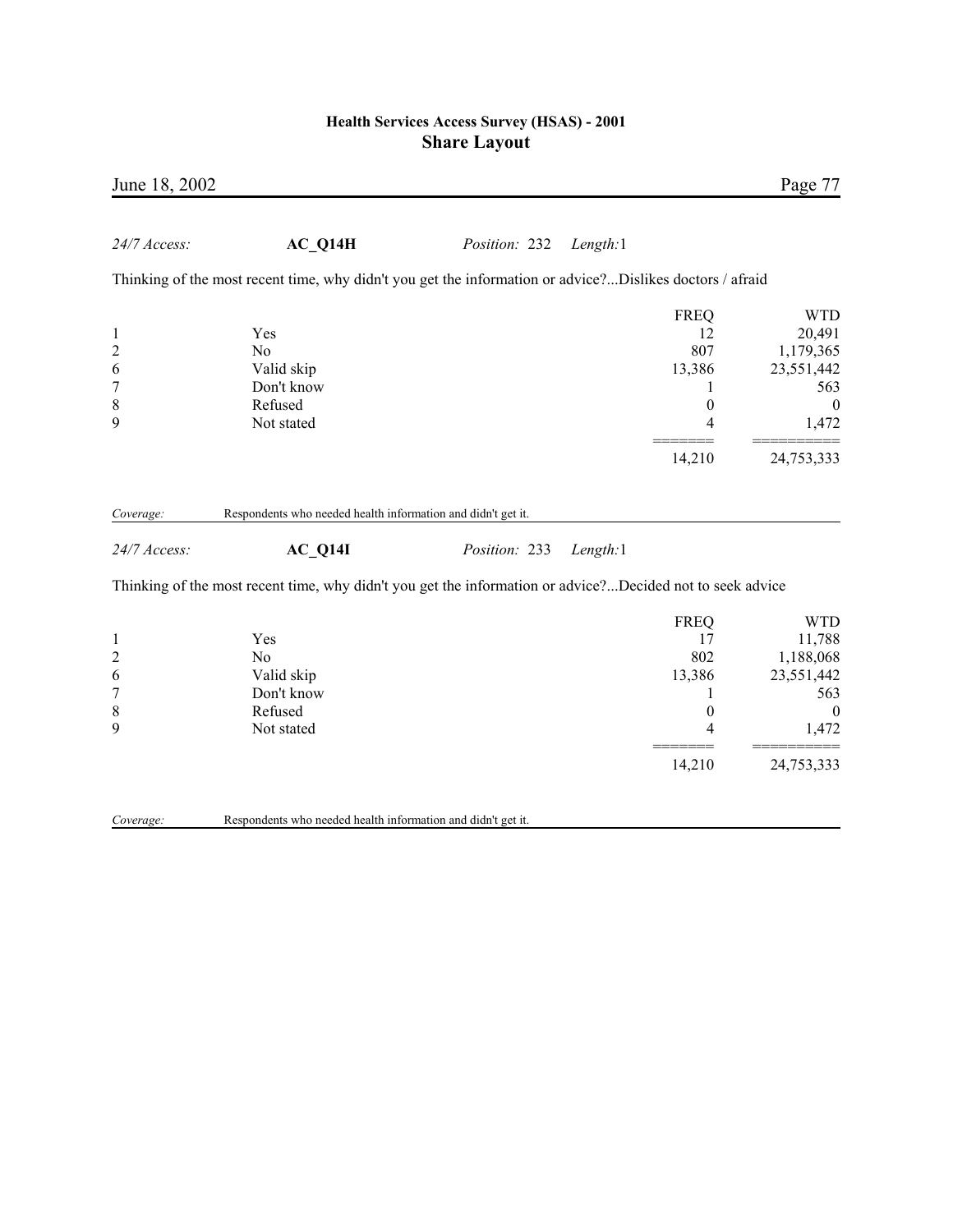| June 18, 2002                                 |                                                                                                                    |               |          |                                                              | Page 78                                                                   |
|-----------------------------------------------|--------------------------------------------------------------------------------------------------------------------|---------------|----------|--------------------------------------------------------------|---------------------------------------------------------------------------|
| 24/7 Access:                                  | AC Q14J                                                                                                            | Position: 234 | Length:1 |                                                              |                                                                           |
|                                               | Thinking of the most recent time, why didn't you get the information or advice?Did not get adequate info or advice |               |          |                                                              |                                                                           |
| $\mathbf{1}$<br>$\overline{c}$<br>6<br>7<br>8 | Yes<br>N <sub>o</sub><br>Valid skip<br>Don't know<br>Refused                                                       |               |          | <b>FREQ</b><br>371<br>448<br>13,386<br>1<br>$\boldsymbol{0}$ | <b>WTD</b><br>498,112<br>701,744<br>23,551,442<br>563<br>$\boldsymbol{0}$ |
| 9                                             | Not stated                                                                                                         |               |          | 4                                                            | 1,472                                                                     |
|                                               |                                                                                                                    |               |          | 14,210                                                       | 24,753,333                                                                |
| Coverage:                                     | Respondents who needed health information and didn't get it.                                                       |               |          |                                                              |                                                                           |
| 24/7 Access:                                  | $AC_Q14K$                                                                                                          | Position: 235 | Length:1 |                                                              |                                                                           |
|                                               | Thinking of the most recent time, why didn't you get the information or advice?Service not available               |               |          |                                                              |                                                                           |
|                                               | Yes                                                                                                                |               |          | <b>FREQ</b><br>88                                            | <b>WTD</b>                                                                |
| $\mathbf{1}$<br>$\overline{c}$                | N <sub>0</sub>                                                                                                     |               |          | 731                                                          | 121,053<br>1,078,803                                                      |
| 6                                             | Valid skip                                                                                                         |               |          | 13,386                                                       | 23,551,442                                                                |
| 7                                             | Don't know                                                                                                         |               |          | 1                                                            | 563                                                                       |
| 8                                             | Refused                                                                                                            |               |          | $\boldsymbol{0}$                                             | $\boldsymbol{0}$                                                          |
| 9                                             | Not stated                                                                                                         |               |          | 4                                                            | 1,472                                                                     |
|                                               |                                                                                                                    |               |          | 14,210                                                       | 24,753,333                                                                |
| Coverage:                                     | Respondents who needed health information and didn't get it.                                                       |               |          |                                                              |                                                                           |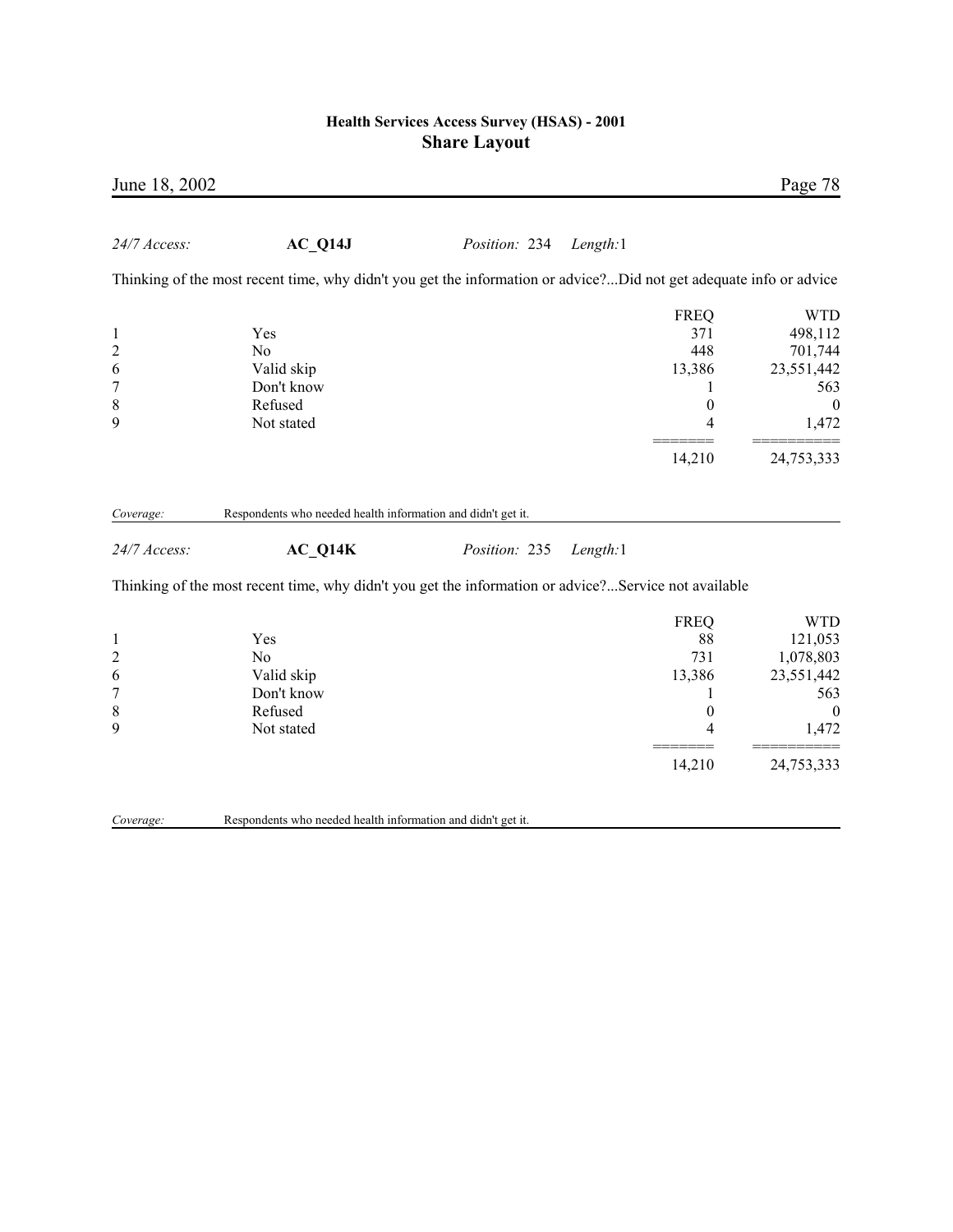| June 18, 2002                                    |                                                                                                               |               |                                                                                            | Page 79                                                                                                     |
|--------------------------------------------------|---------------------------------------------------------------------------------------------------------------|---------------|--------------------------------------------------------------------------------------------|-------------------------------------------------------------------------------------------------------------|
| 24/7 Access:                                     | AC Q14L                                                                                                       | Position: 236 | Length:1                                                                                   |                                                                                                             |
|                                                  | Thinking of the most recent time, why didn't you get the information or advice?Other - Specify                |               |                                                                                            |                                                                                                             |
| 1<br>$\overline{\mathbf{c}}$<br>6<br>7<br>8<br>9 | Yes<br>N <sub>0</sub><br>Valid skip<br>Don't know<br>Refused<br>Not stated                                    |               | <b>FREQ</b><br>182<br>637<br>13,386<br>$\boldsymbol{0}$<br>4                               | <b>WTD</b><br>219,029<br>980,827<br>23,551,442<br>563<br>$\boldsymbol{0}$<br>1,472                          |
|                                                  |                                                                                                               |               | 14,210                                                                                     | 24,753,333                                                                                                  |
| Coverage:<br>24/7 Access:                        | Respondents who needed health information and didn't get it.<br>$AC_Q15A$                                     | Position: 237 | Length:1                                                                                   |                                                                                                             |
| problem?                                         | Again, thinking of the most recent time, did you require health information or advice about a physical health |               |                                                                                            |                                                                                                             |
| 1<br>$\overline{\mathbf{c}}$<br>6<br>7<br>8<br>9 | Yes<br>N <sub>0</sub><br>Valid skip<br>Don't know<br>Refused<br>Not stated                                    |               | <b>FREQ</b><br>668<br>152<br>13,386<br>$\boldsymbol{0}$<br>$\boldsymbol{0}$<br>4<br>14,210 | <b>WTD</b><br>977,244<br>223,175<br>23,551,442<br>$\boldsymbol{0}$<br>$\overline{0}$<br>1,472<br>24,753,333 |

*Coverage:* Respondents who needed health information and didn't get it.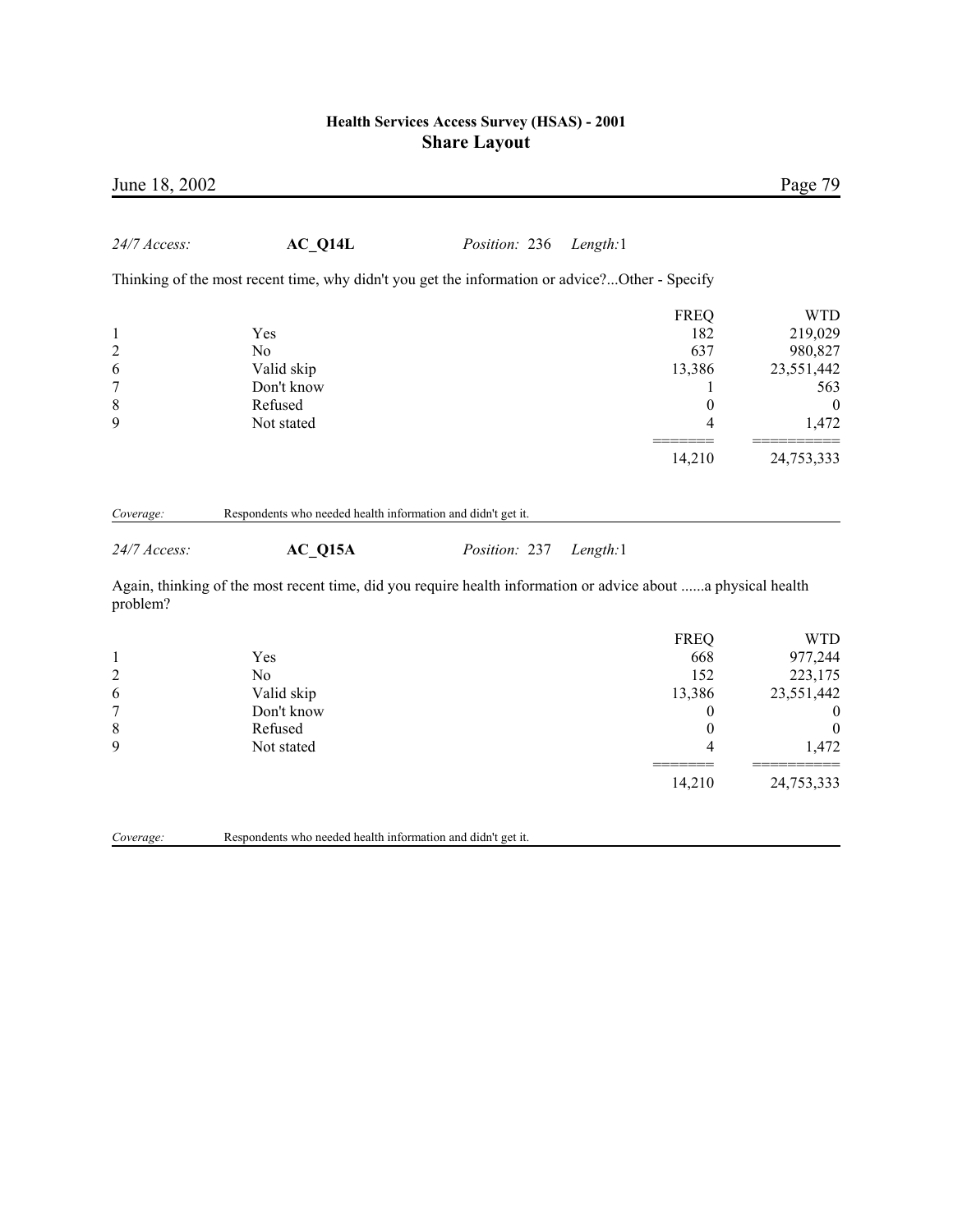| June 18, 2002             |                                                                                                             |               |          |                  | Page 80          |
|---------------------------|-------------------------------------------------------------------------------------------------------------|---------------|----------|------------------|------------------|
| 24/7 Access:              | $AC_Q15B$                                                                                                   | Position: 238 | Length:1 |                  |                  |
| mental health problem?    | Again, thinking of the most recent time, did you require health information or advice about an emotional or |               |          |                  |                  |
|                           |                                                                                                             |               |          | <b>FREQ</b>      | <b>WTD</b>       |
| $\mathbf{1}$              | Yes                                                                                                         |               |          | 89               | 108,865          |
| $\overline{c}$            | N <sub>0</sub>                                                                                              |               |          | 731              | 1,091,554        |
| 6                         | Valid skip                                                                                                  |               |          | 13,386           | 23,551,442       |
| 7                         | Don't know                                                                                                  |               |          | $\overline{0}$   | $\theta$         |
| 8                         | Refused                                                                                                     |               |          | $\boldsymbol{0}$ | $\boldsymbol{0}$ |
| 9                         | Not stated                                                                                                  |               |          | 4                | 1,472            |
|                           |                                                                                                             |               |          | 14,210           | 24,753,333       |
| Coverage:<br>24/7 Access: | Respondents who needed health information and didn't get it.<br>AC Q15C                                     | Position: 239 | Length:1 |                  |                  |
|                           | Again, thinking of the most recent time, did you require health information or advice about routine care?   |               |          |                  |                  |
|                           |                                                                                                             |               |          | <b>FREQ</b>      | <b>WTD</b>       |
| $\mathbf{1}$              | Yes                                                                                                         |               |          | 41               | 85,838           |
| $\overline{\mathbf{c}}$   | No                                                                                                          |               |          | 779              | 1,114,581        |
| 6                         | Valid skip                                                                                                  |               |          | 13,386           | 23,551,442       |
| $\overline{7}$            | Don't know                                                                                                  |               |          | $\boldsymbol{0}$ | $\boldsymbol{0}$ |
| 8                         | Refused                                                                                                     |               |          | $\boldsymbol{0}$ | $\boldsymbol{0}$ |
| 9                         | Not stated                                                                                                  |               |          | 4                | 1,472            |
|                           |                                                                                                             |               |          | 14,210           | 24,753,333       |
|                           |                                                                                                             |               |          |                  |                  |

**Coverage:** Respondents who needed health information and didn't get it.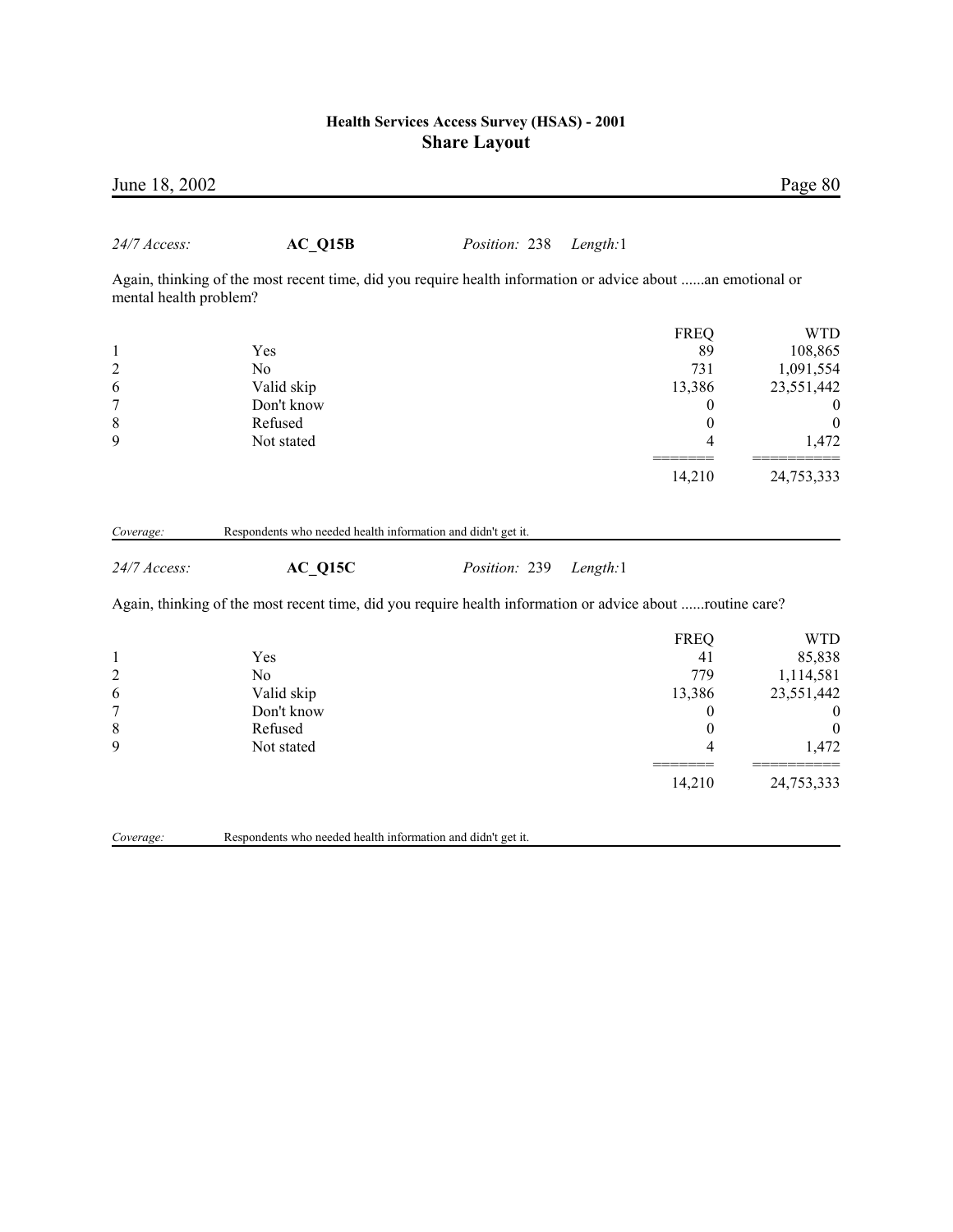| June 18, 2002             |                                                                                                              |               |          |             | Page 81          |
|---------------------------|--------------------------------------------------------------------------------------------------------------|---------------|----------|-------------|------------------|
| 24/7 Access:              | $AC_Q15D$                                                                                                    | Position: 240 | Length:1 |             |                  |
|                           | Again, thinking of the most recent time, did you require health information or advice about an injury?       |               |          |             |                  |
|                           |                                                                                                              |               |          | <b>FREQ</b> | <b>WTD</b>       |
| $\mathbf{1}$              | Yes                                                                                                          |               |          | 48          | 42,866           |
| $\overline{c}$            | N <sub>o</sub>                                                                                               |               |          | 772         | 1,157,553        |
| 6                         | Valid skip                                                                                                   |               |          | 13,386      | 23,551,442       |
| 7                         | Don't know                                                                                                   |               |          | 0           | $\boldsymbol{0}$ |
| 8                         | Refused                                                                                                      |               |          | $\theta$    | $\boldsymbol{0}$ |
| 9                         | Not stated                                                                                                   |               |          | 4           | 1,472            |
|                           |                                                                                                              |               |          | 14,210      | 24,753,333       |
| Coverage:<br>24\7 Access: | Respondents who needed health information and didn't get it.<br>AC Q15E                                      | Position: 241 | Length:1 |             |                  |
|                           | Again, thinking of the most recent time, did you require health information or advice about  Other - Specify |               |          |             |                  |
|                           |                                                                                                              |               |          | <b>FREQ</b> | <b>WTD</b>       |
| $\mathbf{1}$              | Yes                                                                                                          |               |          | 26          | 47,272           |
| $\overline{c}$            | N <sub>o</sub>                                                                                               |               |          | 794         | 1,153,147        |
| 6                         | Valid skip                                                                                                   |               |          | 13,386      | 23,551,442       |
| 7                         | Don't know                                                                                                   |               |          | 0           | $\boldsymbol{0}$ |
| 8                         | Refused                                                                                                      |               |          | $\theta$    | $\boldsymbol{0}$ |
| 9                         | Not stated                                                                                                   |               |          | 4           | 1,472            |
|                           |                                                                                                              |               |          | 14,210      | 24,753,333       |
|                           |                                                                                                              |               |          |             |                  |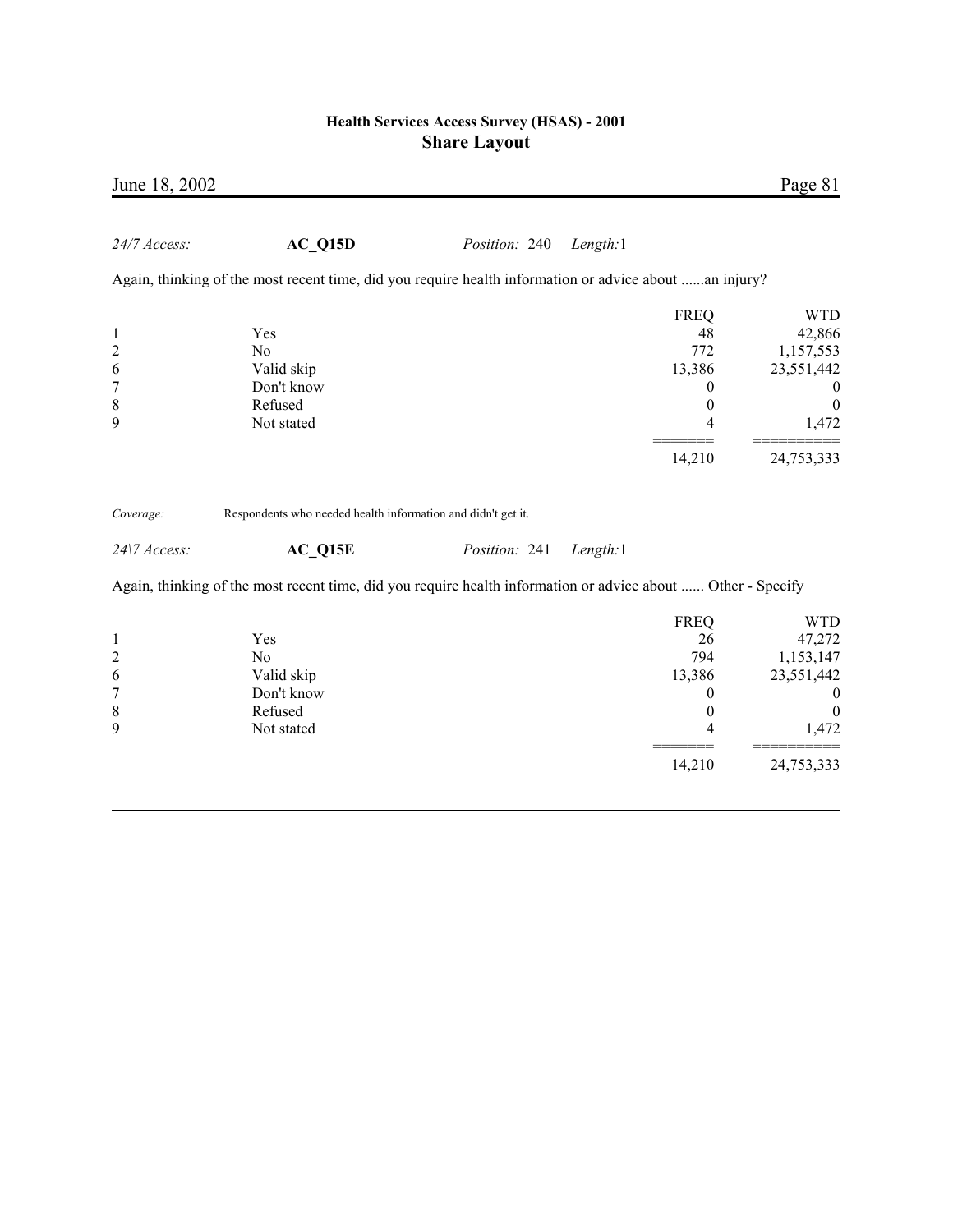| June 18, 2002       |                                                                |                                                   |          |                       | Page 82               |
|---------------------|----------------------------------------------------------------|---------------------------------------------------|----------|-----------------------|-----------------------|
| 24/7 Access:        | $AC_Q16$                                                       | Position: 242                                     | Length:2 |                       |                       |
|                     | From whom did you try to get the health information or advice? |                                                   |          |                       |                       |
|                     |                                                                |                                                   |          | <b>FREQ</b>           | <b>WTD</b>            |
| 01                  | Doctor's office                                                |                                                   |          | 508                   | 686,068               |
| 02                  | Community health centre (CLSC in Quebec)                       |                                                   |          | 22                    | 58,189                |
| 03                  | Walk-in clinic                                                 |                                                   |          | 44                    | 102,182               |
| 04                  |                                                                | Telephone health-line (e.g. Info-Sante, TeleCare, |          |                       |                       |
|                     | Health-Line)                                                   |                                                   |          | 16                    | 36,791                |
| 05                  | Hospital                                                       |                                                   |          | 70                    | 135,166               |
| 06                  | Emergency room                                                 |                                                   |          | 68                    | 79,703                |
| 07                  | Other - Specify                                                |                                                   |          | 91                    | 101,513               |
| 96                  | Valid skip                                                     |                                                   |          | 13,386                | 23,551,442            |
| 97                  | Don't know                                                     |                                                   |          | $\mathbf{1}$          | 806                   |
| 99                  | Not stated                                                     |                                                   |          | 4                     | 1,472                 |
|                     |                                                                |                                                   |          | 14,210                | 24,753,333            |
| Coverage:           | Respondents who needed health information and didn't get it.   |                                                   |          |                       |                       |
| 24/7 Access:        | $AC_Q18$                                                       | Position: 244                                     | Length:1 |                       |                       |
|                     | Do you have a regular family doctor?                           |                                                   |          |                       |                       |
|                     |                                                                |                                                   |          |                       |                       |
|                     |                                                                |                                                   |          | <b>FREQ</b>           | <b>WTD</b>            |
| $\mathbf{1}$        | Yes                                                            |                                                   |          | 12,659                | 21,704,667            |
| $\overline{c}$      | N <sub>o</sub>                                                 |                                                   |          | 1,548                 | 3,043,129             |
| 6                   | Valid skip<br>Don't know                                       |                                                   |          | $\boldsymbol{0}$<br>3 | $\boldsymbol{0}$      |
| $\overline{7}$<br>8 | Refusal                                                        |                                                   |          | $\boldsymbol{0}$      | 5,537                 |
| 9                   | Not stated                                                     |                                                   |          | $\boldsymbol{0}$      | 0<br>$\boldsymbol{0}$ |
|                     |                                                                |                                                   |          | 14,210                | 24,753,333            |
|                     |                                                                |                                                   |          |                       |                       |
| Coverage:           | All respondents                                                |                                                   |          |                       |                       |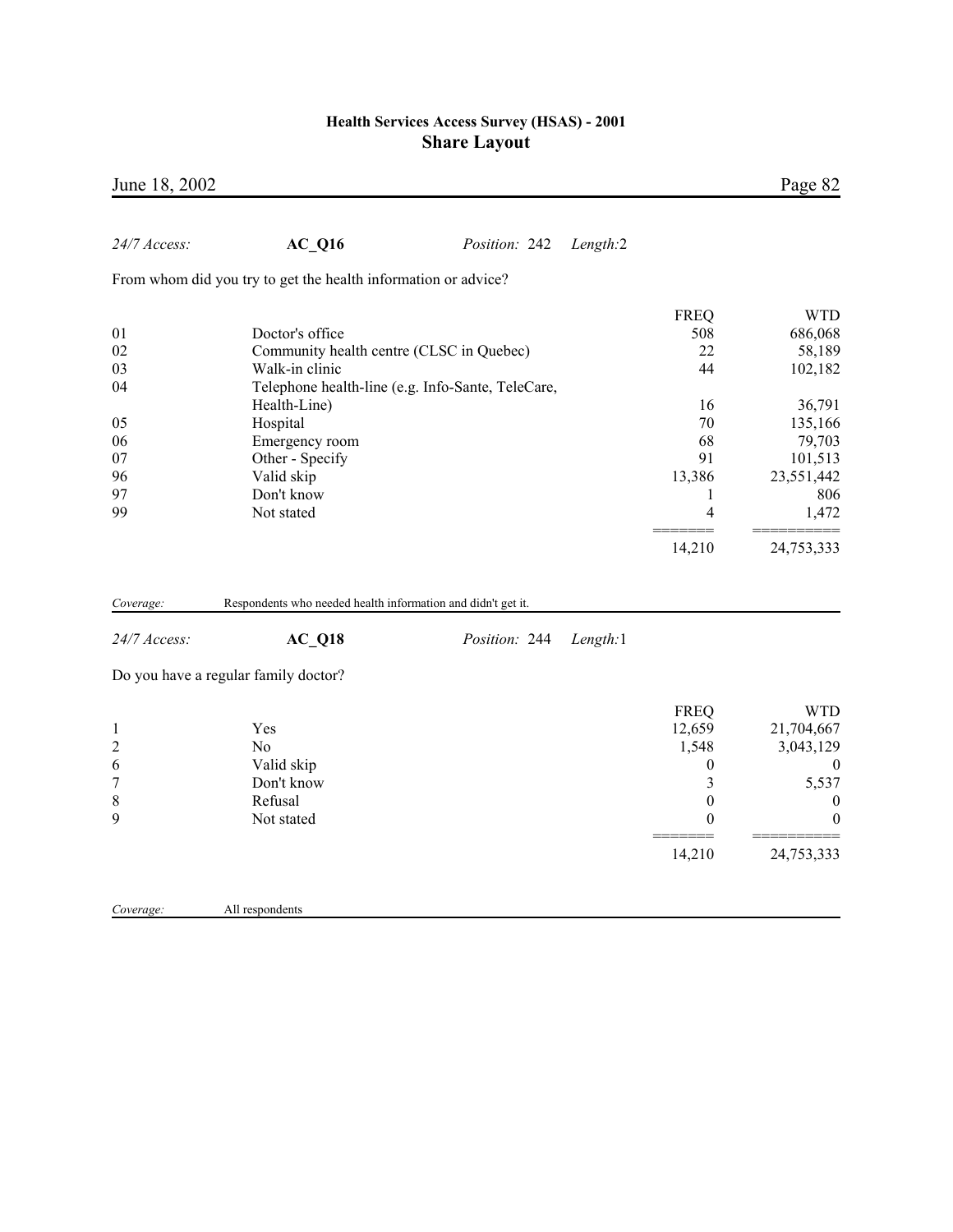| June 18, 2002             |                                                                                                                  |                                                        |          |                    | Page 83              |
|---------------------------|------------------------------------------------------------------------------------------------------------------|--------------------------------------------------------|----------|--------------------|----------------------|
| 24/7 Access:              | <b>AC Q19</b>                                                                                                    | Position: 245                                          | Length:1 |                    |                      |
|                           | Thinking about the last 12 months, how would you rate the quality of care provided by this doctor? Would you say |                                                        |          |                    |                      |
| it was                    |                                                                                                                  |                                                        |          |                    |                      |
|                           |                                                                                                                  |                                                        |          | <b>FREQ</b>        | <b>WTD</b>           |
| 1                         | excellent?                                                                                                       |                                                        |          | 6,402              | 11,511,991           |
|                           | good?                                                                                                            |                                                        |          | 5,082              | 8,517,818            |
| $\frac{2}{3}$             | fair?                                                                                                            |                                                        |          | 841                | 1,201,039            |
| 4                         | poor?                                                                                                            |                                                        |          | 189                | 254,118              |
| 6                         | Valid skip                                                                                                       |                                                        |          | 1,548              | 3,043,129            |
| 7                         | Don't know                                                                                                       |                                                        |          | 136                | 183,166              |
| 8                         | Refusal                                                                                                          |                                                        |          | 9                  | 36,535               |
| 9                         | Not stated                                                                                                       |                                                        |          | 3                  | 5,537                |
|                           |                                                                                                                  |                                                        |          | 14,210             | 24,753,333           |
|                           |                                                                                                                  |                                                        |          |                    |                      |
| Coverage:<br>24/7 Access: | Respondents who have a regular family doctor.<br><b>AC Q20</b>                                                   | Position: 246                                          | Length:1 |                    |                      |
|                           | Why do you not have a regular family doctor?                                                                     |                                                        |          |                    |                      |
|                           |                                                                                                                  |                                                        |          |                    |                      |
|                           |                                                                                                                  |                                                        |          | <b>FREQ</b><br>164 | <b>WTD</b>           |
|                           | No family doctors available in the area                                                                          |                                                        |          | 142                | 175,793              |
| 1                         | Have not tried to contact one                                                                                    | Family doctors in the area are not taking new patients |          | 660                | 310,587<br>1,547,743 |
|                           | Had a family doctor but he/she left or retired                                                                   |                                                        |          | 282                | 283,803              |
| 2<br>3<br>4<br>5          | Other - Specify                                                                                                  |                                                        |          | 295                | 715,723              |
| 6                         | Valid skip                                                                                                       |                                                        |          | 12,514             | 21,484,966           |
| 7                         | Don't know                                                                                                       |                                                        |          | 5                  | 9,479                |
| 9                         | Not stated                                                                                                       |                                                        |          | 148                | 225,238              |

*Coverage:* Respondents who do not have a regular family doctor.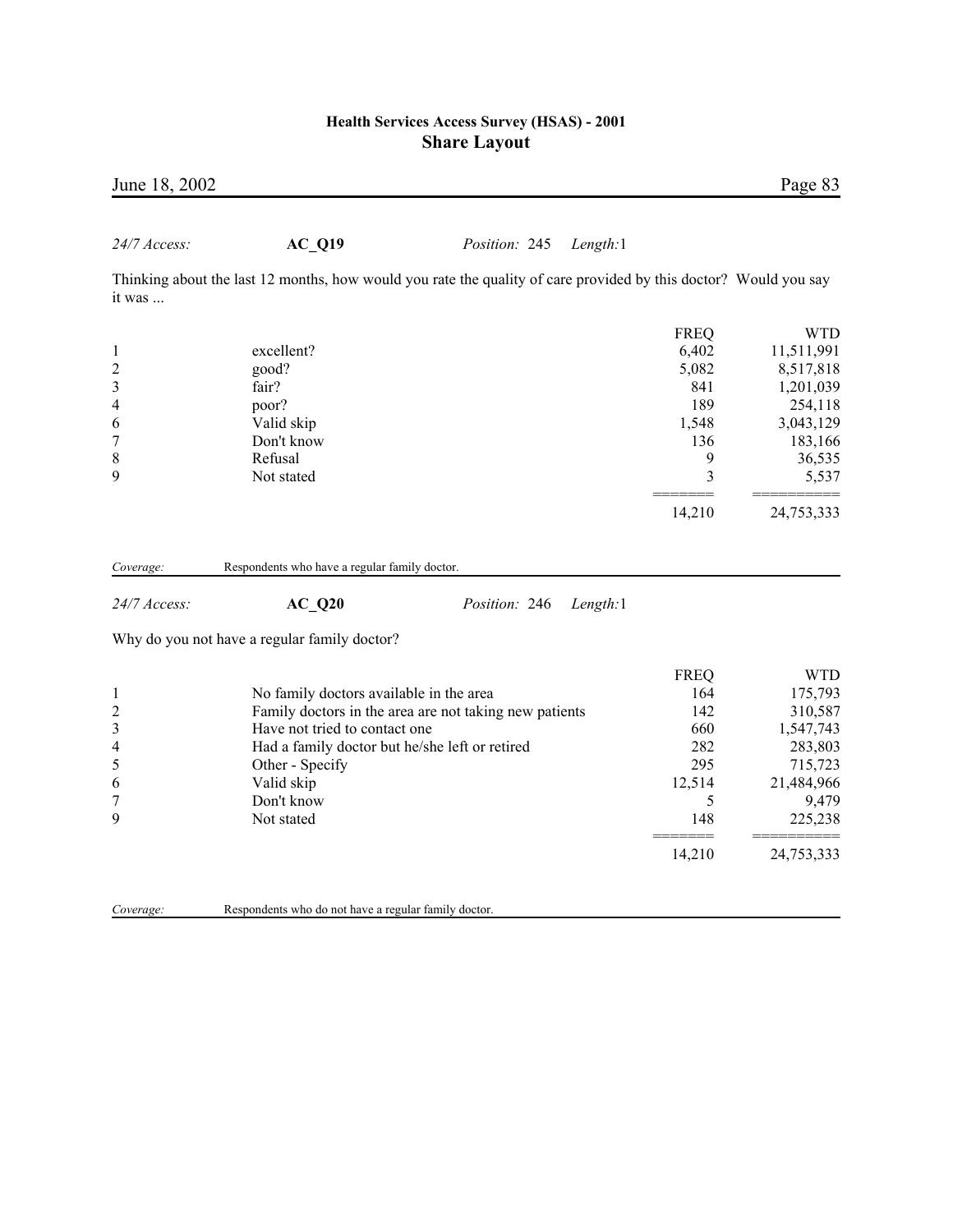|    |                                                       | <b>FREQ</b> | WTD        |
|----|-------------------------------------------------------|-------------|------------|
| 01 | Doctor's office                                       | 11,051      | 17,886,255 |
| 02 | Community health centre (CLSC in Quebec)              | 288         | 567,502    |
| 03 | Walk-in clinic                                        | 1,028       | 2,664,632  |
| 04 | Hospital                                              | 260         | 596,754    |
| 05 | Emergency room                                        | 156         | 298,311    |
| 06 | Have not required health care services during regular |             |            |
|    | office hours                                          | 1,264       | 2,471,591  |
| 07 | Other - Specify                                       | 158         | 264,924    |
| 96 | Valid skip                                            | $\theta$    | $\theta$   |
| 97 | Don't know                                            |             | 3,364      |
| 98 | Refusal                                               |             | 0          |
| 99 | Not stated                                            | 0           | $\theta$   |
|    |                                                       | 14,210      | 24,753,333 |

*Coverage:* All respondents.

*24/7 Access:* **AC\_Q22** *Position:* 249 *Length:*2

Thinking about the past 12 months, where did you most often go to get routine or on-going health care services for you or a family member ... during evenings and weekends (i.e. 5:00 to 9:00 pm Mon-Fri or 9:00 am to 5:00 pm Sat-Sun)?

|    |                                                        | <b>FREQ</b> | <b>WTD</b> |
|----|--------------------------------------------------------|-------------|------------|
| 01 | Doctor's office                                        | 622         | 1,431,523  |
| 02 | Community health centre (CLSC in Quebec)               | 105         | 263,009    |
| 03 | Walk-in clinic                                         | 1,578       | 3,015,980  |
| 04 | Hospital                                               | 610         | 795,340    |
| 05 | Emergency room                                         | 1,213       | 1,442,252  |
| 06 | Have not required health care services during evenings |             |            |
|    | and weekends                                           | 9,954       | 17,596,738 |
| 07 | Other - Specify                                        | 104         | 170,942    |
| 96 | Valid skip                                             | 0           | $\theta$   |
| 97 | Don't know                                             | 23          | 37,371     |
| 98 | Refusal                                                |             | 176        |
| 99 | Not stated                                             | 0           | $\theta$   |
|    |                                                        | 14,210      | 24,753,333 |
|    |                                                        |             |            |

*24/7 Access:* **AC\_Q21** *Position:* 247 *Length:*2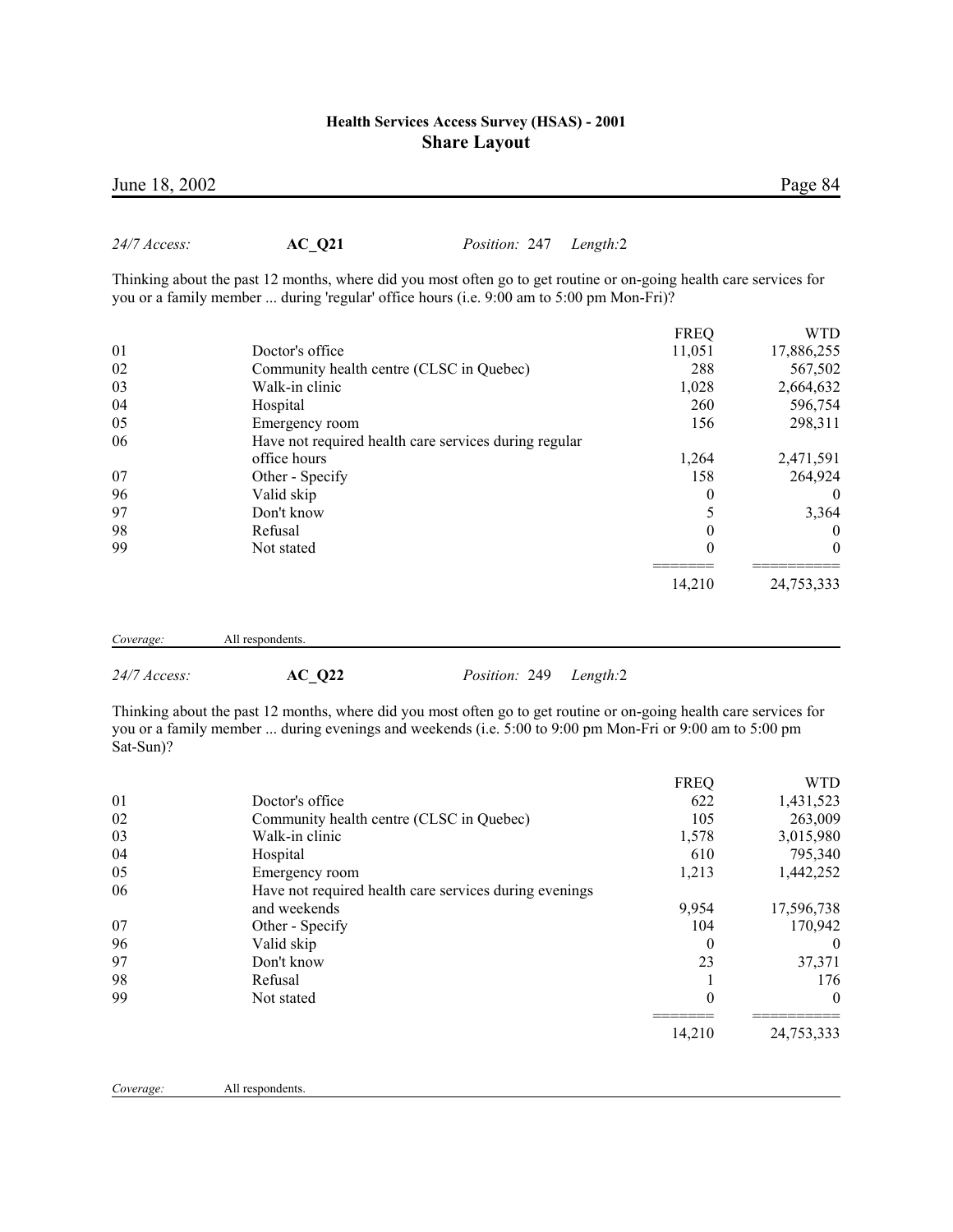| June 18, 2002                                     |                                                                                                                      |               |          |                                            | Page 85                                                    |
|---------------------------------------------------|----------------------------------------------------------------------------------------------------------------------|---------------|----------|--------------------------------------------|------------------------------------------------------------|
| 24/7 Access:                                      | $AC_Q23$                                                                                                             | Position: 251 | Length:1 |                                            |                                                            |
| or a family member needed?                        | In the past 12 months, did you ever experience any difficulties getting routine or on-going health care services you |               |          |                                            |                                                            |
| $\mathbf{1}$<br>$\sqrt{2}$                        | Yes<br>N <sub>0</sub>                                                                                                |               |          | <b>FREQ</b><br>1,654<br>12,550             | <b>WTD</b><br>2,516,392<br>22,212,999                      |
| 6<br>$\overline{7}$<br>$\,$ $\,$                  | Valid skip<br>Don't know<br>Refusal                                                                                  |               |          | 0<br>6<br>$\boldsymbol{0}$                 | $\boldsymbol{0}$<br>23,941<br>$\boldsymbol{0}$             |
| 9                                                 | Not stated                                                                                                           |               |          | $\boldsymbol{0}$<br>14,210                 | $\boldsymbol{0}$<br>24,753,333                             |
| Coverage:                                         | All respondents.                                                                                                     |               |          |                                            |                                                            |
| 24/7 Access:                                      | $AC_Q24$                                                                                                             | Position: 252 | Length:1 |                                            |                                                            |
|                                                   | Did you experience difficulties getting such care during 'regular' office hours (i.e. 9:00 am to 5:00 pm Mon-Fri)?   |               |          |                                            |                                                            |
| $\mathbf{1}$<br>$\overline{\mathbf{c}}$<br>6<br>9 | Yes<br>N <sub>0</sub><br>Valid skip<br>Not stated                                                                    |               |          | <b>FREQ</b><br>1,333<br>265<br>12,606<br>6 | <b>WTD</b><br>1,908,811<br>506,501<br>22,314,080<br>23,941 |
|                                                   |                                                                                                                      |               |          | 14,210                                     | 24,753,333                                                 |
| Coverage:                                         | Respondents who experienced difficulties getting routine or on-going health care.                                    |               |          |                                            |                                                            |
| 24/7 Access:                                      | $AC_Q25A$                                                                                                            | Position: 253 | Length:1 |                                            |                                                            |
|                                                   | What type of difficulties did you experience?Contacting a physician                                                  |               |          |                                            |                                                            |
| $\mathbf{1}$<br>$\overline{c}$                    | Yes<br>No                                                                                                            |               |          | <b>FREQ</b><br>166<br>1,166                | <b>WTD</b><br>249,911<br>1,657,700                         |
| 6<br>7<br>8                                       | Valid skip<br>Don't know<br>Refused                                                                                  |               |          | 12,871<br>1<br>$\boldsymbol{0}$            | 22,820,581<br>1,200<br>$\boldsymbol{0}$                    |
| 9                                                 | Not stated                                                                                                           |               |          | 6                                          | 23,941                                                     |
|                                                   |                                                                                                                      |               |          | 14,210                                     | 24,753,333                                                 |
| Coverage:                                         | Respondents who experienced difficulties getting routine or on-going health care during regular hours.               |               |          |                                            |                                                            |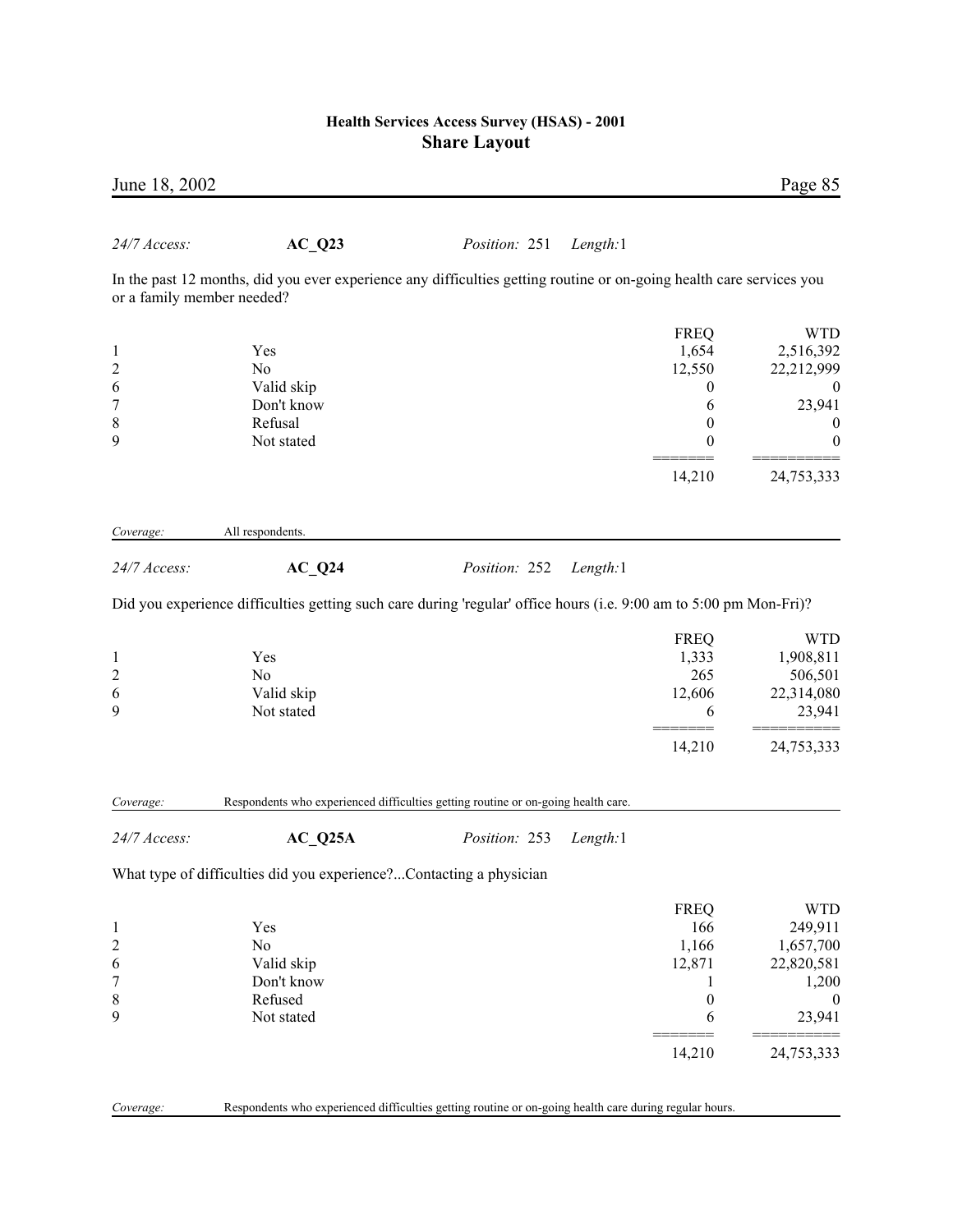| June 18, 2002                                                             |                                                                                                        |               |          |                                                                             | Page 86                                                                                               |
|---------------------------------------------------------------------------|--------------------------------------------------------------------------------------------------------|---------------|----------|-----------------------------------------------------------------------------|-------------------------------------------------------------------------------------------------------|
| 24/7 Access:                                                              | AC Q25B                                                                                                | Position: 254 | Length:1 |                                                                             |                                                                                                       |
|                                                                           | What type of difficulties did you experience?Getting an appointment                                    |               |          |                                                                             |                                                                                                       |
| $\mathbf{1}$<br>$\overline{c}$<br>6<br>$\overline{7}$<br>$\,$ 8 $\,$<br>9 | Yes<br>N <sub>0</sub><br>Valid skip<br>Don't know<br>Refused<br>Not stated                             |               |          | <b>FREQ</b><br>578<br>754<br>12,871<br>1<br>$\boldsymbol{0}$<br>6<br>14,210 | <b>WTD</b><br>803,624<br>1,103,987<br>22,820,581<br>1,200<br>$\boldsymbol{0}$<br>23,941<br>24,753,333 |
| Coverage:                                                                 | Respondents who experienced difficulties getting routine or on-going health care during regular hours. |               |          |                                                                             |                                                                                                       |
| 24/7 Access:                                                              | AC Q25C                                                                                                | Position: 255 | Length:1 |                                                                             |                                                                                                       |
|                                                                           | What type of difficulties did you experience?Do not have a personal/family GP                          |               |          |                                                                             |                                                                                                       |
| $\mathbf{1}$<br>$\overline{c}$<br>6<br>$\overline{7}$<br>8<br>9           | Yes<br>N <sub>0</sub><br>Valid skip<br>Don't know<br>Refused<br>Not stated                             |               |          | <b>FREQ</b><br>74<br>1,258<br>12,871<br>1<br>$\boldsymbol{0}$<br>6          | <b>WTD</b><br>92,128<br>1,815,483<br>22,820,581<br>1,200<br>$\boldsymbol{0}$<br>23,941                |
|                                                                           |                                                                                                        |               |          | 14,210                                                                      | 24,753,333                                                                                            |
| Coverage:                                                                 | Respondents who experienced difficulties getting routine or on-going health care during regular hours. |               |          |                                                                             |                                                                                                       |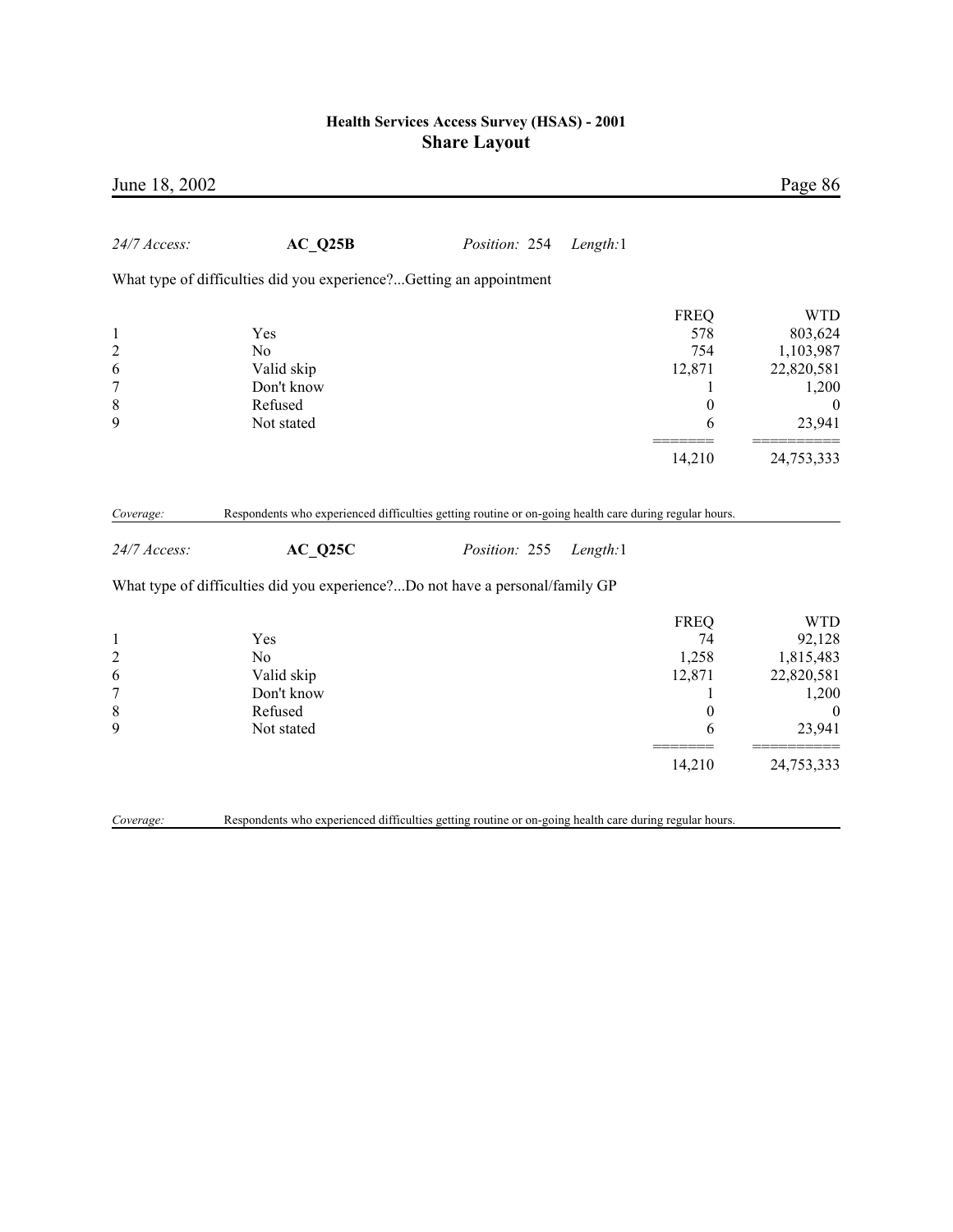| June 18, 2002                                                               |                                                                                                        |               |                                                                             | Page 87                                                                                           |
|-----------------------------------------------------------------------------|--------------------------------------------------------------------------------------------------------|---------------|-----------------------------------------------------------------------------|---------------------------------------------------------------------------------------------------|
| 24/7 Access:                                                                | AC Q25D                                                                                                | Position: 256 | Length:1                                                                    |                                                                                                   |
|                                                                             | What type of difficulties did you experience?Wait too long to get an appointment                       |               |                                                                             |                                                                                                   |
| $\mathbf{1}$<br>$\overline{c}$<br>6<br>$\overline{7}$<br>8<br>9             | Yes<br>N <sub>o</sub><br>Valid skip<br>Don't know<br>Refused<br>Not stated                             |               | <b>FREQ</b><br>591<br>741<br>12,871<br>1<br>$\boldsymbol{0}$<br>6<br>14,210 | <b>WTD</b><br>634,010<br>1,273,601<br>22,820,581<br>1,200<br>$\mathbf{0}$<br>23,941<br>24,753,333 |
| Coverage:                                                                   | Respondents who experienced difficulties getting routine or on-going health care during regular hours. |               |                                                                             |                                                                                                   |
| 24/7 Access:                                                                | AC Q25E                                                                                                | Position: 257 | Length:1                                                                    |                                                                                                   |
|                                                                             | What type of difficulties did you experience?Waiting to see the doctor (i.e. in-office waiting)        |               |                                                                             |                                                                                                   |
| $\mathbf{1}$<br>$\overline{c}$<br>6<br>$\boldsymbol{7}$<br>$\,$ 8 $\,$<br>9 | Yes<br>N <sub>o</sub><br>Valid skip<br>Don't know<br>Refused<br>Not stated                             |               | <b>FREQ</b><br>315<br>1,017<br>12,871<br>1<br>$\boldsymbol{0}$<br>6         | <b>WTD</b><br>386,574<br>1,521,036<br>22,820,581<br>1,200<br>$\boldsymbol{0}$<br>23,941           |
|                                                                             |                                                                                                        |               | 14,210                                                                      | 24,753,333                                                                                        |
| Coverage:                                                                   | Respondents who experienced difficulties getting routine or on-going health care during regular hours. |               |                                                                             |                                                                                                   |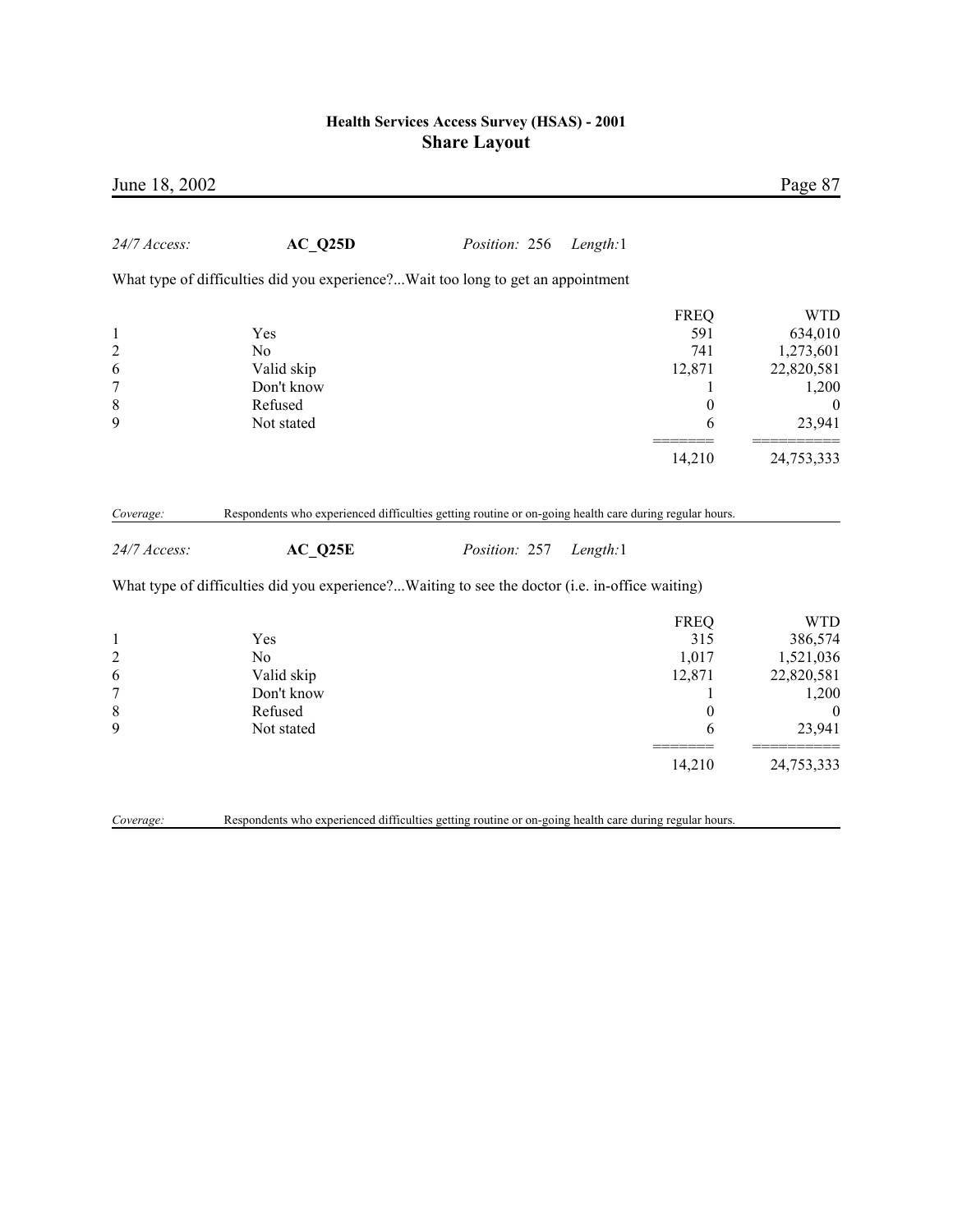| June 18, 2002                                                             |                                                                                                        |               |          |                                                                     | Page 88                                                                                 |
|---------------------------------------------------------------------------|--------------------------------------------------------------------------------------------------------|---------------|----------|---------------------------------------------------------------------|-----------------------------------------------------------------------------------------|
| 24/7 Access:                                                              | AC Q25F                                                                                                | Position: 258 | Length:1 |                                                                     |                                                                                         |
|                                                                           | What type of difficulties did you experience?Service not available at time required                    |               |          |                                                                     |                                                                                         |
| $\mathbf{1}$<br>$\overline{c}$<br>6<br>$\overline{7}$<br>8<br>9           | Yes<br>N <sub>0</sub><br>Valid skip<br>Don't know<br>Refused<br>Not stated                             |               |          | <b>FREQ</b><br>101<br>1,231<br>12,871<br>1<br>$\boldsymbol{0}$<br>6 | <b>WTD</b><br>120,031<br>1,787,580<br>22,820,581<br>1,200<br>$\boldsymbol{0}$<br>23,941 |
|                                                                           |                                                                                                        |               |          | 14,210                                                              | 24,753,333                                                                              |
| Coverage:                                                                 | Respondents who experienced difficulties getting routine or on-going health care during regular hours. |               |          |                                                                     |                                                                                         |
| 24/7 Access:                                                              | AC Q25G                                                                                                | Position: 259 | Length:1 |                                                                     |                                                                                         |
|                                                                           | What type of difficulties did you experience?Service not available in the area                         |               |          |                                                                     |                                                                                         |
| $\mathbf{1}$<br>$\overline{c}$<br>6<br>$\overline{7}$<br>$\,$ 8 $\,$<br>9 | Yes<br>N <sub>0</sub><br>Valid skip<br>Don't know<br>Refused<br>Not stated                             |               |          | <b>FREQ</b><br>56<br>1,276<br>12,871<br>1<br>$\boldsymbol{0}$<br>6  | <b>WTD</b><br>63,695<br>1,843,915<br>22,820,581<br>1,200<br>$\boldsymbol{0}$<br>23,941  |
|                                                                           |                                                                                                        |               |          | 14,210                                                              | 24,753,333                                                                              |
| Coverage:                                                                 | Respondents who experienced difficulties getting routine or on-going health care during regular hours. |               |          |                                                                     |                                                                                         |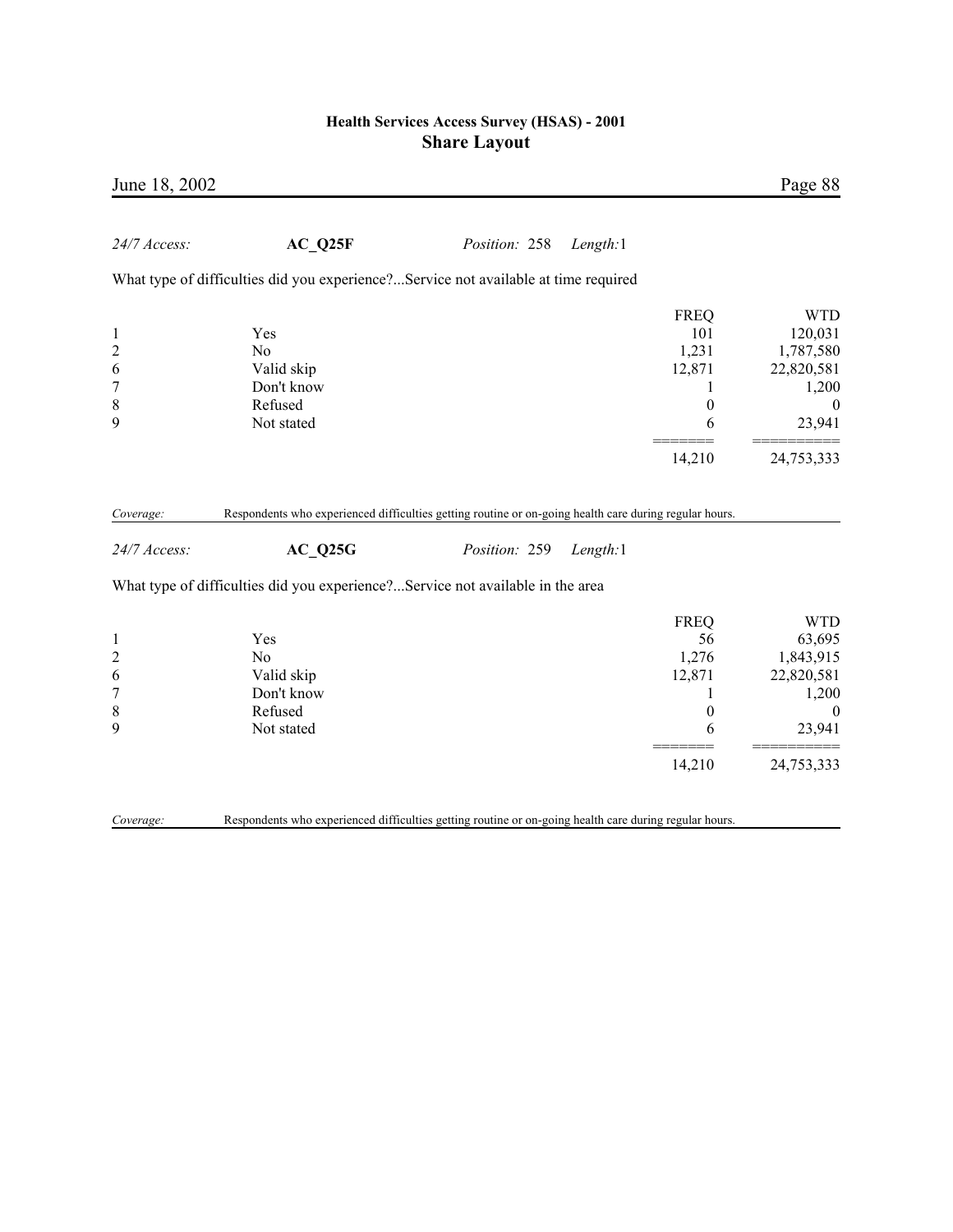| June 18, 2002                                                   |                                                                                                                                                                                     |               |          |                                                                                          | Page 89                                                                                         |
|-----------------------------------------------------------------|-------------------------------------------------------------------------------------------------------------------------------------------------------------------------------------|---------------|----------|------------------------------------------------------------------------------------------|-------------------------------------------------------------------------------------------------|
| 24/7 Access:                                                    | AC Q25H                                                                                                                                                                             | Position: 260 | Length:1 |                                                                                          |                                                                                                 |
|                                                                 | What type of difficulties did you experience?Transportation problems                                                                                                                |               |          |                                                                                          |                                                                                                 |
| $\mathbf{1}$<br>$\overline{c}$<br>6<br>$\overline{7}$<br>8<br>9 | Yes<br>N <sub>o</sub><br>Valid skip<br>Don't know<br>Refused<br>Not stated                                                                                                          |               |          | <b>FREQ</b><br>22<br>1,310<br>12,871<br>1<br>$\boldsymbol{0}$<br>6                       | <b>WTD</b><br>13,600<br>1,894,010<br>22,820,581<br>1,200<br>$\boldsymbol{0}$<br>23,941          |
|                                                                 |                                                                                                                                                                                     |               |          | 14,210                                                                                   | 24,753,333                                                                                      |
| Coverage:<br>24/7 Access:                                       | Respondents who experienced difficulties getting routine or on-going health care during regular hours.<br>AC Q25I<br>What type of difficulties did you experience?Language problems | Position: 261 | Length:1 |                                                                                          |                                                                                                 |
| $\mathbf{1}$<br>$\overline{c}$<br>6<br>$\overline{7}$<br>8<br>9 | Yes<br>No<br>Valid skip<br>Don't know<br>Refused<br>Not stated                                                                                                                      |               |          | <b>FREQ</b><br>$\overline{2}$<br>1,330<br>12,871<br>1<br>$\boldsymbol{0}$<br>6<br>14,210 | <b>WTD</b><br>3,972<br>1,903,639<br>22,820,581<br>1,200<br>$\mathbf{0}$<br>23,941<br>24,753,333 |
| Coverage:                                                       | Respondents who experienced difficulties getting routine or on-going health care during regular hours.                                                                              |               |          |                                                                                          |                                                                                                 |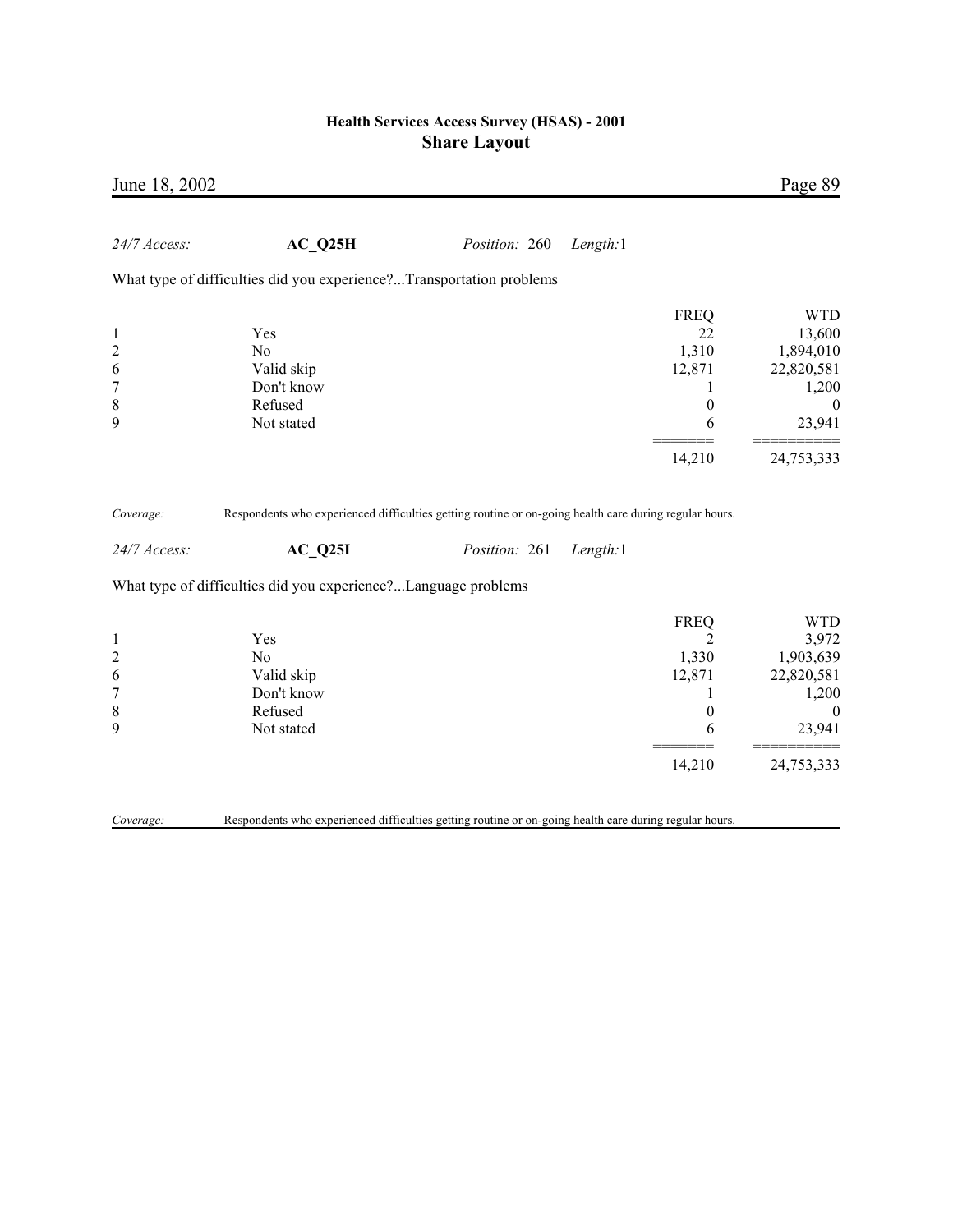| June 18, 2002                |                                                                                                                 |                        |          |             | Page 90          |
|------------------------------|-----------------------------------------------------------------------------------------------------------------|------------------------|----------|-------------|------------------|
| 24/7 Access:                 | $AC_Q25J$                                                                                                       | Position: 262 Length:1 |          |             |                  |
|                              | What type of difficulties did you experience?Did not know where to go (i.e. information problems)               |                        |          |             |                  |
|                              |                                                                                                                 |                        |          | <b>FREQ</b> | <b>WTD</b>       |
| 1                            | Yes                                                                                                             |                        |          | 12          | 8,829            |
| $\overline{\mathbf{c}}$      | N <sub>0</sub>                                                                                                  |                        |          | 1,320       | 1,898,782        |
| 6                            | Valid skip                                                                                                      |                        |          | 12,871      | 22,820,581       |
| $\overline{7}$               | Don't know                                                                                                      |                        |          | 1           | 1,200            |
| 8                            | Refused                                                                                                         |                        |          | $\theta$    | 0                |
| 9                            | Not stated                                                                                                      |                        |          | 6           | 23,941           |
|                              |                                                                                                                 |                        |          |             |                  |
|                              |                                                                                                                 |                        |          | 14,210      | 24,753,333       |
| Coverage:                    | Respondents who experienced difficulties getting routine or on-going health care during regular hours.          |                        |          |             |                  |
|                              |                                                                                                                 |                        |          |             |                  |
| 24/7 Access:                 | $AC_Q25K$                                                                                                       | Position: 263          | Length:1 |             |                  |
|                              | What type of difficulties did you experience?Other - Specify                                                    |                        |          |             |                  |
|                              |                                                                                                                 |                        |          | <b>FREQ</b> | <b>WTD</b>       |
| 1                            | Yes                                                                                                             |                        |          | 161         | 247,589          |
| $\overline{\mathbf{c}}$      | No                                                                                                              |                        |          | 1,171       | 1,660,022        |
| 6                            | Valid skip                                                                                                      |                        |          | 12,871      | 22,820,581       |
| $\overline{7}$               | Don't know                                                                                                      |                        |          | 1           | 1,200            |
| 8                            | Refused                                                                                                         |                        |          | 0           | $\boldsymbol{0}$ |
| 9                            | Not stated                                                                                                      |                        |          | 6           | 23,941           |
|                              |                                                                                                                 |                        |          |             |                  |
|                              |                                                                                                                 |                        |          | 14,210      | 24,753,333       |
| Coverage:                    | Respondents who experienced difficulties getting routine or on-going health care during regular hours.          |                        |          |             |                  |
|                              |                                                                                                                 |                        |          |             |                  |
| 24/7 Access:                 | $AC_Q26$                                                                                                        | Position: 264          | Length:1 |             |                  |
| 9:00 am to 5:00 pm Sat-Sun)? | Did you experience difficulties getting such care during evenings and weekends (i.e. 5:00 to 9:00 pm Mon-Fri or |                        |          |             |                  |
|                              |                                                                                                                 |                        |          | <b>FREQ</b> | <b>WTD</b>       |
| 1                            | Yes                                                                                                             |                        |          | 361         | 576,903          |
| $\overline{c}$               | No                                                                                                              |                        |          | 385         | 575,099          |
| 6                            | Valid skip                                                                                                      |                        |          | 13,458      | 23,577,389       |
| 9                            | Not stated                                                                                                      |                        |          | 6           | 23,941           |
|                              |                                                                                                                 |                        |          | $==$        |                  |
|                              |                                                                                                                 |                        |          | 14,210      | 24,753,333       |

*Coverage:* Respondents who experienced difficulties getting routine or on-going health care during regular hours.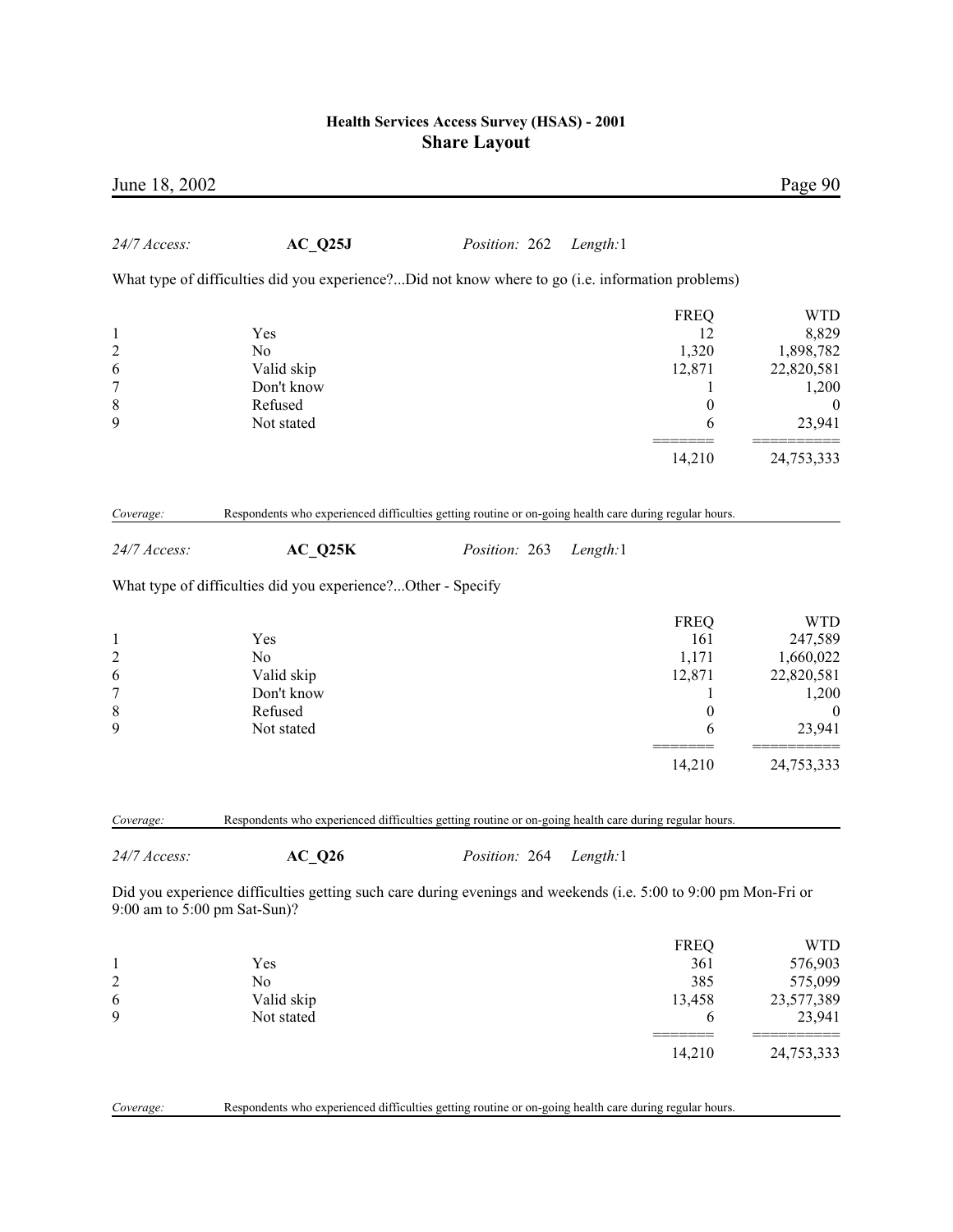| June 18, 2002             |                                                                                                                           |               |          |                  | Page 91          |
|---------------------------|---------------------------------------------------------------------------------------------------------------------------|---------------|----------|------------------|------------------|
| 24/7 Access:              | AC Q27A                                                                                                                   | Position: 265 | Length:1 |                  |                  |
|                           | What type of difficulties did you experience?Contacting a physician                                                       |               |          |                  |                  |
|                           |                                                                                                                           |               |          | <b>FREQ</b>      | <b>WTD</b>       |
| $\mathbf{1}$              | Yes                                                                                                                       |               |          | 53               | 85,418           |
| $\overline{c}$            | N <sub>0</sub>                                                                                                            |               |          | 308              | 491,485          |
| 6                         | Valid skip                                                                                                                |               |          | 13,843           | 24,152,488       |
| $\boldsymbol{7}$          | Don't know                                                                                                                |               |          | 0                | $\bf{0}$         |
| $\,$ $\,$                 | Refused                                                                                                                   |               |          | $\boldsymbol{0}$ | $\boldsymbol{0}$ |
| 9                         | Not stated                                                                                                                |               |          | 6                | 23,941           |
|                           |                                                                                                                           |               |          | 14,210           | 24,753,333       |
| Coverage:<br>24/7 Access: | Respondents who experienced difficulties getting routine or on-going health care during evenings and weekends.<br>AC Q27B | Position: 266 | Length:1 |                  |                  |
|                           | What type of difficulties did you experience?Getting an appointment                                                       |               |          |                  |                  |
|                           |                                                                                                                           |               |          |                  |                  |
|                           |                                                                                                                           |               |          | <b>FREQ</b>      | <b>WTD</b>       |
| $\mathbf{1}$              | Yes                                                                                                                       |               |          | 52               | 67,784           |
| $\overline{c}$            | N <sub>0</sub>                                                                                                            |               |          | 309              | 509,119          |
| 6                         | Valid skip                                                                                                                |               |          | 13,843           | 24,152,488       |
| $\overline{7}$            | Don't know                                                                                                                |               |          | 0                | $\boldsymbol{0}$ |
| $\,$ 8 $\,$               | Refused                                                                                                                   |               |          | $\boldsymbol{0}$ | $\boldsymbol{0}$ |
| 9                         | Not stated                                                                                                                |               |          | 6                | 23,941           |
|                           |                                                                                                                           |               |          | 14,210           | 24,753,333       |
| Coverage:                 | Respondents who experienced difficulties getting routine or on-going health care during evenings and weekends.            |               |          |                  |                  |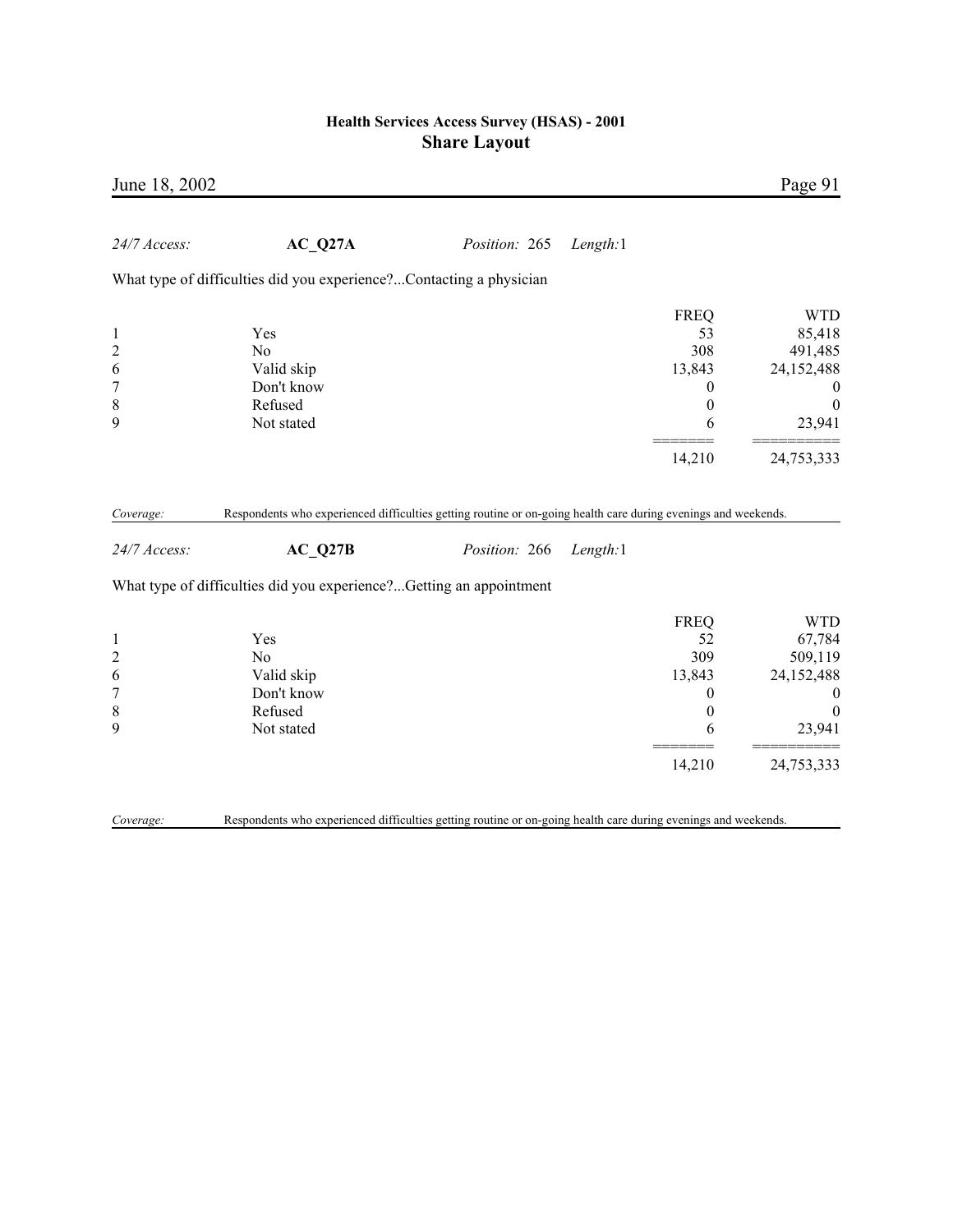| June 18, 2002                                                             |                                                                                                                           |               |          |                                                                  | Page 92                                                                                          |
|---------------------------------------------------------------------------|---------------------------------------------------------------------------------------------------------------------------|---------------|----------|------------------------------------------------------------------|--------------------------------------------------------------------------------------------------|
| 24/7 Access:                                                              | $AC_Q27C$                                                                                                                 | Position: 267 | Length:1 |                                                                  |                                                                                                  |
|                                                                           | What type of difficulties did you experience?Do not have a personal/family GP                                             |               |          |                                                                  |                                                                                                  |
| $\mathbf{1}$<br>$\overline{c}$<br>6<br>7<br>8                             | Yes<br>No<br>Valid skip<br>Don't know<br>Refused                                                                          |               |          | <b>FREQ</b><br>19<br>342<br>13,843<br>0<br>$\boldsymbol{0}$      | <b>WTD</b><br>26,449<br>550,454<br>24,152,488<br>$\theta$<br>$\boldsymbol{0}$                    |
| 9                                                                         | Not stated                                                                                                                |               |          | 6                                                                | 23,941                                                                                           |
|                                                                           |                                                                                                                           |               |          | 14,210                                                           | 24,753,333                                                                                       |
| Coverage:<br>24/7 Access:                                                 | Respondents who experienced difficulties getting routine or on-going health care during evenings and weekends.<br>AC Q27D | Position: 268 | Length:1 |                                                                  |                                                                                                  |
|                                                                           | What type of difficulties did you experience?Wait too long to get an appointment                                          |               |          |                                                                  |                                                                                                  |
| $\mathbf{1}$<br>$\overline{c}$<br>6<br>$\boldsymbol{7}$<br>$\,$ $\,$<br>9 | Yes<br>N <sub>0</sub><br>Valid skip<br>Don't know<br>Refused<br>Not stated                                                |               |          | <b>FREQ</b><br>82<br>279<br>13,843<br>$\boldsymbol{0}$<br>0<br>6 | <b>WTD</b><br>117,799<br>459,104<br>24,152,488<br>$\boldsymbol{0}$<br>$\boldsymbol{0}$<br>23,941 |
|                                                                           |                                                                                                                           |               |          | 14,210                                                           | 24,753,333                                                                                       |
| Coverage:                                                                 | Respondents who experienced difficulties getting routine or on-going health care during evenings and weekends.            |               |          |                                                                  |                                                                                                  |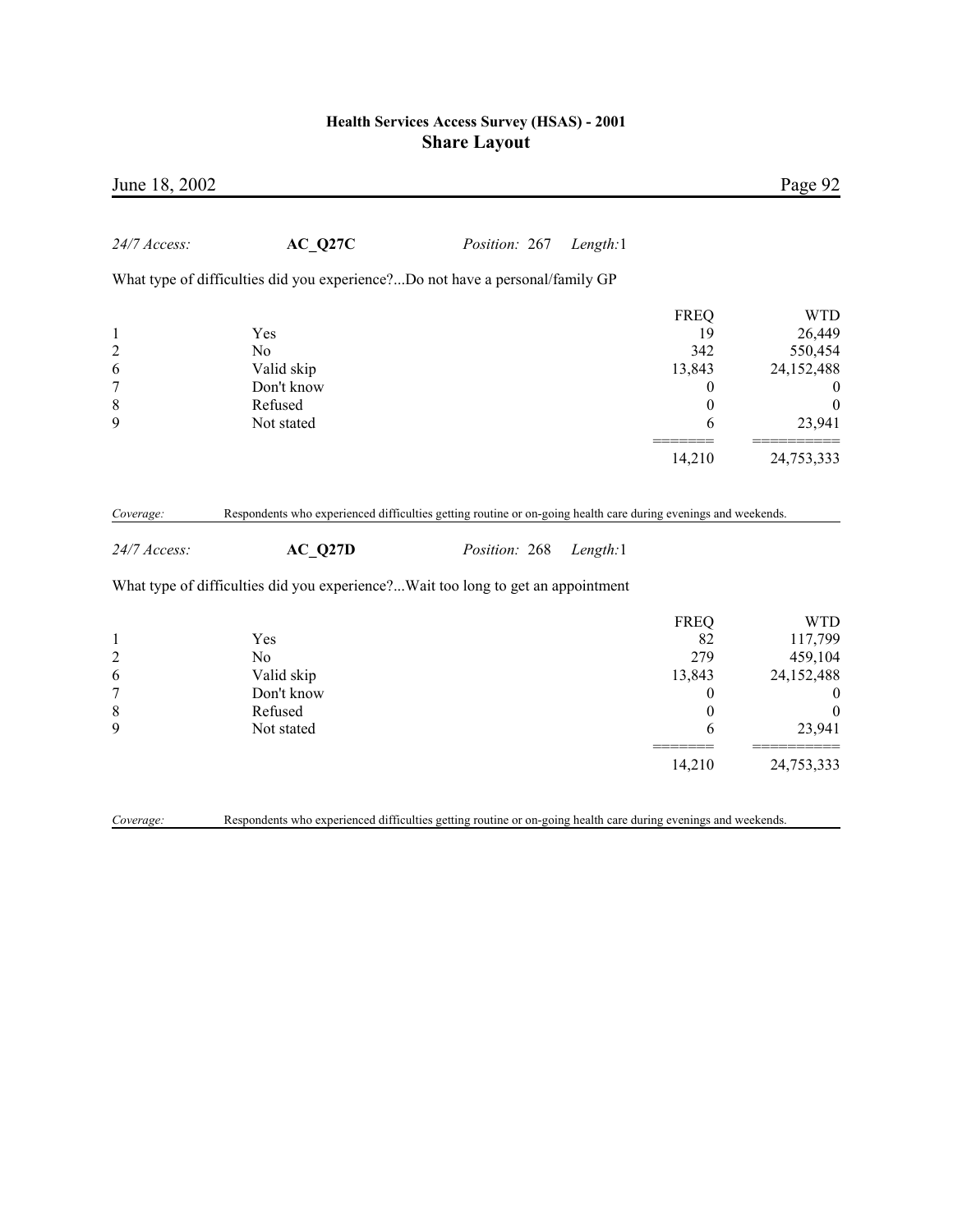| June 18, 2002                                                   |                                                                                                                |                      |                                                                                 | Page 93                                                                                         |
|-----------------------------------------------------------------|----------------------------------------------------------------------------------------------------------------|----------------------|---------------------------------------------------------------------------------|-------------------------------------------------------------------------------------------------|
| 24/7 Access:                                                    | AC Q27E                                                                                                        | <i>Position:</i> 269 | Length:1                                                                        |                                                                                                 |
|                                                                 | What type of difficulties did you experience?Waiting to see the doctor (i.e. in-office waiting)                |                      |                                                                                 |                                                                                                 |
| $\mathbf{1}$<br>$\overline{c}$<br>6<br>$\overline{7}$           | Yes<br>N <sub>0</sub><br>Valid skip<br>Don't know                                                              |                      | <b>FREQ</b><br>193<br>168<br>13,843<br>$\theta$                                 | <b>WTD</b><br>272,746<br>304,157<br>24,152,488<br>$\bf{0}$                                      |
| 8<br>9                                                          | Refused<br>Not stated                                                                                          |                      | $\boldsymbol{0}$<br>6                                                           | $\boldsymbol{0}$<br>23,941                                                                      |
|                                                                 |                                                                                                                |                      | 14,210                                                                          | 24,753,333                                                                                      |
| Coverage:                                                       | Respondents who experienced difficulties getting routine or on-going health care during evenings and weekends. |                      |                                                                                 |                                                                                                 |
| 24/7 Access:                                                    | AC Q27F                                                                                                        | Position: 270        | Length:1                                                                        |                                                                                                 |
|                                                                 | What type of difficulties did you experience?Service not available at time required                            |                      |                                                                                 |                                                                                                 |
| $\mathbf{1}$<br>$\overline{c}$<br>6<br>$\overline{7}$<br>8<br>9 | Yes<br>N <sub>0</sub><br>Valid skip<br>Don't know<br>Refused<br>Not stated                                     |                      | <b>FREQ</b><br>30<br>331<br>13,843<br>$\boldsymbol{0}$<br>$\boldsymbol{0}$<br>6 | <b>WTD</b><br>51,181<br>525,722<br>24,152,488<br>$\boldsymbol{0}$<br>$\boldsymbol{0}$<br>23,941 |
|                                                                 |                                                                                                                |                      | 14,210                                                                          | 24,753,333                                                                                      |
| Coverage:                                                       | Respondents who experienced difficulties getting routine or on-going health care during evenings and weekends. |                      |                                                                                 |                                                                                                 |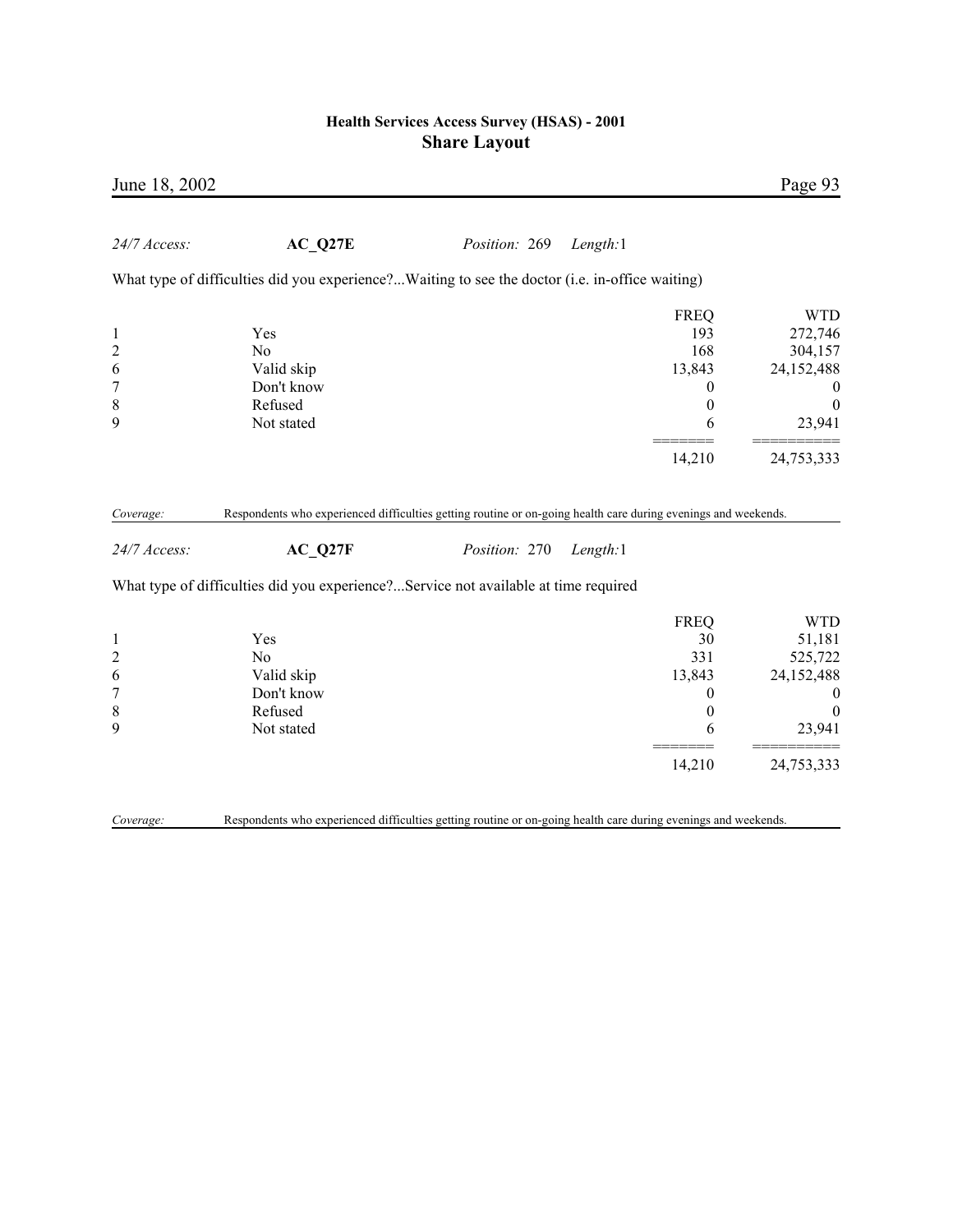| June 18, 2002                                                               |                                                                                                                |               |          |                                                                              | Page 94                                                                                           |
|-----------------------------------------------------------------------------|----------------------------------------------------------------------------------------------------------------|---------------|----------|------------------------------------------------------------------------------|---------------------------------------------------------------------------------------------------|
| 24/7 Access:                                                                | $AC_Q27G$                                                                                                      | Position: 271 | Length:1 |                                                                              |                                                                                                   |
|                                                                             | What type of difficulties did you experience?Service not available in the area                                 |               |          |                                                                              |                                                                                                   |
| $\mathbf{1}$<br>$\overline{c}$<br>6<br>$\overline{7}$<br>$\,$ $\,$          | Yes<br>N <sub>0</sub><br>Valid skip<br>Don't know<br>Refused                                                   |               |          | <b>FREQ</b><br>15<br>346<br>13,843<br>$\boldsymbol{0}$<br>$\boldsymbol{0}$   | <b>WTD</b><br>30,311<br>546,592<br>24,152,488<br>$\mathbf{0}$<br>$\boldsymbol{0}$                 |
| 9                                                                           | Not stated                                                                                                     |               |          | 6                                                                            | 23,941                                                                                            |
|                                                                             |                                                                                                                |               |          | 14,210                                                                       | 24,753,333                                                                                        |
| Coverage:                                                                   | Respondents who experienced difficulties getting routine or on-going health care during evenings and weekends. |               |          |                                                                              |                                                                                                   |
| 24/7 Access:                                                                | AC Q27H                                                                                                        | Position: 272 | Length:1 |                                                                              |                                                                                                   |
|                                                                             | What type of difficulties did you experience?Transportation problems                                           |               |          |                                                                              |                                                                                                   |
| $\mathbf{1}$<br>$\overline{c}$<br>6<br>$\boldsymbol{7}$<br>$\,$ 8 $\,$<br>9 | Yes<br>N <sub>0</sub><br>Valid skip<br>Don't know<br>Refused<br>Not stated                                     |               |          | <b>FREQ</b><br>8<br>353<br>13,843<br>$\theta$<br>$\mathbf{0}$<br>6<br>14,210 | <b>WTD</b><br>17,132<br>559,771<br>24,152,488<br>$\bf{0}$<br>$\mathbf{0}$<br>23,941<br>24,753,333 |
| Coverage:                                                                   | Respondents who experienced difficulties getting routine or on-going health care during evenings and weekends. |               |          |                                                                              |                                                                                                   |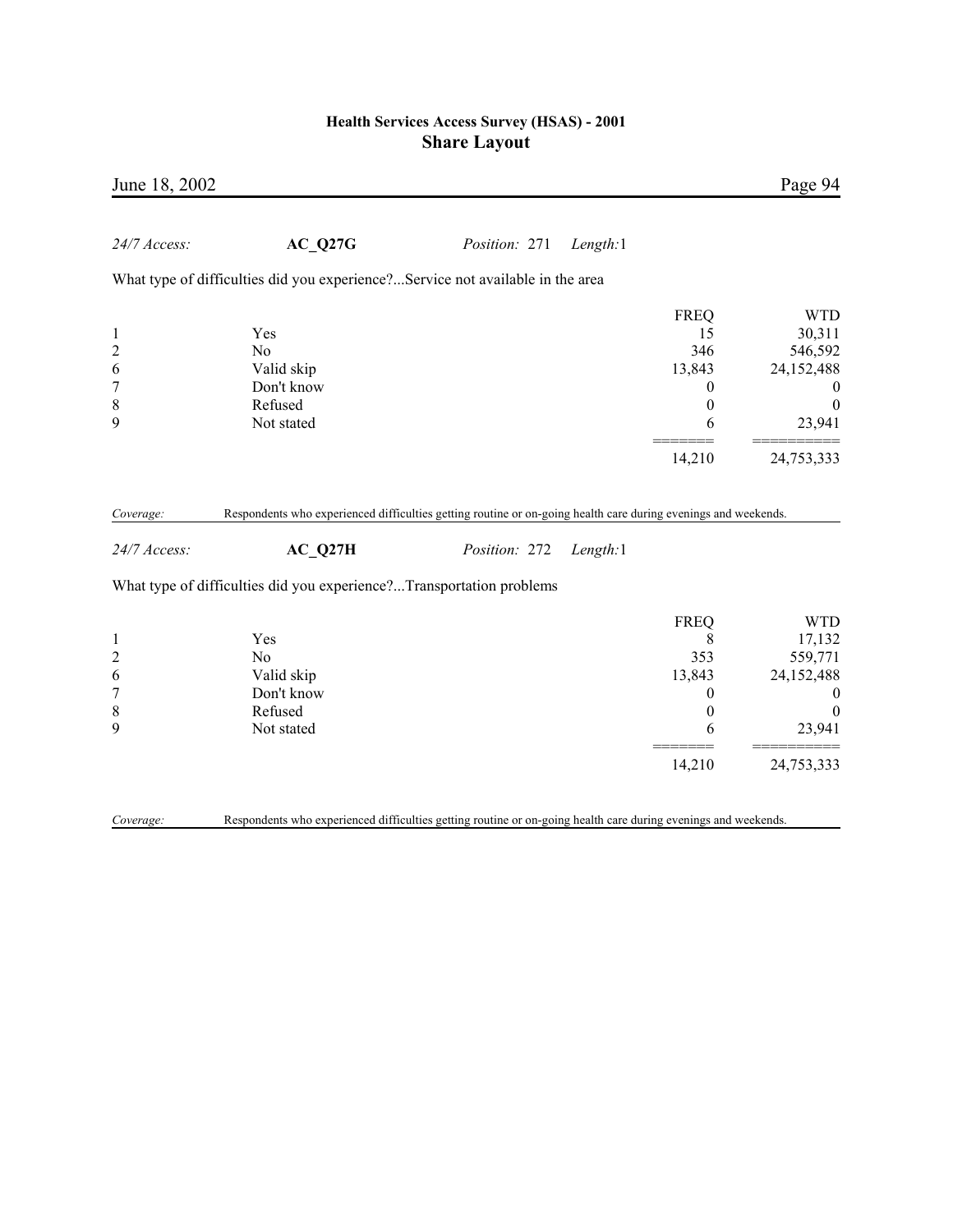|                                                                                                   |          |               | June 18, 2002    |
|---------------------------------------------------------------------------------------------------|----------|---------------|------------------|
| AC Q27I<br>Position: 273<br>Length:1                                                              |          |               | 24/7 Access:     |
| What type of difficulties did you experience?Language problems                                    |          |               |                  |
| <b>WTD</b><br><b>FREQ</b>                                                                         |          |               |                  |
| Yes<br>$\mathbf{0}$<br>$\boldsymbol{0}$                                                           |          |               | 1                |
| 576,903<br>No<br>361                                                                              |          |               | $\overline{c}$   |
| 24,152,488<br>Valid skip<br>13,843                                                                |          |               | 6                |
| Don't know<br>0<br>$\boldsymbol{0}$                                                               |          |               | $\boldsymbol{7}$ |
| Refused<br>$\boldsymbol{0}$<br>$\boldsymbol{0}$                                                   |          |               | $\,$ $\,$        |
| Not stated<br>23,941<br>6                                                                         |          |               | 9                |
| 14,210<br>24,753,333                                                                              |          |               |                  |
|                                                                                                   |          |               |                  |
| $AC_Q27J$                                                                                         | Length:1 | Position: 274 | 24/7 Access:     |
| What type of difficulties did you experience?Did not know where to go (i.e. information problems) |          |               |                  |
| <b>FREQ</b>                                                                                       |          |               |                  |
| <b>WTD</b><br>3,424<br>Yes<br>2                                                                   |          |               | $\mathbf{1}$     |
| 573,479<br>N <sub>o</sub><br>359                                                                  |          |               | $\overline{c}$   |
| Valid skip<br>13,843<br>24,152,488                                                                |          |               | 6                |
| Don't know<br>0<br>$\boldsymbol{0}$                                                               |          |               | $\overline{7}$   |
| Refused<br>$\mathbf{0}$<br>$\boldsymbol{0}$<br>Not stated<br>23,941<br>6                          |          |               | 8<br>9           |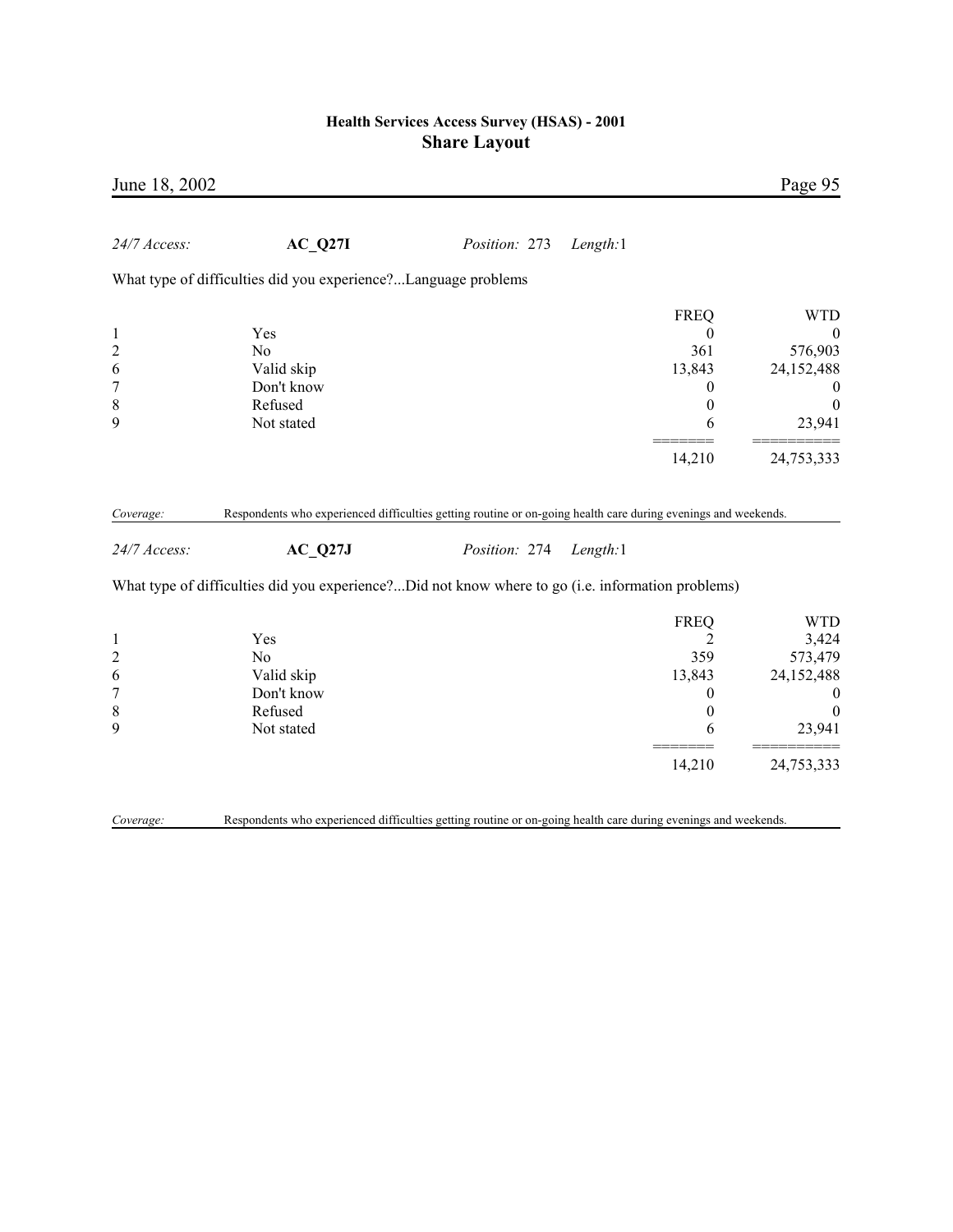| June 18, 2002                                                         |                                                                                                                            |               |          |                                                                                           | Page 96                                                                                                               |
|-----------------------------------------------------------------------|----------------------------------------------------------------------------------------------------------------------------|---------------|----------|-------------------------------------------------------------------------------------------|-----------------------------------------------------------------------------------------------------------------------|
| 24/7 Access:                                                          | AC Q27K                                                                                                                    | Position: 275 | Length:1 |                                                                                           |                                                                                                                       |
|                                                                       | What type of difficulties did you experience?Other - Specify                                                               |               |          |                                                                                           |                                                                                                                       |
| $\mathbf{1}$<br>$\overline{c}$<br>6<br>$\overline{7}$                 | Yes<br>N <sub>0</sub><br>Valid skip<br>Don't know                                                                          |               |          | <b>FREQ</b><br>41<br>320<br>13,843<br>$\boldsymbol{0}$                                    | <b>WTD</b><br>73,937<br>502,967<br>24,152,488<br>$\theta$                                                             |
| $\,$ $\,$<br>9                                                        | Refused<br>Not stated                                                                                                      |               |          | $\boldsymbol{0}$<br>6                                                                     | $\boldsymbol{0}$<br>23,941                                                                                            |
|                                                                       |                                                                                                                            |               |          | 14,210                                                                                    | 24,753,333                                                                                                            |
| Coverage:<br>24/7 Access:                                             | Respondents who experienced difficulties getting routine or on-going health care during evenings and weekends.<br>$AC_Q29$ | Position: 276 | Length:1 |                                                                                           |                                                                                                                       |
| problem?                                                              | In the past 12 months, have you or a family member required immediate health care services for a minor health              |               |          |                                                                                           |                                                                                                                       |
| $\mathbf{1}$<br>$\overline{c}$<br>6<br>$\sqrt{ }$<br>$\,$ 8 $\,$<br>9 | Yes<br>N <sub>0</sub><br>Valid skip<br>Don't know<br>Refusal<br>Not stated                                                 |               |          | <b>FREQ</b><br>4,705<br>9,504<br>$\boldsymbol{0}$<br>1<br>$\boldsymbol{0}$<br>0<br>14,210 | <b>WTD</b><br>8,379,889<br>16,373,371<br>$\boldsymbol{0}$<br>73<br>$\boldsymbol{0}$<br>$\boldsymbol{0}$<br>24,753,333 |
| Coverage:                                                             | All respondents.                                                                                                           |               |          |                                                                                           |                                                                                                                       |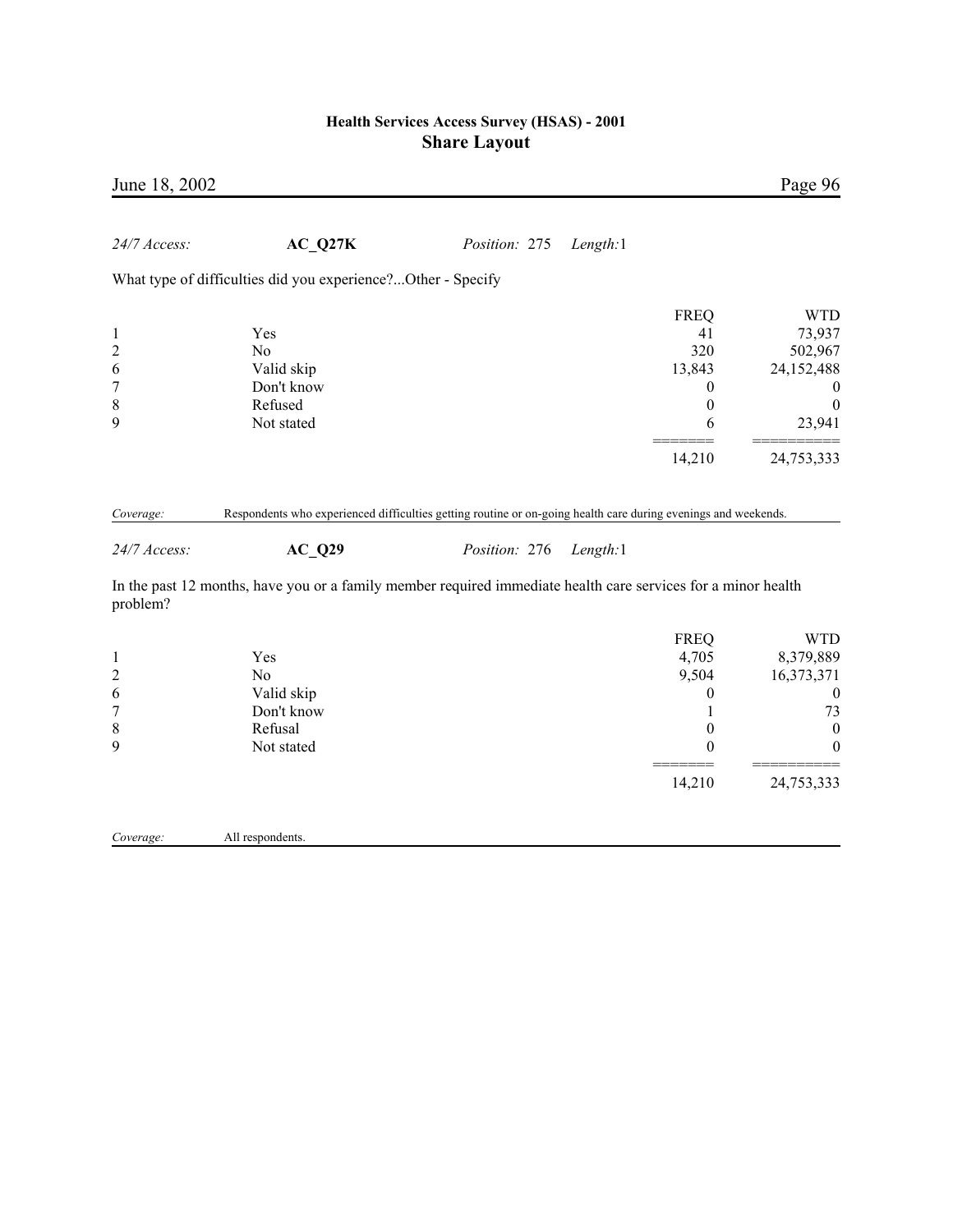*24/7 Access:* **AC\_Q30** *Position:* 277 *Length:*2

|    | Thinking about the past 12 months, where did you most often go to get immediate health care services for you or a<br>family member  during 'regular' office hours (i.e. 9:00 am to 5:00 pm Mon-Fri)? |             |            |
|----|------------------------------------------------------------------------------------------------------------------------------------------------------------------------------------------------------|-------------|------------|
|    |                                                                                                                                                                                                      |             |            |
|    |                                                                                                                                                                                                      | <b>FREQ</b> | WTD        |
| 01 | Doctor's office                                                                                                                                                                                      | 2,190       | 3,341,713  |
| 02 | Community health centre (CLSC in Quebec)                                                                                                                                                             | 109         | 278,755    |
| 03 | Walk-in clinic                                                                                                                                                                                       | 584         | 1,550,127  |
| 04 | Hospital                                                                                                                                                                                             | 284         | 486,939    |
| 05 | Emergency room                                                                                                                                                                                       | 680         | 1,070,512  |
| 06 | Have not required immediate health care services during                                                                                                                                              |             |            |
|    | regular office hours                                                                                                                                                                                 | 810         | 1,587,807  |
| 07 | Other - Specify                                                                                                                                                                                      | 47          | 63,554     |
| 96 | Valid skip                                                                                                                                                                                           | 9.504       | 16,373,371 |
| 97 | Don't know                                                                                                                                                                                           |             | 481        |
| 98 | Refusal                                                                                                                                                                                              | $\theta$    | $\theta$   |
| 99 | Not stated                                                                                                                                                                                           |             | 73         |
|    |                                                                                                                                                                                                      | 14,210      | 24,753,333 |
|    |                                                                                                                                                                                                      |             |            |

| Coverage: |  | Respondents who required immediate health care. |
|-----------|--|-------------------------------------------------|

| $24/7$ Access |  |
|---------------|--|
|               |  |

*24/7 Access:* **AC\_Q31** *Position:* 279 *Length:*2

Thinking about the past 12 months, where did you most often Go to get immediate health care services for you or a family member ... during evenings and weekends (i.e. 5:00 to 9:00 pm Mon-Fri or 9:00 am to 5:00 pm Sat-Sun)?

|    |                                                         | <b>FREQ</b> | <b>WTD</b> |
|----|---------------------------------------------------------|-------------|------------|
| 01 | Doctor's office                                         | 154         | 373,626    |
| 02 | Community health centre (CLSC in Quebec)                | 47          | 145,954    |
| 03 | Walk-in clinic                                          | 694         | 1,551,258  |
| 04 | Hospital                                                | 470         | 625,661    |
| 05 | Emergency room                                          | 1,270       | 1,804,097  |
| 06 | Have not required immediate health care services during |             |            |
|    | evenings and weekends                                   | 2,028       | 3,820,660  |
| 07 | Other - Specify                                         | 39          | 57,299     |
| 96 | Valid skip                                              | 9.504       | 16,373,371 |
| 97 | Don't know                                              |             | 1,335      |
| 98 | Refusal                                                 | $\Omega$    | $\theta$   |
| 99 | Not stated                                              |             | 73         |
|    |                                                         | 14,210      | 24,753,333 |
|    |                                                         |             |            |

| Coverage: |  | Respondents who required immediate health care. |
|-----------|--|-------------------------------------------------|
|-----------|--|-------------------------------------------------|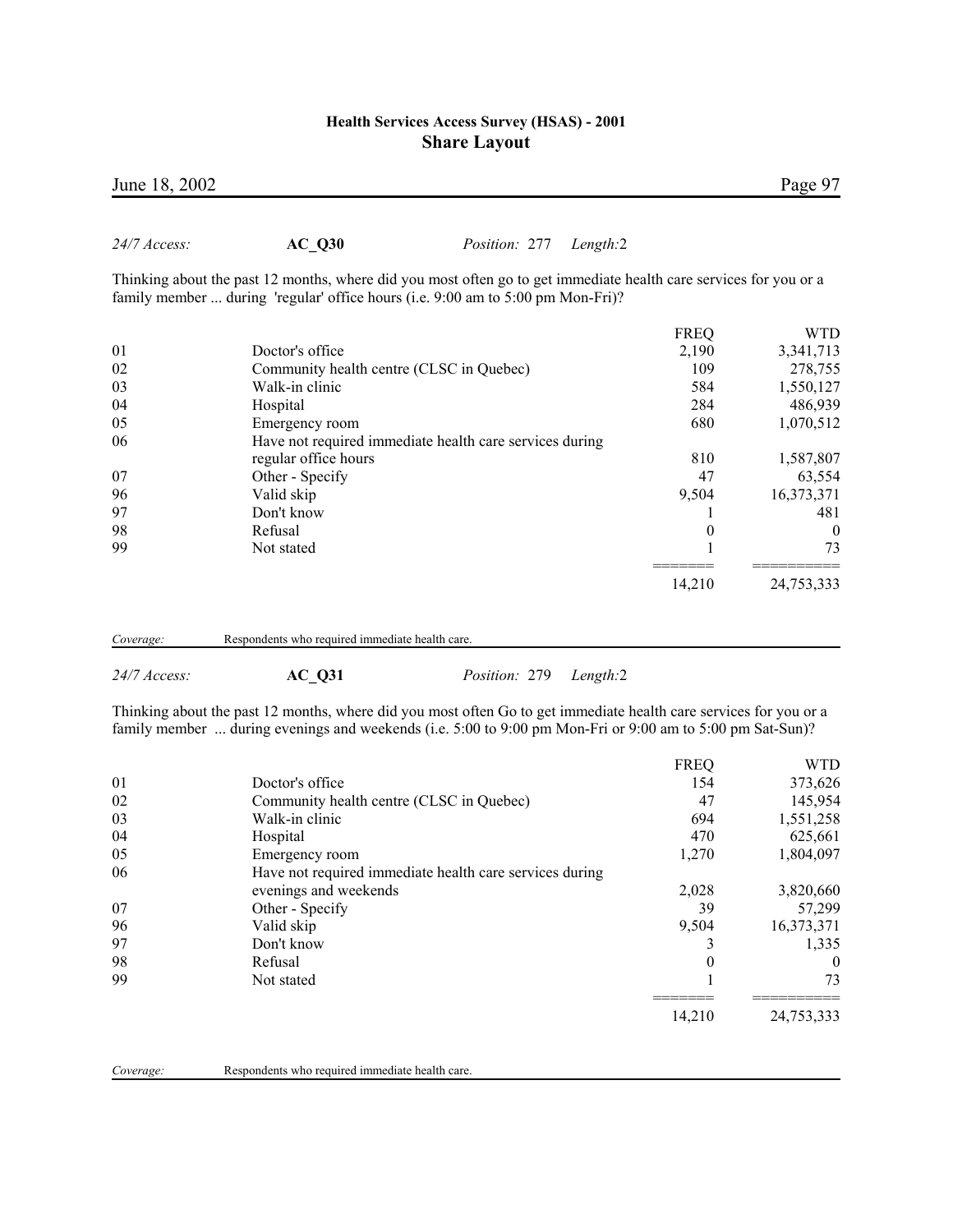| June 18, 2002 |                                                                                                                                                                     |                                                         |          |             | Page 98    |
|---------------|---------------------------------------------------------------------------------------------------------------------------------------------------------------------|---------------------------------------------------------|----------|-------------|------------|
| 24/7 Access:  | $AC_Q32$                                                                                                                                                            | <i>Position:</i> 281                                    | Length:2 |             |            |
|               | Thinking about the past 12 months, where did you most often Go to get immediate health care services for you or a<br>family member  during the middle of the night? |                                                         |          |             |            |
|               |                                                                                                                                                                     |                                                         |          | <b>FREQ</b> | <b>WTD</b> |
| 01            | Doctor's office                                                                                                                                                     |                                                         |          | 23          | 48,174     |
| 02            | Community health centre (CLSC in Quebec)                                                                                                                            |                                                         |          | 15          | 28,563     |
| 03            | Walk-in clinic                                                                                                                                                      |                                                         |          | 22          | 24,314     |
| 04            | Hospital                                                                                                                                                            |                                                         |          | 231         | 431,464    |
| 05            | Emergency room                                                                                                                                                      |                                                         |          | 671         | 1,147,685  |
| 06            |                                                                                                                                                                     | Have not required immediate health care services during |          |             |            |
|               | the middle of the night                                                                                                                                             |                                                         |          | 3,725       | 6,685,249  |
| 07            | Other - Specify                                                                                                                                                     |                                                         |          | 17          | 13,980     |
| 96            | Valid skip                                                                                                                                                          |                                                         |          | 9,504       | 16,373,371 |
| 97            | Don't know                                                                                                                                                          |                                                         |          |             | 461        |
| 99            | Not stated                                                                                                                                                          |                                                         |          |             | 73         |
|               |                                                                                                                                                                     |                                                         |          | 14,210      | 24,753,333 |
| Coverage:     | Respondents who required immediate health care.                                                                                                                     |                                                         |          |             |            |

*24/7 Access:* **AC\_Q33** *Position:* 283 *Length:*1

In the past 12 months, did you ever experience any difficulties getting immediate care needed for a minor health problem for you or a family member?

| 9              | Not stated               | 14,210      | 73<br>24,753,333  |
|----------------|--------------------------|-------------|-------------------|
| 6<br>7         | Valid skip<br>Don't know | 9,504       | 16,373,371<br>221 |
| $\overline{c}$ | No                       | 3,718       | 6,808,397         |
|                | Yes                      | 986         | 1,571,271         |
|                |                          | <b>FREQ</b> | WTD               |

| Coverage: | Respondents who required immediate health care. |  |
|-----------|-------------------------------------------------|--|
|           |                                                 |  |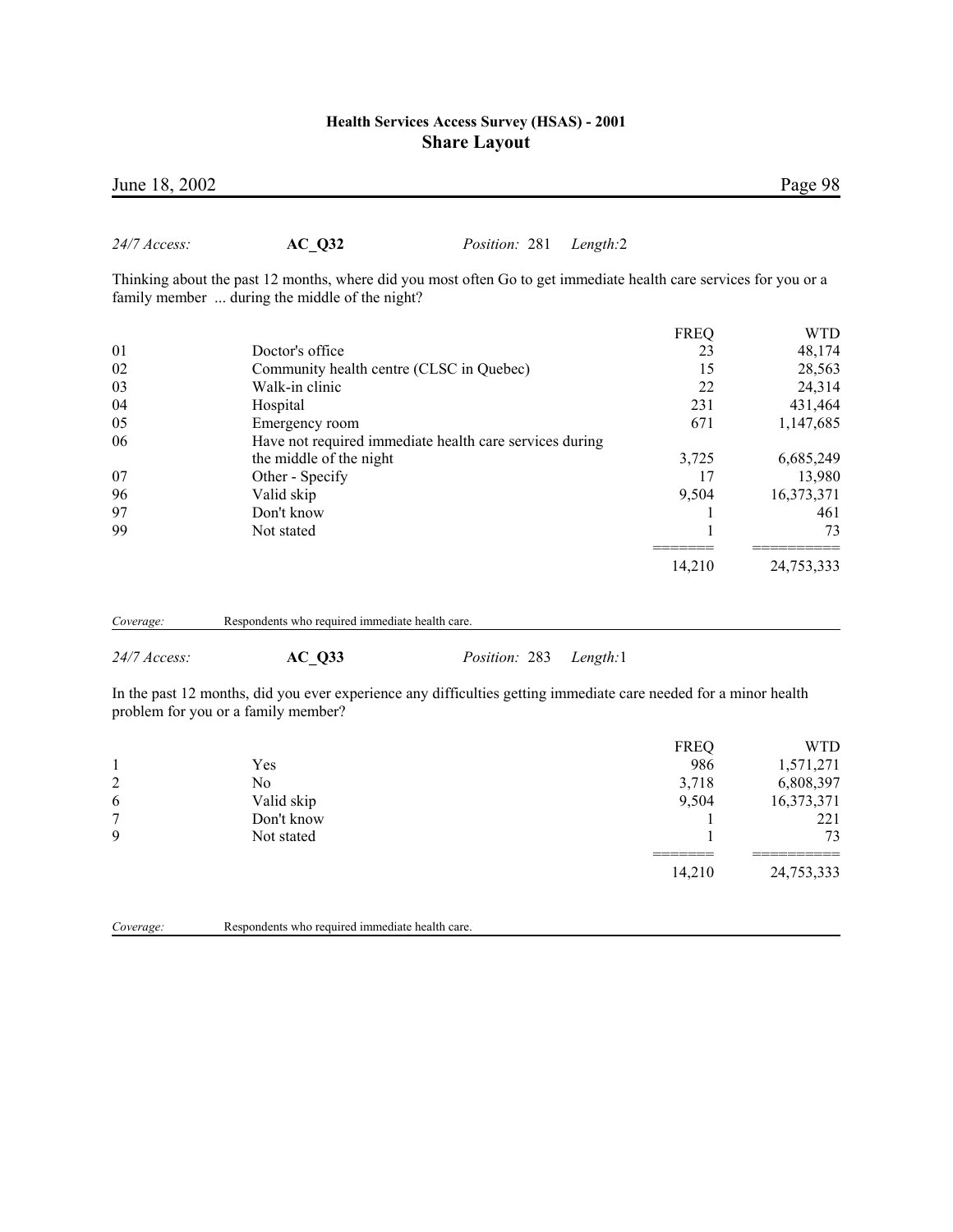| June 18, 2002    |                                                                                                                    |               |          |                  | Page 99          |
|------------------|--------------------------------------------------------------------------------------------------------------------|---------------|----------|------------------|------------------|
| 24/7 Access:     | $AC_Q$ 34                                                                                                          | Position: 284 | Length:1 |                  |                  |
|                  | Did you experience difficulties getting such care during 'regular' office hours (i.e. 9:00 am to 5:00 pm Mon-Fri)? |               |          |                  |                  |
|                  |                                                                                                                    |               |          | <b>FREQ</b>      | <b>WTD</b>       |
| $\mathbf{1}$     | Yes                                                                                                                |               |          | 533              | 775,604          |
| $\overline{c}$   | N <sub>0</sub>                                                                                                     |               |          | 251              | 376,150          |
| 6                | Valid skip                                                                                                         |               |          | 13,424           | 23,601,285       |
| 9                | Not stated                                                                                                         |               |          | 2                | 294              |
|                  |                                                                                                                    |               |          | =====<br>14,210  | 24,753,333       |
| Coverage:        | Respondents who had difficulties getting immediate care for a minor health problem.                                |               |          |                  |                  |
| 24/7 Access:     | $AC_Q35A$                                                                                                          | Position: 285 | Length:1 |                  |                  |
|                  | What type of difficulties did you experience?Contacting a physician                                                |               |          |                  |                  |
|                  |                                                                                                                    |               |          | <b>FREQ</b>      | <b>WTD</b>       |
| $\mathbf{1}$     | Yes                                                                                                                |               |          | 62               | 90,266           |
| $\overline{c}$   | No                                                                                                                 |               |          | 471              | 685,338          |
| 6                | Valid skip                                                                                                         |               |          | 13,675           | 23,977,435       |
| $\boldsymbol{7}$ | Don't know                                                                                                         |               |          | 0                | $\boldsymbol{0}$ |
| $\,$ $\,$        | Refused                                                                                                            |               |          | $\boldsymbol{0}$ | $\boldsymbol{0}$ |
| 9                | Not stated                                                                                                         |               |          | 2                | 294              |
|                  |                                                                                                                    |               |          | 14,210           | 24,753,333       |
| Coverage:        | Respondents who had difficulties getting immediate care during regular office hours.                               |               |          |                  |                  |
| 24/7 Access:     | $AC_Q35B$                                                                                                          | Position: 286 | Length:1 |                  |                  |
|                  | What type of difficulties did you experience?Getting an appointment                                                |               |          |                  |                  |
|                  |                                                                                                                    |               |          | <b>FREQ</b>      | <b>WTD</b>       |
| $\mathbf{1}$     | Yes                                                                                                                |               |          | 151              | 248,428          |
| $\overline{c}$   | No                                                                                                                 |               |          | 382              | 527,176          |
| 6                | Valid skip                                                                                                         |               |          | 13,675           | 23,977,435       |
| 7                | Don't know                                                                                                         |               |          | 0                | $\boldsymbol{0}$ |
| 8                | Refused                                                                                                            |               |          | $\boldsymbol{0}$ | $\boldsymbol{0}$ |
| 9                | Not stated                                                                                                         |               |          | $\overline{c}$   | 294              |
|                  |                                                                                                                    |               |          | 14,210           | 24,753,333       |
| Coverage:        | Respondents who had difficulties getting immediate care during regular office hours.                               |               |          |                  |                  |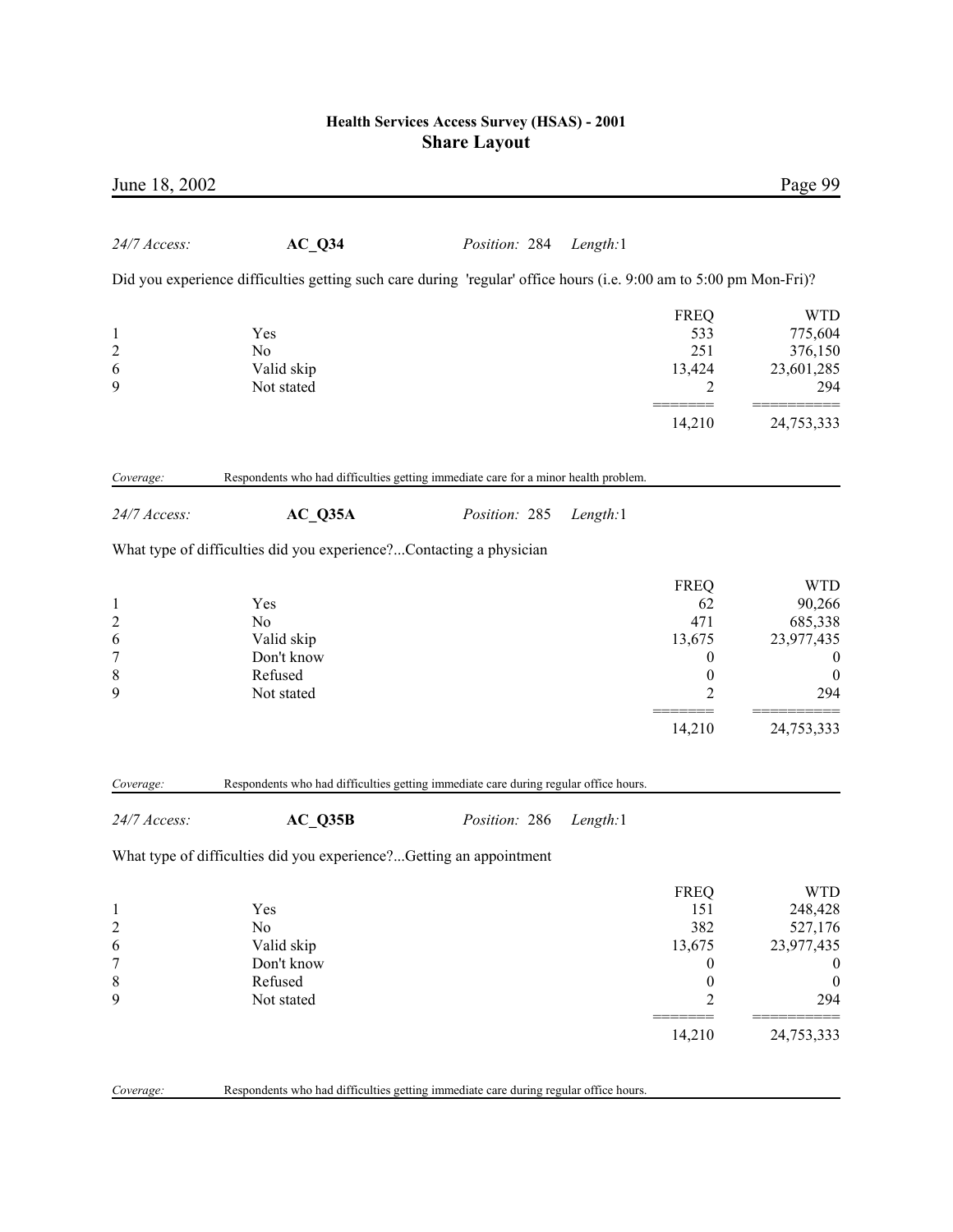| June 18, 2002                                                             |                                                                                                 |               |          |                                                                               | Page 100                                                                                      |
|---------------------------------------------------------------------------|-------------------------------------------------------------------------------------------------|---------------|----------|-------------------------------------------------------------------------------|-----------------------------------------------------------------------------------------------|
| 24/7 Access:                                                              | AC Q35C                                                                                         | Position: 287 | Length:1 |                                                                               |                                                                                               |
|                                                                           | What type of difficulties did you experience?Do not have a personal/family GP                   |               |          |                                                                               |                                                                                               |
| $\mathbf{1}$<br>$\overline{c}$<br>6<br>$\boldsymbol{7}$<br>$\,$ $\,$<br>9 | Yes<br>No<br>Valid skip<br>Don't know<br>Refused<br>Not stated                                  |               |          | <b>FREQ</b><br>16<br>517<br>13,675<br>0<br>$\boldsymbol{0}$<br>$\overline{2}$ | <b>WTD</b><br>8,174<br>767,431<br>23,977,435<br>$\boldsymbol{0}$<br>$\boldsymbol{0}$<br>294   |
|                                                                           |                                                                                                 |               |          | 14,210                                                                        | 24,753,333                                                                                    |
| Coverage:<br>24/7 Access:                                                 | Respondents who had difficulties getting immediate care during regular office hours.<br>AC Q35D | Position: 288 | Length:1 |                                                                               |                                                                                               |
|                                                                           | What type of difficulties did you experience?Wait too long to get an appointment                |               |          |                                                                               |                                                                                               |
| $\mathbf{1}$<br>$\overline{c}$<br>6<br>$\overline{7}$<br>$\,$ 8 $\,$<br>9 | Yes<br>N <sub>0</sub><br>Valid skip<br>Don't know<br>Refused<br>Not stated                      |               |          | <b>FREQ</b><br>169<br>364<br>13,675<br>0<br>0<br>$\overline{c}$               | <b>WTD</b><br>162,137<br>613,468<br>23,977,435<br>$\boldsymbol{0}$<br>$\boldsymbol{0}$<br>294 |
|                                                                           |                                                                                                 |               |          | 14,210                                                                        | 24,753,333                                                                                    |
| Coverage:                                                                 | Respondents who had difficulties getting immediate care during regular office hours.            |               |          |                                                                               |                                                                                               |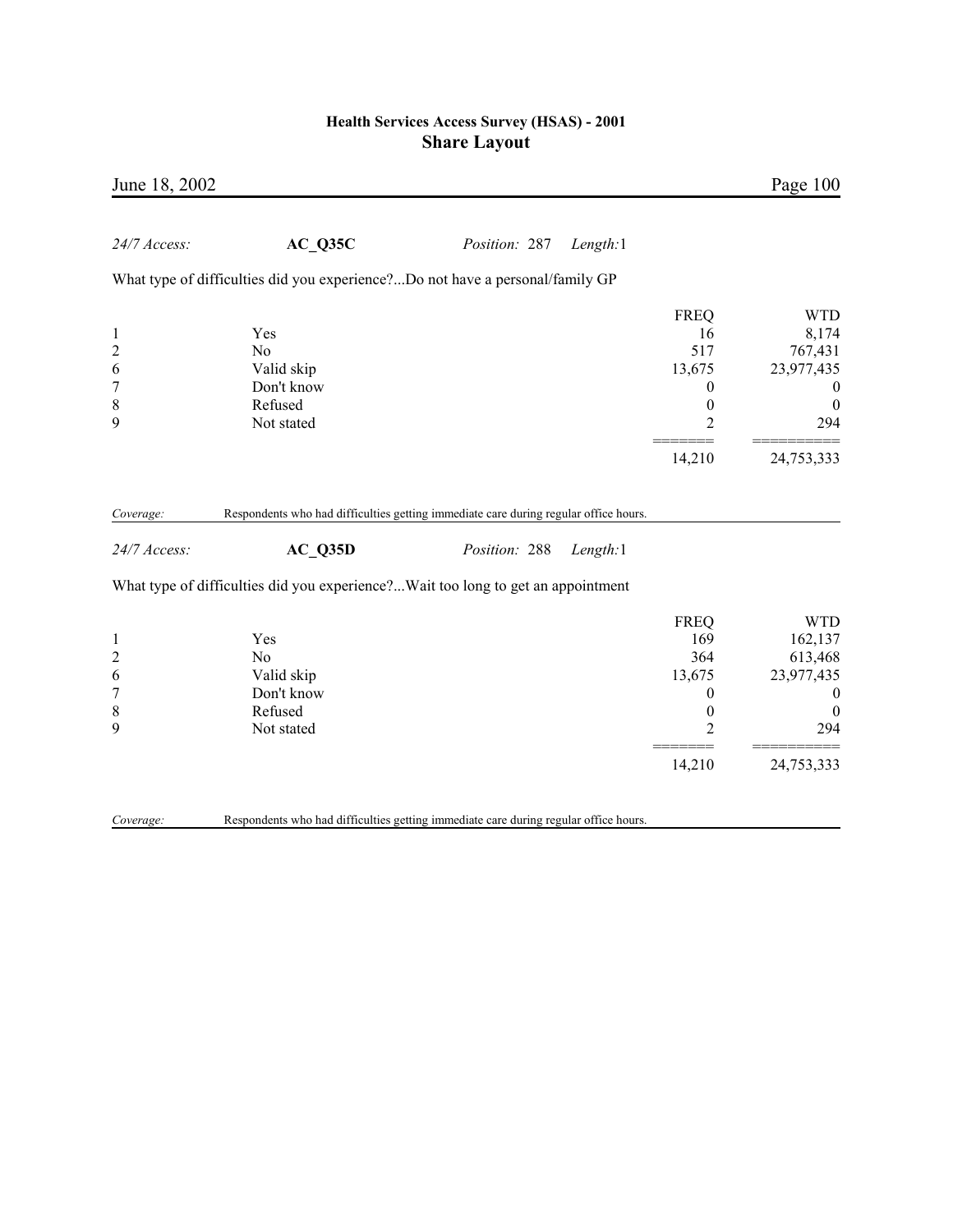| June 18, 2002                                                               |                                                                                                 |               |                                                                                              | Page 101                                                                                     |
|-----------------------------------------------------------------------------|-------------------------------------------------------------------------------------------------|---------------|----------------------------------------------------------------------------------------------|----------------------------------------------------------------------------------------------|
| 24/7 Access:                                                                | AC Q35E                                                                                         | Position: 289 | Length:1                                                                                     |                                                                                              |
|                                                                             | What type of difficulties did you experience?Waiting to see the doctor (i.e. in-office waiting) |               |                                                                                              |                                                                                              |
| $\mathbf{1}$<br>$\overline{c}$<br>6<br>7<br>$\,$ 8 $\,$<br>9                | Yes<br>$\rm No$<br>Valid skip<br>Don't know<br>Refused<br>Not stated                            |               | <b>FREQ</b><br>248<br>285<br>13,675<br>0<br>$\boldsymbol{0}$<br>$\overline{2}$               | <b>WTD</b><br>290,498<br>485,106<br>23,977,435<br>$\boldsymbol{0}$<br>$\theta$<br>294        |
|                                                                             |                                                                                                 |               | 14,210                                                                                       | 24,753,333                                                                                   |
| Coverage:                                                                   | Respondents who had difficulties getting immediate care during regular office hours.            |               |                                                                                              |                                                                                              |
| 24/7 Access:                                                                | AC Q35F                                                                                         | Position: 290 | Length:1                                                                                     |                                                                                              |
|                                                                             | What type of difficulties did you experience?Service not available at time required             |               |                                                                                              |                                                                                              |
| $\mathbf{1}$<br>$\overline{c}$<br>6<br>$\boldsymbol{7}$<br>$\,$ 8 $\,$<br>9 | Yes<br>No<br>Valid skip<br>Don't know<br>Refused<br>Not stated                                  |               | <b>FREQ</b><br>33<br>500<br>13,675<br>$\boldsymbol{0}$<br>$\boldsymbol{0}$<br>$\overline{2}$ | <b>WTD</b><br>30,684<br>744,920<br>23,977,435<br>$\boldsymbol{0}$<br>$\boldsymbol{0}$<br>294 |
|                                                                             |                                                                                                 |               | 14,210                                                                                       | 24,753,333                                                                                   |
| Coverage:                                                                   | Respondents who had difficulties getting immediate care during regular office hours.            |               |                                                                                              |                                                                                              |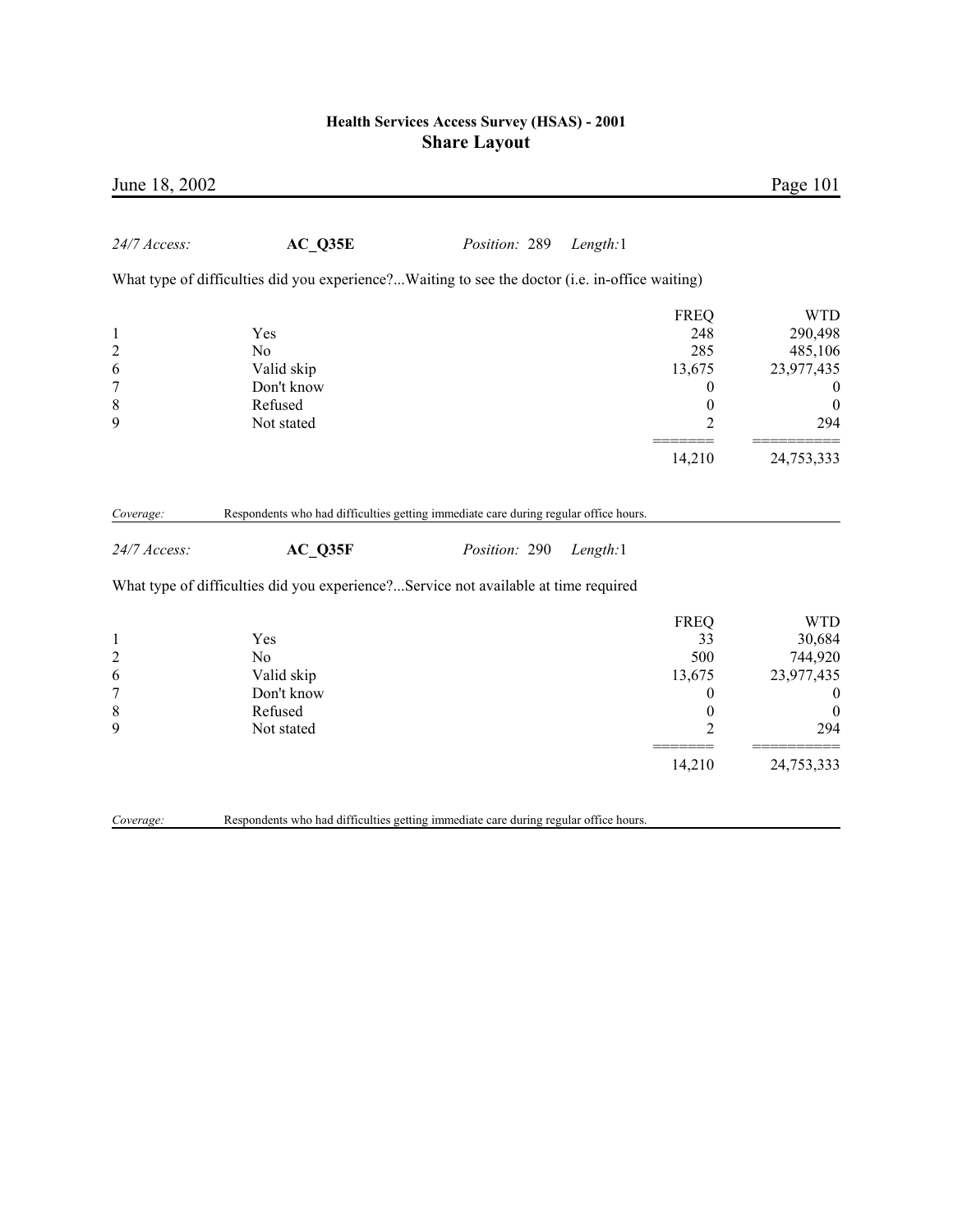| June 18, 2002                                                             |                                                                                      |               |          |                                                                           | Page 102                                                                                          |
|---------------------------------------------------------------------------|--------------------------------------------------------------------------------------|---------------|----------|---------------------------------------------------------------------------|---------------------------------------------------------------------------------------------------|
| 24/7 Access:                                                              | AC Q35G                                                                              | Position: 291 | Length:1 |                                                                           |                                                                                                   |
|                                                                           | What type of difficulties did you experience?Service not available in the area       |               |          |                                                                           |                                                                                                   |
| $\mathbf{1}$<br>$\overline{c}$<br>6<br>$\boldsymbol{7}$<br>$\,$ $\,$<br>9 | Yes<br>N <sub>0</sub><br>Valid skip<br>Don't know<br>Refused<br>Not stated           |               |          | <b>FREQ</b><br>12<br>521<br>13,675<br>0<br>$\boldsymbol{0}$<br>2          | <b>WTD</b><br>8,674<br>766,931<br>23,977,435<br>$\bf{0}$<br>$\boldsymbol{0}$<br>294               |
|                                                                           |                                                                                      |               |          | 14,210                                                                    | 24,753,333                                                                                        |
| Coverage:                                                                 | Respondents who had difficulties getting immediate care during regular office hours. |               |          |                                                                           |                                                                                                   |
| 24/7 Access:                                                              | AC Q35H                                                                              | Position: 292 | Length:1 |                                                                           |                                                                                                   |
|                                                                           | What type of difficulties did you experience?Transportation problems                 |               |          |                                                                           |                                                                                                   |
| $\mathbf{1}$<br>$\overline{c}$<br>6<br>$\overline{7}$<br>$\,$ $\,$<br>9   | Yes<br>N <sub>0</sub><br>Valid skip<br>Don't know<br>Refused<br>Not stated           |               |          | <b>FREQ</b><br>5<br>528<br>13,675<br>0<br>$\boldsymbol{0}$<br>2<br>14,210 | <b>WTD</b><br>7,710<br>767,895<br>23,977,435<br>$\boldsymbol{0}$<br>$\theta$<br>294<br>24,753,333 |
| Coverage:                                                                 | Respondents who had difficulties getting immediate care during regular office hours. |               |          |                                                                           |                                                                                                   |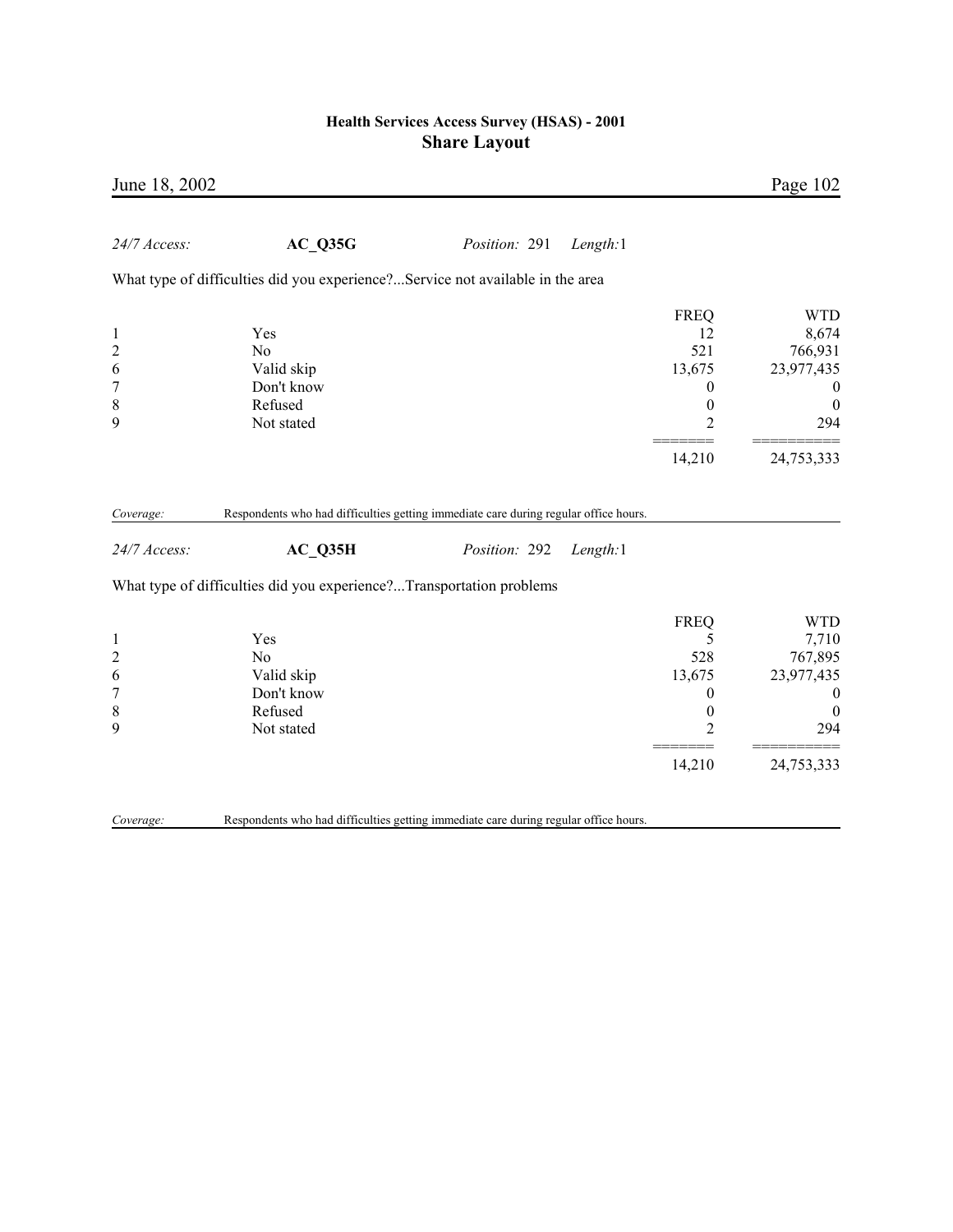| June 18, 2002    |                                                                                                   |               |          |                  | Page 103         |
|------------------|---------------------------------------------------------------------------------------------------|---------------|----------|------------------|------------------|
| 24/7 Access:     | $AC_$ Q35I                                                                                        | Position: 293 | Length:1 |                  |                  |
|                  | What type of difficulties did you experience?Language problems                                    |               |          |                  |                  |
|                  |                                                                                                   |               |          | <b>FREQ</b>      | <b>WTD</b>       |
| $\mathbf{1}$     | Yes                                                                                               |               |          | 2                | 2,452            |
| $\overline{c}$   | N <sub>o</sub>                                                                                    |               |          | 531              | 773,153          |
| 6                | Valid skip                                                                                        |               |          | 13,675           | 23,977,435       |
| $\boldsymbol{7}$ | Don't know                                                                                        |               |          | $\boldsymbol{0}$ | $\boldsymbol{0}$ |
| 8                | Refused                                                                                           |               |          | $\boldsymbol{0}$ | $\boldsymbol{0}$ |
| 9                | Not stated                                                                                        |               |          | $\overline{2}$   | 294              |
|                  |                                                                                                   |               |          | 14,210           | 24,753,333       |
| Coverage:        | Respondents who had difficulties getting immediate care during regular office hours.              |               |          |                  |                  |
| 24/7 Access:     | $AC_$ Q35J                                                                                        | Position: 294 | Length:1 |                  |                  |
|                  | What type of difficulties did you experience?Did not know where to go (i.e. information problems) |               |          |                  |                  |
|                  |                                                                                                   |               |          | <b>FREQ</b>      | <b>WTD</b>       |
| $\mathbf{1}$     | Yes                                                                                               |               |          | 1                | 383              |
| $\overline{c}$   | N <sub>0</sub>                                                                                    |               |          | 532              | 775,221          |
| 6                | Valid skip                                                                                        |               |          | 13,675           | 23,977,435       |
| $\overline{7}$   | Don't know                                                                                        |               |          | $\boldsymbol{0}$ | $\boldsymbol{0}$ |
| 8                | Refused                                                                                           |               |          | $\boldsymbol{0}$ | $\mathbf{0}$     |
| 9                | Not stated                                                                                        |               |          | $\overline{2}$   | 294              |
|                  |                                                                                                   |               |          | 14,210           | 24,753,333       |
|                  |                                                                                                   |               |          |                  |                  |
| Coverage:        | Respondents who had difficulties getting immediate care during regular office hours.              |               |          |                  |                  |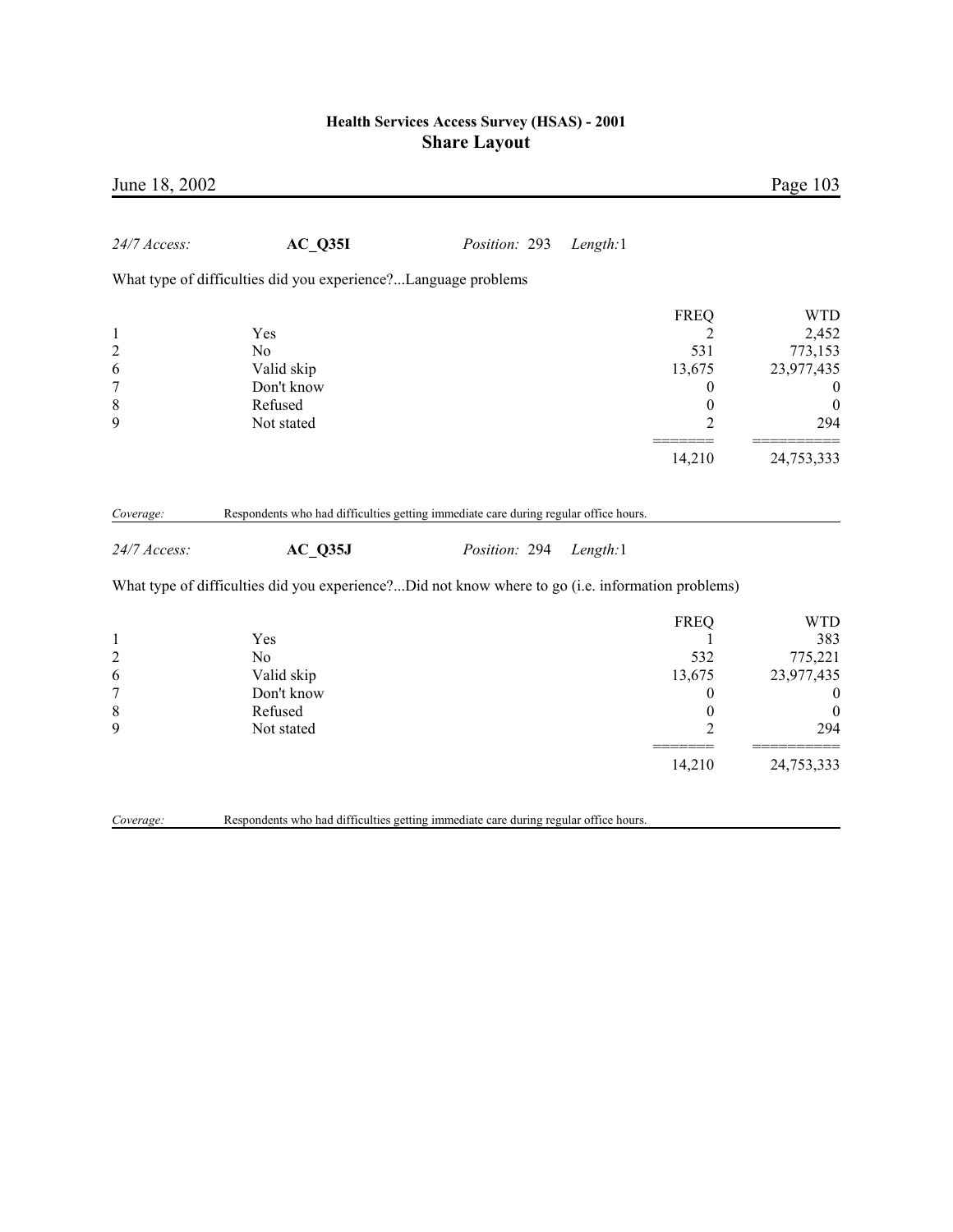| June 18, 2002                 |                                                                                                                                                                         |               |          |                       | Page 104                             |
|-------------------------------|-------------------------------------------------------------------------------------------------------------------------------------------------------------------------|---------------|----------|-----------------------|--------------------------------------|
| 24/7 Access:                  | $AC_Q35K$                                                                                                                                                               | Position: 295 | Length:1 |                       |                                      |
|                               | What type of difficulties did you experience?Other - Specify                                                                                                            |               |          |                       |                                      |
|                               |                                                                                                                                                                         |               |          | <b>FREQ</b>           | <b>WTD</b>                           |
| 1                             | Yes                                                                                                                                                                     |               |          | 67                    | 100,272                              |
|                               | No                                                                                                                                                                      |               |          | 466                   | 675,333                              |
| 2<br>6                        | Valid skip                                                                                                                                                              |               |          | 13,675                | 23,977,435                           |
| 7                             | Don't know                                                                                                                                                              |               |          | $\boldsymbol{0}$      | $\bf{0}$                             |
| 8                             | Refused                                                                                                                                                                 |               |          | $\boldsymbol{0}$      | $\boldsymbol{0}$                     |
| 9                             | Not stated                                                                                                                                                              |               |          | 2                     | 294                                  |
|                               |                                                                                                                                                                         |               |          | 14,210                | 24,753,333                           |
|                               |                                                                                                                                                                         |               |          |                       |                                      |
| Coverage:                     | Respondents who had difficulties getting immediate care during regular office hours.                                                                                    |               |          |                       |                                      |
| 24/7 Access:                  | <b>AC Q36</b>                                                                                                                                                           | Position: 296 | Length:1 |                       |                                      |
|                               | In the past 12 months, did you experience difficulties getting such care  during evenings and weekends (i.e. 5:00 to<br>9:00 pm Mon-Fri or 9:00 am to 5:00 pm Sat-Sun)? |               |          |                       |                                      |
|                               |                                                                                                                                                                         |               |          | <b>FREQ</b>           | <b>WTD</b>                           |
| $\mathbf 1$                   | Yes                                                                                                                                                                     |               |          | 476                   | 746,357                              |
| $\overline{c}$                | No                                                                                                                                                                      |               |          | 175                   | 269,774                              |
| 6                             | Valid skip                                                                                                                                                              |               |          | 13,557                | 23,736,907                           |
| 9                             | Not stated                                                                                                                                                              |               |          | 2                     | 294                                  |
|                               |                                                                                                                                                                         |               |          | 14,210                | 24,753,333                           |
| Coverage:                     | Respondents who had difficulties getting immediate care for a minor health problem.                                                                                     |               |          |                       |                                      |
| 24/7 Access:                  | $AC_Q37A$                                                                                                                                                               | Position: 297 | Length:1 |                       |                                      |
|                               | What type of difficulties did you experience?Contacting a physician                                                                                                     |               |          |                       |                                      |
|                               |                                                                                                                                                                         |               |          |                       |                                      |
|                               |                                                                                                                                                                         |               |          | <b>FREQ</b>           | <b>WTD</b>                           |
| 1                             | Yes                                                                                                                                                                     |               |          | 42                    | 69,642                               |
| $\overline{\mathbf{c}}$       | No                                                                                                                                                                      |               |          | 434                   | 676,715                              |
| 6<br>$\overline{\mathcal{I}}$ | Valid skip<br>Don't know                                                                                                                                                |               |          | 13,732                | 24,006,682                           |
| 8                             | Refused                                                                                                                                                                 |               |          | 0<br>$\boldsymbol{0}$ | $\boldsymbol{0}$<br>$\boldsymbol{0}$ |
| 9                             | Not stated                                                                                                                                                              |               |          | $\overline{c}$        | 294                                  |
|                               |                                                                                                                                                                         |               |          |                       |                                      |
|                               |                                                                                                                                                                         |               |          | 14,210                | 24,753,333                           |
|                               |                                                                                                                                                                         |               |          |                       |                                      |

*Coverage:* Respondents who had difficulties getting immediate care for minor health problems during evenings and weekends.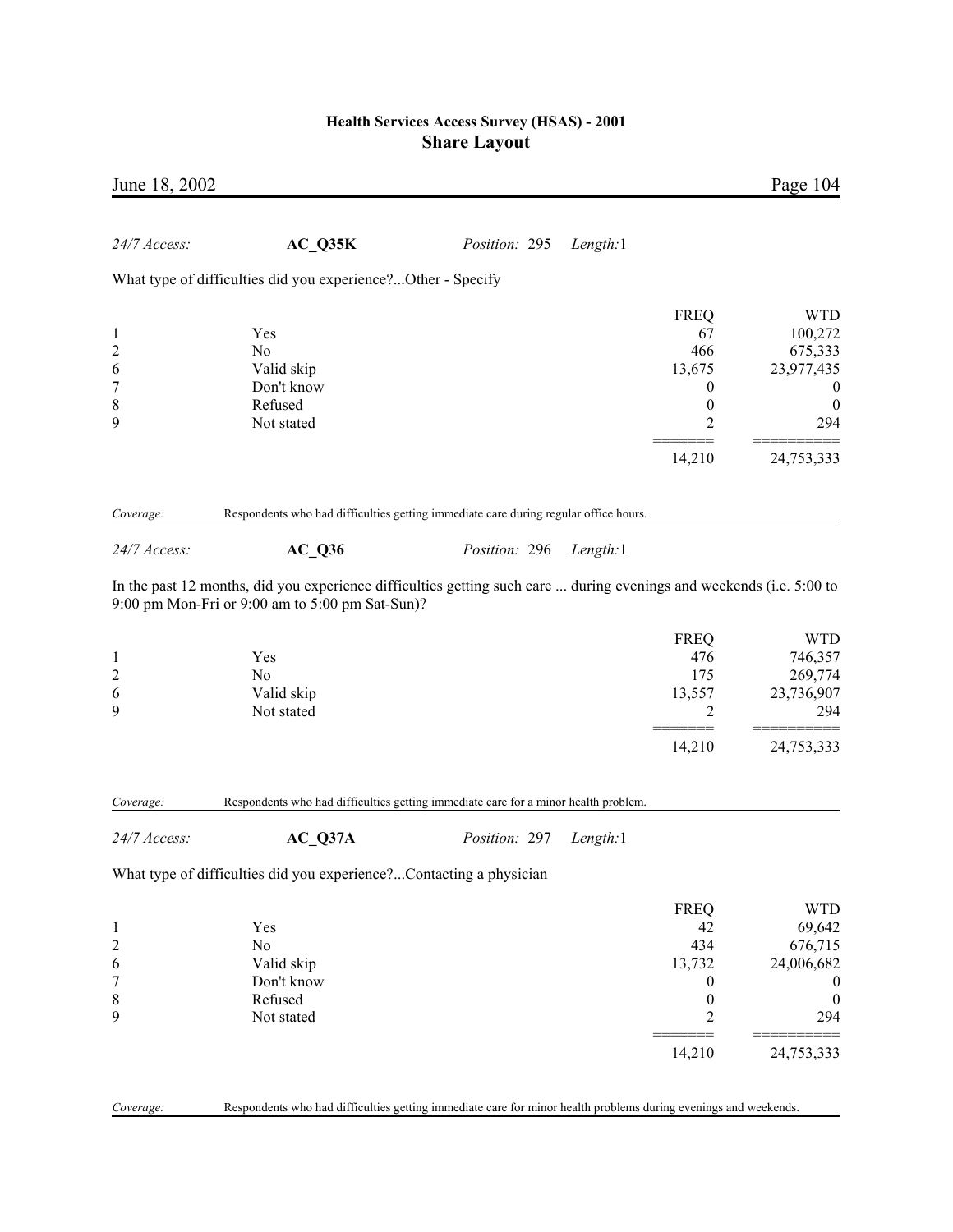| June 18, 2002                                                             |                                                                                                                                                                                                             |               |          |                                                                                          | Page 105                                                                                     |
|---------------------------------------------------------------------------|-------------------------------------------------------------------------------------------------------------------------------------------------------------------------------------------------------------|---------------|----------|------------------------------------------------------------------------------------------|----------------------------------------------------------------------------------------------|
| 24/7 Access:                                                              | AC Q37B                                                                                                                                                                                                     | Position: 298 | Length:1 |                                                                                          |                                                                                              |
|                                                                           | What type of difficulties did you experience?Getting an appointment                                                                                                                                         |               |          |                                                                                          |                                                                                              |
| $\mathbf{1}$<br>$\overline{c}$<br>6<br>$\overline{7}$<br>$\,$ 8 $\,$<br>9 | Yes<br>N <sub>0</sub><br>Valid skip<br>Don't know<br>Refused<br>Not stated                                                                                                                                  |               |          | <b>FREQ</b><br>21<br>455<br>13,732<br>$\mathbf{0}$<br>$\boldsymbol{0}$<br>$\overline{2}$ | <b>WTD</b><br>29,156<br>717,202<br>24,006,682<br>$\boldsymbol{0}$<br>$\boldsymbol{0}$<br>294 |
|                                                                           |                                                                                                                                                                                                             |               |          | 14,210                                                                                   | 24,753,333                                                                                   |
| Coverage:<br>24/7 Access:                                                 | Respondents who had difficulties getting immediate care for minor health problems during evenings and weekends.<br>AC Q37C<br>What type of difficulties did you experience?Do not have a personal/family GP | Position: 299 | Length:1 |                                                                                          |                                                                                              |
|                                                                           |                                                                                                                                                                                                             |               |          | <b>FREQ</b>                                                                              | <b>WTD</b>                                                                                   |
| $\mathbf{1}$                                                              | Yes                                                                                                                                                                                                         |               |          | 11                                                                                       | 10,465                                                                                       |
| $\boldsymbol{2}$                                                          | N <sub>o</sub>                                                                                                                                                                                              |               |          | 465                                                                                      | 735,893                                                                                      |
| 6                                                                         | Valid skip                                                                                                                                                                                                  |               |          | 13,732                                                                                   | 24,006,682                                                                                   |
| $\overline{7}$                                                            | Don't know                                                                                                                                                                                                  |               |          | $\boldsymbol{0}$                                                                         | $\boldsymbol{0}$                                                                             |
| $\,$ $\,$                                                                 | Refused                                                                                                                                                                                                     |               |          | $\boldsymbol{0}$                                                                         | $\boldsymbol{0}$                                                                             |
| 9                                                                         | Not stated                                                                                                                                                                                                  |               |          | $\overline{2}$                                                                           | 294                                                                                          |
|                                                                           |                                                                                                                                                                                                             |               |          | 14,210                                                                                   | 24,753,333                                                                                   |
| Coverage:                                                                 | Respondents who had difficulties getting immediate care for minor health problems during evenings and weekends.                                                                                             |               |          |                                                                                          |                                                                                              |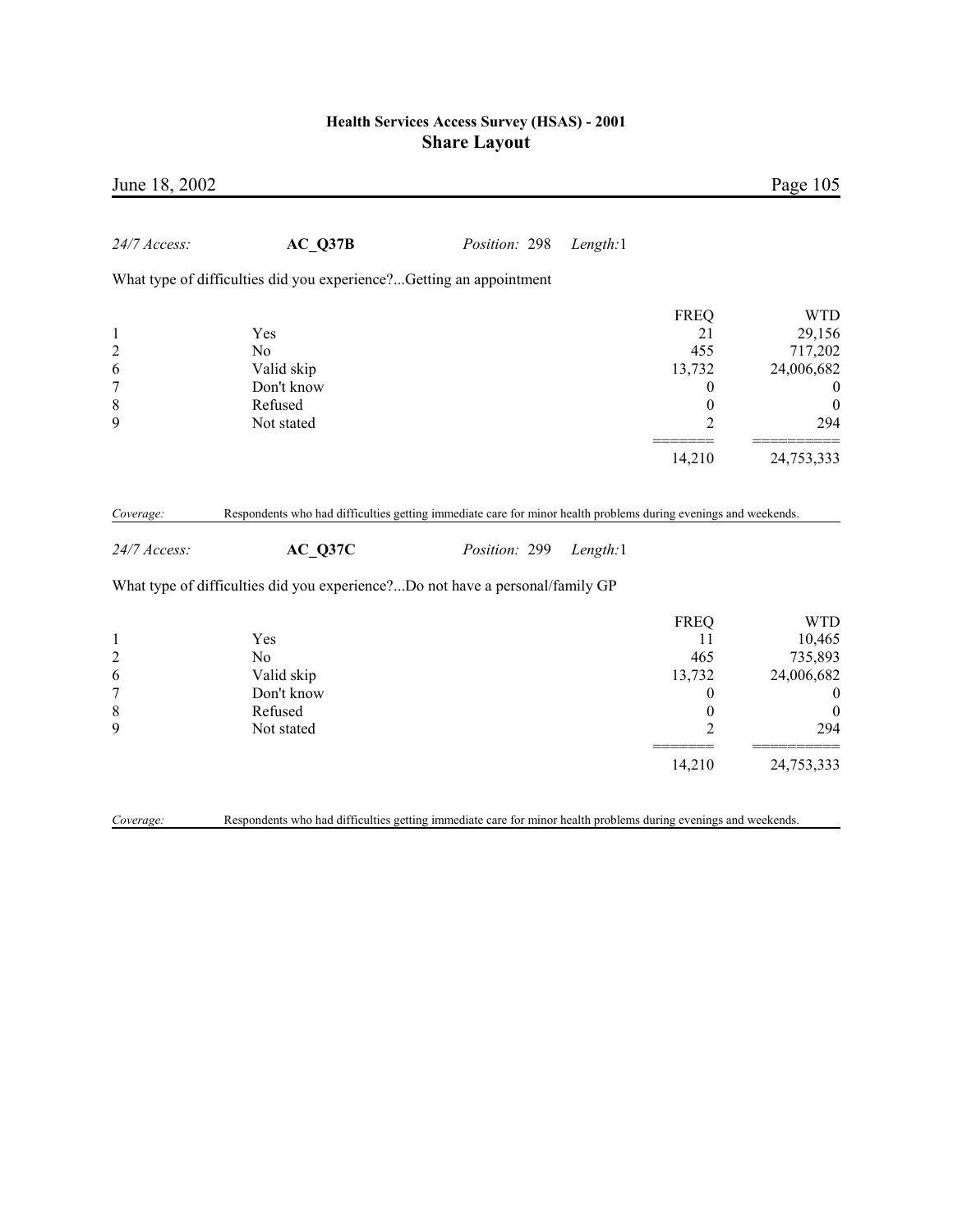| June 18, 2002    |                                                                                                              |               |          |                  | Page 106         |
|------------------|--------------------------------------------------------------------------------------------------------------|---------------|----------|------------------|------------------|
| 24/7 Access:     | AC Q37D                                                                                                      | Position: 300 | Length:1 |                  |                  |
|                  | What type of difficulties did you experience?Wait too long to get an appointment                             |               |          |                  |                  |
|                  |                                                                                                              |               |          | <b>FREQ</b>      | <b>WTD</b>       |
| $\mathbf{1}$     | Yes                                                                                                          |               |          | 68               | 86,267           |
| $\overline{c}$   | N <sub>o</sub>                                                                                               |               |          | 408              | 660,090          |
| 6                | Valid skip                                                                                                   |               |          | 13,732           | 24,006,682       |
| $\overline{7}$   | Don't know                                                                                                   |               |          | $\theta$         | $\boldsymbol{0}$ |
| $\,$ $\,$        | Refused                                                                                                      |               |          | $\boldsymbol{0}$ | $\boldsymbol{0}$ |
| 9                | Not stated                                                                                                   |               |          | $\overline{2}$   | 294              |
|                  |                                                                                                              |               |          | 14,210           | 24,753,333       |
| 24/7 Access:     | $AC_Q37E$<br>What type of difficulties did you experience?Waiting to see the doctor (i.e. in-office waiting) | Position: 301 | Length:1 |                  |                  |
|                  |                                                                                                              |               |          |                  |                  |
|                  |                                                                                                              |               |          | <b>FREQ</b>      | <b>WTD</b>       |
| $\mathbf{1}$     | Yes                                                                                                          |               |          | 316              | 427,715          |
| $\overline{c}$   | N <sub>o</sub>                                                                                               |               |          | 160              | 318,643          |
| 6                | Valid skip                                                                                                   |               |          | 13,732           | 24,006,682       |
| $\boldsymbol{7}$ | Don't know                                                                                                   |               |          | $\boldsymbol{0}$ | $\boldsymbol{0}$ |
| $\,$ $\,$        | Refused                                                                                                      |               |          | $\boldsymbol{0}$ | $\mathbf{0}$     |
| 9                | Not stated                                                                                                   |               |          | $\overline{2}$   | 294              |
|                  |                                                                                                              |               |          |                  |                  |
|                  |                                                                                                              |               |          | 14,210           | 24,753,333       |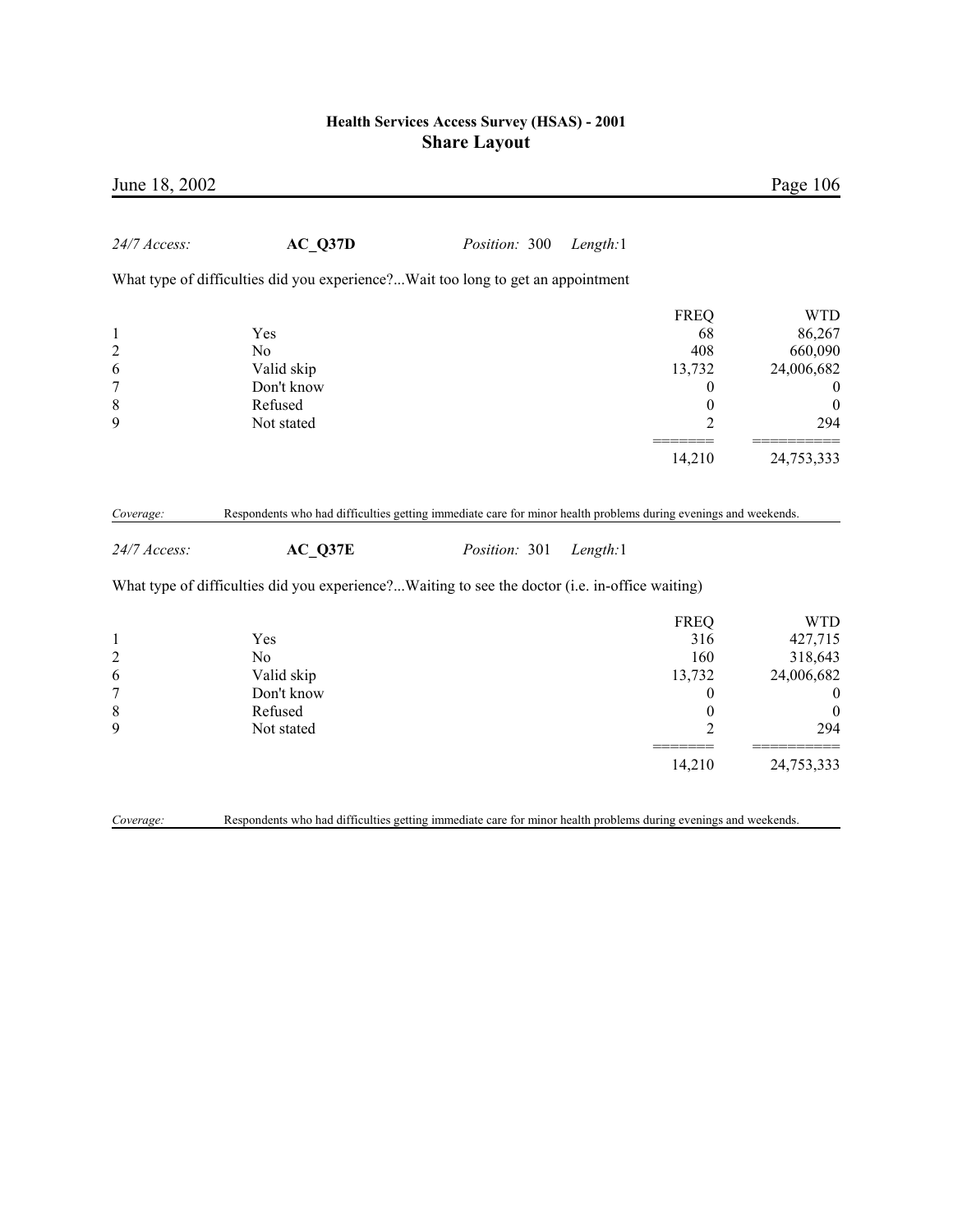| June 18, 2002             |                                                                                                                            |               |          |                  | Page 107         |
|---------------------------|----------------------------------------------------------------------------------------------------------------------------|---------------|----------|------------------|------------------|
| 24/7 Access:              | AC Q37F                                                                                                                    | Position: 302 | Length:1 |                  |                  |
|                           | What type of difficulties did you experience?Service not available at time required                                        |               |          |                  |                  |
|                           |                                                                                                                            |               |          | <b>FREQ</b>      | <b>WTD</b>       |
| $\mathbf{1}$              | Yes                                                                                                                        |               |          | 27               | 32,742           |
| $\overline{c}$            | N <sub>0</sub>                                                                                                             |               |          | 449              | 713,615          |
| 6                         | Valid skip                                                                                                                 |               |          | 13,732           | 24,006,682       |
| $\boldsymbol{7}$          | Don't know                                                                                                                 |               |          | 0                | $\boldsymbol{0}$ |
| 8                         | Refused                                                                                                                    |               |          | $\boldsymbol{0}$ | $\boldsymbol{0}$ |
| 9                         | Not stated                                                                                                                 |               |          | $\overline{2}$   | 294              |
|                           |                                                                                                                            |               |          | 14,210           | 24,753,333       |
| Coverage:<br>24/7 Access: | Respondents who had difficulties getting immediate care for minor health problems during evenings and weekends.<br>AC Q37G | Position: 303 | Length:1 |                  |                  |
|                           | What type of difficulties did you experience?Service not available in the area                                             |               |          |                  |                  |
|                           |                                                                                                                            |               |          | <b>FREQ</b>      | <b>WTD</b>       |
| $\mathbf{1}$              | Yes                                                                                                                        |               |          | 15               | 17,318           |
| $\overline{c}$            | No                                                                                                                         |               |          | 461              | 729,039          |
| 6                         | Valid skip                                                                                                                 |               |          | 13,732           | 24,006,682       |
| $\overline{7}$            | Don't know                                                                                                                 |               |          | $\boldsymbol{0}$ | $\boldsymbol{0}$ |
| $\,$ 8 $\,$               | Refused                                                                                                                    |               |          | $\boldsymbol{0}$ | $\boldsymbol{0}$ |
| 9                         | Not stated                                                                                                                 |               |          | $\overline{2}$   | 294              |
|                           |                                                                                                                            |               |          | 14,210           | 24,753,333       |
| Coverage:                 | Respondents who had difficulties getting immediate care for minor health problems during evenings and weekends.            |               |          |                  |                  |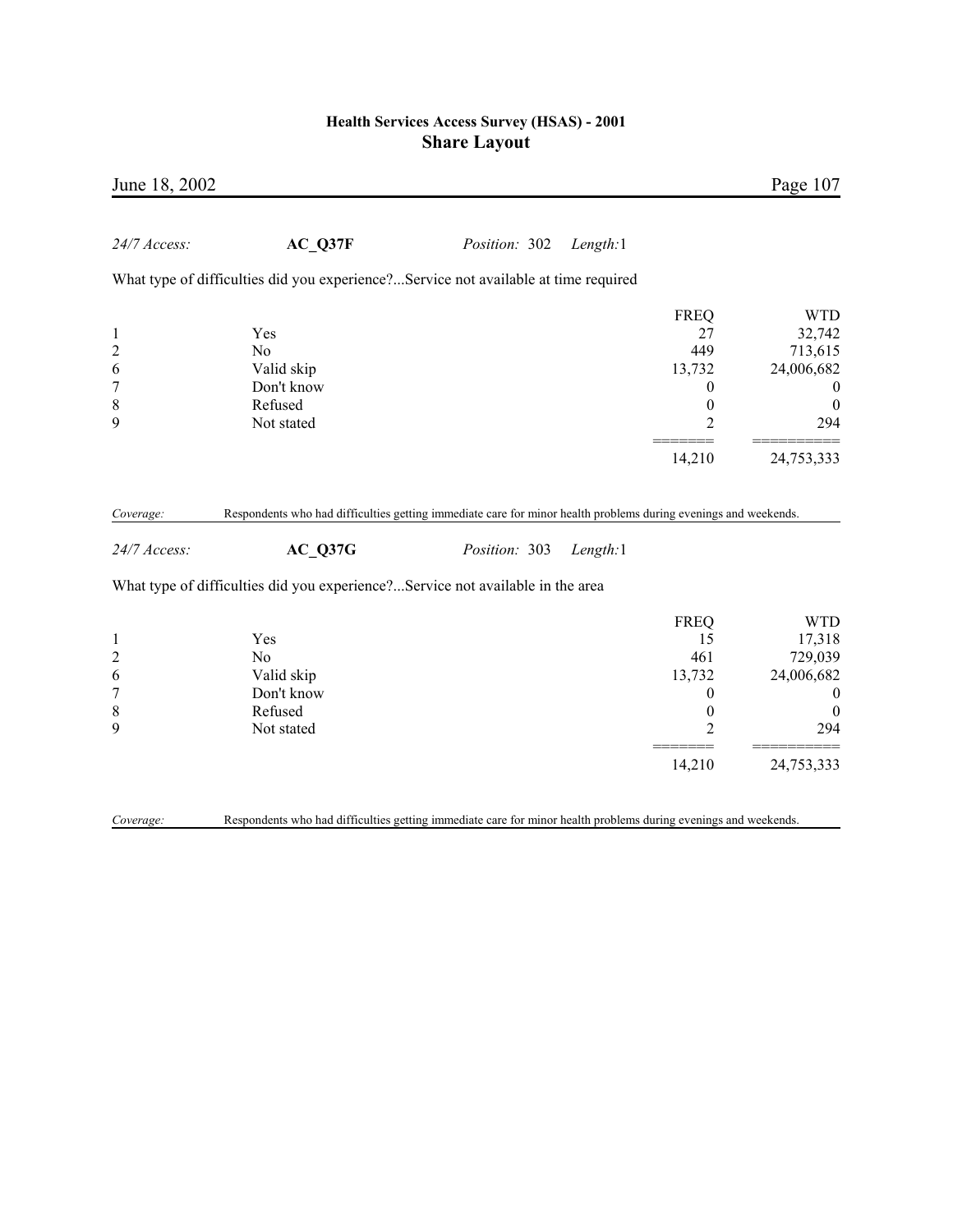| June 18, 2002  |                                                                                                                 |               |          |                  | Page 108         |
|----------------|-----------------------------------------------------------------------------------------------------------------|---------------|----------|------------------|------------------|
| 24/7 Access:   | AC Q37H                                                                                                         | Position: 304 | Length:1 |                  |                  |
|                | What type of difficulties did you experience?Transportation problems                                            |               |          |                  |                  |
|                |                                                                                                                 |               |          | <b>FREQ</b>      | <b>WTD</b>       |
| $\mathbf{1}$   | Yes                                                                                                             |               |          | 6                | 15,848           |
| $\overline{c}$ | No                                                                                                              |               |          | 470              | 730,510          |
| 6              | Valid skip                                                                                                      |               |          | 13,732           | 24,006,682       |
| $\overline{7}$ | Don't know                                                                                                      |               |          | 0                | $\boldsymbol{0}$ |
| 8              | Refused                                                                                                         |               |          | $\boldsymbol{0}$ | $\boldsymbol{0}$ |
| 9              | Not stated                                                                                                      |               |          | 2                | 294              |
|                |                                                                                                                 |               |          | 14,210           | 24,753,333       |
|                |                                                                                                                 |               |          |                  |                  |
| Coverage:      | Respondents who had difficulties getting immediate care for minor health problems during evenings and weekends. |               |          |                  |                  |
| 24/7 Access:   | AC Q37I                                                                                                         | Position: 305 | Length:1 |                  |                  |
|                | What type of difficulties did you experience?Language problems                                                  |               |          |                  |                  |
|                |                                                                                                                 |               |          | <b>FREQ</b>      | <b>WTD</b>       |
| $\mathbf{1}$   | Yes                                                                                                             |               |          | $\theta$         | $\mathbf{0}$     |
| $\overline{c}$ | No                                                                                                              |               |          | 476              | 746,357          |
| 6              | Valid skip                                                                                                      |               |          | 13,732           | 24,006,682       |
| $\overline{7}$ | Don't know                                                                                                      |               |          | 0                | $\boldsymbol{0}$ |
| $\,$ $\,$      | Refused                                                                                                         |               |          | $\boldsymbol{0}$ | $\boldsymbol{0}$ |
| 9              | Not stated                                                                                                      |               |          | 2                | 294              |
|                |                                                                                                                 |               |          | 14,210           | 24,753,333       |
|                |                                                                                                                 |               |          |                  |                  |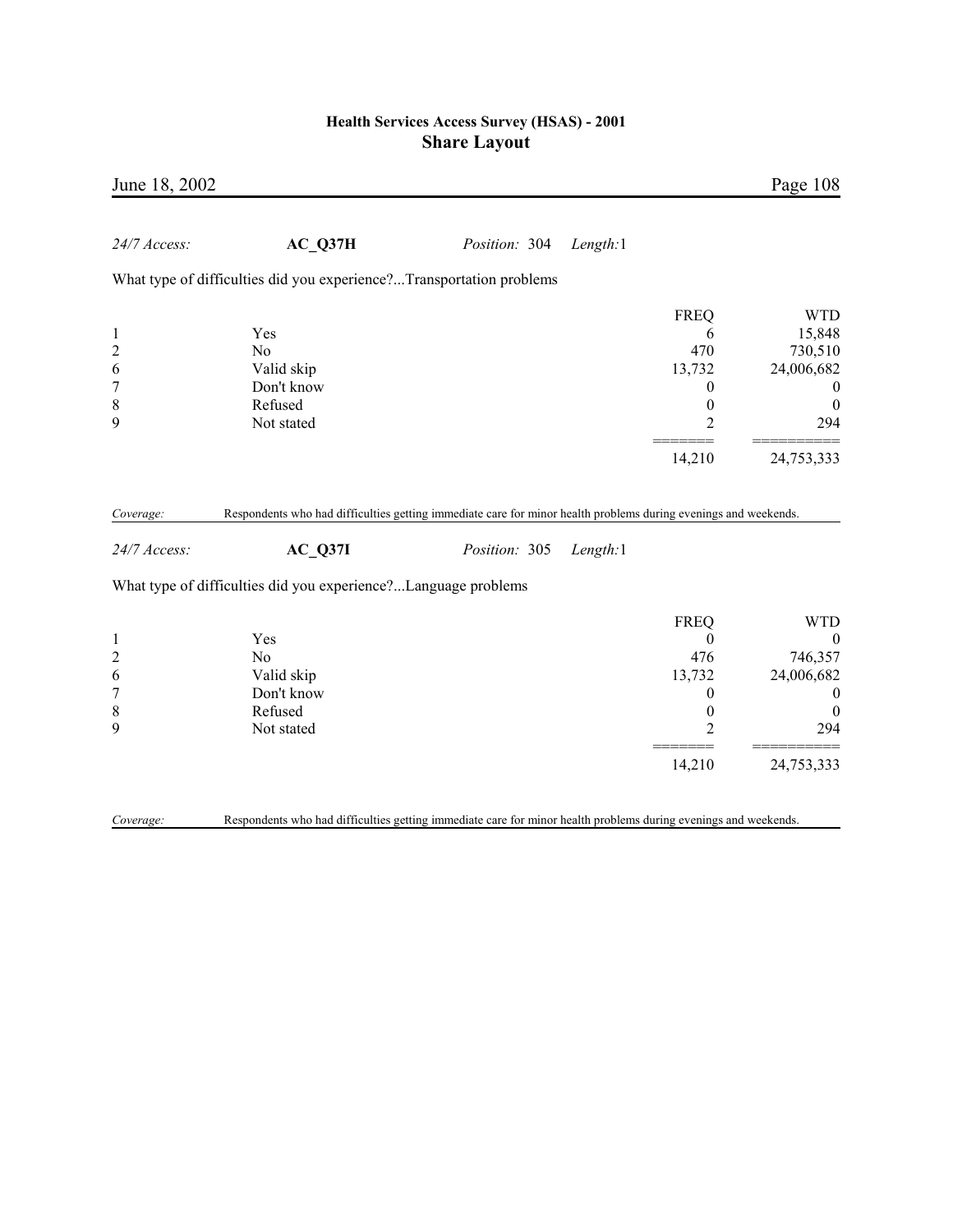| June 18, 2002                                    |                                                                                                                 |               |          |                                                                                              | Page 109                                                                                      |
|--------------------------------------------------|-----------------------------------------------------------------------------------------------------------------|---------------|----------|----------------------------------------------------------------------------------------------|-----------------------------------------------------------------------------------------------|
| 24/7 Access:                                     | $AC_$ Q37J                                                                                                      | Position: 306 | Length:1 |                                                                                              |                                                                                               |
|                                                  | What type of difficulties did you experience?Did not know where to go (i.e. information problems)               |               |          |                                                                                              |                                                                                               |
| 1<br>$\overline{\mathbf{c}}$<br>6<br>7<br>8<br>9 | Yes<br>N <sub>0</sub><br>Valid skip<br>Don't know<br>Refused<br>Not stated                                      |               |          | <b>FREQ</b><br>5<br>471<br>13,732<br>$\bf{0}$<br>$\boldsymbol{0}$<br>2                       | <b>WTD</b><br>5,534<br>740,823<br>24,006,682<br>$\theta$<br>$\boldsymbol{0}$<br>294           |
|                                                  |                                                                                                                 |               |          | 14,210                                                                                       | 24,753,333                                                                                    |
| Coverage:                                        | Respondents who had difficulties getting immediate care for minor health problems during evenings and weekends. |               |          |                                                                                              |                                                                                               |
| 24/7 Access:                                     | $AC_Q37K$                                                                                                       | Position: 307 | Length:1 |                                                                                              |                                                                                               |
|                                                  | What type of difficulties did you experience?Other - Specify                                                    |               |          |                                                                                              |                                                                                               |
| 1<br>2<br>6<br>$\overline{7}$<br>8<br>9          | Yes<br>No<br>Valid skip<br>Don't know<br>Refused<br>Not stated                                                  |               |          | <b>FREQ</b><br>66<br>410<br>13,732<br>$\boldsymbol{0}$<br>$\boldsymbol{0}$<br>$\overline{2}$ | <b>WTD</b><br>149,559<br>596,798<br>24,006,682<br>$\boldsymbol{0}$<br>$\boldsymbol{0}$<br>294 |
|                                                  |                                                                                                                 |               |          | 14,210                                                                                       | 24,753,333                                                                                    |
| Coverage:                                        | Respondents who had difficulties getting immediate care for minor health problems during evenings and weekends. |               |          |                                                                                              |                                                                                               |
| 24/7 Access:                                     | $AC_Q38$                                                                                                        | Position: 308 | Length:1 |                                                                                              |                                                                                               |
|                                                  | Did you experience difficulties getting such care  during the middle of the night?                              |               |          |                                                                                              |                                                                                               |
| $\mathbf 1$<br>2<br>6<br>9                       | Yes<br>No<br>Valid skip<br>Not stated                                                                           |               |          | <b>FREQ</b><br>146<br>111<br>13,951<br>2                                                     | <b>WTD</b><br>210,627<br>118,369<br>24,424,043<br>294                                         |
|                                                  |                                                                                                                 |               |          | 14,210                                                                                       | 24,753,333                                                                                    |
| Coverage:                                        | Respondents who had difficulties getting immediate care for a minor health problem.                             |               |          |                                                                                              |                                                                                               |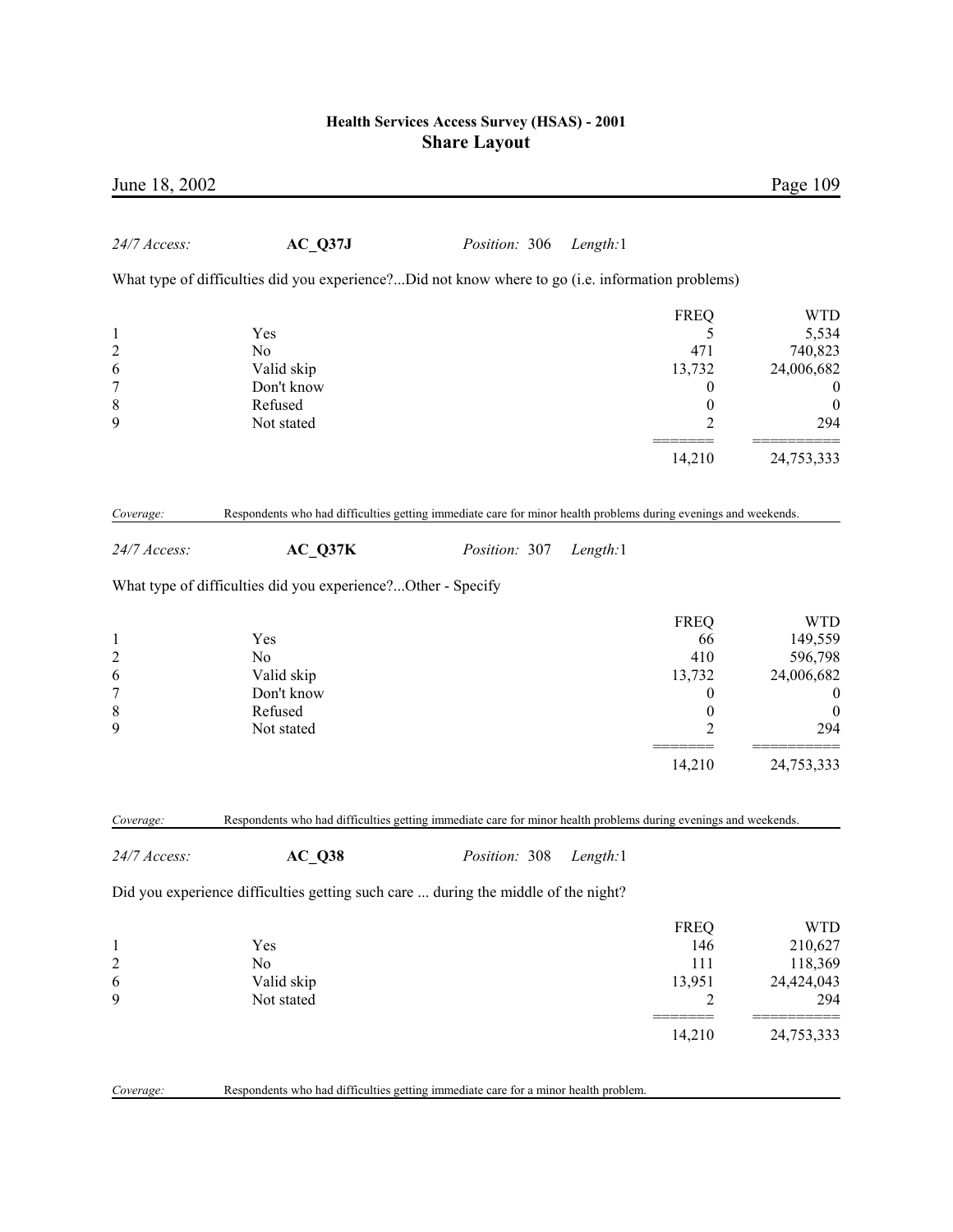| June 18, 2002                                                           |                                                                                                                   |               |          |                                                                                                | Page 110                                                                                               |
|-------------------------------------------------------------------------|-------------------------------------------------------------------------------------------------------------------|---------------|----------|------------------------------------------------------------------------------------------------|--------------------------------------------------------------------------------------------------------|
| 24/7 Access:                                                            | AC Q39A                                                                                                           | Position: 309 | Length:1 |                                                                                                |                                                                                                        |
|                                                                         | What type of difficulties did you experience?Contacting a physician                                               |               |          |                                                                                                |                                                                                                        |
| $\mathbf{1}$<br>$\overline{c}$<br>6<br>$\overline{7}$<br>$\,$ $\,$<br>9 | Yes<br>N <sub>o</sub><br>Valid skip<br>Don't know<br>Refused<br>Not stated                                        |               |          | <b>FREQ</b><br>15<br>131<br>14,062<br>$\theta$<br>$\boldsymbol{0}$<br>$\overline{2}$<br>14,210 | <b>WTD</b><br>23,781<br>186,846<br>24,542,412<br>$\mathbf{0}$<br>$\boldsymbol{0}$<br>294<br>24,753,333 |
| Coverage:                                                               | Respondents who had difficulties getting immediate care for minor health problems during the middle of the night. |               |          |                                                                                                |                                                                                                        |
| 24/7 Access:                                                            | AC Q39B                                                                                                           | Position: 310 | Length:1 |                                                                                                |                                                                                                        |
|                                                                         | What type of difficulties did you experience?Getting an appointment                                               |               |          |                                                                                                |                                                                                                        |
| $\mathbf{1}$<br>$\overline{c}$<br>6<br>$\overline{7}$<br>8<br>9         | Yes<br>N <sub>0</sub><br>Valid skip<br>Don't know<br>Refused<br>Not stated                                        |               |          | <b>FREQ</b><br>8<br>138<br>14,062<br>$\boldsymbol{0}$<br>$\boldsymbol{0}$<br>$\overline{c}$    | <b>WTD</b><br>15,790<br>194,837<br>24,542,412<br>$\boldsymbol{0}$<br>$\boldsymbol{0}$<br>294           |
|                                                                         |                                                                                                                   |               |          | 14,210                                                                                         | 24,753,333                                                                                             |
| Coverage:                                                               | Respondents who had difficulties getting immediate care for minor health problems during the middle of the night. |               |          |                                                                                                |                                                                                                        |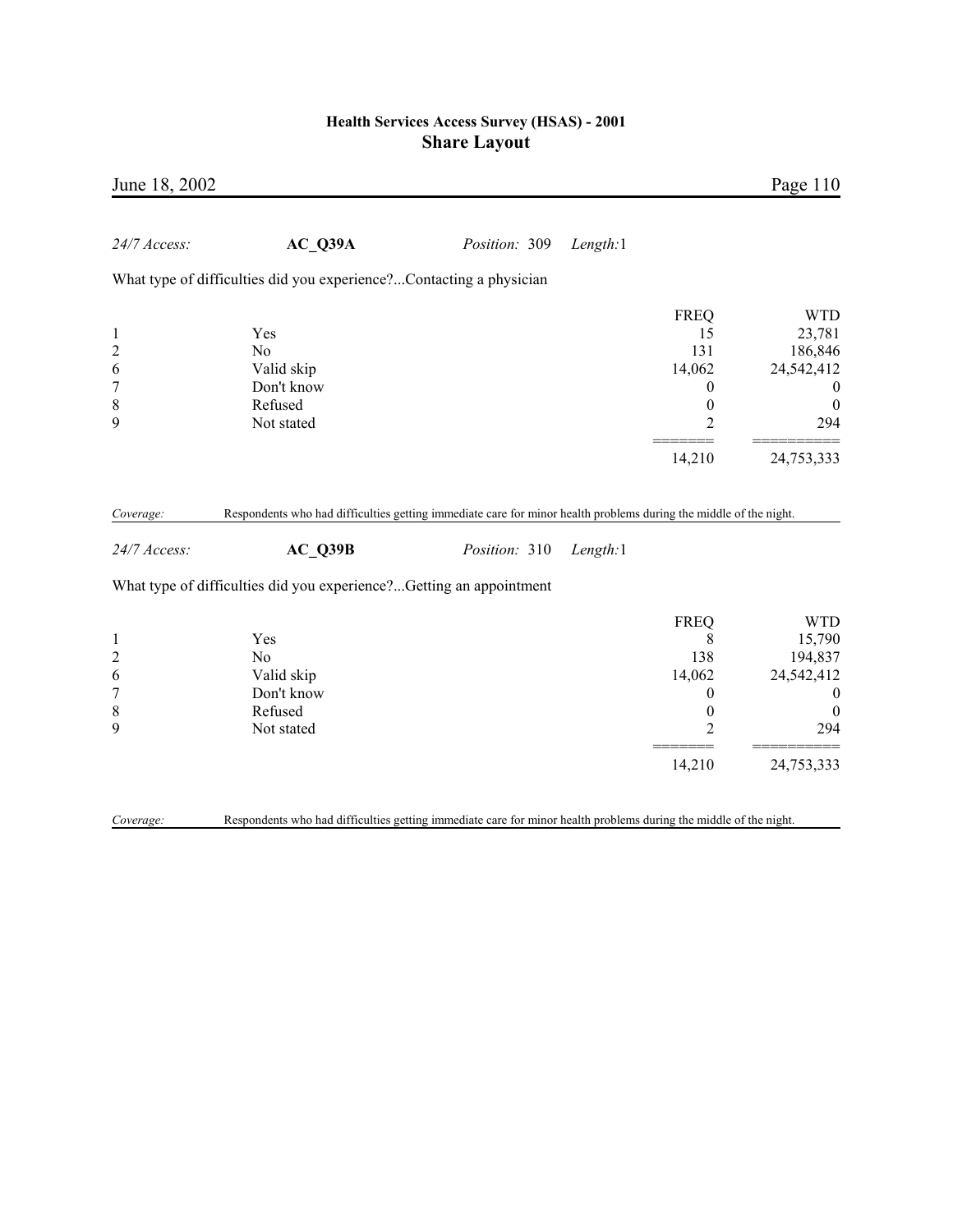| June 18, 2002             |                                                                                                                              |               |          |                  | Page 111         |
|---------------------------|------------------------------------------------------------------------------------------------------------------------------|---------------|----------|------------------|------------------|
| 24/7 Access:              | AC Q39C                                                                                                                      | Position: 311 | Length:1 |                  |                  |
|                           | What type of difficulties did you experience?Do not have a personal/family GP                                                |               |          |                  |                  |
|                           |                                                                                                                              |               |          | <b>FREQ</b>      | <b>WTD</b>       |
| $\mathbf{1}$              | Yes                                                                                                                          |               |          | 2                | 789              |
| $\overline{c}$            | N <sub>0</sub>                                                                                                               |               |          | 144              | 209,837          |
| 6                         | Valid skip                                                                                                                   |               |          | 14,062           | 24,542,412       |
| $\overline{7}$            | Don't know                                                                                                                   |               |          | 0                | $\boldsymbol{0}$ |
| $\,$ 8 $\,$               | Refused                                                                                                                      |               |          | $\overline{0}$   | $\boldsymbol{0}$ |
| 9                         | Not stated                                                                                                                   |               |          | $\overline{2}$   | 294              |
|                           |                                                                                                                              |               |          | 14,210           | 24,753,333       |
| Coverage:<br>24/7 Access: | Respondents who had difficulties getting immediate care for minor health problems during the middle of the night.<br>AC Q39D | Position: 312 | Length:1 |                  |                  |
|                           | What type of difficulties did you experience?Wait too long to get an appointment                                             |               |          |                  |                  |
|                           |                                                                                                                              |               |          | <b>FREQ</b>      | <b>WTD</b>       |
| $\mathbf{1}$              | Yes                                                                                                                          |               |          | 20               | 21,360           |
| $\overline{c}$            | N <sub>0</sub>                                                                                                               |               |          | 126              | 189,267          |
| 6                         | Valid skip                                                                                                                   |               |          | 14,062           | 24,542,412       |
| $\boldsymbol{7}$          | Don't know                                                                                                                   |               |          | $\boldsymbol{0}$ | $\boldsymbol{0}$ |
| $\,$ $\,$                 | Refused                                                                                                                      |               |          | $\boldsymbol{0}$ | $\boldsymbol{0}$ |
| 9                         | Not stated                                                                                                                   |               |          | $\overline{2}$   | 294              |
|                           |                                                                                                                              |               |          | 14,210           | 24,753,333       |
|                           |                                                                                                                              |               |          |                  |                  |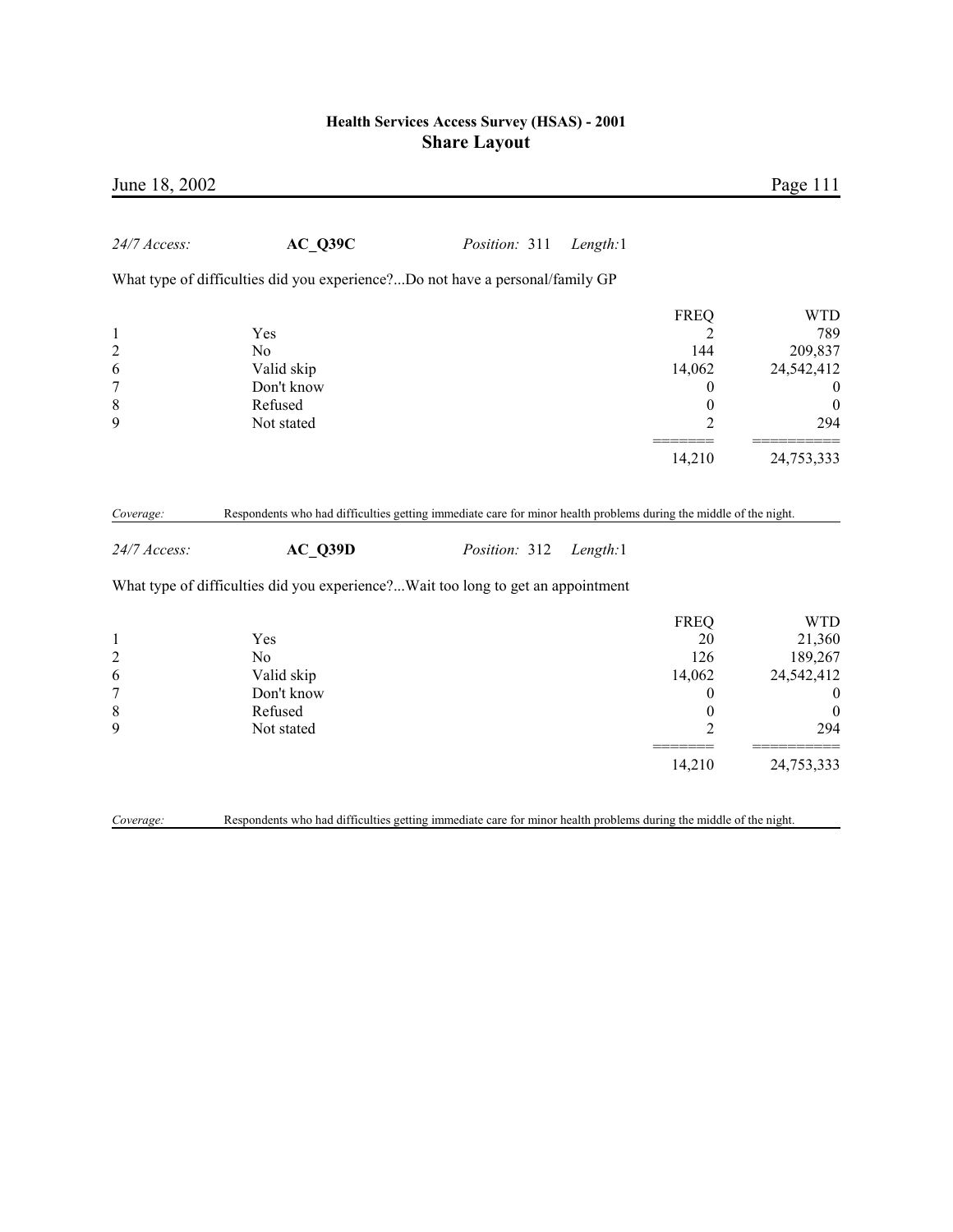| June 18, 2002                                                           |                                                                                                                   |               |                                                                                             | Page 112                                                                                     |
|-------------------------------------------------------------------------|-------------------------------------------------------------------------------------------------------------------|---------------|---------------------------------------------------------------------------------------------|----------------------------------------------------------------------------------------------|
| 24/7 Access:                                                            | AC Q39E                                                                                                           | Position: 313 | Length:1                                                                                    |                                                                                              |
|                                                                         | What type of difficulties did you experience?Waiting to see the doctor (i.e. in-office waiting)                   |               |                                                                                             |                                                                                              |
| $\mathbf{1}$<br>$\overline{c}$<br>6<br>$\overline{7}$<br>$\,$ $\,$<br>9 | Yes<br>N <sub>0</sub><br>Valid skip<br>Don't know<br>Refused<br>Not stated                                        |               | <b>FREQ</b><br>103<br>43<br>14,062<br>$\theta$<br>$\boldsymbol{0}$<br>$\overline{2}$        | <b>WTD</b><br>124,891<br>85,736<br>24,542,412<br>$\boldsymbol{0}$<br>$\boldsymbol{0}$<br>294 |
|                                                                         |                                                                                                                   |               | 14,210                                                                                      | 24,753,333                                                                                   |
| Coverage:                                                               | Respondents who had difficulties getting immediate care for minor health problems during the middle of the night. |               |                                                                                             |                                                                                              |
| 24/7 Access:                                                            | $AC_$ Q39F                                                                                                        | Position: 314 | Length:1                                                                                    |                                                                                              |
|                                                                         | What type of difficulties did you experience?Service not available at time required                               |               |                                                                                             |                                                                                              |
| $\mathbf{1}$<br>$\overline{c}$<br>6<br>$\overline{7}$<br>$\,$ $\,$<br>9 | Yes<br>N <sub>0</sub><br>Valid skip<br>Don't know<br>Refused<br>Not stated                                        |               | <b>FREQ</b><br>7<br>139<br>14,062<br>$\boldsymbol{0}$<br>$\boldsymbol{0}$<br>$\overline{2}$ | <b>WTD</b><br>5,197<br>205,430<br>24,542,412<br>$\boldsymbol{0}$<br>$\boldsymbol{0}$<br>294  |
|                                                                         |                                                                                                                   |               | 14,210                                                                                      | 24,753,333                                                                                   |
| Coverage:                                                               | Respondents who had difficulties getting immediate care for minor health problems during the middle of the night. |               |                                                                                             |                                                                                              |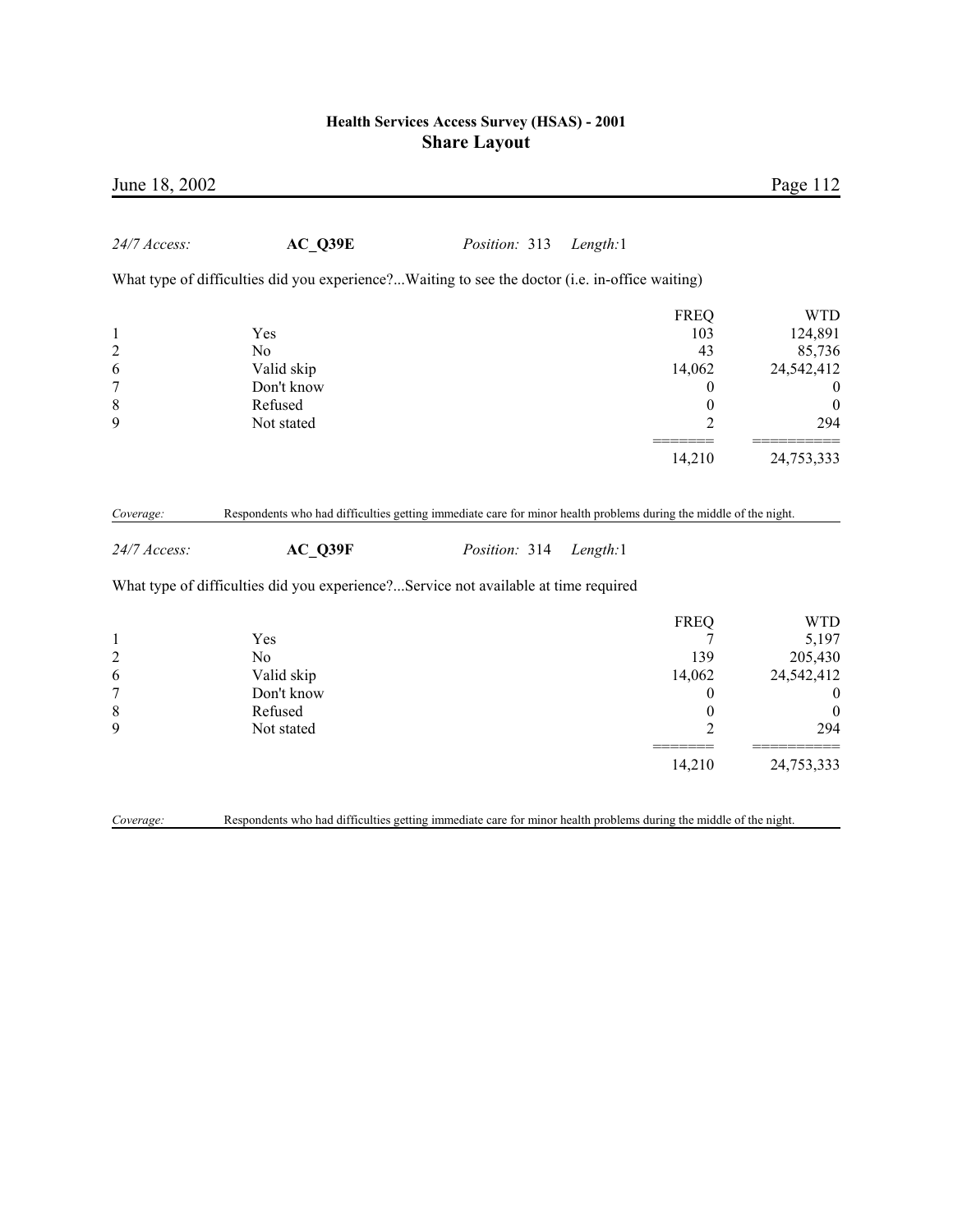| June 18, 2002             |                                                                                                                              |               |          |                  | Page 113         |
|---------------------------|------------------------------------------------------------------------------------------------------------------------------|---------------|----------|------------------|------------------|
| 24/7 Access:              | AC Q39G                                                                                                                      | Position: 315 | Length:1 |                  |                  |
|                           | What type of difficulties did you experience?Service not available in the area                                               |               |          |                  |                  |
|                           |                                                                                                                              |               |          | <b>FREQ</b>      | <b>WTD</b>       |
| $\mathbf{1}$              | Yes                                                                                                                          |               |          | 5                | 4,438            |
| $\overline{c}$            | N <sub>0</sub>                                                                                                               |               |          | 141              | 206,189          |
| 6                         | Valid skip                                                                                                                   |               |          | 14,062           | 24,542,412       |
| $\overline{7}$            | Don't know                                                                                                                   |               |          | 0                | $\mathbf{0}$     |
| 8                         | Refused                                                                                                                      |               |          | $\boldsymbol{0}$ | $\boldsymbol{0}$ |
| 9                         | Not stated                                                                                                                   |               |          | $\overline{c}$   | 294              |
|                           |                                                                                                                              |               |          | 14,210           | 24,753,333       |
| Coverage:<br>24/7 Access: | Respondents who had difficulties getting immediate care for minor health problems during the middle of the night.<br>AC_Q39H | Position: 316 | Length:1 |                  |                  |
|                           | What type of difficulties did you experience?Transportation problems                                                         |               |          |                  |                  |
|                           |                                                                                                                              |               |          | <b>FREQ</b>      | <b>WTD</b>       |
| $\mathbf{1}$              | Yes                                                                                                                          |               |          | 3                | 3,002            |
| $\overline{c}$            | No                                                                                                                           |               |          | 143              | 207,624          |
| 6                         | Valid skip                                                                                                                   |               |          | 14,062           | 24,542,412       |
| $\overline{7}$            | Don't know                                                                                                                   |               |          | 0                | $\boldsymbol{0}$ |
| $\,$ 8 $\,$               | Refused                                                                                                                      |               |          | $\boldsymbol{0}$ | $\boldsymbol{0}$ |
| 9                         | Not stated                                                                                                                   |               |          | $\overline{2}$   | 294              |
|                           |                                                                                                                              |               |          | 14,210           | 24,753,333       |
| Coverage:                 | Respondents who had difficulties getting immediate care for minor health problems during the middle of the night.            |               |          |                  |                  |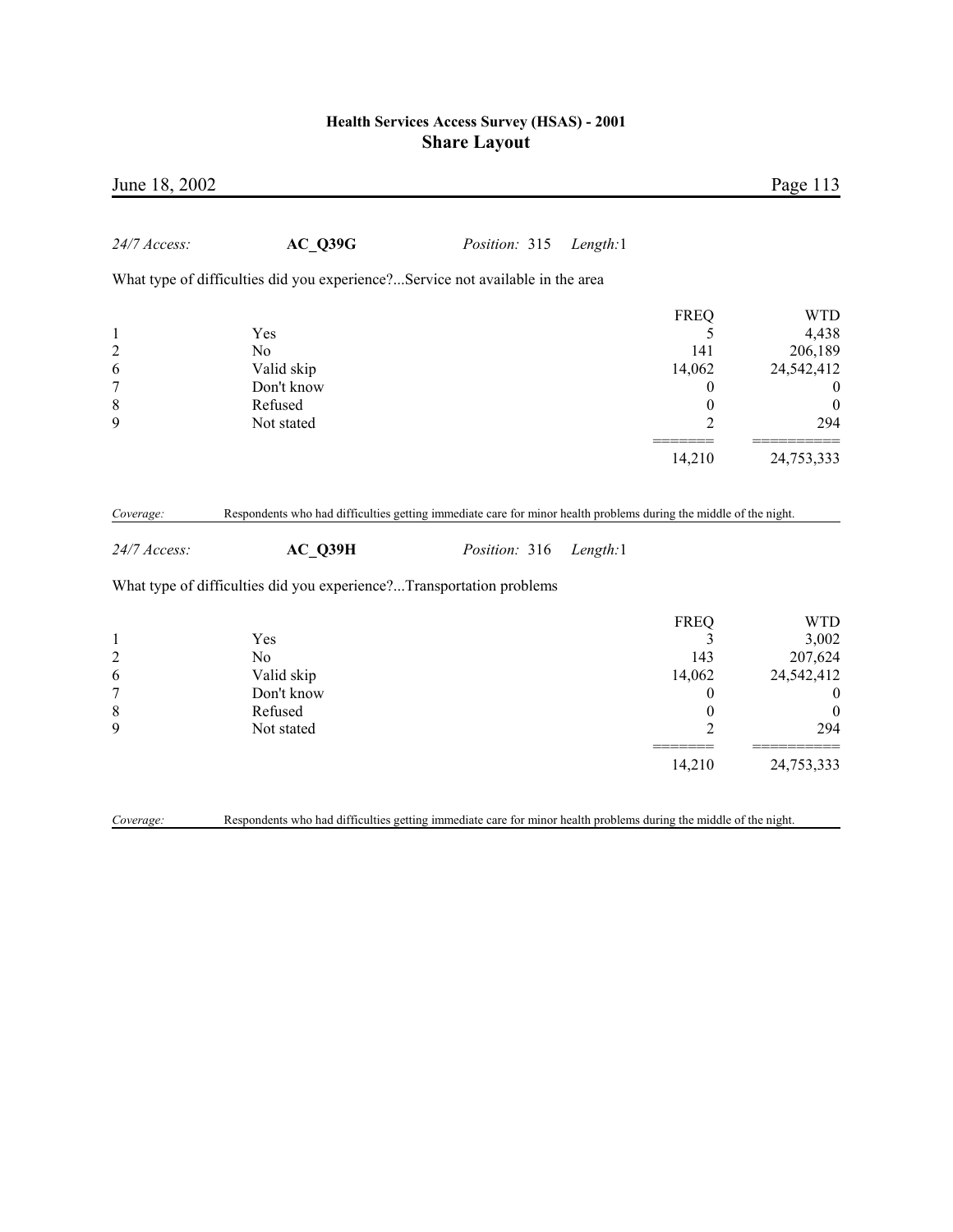| June 18, 2002                 |                                                                                                                                                                                                                                      |               |          |                       | Page 114                             |
|-------------------------------|--------------------------------------------------------------------------------------------------------------------------------------------------------------------------------------------------------------------------------------|---------------|----------|-----------------------|--------------------------------------|
| 24/7 Access:                  | $AC_$ Q39I                                                                                                                                                                                                                           | Position: 317 | Length:1 |                       |                                      |
|                               | What type of difficulties did you experience?Language problems                                                                                                                                                                       |               |          |                       |                                      |
|                               |                                                                                                                                                                                                                                      |               |          | <b>FREQ</b>           | <b>WTD</b>                           |
| $\mathbf{1}$                  | Yes                                                                                                                                                                                                                                  |               |          | $\boldsymbol{0}$      | $\boldsymbol{0}$                     |
| $\overline{c}$                | N <sub>o</sub>                                                                                                                                                                                                                       |               |          | 146                   | 210,627                              |
| 6                             | Valid skip                                                                                                                                                                                                                           |               |          | 14,062                | 24,542,412                           |
| $\overline{7}$<br>$\,$ 8 $\,$ | Don't know<br>Refused                                                                                                                                                                                                                |               |          | 0<br>$\boldsymbol{0}$ | $\boldsymbol{0}$<br>$\boldsymbol{0}$ |
| 9                             | Not stated                                                                                                                                                                                                                           |               |          | $\overline{2}$        | 294                                  |
|                               |                                                                                                                                                                                                                                      |               |          |                       |                                      |
|                               |                                                                                                                                                                                                                                      |               |          | 14,210                | 24,753,333                           |
| Coverage:<br>24/7 Access:     | Respondents who had difficulties getting immediate care for minor health problems during the middle of the night.<br>$AC_$ Q39J<br>What type of difficulties did you experience?Did not know where to go (i.e. information problems) | Position: 318 | Length:1 |                       |                                      |
|                               |                                                                                                                                                                                                                                      |               |          | <b>FREQ</b>           | <b>WTD</b>                           |
| $\mathbf{1}$                  | Yes                                                                                                                                                                                                                                  |               |          | 1                     | 372                                  |
| $\overline{c}$                | N <sub>0</sub>                                                                                                                                                                                                                       |               |          | 145                   | 210,254                              |
| 6                             | Valid skip                                                                                                                                                                                                                           |               |          | 14,062                | 24,542,412                           |
| $\boldsymbol{7}$              | Don't know                                                                                                                                                                                                                           |               |          | 0                     | $\boldsymbol{0}$                     |
| $\,$ 8 $\,$                   | Refused                                                                                                                                                                                                                              |               |          | $\boldsymbol{0}$      | $\boldsymbol{0}$                     |
| 9                             | Not stated                                                                                                                                                                                                                           |               |          | $\overline{2}$        | 294                                  |
|                               |                                                                                                                                                                                                                                      |               |          | 14,210                | 24,753,333                           |
| Coverage:                     | Respondents who had difficulties getting immediate care for minor health problems during the middle of the night.                                                                                                                    |               |          |                       |                                      |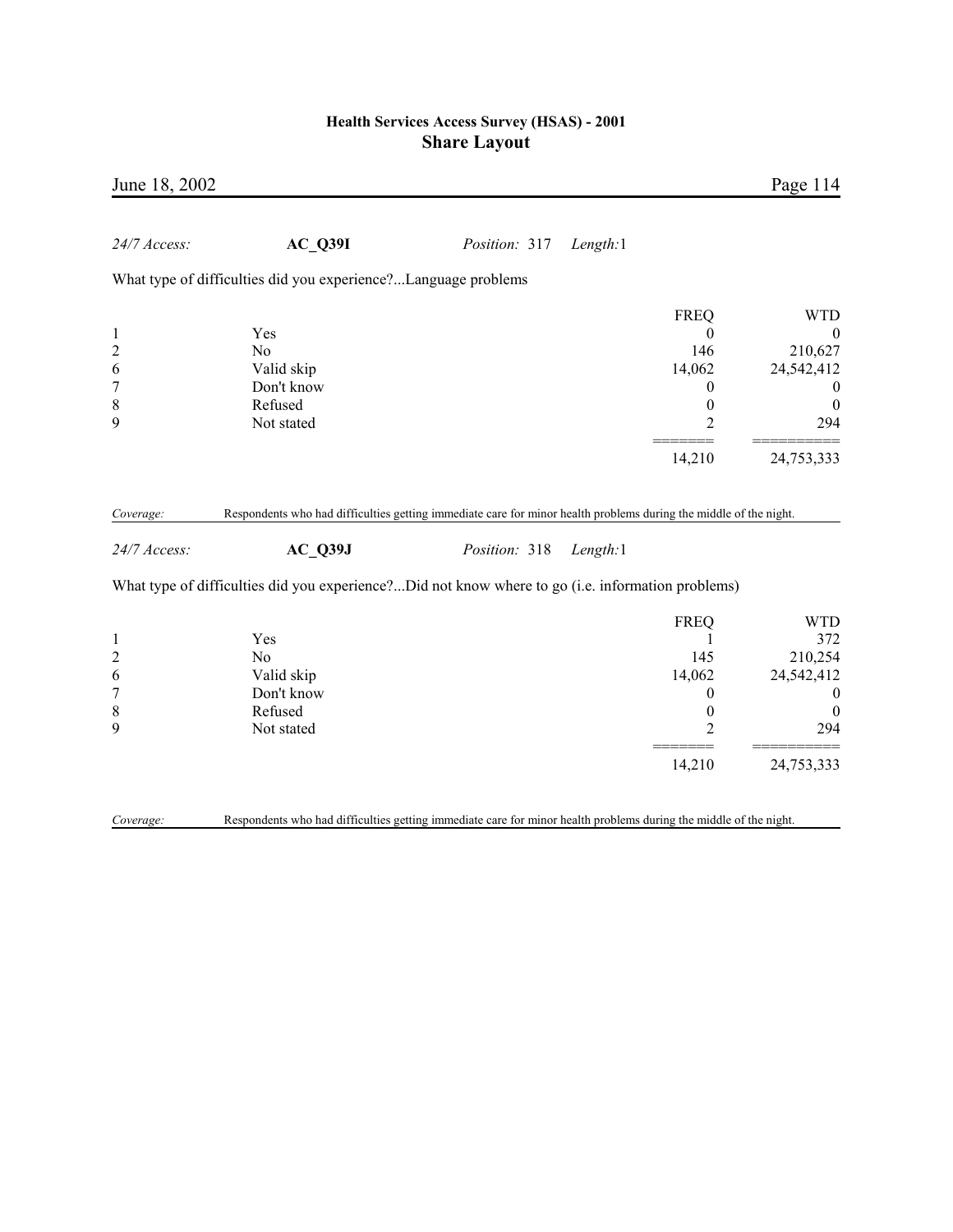| June 18, 2002                                      |                                                                            |                                                                                                                                                                                                                                                                                                                                                                                        |                                                                            | Page 115                                                                                           |
|----------------------------------------------------|----------------------------------------------------------------------------|----------------------------------------------------------------------------------------------------------------------------------------------------------------------------------------------------------------------------------------------------------------------------------------------------------------------------------------------------------------------------------------|----------------------------------------------------------------------------|----------------------------------------------------------------------------------------------------|
| 24/7 Access:                                       | AC Q39K                                                                    | Position: 319<br>Length:1                                                                                                                                                                                                                                                                                                                                                              |                                                                            |                                                                                                    |
|                                                    | What type of difficulties did you experience?Other - Specify               |                                                                                                                                                                                                                                                                                                                                                                                        |                                                                            |                                                                                                    |
| $\mathbf{1}$<br>$\overline{c}$<br>6<br>7<br>8      | Yes<br>N <sub>0</sub><br>Valid skip<br>Don't know<br>Refused               |                                                                                                                                                                                                                                                                                                                                                                                        | <b>FREQ</b><br>15<br>131<br>14,062<br>$\boldsymbol{0}$<br>$\boldsymbol{0}$ | <b>WTD</b><br>44,188<br>166,439<br>24,542,412<br>$\boldsymbol{0}$<br>$\boldsymbol{0}$              |
| 9                                                  | Not stated                                                                 |                                                                                                                                                                                                                                                                                                                                                                                        | $\overline{2}$                                                             | 294                                                                                                |
|                                                    |                                                                            |                                                                                                                                                                                                                                                                                                                                                                                        | 14,210                                                                     | 24,753,333                                                                                         |
| Coverage:<br>24/7 Access:                          | AC Q40                                                                     | Respondents who had difficulties getting immediate care for minor health problems during the middle of the night.<br>Position: 320<br>Length:1<br>Finally, a few questions about health care services in general. During the past 12 months, was there ever a time<br>when you felt that you needed health care services for yourself or a family member, but you didn't receive them? |                                                                            |                                                                                                    |
| $\mathbf{1}$<br>$\overline{c}$<br>6<br>7<br>8<br>9 | Yes<br>N <sub>0</sub><br>Valid skip<br>Don't know<br>Refusal<br>Not stated |                                                                                                                                                                                                                                                                                                                                                                                        | <b>FREQ</b><br>1,267<br>12,939<br>$\theta$<br>4<br>$\theta$<br>$\theta$    | <b>WTD</b><br>2,112,778<br>22,638,854<br>$\boldsymbol{0}$<br>1,701<br>$\boldsymbol{0}$<br>$\Omega$ |
|                                                    |                                                                            |                                                                                                                                                                                                                                                                                                                                                                                        | 14,210                                                                     | 24,753,333                                                                                         |

*Coverage:* All respondents.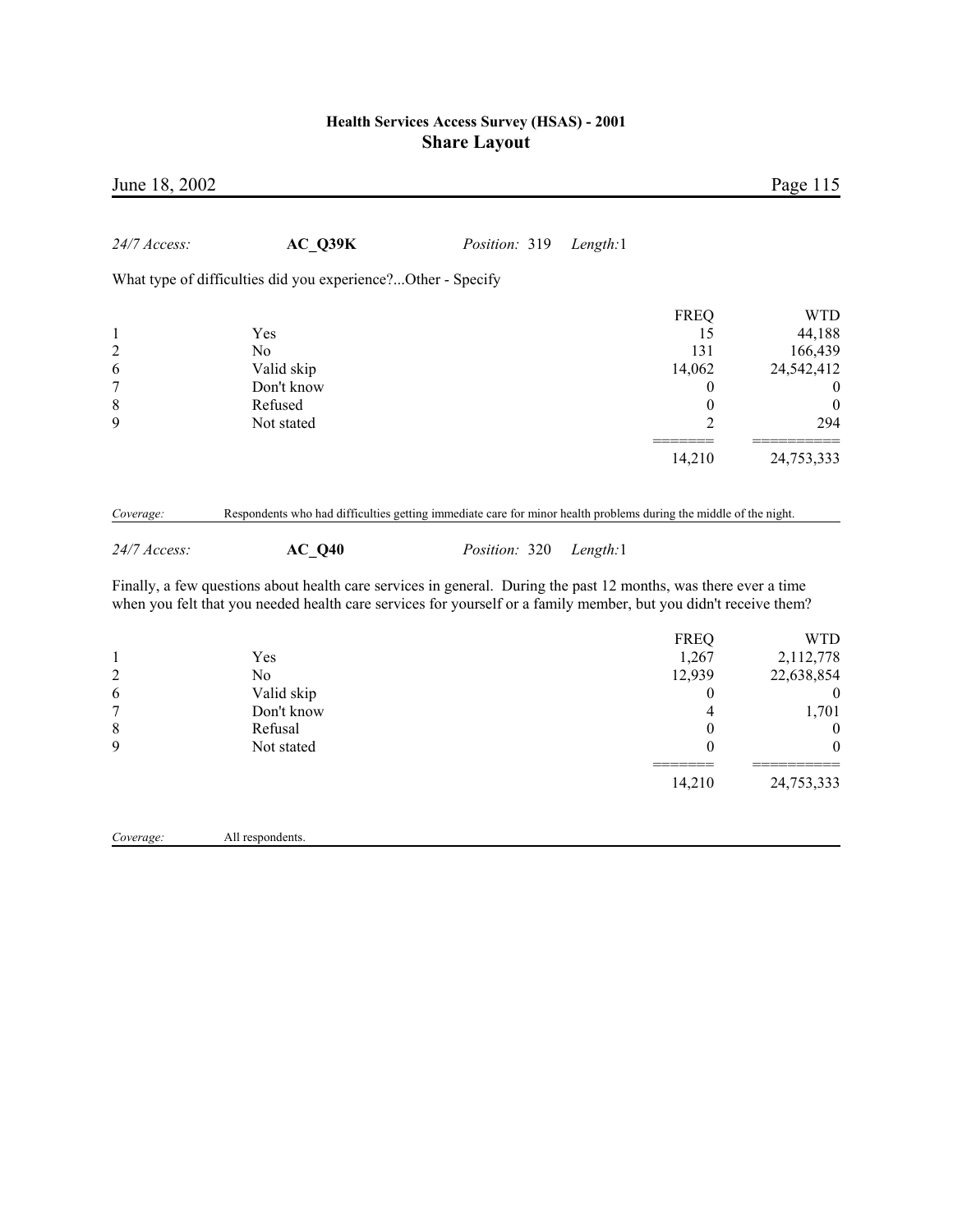| June 18, 2002         |                                                                                                                                                                              |               |          |                                                                     | Page 116                                                                     |
|-----------------------|------------------------------------------------------------------------------------------------------------------------------------------------------------------------------|---------------|----------|---------------------------------------------------------------------|------------------------------------------------------------------------------|
| 24/7 Access:          | AC Q41A                                                                                                                                                                      | Position: 321 | Length:1 |                                                                     |                                                                              |
| the area              | Thinking of the most recent time, why was such care not provided to you or a family member?Not available - in                                                                |               |          |                                                                     |                                                                              |
| 2<br>6<br>7<br>8<br>9 | Yes<br>N <sub>0</sub><br>Valid skip<br>Don't know<br>Refused<br>Not stated                                                                                                   |               |          | <b>FREQ</b><br>203<br>1,063<br>12,939<br>1<br>$\boldsymbol{0}$<br>4 | <b>WTD</b><br>281,207<br>1,831,182<br>22,638,854<br>389<br>$\theta$<br>1,701 |
| Coverage:             | Respondents who needed health care and didn't receive it.<br>Note: All parts of this question have the text coding information incorporated.                                 |               |          | 14,210                                                              | 24,753,333                                                                   |
| 24/7 Access:          | AC Q41B                                                                                                                                                                      | Position: 322 | Length:1 |                                                                     |                                                                              |
|                       | Thinking of the most recent time, why was such care not provided to you or a family member?Not available - at<br>time required (e.g. doctor on holidays, inconvenient hours) |               |          |                                                                     |                                                                              |
| 1                     | Yes                                                                                                                                                                          |               |          | <b>FREQ</b><br>268                                                  | <b>WTD</b><br>492,244                                                        |

|   |            | ----   |            |
|---|------------|--------|------------|
|   | Yes        | 268    | 492,244    |
| 2 | No         | 998    | 1,620,145  |
| 6 | Valid skip | 12,939 | 22,638,854 |
| 7 | Don't know |        | 389        |
| 8 | Refused    |        | $\theta$   |
| 9 | Not stated |        | 1,701      |
|   |            |        |            |
|   |            | 14,210 | 24,753,333 |

*Coverage:* Respondents who needed health care and didn't receive it. *Note:* All parts of this question have the text coding information incorporated.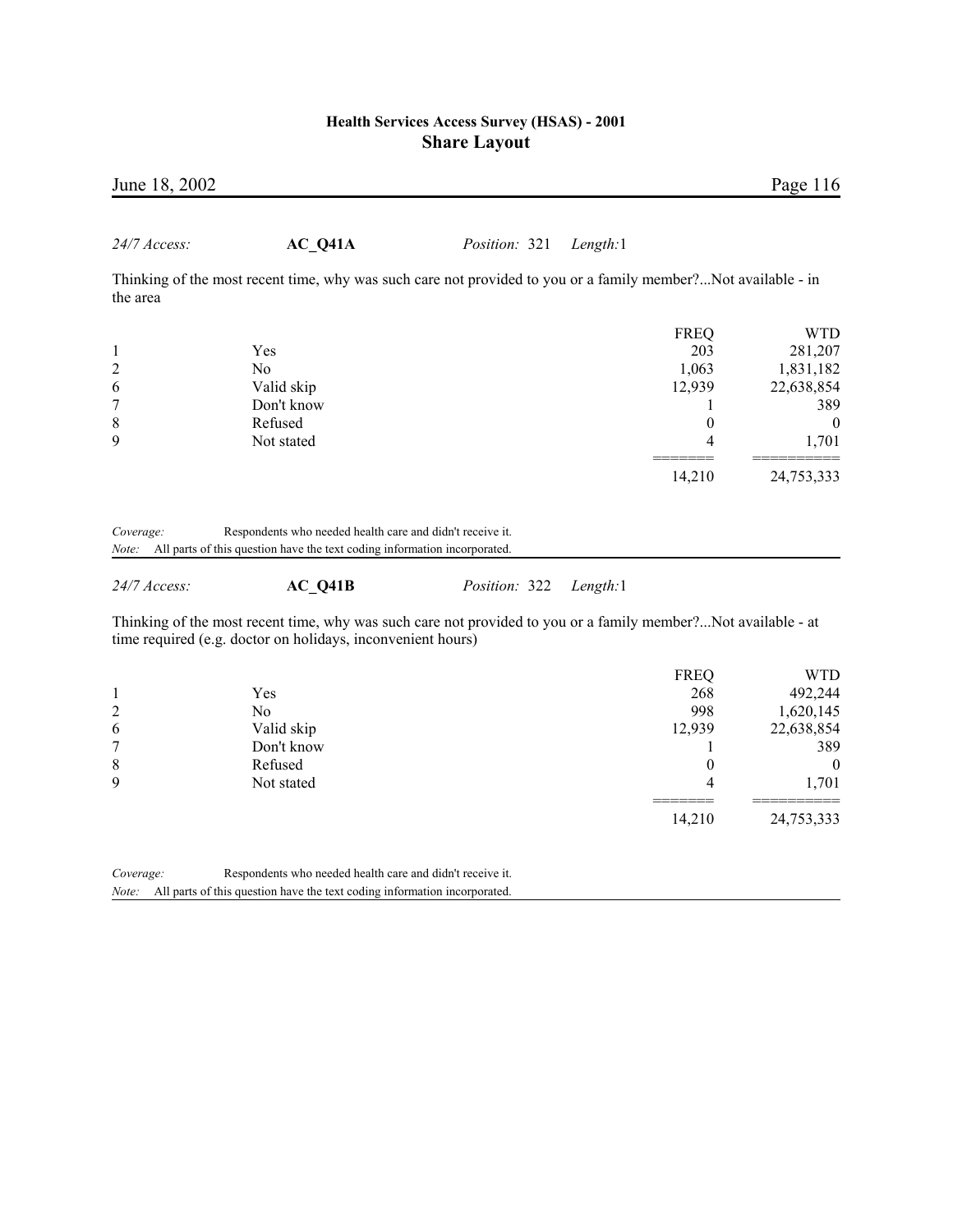|                    | June 18, 2002                                                                                                                          |               |             | Page 117             |
|--------------------|----------------------------------------------------------------------------------------------------------------------------------------|---------------|-------------|----------------------|
| $24/7$ Access:     | $AC_Q41C$                                                                                                                              | Position: 323 | Length:1    |                      |
| long               | Thinking of the most recent time, why was such care not provided to you or a family member?Waiting time too                            |               |             |                      |
|                    |                                                                                                                                        |               | <b>FREQ</b> | <b>WTD</b>           |
| 1                  | Yes                                                                                                                                    |               | 619         | 1,044,318            |
| $\overline{2}$     | N <sub>0</sub>                                                                                                                         |               | 647         | 1,068,071            |
| 6                  | Valid skip                                                                                                                             |               | 12,939      | 22,638,854           |
| 7                  | Don't know                                                                                                                             |               |             | 389                  |
| 8                  | Refused                                                                                                                                |               |             | $\theta$<br>$\theta$ |
| 9                  | Not stated                                                                                                                             |               |             | 1,701<br>4           |
|                    |                                                                                                                                        |               | 14,210      | 24,753,333           |
| Coverage:<br>Note: | Respondents who needed health care and didn't receive it.<br>All parts of this question have the text coding information incorporated. |               |             |                      |

*24/7 Access:* **AC\_Q41D** *Position:* 324 *Length:*1

Thinking of the most recent time, why was such care not provided to you or a family member?...Felt would be inadequate

|   |            | <b>FREQ</b> | WTD        |
|---|------------|-------------|------------|
|   | Yes        | 138         | 157,714    |
| 2 | No.        | 1,128       | 1,954,674  |
| 6 | Valid skip | 12,939      | 22,638,854 |
| 7 | Don't know |             | 389        |
| 8 | Refused    |             | 0          |
| 9 | Not stated | 4           | 1,701      |
|   |            | 14,210      | 24,753,333 |

*Coverage:* Respondents who needed health care and didn't receive it.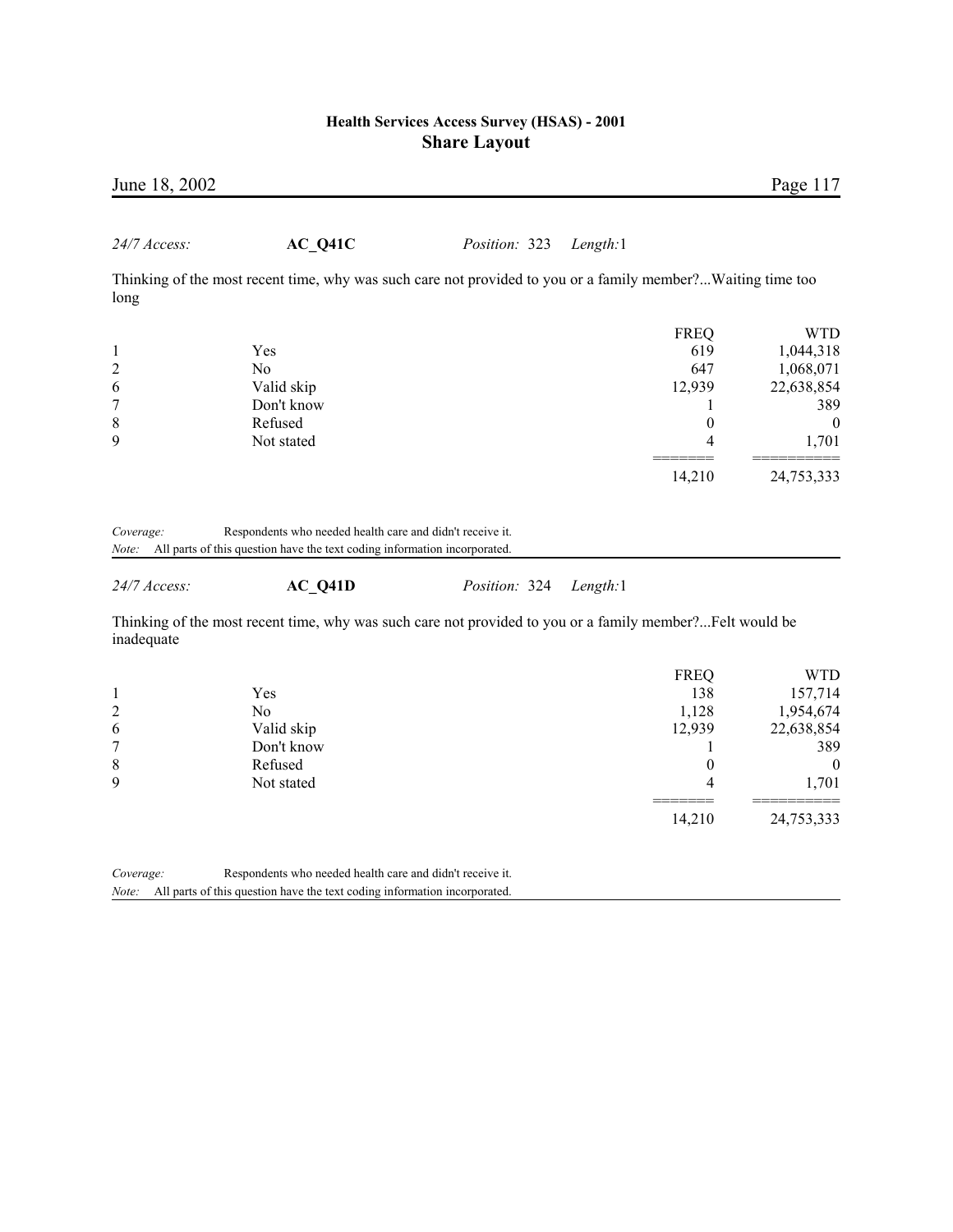| June 18, 2002  |                                                                                                     |               |          |                  | Page 118         |
|----------------|-----------------------------------------------------------------------------------------------------|---------------|----------|------------------|------------------|
| 24/7 Access:   | $AC_Q41E$                                                                                           | Position: 325 | Length:1 |                  |                  |
|                | Thinking of the most recent time, why was such care not provided to you or a family member?Cost     |               |          |                  |                  |
|                |                                                                                                     |               |          | <b>FREQ</b>      | <b>WTD</b>       |
| $\mathbf{1}$   | Yes                                                                                                 |               |          | 44               | 75,899           |
| $\overline{c}$ | N <sub>0</sub>                                                                                      |               |          | 1,222            | 2,036,490        |
| 6              | Valid skip                                                                                          |               |          | 12,939           | 22,638,854       |
| $\overline{7}$ | Don't know                                                                                          |               |          | 1                | 389              |
| $\,$ 8 $\,$    | Refused                                                                                             |               |          | $\boldsymbol{0}$ | $\boldsymbol{0}$ |
| 9              | Not stated                                                                                          |               |          | 4                | 1,701            |
|                |                                                                                                     |               |          | 14,210           | 24,753,333       |
| 24/7 Access:   | AC Q41F                                                                                             | Position: 326 | Length:1 |                  |                  |
|                | Thinking of the most recent time, why was such care not provided to you or a family member?Too busy |               |          |                  |                  |
|                |                                                                                                     |               |          | <b>FREQ</b>      | <b>WTD</b>       |
| $\mathbf{1}$   | Yes                                                                                                 |               |          | 49               | 77,600           |
| $\overline{c}$ | N <sub>0</sub>                                                                                      |               |          | 1,217            | 2,034,788        |
| 6              | Valid skip                                                                                          |               |          | 12,939           | 22,638,854       |
| 7              | Don't know                                                                                          |               |          | 1                | 389              |
| 8              | Refused                                                                                             |               |          | 0                | $\boldsymbol{0}$ |
| 9              | Not stated                                                                                          |               |          | 4                | 1,701            |
|                |                                                                                                     |               |          | 14,210           | 24,753,333       |
| Coverage:      | Respondents who needed health care and didn't receive it.                                           |               |          |                  |                  |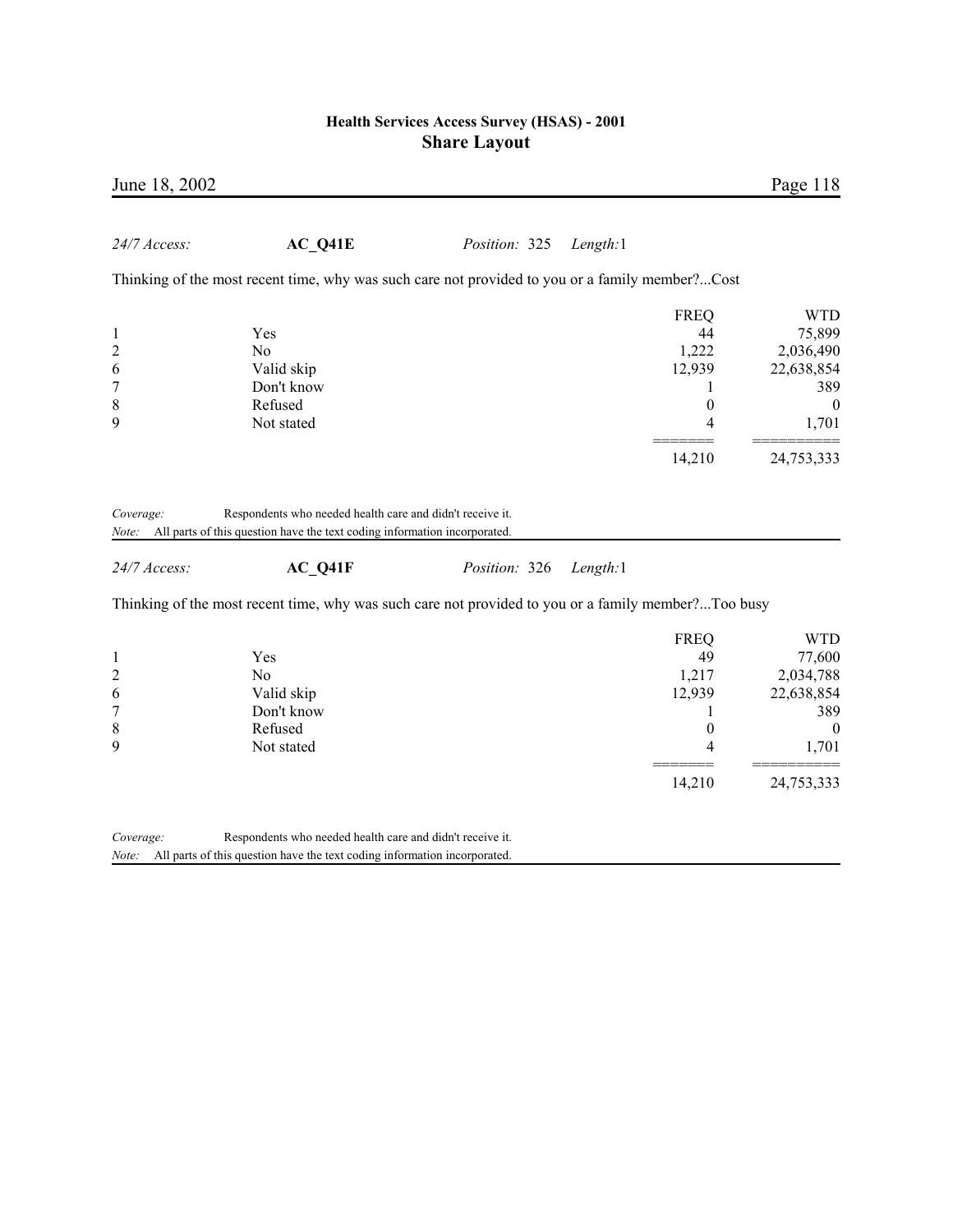| June 18, 2002                  |                                                                                                                 |               |             | Page 119       |
|--------------------------------|-----------------------------------------------------------------------------------------------------------------|---------------|-------------|----------------|
| 24/7 Access:                   | AC Q41G                                                                                                         | Position: 327 | Length:1    |                |
| it / didn't bother             | Thinking of the most recent time, why was such care not provided to you or a family member?Didn't get around to |               |             |                |
|                                |                                                                                                                 |               | <b>FREQ</b> | <b>WTD</b>     |
| 1                              | Yes                                                                                                             |               | 49          | 65,223         |
| $\overline{c}$                 | N <sub>0</sub>                                                                                                  |               | 1,217       | 2,047,166      |
| 6                              | Valid skip                                                                                                      |               | 12,939      | 22,638,854     |
| 7                              | Don't know                                                                                                      |               |             | 389            |
| 8                              | Refused                                                                                                         |               | 0           | $\overline{0}$ |
| 9                              | Not stated                                                                                                      |               | 4           | 1,701          |
|                                |                                                                                                                 |               | 14,210      | 24,753,333     |
| C <sub>ovov</sub> <sub>0</sub> | Decondents who needed health care and didn't receive it                                                         |               |             |                |

*Coverage:* Respondents who needed health care and didn't receive it. *Note:* All parts of this question have the text coding information incorporated.

*24/7 Access:* **AC\_Q41H** *Position:* 328 *Length:*1

Thinking of the most recent time, why was such care not provided to you or a family member?...Didn't know where to go

|   |            | <b>FREQ</b> | WTD          |
|---|------------|-------------|--------------|
|   | Yes        | 23          | 30,514       |
| 2 | No         | 1,243       | 2,081,875    |
| 6 | Valid skip | 12,939      | 22,638,854   |
| 7 | Don't know |             | 389          |
| 8 | Refused    |             | $\mathbf{0}$ |
| 9 | Not stated |             | 1,701        |
|   |            |             |              |
|   |            | 14,210      | 24,753,333   |

*Coverage:* Respondents who needed health care and didn't receive it.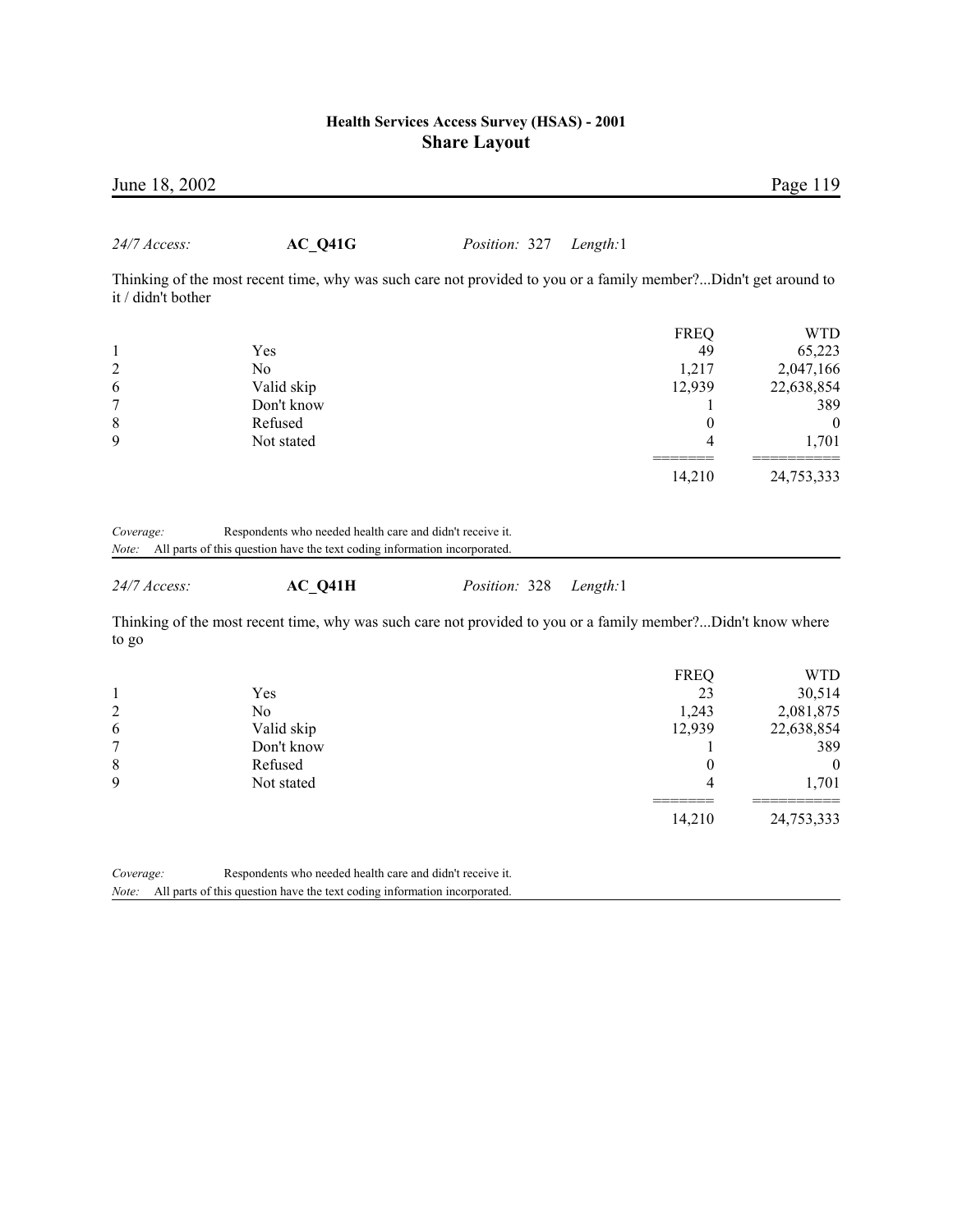| June 18, 2002           |                                                                                                              |               |          |                  | Page 120                            |
|-------------------------|--------------------------------------------------------------------------------------------------------------|---------------|----------|------------------|-------------------------------------|
| 24/7 Access:            | AC Q41I                                                                                                      | Position: 329 | Length:1 |                  |                                     |
| problems                | Thinking of the most recent time, why was such care not provided to you or a family member?Transportation    |               |          |                  |                                     |
|                         |                                                                                                              |               |          | <b>FREQ</b>      | <b>WTD</b>                          |
| $\mathbf{1}$            | Yes                                                                                                          |               |          | 27               | 16,330                              |
| $\overline{\mathbf{c}}$ | N <sub>o</sub>                                                                                               |               |          | 1,239            | 2,096,059                           |
| 6                       | Valid skip                                                                                                   |               |          | 12,939           | 22,638,854                          |
| 7                       | Don't know                                                                                                   |               |          | 1                | 389                                 |
| 8                       | Refused                                                                                                      |               |          | $\boldsymbol{0}$ | $\boldsymbol{0}$                    |
| 9                       | Not stated                                                                                                   |               |          | 4                | 1,701                               |
|                         |                                                                                                              |               |          | 14,210           | 24,753,333                          |
| 24/7 Access:            | $AC_Q41J$                                                                                                    | Position: 330 | Length:1 |                  |                                     |
|                         | Thinking of the most recent time, why was such care not provided to you or a family member?Language problems |               |          |                  |                                     |
|                         |                                                                                                              |               |          |                  |                                     |
|                         |                                                                                                              |               |          | <b>FREQ</b>      | <b>WTD</b>                          |
| 1                       | Yes                                                                                                          |               |          | $\overline{2}$   |                                     |
| $\overline{c}$          | No                                                                                                           |               |          | 1,264            |                                     |
| 6                       | Valid skip                                                                                                   |               |          | 12,939           | 22,638,854                          |
| 7                       | Don't know                                                                                                   |               |          | 1                |                                     |
| 8                       | Refused                                                                                                      |               |          | 0                | 786<br>2,111,602<br>389<br>$\theta$ |
| 9                       | Not stated                                                                                                   |               |          | 4                | 1,701                               |
|                         |                                                                                                              |               |          | 14,210           | 24,753,333                          |
| Coverage:               | Respondents who needed health care and didn't receive it.                                                    |               |          |                  |                                     |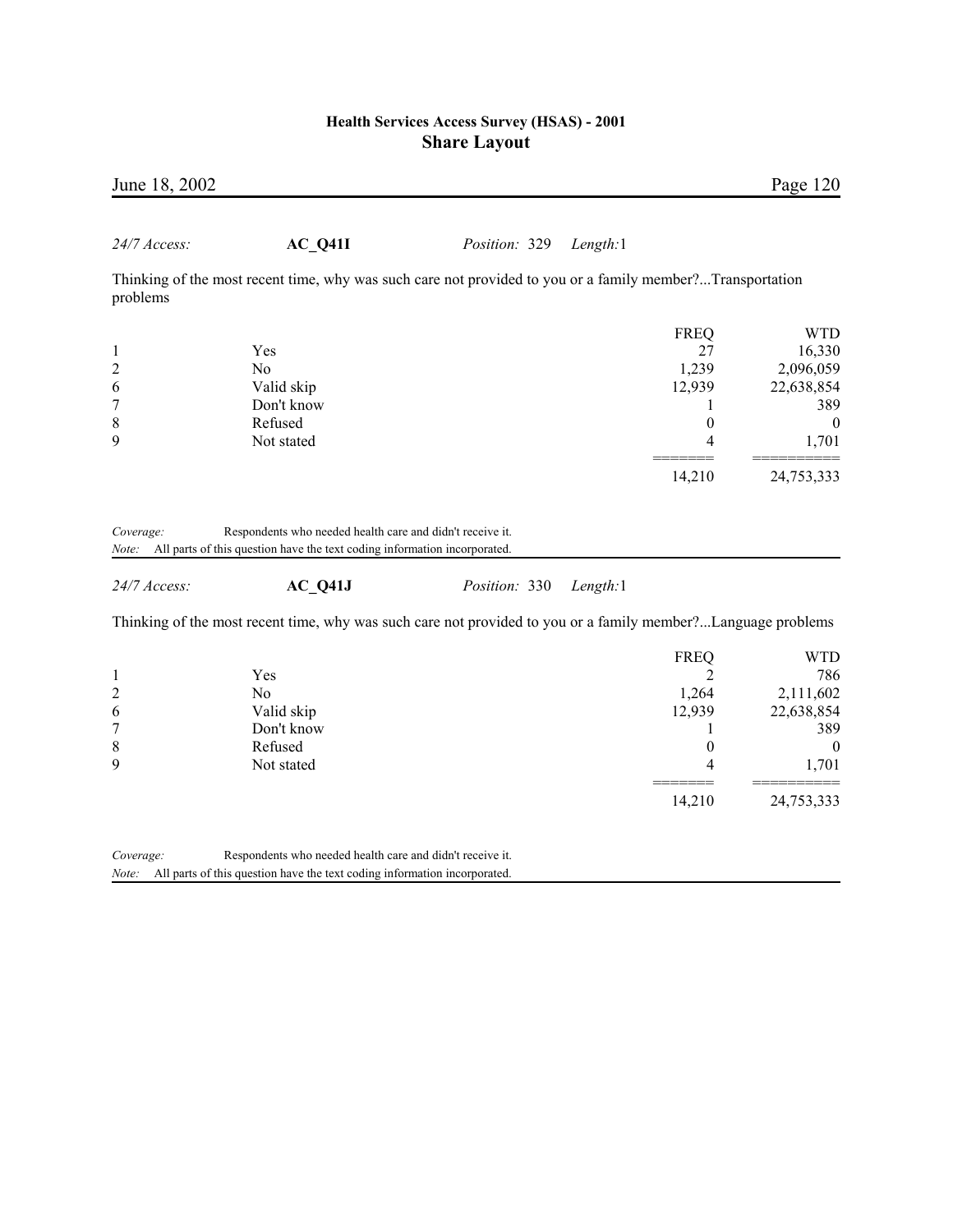| June 18, 2002           |                                                                                                               |               |             | Page 121       |
|-------------------------|---------------------------------------------------------------------------------------------------------------|---------------|-------------|----------------|
| <i>24/7 Access:</i>     | $AC_Q41K$                                                                                                     | Position: 331 | Length:1    |                |
| responsibilities        | Thinking of the most recent time, why was such care not provided to you or a family member?Personal or family |               |             |                |
|                         |                                                                                                               |               | <b>FREQ</b> | <b>WTD</b>     |
|                         | Yes                                                                                                           |               |             | 11,013         |
| $\overline{\mathbf{c}}$ | N <sub>0</sub>                                                                                                |               | 1,263       | 2,101,376      |
| 6                       | Valid skip                                                                                                    |               | 12,939      | 22,638,854     |
| 7                       | Don't know                                                                                                    |               |             | 389            |
| 8                       | Refused                                                                                                       |               | $\theta$    | $\overline{0}$ |
| 9                       | Not stated                                                                                                    |               | 4           | 1,701          |
|                         |                                                                                                               |               | 14,210      | 24,753,333     |
|                         |                                                                                                               |               |             |                |

| Coverage: | Respondents who needed health care and didn't receive it.                 |  |
|-----------|---------------------------------------------------------------------------|--|
| Note:     | All parts of this question have the text coding information incorporated. |  |

*24/7 Access:* **AC\_Q41L** *Position:* 332 *Length:*1

Thinking of the most recent time, why was such care not provided to you or a family member?...Dislikes doctors / afraid

| 45,929     |
|------------|
|            |
| 2,066,460  |
| 22,638,854 |
| 389        |
| 0          |
| 1,701      |
| 24,753,333 |
|            |

*Coverage:* Respondents who needed health care and didn't receive it. *Note:* All parts of this question have the text coding information incorporated.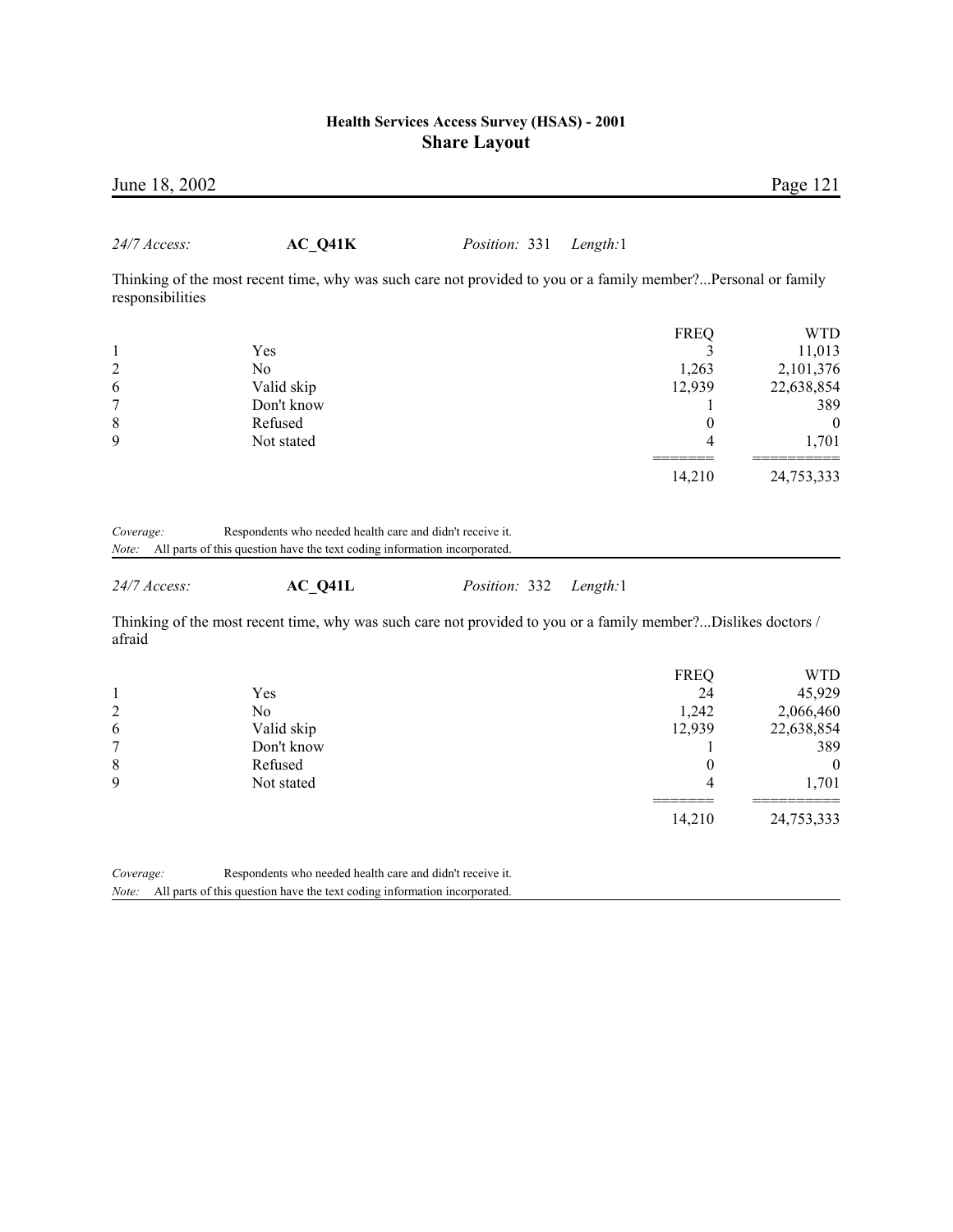| June 18, 2002 |                                                                                                                |               |          |                  | Page 122       |
|---------------|----------------------------------------------------------------------------------------------------------------|---------------|----------|------------------|----------------|
| 24/7 Access:  | AC Q41M                                                                                                        | Position: 333 | Length:1 |                  |                |
| care          | Thinking of the most recent time, why was such care not provided to you or a family member?Decided not to seek |               |          |                  |                |
|               |                                                                                                                |               |          | <b>FREQ</b>      | <b>WTD</b>     |
| $\mathbf{1}$  | Yes                                                                                                            |               |          | 72               | 217,617        |
|               | N <sub>o</sub>                                                                                                 |               |          | 1,194            | 1,894,772      |
| $\frac{2}{6}$ | Valid skip                                                                                                     |               |          | 12,939           | 22,638,854     |
| 7             | Don't know                                                                                                     |               |          | 1                | 389            |
| 8             | Refused                                                                                                        |               |          | $\theta$         | $\overline{0}$ |
| 9             | Not stated                                                                                                     |               |          | 4                | 1,701          |
|               |                                                                                                                |               |          | 14,210           | 24,753,333     |
| 24/7 Access:  | Note: All parts of this question have the text coding information incorporated.<br>AC Q41N                     | Position: 334 | Length:1 |                  |                |
|               | Thinking of the most recent time, why was such care not provided to you or a family member?Other - Specify     |               |          |                  |                |
|               |                                                                                                                |               |          | <b>FREQ</b>      | <b>WTD</b>     |
|               | Yes                                                                                                            |               |          | 170              | 335,898        |
| $\frac{2}{6}$ | N <sub>0</sub>                                                                                                 |               |          | 1,096            | 1,776,491      |
|               | Valid skip                                                                                                     |               |          | 12,939           | 22,638,854     |
| 7             | Don't know                                                                                                     |               |          | 1                | 389            |
| 8             | Refused                                                                                                        |               |          | $\boldsymbol{0}$ | $\overline{0}$ |
| 9             | Not stated                                                                                                     |               |          | 4                | 1,701          |
|               |                                                                                                                |               |          | 14,210           | 24,753,333     |
| Coverage:     | Respondents who needed health care and didn't receive it.                                                      |               |          |                  |                |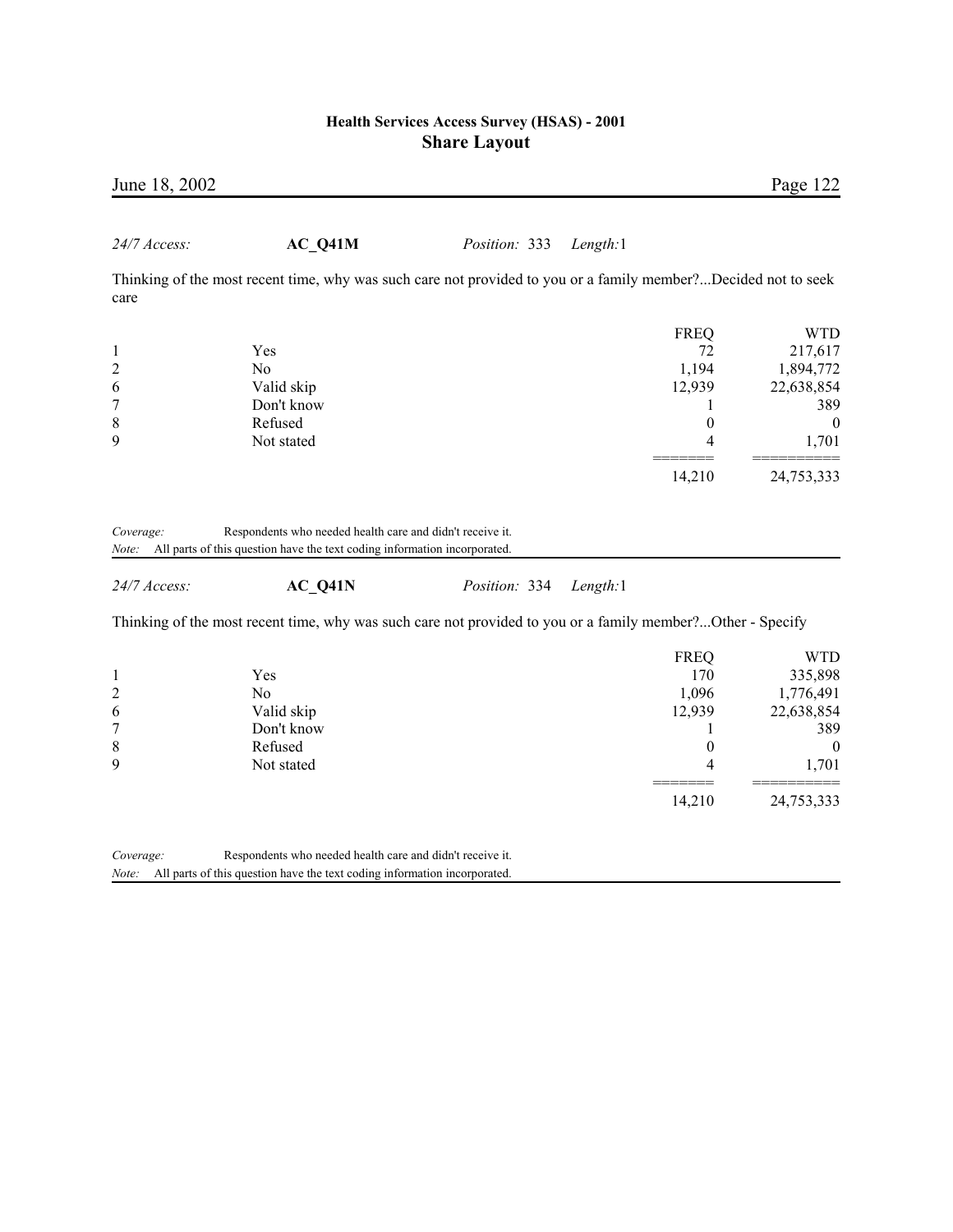| AC Q42A<br>Position: 335<br>Length:1<br>Again, thinking of the most recent time, what was the type of care that was needed?Treatment of a physical health<br>problem<br><b>FREQ</b><br><b>WTD</b><br>1,009<br>Yes<br>1,679,360<br>$\mathbf{1}$<br>$\overline{c}$<br>257<br>N <sub>0</sub><br>428,139<br>6<br>12,939<br>Valid skip<br>22,638,854<br>$\overline{7}$<br>Don't know<br>0<br>$\theta$<br>8<br>Refused<br>5,279<br>1<br>9<br>Not stated<br>1,701<br>4<br>14,210<br>24,753,333<br>Respondents who needed health care and didn't receive it.<br>Coverage:<br>AC Q42B<br>24/7 Access:<br>Position: 336<br>Length:1<br>Again, thinking of the most recent time, what was the type of care that was needed?Treatment of an emotional or<br>mental health problem<br><b>FREQ</b><br><b>WTD</b><br>83<br>122,497<br>Yes<br>1<br>$\overline{c}$<br>1,183<br>N <sub>o</sub><br>1,985,002<br>6<br>Valid skip<br>12,939<br>22,638,854<br>$\overline{7}$<br>Don't know<br>0<br>$\theta$<br>8<br>Refused<br>5,279<br>1<br>9<br>1,701<br>Not stated<br>4 | June 18, 2002 |  |  | Page 123 |
|------------------------------------------------------------------------------------------------------------------------------------------------------------------------------------------------------------------------------------------------------------------------------------------------------------------------------------------------------------------------------------------------------------------------------------------------------------------------------------------------------------------------------------------------------------------------------------------------------------------------------------------------------------------------------------------------------------------------------------------------------------------------------------------------------------------------------------------------------------------------------------------------------------------------------------------------------------------------------------------------------------------------------------------------------|---------------|--|--|----------|
|                                                                                                                                                                                                                                                                                                                                                                                                                                                                                                                                                                                                                                                                                                                                                                                                                                                                                                                                                                                                                                                      | 24/7 Access:  |  |  |          |
|                                                                                                                                                                                                                                                                                                                                                                                                                                                                                                                                                                                                                                                                                                                                                                                                                                                                                                                                                                                                                                                      |               |  |  |          |
|                                                                                                                                                                                                                                                                                                                                                                                                                                                                                                                                                                                                                                                                                                                                                                                                                                                                                                                                                                                                                                                      |               |  |  |          |
|                                                                                                                                                                                                                                                                                                                                                                                                                                                                                                                                                                                                                                                                                                                                                                                                                                                                                                                                                                                                                                                      |               |  |  |          |
|                                                                                                                                                                                                                                                                                                                                                                                                                                                                                                                                                                                                                                                                                                                                                                                                                                                                                                                                                                                                                                                      |               |  |  |          |
|                                                                                                                                                                                                                                                                                                                                                                                                                                                                                                                                                                                                                                                                                                                                                                                                                                                                                                                                                                                                                                                      |               |  |  |          |
|                                                                                                                                                                                                                                                                                                                                                                                                                                                                                                                                                                                                                                                                                                                                                                                                                                                                                                                                                                                                                                                      |               |  |  |          |
|                                                                                                                                                                                                                                                                                                                                                                                                                                                                                                                                                                                                                                                                                                                                                                                                                                                                                                                                                                                                                                                      |               |  |  |          |
|                                                                                                                                                                                                                                                                                                                                                                                                                                                                                                                                                                                                                                                                                                                                                                                                                                                                                                                                                                                                                                                      |               |  |  |          |
|                                                                                                                                                                                                                                                                                                                                                                                                                                                                                                                                                                                                                                                                                                                                                                                                                                                                                                                                                                                                                                                      |               |  |  |          |
|                                                                                                                                                                                                                                                                                                                                                                                                                                                                                                                                                                                                                                                                                                                                                                                                                                                                                                                                                                                                                                                      |               |  |  |          |
|                                                                                                                                                                                                                                                                                                                                                                                                                                                                                                                                                                                                                                                                                                                                                                                                                                                                                                                                                                                                                                                      |               |  |  |          |
|                                                                                                                                                                                                                                                                                                                                                                                                                                                                                                                                                                                                                                                                                                                                                                                                                                                                                                                                                                                                                                                      |               |  |  |          |
|                                                                                                                                                                                                                                                                                                                                                                                                                                                                                                                                                                                                                                                                                                                                                                                                                                                                                                                                                                                                                                                      |               |  |  |          |
|                                                                                                                                                                                                                                                                                                                                                                                                                                                                                                                                                                                                                                                                                                                                                                                                                                                                                                                                                                                                                                                      |               |  |  |          |
|                                                                                                                                                                                                                                                                                                                                                                                                                                                                                                                                                                                                                                                                                                                                                                                                                                                                                                                                                                                                                                                      |               |  |  |          |
|                                                                                                                                                                                                                                                                                                                                                                                                                                                                                                                                                                                                                                                                                                                                                                                                                                                                                                                                                                                                                                                      |               |  |  |          |
|                                                                                                                                                                                                                                                                                                                                                                                                                                                                                                                                                                                                                                                                                                                                                                                                                                                                                                                                                                                                                                                      |               |  |  |          |
|                                                                                                                                                                                                                                                                                                                                                                                                                                                                                                                                                                                                                                                                                                                                                                                                                                                                                                                                                                                                                                                      |               |  |  |          |
|                                                                                                                                                                                                                                                                                                                                                                                                                                                                                                                                                                                                                                                                                                                                                                                                                                                                                                                                                                                                                                                      |               |  |  |          |

14,210 24,753,333

*Coverage:* Respondents who needed health care and didn't receive it.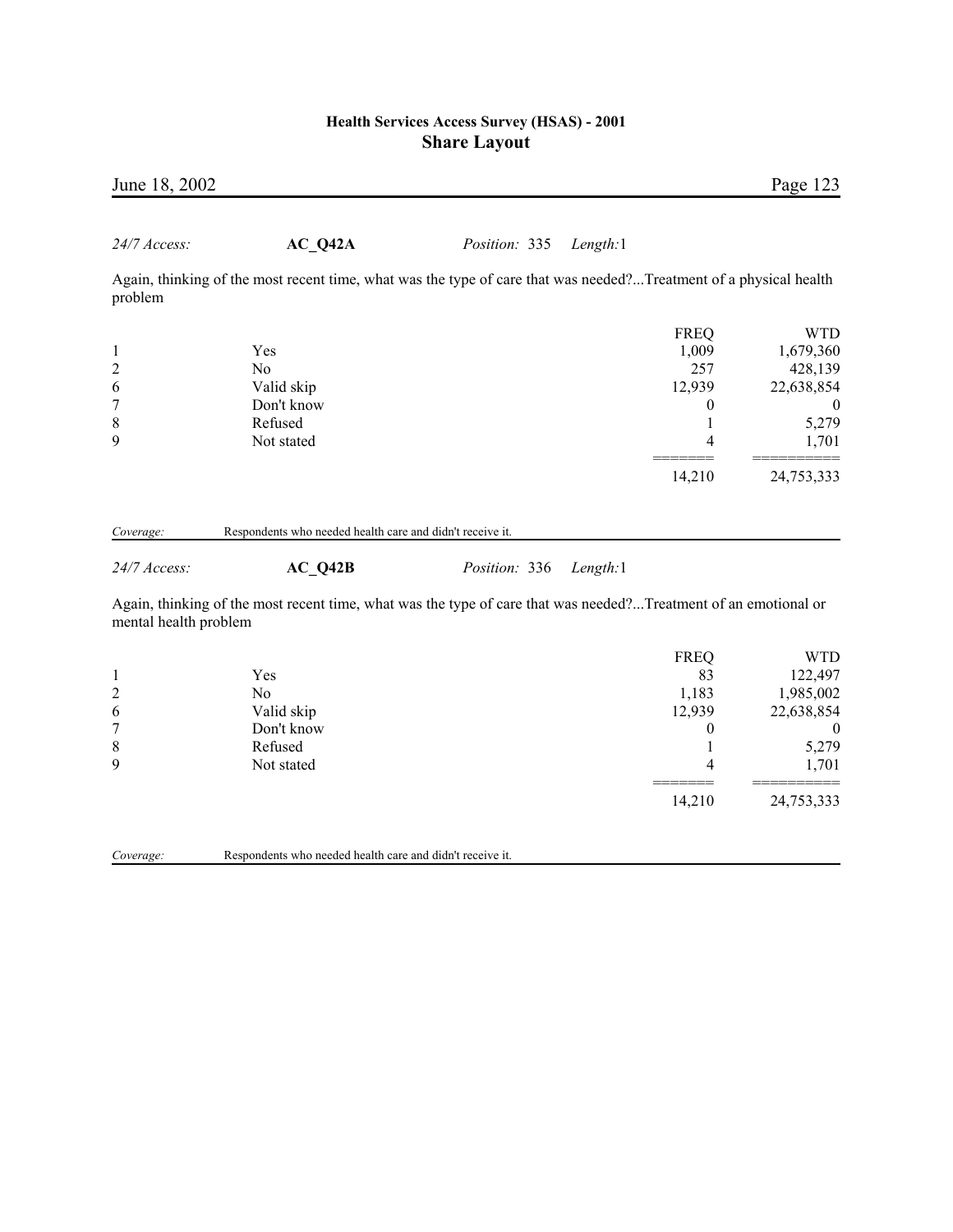| June 18, 2002           |                                                                                                                  |               |          |                  | Page 124         |
|-------------------------|------------------------------------------------------------------------------------------------------------------|---------------|----------|------------------|------------------|
| 24/7 Access:            | AC Q42C                                                                                                          | Position: 337 | Length:1 |                  |                  |
| regular pre-natal care) | Again, thinking of the most recent time, what was the type of care that was needed?A regular check-up (including |               |          |                  |                  |
|                         |                                                                                                                  |               |          | <b>FREQ</b>      | <b>WTD</b>       |
| $\mathbf{1}$            | Yes                                                                                                              |               |          | 50               | 115,700          |
| $\overline{c}$          | No                                                                                                               |               |          | 1,216            | 1,991,799        |
| 6                       | Valid skip                                                                                                       |               |          | 12,939           | 22,638,854       |
| 7                       | Don't know                                                                                                       |               |          | $\boldsymbol{0}$ |                  |
| 8<br>9                  | Refused                                                                                                          |               |          | 1                | 5,279            |
|                         | Not stated                                                                                                       |               |          | 4                | 1,701            |
|                         |                                                                                                                  |               |          | 14,210           | 24,753,333       |
|                         |                                                                                                                  |               |          |                  |                  |
| Coverage:               | Respondents who needed health care and didn't receive it.                                                        |               |          |                  |                  |
| 24/7 Access:            | AC Q42D                                                                                                          | Position: 338 | Length:1 |                  |                  |
|                         | Again, thinking of the most recent time, what was the type of care that was needed?Care of an injury             |               |          |                  |                  |
|                         |                                                                                                                  |               |          | <b>FREQ</b>      | <b>WTD</b>       |
| $\mathbf{1}$            | Yes                                                                                                              |               |          | 102              | 145,896          |
| $\overline{c}$          | N <sub>o</sub>                                                                                                   |               |          | 1,164            | 1,961,603        |
| 6                       | Valid skip                                                                                                       |               |          | 12,939           | 22,638,854       |
| 7                       | Don't know                                                                                                       |               |          | 0                | $\boldsymbol{0}$ |
| 8                       | Refused                                                                                                          |               |          | 1                | 5,279            |
| 9                       | Not stated                                                                                                       |               |          | 4                | 1,701            |
|                         |                                                                                                                  |               |          | 14,210           | 24,753,333       |
|                         |                                                                                                                  |               |          |                  |                  |

*Coverage:* Respondents who needed health care and didn't receive it.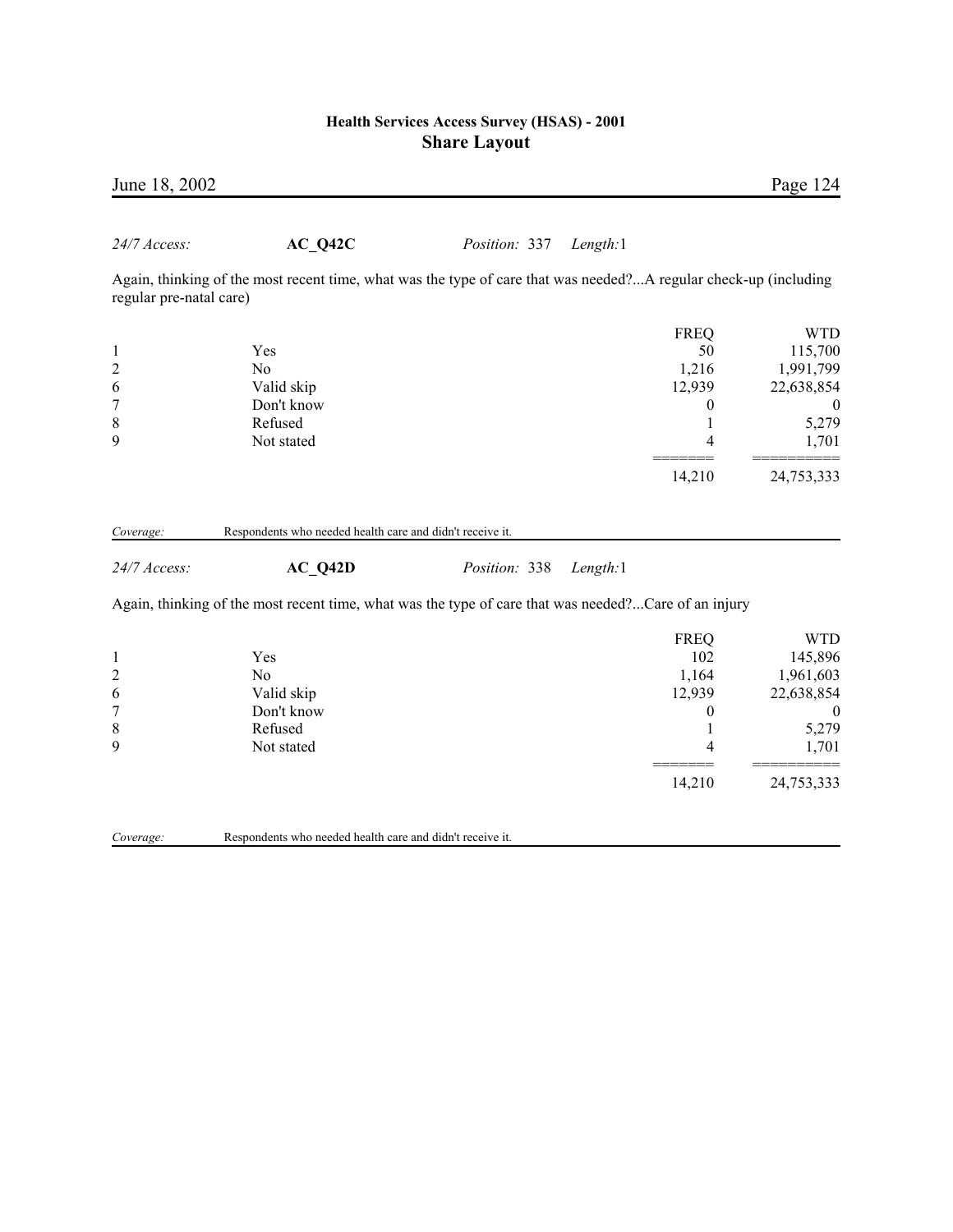| June 18, 2002                                                             |                                                                                                                                                  |               |          |                                                                            | Page 125                                                                                                       |
|---------------------------------------------------------------------------|--------------------------------------------------------------------------------------------------------------------------------------------------|---------------|----------|----------------------------------------------------------------------------|----------------------------------------------------------------------------------------------------------------|
| 24/7 Access:                                                              | AC Q42E                                                                                                                                          | Position: 339 | Length:1 |                                                                            |                                                                                                                |
|                                                                           | Again, thinking of the most recent time, what was the type of care that was needed? Other - Specify                                              |               |          |                                                                            |                                                                                                                |
| $\mathbf{1}$<br>$\overline{c}$<br>6<br>7<br>$\,$ 8 $\,$<br>9              | Yes<br>N <sub>0</sub><br>Valid skip<br>Don't know<br>Refused<br>Not stated                                                                       |               |          | <b>FREQ</b><br>71<br>1,195<br>12,939<br>$\boldsymbol{0}$<br>1<br>4         | <b>WTD</b><br>122,362<br>1,985,137<br>22,638,854<br>$\theta$<br>5,279<br>1,701                                 |
|                                                                           |                                                                                                                                                  |               |          | 14,210                                                                     | 24,753,333                                                                                                     |
| 24/7 Access:                                                              | $AC_Q43$                                                                                                                                         | Position: 340 | Length:1 |                                                                            |                                                                                                                |
|                                                                           | What specific type of service was needed?                                                                                                        |               |          |                                                                            |                                                                                                                |
| $\mathbf{1}$<br>$\overline{c}$<br>3<br>4<br>5<br>6<br>$\overline{7}$<br>9 | Care from a doctor or nurse<br>Care from a specialist<br>Surgery<br>Diagnostic Test<br>Other - Specify<br>Valid skip<br>Don't know<br>Not stated |               |          | <b>FREQ</b><br>697<br>299<br>63<br>123<br>84<br>12,939<br>1<br>4<br>14,210 | <b>WTD</b><br>1,142,415<br>444,252<br>91,613<br>254,982<br>178,989<br>22,638,854<br>528<br>1,701<br>24,753,333 |
| Coverage:                                                                 | Respondents who needed health care and didn't receive it.                                                                                        |               |          |                                                                            |                                                                                                                |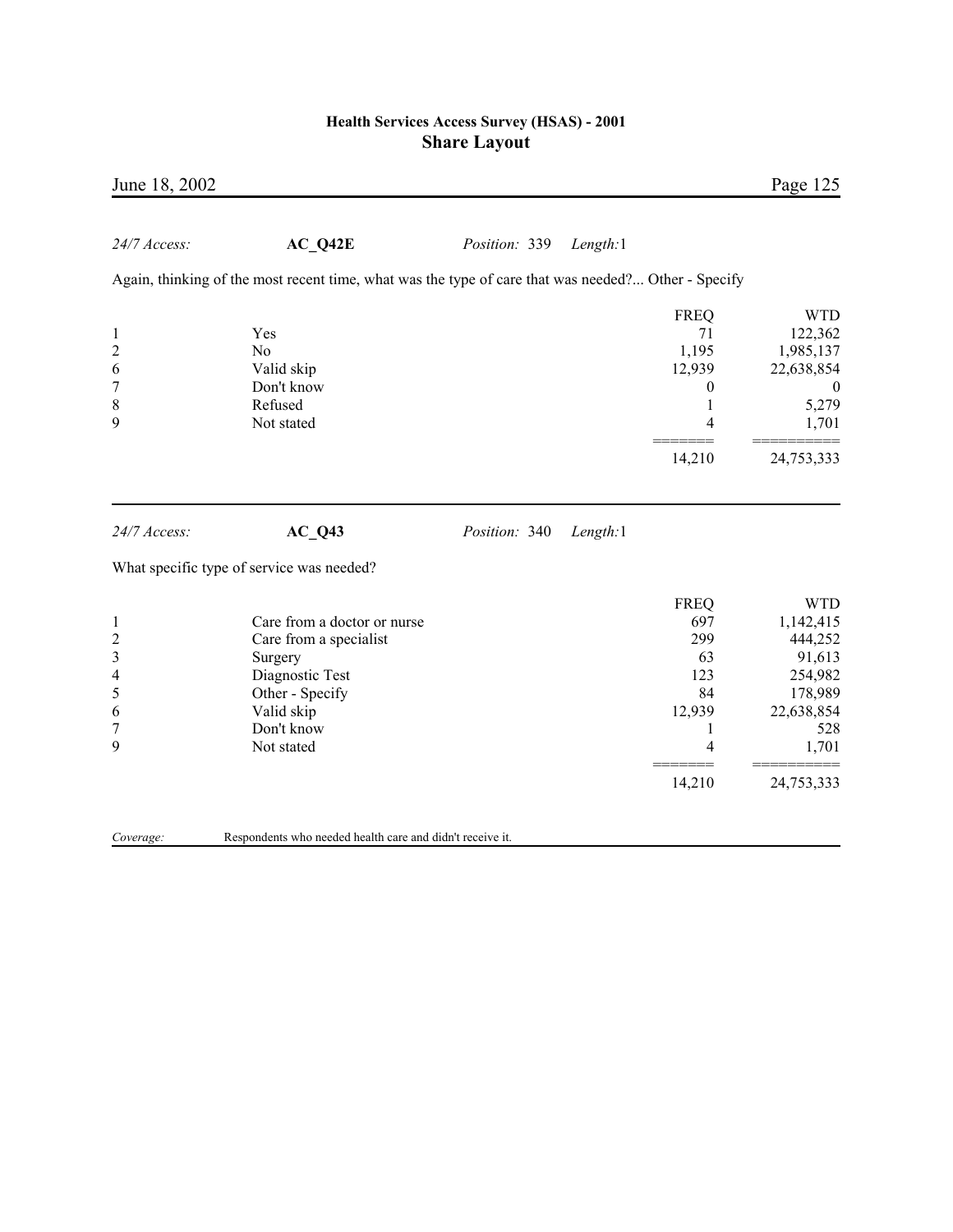| June 18, 2002                                                     |                                                                            |               |          |                                                                               | Page 126                                                                                               |
|-------------------------------------------------------------------|----------------------------------------------------------------------------|---------------|----------|-------------------------------------------------------------------------------|--------------------------------------------------------------------------------------------------------|
| 24/7 Access:                                                      | AC Q44A                                                                    | Position: 341 | Length:1 |                                                                               |                                                                                                        |
|                                                                   | Where did you try to get the service you were seeking?Doctor's office      |               |          |                                                                               |                                                                                                        |
| $\mathbf{1}$<br>$\overline{c}$<br>6<br>$\boldsymbol{7}$<br>8<br>9 | Yes<br>No<br>Valid skip<br>Don't know<br>Refused<br>Not stated             |               |          | <b>FREQ</b><br>707<br>557<br>12,939<br>3<br>$\boldsymbol{0}$<br>4<br>14,210   | <b>WTD</b><br>1,049,983<br>1,055,976<br>22,638,854<br>6,819<br>$\boldsymbol{0}$<br>1,701<br>24,753,333 |
| Coverage:                                                         | Respondents who needed health care and didn't receive it.                  |               |          |                                                                               |                                                                                                        |
| 24/7 Access:                                                      | AC Q44B                                                                    | Position: 342 | Length:1 |                                                                               |                                                                                                        |
|                                                                   | Where did you try to get the service you were seeking?Hospital             |               |          |                                                                               |                                                                                                        |
| $\mathbf{1}$<br>$\overline{c}$<br>6<br>$\overline{7}$<br>8<br>9   | Yes<br>N <sub>o</sub><br>Valid skip<br>Don't know<br>Refused<br>Not stated |               |          | <b>FREQ</b><br>232<br>1,032<br>12,939<br>3<br>$\boldsymbol{0}$<br>4<br>14,210 | <b>WTD</b><br>383,085<br>1,722,875<br>22,638,854<br>6,819<br>$\boldsymbol{0}$<br>1,701<br>24,753,333   |
| Coverage:                                                         | Respondents who needed health care and didn't receive it.                  |               |          |                                                                               |                                                                                                        |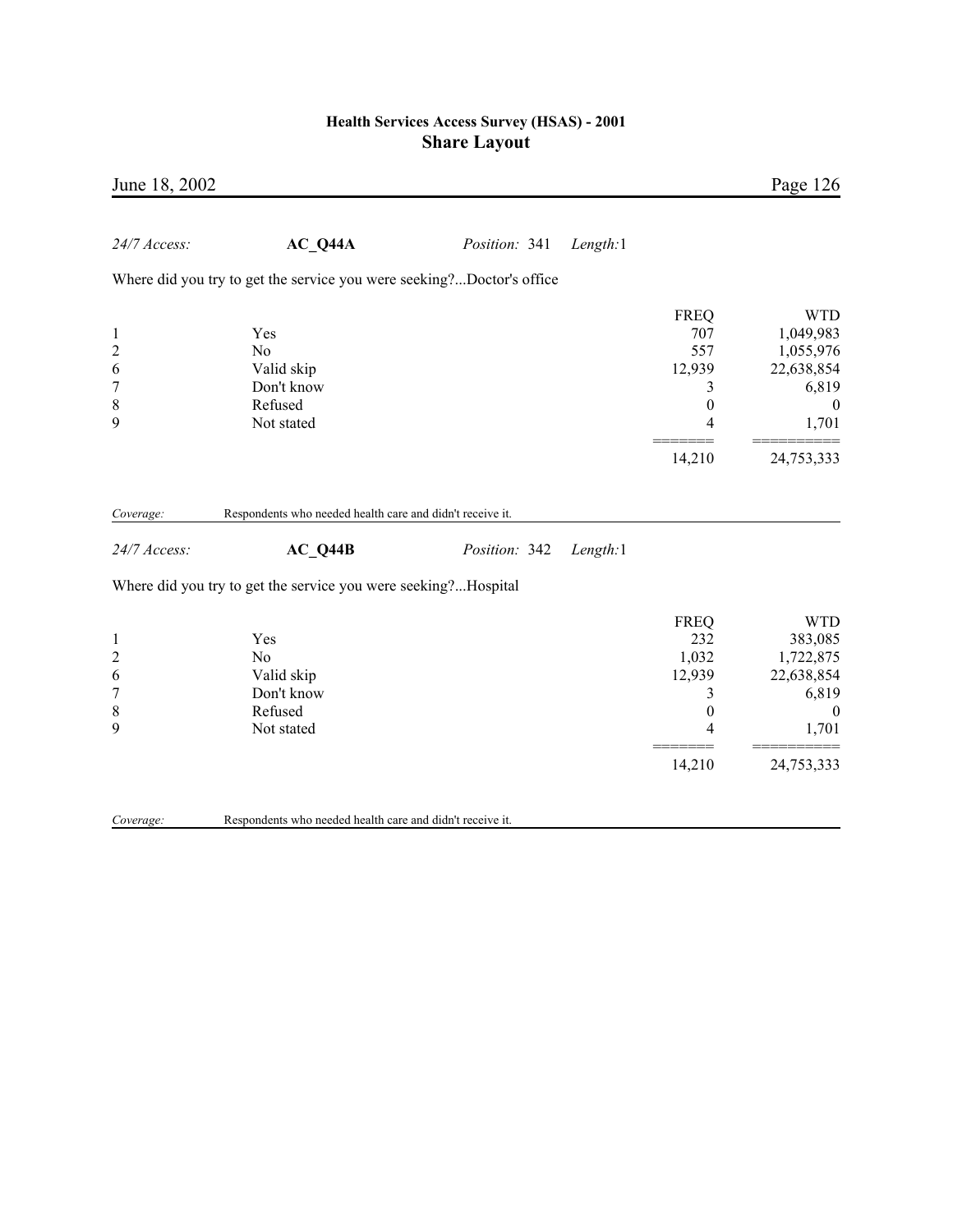| June 18, 2002           |                                                                                           |               |          |                  | Page 127         |
|-------------------------|-------------------------------------------------------------------------------------------|---------------|----------|------------------|------------------|
| 24/7 Access:            | $AC_Q44C$                                                                                 | Position: 343 | Length:1 |                  |                  |
|                         | Where did you try to get the service you were seeking?Hospital emergency room             |               |          |                  |                  |
|                         |                                                                                           |               |          | <b>FREQ</b>      | <b>WTD</b>       |
| $\mathbf{1}$            | Yes                                                                                       |               |          | 195              | 393,359          |
| $\overline{c}$          | N <sub>0</sub>                                                                            |               |          | 1,069            | 1,712,600        |
| 6                       | Valid skip                                                                                |               |          | 12,939           | 22,638,854       |
| $\overline{7}$          | Don't know                                                                                |               |          | 3                | 6,819            |
| 8                       | Refused                                                                                   |               |          | $\boldsymbol{0}$ | $\boldsymbol{0}$ |
| 9                       | Not stated                                                                                |               |          | 4                | 1,701            |
|                         |                                                                                           |               |          | 14,210           | 24,753,333       |
|                         | Respondents who needed health care and didn't receive it.                                 |               |          |                  |                  |
| Coverage:               |                                                                                           |               |          |                  |                  |
| 24/7 Access:            | $AC_Q44D$                                                                                 | Position: 344 | Length:1 |                  |                  |
|                         | Where did you try to get the service you were seeking?Walk-in clinic                      |               |          |                  |                  |
|                         |                                                                                           |               |          | <b>FREQ</b>      | <b>WTD</b>       |
| $\mathbf{1}$            | Yes                                                                                       |               |          | 95               | 196,867          |
| $\overline{c}$          | No                                                                                        |               |          | 1,169            | 1,909,092        |
| 6                       | Valid skip                                                                                |               |          | 12,939           | 22,638,854       |
| $\overline{7}$          | Don't know                                                                                |               |          | 3                | 6,819            |
| 8                       | Refused                                                                                   |               |          | $\boldsymbol{0}$ | $\boldsymbol{0}$ |
| 9                       | Not stated                                                                                |               |          | 4                | 1,701            |
|                         |                                                                                           |               |          | 14,210           | 24,753,333       |
|                         |                                                                                           |               |          |                  |                  |
| Coverage:               | Respondents who needed health care and didn't receive it.                                 |               |          |                  |                  |
| 24\7 Access:            | $AC_Q44E$                                                                                 | Position: 345 | Length:1 |                  |                  |
|                         | Where did you try to get the service you were seeking? Medical or community health centre |               |          |                  |                  |
|                         |                                                                                           |               |          | <b>FREQ</b>      | <b>WTD</b>       |
| $\mathbf{1}$            | Yes                                                                                       |               |          | 41               | 109,439          |
| $\overline{\mathbf{c}}$ | N <sub>o</sub>                                                                            |               |          | 1,223            | 1,996,520        |
| 6                       | Valid skip                                                                                |               |          | 12,939           | 22,638,854       |
| 7                       | Don't know                                                                                |               |          | 3                | 6,819            |
| 8                       | Refused                                                                                   |               |          | $\boldsymbol{0}$ | $\boldsymbol{0}$ |
| 9                       | Not stated                                                                                |               |          | 4                | 1,701            |
|                         |                                                                                           |               |          | 14,210           | 24,753,333       |
|                         |                                                                                           |               |          |                  |                  |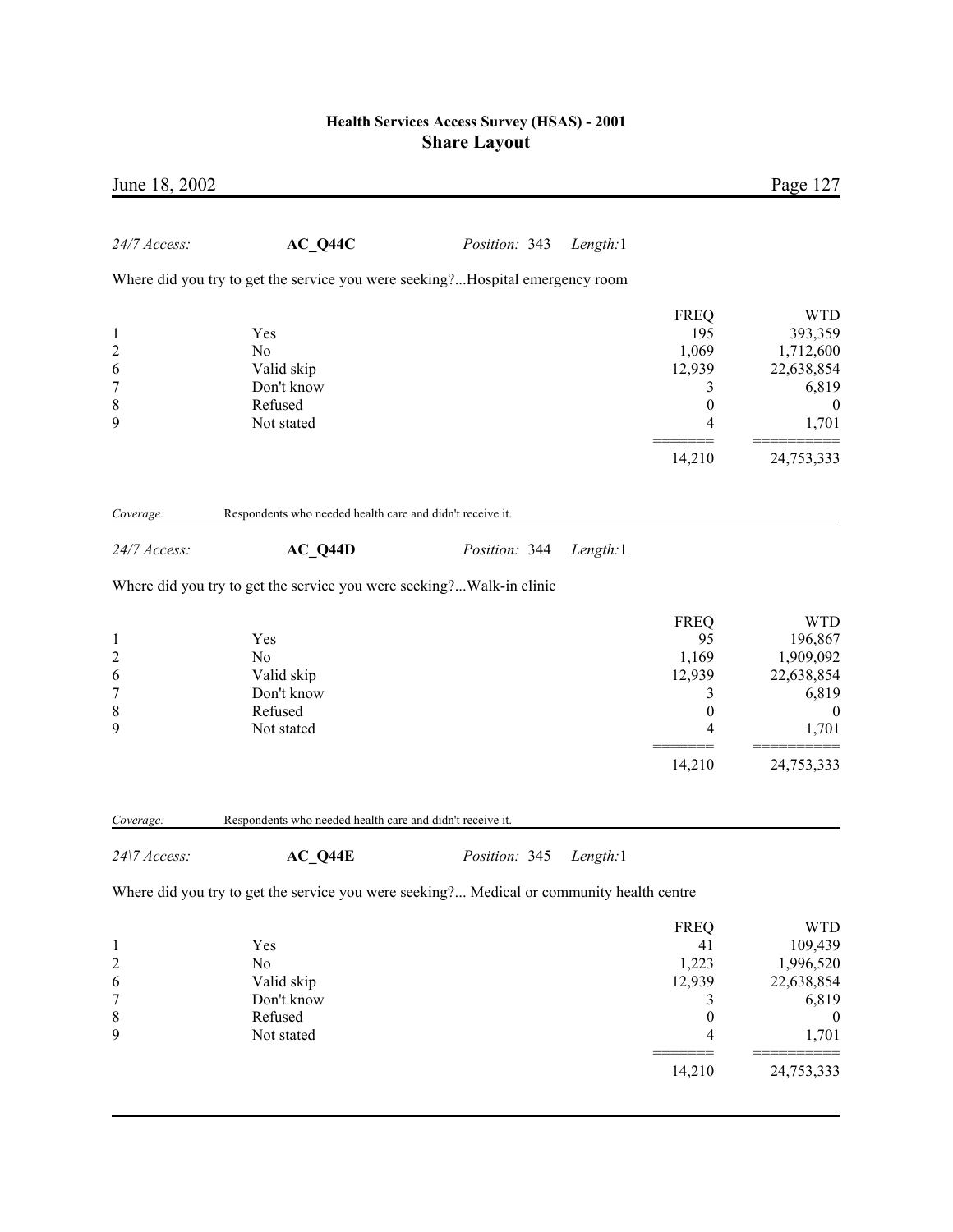| June 18, 2002           |                                                                        |                                                                                                 |                  | Page 128         |
|-------------------------|------------------------------------------------------------------------|-------------------------------------------------------------------------------------------------|------------------|------------------|
| 24\7 Access:            | $AC_Q44F$                                                              | Length:1<br>Position: 346                                                                       |                  |                  |
|                         | Where did you try to get the service you were seeking? Other - Specify |                                                                                                 |                  |                  |
|                         |                                                                        |                                                                                                 | <b>FREQ</b>      | <b>WTD</b>       |
| $\mathbf{1}$            | Yes                                                                    |                                                                                                 | 124              | 133,074          |
| $\overline{\mathbf{c}}$ | No                                                                     |                                                                                                 | 1,140            | 1,972,885        |
| 6                       | Valid skip                                                             |                                                                                                 | 12,939           | 22,638,854       |
| 7                       | Don't know                                                             |                                                                                                 | 3                | 6,819            |
| 8                       | Refused                                                                |                                                                                                 | $\boldsymbol{0}$ | $\boldsymbol{0}$ |
| 9                       | Not stated                                                             |                                                                                                 | 4                | 1,701            |
|                         |                                                                        |                                                                                                 | 14,210           | 24,753,333       |
|                         |                                                                        |                                                                                                 |                  |                  |
| Admininistration:       | AM_Q01B                                                                | Position: 347<br>Length:1                                                                       |                  |                  |
|                         |                                                                        | This linked information will be used for statistical purposes only. Do we have your permission? |                  |                  |
|                         |                                                                        |                                                                                                 | <b>FREQ</b>      | <b>WTD</b>       |
| $\mathbf{1}$            | Yes                                                                    |                                                                                                 | 14,033           | 24,481,067       |
| $\overline{\mathbf{c}}$ | No                                                                     |                                                                                                 | 176              | 271,848          |
| 6                       | Valid skip                                                             |                                                                                                 | 0                | $\boldsymbol{0}$ |
| 7                       | Don't know                                                             |                                                                                                 | 1                | 418              |
| 8                       | Refusal                                                                |                                                                                                 | 0                | $\boldsymbol{0}$ |
| 9                       | Not stated                                                             |                                                                                                 | 0                | 0                |
|                         |                                                                        |                                                                                                 | 14,210           | 24,753,333       |
| Administration:         | AM Q02B                                                                | Position: 348<br>Length:1                                                                       |                  |                  |
|                         |                                                                        | Do you agree to share the information provided? (All provinces - excluding Quebec)              |                  |                  |
|                         |                                                                        |                                                                                                 | <b>FREQ</b>      | <b>WTD</b>       |
| $\mathbf{1}$            | Yes                                                                    |                                                                                                 | 13,180           | 18,750,101       |
| $\overline{\mathbf{c}}$ | No                                                                     |                                                                                                 | $\boldsymbol{0}$ | $\boldsymbol{0}$ |
| 6                       | Valid skip                                                             |                                                                                                 | 1,030            | 6,003,232        |
| $\overline{7}$          | Don't know                                                             |                                                                                                 | 0                | $\boldsymbol{0}$ |
| 8                       | Refusal                                                                |                                                                                                 | $\boldsymbol{0}$ | $\boldsymbol{0}$ |

9 Not stated 0 0

 ======= ========== 14,210 24,753,333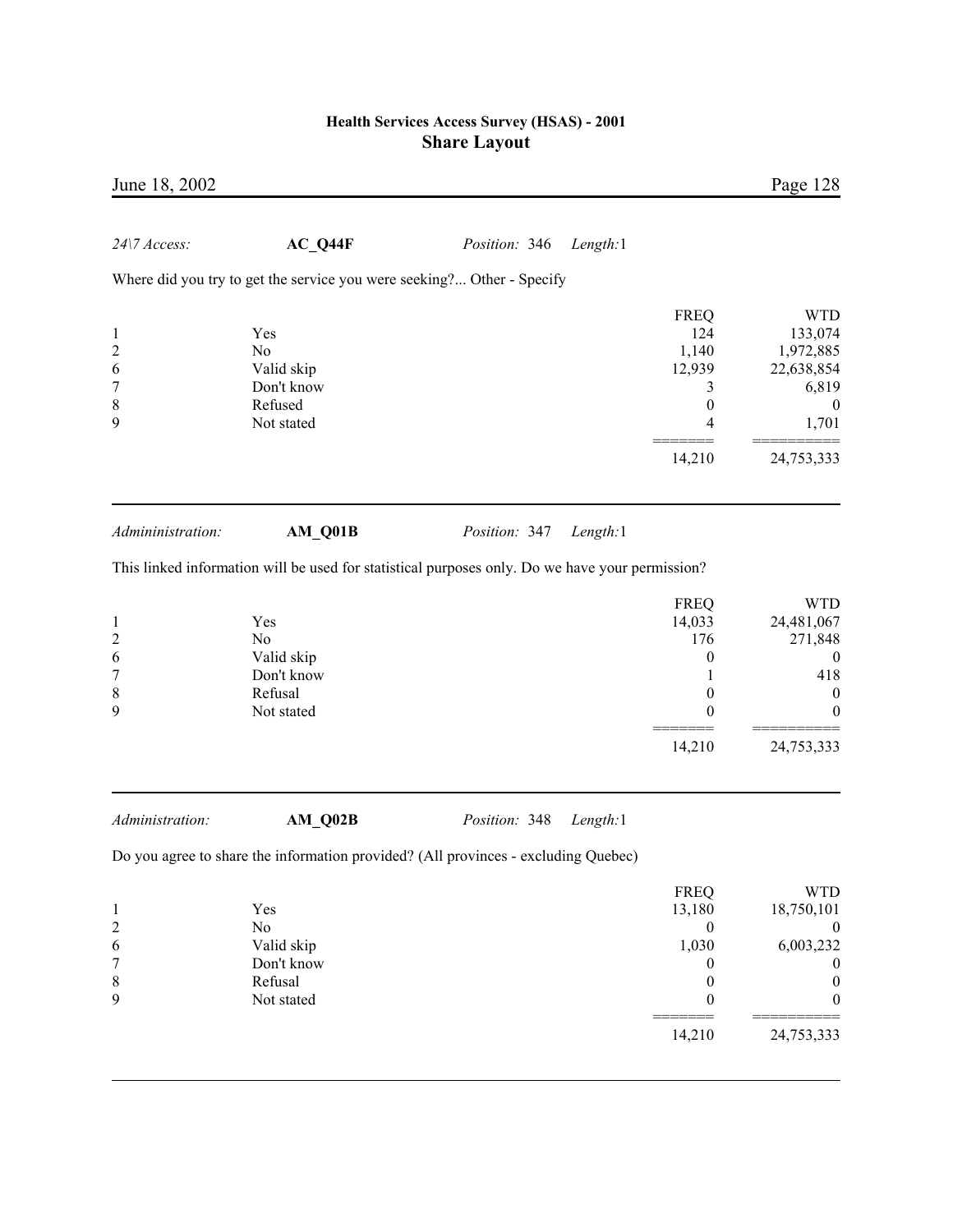| 0 | <b>WTD</b><br>6,003,232<br>$\theta$<br>$\overline{0}$<br>$\boldsymbol{0}$<br>$\theta$<br>18,750,101 |
|---|-----------------------------------------------------------------------------------------------------|
|   | 24,753,333                                                                                          |
|   | <b>FREQ</b><br>1,030<br>13,180<br>14,210                                                            |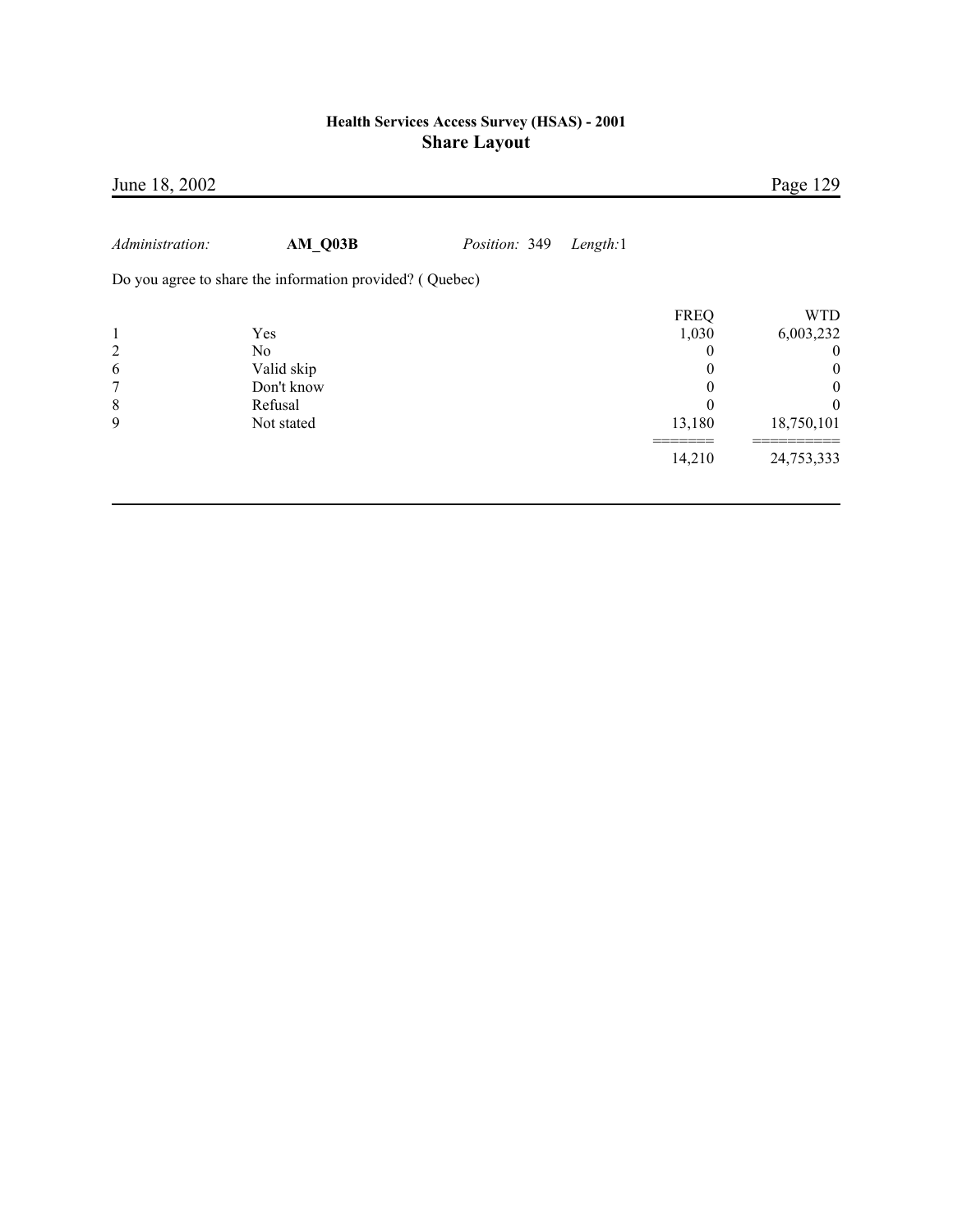June 18, 2002 Page 130

| Coded variable:             | <b>WT C03</b><br>Position: 350                           | Length:2       |            |
|-----------------------------|----------------------------------------------------------|----------------|------------|
| For what type of condition? |                                                          |                |            |
|                             |                                                          | <b>FREQ</b>    | <b>WTD</b> |
| 01                          | Infectious and parasitic diseases                        | 15             | 30,477     |
| 02                          | Neoplasms                                                | 213            | 311,378    |
| 03                          | Endocrine, nutritional, metabolic diseases, and Immunity |                |            |
|                             | Disorders                                                | 62             | 115,287    |
| 04                          | Diseases of the blood and blood-forming Organs           | 11             | 62,308     |
| 05                          | Mental disorders                                         | 132            | 212,325    |
| 06                          | Diseases of the Nervous system and Sense Organs          | 390            | 562,614    |
| 07                          | Diseases of the Circulatory System                       | 443            | 724,655    |
| 08                          | Diseases of the Respiratory System                       | 165            | 432,674    |
| 09                          | Diseases of the Digestive System                         | 253            | 425,269    |
| 10                          | Diseases of the Genitourinary System                     | 163            | 239,736    |
| 11                          | Complications of Pregnancy, childbirth and the purpureum | 30             | 92,091     |
| 12                          | Diseases of the Skin and subcutaneous Tissue             | 222            | 427,490    |
| 13                          | Diseases of the Musculoskeletal system and connective    |                |            |
|                             | tissue                                                   | 519            | 748,882    |
| 14                          | <b>Congenital Anomalies</b>                              | $\theta$       | $\theta$   |
| 15                          | Conditions originating in the perinatal period           | 336            | 610,630    |
| 16                          | Symptoms, Signs, and Ill-defined conditions              | 58             | 121,051    |
| 17                          | Injury and poisoning                                     | 105            | 164,300    |
| 18                          | Headaches                                                | $\overline{4}$ | 1,974      |
| 95                          | Other                                                    | 124            | 240,559    |
| 96                          | Valid skip                                               | 10,930         | 19,189,898 |
| 97                          | Don't know                                               | $\mathbf{0}$   | $\theta$   |
| 98                          | Refusal                                                  | 4              | 11,993     |
| 99                          | Not stated                                               | 31             | 27,742     |
|                             |                                                          | 14,210         | 24,753,333 |
|                             |                                                          |                |            |

*Coverage:* Respondents who required a visit to a medical specialist for a diagnosis or a consultation for a new illness or condition.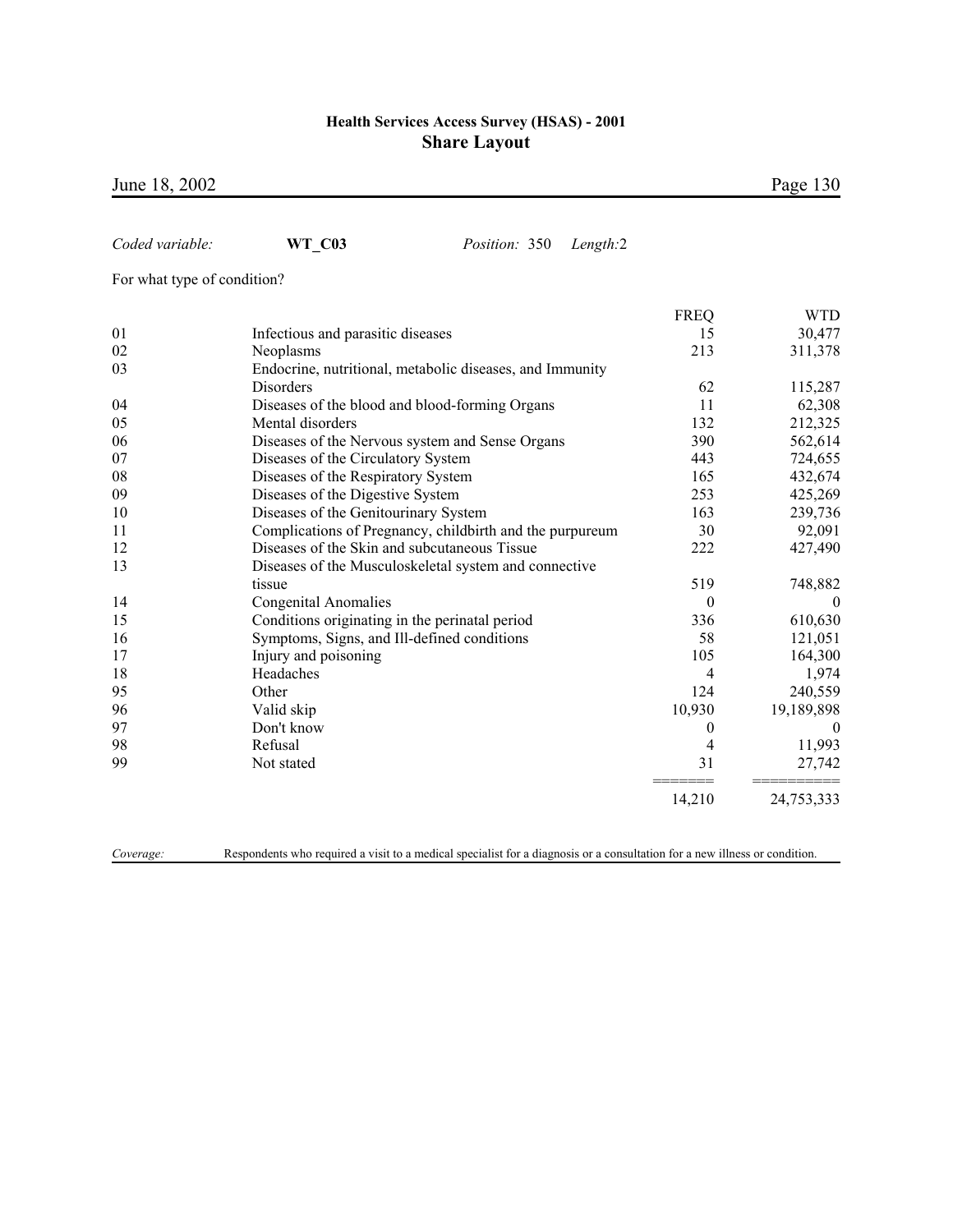June 18, 2002 Page 131

## *Coded variable:* **WT\_C18** *Position:* 352 *Length:*2

What type of surgery? If you have had more than one in the last 12 months, please answer with the most recent in mind.

|            |                                                     | <b>FREQ</b> | WTD.       |
|------------|-----------------------------------------------------|-------------|------------|
| 01         | Cardiac surgery                                     | 65          | 62,568     |
| 02         | Cancer related surgery                              | 79          | 86,235     |
| 03         | Hip or knee replacement surgery (or other joints)   | 126         | 147,918    |
| 04         | Cataract or other eye surgery                       | 107         | 118,180    |
| 05         | Hysterectomy                                        | 47          | 74,064     |
| 06         | Removal of gall bladder                             | 54          | 54,574     |
| 07         | Other surgery on the nervous system                 | 12          | 8,019      |
| ${\bf 08}$ | Other surgery on the endocrine system               | 3           | 12,451     |
| 09         | Other surgery on the ears                           | 8           | 20,567     |
| 10         | Other surgery on the nose, mouth, and pharynx       | 42          | 86,840     |
| 11         | Other surgery on the respiratory system             | 29          | 14,145     |
| 12         | Other surgery on the hemic and lymphatic systems    | 1           | 724        |
| 13         | Other surgery on the digestive system and abdominal |             |            |
|            | region                                              | 88          | 125,890    |
| 14         | Other surgery on the urinary tract                  | 18          | 32,545     |
| 15         | Other surgery on the male genital organs            | 24          | 42,043     |
| 16         | Other surgery on the female genital organs          | 52          | 64,435     |
| 17         | Other surgery on the musculoskeletal system         | 96          | 166,572    |
| 18         | Other surgery on the breast                         | 15          | 19,193     |
| 19         | Other surgery on skin or subcutaneous tissue        | 35          | 77,054     |
| 20         | Other dental surgery                                | 47          | 95,884     |
| 95         | Other                                               | 60          | 77,672     |
| 96         | Valid skip                                          | 13,200      | 23,362,592 |
| 97         | Don't know                                          | 0           | $\Omega$   |
| 98         | Refusal                                             |             | 533        |
| 99         | Not stated                                          |             | 2,636      |
|            |                                                     | 14,210      | 24,753,333 |

*Coverage:* Respondents who required any non emergency surgery.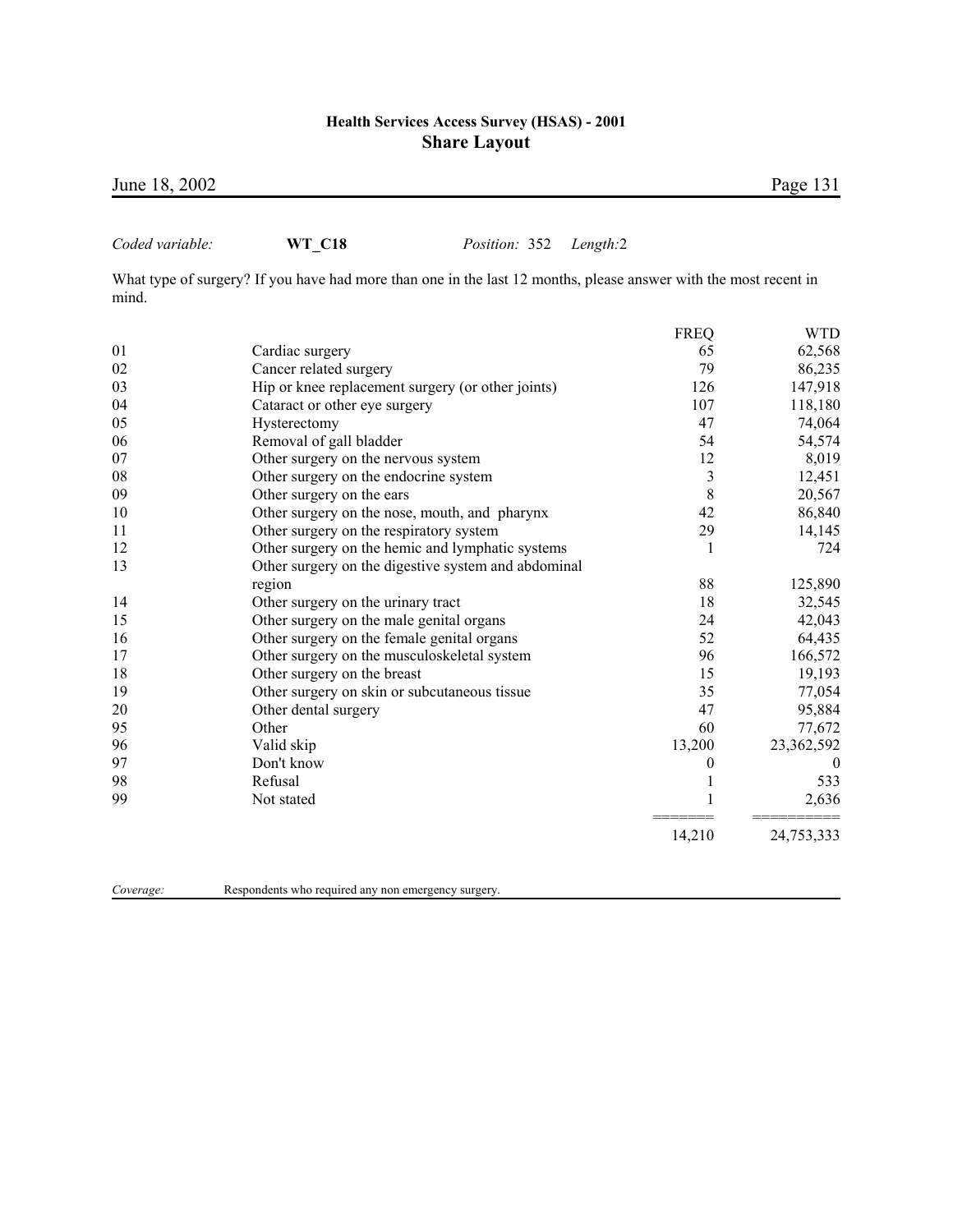June 18, 2002 Page 132

| Coded variable:             | <b>WT C35</b><br>Position: 354                           | Length:2 |                  |                  |
|-----------------------------|----------------------------------------------------------|----------|------------------|------------------|
| For what type of condition? |                                                          |          |                  |                  |
|                             |                                                          |          | <b>FREQ</b>      | WTD              |
| 01                          | Infectious and parasitic diseases                        |          |                  | 1,055            |
| 02                          | Neoplasms                                                |          | 125              | 158,898          |
| 03                          | Endocrine, nutritional, metabolic diseases, and Immunity |          |                  |                  |
|                             | Disorders                                                |          | 8                | 15,328           |
| 04                          | Diseases of the blood and blood-forming Organs           |          | $\boldsymbol{0}$ | 0                |
| 05                          | Mental disorders                                         |          | $\theta$         | $\boldsymbol{0}$ |
| 06                          | Diseases of the Nervous system and Sense Organs          |          | 273              | 399,022          |
| 07                          | Diseases of the Circulatory System                       |          | 226              | 377,812          |
| 08                          | Diseases of the Respiratory System                       |          | 54               | 94,898           |
| 09                          | Diseases of the Digestive System                         |          | 48               | 82,571           |
| 10                          | Diseases of the Genitourinary System                     |          | 39               | 91,197           |
| 11                          | Complications of Pregnancy, childbirth and the purpureum |          | $\overline{2}$   | 1,223            |
| 12                          | Diseases of the Skin and subcutaneous Tissue             |          | $\overline{3}$   | 16,288           |
| 13                          | Diseases of the Musculoskeletal system and connective    |          |                  |                  |
|                             | tissue                                                   |          | 262              | 504,701          |
| 14                          | <b>Congenital Anomalies</b>                              |          | $\mathbf{0}$     | $\boldsymbol{0}$ |
| 15                          | Conditions originating in the perinatal period           |          | $\theta$         | $\overline{0}$   |
| 16                          | Symptoms, Signs, and Ill-defined conditions              |          | 14               | 15,436           |
| 17                          | Injury and poisoning                                     |          | 13               | 6,813            |
| 18                          | Headaches                                                |          | 4                | 2,208            |
| 95                          | Other                                                    |          | 71               | 84,928           |
| 96                          | Valid skip                                               |          | 13,058           | 22,894,683       |
| 97                          | Don't know                                               |          | 1                | 355              |
| 98                          | Refusal                                                  |          | 4                | 2,481            |
| 99                          | Not stated                                               |          | 4                | 3,438            |
|                             |                                                          |          | 14,210           | 24,753,333       |
|                             |                                                          |          |                  |                  |

*Coverage:* Respondents who required a test in the past 12 months.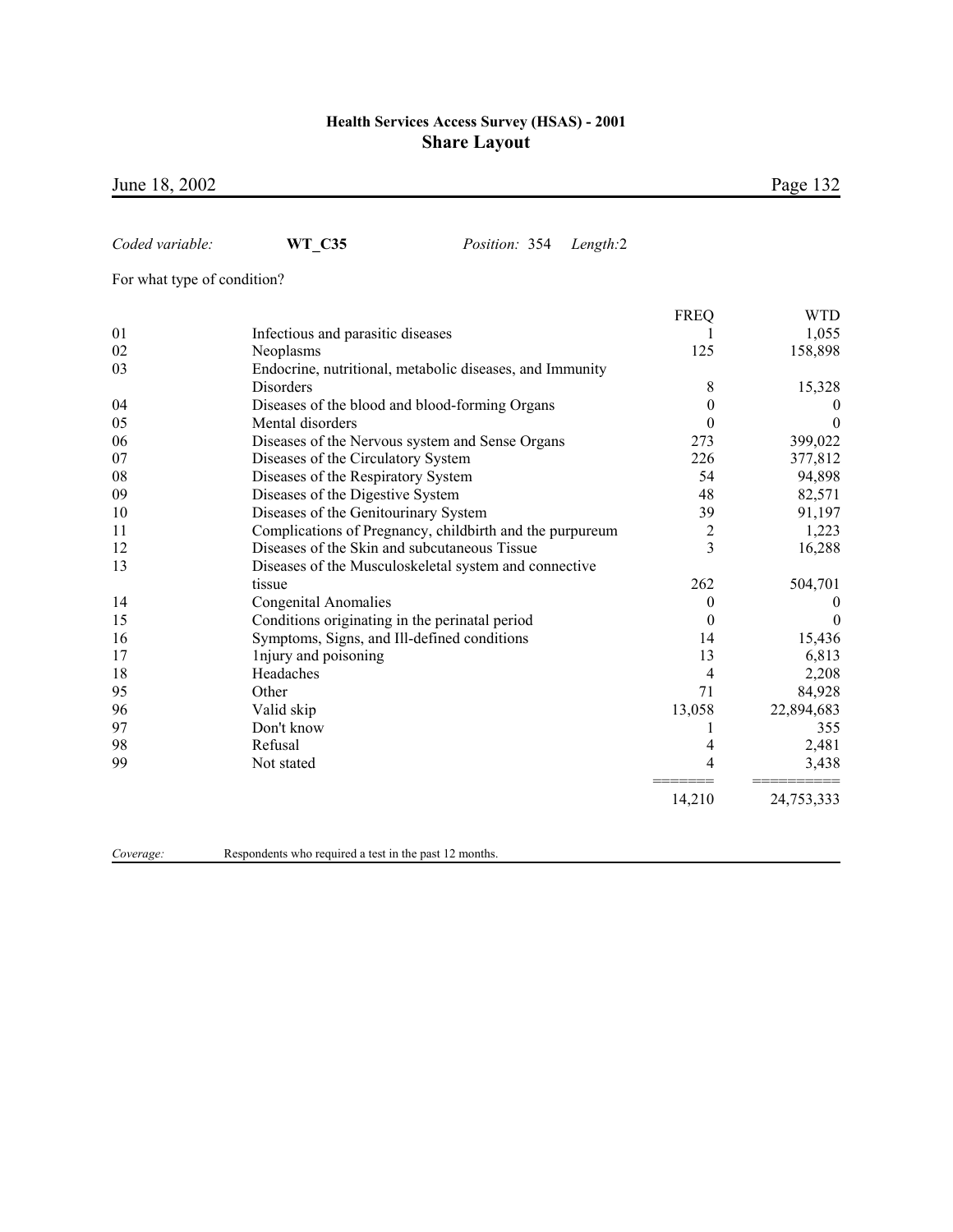Who did you contact most often when you needed health information or advice for yourself or a family member ...

|    | during 'regular' office hours (i.e. 9:00 am to 5:00 pm Mon-Fri)? |             |            |
|----|------------------------------------------------------------------|-------------|------------|
|    |                                                                  | <b>FREQ</b> | WTD        |
| 01 | Doctor's office                                                  | 5,204       | 8,256,004  |
| 02 | Community health centre (CLSC in Quebec)                         | 189         | 435,667    |
| 03 | Walk-in clinic                                                   | 322         | 845,848    |
| 04 | Telephone health-line (e.g. Info-Sante, TeleCare,                |             |            |
|    | Health-Line)                                                     | 121         | 341,383    |
| 05 | Hospital                                                         | 179         | 298,271    |
| 06 | Emergency room                                                   | 97          | 232,499    |
| 07 | Have not required health info or advice during regular           |             |            |
|    | office hours                                                     | 141         | 393,126    |
| 08 | Internet                                                         | 75          | 146,087    |
| 09 | Pharmacy                                                         | 63          | 146,306    |
| 10 | Frend/Relatives/Collegues                                        | 40          | 30,474     |
| 11 | Nurse at work/teacher/school                                     | 11          | 24,766     |
| 12 | Other public services                                            | 64          | 57,406     |
| 95 | Other                                                            | 72          | 92,747     |
| 96 | Valid skip                                                       | 7,629       | 13,451,648 |
| 97 | Don't know                                                       |             | 614        |
| 99 | Not stated                                                       | 2           | 489        |

*Coverage:* Respondents who required health information or advice. *Note:* Same data as AC\_Q03 but with Other-Specified coded up to existing categories and to new response categories.

14,210 24,753,333

## June 18, 2002 Page 133

*Coded variable:* **AC\_C03** *Position:* 356 *Length:*2

======= ==========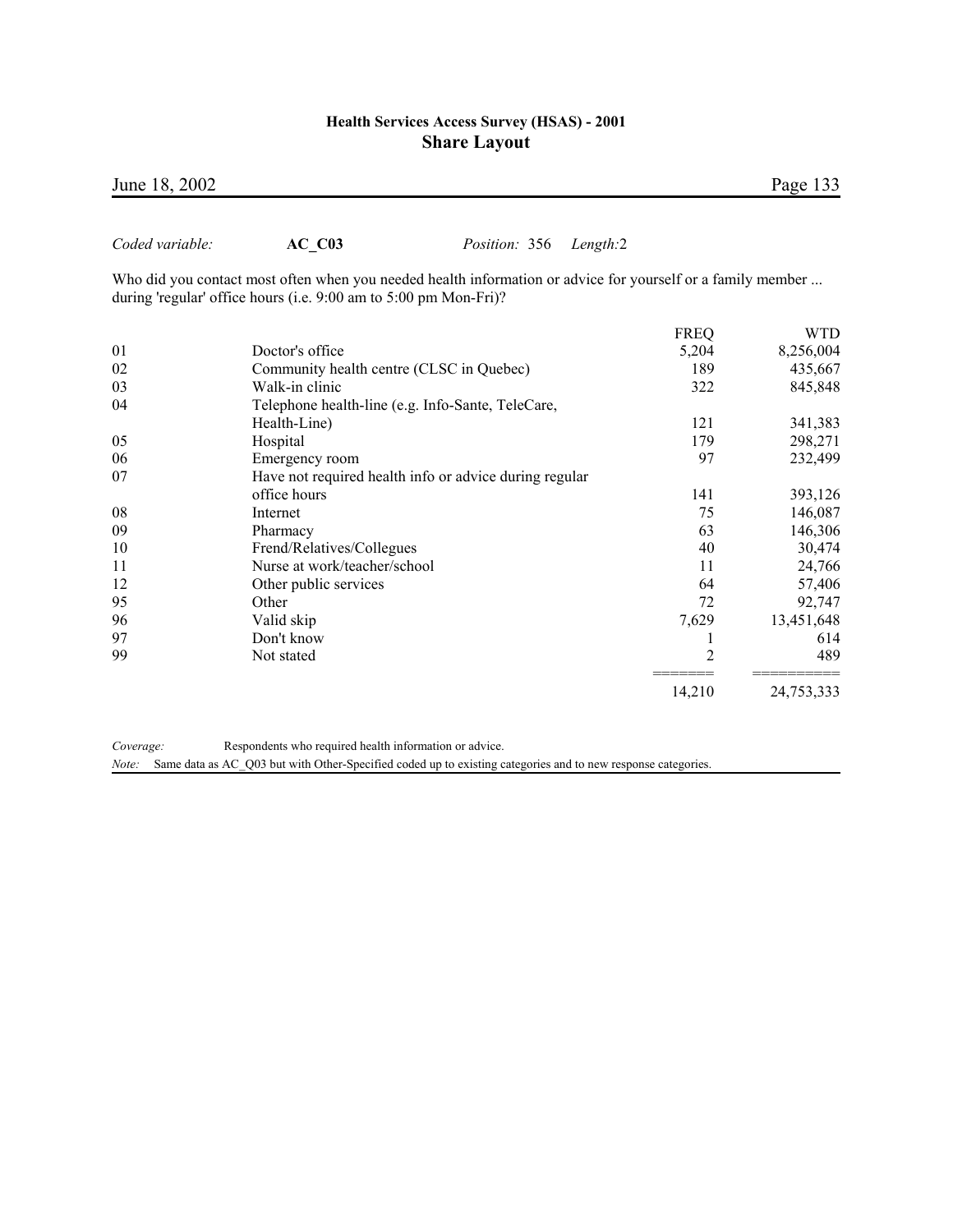*Coded variable:* **AC\_C04** *Position:* 358 *Length:*2

Thinking about the past 12 months and about the health services in your area, who did you contact most often when you needed health information or advice for yourself or a family member ... during evenings and weekends (i.e. 5:00 to 9:00 pm Mon-Fri or 9:00 am to 5:00 pm Sat-Sun)?

|    |                                                         | <b>FREQ</b> | <b>WTD</b> |
|----|---------------------------------------------------------|-------------|------------|
| 01 | Doctor's office                                         | 336         | 681,433    |
| 02 | Community health centre (CLSC in Quebec)                | 75          | 233,106    |
| 03 | Walk-in clinic                                          | 715         | 1,271,251  |
| 04 | Telephone health-line (e.g. Info-Sante, TeleCare,       |             |            |
|    | Health-Line)                                            | 174         | 507,460    |
| 05 | Hospital                                                | 396         | 575,210    |
| 06 | Emergency room                                          | 865         | 1,088,153  |
| 07 | Have not required health info or advice during evenings |             |            |
|    | and weekends                                            | 3,775       | 6,532,802  |
| 08 | Internet                                                | 75          | 91,282     |
| 09 | Pharmacy                                                | 43          | 179,899    |
| 10 | Frend/Relatives/Collegues                               | 49          | 46,567     |
| 11 | Nurse at work/teacher/school                            | 6           | 7,612      |
| 12 | Other public services                                   | 16          | 10,491     |
| 95 | Other                                                   | 47          | 65,470     |
| 96 | Valid skip                                              | 7,629       | 13,451,648 |
| 97 | Don't know                                              |             | 10,460     |
| 99 | Not stated                                              | 2           | 489        |
|    |                                                         | 14,210      | 24,753,333 |

*Coverage:* Respondents who required health information or advice.

*Note:* Same data as AC\_Q04 but with Other-Specified coded up to existing categories and to new response categories.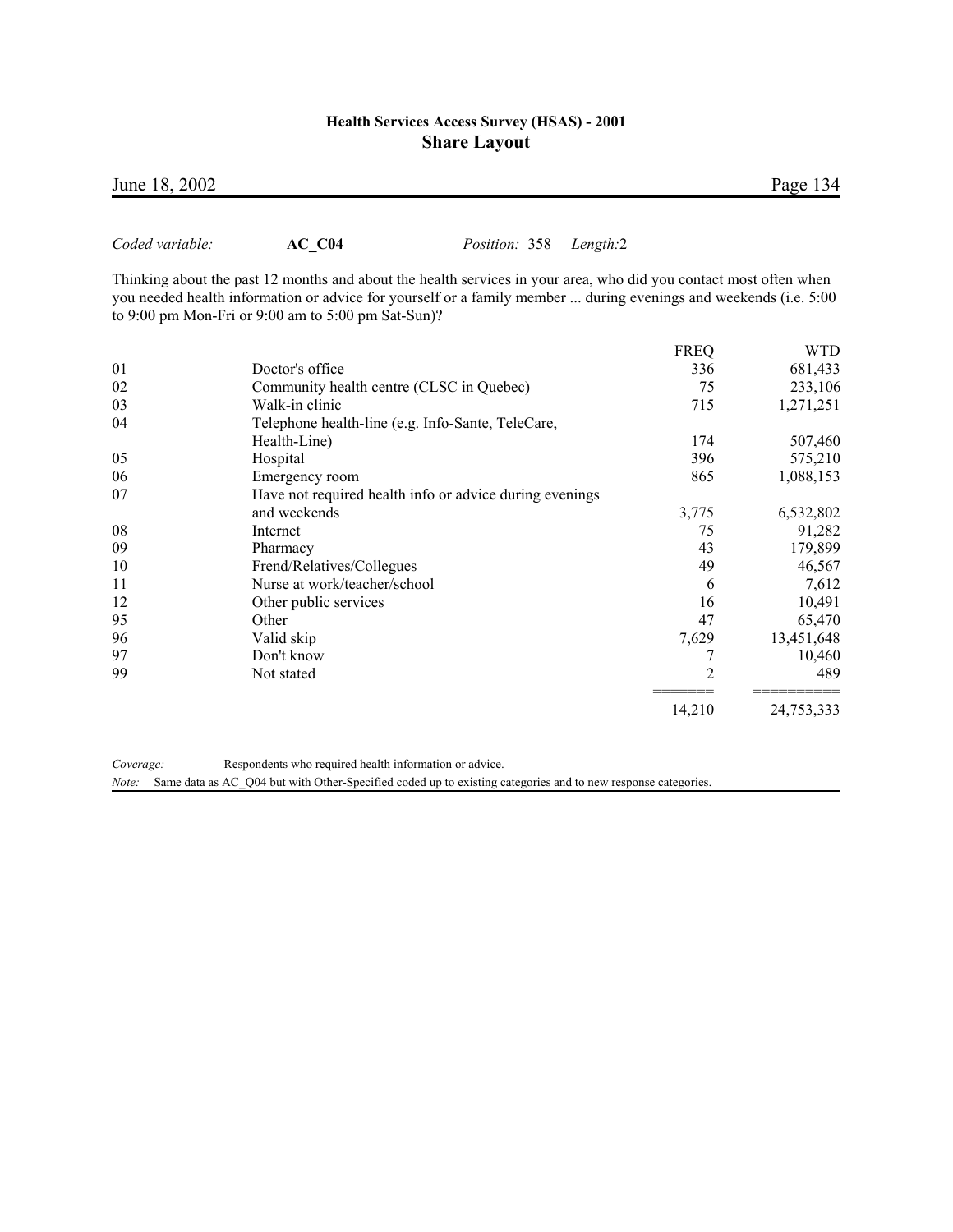| June 18, 2002 | Page 135 |  |
|---------------|----------|--|
|               |          |  |

*Coded variable:* **AC\_C05** *Position:* 360 *Length:*2

Thinking about the past 12 months and about the health services in your area, who did you contact most often when you needed health information or advice for yourself or a family member ... during the middle of the night?

|    |                                                    | <b>FREQ</b>    | <b>WTD</b> |
|----|----------------------------------------------------|----------------|------------|
| 01 | Doctor's office                                    | 63             | 160,619    |
| 02 | Community health centre (CLSC in Quebec)           | 28             | 65,879     |
| 03 | Walk-in clinic                                     | 31             | 36,568     |
| 04 | Telephone health-line (e.g. Info-Sante, TeleCare,  |                |            |
|    | Health-Line)                                       | 89             | 245,885    |
| 05 | Hospital                                           | 262            | 410,074    |
| 06 | Emergency room                                     | 743            | 1,135,942  |
| 07 | Have not required health info or advice during the |                |            |
|    | middle of the night                                | 5,306          | 9,163,326  |
| 08 | Internet                                           | 6              | 18,719     |
| 09 | Pharmacy                                           | 2              | 1,747      |
| 10 | Frend/Relatives/Collegues                          | 13             | 14,988     |
| 11 | Nurse at work/teacher/school                       |                | 1,001      |
| 12 | Other public services                              | 14             | 21,844     |
| 95 | Other                                              | 17             | 20,622     |
| 96 | Valid skip                                         | 7,629          | 13,451,648 |
| 97 | Don't know                                         | 3              | 3,164      |
| 98 | Refusal                                            |                | 819        |
| 99 | Not stated                                         | $\overline{2}$ | 489        |
|    |                                                    | 14,210         | 24,753,333 |

*Coverage:* Respondents who required health information or advice.

*Note:* Same data as AC\_Q05 but with Other-Specified coded up to existing categories and to new response categories.

*Coded variable:* **AC\_C08A** *Position:* 362 *Length:*1

What type of difficulties did you experience?...Contacting a physician or nurse

|                |            | <b>FREQ</b> | WTD        |
|----------------|------------|-------------|------------|
|                | Yes        | 259         | 412,311    |
| $\overline{2}$ | No         | 526         | 684,728    |
| 6              | Valid skip | 13,422      | 23,655,191 |
| 7              | Don't know |             | 0          |
| 8              | Refused    |             | 0          |
| 9              | Not stated |             | 1,103      |
|                |            | 14,210      | 24,753,333 |

*Coverage:* Respondents who experienced difficulties getting health information during regular office hours. *Note:* Same data as AC\_Q08 but with Other-Specified coded up to existing categories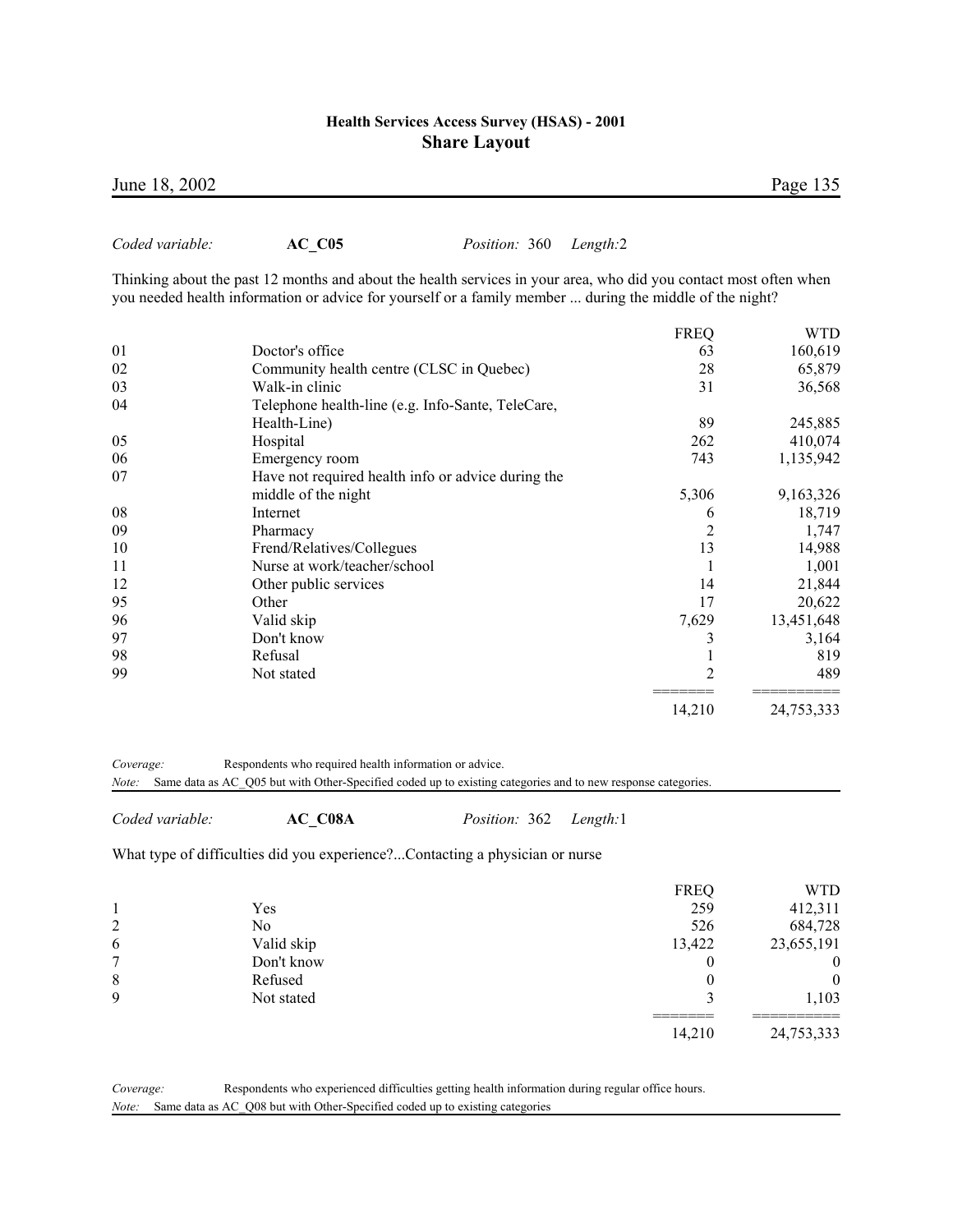| June 18, 2002                                                               |                                                                                                  |               |          |                                                                            | Page 136                                                                                                       |
|-----------------------------------------------------------------------------|--------------------------------------------------------------------------------------------------|---------------|----------|----------------------------------------------------------------------------|----------------------------------------------------------------------------------------------------------------|
| Coded variable:                                                             | AC C08B                                                                                          | Position: 363 | Length:1 |                                                                            |                                                                                                                |
|                                                                             | What type of difficulties did you experience?Did not have a phone number                         |               |          |                                                                            |                                                                                                                |
| $\mathbf{1}$<br>$\overline{\mathbf{c}}$<br>6<br>7<br>8<br>9                 | Yes<br>No<br>Valid skip<br>Don't know<br>Refused                                                 |               |          | <b>FREQ</b><br>5<br>780<br>13,422<br>$\theta$<br>$\boldsymbol{0}$<br>3     | <b>WTD</b><br>3,635<br>1,093,405<br>23,655,191<br>$\theta$<br>$\boldsymbol{0}$                                 |
|                                                                             | Not stated                                                                                       |               |          | 14,210                                                                     | 1,103<br>24,753,333                                                                                            |
| Note:<br>Coded variable:                                                    | Same data as AC_Q08 but with Other-Specified coded up to existing categories<br>AC C08C          | Position: 364 | Length:1 |                                                                            |                                                                                                                |
|                                                                             | What type of difficulties did you experience?Could not get through (i.e. no answer)              |               |          |                                                                            |                                                                                                                |
| $\mathbf{1}$<br>$\overline{c}$<br>6<br>$\boldsymbol{7}$<br>$\,$ 8 $\,$<br>9 | Yes<br>No<br>Valid skip<br>Don't know<br>Refused<br>Not stated                                   |               |          | <b>FREQ</b><br>43<br>742<br>13,422<br>0<br>$\boldsymbol{0}$<br>3<br>14,210 | <b>WTD</b><br>49,692<br>1,047,348<br>23,655,191<br>$\boldsymbol{0}$<br>$\boldsymbol{0}$<br>1,103<br>24,753,333 |
| Coverage:                                                                   | Respondents who experienced difficulties getting health information during regular office hours. |               |          |                                                                            |                                                                                                                |

*Note:* Same data asAC\_Q08 but with Other-Specified coded up to existing categories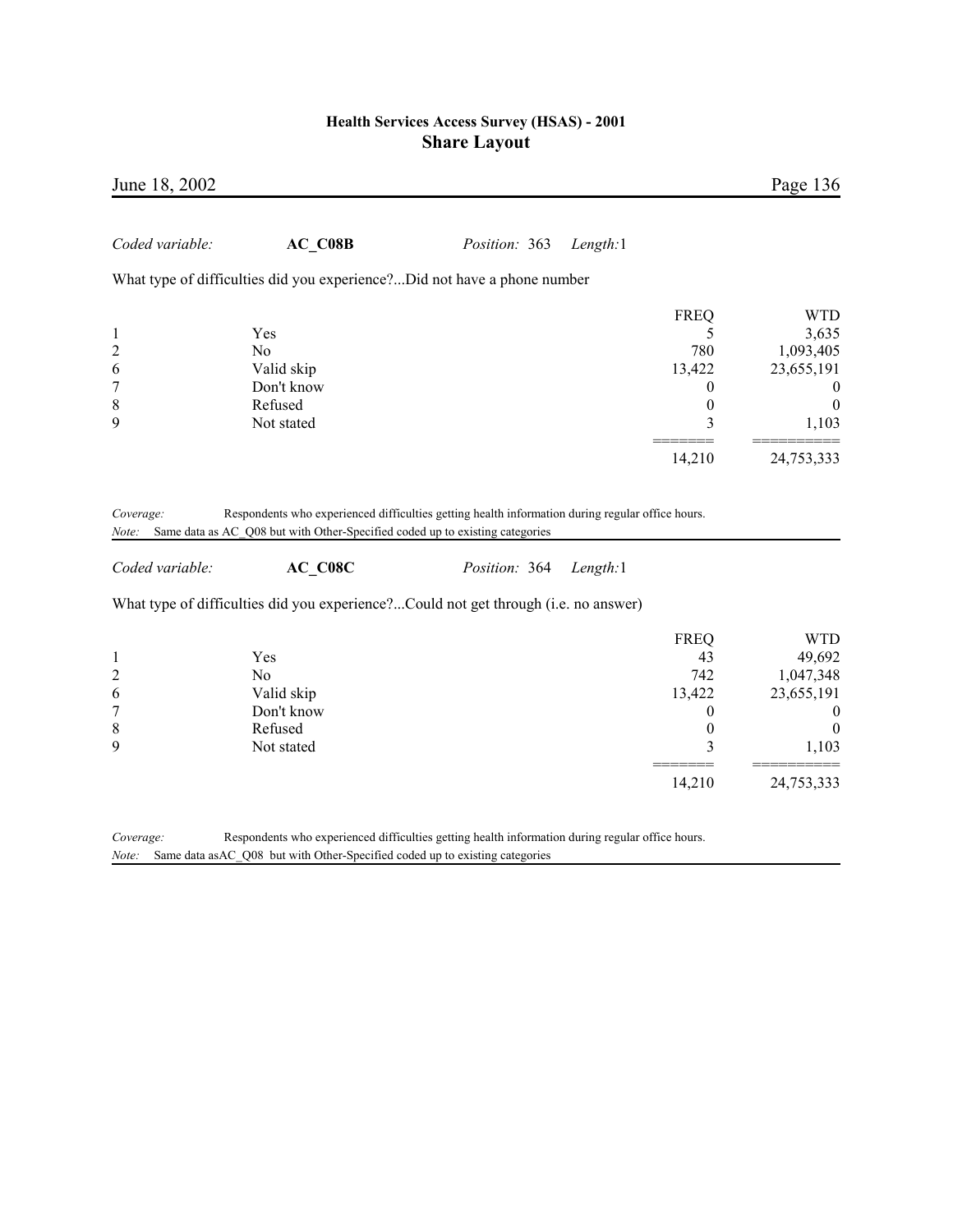| June 18, 2002                |                                                                                                                                                                                  |                      |          |                  | Page 137       |
|------------------------------|----------------------------------------------------------------------------------------------------------------------------------------------------------------------------------|----------------------|----------|------------------|----------------|
| Coded variable:              | $AC\_C08D$                                                                                                                                                                       | <i>Position:</i> 365 | Length:1 |                  |                |
|                              | What type of difficulties did you experience?Waited too long to speak to someone                                                                                                 |                      |          |                  |                |
|                              |                                                                                                                                                                                  |                      |          | <b>FREQ</b>      | <b>WTD</b>     |
| 1                            | Yes                                                                                                                                                                              |                      |          | 312              | 324,334        |
| 2                            | N <sub>0</sub>                                                                                                                                                                   |                      |          | 473              | 772,705        |
| 6                            | Valid skip                                                                                                                                                                       |                      |          | 13,422           | 23,655,191     |
| 7                            | Don't know                                                                                                                                                                       |                      |          | 0                | $\overline{0}$ |
| $\,$ 8 $\,$                  | Refused                                                                                                                                                                          |                      |          | $\boldsymbol{0}$ | $\theta$       |
| 9                            | Not stated                                                                                                                                                                       |                      |          | 3                | 1,103          |
|                              |                                                                                                                                                                                  |                      |          | 14,210           | 24,753,333     |
| Coverage:<br>Note:           | Respondents who experienced difficulties getting health information during regular office hours.<br>Same data as AC_Q08 but with Other-Specified coded up to existing categories |                      |          |                  |                |
| $24$ <sup>\7</sup> $Access:$ | $AC$ <sub>C08E</sub>                                                                                                                                                             | Position: 366        | Length:1 |                  |                |
|                              | What type of difficulties did you experience?Did not get adequate info or advice                                                                                                 |                      |          |                  |                |
|                              |                                                                                                                                                                                  |                      |          | <b>FREQ</b>      | <b>WTD</b>     |
| 1                            | Yes                                                                                                                                                                              |                      |          | 318              | 431,010        |
| $\overline{c}$               | N <sub>0</sub>                                                                                                                                                                   |                      |          | 467              | 666,029        |
| 6                            | Valid skip                                                                                                                                                                       |                      |          | 13,422           | 23,655,191     |
| $\boldsymbol{7}$             | Don't know                                                                                                                                                                       |                      |          | 0                | $\bf{0}$       |
| 8                            | Refused                                                                                                                                                                          |                      |          | $\boldsymbol{0}$ | $\theta$       |
| 9                            | Not stated                                                                                                                                                                       |                      |          | $\overline{3}$   | 1,103          |

======= ==========

14,210 24,753,333

*Note:* Same data as AC\_Q08 but with Other-Specified coded up to existing categories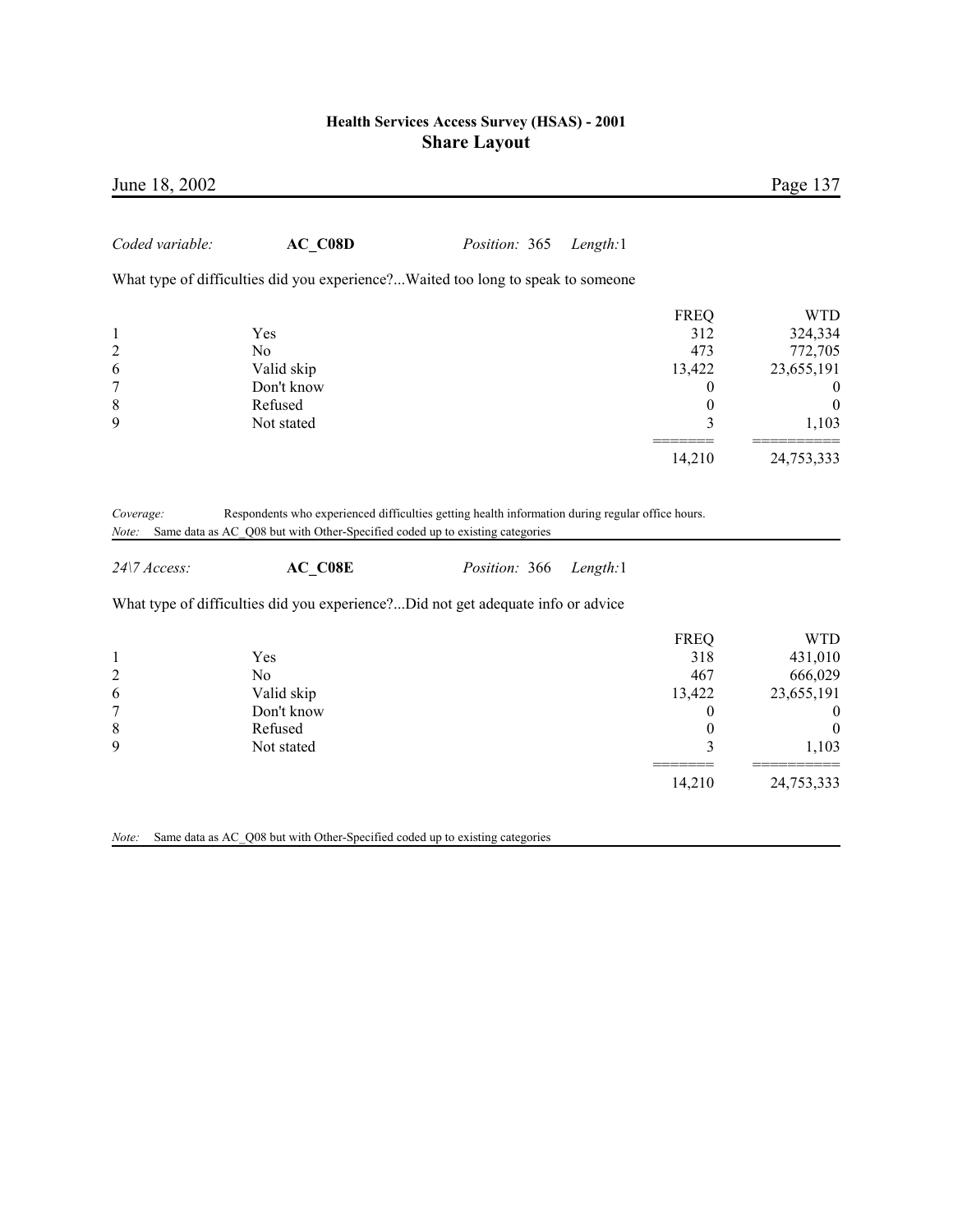| June 18, 2002                           |                                                                                                         |               |          |                                                                  | Page 138                                                                                 |
|-----------------------------------------|---------------------------------------------------------------------------------------------------------|---------------|----------|------------------------------------------------------------------|------------------------------------------------------------------------------------------|
| 24\7 Access:                            | $AC$ <sub>C08F</sub>                                                                                    | Position: 367 | Length:1 |                                                                  |                                                                                          |
|                                         | What type of difficulties did you experience?Other - Specify                                            |               |          |                                                                  |                                                                                          |
| 1<br>$\overline{c}$<br>6<br>7<br>8<br>9 | Yes<br>No<br>Valid skip<br>Don't know<br>Refused<br>Not stated                                          |               |          | <b>FREQ</b><br>47<br>738<br>13,422<br>0<br>$\boldsymbol{0}$<br>3 | <b>WTD</b><br>86,303<br>1,010,737<br>23,655,191<br>$\theta$<br>$\boldsymbol{0}$<br>1,103 |
|                                         |                                                                                                         |               |          | 14,210                                                           | 24,753,333                                                                               |
| Note:<br>Coded variable:                | Same data as AC_Q08 but with Other-Specified coded up to existing categories<br>AC C14A                 | Position: 368 | Length:1 |                                                                  |                                                                                          |
|                                         | Thinking of the most recent time, why didn't you get the information or advice?Did not know who to call |               |          |                                                                  |                                                                                          |
| 1<br>$\overline{c}$<br>6<br>7<br>8<br>9 | Yes<br>N <sub>0</sub><br>Valid skip<br>Don't know<br>Refused<br>Not stated                              |               |          | <b>FREQ</b><br>51<br>768<br>13,386<br>$\theta$<br>4              | <b>WTD</b><br>66,417<br>1,133,439<br>23,551,442<br>563<br>$\mathbf{0}$<br>1,472          |
|                                         |                                                                                                         |               |          | 14,210                                                           | 24,753,333                                                                               |

*Coverage:* Respondents who do not have a regular family doctor.

*Note:* Same data as AC\_Q14 but with Other-Specified coded up to existing categories and to new response categories.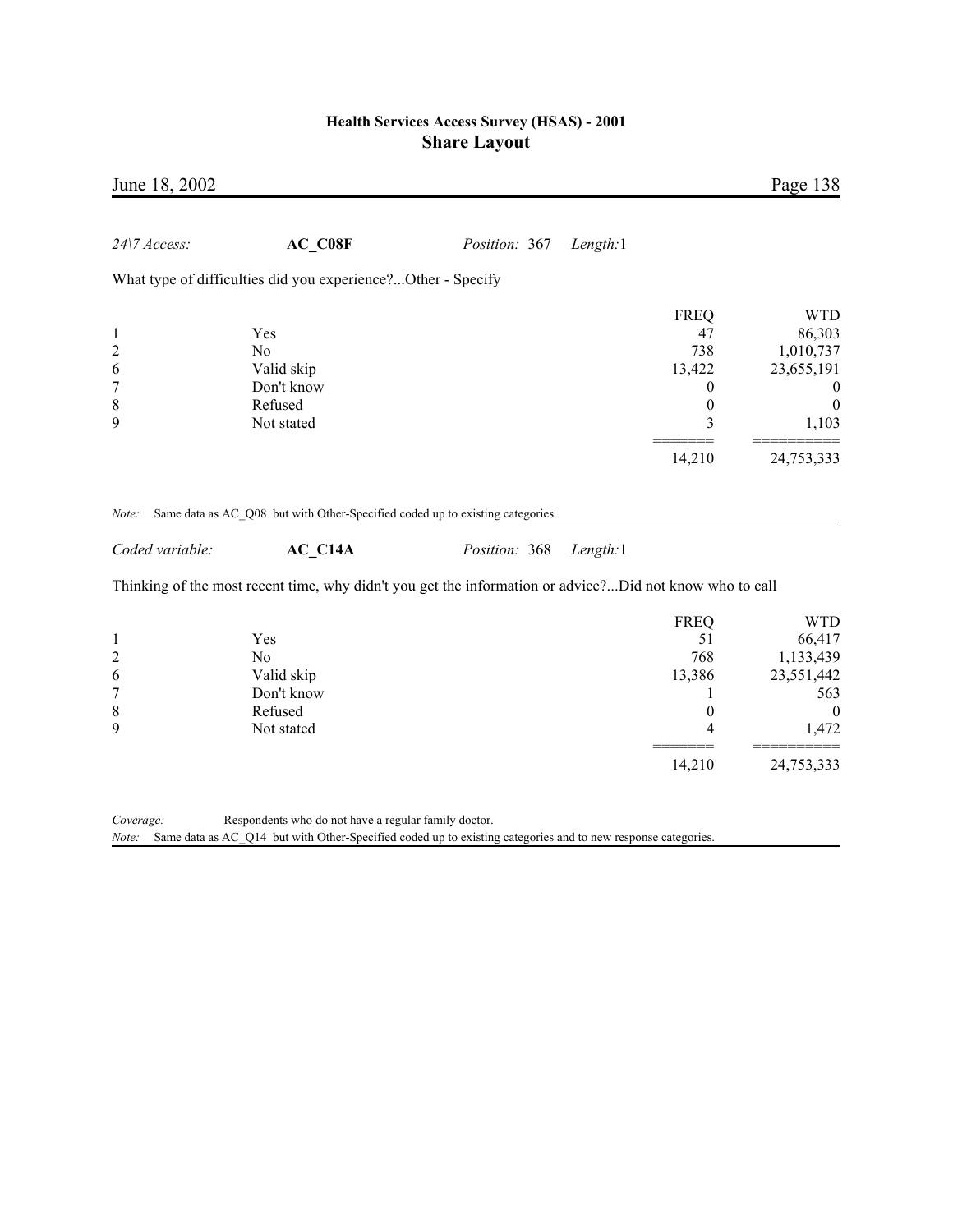| June 18, 2002                           |                                                                                                                                                                      |               |          |                                                                          | Page 139                                                                                  |
|-----------------------------------------|----------------------------------------------------------------------------------------------------------------------------------------------------------------------|---------------|----------|--------------------------------------------------------------------------|-------------------------------------------------------------------------------------------|
| Coded variable:                         | AC C14B                                                                                                                                                              | Position: 369 | Length:1 |                                                                          |                                                                                           |
|                                         | Thinking of the most recent time, why didn't you get the information or advice?Doctor not available - at time<br>required (e.g. on holidays, inconvenient hours)     |               |          |                                                                          |                                                                                           |
| 1<br>$\overline{c}$<br>6                | Yes<br>No<br>Valid skip                                                                                                                                              |               |          | <b>FREQ</b><br>258<br>561<br>13,386                                      | <b>WTD</b><br>433,520<br>766,335<br>23,551,442                                            |
| 7<br>8<br>9                             | Don't know<br>Refused<br>Not stated                                                                                                                                  |               |          | 1<br>$\theta$<br>4                                                       | 563<br>$\mathbf{0}$<br>1,472                                                              |
|                                         |                                                                                                                                                                      |               |          | 14,210                                                                   | 24,753,333                                                                                |
| Coded variable:                         | AC C14C                                                                                                                                                              | Position: 370 | Length:1 |                                                                          |                                                                                           |
|                                         | Thinking of the most recent time, why didn't you get the information or advice?Felt would be inadequate                                                              |               |          |                                                                          |                                                                                           |
| 1<br>$\overline{c}$<br>6<br>7<br>8<br>9 | Yes<br>N <sub>0</sub><br>Valid skip<br>Don't know<br>Refused<br>Not stated                                                                                           |               |          | <b>FREQ</b><br>35<br>784<br>13,386<br>1<br>$\overline{0}$<br>4<br>14,210 | <b>WTD</b><br>36,031<br>1,163,824<br>23,551,442<br>563<br>$\theta$<br>1,472<br>24,753,333 |
| Coverage:<br>Note:                      | Respondents who do not have a regular family doctor.<br>Same data as AC_Q14 but with Other-Specified coded up to existing categories and to new response categories. |               |          |                                                                          |                                                                                           |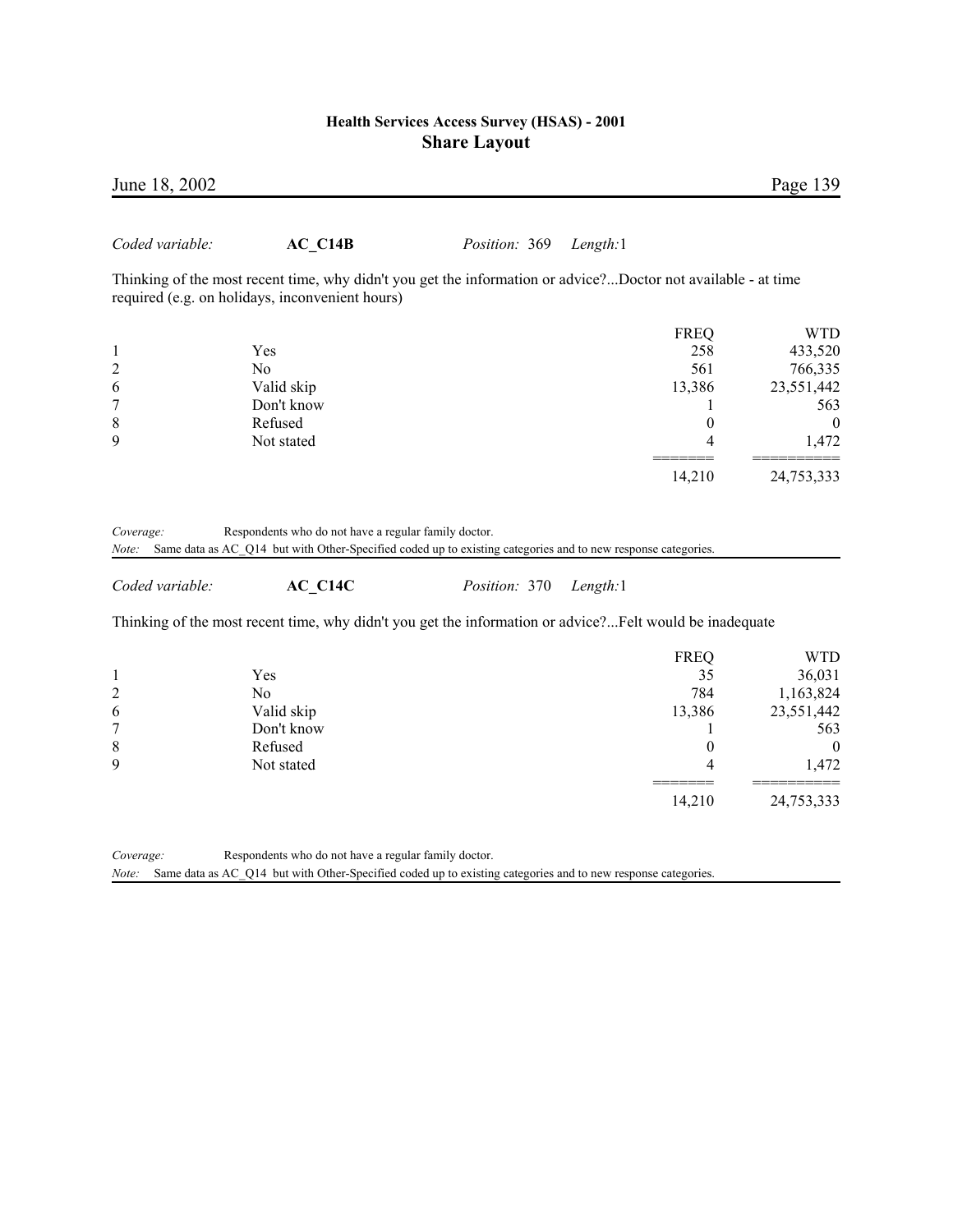| June 18, 2002                                     |                                                                                                                                                                                 |                      |          |                                                          | Page 140                                                                        |
|---------------------------------------------------|---------------------------------------------------------------------------------------------------------------------------------------------------------------------------------|----------------------|----------|----------------------------------------------------------|---------------------------------------------------------------------------------|
| Coded variable:                                   | AC C14D                                                                                                                                                                         | <i>Position:</i> 371 | Length:1 |                                                          |                                                                                 |
|                                                   | Thinking of the most recent time, why didn't you get the information or advice?Too busy                                                                                         |                      |          |                                                          |                                                                                 |
| 1<br>$\overline{c}$<br>6<br>7<br>$\,$ 8 $\,$<br>9 | Yes<br>N <sub>o</sub><br>Valid skip<br>Don't know<br>Refused<br>Not stated                                                                                                      |                      |          | <b>FREQ</b><br>30<br>789<br>13,386<br>L<br>$\theta$<br>4 | <b>WTD</b><br>45,648<br>1,154,207<br>23,551,442<br>563<br>$\mathbf{0}$<br>1,472 |
|                                                   |                                                                                                                                                                                 |                      |          | 14,210                                                   | 24,753,333                                                                      |
| Coverage:<br>Note:<br>Coded variable:             | Respondents who do not have a regular family doctor.<br>Same data as AC_Q14 but with Other-Specified coded up to existing categories and to new response categories.<br>AC C14E | Position: 372        | Length:1 |                                                          |                                                                                 |
| bother                                            | Thinking of the most recent time, why didn't you get the information or advice?Didn't get around to it / didn't                                                                 |                      |          |                                                          |                                                                                 |
| 1<br>$\overline{c}$<br>6<br>7                     | Yes<br>N <sub>o</sub><br>Valid skip<br>Don't know                                                                                                                               |                      |          | <b>FREQ</b><br>16<br>803<br>13,386<br>1                  | <b>WTD</b><br>12,059<br>1,187,796<br>23,551,442<br>563                          |
| $\,$ $\,$<br>9                                    | Refused<br>Not stated                                                                                                                                                           |                      |          | $\boldsymbol{0}$<br>4                                    | $\mathbf{0}$<br>1,472                                                           |

======= ==========

14,210 24,753,333

*Coverage:* Respondents who do not have a regular family doctor. *Note:* Same data as AC\_Q14 but with Other-Specified coded up to existing categories and to new response categories.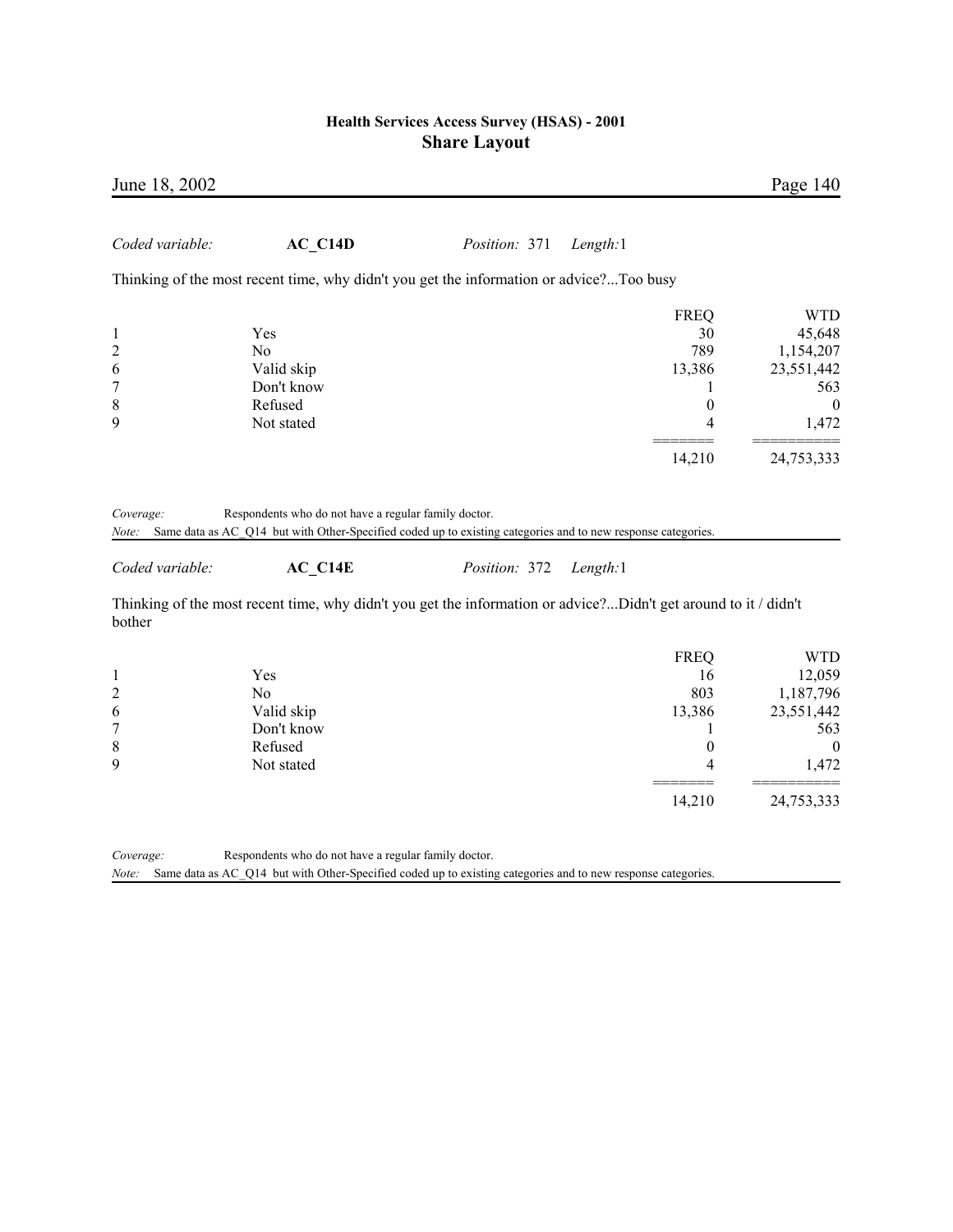| June 18, 2002                                                                      |                                                                                                                         |               |          |                                                                       | Page 141                                                                                         |
|------------------------------------------------------------------------------------|-------------------------------------------------------------------------------------------------------------------------|---------------|----------|-----------------------------------------------------------------------|--------------------------------------------------------------------------------------------------|
| Coded variable:                                                                    | $AC_C14F$                                                                                                               | Position: 373 | Length:1 |                                                                       |                                                                                                  |
|                                                                                    | Thinking of the most recent time, why didn't you get the information or advice?Language problems                        |               |          |                                                                       |                                                                                                  |
| $\mathbf{1}$<br>$\overline{c}$<br>6<br>7<br>8<br>9                                 | Yes<br>N <sub>o</sub><br>Valid skip<br>Don't know<br>Refused<br>Not stated                                              |               |          | <b>FREQ</b><br>818<br>13,386<br>1<br>$\theta$<br>4                    | <b>WTD</b><br>253<br>1,199,602<br>23,551,442<br>563<br>$\boldsymbol{0}$<br>1,472                 |
|                                                                                    |                                                                                                                         |               |          | 14,210                                                                | 24,753,333                                                                                       |
| Note:<br>Coded variable:                                                           | Same data as AC_Q14 but with Other-Specified coded up to existing categories and to new response categories.<br>AC C14G | Position: 374 | Length:1 |                                                                       |                                                                                                  |
|                                                                                    | Thinking of the most recent time, why didn't you get the information or advice?Personal or family responsibilities      |               |          |                                                                       |                                                                                                  |
| $\mathbf{1}$<br>$\overline{\mathbf{c}}$<br>6<br>$\overline{7}$<br>$\,$ 8 $\,$<br>9 | Yes<br>N <sub>o</sub><br>Valid skip<br>Don't know<br>Refused<br>Not stated                                              |               |          | <b>FREQ</b><br>4<br>815<br>13,386<br>1<br>$\mathbf{0}$<br>4<br>14,210 | <b>WTD</b><br>2,915<br>1,196,940<br>23,551,442<br>563<br>$\boldsymbol{0}$<br>1,472<br>24,753,333 |

*Coverage:* Respondents who do not have a regular family doctor. *Note:* Same data as AC\_Q14 but with Other-Specified coded up to existing categories and to new response categories.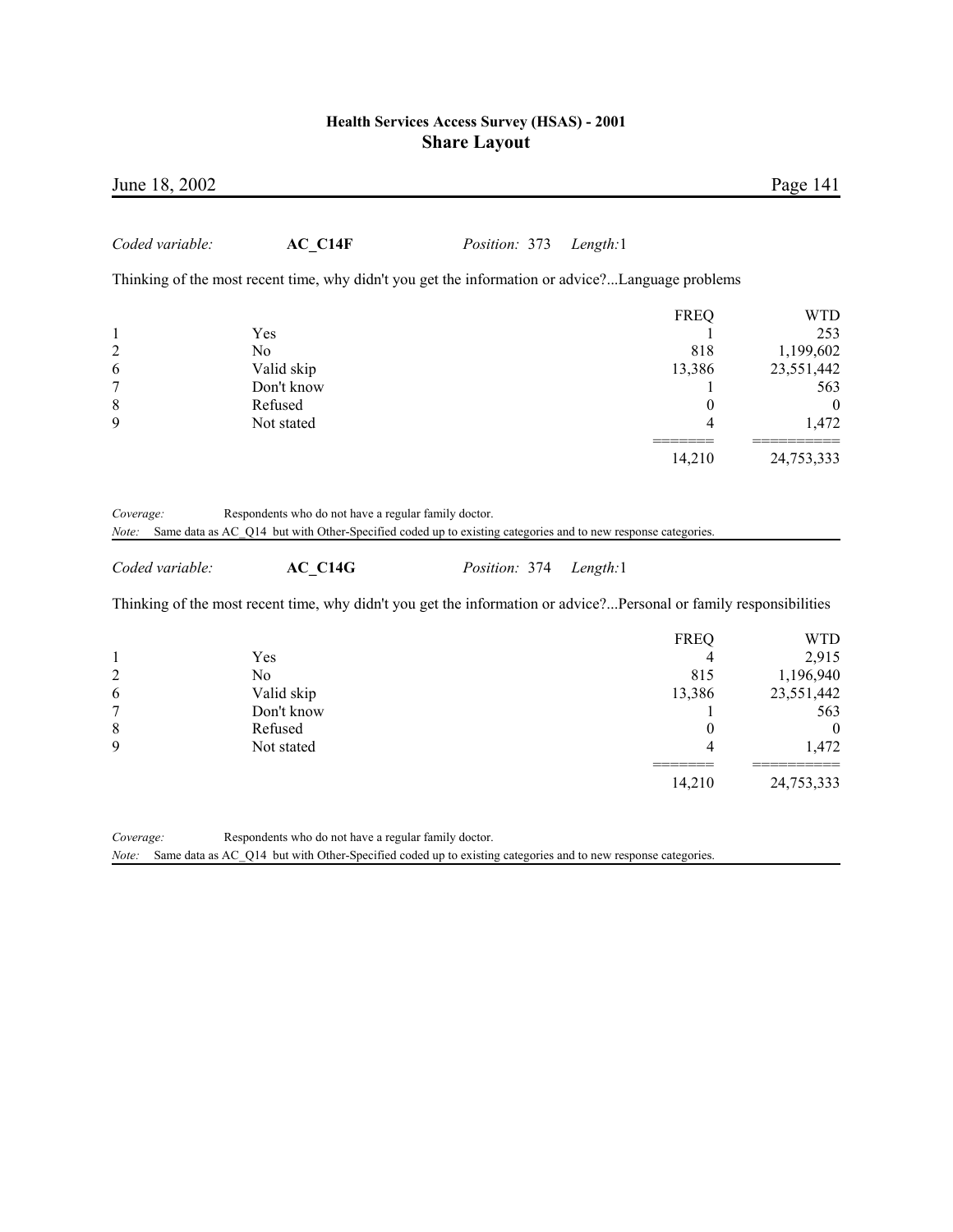| June 18, 2002           |                                                                                                           |               |          |                  | Page 142         |
|-------------------------|-----------------------------------------------------------------------------------------------------------|---------------|----------|------------------|------------------|
| Coded variable:         | $AC_C14H$                                                                                                 | Position: 375 | Length:1 |                  |                  |
|                         | Thinking of the most recent time, why didn't you get the information or advice?Dislikes doctors / afraid  |               |          |                  |                  |
|                         |                                                                                                           |               |          | <b>FREQ</b>      | <b>WTD</b>       |
| $\mathbf{1}$            | Yes                                                                                                       |               |          | 14               | 22,025           |
| $\overline{\mathbf{c}}$ | N <sub>0</sub>                                                                                            |               |          | 805              | 1,177,831        |
| 6                       | Valid skip                                                                                                |               |          | 13,386           | 23,551,442       |
| 7                       | Don't know                                                                                                |               |          | 1                | 563              |
| 8                       | Refused                                                                                                   |               |          | $\boldsymbol{0}$ | $\boldsymbol{0}$ |
| 9                       | Not stated                                                                                                |               |          | 4                | 1,472            |
|                         |                                                                                                           |               |          | 14,210           | 24,753,333       |
| Coded variable:         | AC C14I                                                                                                   | Position: 376 | Length:1 |                  |                  |
|                         | Thinking of the most recent time, why didn't you get the information or advice?Decided not to seek advice |               |          |                  |                  |
|                         |                                                                                                           |               |          | <b>FREQ</b>      | <b>WTD</b>       |
| $\mathbf{1}$            | Yes                                                                                                       |               |          | 18               | 12,365           |
| $\overline{\mathbf{c}}$ | No                                                                                                        |               |          | 801              | 1,187,491        |
| 6                       | Valid skip                                                                                                |               |          | 13,386           | 23,551,442       |
| $\overline{7}$          | Don't know                                                                                                |               |          | 1                | 563              |
| 8                       | Refused                                                                                                   |               |          | $\boldsymbol{0}$ | $\boldsymbol{0}$ |
| 9                       | Not stated                                                                                                |               |          | 4                | 1,472            |
|                         |                                                                                                           |               |          | 14,210           | 24,753,333       |
| Coverage:               | Respondents who do not have a regular family doctor.                                                      |               |          |                  |                  |

*Note:* Same data as AC\_Q14 but with Other-Specified coded up to existing categories and to new response categories.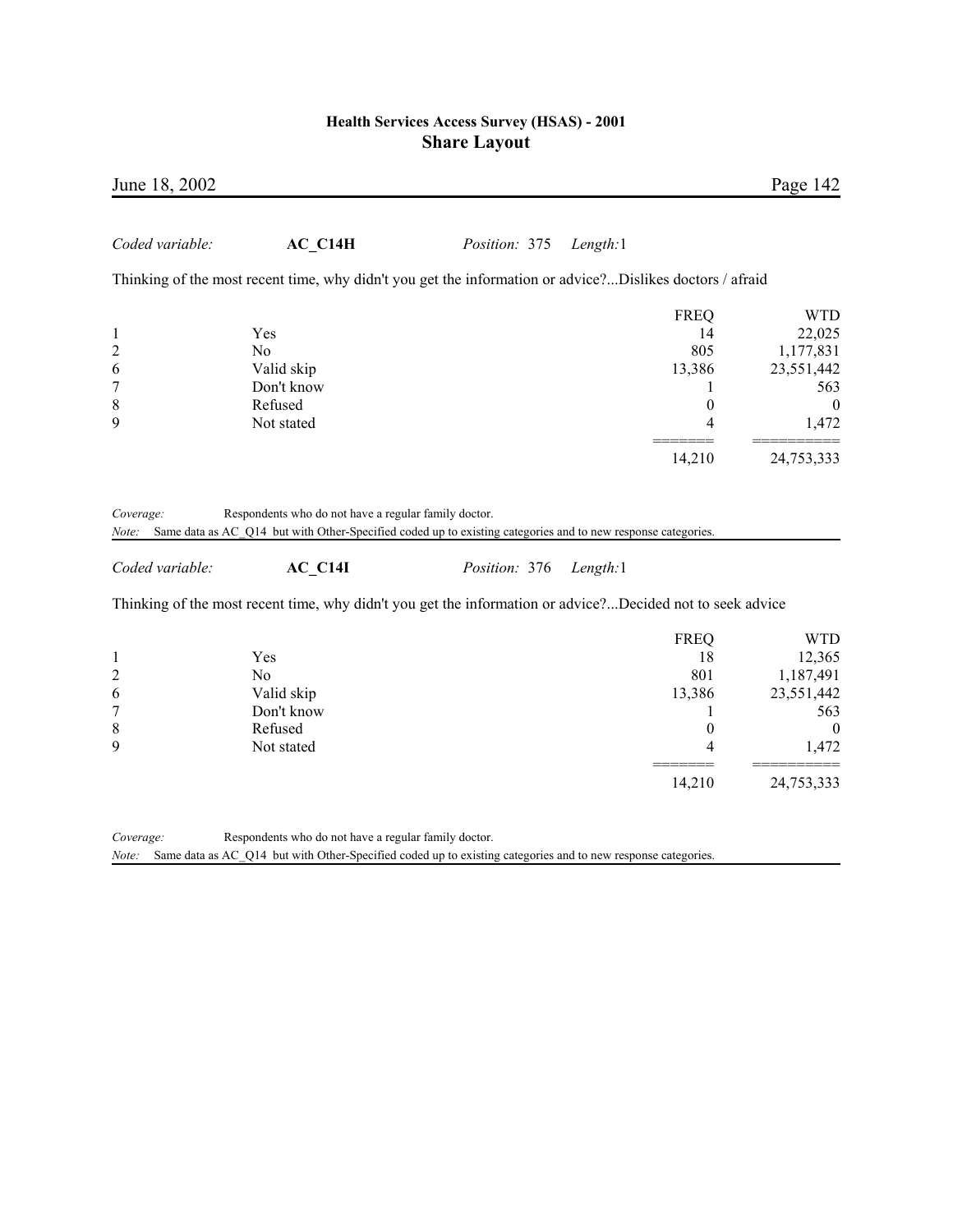| June 18, 2002                                                   |                                                                                                                                                                                                                                                                                           |               |          |                                                                            | Page 143                                                                                           |
|-----------------------------------------------------------------|-------------------------------------------------------------------------------------------------------------------------------------------------------------------------------------------------------------------------------------------------------------------------------------------|---------------|----------|----------------------------------------------------------------------------|----------------------------------------------------------------------------------------------------|
| Coded variable:                                                 | $AC_C14J$                                                                                                                                                                                                                                                                                 | Position: 377 | Length:1 |                                                                            |                                                                                                    |
|                                                                 | Thinking of the most recent time, why didn't you get the information or advice?Did not get adequate info or advice                                                                                                                                                                        |               |          |                                                                            |                                                                                                    |
| $\mathbf{1}$<br>$\overline{c}$<br>6<br>$\overline{7}$<br>8<br>9 | Yes<br>N <sub>o</sub><br>Valid skip<br>Don't know<br>Refused<br>Not stated                                                                                                                                                                                                                |               |          | <b>FREQ</b><br>398<br>421<br>13,386<br>1<br>$\boldsymbol{0}$<br>4          | <b>WTD</b><br>530,231<br>669,624<br>23,551,442<br>563<br>$\boldsymbol{0}$<br>1,472                 |
|                                                                 |                                                                                                                                                                                                                                                                                           |               |          | 14,210                                                                     | 24,753,333                                                                                         |
| Coverage:<br>Note:<br>Coded variable:                           | Respondents who do not have a regular family doctor.<br>Same data as AC_Q14 but with Other-Specified coded up to existing categories and to new response categories.<br>$AC_C14K$<br>Thinking of the most recent time, why didn't you get the information or advice?Service not available | Position: 378 | Length:1 |                                                                            |                                                                                                    |
|                                                                 |                                                                                                                                                                                                                                                                                           |               |          |                                                                            |                                                                                                    |
| 1<br>$\overline{c}$<br>6<br>$\overline{7}$<br>$\,$ 8 $\,$<br>9  | Yes<br>N <sub>0</sub><br>Valid skip<br>Don't know<br>Refused<br>Not stated                                                                                                                                                                                                                |               |          | <b>FREQ</b><br>93<br>726<br>13,386<br>1<br>$\boldsymbol{0}$<br>4<br>14,210 | <b>WTD</b><br>124,887<br>1,074,969<br>23,551,442<br>563<br>$\boldsymbol{0}$<br>1,472<br>24,753,333 |
|                                                                 |                                                                                                                                                                                                                                                                                           |               |          |                                                                            |                                                                                                    |

*Coverage:* Respondents who do not have a regular family doctor. *Note:* Same data as AC\_Q14 but with Other-Specified coded up to existing categories and to new response categories.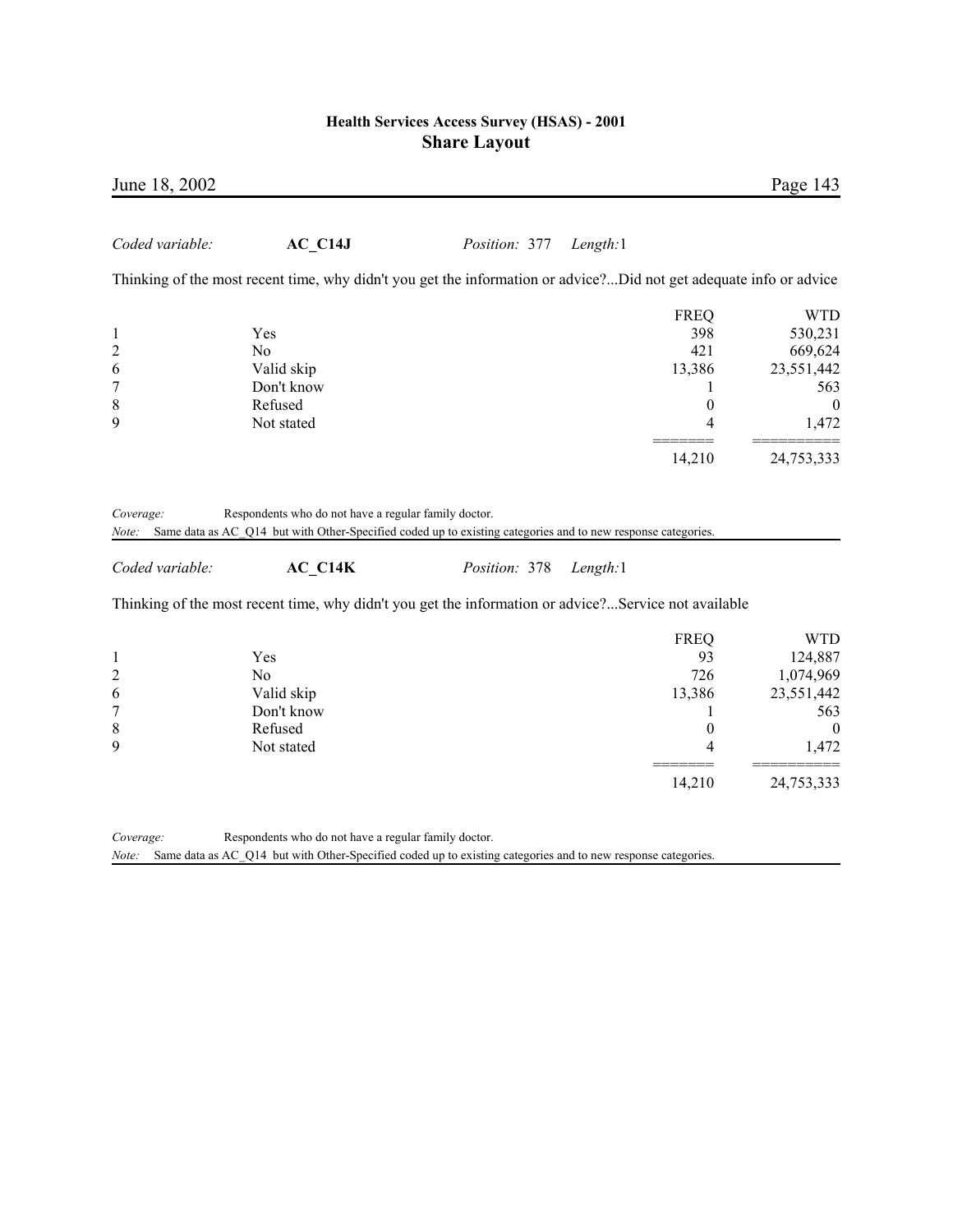| June 18, 2002                         |                                                                                                                                                                                 |               |                  | Page 144         |
|---------------------------------------|---------------------------------------------------------------------------------------------------------------------------------------------------------------------------------|---------------|------------------|------------------|
| Coded variable:                       | AC C14L                                                                                                                                                                         | Position: 379 | Length:1         |                  |
|                                       | Thinking of the most recent time, why didn't you get the information or advice?Waited too long                                                                                  |               |                  |                  |
|                                       |                                                                                                                                                                                 |               | <b>FREQ</b>      | <b>WTD</b>       |
| $\mathbf{1}$                          | Yes                                                                                                                                                                             |               | 47               | 61,216           |
| $\overline{c}$                        | No                                                                                                                                                                              |               | 772              | 1,138,640        |
| 6                                     | Valid skip                                                                                                                                                                      |               | 13,386           | 23,551,442       |
| $\overline{7}$                        | Don't know                                                                                                                                                                      |               | T                | 563              |
| 8                                     | Refused                                                                                                                                                                         |               | $\boldsymbol{0}$ | $\boldsymbol{0}$ |
| 9                                     | Not stated                                                                                                                                                                      |               | 4                | 1,472            |
|                                       |                                                                                                                                                                                 |               | 14,210           | 24,753,333       |
| Coverage:<br>Note:<br>Coded variable: | Respondents who do not have a regular family doctor.<br>Same data as AC_Q14 but with Other-Specified coded up to existing categories and to new response categories.<br>AC C14M | Position: 380 | Length:1         |                  |
|                                       | Thinking of the most recent time, why didn't you get the information or advice?Other - Specify                                                                                  |               |                  |                  |
|                                       |                                                                                                                                                                                 |               | <b>FREQ</b>      | <b>WTD</b>       |
| $\mathbf{1}$                          | Yes                                                                                                                                                                             |               | 66               | 84,658           |
| $\overline{c}$                        | N <sub>0</sub>                                                                                                                                                                  |               | 753              | 1,115,198        |
| 6                                     | Valid skip                                                                                                                                                                      |               | 13,386           | 23,551,442       |
| $\overline{7}$                        | Don't know                                                                                                                                                                      |               | 1                | 563              |
| 8                                     | Refused                                                                                                                                                                         |               | $\boldsymbol{0}$ | $\boldsymbol{0}$ |
| 9                                     | Not stated                                                                                                                                                                      |               | 4                | 1,472            |
|                                       |                                                                                                                                                                                 |               | 14,210           | 24,753,333       |

*Note:* Same data as AC\_Q14 but with Other-Specified coded up to existing categories and to new response categories.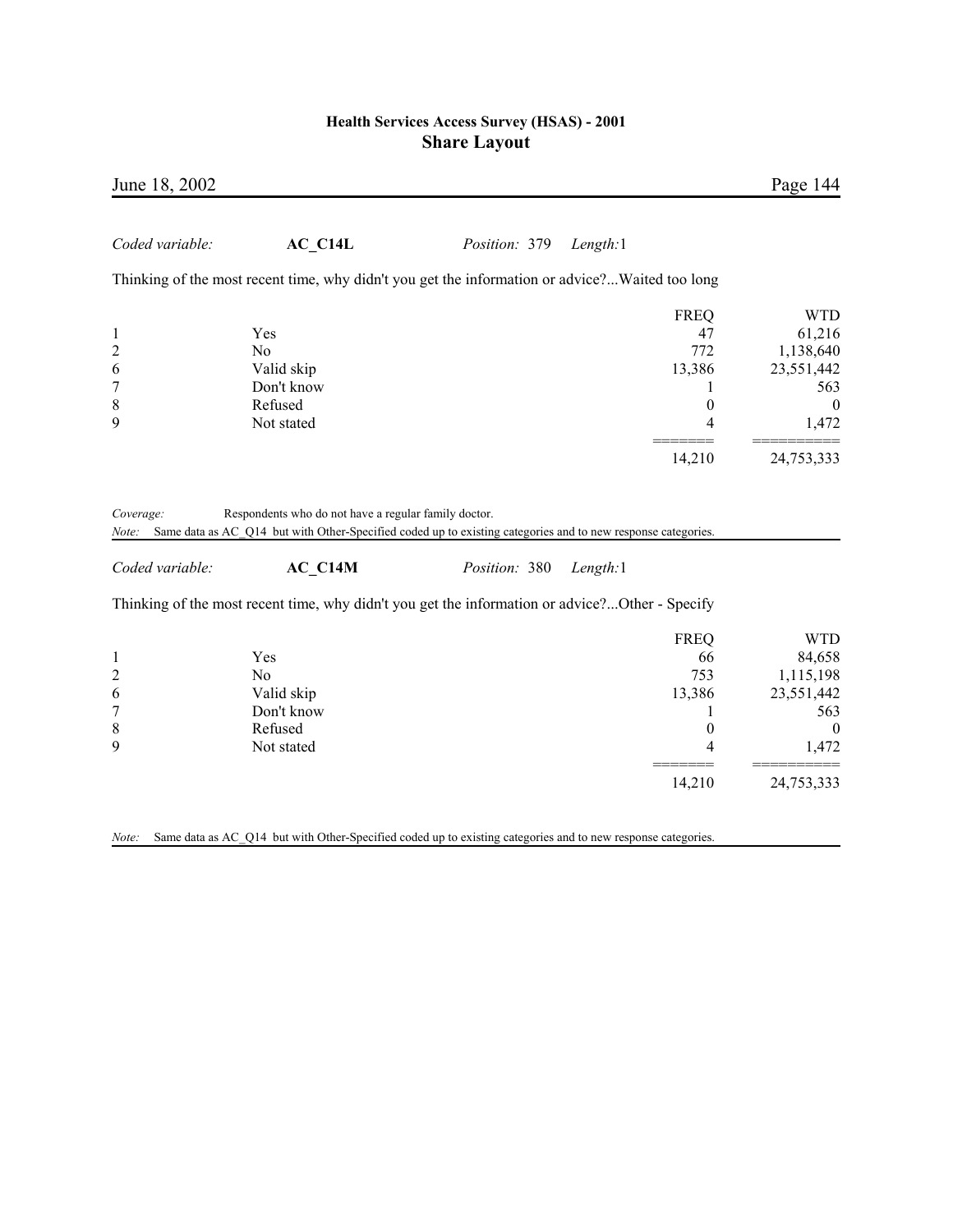|                                                                            |                                                                                                                     |                                                                                                                                                                                                                                                                                                                              | Page 145                                                                                              |
|----------------------------------------------------------------------------|---------------------------------------------------------------------------------------------------------------------|------------------------------------------------------------------------------------------------------------------------------------------------------------------------------------------------------------------------------------------------------------------------------------------------------------------------------|-------------------------------------------------------------------------------------------------------|
| <b>AC C20</b>                                                              | Position: 381<br>Length:1                                                                                           |                                                                                                                                                                                                                                                                                                                              |                                                                                                       |
|                                                                            |                                                                                                                     |                                                                                                                                                                                                                                                                                                                              |                                                                                                       |
| Other - Specify<br>Valid skip<br>Don't know<br>Not stated                  |                                                                                                                     | <b>FREQ</b><br>172<br>143<br>813<br>305<br>110<br>12,514<br>5<br>148                                                                                                                                                                                                                                                         | <b>WTD</b><br>212,538<br>311,107<br>1,904,821<br>347,632<br>257,553<br>21,484,966<br>9,479<br>225,238 |
|                                                                            |                                                                                                                     | 14,210                                                                                                                                                                                                                                                                                                                       | 24,753,333                                                                                            |
|                                                                            | Position:382 Length:1                                                                                               |                                                                                                                                                                                                                                                                                                                              |                                                                                                       |
|                                                                            |                                                                                                                     |                                                                                                                                                                                                                                                                                                                              |                                                                                                       |
| Poor<br>Fair<br>Good<br>Very good<br>Excellent<br>Valid skip<br>Not stated |                                                                                                                     | <b>FREQ</b><br>536<br>1,547<br>3,940<br>5,107<br>3,079<br>$\boldsymbol{0}$<br>1                                                                                                                                                                                                                                              | <b>WTD</b><br>699,786<br>2,366,752<br>6,876,810<br>8,547,933<br>6,254,960<br>$\theta$<br>7,092        |
|                                                                            | Why do you not have a regular family doctor?<br>Derived Variable - CCHS: GENADHDI<br>Health description index - (D) | No family doctors available in the area<br>Family doctors in the area are not taking new patients<br>Have not tried to contact one<br>Had a family doctor but he/she left or retired<br>Respondents who do not have a regular family doctor.<br>Same data as AC_Q20 but with Other-Specified coded up to existing categories |                                                                                                       |

14,210 24,753,333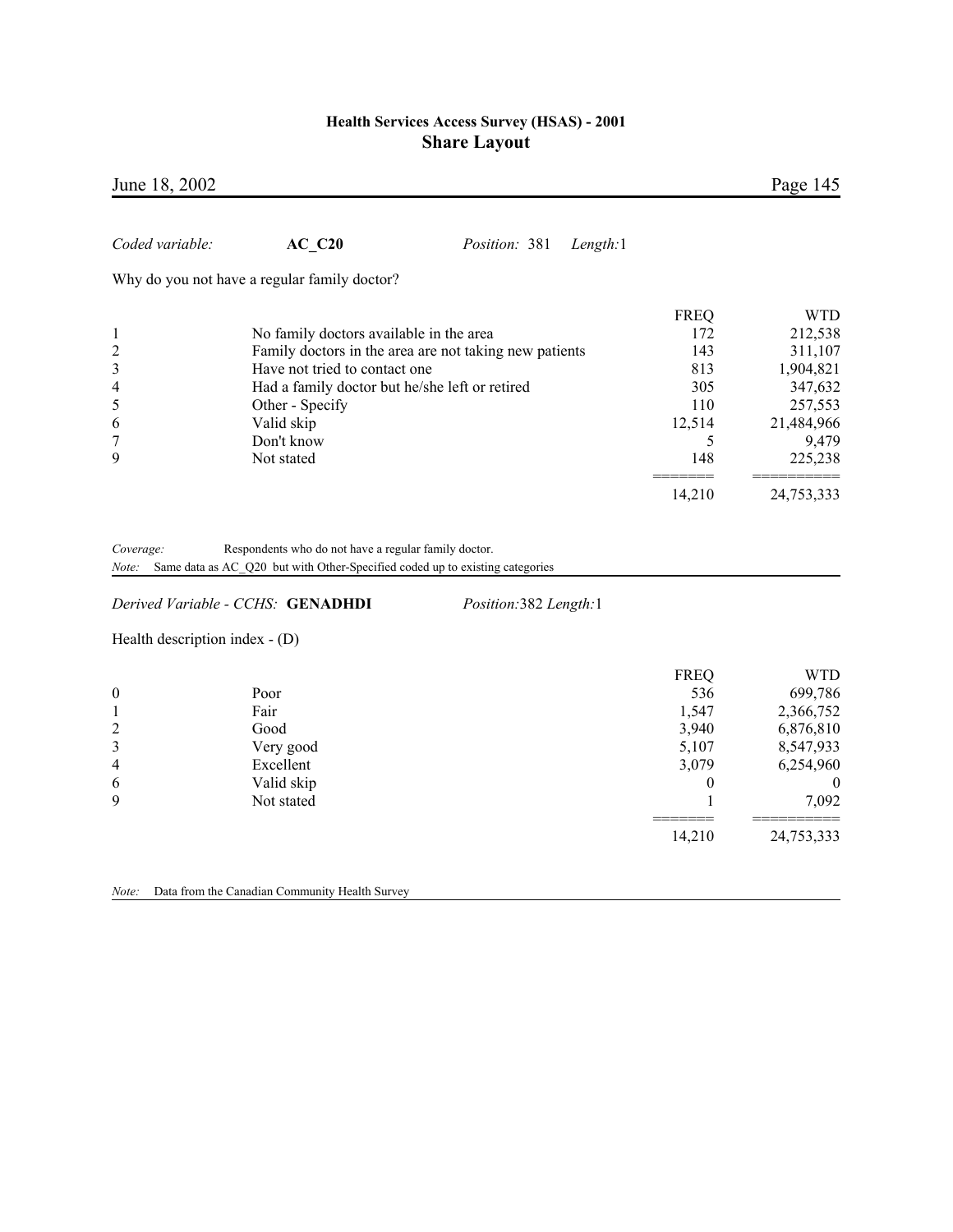# June 18, 2002 Page 146

#### *Derived Variable - CCHS:* **HCUA\_01** *Position:*383 *Length:*1

In the past 12 months, have you been a patient overnight in a hospital, nursing home or convalescent home?

|              |            | <b>FREQ</b> | WTD        |
|--------------|------------|-------------|------------|
|              | Yes        | 1,397       | 2,092,794  |
| 2            | No         | 12,804      | 22,650,789 |
| 6            | Valid skip |             | 0          |
| $\mathbf{r}$ | Don't know |             | 5,584      |
| 9            | Not stated |             | 4,166      |
|              |            | 14,210      | 24,753,333 |

#### *Note:* Data from the Canadian Community Health Survey

#### *Derived Variable - CCHS:* **HCUA\_02A** *Position:*384 *Length:*3

(Not counting when you were an overnight patient) In the past 12 months, how many times have you seen or talked on the telephone about your physical, emotional or mental health with a family doctor or general practitioner? *Allowed Min:* 000 *Allowed Max:*366

|         |            | <b>FREQ</b> | <b>WTD</b> |
|---------|------------|-------------|------------|
| 000:265 |            | 14,181      | 24,735,398 |
| 996     | Valid skip | 0           | $\theta$   |
| 997     | Don't know | 29          | 17,935     |
| 998     | Refusal    | $\theta$    | $\theta$   |
| 999     | Not stated |             | $\theta$   |
|         |            | 14,210      | 24,753,333 |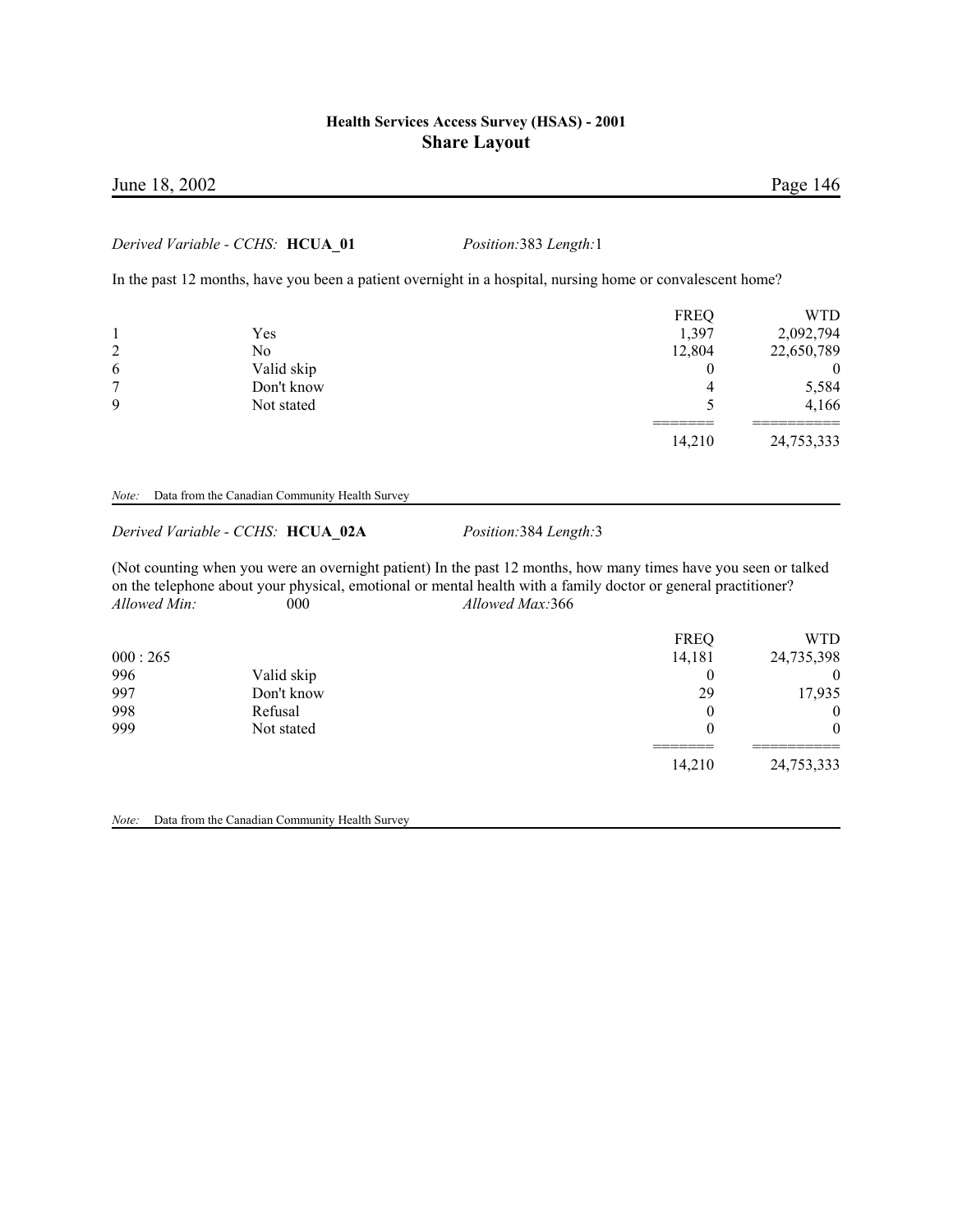#### June 18, 2002 Page 147

#### *Derived Variable - CCHS:* **HCUA\_02C** *Position:*387 *Length:*3

(Not counting ...) In the past 12 months, how many times have you seen or talked on the telephone about your physical, emotional or mental health with any other medical doctor (such as a surgeon, allergist, orthopedist, gynaecologist, or psychiatrist)? *Allowed Min:* 000 *Allowed Max:*300

|         |            | <b>FREQ</b> | WTD              |
|---------|------------|-------------|------------------|
| 000:300 |            | 14,196      | 24,746,751       |
| 996     | Valid skip | 0           | $\theta$         |
| 997     | Don't know | 14          | 6,582            |
| 998     | Refusal    | 0           | $\boldsymbol{0}$ |
| 999     | Not stated |             | 0                |
|         |            |             |                  |
|         |            | 14,210      | 24,753,333       |

*Note:* Data from the Canadian Community Health Survey

*Derived Variable - CCHS:* **HCUA\_02D** *Position:*390 *Length:*3

(Not counting when you were an overnight patient) In the past 12 months, how many times have you seen or talked on the telephone about your physical, emotional or mental health with a nurse for care or advice? *Allowed Min:* 000 *Allowed Max:*366

| 000:366 |            | <b>FREQ</b><br>14,204 | WTD<br>24,739,341 |
|---------|------------|-----------------------|-------------------|
| 996     | Valid skip |                       | $\theta$          |
| 997     | Don't know | 6                     | 13,992            |
| 998     | Refusal    |                       | $\theta$          |
| 999     | Not stated |                       | 0                 |
|         |            | 14,210                | 24,753,333        |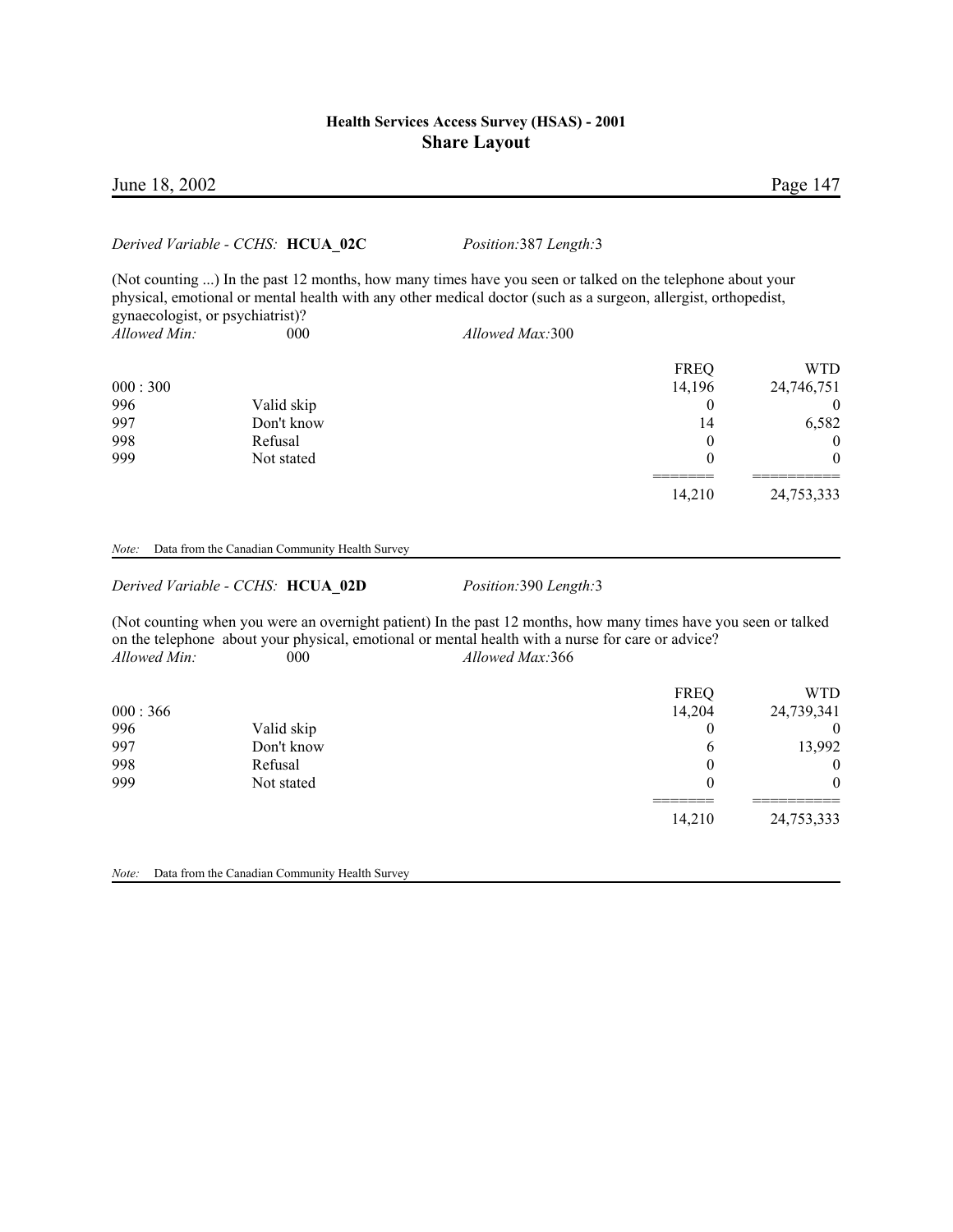### June 18, 2002 Page 148

#### *Derived Variable - CCHS:* **HCUA\_03A** *Position:*393 *Length:*2

Where did the most recent contact with a family doctor or general practitioner take place?

|    |                                | <b>FREQ</b> | <b>WTD</b> |
|----|--------------------------------|-------------|------------|
| 01 | Doctor's office                | 10,050      | 15,991,085 |
| 02 | Hospital emergency room        | 296         | 510,122    |
| 03 | Hospital outpatient clinic     | 181         | 228,811    |
| 04 | Walk-in clinic                 | 593         | 1,424,255  |
| 05 | Appointment clinic             | 345         | 877,406    |
| 06 | Community health centre / clsc | 56          | 176,637    |
| 07 | At work                        | 17          | 33,076     |
| 08 | At school                      |             | 8,137      |
| 09 | At home                        | 40          | 126,289    |
| 10 | Telephone consultation only    | 78          | 132,818    |
| 11 | Other                          | 18          | 36,545     |
| 96 | Valid skip                     | 2,498       | 5,187,315  |
| 97 | Don't know                     | 4           | 2,901      |
| 98 | Refusal                        | $\theta$    | $\theta$   |
| 99 | Not stated                     | 29          | 17,935     |
|    |                                | 14,210      | 24,753,333 |
|    |                                |             |            |

#### *Note:* Data from the Canadian Community Health Survey

*Derived Variable - CCHS:* **HCUA\_03C** *Position:*395 *Length:*2

Where did the most recent contact with another medical doctor take place?

|    |                                | <b>FREQ</b> | <b>WTD</b> |
|----|--------------------------------|-------------|------------|
| 01 | Doctor's office                | 2,792       | 5,298,803  |
| 02 | Hospital emergency room        | 147         | 211,176    |
| 03 | Hospital outpatient clinic     | 737         | 1,228,841  |
| 04 | Walk-in clinic                 | 54          | 186,903    |
| 05 | Appointment clinic             | 225         | 475,978    |
| 06 | Community health centre / clsc | 24          | 80,066     |
| 07 | At work                        | 6           | 11,601     |
| 08 | At school                      | $\theta$    | $\bf{0}$   |
| 09 | At home                        | 4           | 1,448      |
| 10 | Telephone consultation only    | 13          | 10,693     |
| 11 | Other                          | 38          | 36,676     |
| 96 | Valid skip                     | 10,156      | 17,204,566 |
| 99 | Not stated                     | 14          | 6,582      |
|    |                                | 14,210      | 24,753,333 |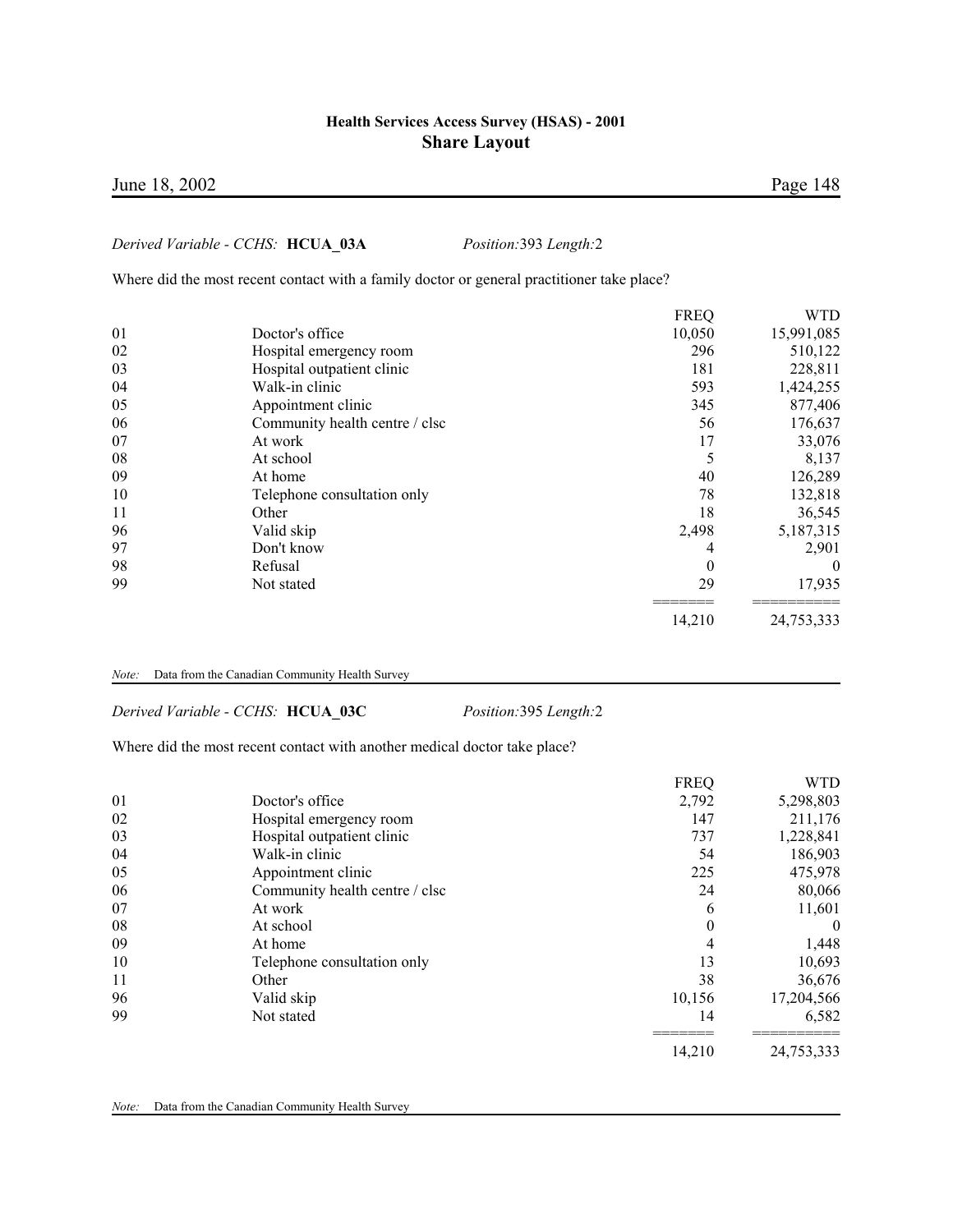### June 18, 2002 Page 149

### *Derived Variable - CCHS:* **HCUA\_03D** *Position:*397 *Length:*2

Where did the most recent contact with a nurse for care or advice take place?

|    |                                | <b>FREQ</b> | <b>WTD</b> |
|----|--------------------------------|-------------|------------|
| 01 | Doctor's office                | 205         | 249,678    |
| 02 | Hospital emergency room        | 92          | 182,152    |
| 03 | Hospital outpatient clinic     | 179         | 308,208    |
| 04 | Walk-in clinic                 | 81          | 210,438    |
| 05 | Appointment clinic             | 89          | 126,505    |
| 06 | Community health centre / clsc | 204         | 415,562    |
| 07 | At work                        | 82          | 146,573    |
| 08 | At school                      | 71          | 126,631    |
| 09 | At home                        | 314         | 441,358    |
| 10 | Telephone consultation only    | 143         | 278,339    |
| 11 | Other                          | 71          | 63,024     |
| 96 | Valid skip                     | 12,673      | 22,190,875 |
| 99 | Not stated                     | 6           | 13,992     |
|    |                                | 14,210      | 24,753,333 |

*Note:* Data from the Canadian Community Health Survey

*Derived Variable - CCHS:* **HCUA\_06** *Position:*399 *Length:*1

During the past 12 months, was there ever a time when you felt that you needed health care but you didn't receive it?

| 2 | Yes<br>No  | <b>FREQ</b><br>1,863<br>12,344 | WTD<br>2,959,710<br>21,791,295 |
|---|------------|--------------------------------|--------------------------------|
| 6 | Valid skip |                                | $\overline{0}$                 |
| ⇁ | Don't know |                                | 1,621                          |
| 8 | Refusal    |                                | 706                            |
| 9 | Not stated |                                | $\theta$                       |
|   |            | 14,210                         | 24,753,333                     |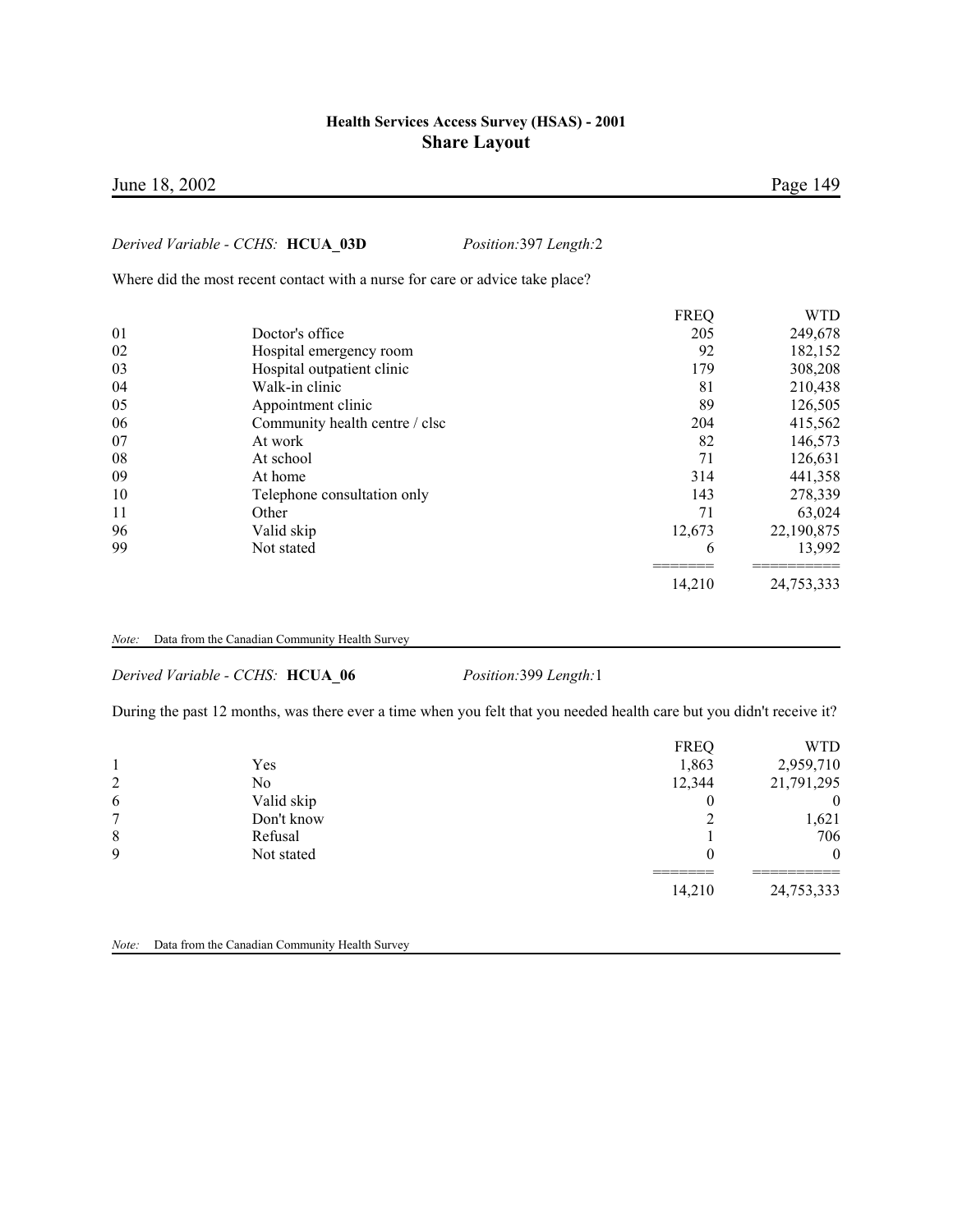### *Derived Variable - CCHS:* **HCUA\_07A** *Position:*400 *Length:*1

Thinking of the most recent time, why didn't you get care? - Not available in the area

|   |            | <b>FREQ</b> | WTD        |
|---|------------|-------------|------------|
|   | Yes        | 173         | 160,022    |
| 2 | No         | 1,688       | 2,798,775  |
| 6 | Valid skip | 12,344      | 21,791,295 |
| ⇁ | Don't know |             | 914        |
| 9 | Not stated |             | 2,327      |
|   |            | 14,210      | 24,753,333 |

#### *Note:* Data from the Canadian Community Health Survey

*Derived Variable - CCHS:* **HCUA\_07B** *Position:*401 *Length:*1

Thinking of the most recent time, why didn't you get care? - Not available at time required (e.g. doctor on holidays, inconvenient hours)

|             |            | <b>FREQ</b> | WTD        |
|-------------|------------|-------------|------------|
|             | Yes        | 302         | 411,190    |
| 2           | No         | 1,559       | 2,547,607  |
| 6           | Valid skip | 12,344      | 21,791,295 |
| ⇁           | Don't know |             | 914        |
| $\mathbf Q$ | Not stated |             | 2,327      |
|             |            | 14,210      | 24,753,333 |

#### *Note:* Data from the Canadian Community Health Survey

*Derived Variable - CCHS:* **HCUA\_07C** *Position:*402 *Length:*1

Thinking of the most recent time, why didn't you get care? - Waiting time too long

|   |            | <b>FREQ</b> | WTD        |
|---|------------|-------------|------------|
|   | Yes        | 530         | 907,954    |
| 2 | No         | 1,331       | 2,050,843  |
| 6 | Valid skip | 12,344      | 21,791,295 |
| 7 | Don't know |             | 914        |
| 9 | Not stated |             | 2,327      |
|   |            | 14,210      | 24,753,333 |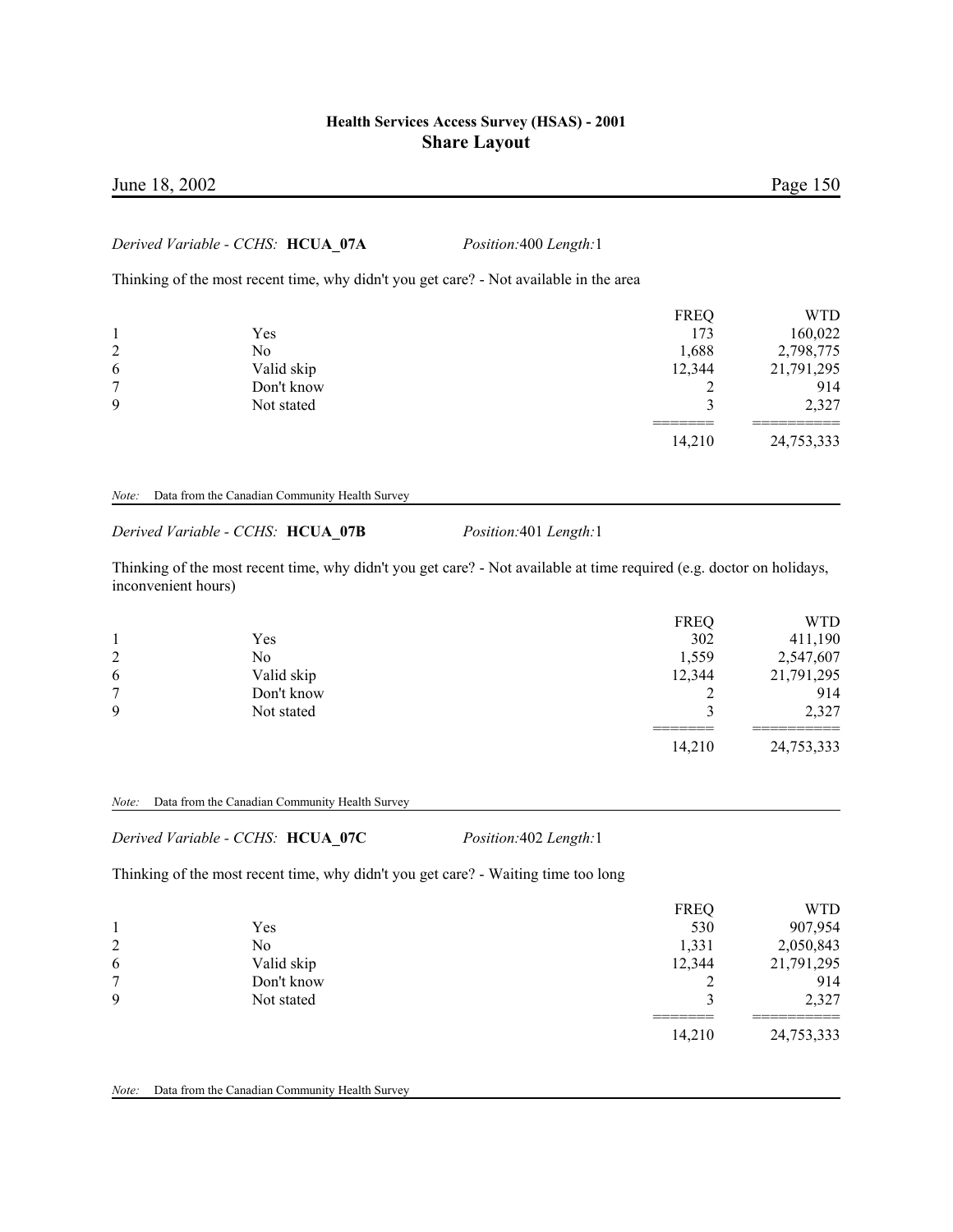| June 18, 2002       |                                                                                                        |                                                                                       |                       | Page 151              |
|---------------------|--------------------------------------------------------------------------------------------------------|---------------------------------------------------------------------------------------|-----------------------|-----------------------|
|                     | Derived Variable - CCHS: HCUA 07D                                                                      | Position:403 Length:1                                                                 |                       |                       |
|                     |                                                                                                        | Thinking of the most recent time, why didn't you get care? - Felt would be inadequate |                       |                       |
|                     |                                                                                                        |                                                                                       |                       |                       |
| $\mathbf{1}$        | Yes                                                                                                    |                                                                                       | <b>FREQ</b><br>107    | <b>WTD</b><br>204,940 |
| $\overline{c}$      | N <sub>o</sub>                                                                                         |                                                                                       | 1,754                 | 2,753,857             |
| 6                   | Valid skip                                                                                             |                                                                                       | 12,344                | 21,791,295            |
| 7                   | Don't know                                                                                             |                                                                                       | 2                     | 914                   |
| 9                   | Not stated                                                                                             |                                                                                       | 3                     | 2,327                 |
|                     |                                                                                                        |                                                                                       | 14,210                | 24,753,333            |
|                     | Derived Variable - CCHS: HCUA_07E<br>Thinking of the most recent time, why didn't you get care? - Cost | Position: 404 Length: 1                                                               |                       |                       |
|                     |                                                                                                        |                                                                                       | <b>FREQ</b>           | <b>WTD</b>            |
| $\mathbf{1}$        | Yes                                                                                                    |                                                                                       | 181                   | 261,105               |
| $\overline{c}$<br>6 | N <sub>o</sub><br>Valid skip                                                                           |                                                                                       | 1,680                 | 2,697,691             |
| $\overline{7}$      | Don't know                                                                                             |                                                                                       | 12,344<br>2           | 21,791,295<br>914     |
| 9                   | Not stated                                                                                             |                                                                                       | 3                     | 2,327                 |
|                     |                                                                                                        |                                                                                       | $=$ $=$ $=$<br>14,210 | 24,753,333            |
| Note:               | Data from the Canadian Community Health Survey                                                         |                                                                                       |                       |                       |
|                     | Derived Variable - CCHS: HCUA 07F                                                                      | Position:405 Length:1                                                                 |                       |                       |
|                     | Thinking of the most recent time, why didn't you get care? - Too busy                                  |                                                                                       |                       |                       |

|                |            | <b>FREQ</b> | WTD        |
|----------------|------------|-------------|------------|
|                | Yes        | 148         | 251,796    |
| $\overline{2}$ | No         | 1,713       | 2,707,001  |
| 6              | Valid skip | 12,344      | 21,791,295 |
| $\mathbf{r}$   | Don't know |             | 914        |
| 9              | Not stated |             | 2,327      |
|                |            | 14,210      | 24,753,333 |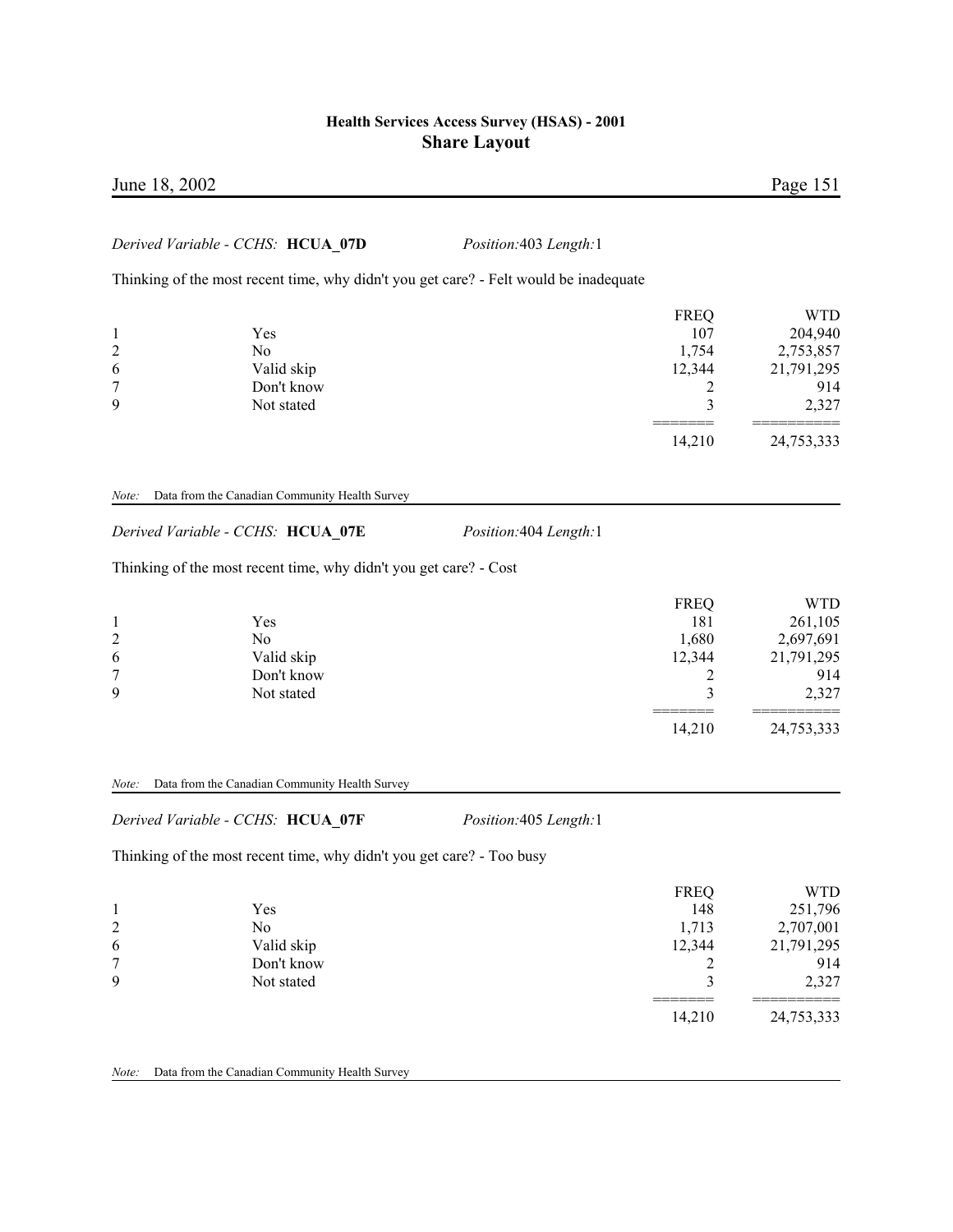# June 18, 2002 Page 152

#### *Derived Variable - CCHS:* **HCUA\_07G** *Position:*406 *Length:*1

Thinking of the most recent time, why didn't you get care? - Didn't get around to it / didn't bother

|                |            | <b>FREQ</b> | <b>WTD</b> |
|----------------|------------|-------------|------------|
|                | Yes        | 203         | 380,246    |
| $\overline{2}$ | No         | 1,658       | 2,578,551  |
| 6              | Valid skip | 12,344      | 21,791,295 |
| 7              | Don't know |             | 914        |
| 9              | Not stated |             | 2,327      |
|                |            | 14,210      | 24,753,333 |

#### *Note:* Data from the Canadian Community Health Survey

*Derived Variable - CCHS:* **HCUA\_07H** *Position:*407 *Length:*1

Thinking of the most recent time, why didn't you get care? - Didn't know where to go

|                |            | <b>FREQ</b> | WTD        |
|----------------|------------|-------------|------------|
|                | Yes        | 39          | 62,850     |
| $\overline{2}$ | No         | 1,822       | 2,895,946  |
| 6              | Valid skip | 12,344      | 21,791,295 |
| 7              | Don't know |             | 914        |
| 9              | Not stated |             | 2,327      |
|                |            | 14,210      | 24,753,333 |

#### *Note:* Data from the Canadian Community Health Survey

*Derived Variable - CCHS:* **HCUA\_07I** *Position:*408 *Length:*1

Thinking of the most recent time, why didn't you get care? - Transportation problems

|                |            | <b>FREQ</b> | WTD        |
|----------------|------------|-------------|------------|
|                | Yes        | 32          | 24,753     |
| $\overline{2}$ | No         | 1,829       | 2,934,044  |
| 6              | Valid skip | 12,344      | 21,791,295 |
| 7              | Don't know |             | 914        |
| 9              | Not stated |             | 2,327      |
|                |            |             |            |
|                |            | 14,210      | 24,753,333 |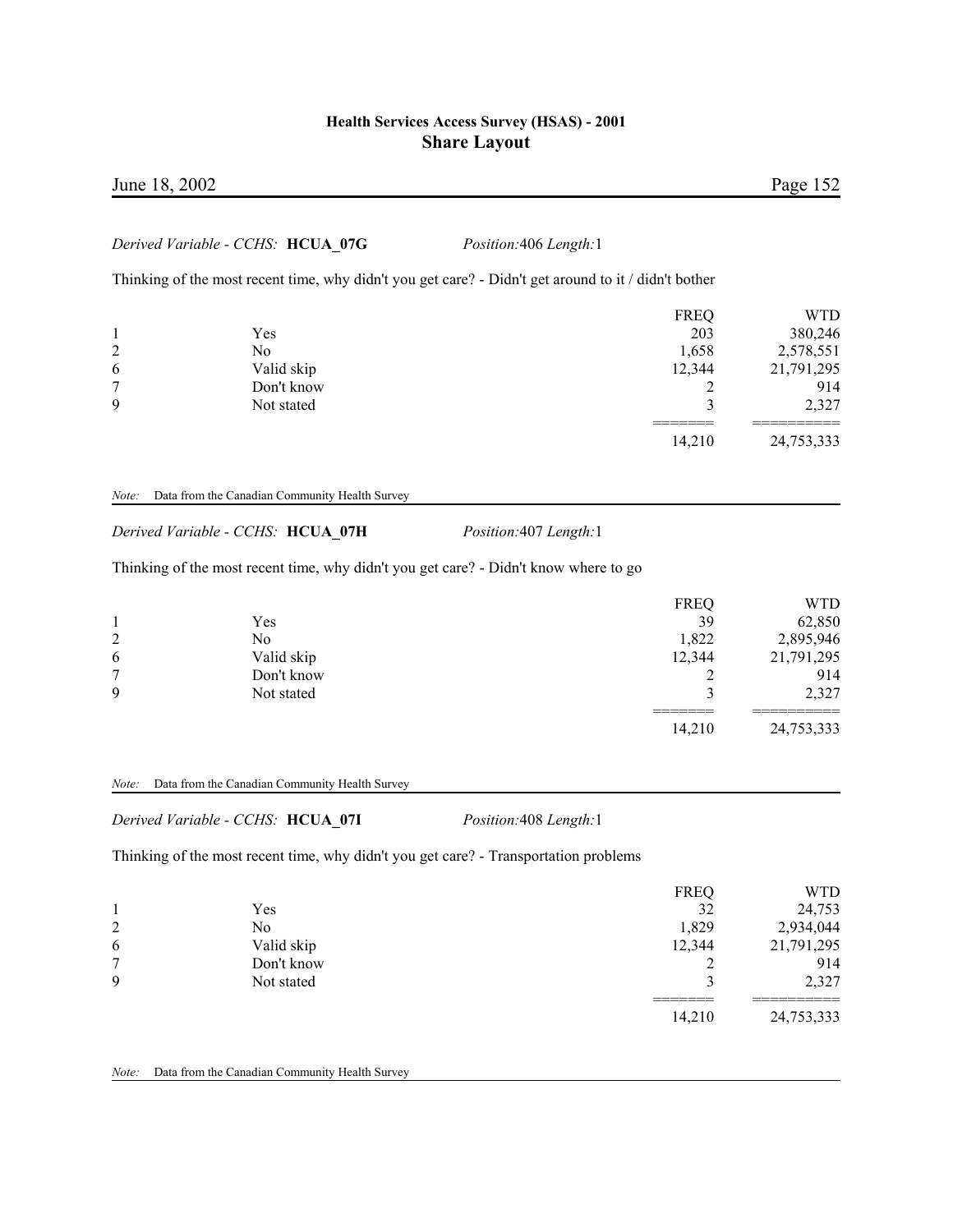| June 18, 2002             |                                                                                |                              |                           | Page 153                         |
|---------------------------|--------------------------------------------------------------------------------|------------------------------|---------------------------|----------------------------------|
|                           | Derived Variable - CCHS: HCUA 07J                                              | <i>Position:409 Length:1</i> |                           |                                  |
|                           | Thinking of the most recent time, why didn't you get care? - Language problems |                              |                           |                                  |
| $\mathbf{1}$<br>2         | Yes<br>N <sub>0</sub>                                                          |                              | <b>FREQ</b><br>4<br>1,857 | <b>WTD</b><br>2,335<br>2,956,462 |
| 6<br>$7\phantom{.0}$<br>9 | Valid skip<br>Don't know<br>Not stated                                         |                              | 12,344<br>3               | 21,791,295<br>914<br>2,327       |
|                           |                                                                                |                              | 14,210                    | 24,753,333                       |

#### *Note:* Data from the Canadian Community Health Survey

*Derived Variable - CCHS:* **HCUA\_07K** *Position:*410 *Length:*1

Thinking of the most recent time, why didn't you get care? - Personal or family responsibilities

|                |            | <b>FREQ</b> | WTD        |
|----------------|------------|-------------|------------|
|                | Yes        | 36          | 56,439     |
| $\overline{c}$ | No         | 1,825       | 2,902,358  |
| 6              | Valid skip | 12,344      | 21,791,295 |
| 7              | Don't know |             | 914        |
| 9              | Not stated |             | 2,327      |
|                |            | 14,210      | 24,753,333 |

#### *Note:* Data from the Canadian Community Health Survey

*Derived Variable - CCHS:* **HCUA\_07L** *Position:*411 *Length:*1

Thinking of the most recent time, why didn't you get care? - Dislikes doctors / afraid

|   |            | <b>FREQ</b> | <b>WTD</b> |
|---|------------|-------------|------------|
|   | Yes        | 50          | 63,226     |
| 2 | No         | 1,811       | 2,895,571  |
| 6 | Valid skip | 12,344      | 21,791,295 |
| 7 | Don't know |             | 914        |
| 9 | Not stated |             | 2,327      |
|   |            | 14,210      | 24,753,333 |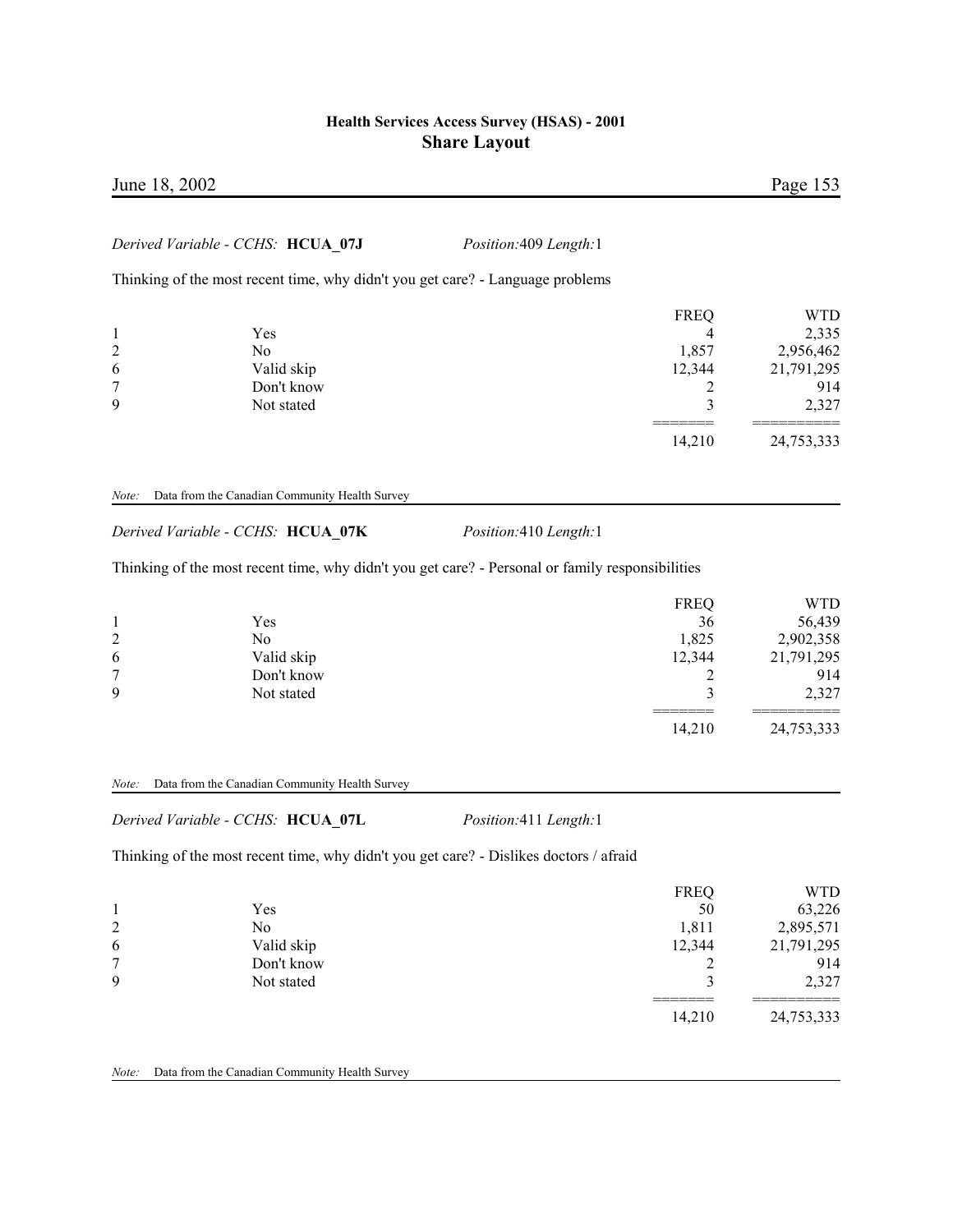| June 18, 2002         |                                                                                       |                       |                                                 | Page 154                                                         |
|-----------------------|---------------------------------------------------------------------------------------|-----------------------|-------------------------------------------------|------------------------------------------------------------------|
|                       | Derived Variable - CCHS: HCUA_07M                                                     | Position:412 Length:1 |                                                 |                                                                  |
|                       | Thinking of the most recent time, why didn't you get care? - Decided not to seek care |                       |                                                 |                                                                  |
| 1<br>2<br>6<br>7<br>9 | Yes<br>N <sub>0</sub><br>Valid skip<br>Don't know<br>Not stated                       |                       | <b>FREQ</b><br>119<br>1,742<br>12,344<br>2<br>3 | <b>WTD</b><br>222,644<br>2,736,152<br>21,791,295<br>914<br>2,327 |
|                       |                                                                                       |                       | 14,210                                          | 24,753,333                                                       |
| Note:                 | Data from the Canadian Community Health Survey                                        |                       |                                                 |                                                                  |
|                       | Derived Variable - CCHS: HCUA_07N                                                     | Position:413 Length:1 |                                                 |                                                                  |
|                       | Thinking of the most recent time, why didn't you get care? - Other                    |                       |                                                 |                                                                  |
| 2<br>6<br>7<br>9      | Yes<br>N <sub>0</sub><br>Valid skip<br>Don't know<br>Not stated                       |                       | <b>FREQ</b><br>400<br>1,461<br>12,344<br>2<br>3 | <b>WTD</b><br>593,651<br>2,365,146<br>21,791,295<br>914<br>2,327 |
|                       |                                                                                       |                       | 14,210                                          | 24,753,333                                                       |

*Note:* Data from the Canadian Community Health Survey

*Derived Variable - CCHS:* **HCUA\_08A** *Position:*414 *Length:*1

Again, thinking of the most recent time, what was the type of care that was needed? - Treatment of a physical health problem

|   |            | <b>FREQ</b> | WTD        |
|---|------------|-------------|------------|
|   | Yes        | 1,334       | 2,047,237  |
| 2 | No         | 526         | 898,466    |
| 6 | Valid skip | 12,344      | 21,791,295 |
| 7 | Don't know |             | 13,962     |
| 8 | Refusal    |             | 45         |
| 9 | Not stated |             | 2,327      |
|   |            | 14,210      | 24,753,333 |
|   |            |             |            |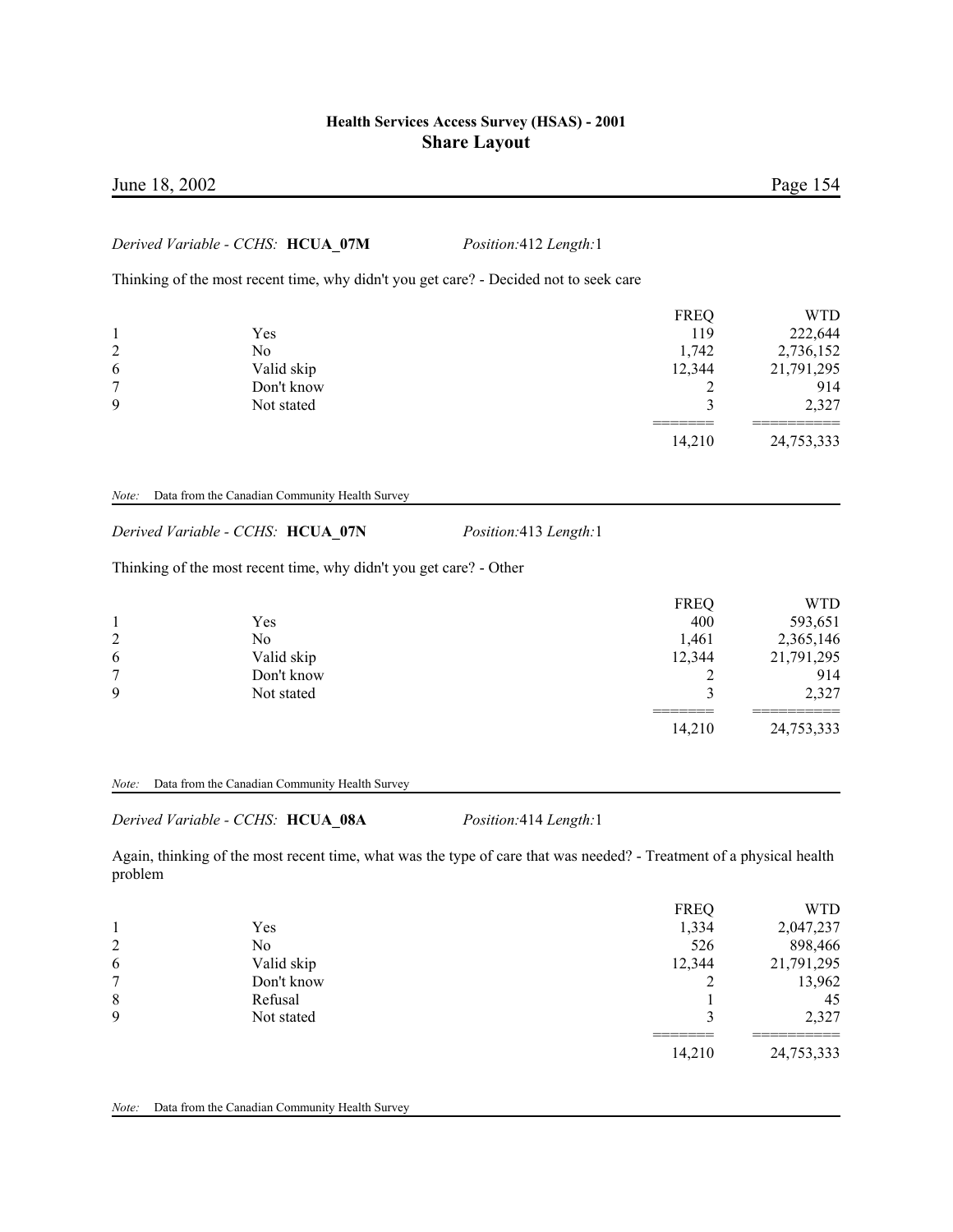# June 18, 2002 Page 155

#### *Derived Variable - CCHS:* **HCUA\_08B** *Position:*415 *Length:*1

Again, thinking of the most recent time, what was the type of care that was needed? - Treatment of an emotional or mental health problem

|                |            | <b>FREQ</b> | WTD        |
|----------------|------------|-------------|------------|
|                | Yes        | 169         | 328,587    |
| $\overline{2}$ | No         | 1,691       | 2,617,117  |
| 6              | Valid skip | 12,344      | 21,791,295 |
| 7              | Don't know |             | 13,962     |
| 8              | Refusal    |             | 45         |
| 9              | Not stated |             | 2,327      |
|                |            | 14,210      | 24,753,333 |

#### *Note:* Data from the Canadian Community Health Survey

*Derived Variable - CCHS:* **HCUA\_08C** *Position:*416 *Length:*1

Again, thinking of the most recent time, what was the type of care that was needed? - A regular check-up (including regular pre-natal care)

|                |            | <b>FREQ</b> | WTD        |
|----------------|------------|-------------|------------|
|                | Yes        | 132         | 266,165    |
| $\overline{2}$ | No         | 1,728       | 2,679,538  |
| 6              | Valid skip | 12,344      | 21,791,295 |
| 7              | Don't know |             | 13,962     |
| 8              | Refusal    |             | 45         |
| 9              | Not stated |             | 2,327      |
|                |            | 14,210      | 24,753,333 |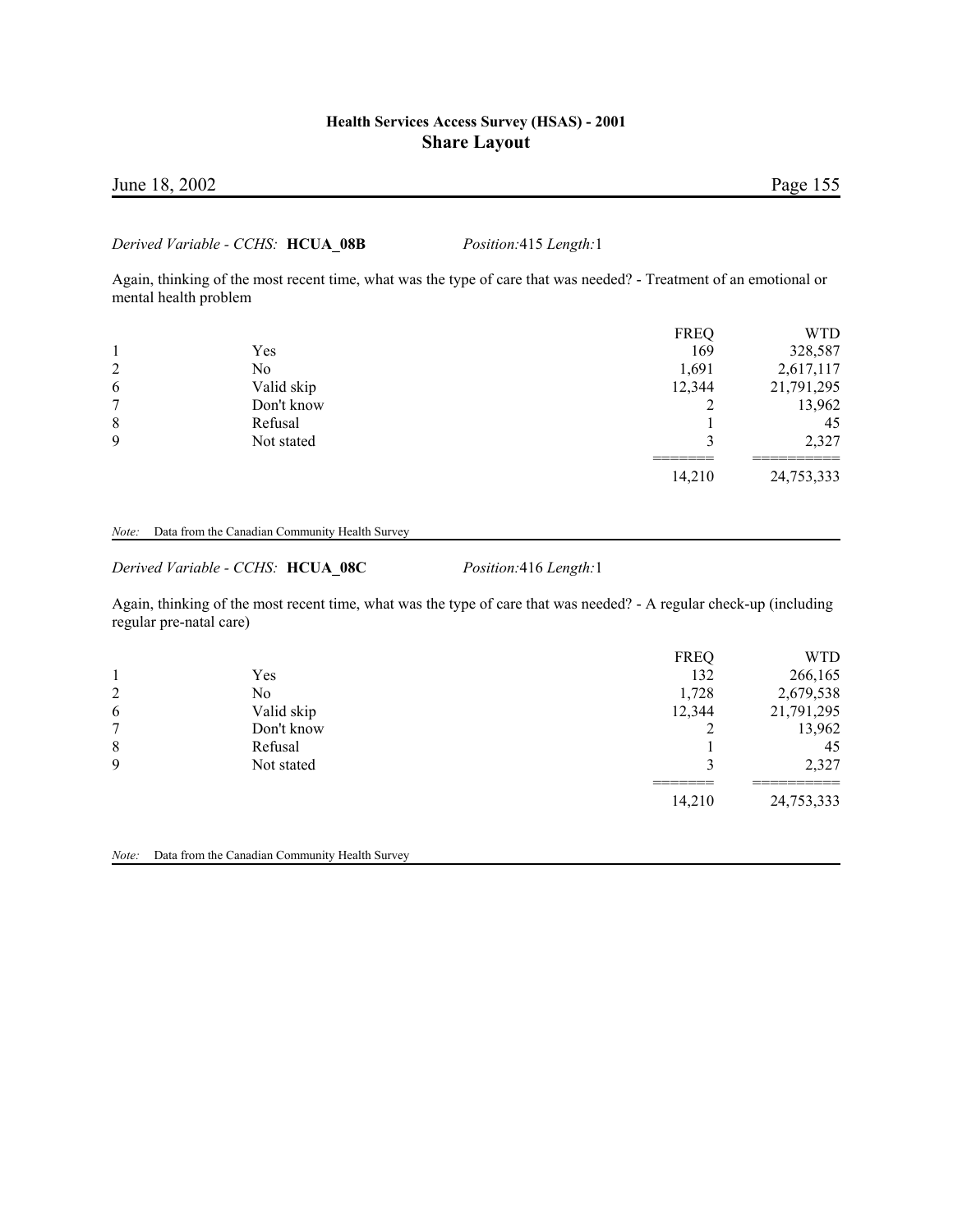### June 18, 2002 Page 156

### *Derived Variable - CCHS:* **HCUA\_08D** *Position:*417 *Length:*1

Again, thinking of the most recent time, what was the type of care that was needed? - Care of an injury

|                |            | <b>FREQ</b> | WTD        |
|----------------|------------|-------------|------------|
|                | Yes        | 183         | 328,548    |
| $\overline{2}$ | No         | 1,677       | 2,617,155  |
| 6              | Valid skip | 12,344      | 21,791,295 |
| 7              | Don't know |             | 13,962     |
| 8              | Refusal    |             | 45         |
| 9              | Not stated |             | 2,327      |
|                |            | 14,210      | 24,753,333 |

#### *Note:* Data from the Canadian Community Health Survey

*Derived Variable - CCHS:* **HCUA\_08E** *Position:*418 *Length:*1

Again, thinking of the most recent time, what was the type of care that was needed? - Other

| $\overline{2}$<br>6<br>7<br>8 | Yes<br>No<br>Valid skip<br>Don't know<br>Refusal | <b>FREQ</b><br>127<br>1,733<br>12,344 | <b>WTD</b><br>138,900<br>2,806,804<br>21,791,295<br>13,962<br>45 |
|-------------------------------|--------------------------------------------------|---------------------------------------|------------------------------------------------------------------|
| 9                             | Not stated                                       |                                       | 2,327                                                            |
|                               |                                                  | 14,210                                | ______<br>24,753,333                                             |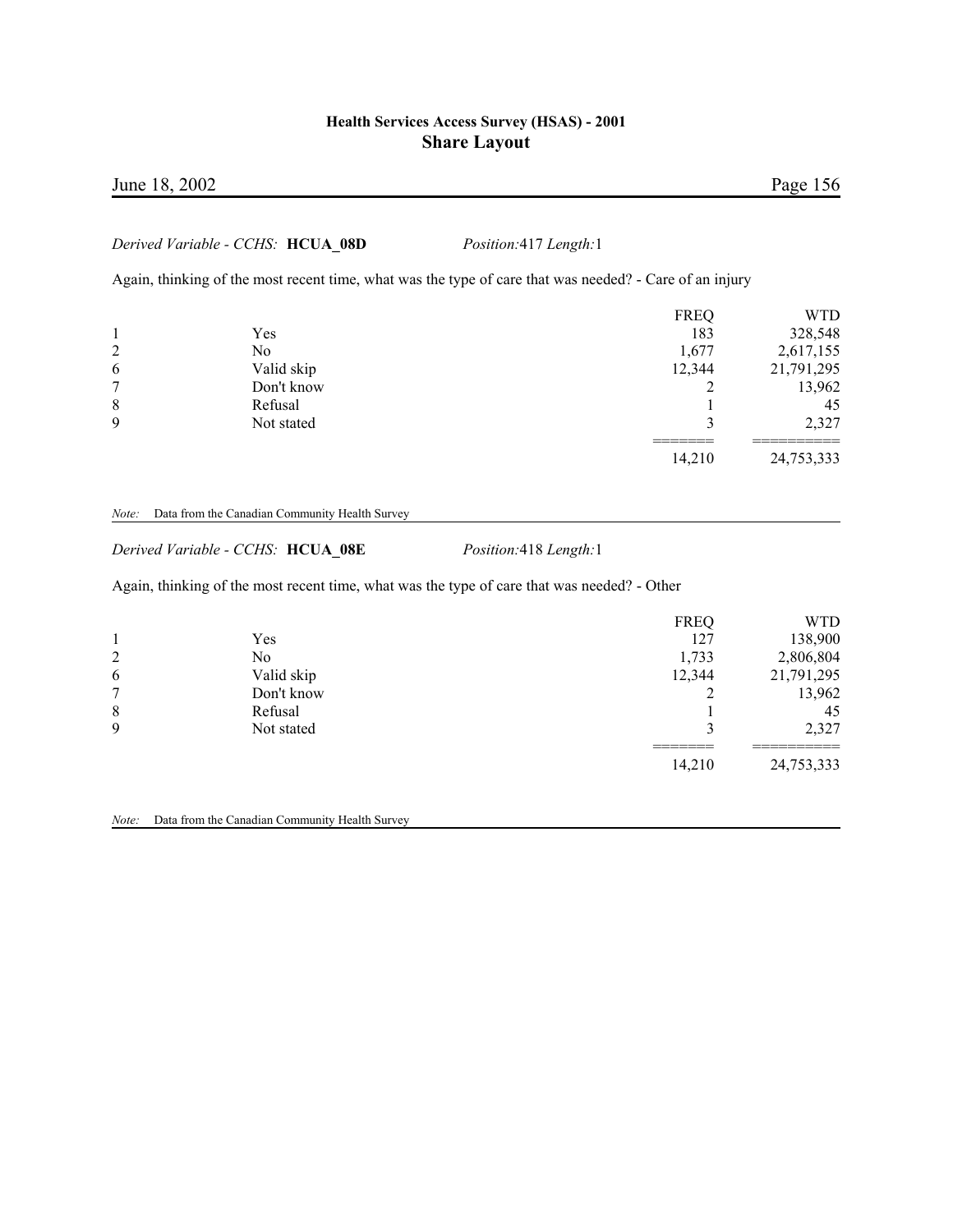| June 18, 2002                   |                                      | Page 157 |
|---------------------------------|--------------------------------------|----------|
| Derived Variable - CCHS: RACA 1 | <i>Position:</i> 419 <i>Length:1</i> |          |

Do you have any difficulty hearing, seeing, communicating, walking, climbing stairs, bending, learning or doing any similar activities?

|   |            | <b>FREQ</b> | <b>WTD</b> |
|---|------------|-------------|------------|
|   | Sometimes  | 2,371       | 3,544,243  |
| 2 | Often      | 1,927       | 2,630,476  |
| 3 | Never      | 9,912       | 18,578,614 |
| 6 | Valid skip |             | $\theta$   |
| 9 | Not stated |             | 0          |
|   |            | 14,210      | 24,753,333 |

#### *Note:* Data from the Canadian Community Health Survey

| Derived Variable - CCHS: RACAFRAC |  |  |  |  |  |
|-----------------------------------|--|--|--|--|--|
|-----------------------------------|--|--|--|--|--|

*Derived Variable - CCHS:* **RACAFRAC** *Position:*420 *Length:*1

Some restriction of activity

|   |                | <b>FREQ</b> | WTD            |
|---|----------------|-------------|----------------|
|   | Yes            | 5,201       | 7,670,126      |
| 2 | No             | 9.007       | 17,076,552     |
| 6 | Valid skip     | $\theta$    | $\overline{0}$ |
| 9 | Not Applicable |             | 6,654          |
|   |                |             |                |
|   |                | 14,210      | 24,753,333     |

#### *Note:* Data from the Canadian Community Health Survey

#### *Derived Variable - CCHS:* **RACAFHLP** *Position:*421 *Length:*1

Need for help in series of tasks

|   |            | <b>FREQ</b> | WTD        |
|---|------------|-------------|------------|
|   | Yes        | 2,391       | 3,551,596  |
| 2 | No         | 11,814      | 21,190,445 |
| 6 | Valid skip |             |            |
| 9 | Not stated |             | 11,292     |
|   |            | 14,210      | 24,753,333 |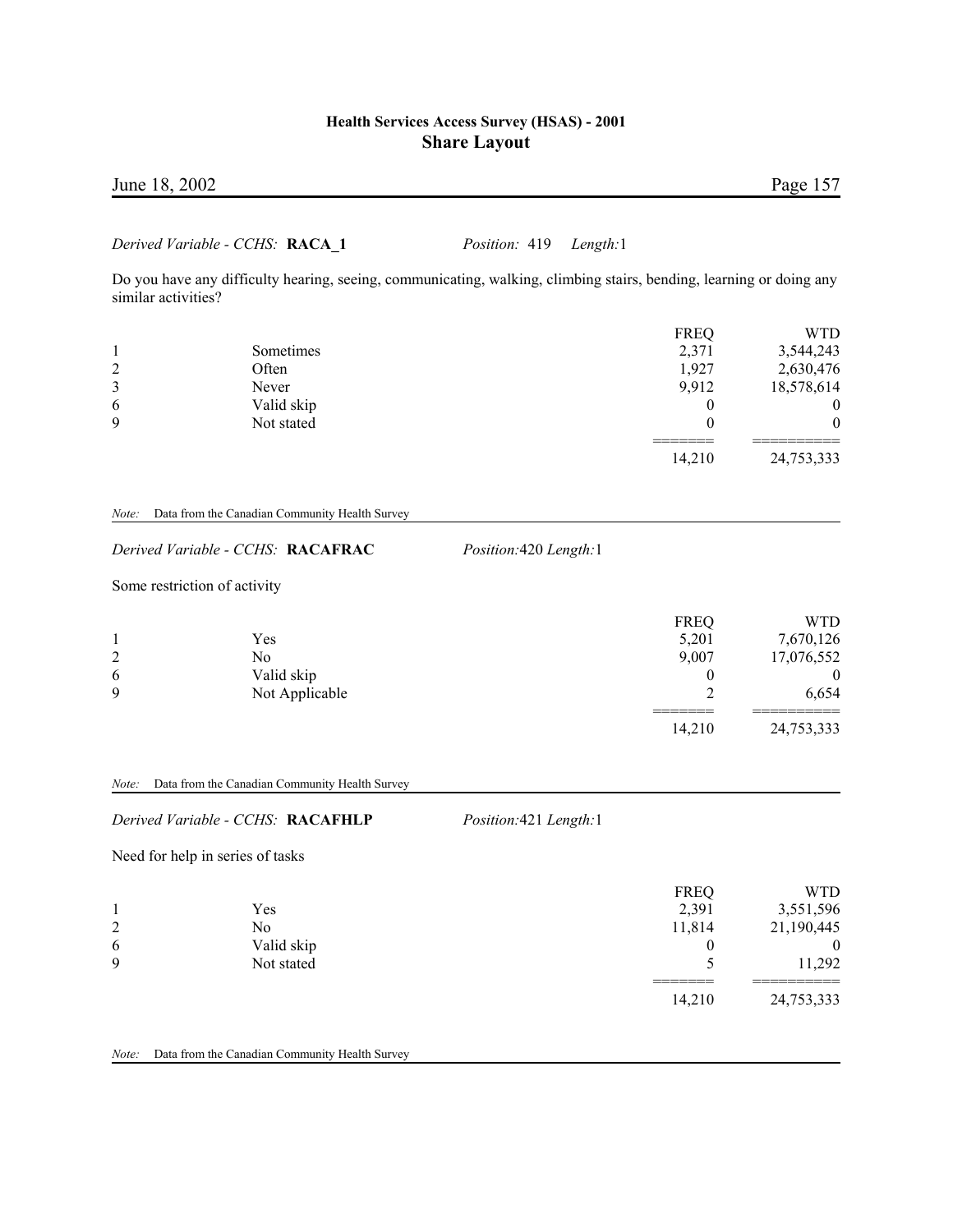| June 18, 2002                                |                                                                                     |                           |                                                         | Page 158                                                            |
|----------------------------------------------|-------------------------------------------------------------------------------------|---------------------------|---------------------------------------------------------|---------------------------------------------------------------------|
|                                              | Derived Variable - CCHS: CCCAF1                                                     | Length:1<br>Position: 422 |                                                         |                                                                     |
| Has a chronic condition                      |                                                                                     |                           |                                                         |                                                                     |
| $\mathbf{1}$<br>$\overline{c}$<br>6<br>9     | Yes<br>N <sub>0</sub><br>Valid skip<br>Not stated                                   |                           | <b>FREQ</b><br>9,916<br>4,279<br>$\boldsymbol{0}$<br>15 | <b>WTD</b><br>16,314,026<br>8,386,758<br>$\boldsymbol{0}$<br>52,549 |
|                                              |                                                                                     |                           | 14,210                                                  | 24,753,333                                                          |
| Note:                                        | Data from the Canadian Community Health Survey<br>Derived Variable - CCHS: CCCADTOT | Position: 423 Length: 2   |                                                         |                                                                     |
| Number of chronic conditions<br>Allowed Min: | 00 Allowed Max:                                                                     | 18                        |                                                         |                                                                     |
| 00:12<br>96<br>99                            | Valid skip<br>Not stated                                                            |                           | <b>FREQ</b><br>14,100<br>$\boldsymbol{0}$<br>110        | <b>WTD</b><br>24,584,575<br>$\overline{0}$<br>168,758               |
|                                              |                                                                                     |                           | 14,210                                                  | 24,753,333                                                          |
| Note:                                        | Data from the Canadian Community Health Survey                                      |                           |                                                         |                                                                     |

# *Variable:* **PERMLINK** *Position:* 425 *Length:*1

To avoid duplication, Statistics Canada intends to link the information from this survey with ... Do you agree to link the information you have provided?

|   |            | <b>FREQ</b> | WTD          |
|---|------------|-------------|--------------|
|   | Yes        | 14,008      | 24,416,833   |
| 2 | No         | 201         | 336,083      |
| 6 | Valid skip | $\theta$    | $\theta$     |
| 8 | Refusal    | 0           | $\mathbf{0}$ |
| 9 | Not stated |             | 418          |
|   |            |             |              |
|   |            | 14,210      | 24,753,333   |
|   |            |             |              |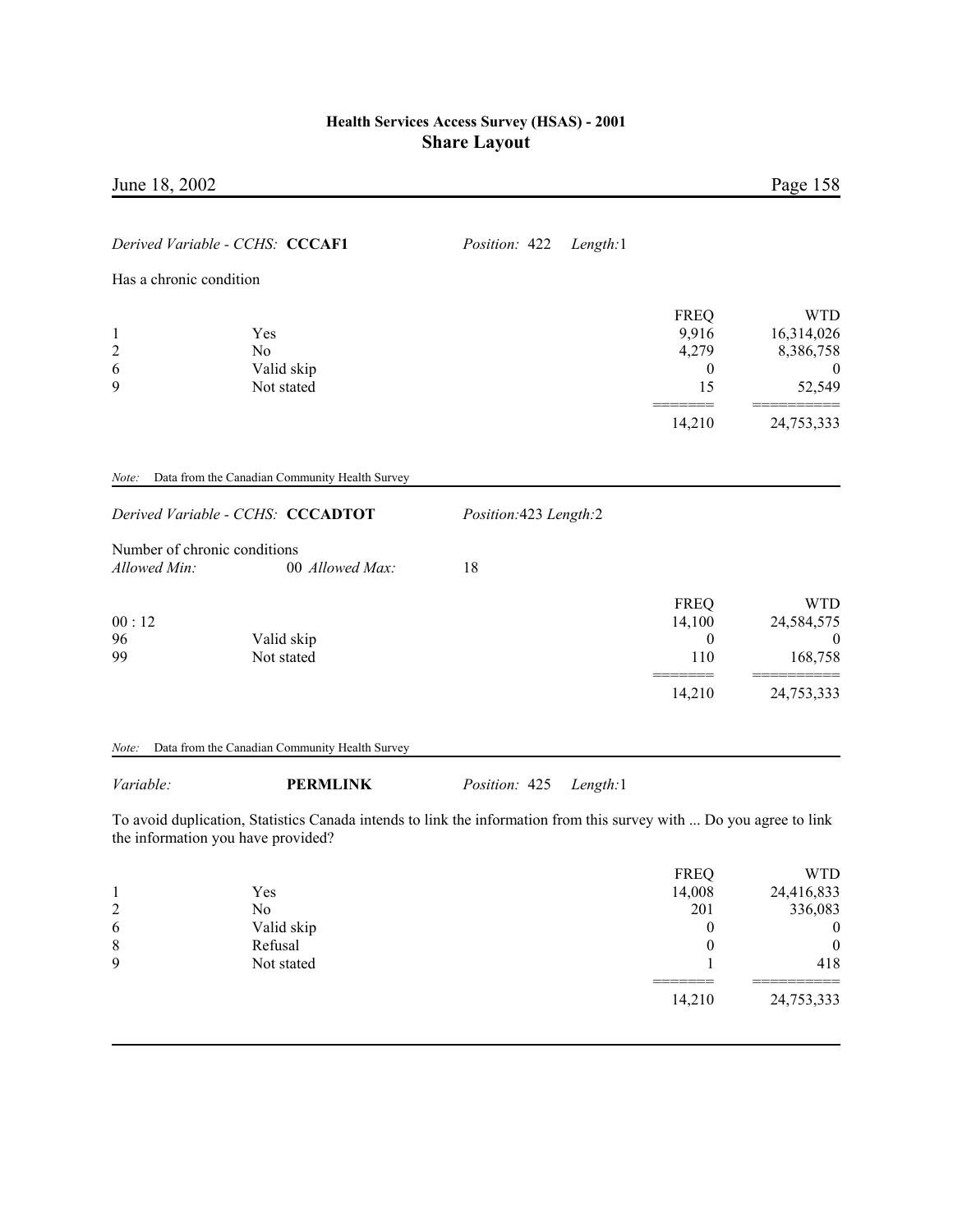| June 18, 2002  |                                                                                                                                                             |                      |             | Page 159         |
|----------------|-------------------------------------------------------------------------------------------------------------------------------------------------------------|----------------------|-------------|------------------|
| Variable:      | <b>PERMSHAR</b>                                                                                                                                             | <i>Position:</i> 426 | Length:1    |                  |
|                | To avoid duplication, Statistics Canada intends to share the information from this survey with  Do you agree to<br>share the information you have provided? |                      |             |                  |
|                |                                                                                                                                                             |                      | <b>FREQ</b> | <b>WTD</b>       |
| 1              | <b>Yes</b>                                                                                                                                                  |                      | 14,210      | 24,753,333       |
| $\overline{2}$ | No.                                                                                                                                                         |                      |             | $\boldsymbol{0}$ |
| 6              | Valid skip                                                                                                                                                  |                      |             | $\theta$         |
| 8              | Refusal                                                                                                                                                     |                      |             | $\boldsymbol{0}$ |
| 9              | Not stated                                                                                                                                                  |                      |             | $\theta$         |
|                |                                                                                                                                                             |                      |             |                  |

### *Derived Variable - CCHS:* **SAMADSHR** *Position:*427 *Length:*1

To avoid duplication, Statistics Canada intends to share the information from this survey with ... Do you agree to share the information you have provided?

|   |            | <b>FREQ</b> | <b>WTD</b>       |
|---|------------|-------------|------------------|
|   | Yes        | 14,210      | 24,753,333       |
| 2 | No         |             | $\boldsymbol{0}$ |
| 6 | Valid skip |             | 0                |
| 9 | Not stated |             | $\boldsymbol{0}$ |
|   |            | 14,210      | 24,753,333       |

*Derived Var Waiting Times:* **WT\_D08** *Position:* 428 *Length:*4

How long did you have to wait?... Number of days *Allowed Min*: 0001

*Allowed Min:* 0001 *Allowed Max:*9999

| <b>FREQ</b><br>2,900 | WTD<br>4,997,601 |
|----------------------|------------------|
|                      | 19,686,494       |
| 40                   | 61,781           |
|                      | 3,493            |
|                      | 3,963            |
| 14,210               | 24,753,333       |
|                      | 11,263           |

14,210 24,753,333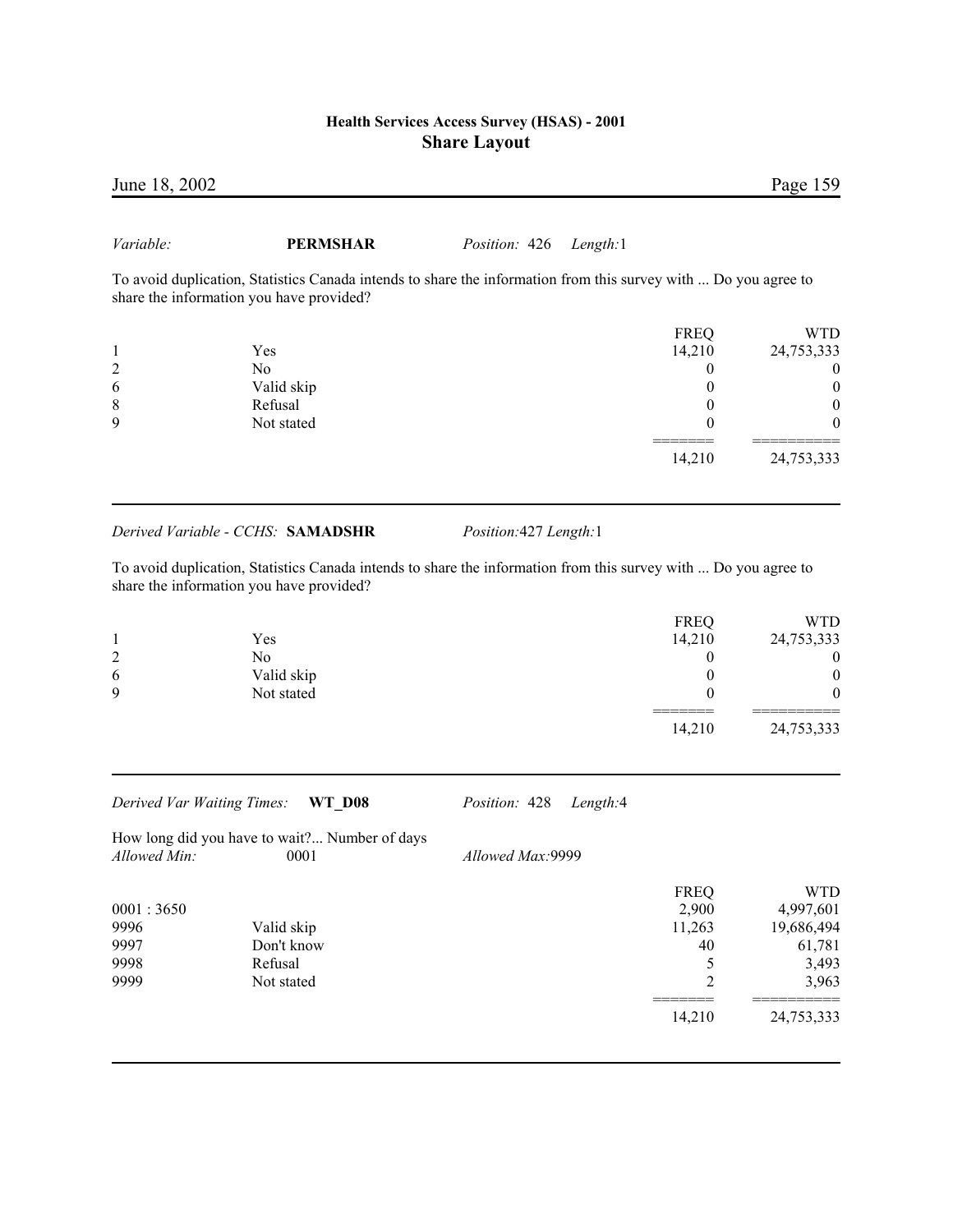| June 18, 2002                             |                                                        |                                                                                                                                     |                                                                                | Page 160                                                                     |
|-------------------------------------------|--------------------------------------------------------|-------------------------------------------------------------------------------------------------------------------------------------|--------------------------------------------------------------------------------|------------------------------------------------------------------------------|
| Derived Var Waiting Times:                | <b>WT D09</b>                                          | Position: 432<br>Length:4                                                                                                           |                                                                                |                                                                              |
| Allowed Min:                              | How long have you been waiting? Number of days<br>0001 | Allowed Max:9999                                                                                                                    |                                                                                |                                                                              |
| 0001:3498<br>9996<br>9997<br>9999         | Valid skip<br>Don't know<br>Not stated                 |                                                                                                                                     | <b>FREQ</b><br>330<br>13,875<br>3<br>$\overline{c}$                            | <b>WTD</b><br>495,923<br>24,252,773<br>673<br>3,963                          |
|                                           |                                                        |                                                                                                                                     | 14,210                                                                         | 24,753,333                                                                   |
| Derived Var Waiting Times:                | <b>WT_D11</b>                                          | Position: 436<br>Length:4                                                                                                           |                                                                                |                                                                              |
| Allowed Min:                              | 0001                                                   | In your particular case, what do you think is an acceptable waiting time? Number of days<br>Allowed Max:9999                        |                                                                                |                                                                              |
| 0001:0365<br>9996<br>9997<br>9998<br>9999 | Valid skip<br>Don't know<br>Refusal<br>Not stated      |                                                                                                                                     | <b>FREQ</b><br>996<br>13,187<br>23<br>$\overline{2}$<br>2                      | <b>WTD</b><br>1,642,958<br>23,074,129<br>30,564<br>1,719<br>3,963            |
|                                           |                                                        |                                                                                                                                     | 14,210                                                                         | 24,753,333                                                                   |
| Derived Var Waiting Times:                | <b>WT D23</b>                                          | Position: 440<br>Length:4                                                                                                           |                                                                                |                                                                              |
| Allowed Min:                              | of the surgery? Number of days<br>0001                 | How long did you have to wait between when you and the surgeon decided to go ahead with the surgery and the day<br>Allowed Max:9999 |                                                                                |                                                                              |
| 0001:3163<br>9996<br>9997<br>9998<br>9999 | Valid skip<br>Don't know<br>Refusal<br>Not stated      |                                                                                                                                     | <b>FREQ</b><br>900<br>13,295<br>12<br>$\mathbf{1}$<br>$\overline{c}$<br>14,210 | <b>WTD</b><br>1,252,218<br>23,490,729<br>6,841<br>439<br>3,105<br>24,753,333 |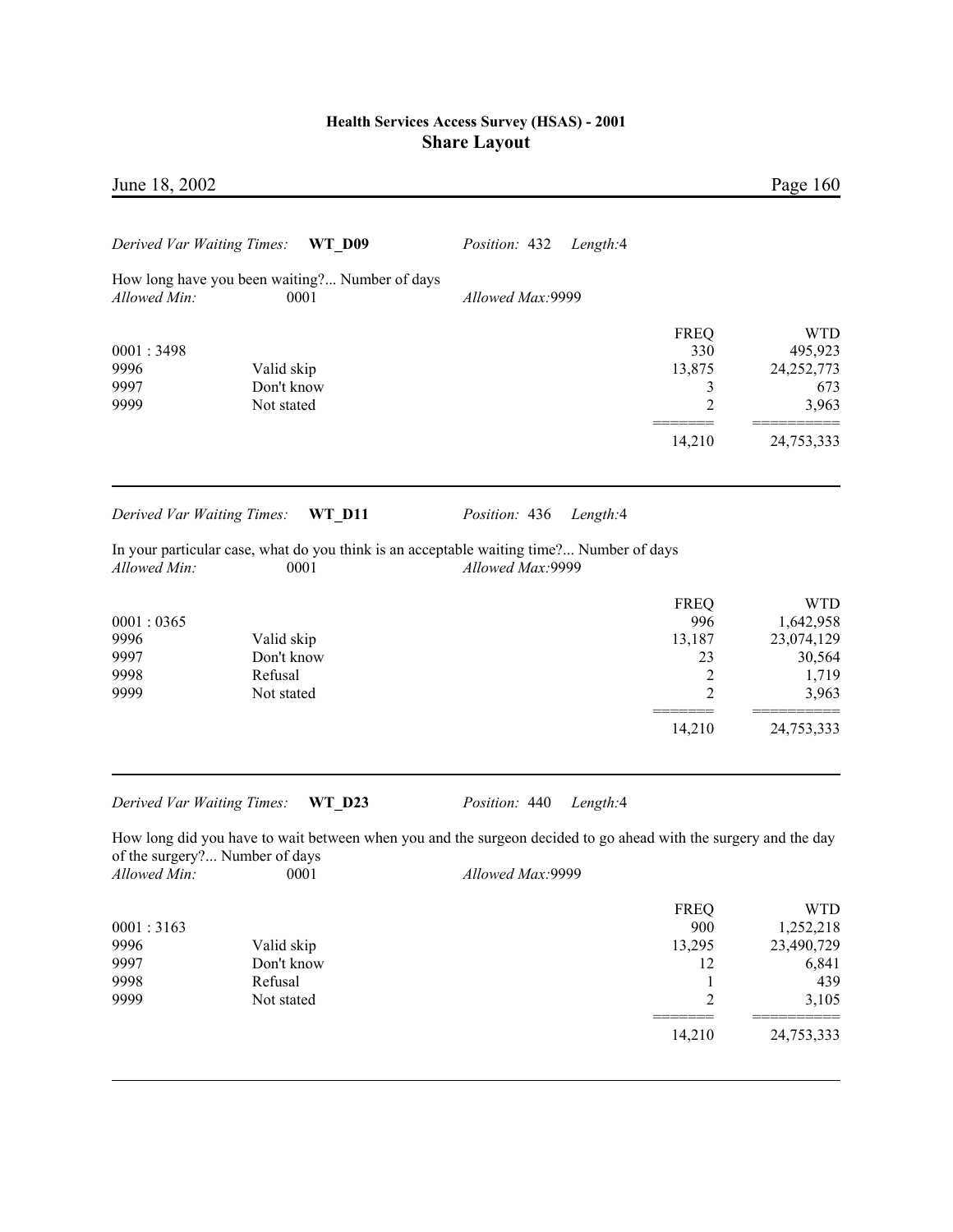| June 18, 2002              |               |                                                                                                                 |             | Page 161   |
|----------------------------|---------------|-----------------------------------------------------------------------------------------------------------------|-------------|------------|
| Derived Var Waiting Times: | <b>WT D25</b> | Position: 444<br>Length:4                                                                                       |             |            |
|                            |               | How long have you been waiting since you and the surgeon decided to go ahead with the surgery? Number of days   |             |            |
| Allowed Min:               | 0001          | Allowed Max: 9999                                                                                               |             |            |
|                            |               |                                                                                                                 | <b>FREQ</b> | <b>WTD</b> |
| 0001:0547                  |               |                                                                                                                 | 47          | 60,541     |
| 9996                       | Valid skip    |                                                                                                                 | 14,156      | 24,683,319 |
| 9999                       | Not stated    |                                                                                                                 | 7           | 9,473      |
|                            |               |                                                                                                                 | 14,210      | 24,753,333 |
| Derived Var Waiting Times: | <b>WT D27</b> | Position: 448<br>Length:4                                                                                       |             |            |
| Allowed Min:               | 0001          | In your particular case, what do you think is an acceptable waiting time? Number of days<br>Allowed Max: 9999   |             |            |
|                            |               |                                                                                                                 | <b>FREQ</b> | <b>WTD</b> |
| 0001:0365                  |               |                                                                                                                 | 241         | 347,688    |
| 9996                       | Valid skip    |                                                                                                                 | 13,961      | 24,398,533 |
| 9997                       | Don't know    |                                                                                                                 | 6           | 4,007      |
| 9999                       | Not stated    |                                                                                                                 | 2           | 3,105      |
|                            |               |                                                                                                                 | 14,210      | 24,753,333 |
|                            |               |                                                                                                                 |             |            |
| Derived Var Waiting Times: | <b>WT D42</b> | Position: 452<br>Length:4                                                                                       |             |            |
| the test? Number of days   |               | How long did you have to wait between when you and your doctor decided to go ahead with the test and the day of |             |            |
| Allowed Min:               | 0001          | Allowed Max: 9999                                                                                               |             |            |
|                            |               |                                                                                                                 | <b>FREQ</b> | <b>WTD</b> |
| 0001:0547                  |               |                                                                                                                 | 1,042       | 1,640,160  |
| 9996                       | Valid skip    |                                                                                                                 | 13,137      | 23,093,603 |
| 9997                       | Don't know    |                                                                                                                 | 26          | 15,955     |
| 9999                       | Not stated    |                                                                                                                 | 5           | 3,615      |
|                            |               |                                                                                                                 | 14,210      | 24,753,333 |
|                            |               |                                                                                                                 |             |            |